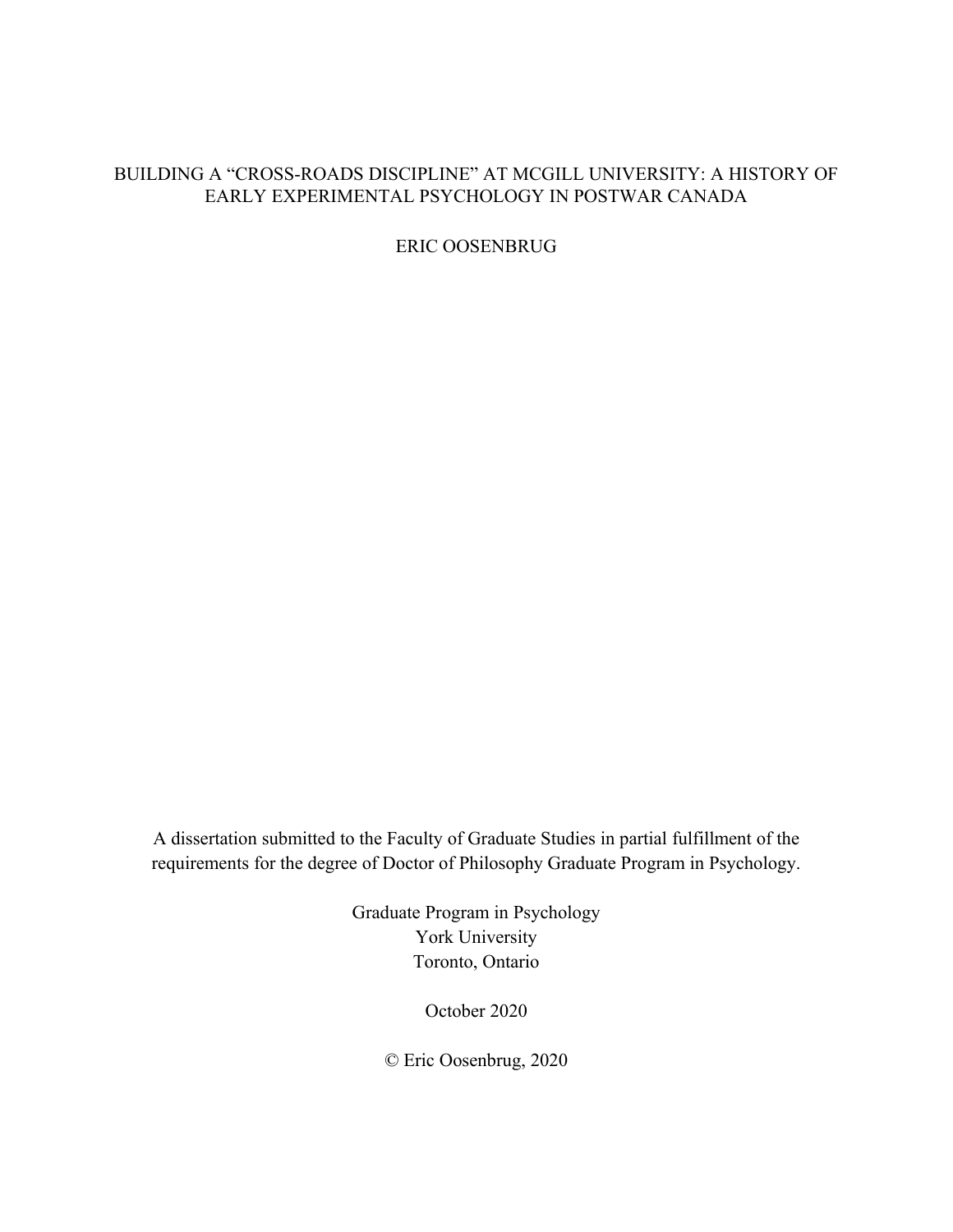#### <span id="page-1-0"></span>**Abstract**

This dissertation presents an account of the development of psychology at McGill University from the late nineteenth century through to the early 1960s. The department of psychology at McGill represents an alternative to the traditional American-centered narrative of the cognitive revolution and later emergence of the neurosciences. In the years following World War II, a series of psychological experiments established McGill as among the foremost departments of psychology in North America. This thesis is an institutional history that reconstructs the origins, evolution, and dramatic rise of McGill as a major center for psychological research. The experiments conducted in the early 1950s, in the areas of sensory restriction, motivation, and pain psychology, were transformative in their scope and reach. Central to this story is Donald O. Hebb, author of *The Organization of Behavior* (1949), who arrived at McGill in 1947 to find the charred remains of a department. I argue that the kind of psychology Hebb established at McGill was different from most departments in North America; this is developed through a number of interwoven storylines focused on the understanding of a particular character of McGill psychology - a distinctive "psychological style" - and its broader historical importance for Canadian psychology, for North American psychology, and for psychology across the globe. This psychological style was an amalgam, embracing both the experimentalism associated with behaviorists and attention to subjective and emotional states associated with psychoanalytic and Gestalt theory. It contributed to the development of cognitive (neuro)psychology, but through avenues that lay somewhat outside the main scientific developments commonly noted in existing historical studies, which tend to neglect the role of emotion and embodied experience. This dissertation provides an account of the complex interplay of factors that affected the trajectory of psychology at McGill with attention to key individuals, department structures, and priorities; it examines how research institutions in Canada were built after the war; how various tensions and relationships shaped these early projects; and investigates the development of key concepts, theoretical views, research practices, and commitment to interdisciplinarity.

ii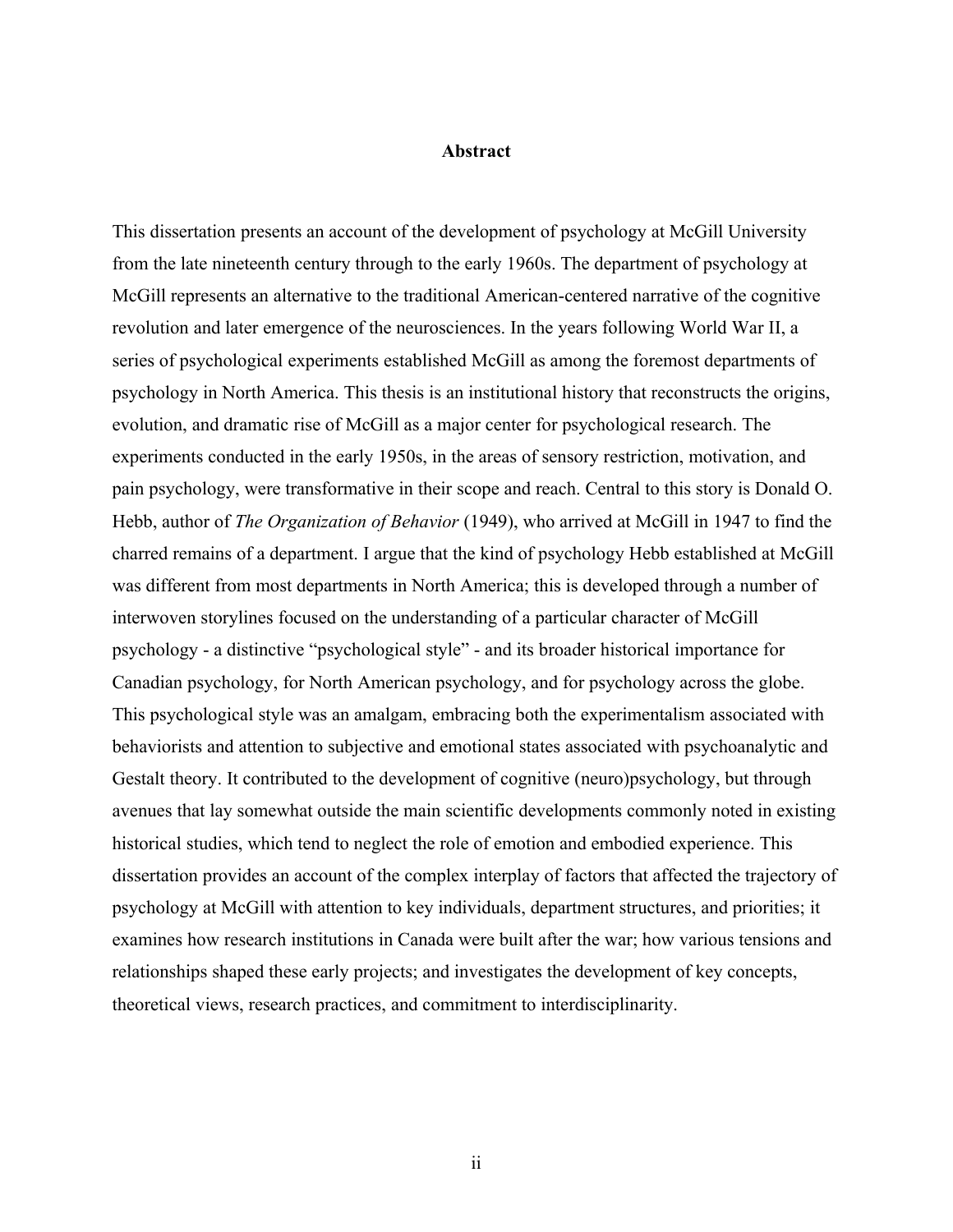### <span id="page-2-0"></span>**Acknowledgements**

I am grateful to so many who have supported me during the long writing of this dissertation, and throughout my graduate school journey.

First, and foremost, I would like to thank my dissertation committee. Thomas Teo and Joel Katz, I appreciate your continuing patience, insight, and support. To my supervisor Michael Pettit, I extend my profound appreciation for the many years of encouragement and patience, as well as for his comments and suggestions on earlier drafts of this dissertation.

I am indebted to the staff at a variety of institutions for their assistance while undertaking research for this project. Many thanks to the librarians and archivists at the McGill University Archives, Osler Library of the History of Medicine, and the CAMH Archives. I would also like to offer my gratitude to the staff at the Psychology Graduate Office at York University.

Finally, I would like to offer my appreciation to my parents for their unwavering support. This dissertation is dedicated to my parents, Helen and Bas.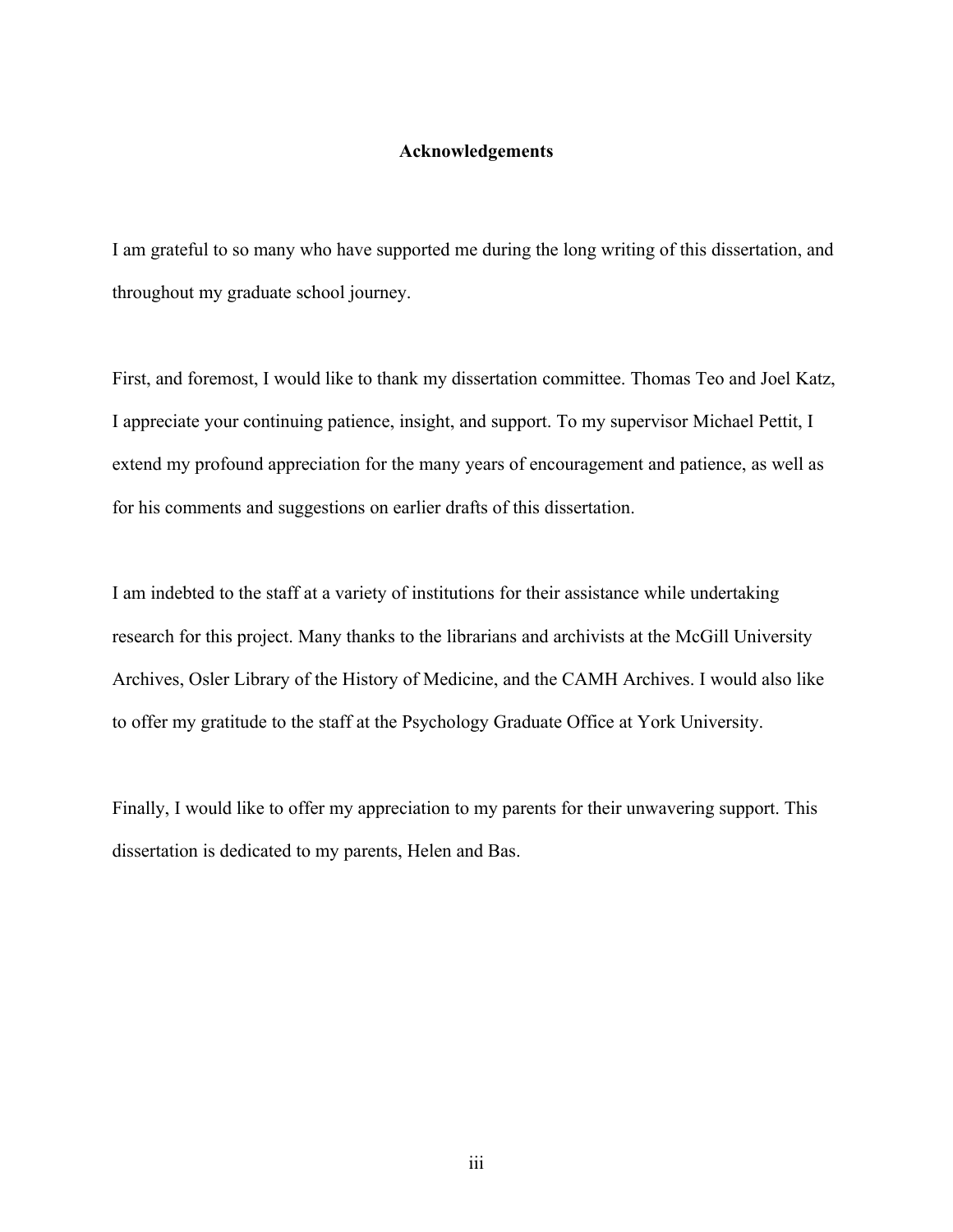# Table of Contents

| Abstract                                                              | $\overline{\textbf{ii}}$ |
|-----------------------------------------------------------------------|--------------------------|
| Acknowledgements                                                      | $\overline{\text{iii}}$  |
| Table of Contents                                                     | iv                       |
| Introduction                                                          | $\mathbf{1}$             |
| Chapter One: Psychology at McGill in the Early Twentieth Century      | 8                        |
| Early Development of Academic Psychology at McGill                    | 9                        |
| The Mental Hygiene Movement in Canada and at McGill                   | 19                       |
| The Department of Psychology at McGill                                | 34                       |
| Scientific Psychology between Philosophy and Mental Hygiene           | 39                       |
| Academic Psychology at McGill in the 1930s                            | 58                       |
| <b>Chapter One Conclusions</b>                                        | 61                       |
| Chapter 2: Psychology, McGill, and the Second World War               | 63                       |
| Canadian Psychology and World War II                                  | 64                       |
| The Reconstruction: Robert MacLeod and Postwar Psychology             | 70                       |
| <b>Chapter Two Conclusions</b>                                        | 82                       |
| Chapter 3: Donald Hebb and a "Neuro-Psychology" at McGill University  | 83                       |
| Hebb, Psychology, and the American Functionalist Tradition at McGill  | 86                       |
| Hebb's Training with Lashley at the University of Chicago and Harvard | 94                       |
| Hebb at the Montreal Neurological Institute and at Queen's University | 99                       |
| Hebb returns to work with Lashley: The Yerkes Laboratory              | 109                      |
| Hebb's Neuropsychological Vision                                      | 115                      |
| <b>Chapter Three Conclusions</b>                                      | 140                      |
| Chapter 4: Psychology in Canada and at McGill After World War II      | 143                      |
| Rise of Applied Psychology in Postwar Canada                          | 145                      |
| Psychology as a Basic Science                                         | 149                      |
| Funding Canadian Psychology After the War                             | 156                      |
| Tensions between Academic and Applied Psychologist in Canada          | 168                      |
| "More than a single discipline"                                       | 170                      |
| In Support of a Science of Unsolved Problems: The MacLeod Report      | 181                      |
| Opinicon and the Future of Psychology in Canada                       | 184                      |
| <b>Chapter Four Conclusions</b>                                       | 188                      |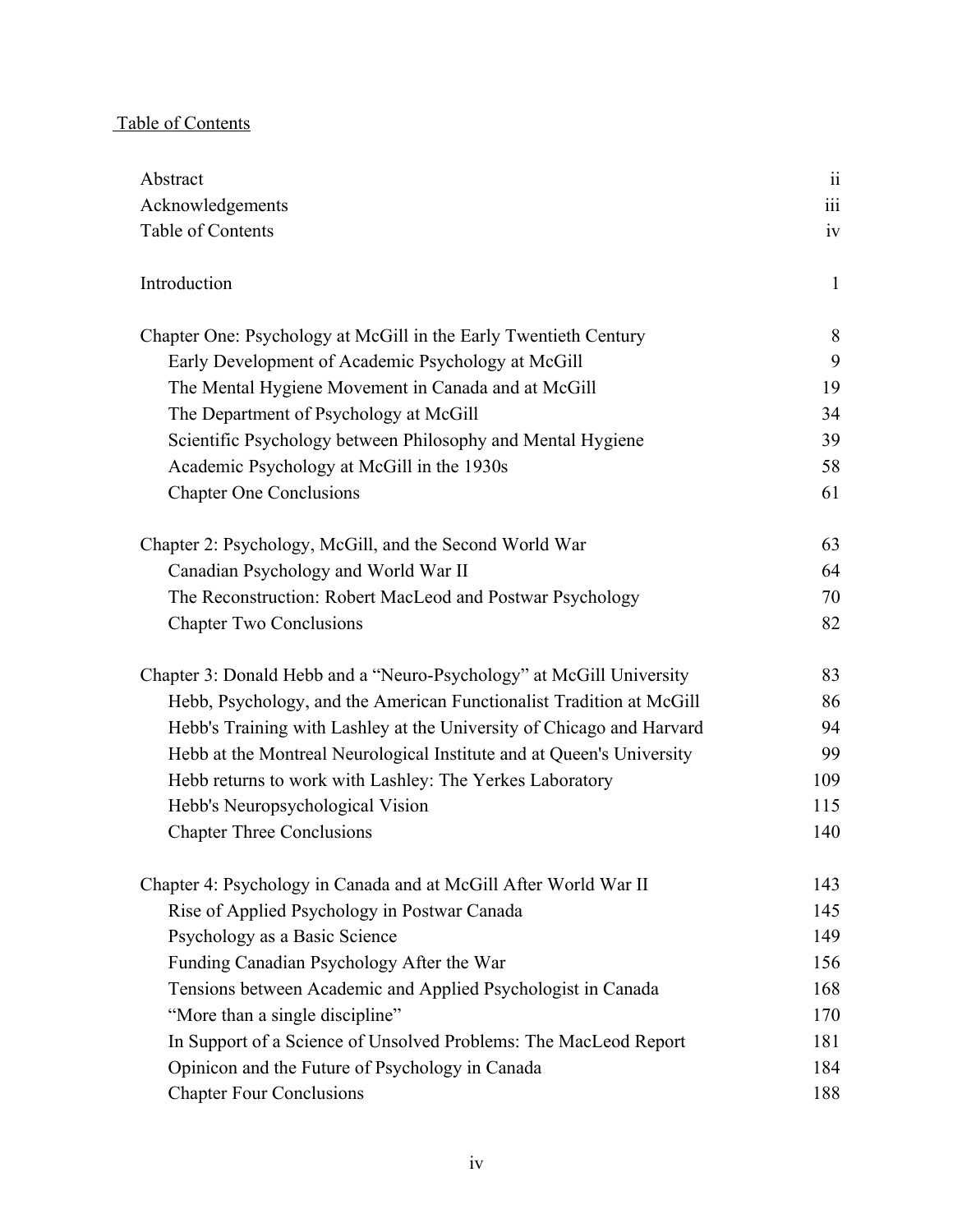| Chapter 5: Between Brain and Body-The Legacy of Hebbian Neuropsychology | 190 |
|-------------------------------------------------------------------------|-----|
| Taking Shape: Hebb's Postwar Research Agenda                            | 193 |
| <b>Experiments on Sensory Restriction</b>                               | 201 |
| The Discovery of the "Reward Centre" in the Brain                       | 211 |
| Pioneering Studies in the Psychology of Pain at McGill                  | 220 |
| Conclusions to Chapter Five                                             | 232 |
| Conclusion                                                              | 240 |
| The Neuropsychological Self                                             | 244 |
| References                                                              | 247 |
|                                                                         |     |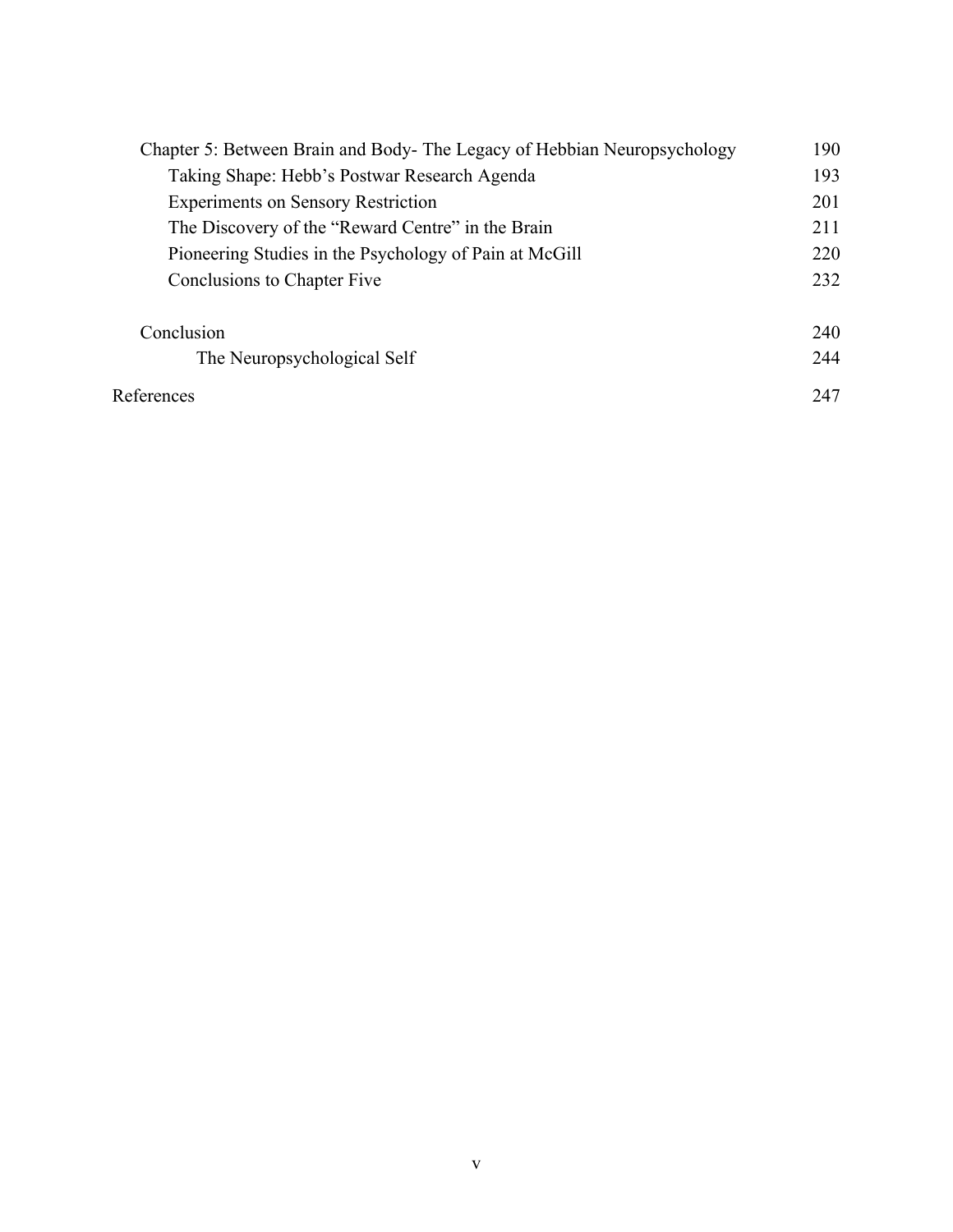### **Introduction**

"The focal problem of psychology is found in the patterns of behavior shown by the whole animal of a higher species in adjusting to his environment over appreciable periods of time; to say the same in a different way, it is found in the mental processes of the higher animal" (Hebb, 1958, p. 8).

Just after his retirement in 1976, Canadian psychologist Donald Olding Hebb (1904- 1985) reached out to then Minister of State for Science and Technology, Hugh Faulkner (1933- 2016), to urge additional financial support for experimental psychology from the Trudeau government (Hebb, 1976). During the 1950s Hebb had overseen the Department of Psychology at McGill University. From his time as Chair, a number of important psychological discoveries can be traced. These include the mechanism of reward in the brain, the peculiar effects of prolonged sensory isolation, and insights that mark the early development of a psychology of pain in the 1950s. Twenty years later, in his letter to Faulkner, Hebb remarked that, "Any one of these by itself might have been a landmark in the study of man [...] all took place within a short period and may be seen as parts of the same spurt in the knowledge of behaviour, and they all took place in Canada" (Hebb, 1976). While it is unknown whether these examples convinced Faulkner to provide the requested funding, it is clear Hebb believed Canadian psychology had proven that it was continuous with biological science, as "a hard-headed scientific discipline" (Hebb, 1976). This physiological and neurological approach demarcates Canadian psychology in the mid-twentieth century from the American behaviorist tradition. A special issue of the *Canadian Journal of Psychology* started, "If there is any brand of psychology which is peculiarly Canadian, it is the field of brain and behavior, and especially that area of it which has become known as neuropsychology" (Kimura, 1983, p. 1). But why? This dissertation examines the early history of experimental psychology in Canada (specifically at McGill University) in order to address this question.

The history of psychology in Canada, compared to the development of the discipline in other parts of the work such as the United States and Great Britain, has been scarcely examined. In part this is due to the smaller size of Canadian psychology departments and research output. It might come as a surprise to readers that there was much history to be written from this period. Indeed, before World War II there was little in terms of experimental or academic psychology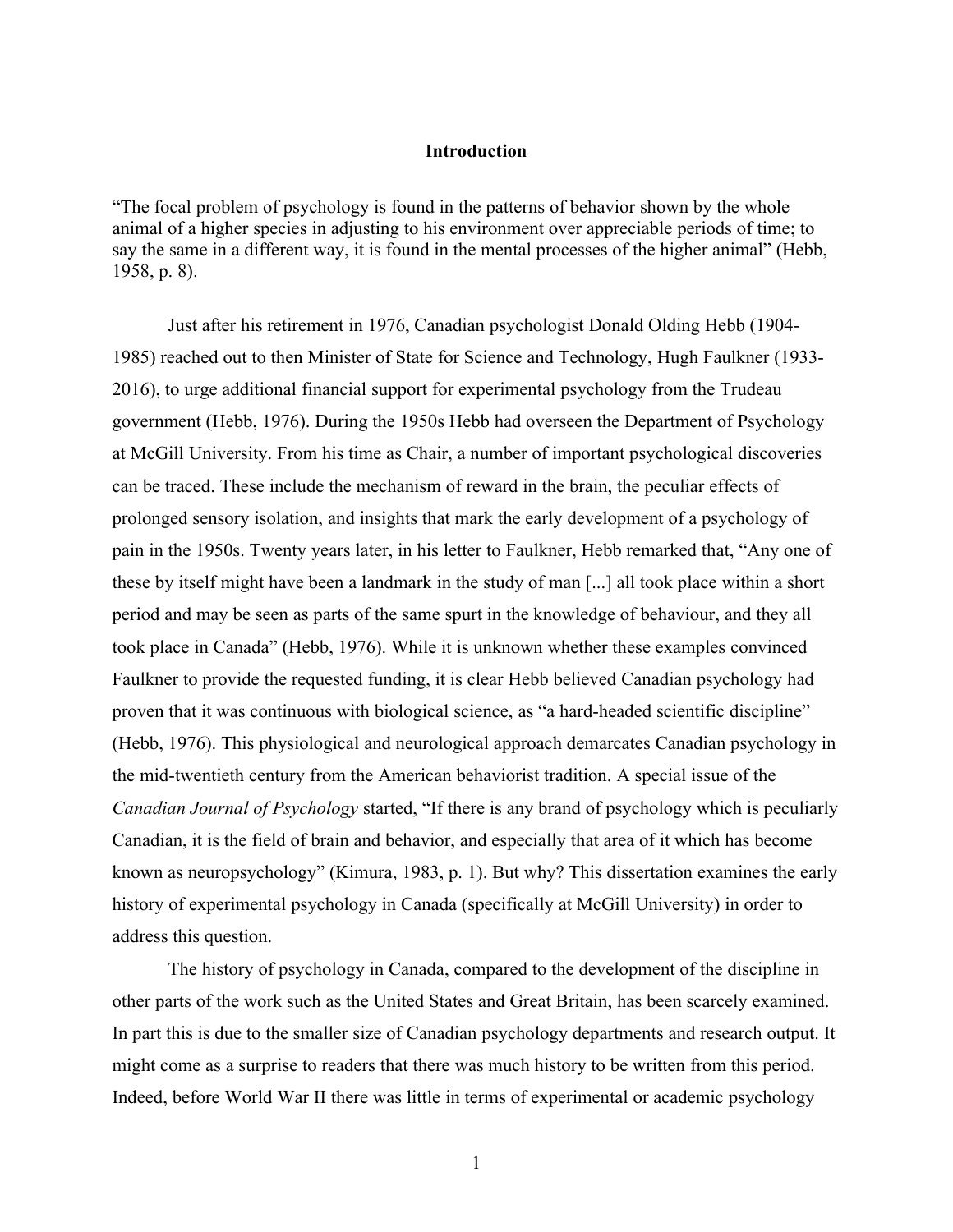outside a handful of universities (Wright & Myers, 1982). After the war, however, Canadian psychology underwent a surge of interest in psychological knowledge and expertise; and with funding came tremendous growth at Canadian universities (Frost, 1984; Wright & Myers, 1982). It is said that Canadian psychology 'came of age' in the 1960s (Wright, 1969). While this may be true for the nation as a whole, the decade that came before laid the groundwork for the organization, direction, and growth of experimental psychology that would follow.

To the extent that there is a traditional origin story of the emergence of psychology in Canada, much emphasis has been placed on the first experimental laboratory at the University of Toronto (e.g., Hoff, 1992; Wright, 2002; Green, 2004). However, much groundbreaking Canadian psychological research is attributed to the contributions of psychologists associated with the Department of Psychology at McGill University in the 1950s. It was during this postwar period that Donald Hebb extended his neuropsychological theories into the nature of learning and motivation while constructing early neural network theory, and his students, such as Brenda Milner, Ronald Melzack, and James Olds redefined the areas of memory, pain, and reward (respectively). Psychology at McGill and in Montreal during this period signaled the beginnings of radical psychological experiments today recognized as belonging to the fields of cognitive neuropsychology and neuroscience. Since the separation of the Faculty of Arts and Science in 1971 (Frost, 1984), the psychology department has remained firmly situated as part of the Faculty of Science, as a program of study within the Biological, Biomedical & Life Sciences. The faculty at McGill draws heavily from backgrounds in cognitive neuroscience, clinical neuropsychology, and biological psychology. Students interested in applying to the graduate program are reminded that it "does not offer programs in industrial, managerial, consumer psychology, or in counseling or educational psychology," only experimental and clinical tracks. This dissertation is the story of how this department, institution, and the city became the locus of activity for an internationally renowned program for research and innovation that remains to this day, the "city of neuroscience" (Tourisme Québec, 2017).

This project relied primarily on archival documents processed and oral history interviews conducted over the last half of the twentieth century. I visited the archives of McGill University and the Osler Library of the History of Medicine in Montreal in the mid-2010s. The account presented draws primarily from the materials I examined. I reviewed the Donald Olding Hebb papers and administrative material of the Department of Psychology within the archives of the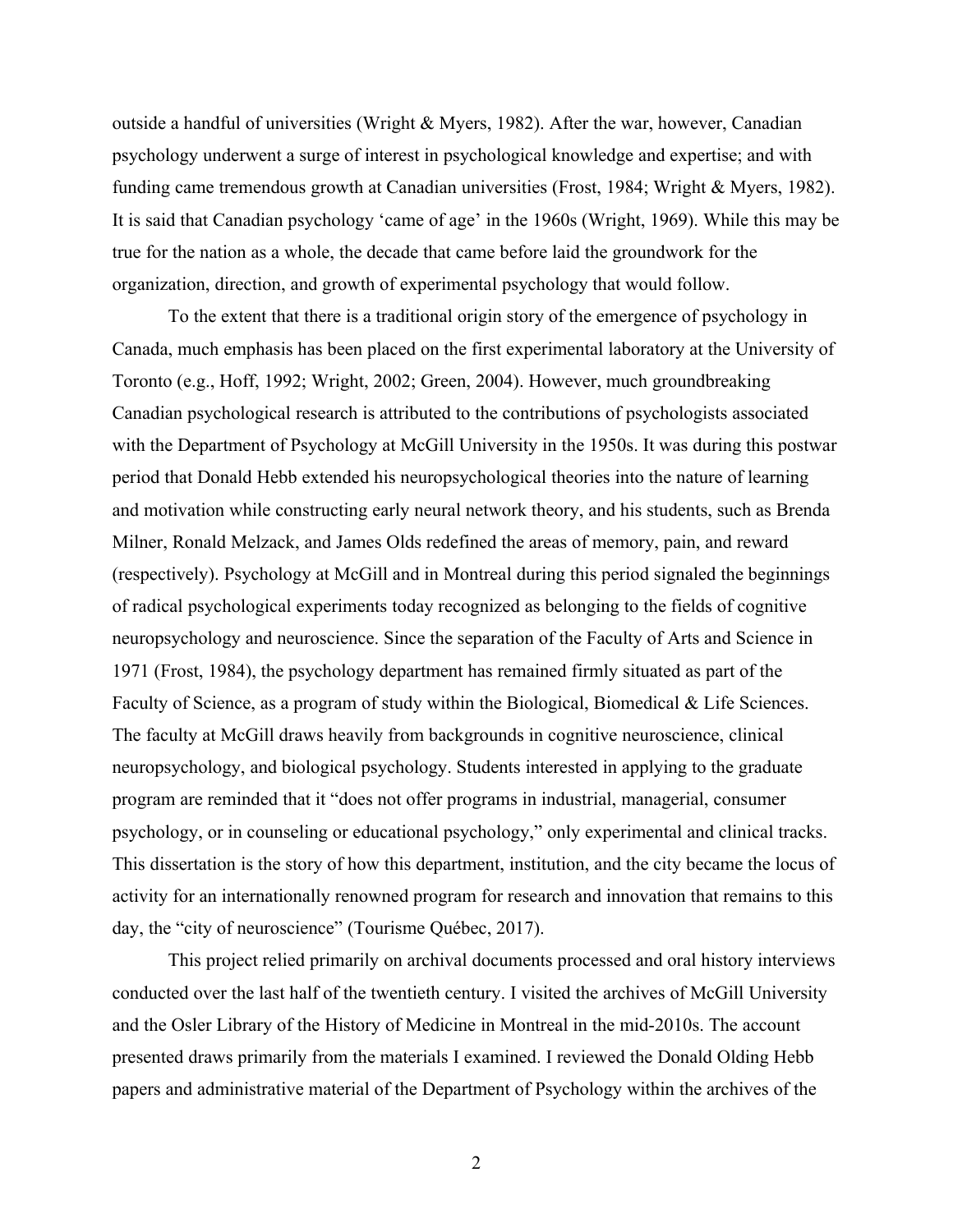Faculty of Arts & Science. I also investigated department records related to McGill psychology from the Faculty of Graduate Studies and Research and the Faculty of Medicine, including the Wilder Penfield Archive and Digital Collections. I also drew upon oral history interviews from the Canadian Psychological Association collection held at the Library & Archives Canada in Ottawa and the John C. Liebeskind History of Pain Collection of the Louise M. Darling Biomedical Library at the University of California, Los Angeles. The archives at McGill were challenging to work with, records were difficult to navigate, and material was sparse and bureaucratic. The documents available offer limited representation with gaps and inconsistencies in the record. This approach was limited by what had been written, what I was able to find in the archives, and what was selected for preservation by past collectors and archivists at McGill and elsewhere.

The archival material provides details of the department, in order to understand the historical emergence of a new kind of interdisciplinary psychology (i.e., neuropsychology), we need to examine the lives of some of its creators, and the institutions and settings that brought these actors together. The primary method of this dissertation is a combination of group biography and institutional history. It examines how participants of McGill's psychological community developed in their separate scientific and intellectual milieux, and how they combined disciplinary approaches at McGill University. By tracing the interaction of these actos, we not only gain a deeper understanding of the historical forces that brought modern experimental psychology into existence in Canada, but we also gain a new perspective on the development of interdisciplinary science in general.

I take an explicitly transdisciplinary approach to the history of psychology in Canada. Most discussions of postwar behavioral science have been structured along disciplinary lines, oriented around intradisciplinary debates (Heyck, 2015). One reason for this disciplinary focus is that most histories of postwar behavioral science have been written by psychologists themselves, usually with the reform of their own discipline in mind. While this has led to some astute analyses of intellectual movements within disciplines, it has generally not led to studies that look at similarities across disciplines. An investigation of the many relations and interests of psychologists in Canada is necessary for a broad understanding of the development and intellectual trajectory of the department of psychology at McGill. Therefore, while this dissertation remains focused on the discipline of psychology, it explores shifting relations with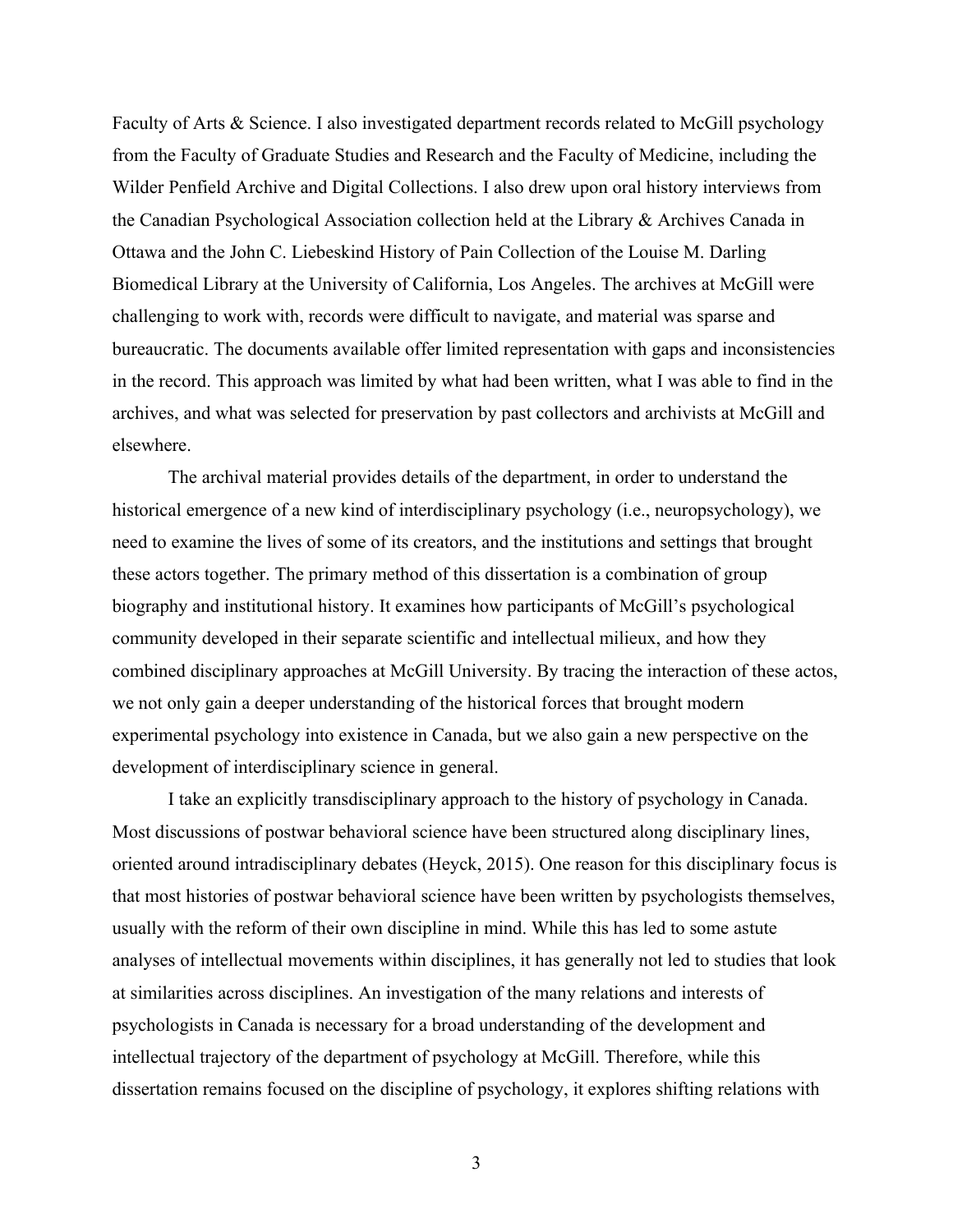health, medicine, education, and industry through the departments shifting relations with mental hygiene practitioners, school teachers, medical students, psychiatrists, and the Canadian military. This dissertation seeks to understand how psychologists, such as Hebb, positioned themselves and the discipline of psychology within broader historical debates related to applied psychology, the role of psychology in medicine, and the future of Canadian psychology.

Three important concepts inform my historical investigations. First, it can be said that Canadian psychologists, as scientists, exhibit certain styles of scientific thinking. In my dissertation I make use of the concept of a 'psychological style' and refer to a McGill style of psychology. I use the term style broadly to indicate a relevant departure from the kinds of research priorities, institutional arrangements, and methodologies uniquely available to a group of psychologists at a particular time and place (e.g., postwar McGill). I mean to capture with this term the sense of multiple overlapping research programs cobbled together from the fields upon which they drew (i.e., neurology, physiology, and ethology). While drawing loosely from both Ludwik Fleck's concept of a 'thought collective' (1979) and Ian Hacking's 'styles of reasoning' (1992), McGill's 'psychological style' is represented mainly by an examination of research focus and disciplinary positioning. My understanding of psychological style, as a tool for thinking about local historical conditions, informs my account of a history of Canadian psychology.

Second, I find it useful to draw on the insights of sociologist Mark Granovetter about 'weak ties' (1973). Granovetter argued that communities that were strongly linked together were paradoxically less able to connect with other groups in order to diffuse their innovations. By contrast, communities with extensive weak ties were more able to interact with other groups, which both prevented them from becoming too insular and inward looking while simultaneously allowing their innovations to affect larger macrosocial developments (Granovetter, 1973). Psychology at McGill before and after World War II demonstrates a shift from a small, strongly linked community of applied psychologists into a carefully negotiated network of biologicallyoriented psychologists with weak ties to Montreal's hospitals and neurological institutions (e.g., the Montreal Neurological Institute and the Allan Memorial Institute), as well as other scientific cultures (mainly European neurophysiology).

The third concept I've used to inform this research is historian of science Peter Galison's notion of "trading zones." By analyzing the historical circumstances that allowed for the trading of tools, techniques, and theories across the diversity of actors within 'big science,' Galison has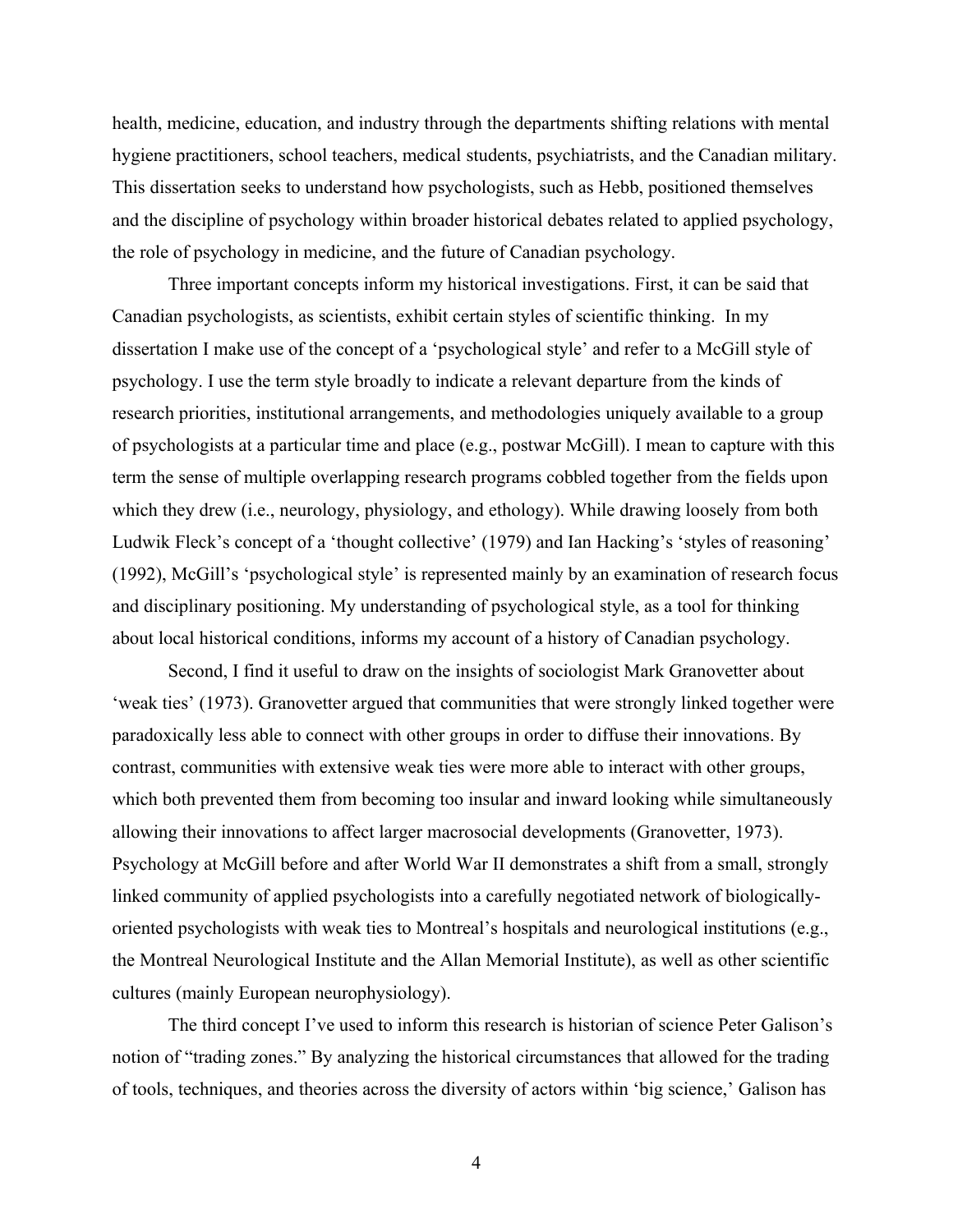supplied a useful model for how to think about the creation of new scientific fields, and about how they relate to one another (Galison, 1997). Borrowing from the field of linguistic anthropology, Galison suggests that, by collaborating on projects in specific 'trading zones,' scientists from different disciplines can hammer out coordinated trading languages that allow for local cooperation, even when they disagree about the global meaning of their work. In time, these 'trading languages' can become robust enough to blossom into entirely new fields of inquiry (Collins, Evans, & Gorman, 2007). Galison's emphasis on the importance of material culture and locally coordinated activity has the advantage of making his enterprise thoroughly historical; the analysis of trading between different subcultures takes place under particular circumstances, and at a particular moment of time. Hebb's department of psychology in the 1950s represents such a trading zone and his neuropsychological theory, inculcated and advocated by his students and colleagues, facilitated exchanges across the disciplinary boundaries of psychology and physiology in the interest of a more "a hard-headed scientific discipline" (Hebb, 1976).

While this dissertation makes use of Galison's concept of a trading zone, the narrative approach to this study is in the form of group biography or institutional history. The goal is not to merely shift the history of Canadian psychology from a 'great man' approach to one that emphasizes 'great people' or a 'great institution.' By tracking the lives of the different actors that created the department and passed through its halls, we can gain an appreciation for how their scientific biographies brought them into a position to trade and develop a style in the first place.

My dissertation begins with the dissemination of academic and laboratory psychology to Canada from the United States and Great Britain (Scotland) at the turn of the century. The roots of Canadian mental philosophy and the creation of an independent department in the early 1920s is discussed in the context of debates on division from philosophy, scientific status, and utility. I will demonstrate how a relatively small group of academic psychologists, mainly in Toronto and Montreal, established their scientific legitimacy and social utility during the interwar period. This was done, I will argue, through early psychologists' involvement with the mental hygiene movement in Canada and the United States through the 1920s and early 1930s. I will demonstrate, through archival correspondence and meeting notes, the relationship between academic psychology and the medicine in Montreal was discordant, largely unproductive, and marred by interpersonal conflict in the first half of the twentieth century. The first chapter sets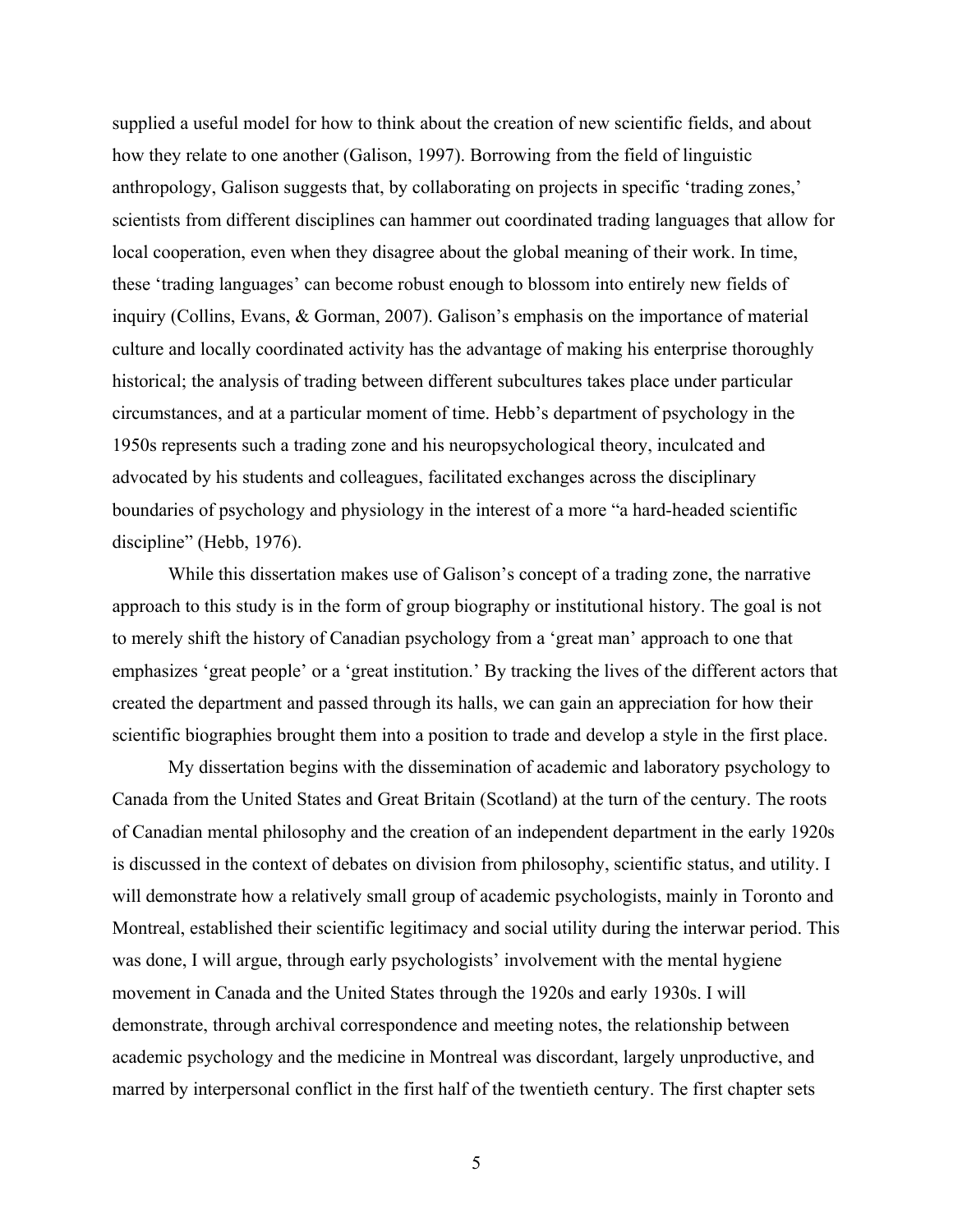the stage for understanding the roots of disciplinary struggles that recur throughout the events of this story. These include the tentative relationship between basic and applied researchers, funding for psychological research, and the dynamics of discipline-building. The response and positioning of psychologists and psychological expertise during periods of social change remains a theme throughout this dissertation.

Chapter Two examines the role of psychology and Canadian psychologists during World War II. The story of a fledgling psychology department at McGill now focuses on the many effects and implications of a world thrown into conflict and uncertainty. This chapter recounts postwar reconstruction efforts and attempts to rebuild the department. Here I introduce some of the most important historical actors for understanding the postwar psychology at McGill: these men are Robert B. MacLeod (1907-1972), Donald O. Hebb (1904-1985), and the lesser known Nelson W. Morton (n. d.). Together these three men laid the groundwork for experimental psychology and the discipline's vital connection to government. Their biographies contribute to a better understanding of the factors and conditions that shaped the kind of research that was possible at McGill's department in the following decade and beyond.

Psychology at McGill changed dramatically after World War II. The source of greatest change, without a doubt, was the appointment of Hebb as chairperson of the department in 1948. At that time he was in the final stages of publishing *The Organization of Behavior: A Neuropsychological Theory* (1949); in it he offered a conceptual and disciplinary vision for experimental psychology. This book and its author exerted a significant influence on the scope and direction of psychological research and practice, nowhere more so than at McGill University in the 1950s. Chapter Three delves into Hebb's background and intellectual influences discussed in the context of the broader theoretical commitments of his book (1949). Particular emphasis is placed on the periods of time Hebb spent working with psychobiologist Karl Lashley and neurosurgeon Wilder Penfield in the 1930s. Together Hebb and Penfield collaborated on a series of studies that documented the effects on personality and intelligence of frontal lobe operations. Hebb incorporated the results of his work with Penfield into a neuropsychological theory of learning and memory that formed one of the first challenges to the post-war dominance of behaviorism in American psychology. This chapter offers an analysis of major themes of Hebb's neuropsychological vision and its influence on postwar research.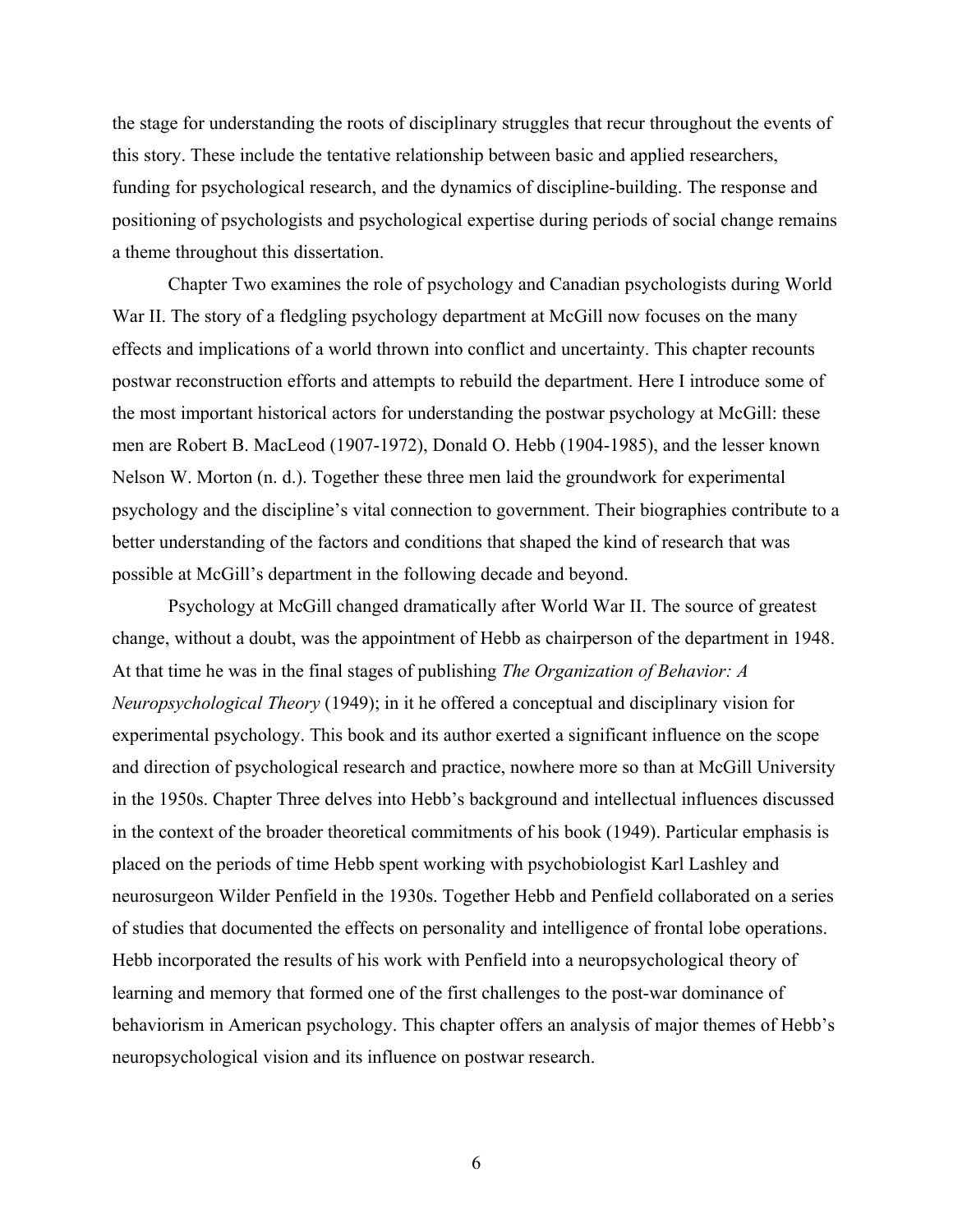Chapters Four describes and analyzes some of the major changes to academic psychology at McGill and in Canada during the immediate postwar period. As chairman of the largest Canadian experimental psychology department, Hebb had to contend with a number of pressing concerns that bore directly on the future of the discipline. These concerns related to availability of funding for research activities, rising tensions between academic and professional psychologists, and the lack of standardized training. While these concerns are not necessarily novel, this chapter describes the historical conditions that exacerbated them, forcing them to the surface with renewed urgency after the war. How Hebb responded to these challenges is telling, and I will argue, decisions made during this period affected the trajectory of academic psychology in Canada.

In the fifth and final chapter, I explore some specific examples of postwar psychological research at McGill. I use three examples of overlapping research programs that emerged at McGill during the "same spurt in the knowledge of behaviour" (Hebb, 1976) in the 1950s: Hebb's infamous studies into the effects of prolonged sensory deprivation (e.g., Hebb, 1961), the discovery of the reward centre in the brain by Peter Milner (1919-2018) and James Olds (1922- 1976), and the early psychological studies of pain experiences by Ronald Melzack (1929-2019) and others. Through an historical analysis of these experiments, I argue they share more than a family resemblance to the kind of neuropsychological approach to experimentation that align closely with Hebb's (1949). The McGill style of psychology that emerged in the 1950s was qualitatively different from behaviorist trends becoming hegemonic in the United States at the time. The psychology that Hebb embodied was more holistic than reductionist, and more medical than philosophical. Concepts of "intervening variables" and "central processes" speak to his adjacency to the cybernetics moment. The dissertation ends with a consideration of the surprisingly lively and embodied approach to psychology Hebb encouraged among the postwar Canadian psychological community: a neuro-psychology of mind.

This dissertation, in part, is an account of how psychology in Canada changed in response to changing institutions and novel theoretical considerations It is a story of some of the driving forces shaping a discipline and sheds light on historical narratives regarding the early development of psychology in Canada and neuropsychology at McGill University.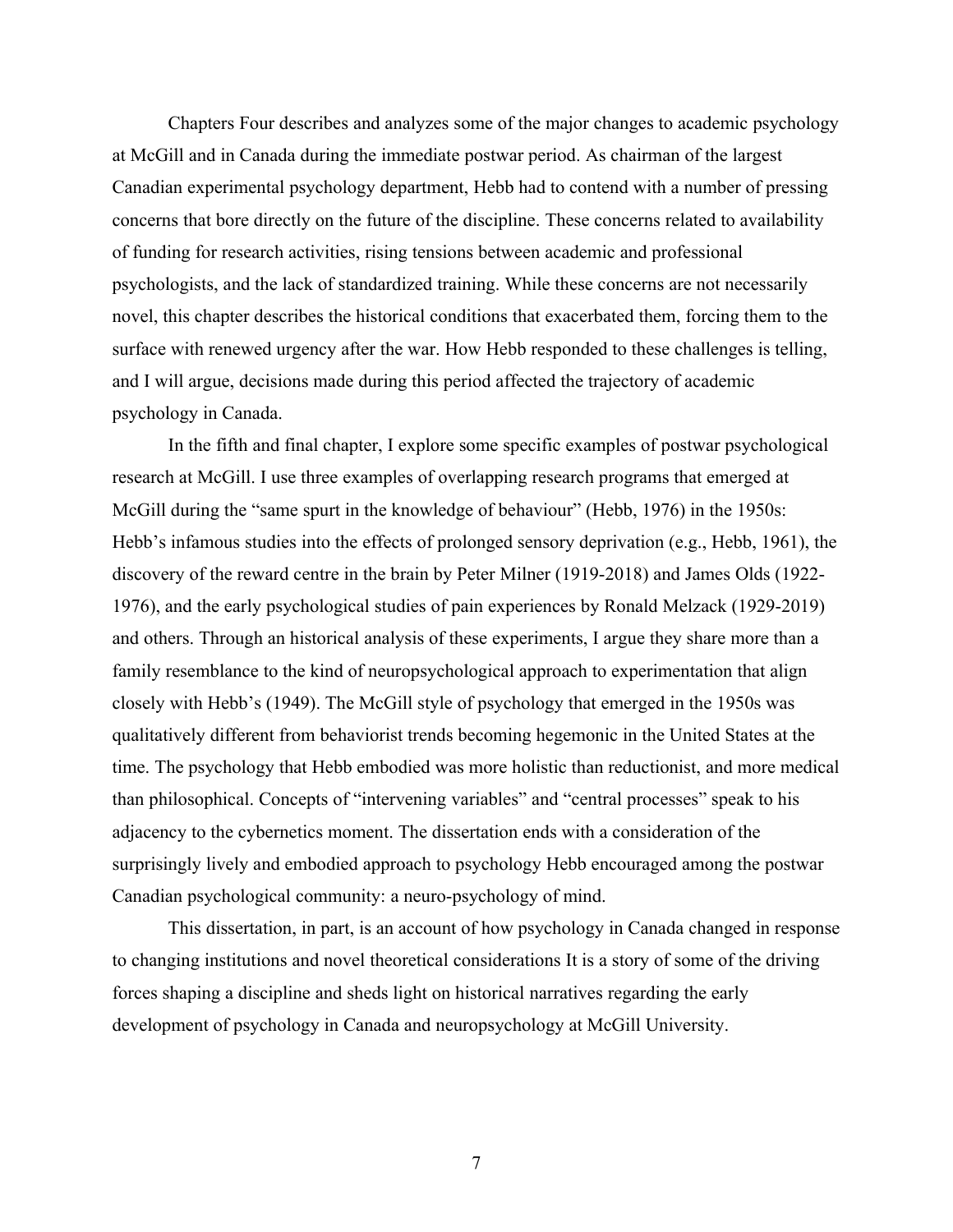#### <span id="page-12-0"></span>**Chapter One: Psychology at McGill in the Early Twentieth Century**

Disciplinary psychology was established in different ways and at different times. Though few in number, histories of Canadian psychology exist, each telling part of a story which begins in the early twentieth century. This chapter describes the establishment of psychology as an independent academic discipline at McGill University. McGill has one of the oldest departments of psychology in Canada and the development of psychology in Canada has not received the same degree of analysis as it has in other parts of the world, for example, the United States and Europe (Brock, 2013). Prior to the publication of Mary Wright and C. Roger Myers' book (1982), the only published records of psychology's past in Canada were scattered throughout the pages of *Canadian Psychologist* and the newsletters of provincial psychological associations (Dzinas, 2000). Unfortunately, not much has changed. There is a tendency to lump the history of psychology in Canada with that of North America in general, without closely attending to local differences that shaped the discipline (Berry, 1974; Adair et al., 1996; Brock, 2013). While some departmental histories exist (e.g., Wright & Myers, 1982) they tend to be institutional hagiographies with minimal consideration to deeper analysis of the cultural, institutional, and interpersonal factors that shaped local practices, priorities, and outcomes.

An important part of the story of early psychology's struggle to establish its disciplinary identity was its relationship to other disciplines, such as medicine and public health (Capshew, 1999; Burnham, 1988; Pickren, 1995). In Canada, this relationship, in large part, is shaped by the organizational efforts of the Canadian mental hygiene movement. Mental hygienists and early psychologists become allies in the struggle for recognition, expertise, and disciplinary authority. Outside histories of the University of Toronto (e.g., Pols, 1999; 2002), the role of the mental hygiene movement in the development of academic and professional psychology in Canada remains relatively unexamined (Gleason, 1999; Richardson, 1989). This chapter investigates some of the ways this movement has influenced, and was influenced by, early psychologists at McGill University.

This chapter is divided chronologically around three major periods of development in the histories of both academic psychology at McGill University and the Canadian National Committee for Mental Hygiene in Montreal. It links the co-development of these institutions and the ways they mutually reinforced one another throughout their development. The first section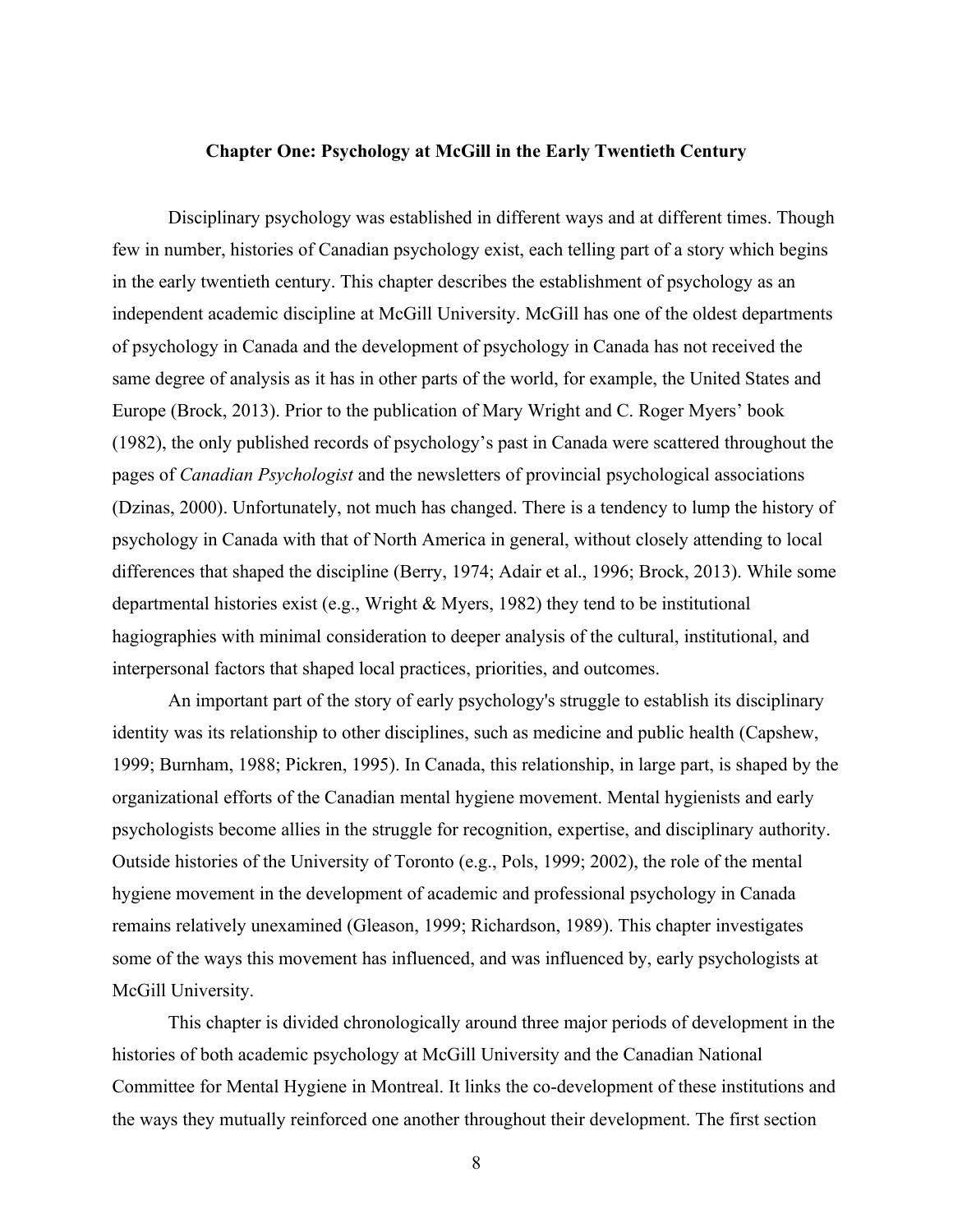concerns the late nineteenth century and first decade of the new century. This is the period in which both psychological topics are first introduced into the Canadian university curriculum and when the mental hygiene movement emerged in the United States. The second section concerns continues to the mid-1920s.This was a period of expansion in academic psychology at McGill: the establishment of a psychological laboratory in 1910 and culminated in the establishment of a separate Department of Psychology in 1924. During this same period, foundations for a Canadian National Committee for Mental Hygiene were established in Montreal and was officially formed at the end of World War I. The third section details the period of organizational growth which followed upon the expansion of mental hygiene activities in Montreal in the 1920s. The chapter concludes with the consideration of factors associated with fragmentation of disciplinary psychology and the decline of support from the National Committee by the late 1930s. I close the chapter with analysis of some of the consequences of this period of modest disciplinary growth for the collapse and subsequent rejuvenation of the department in the post-World War II period.

### <span id="page-13-0"></span>1. Early Development of Academic Psychology at McGill

The roots of academic psychology can be found in the direction of philosophical thinking at McGill University at the turn of the century. The Department of Philosophy at McGill, like the university itself, was heavily influenced by various long-standing Scottish schools of thought (Frost, 1984; Wright & Myers, 1982). Scottish Realist and Empirical thought was particularly influential in the department; the philosophy of Thomas Reid (1710-1796), Dugald Stewart (1753-1828), William Hamilton (1788-1856), and Alexander Bain (1818-1903), in particular, held sway. The influence of these philosophers on teaching at McGill can be traced to the historical founding of McGill upon the nineteenth-century Scottish university system. The ideas of these philosophical traditions tended to reach North American through nineteenth century German experimentalist thought.

Long before the establishment of a department of psychology at McGill, courses on topics we would recognize today as 'psychological' -- such as instincts, consciousness, and perception -- were offered by the Department of Philosophy. McGill was among the first to teach university courses on psychological topics (Frost, 1984). Philosophy departments across Canada followed McGill in offering these kinds of courses (Wright & Myers, 1982). Psychological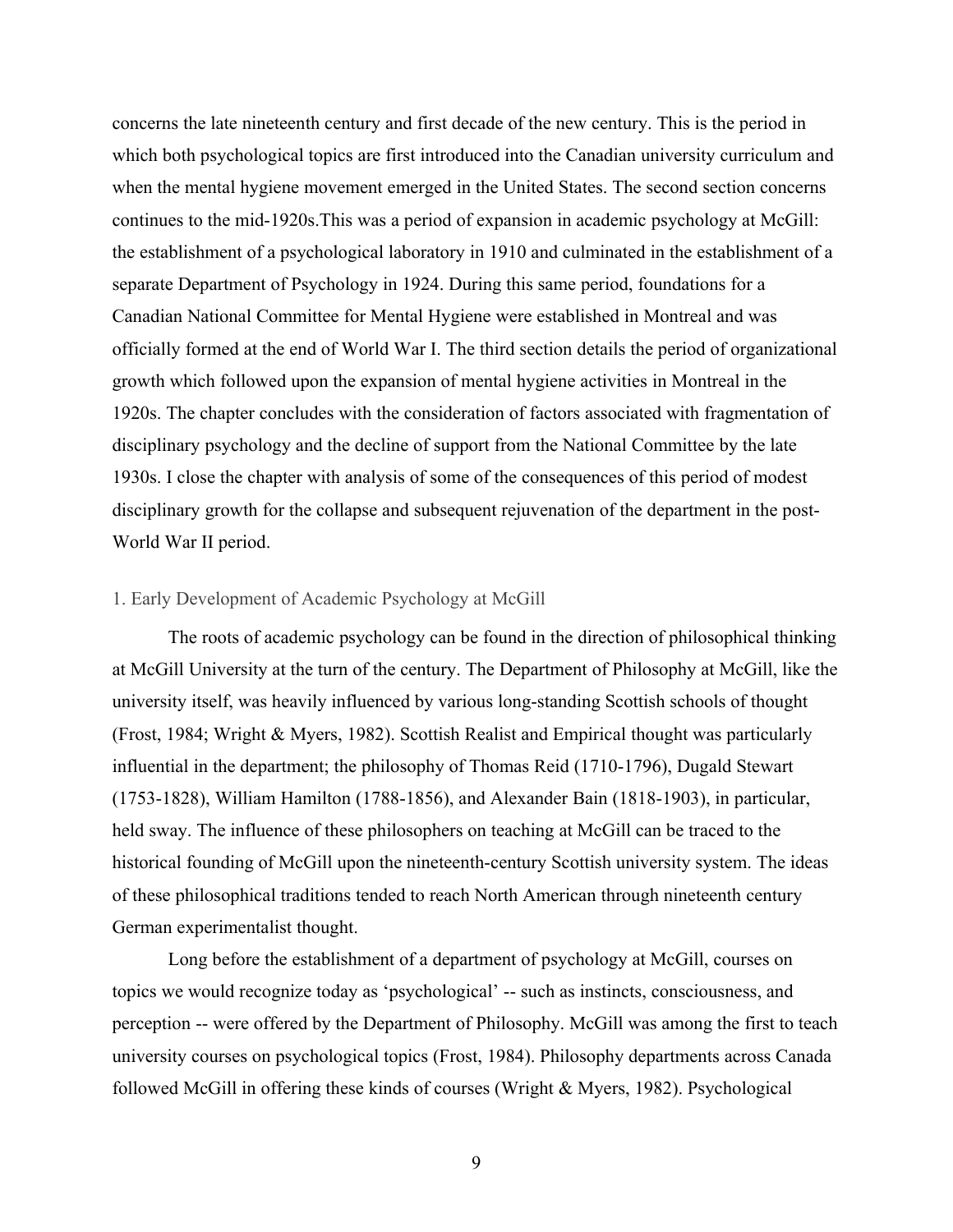topics were taught in courses on Moral Philosophy and Mental Science (sometimes referred to as 'intellectual' or 'faculty' philosophy) which the Department of Philosophy began offering shortly after the Faculty of Arts and Science was established in 1843. By 1850, William Turnbull Leach (1805-1886), an Anglican Archdeacon from Edinburgh who had joined McGill as both Professor of Classical Literature and Vice Principal in 1846, began teaching mental science (Macmillan, 1921). An early course description read as follows:

Mental science: Mental phenomena, different classifications of mental phenomena, unity of the human mind, volition, consciousness, the senses and sensation, perception, understanding, reason, instincts, passions, affections, moral sentiments, reflect sentiments, sentiments of beauty, sublimity, and religion (as quoted by Ferguson, 1982, p. 35).

In 1871, two new courses with 'Psychology' explicitly in their titles were scheduled to be offered by a newly hired Assistant Professor, George Forbes of Edinburgh (McGill College, 1871). These new Psychology courses would come to replace those previously offered under Mental Science over the next decade (Ferguson, 1982).

### 1. a. Moral and Mental Philosophy and Early Psychology at McGill

Psychology developed as its own distinct discipline much earlier at McGill than at other universities in Canada (Wright & Myers, 1982). My research suggests the support of professors in the domain of mental philosophy, more so than in the United States, was important to the establishment of early psychology in Canada. Prominent Canadian mental philosophers were important for bridging the divide between theological scholarship and scientific debates (i.e., "old" and "new" psychology; Rodkey, 2011). McGill philosophers explicitly incorporated recent psychological research and empirical thought into their lectures and into the curricula of the philosophy department in the late nineteenth and early twentieth centuries. Without such support from prominent philosophers it is unlikely academic psychology would have developed as quickly and would likely not have taken the same experimental focus (i.e., the establishment of the psychological laboratory in 1910). In this section, I illustrate how early psychology benefited from this support during a critical moment in the history of psychology at McGill.

Two professors of mental and moral philosophy were particularly influential in laying the groundwork for the establishment of academic psychology at McGill: John C. Murray (1836- 1917) and his predecessor William Caldwell (1863-1942). Both men studied philosophy and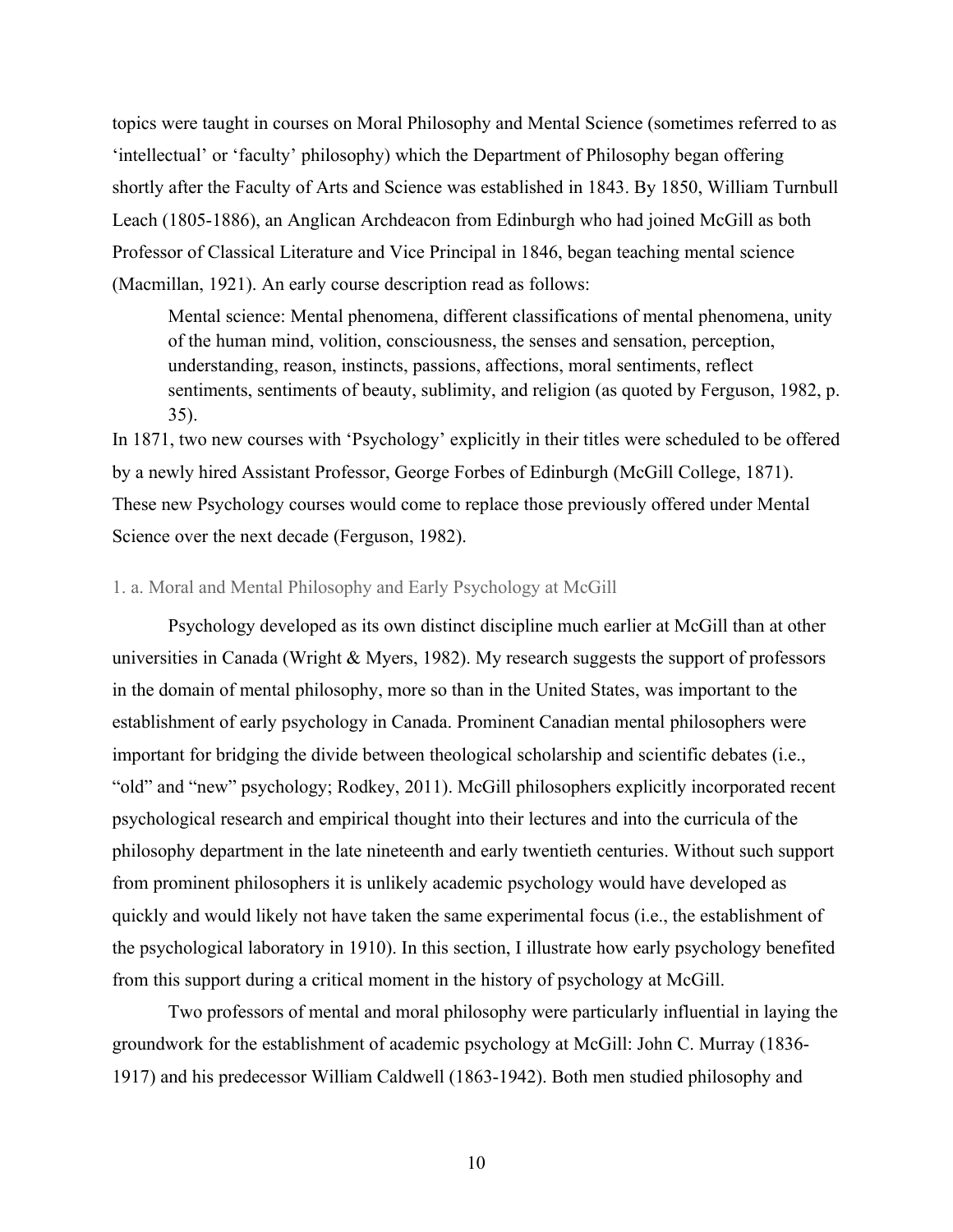theology in Scotland and later in Germany and were highly receptive to the new psychology emerging from the German experimentalist tradition.

John Murray came to McGill from Queen's College in 1872 when he was offered the appointment of John Frothingham Professor of Mental and Moral Philosophy. Murray's philosophical psychology was initially grounded in the work of William Hamilton and Scottish Common Sense philosophy but gradually shifted towards more diverse thinkers and schools (Terpstra, 1983). Murray taught the course on 'Elementary Psychology' newly offered to second year philosophy students and was familiar with the work of Wilhelm Wundt (1832-1920). Although he had received no formal experimental training, Murray was intrigued by the new laboratory studies emanating from Germany and the United States and chose to include them in his lectures (Ferguson, 1982).

Murray supported the "New Psychology" of Wilhelm Wundt and the adoption of physiological laboratory methods to subject matter of mental philosophy. In 1885, a little more than a decade after his arrival at McGill, he authored a textbook, *A Handbook of Psychology* (Murray, 1885) which makes extensive reference to Wundt's *Grundzüge de physiologischen Psychologie* (1874). *A Handbook of Psychology* was one of the first books on psychology published by a professor at a Canadian university (Ferguson, 1982), and was preceded only by British psychologist James Sully's *Outline of Psychology* (1884). Other texts of the period were those of prominent American psychologists: such as John Dewey's *Psychology* (1886), George Ladd's *Elements of Physiological Psychology* (1887) and William James' *Principles of Psychology* (1890). Murray's textbook was highly successful. After being published in London and later in the United States, a sixth edition with a new title *An Introduction to Psychology* was published in 1904. Support for psychology and 'psychological thinking' at McGill was strong.

As a proponent of the "New Psychology" Murray held that an important co-extensive relationship between the methods and subject matter of psychology and physiology was paramount. In his *Handbook* he notes that, "among the auxiliary studies, to which the psychologist resorts, the highest value must be attached to human anatomy and physiology, in so far as these explain the structure and functions of the different parts of the nervous system" (Murray, 1885, p. 11). According to Murray, therefore, the relevance of psychology to medicine was self-evident (Murray, 1872; 1892). In an address to members of the Medical Society of McGill College in 1892, Murray urged his audience to consider the potential of this relationship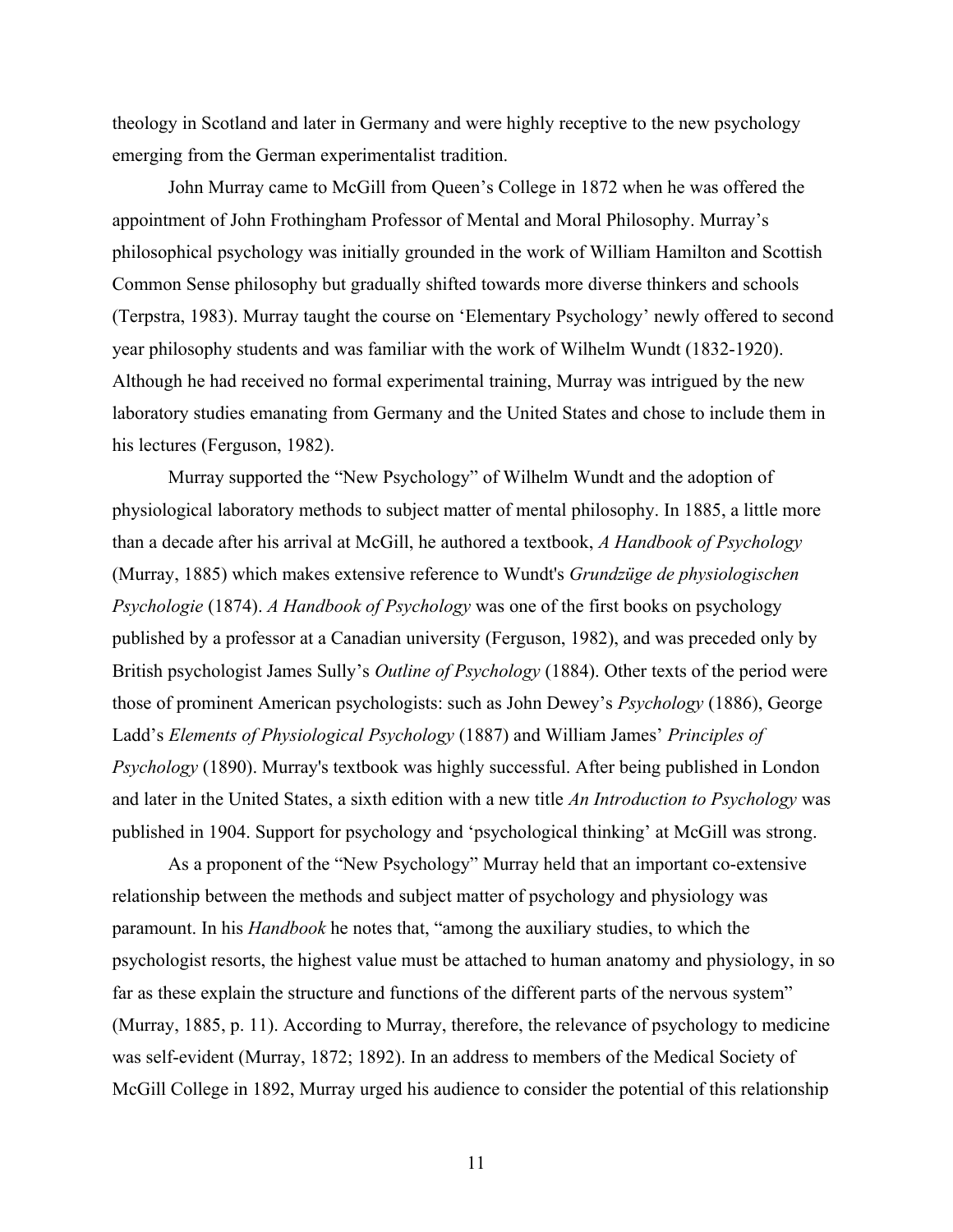for empirical study. While being mindful not to overgeneralize (and to distance himself from the discredited practice of phrenology), Murray emphasized the utility value of the New Psychology for clinical practice: "if disease may be produced by mental causes, may not the same causes be employed for curative purposes?" (Murray, 1892, p. 894). Since the relationship between mind and body could theoretically be approached from either direction (e.g., mind or body), Murray argued there was an inherent continuity between the domains of academic psychology and clinical practice in medicine. Unbeknownst to Murray, the status of psychology, as a basic and applied science, would continue to play out and define the character of psychology at McGill over the next hundred years.

In the early decades of the twentieth century the role of psychologists in relation to psychiatry and medicine was already being worked out in the United States (e.g., Pickren, 1995). In Canada, given the far fewer total number of psychologists, the development of this relationship emerged over a longer period of time. With the exception of Murray's writings, there are few published accounts prior to the 1930s. Murray's lecture (1892) illustrates the favourable reception of early psychology, its image as an experimental science, and its proposed relevance to the medical community by mental philosophers at McGill. Murray may have been ahead of his time. Lectures for medical students on psychological topics were not introduced into the curriculum for more than a decade later.

By the early twentieth century, the Department of Philosophy at McGill had expanded to include courses on metaphysics, logic, and moral philosophy (which covered ethics and social philosophy). When Murray retired in 1903, Principal William Peterson (1856-1921) chose William Caldwell (1863-1942) to succeed Murray as Professor of Mental and Moral Philosophy. Caldwell, like Murray, had been born in Edinburgh and both graduated and taught philosophy at the University of Edinburgh. In 1891, Caldwell emigrated to the United States to teach logic and metaphysics at Cornell University and later the University of Chicago. Caldwell shared Murray's support for European and American experimental psychology. He recognized psychology as an expanding discipline, was an early member of the American Psychological Association (APA), and worked throughout his career to promote the interests of the New Psychology until his retirement in 1929 (Ferguson, 1982).

As chair of Moral and Mental Philosophy at McGill, Caldwell supported early psychology by expanding the philosophical curriculum to include more courses on psychological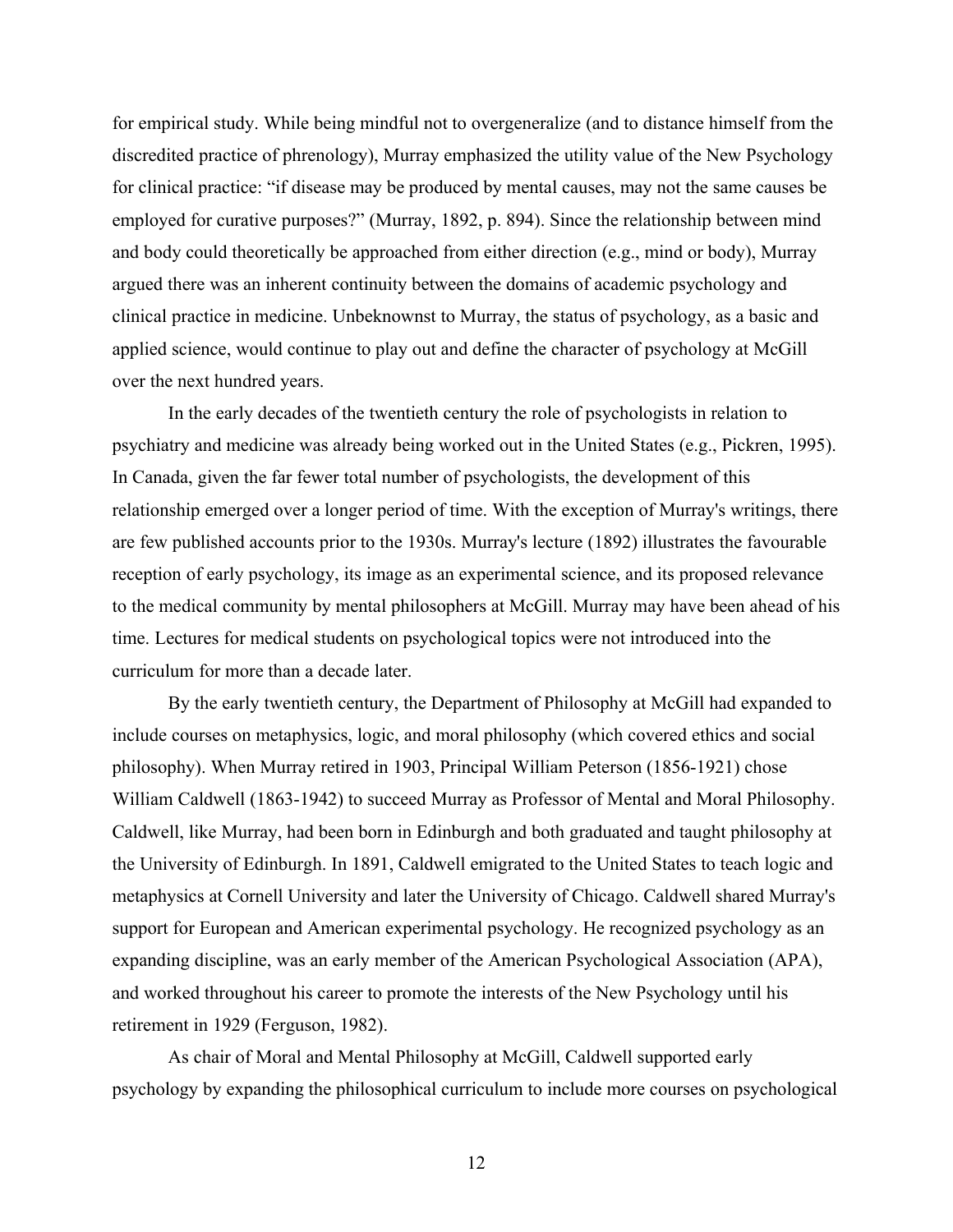subjects and by bringing in money for the support of experimental psychology. For example, the year after his arrival at McGill, Caldwell and Principal Peterson managed to persuade Sir William MacDonald (1831-1917) to invest in the development of a fund for experimental psychological research. This fund persisted in various forms into the 1980s and proved of much assistance to the Chairman of the Department of Psychology (Frost, 1984; Ferguson, 1982). This cooperation between mental philosophers and early psychologists is notable, rarely was this relationship harmonious (Fuchs, 2000; Rodkey, 2011). Yet, Caldwell had received a fairly traditional nineteenth century philosophical education and was disconnected from broader debates. Robert B. MacLeod (1907-1972), a student and later chairperson of the department, would later publicly allege that Caldwell "charged like a lion into structuralist-functionalist controversy" (MacLeod, 1955, p. 13) to the detriment of the early discipline.

Following the arrival of Caldwell in 1904, much of the teaching of psychology-related subjects in the Department of Philosophy was done by Joseph W. A. Hickson (1872-1957). Unlike Caldwell, Hickson had been trained in the German experimental tradition. He was born in Montreal, graduated from McGill in 1893 with the gold medal in philosophy, and completed a Ph.D in 1900 at the University of Halle in Germany (Frost, 1984, 29; Hall, 1957). Hickson likely worked under Alois Riehl (1844-1924), who had preceded German psychologist Herman Ebbinghaus at Halle in the late 1890s (Ferguson, 1982). Hickson assisted Murray with the teaching of psychology in the Department of Philosophy, first as tutor in 1901 and, after Caldwell's arrival in 1903, he was promoted to Assistant Professor of Psychology and Lecturer in Philosophy. While Hickson was the first to be officially designated professor of psychology at McGill (and possibly all of Canada), he is perhaps better known for his accomplishments in mountaineering which he pursued after his brief career in psychology (Hall, 1957).

Following the Scottish model, the Faculty of Arts offered honours programs for advanced undergraduate study (Frost, 1984; Ferguson, 1982). In 1905 the annual calendar announced that "graduate and others" were invited to specialize in psychology and was listed among departments that offered graduate degrees. The course offerings available to students interested in psychology at McGill in 1904 included a course on 'Introductory Psychology,' 'Introduction to Psychophysics,' and 'General Course in Psychology,' and 'Analytic and Experimental Philosophy' for fourth year students. These developments signaled two important changes to the Department of Philosophy: 1) that by 1904 institutional support and demand for the teaching of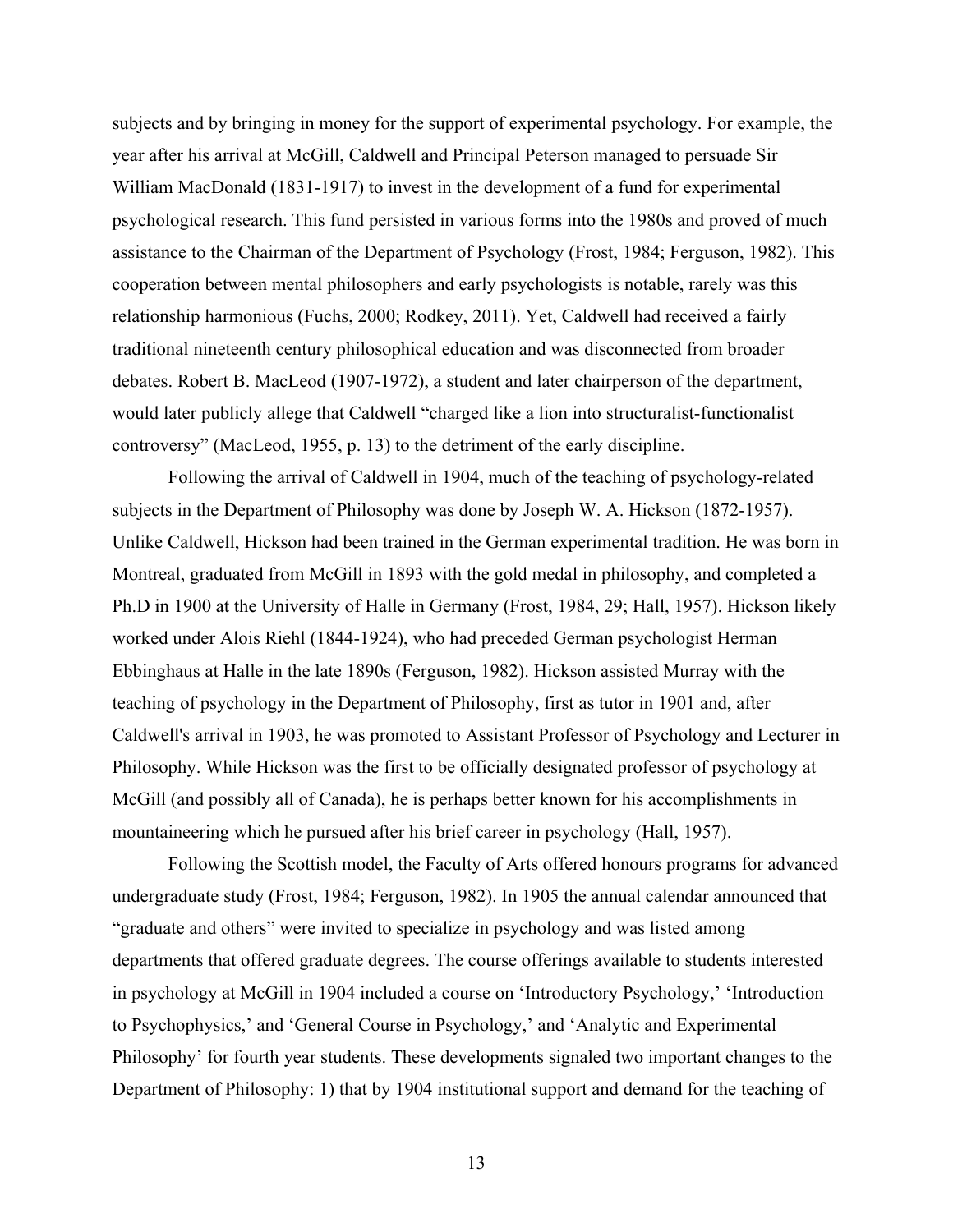psychology at McGill had growth and been formalized (in courses and faculty selection) such that a program could be offered, and 2) that the administration deemed investment in this nascent discipline was prudent for the standing of the university (e.g., ability to attract students). The first M.A. in psychology was granted in 1907 to Edith M. East (n. d.) on the topic of 'the subconscious' under William Caldwell (East, 1907). This was much earlier than most universities in Canada, many of whom didn't offer advanced degrees of psychology until after World War II (Wright, 1969) with some exceptions (such as Toronto in 1926, Western in 1932, and British Columbia in 1936; Wright & Myers, 1982).

Throughout the 1900s psychology at McGill, under the auspices of mental philosophy, continued to grow. In 1908, two courses, one called 'An Introduction to Experimental Psychology' and another called 'Problems of Comparative Psychology,' which included the first lectures on child psychology (Ferguson, 1982). The inclusion of these courses, taught primarily by Caldwell and Hickson, created space and demand for psychological topics in the philosophy curriculum. The inclusion of recent findings of experimental studies into textbooks, lectures, and their own philosophies, mental philosophers at McGill supported early psychology (Terpstra, 1983). Early experimental psychologists found this department welcoming to empirical methods and contributions from the natural sciences. While there is a long tradition within psychology of disparaging "old psychology" (associated with mental science) and emphasizing its discontinuity with "new psychology" (experimental) as a rhetorical strategy (see Rodkey, 2011), historical evidence suggests that at McGill, the two developed more or less harmoniously into the first decade of the twentieth century.

Experimental psychology was more-or-less compatible with the mental and moral philosophy being taught at McGill in the late nineteenth century. The Scottish influence upon McGill as well as its status as a private institution supported by the anglophone economic elite of Montreal ensured that it was shaped by a strong utilitarian ethos since at least the 1850s (Shore, 1987, p.xiii). This ethos contributed to the early positive reception of empirical and experimental studies as part of the philosophy curriculum at McGill.

In the first decade of the twentieth century, the number of students interested in the burgeoning psychology curriculum, as well as developments in philosophy, justified the appointment of a second full-time faculty member. As the establishment of experimental approaches and laboratories flourished in North America in the late nineteenth and early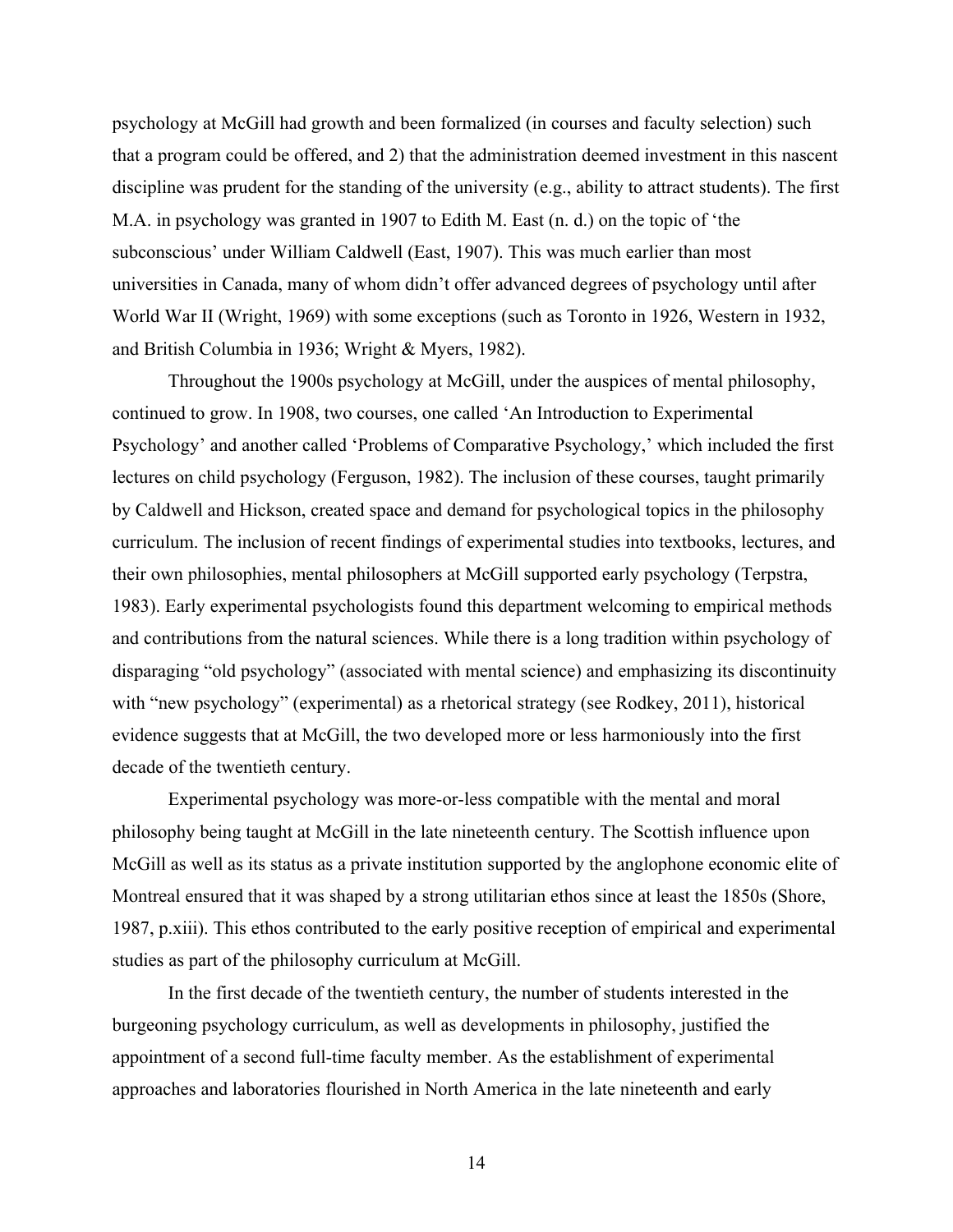twentieth centuries (Garvey, 1929; Benjamin, 2000), the need for faculty specifically trained in these new methods became essential for the department to remain relevant and abreast of international trends. Since the program had first started being offered in 1905 only a single graduate degree had been awarded. This was not due to lack of interest. The Department of Philosophy needed staff trained in the new experimental methods of psychology; therefore, in the spring of 1909, a decision was reached to add an experimentally-trained psychologist to the staff. Upon Edwin Holt's recommendation, Principal William Peterson offered the position of sessional Lecturer in Experimental Psychology to William Dunlop Tait (1879-1944). Tait would come to have the greatest influence on the emergence and formation of academic psychology at McGill in the first half of the twentieth century.

### 1. b. William Tait and the Psychological Laboratory at McGill, 1909-1923

The period between 1909 and 1923 was pivotal to the development of psychology at McGill. During this period, academic psychology developed from a few mental philosophers who chose to promote the New Psychology in their classrooms and in public lectures to the expansion of courses dedicated to these topics, the establishment of a Psychological Laboratory in 1910, and eventually to the creation of a separate Department of Psychology in 1924. Throughout this entire period and into the early 1940s, no figure influenced the direction of psychology at McGill more strongly than William Tait.

Tait was born in Hopewell, Nova Scotia. In 1902, he graduated from Dalhousie University with high honors in philosophy and subsequently went on to Harvard to work with Hugo Münsterberg where he completed both his Master's and Ph.D. degrees. Münsterberg had been trained by Wundt, among the first to establish psychology as a scientific discipline (Danziger, 1990). In the early 1900s Tait explored psychophysical attitudes and memory at Harvard with Münsterberg and published an article on this work (Tait, 1913). As one of the few Canadians with ties to the original psychological laboratories of Germany, Tait represented a valuable addition to a philosophy department that wanted to maintain its prestige as a bastion of leading European thought. Interestingly, when Caldwell suggested to Principal Peterson that he reach out to Münsterberg, he initially recommended William McDougall (1871-1938) but later changed his mind in favour of Tait (Ferguson, 1982).

 Tait's appointment as official Lecturer in Psychology was an important step in the development of the discipline at McGill. Historians Stanley Frost and George Ferguson said of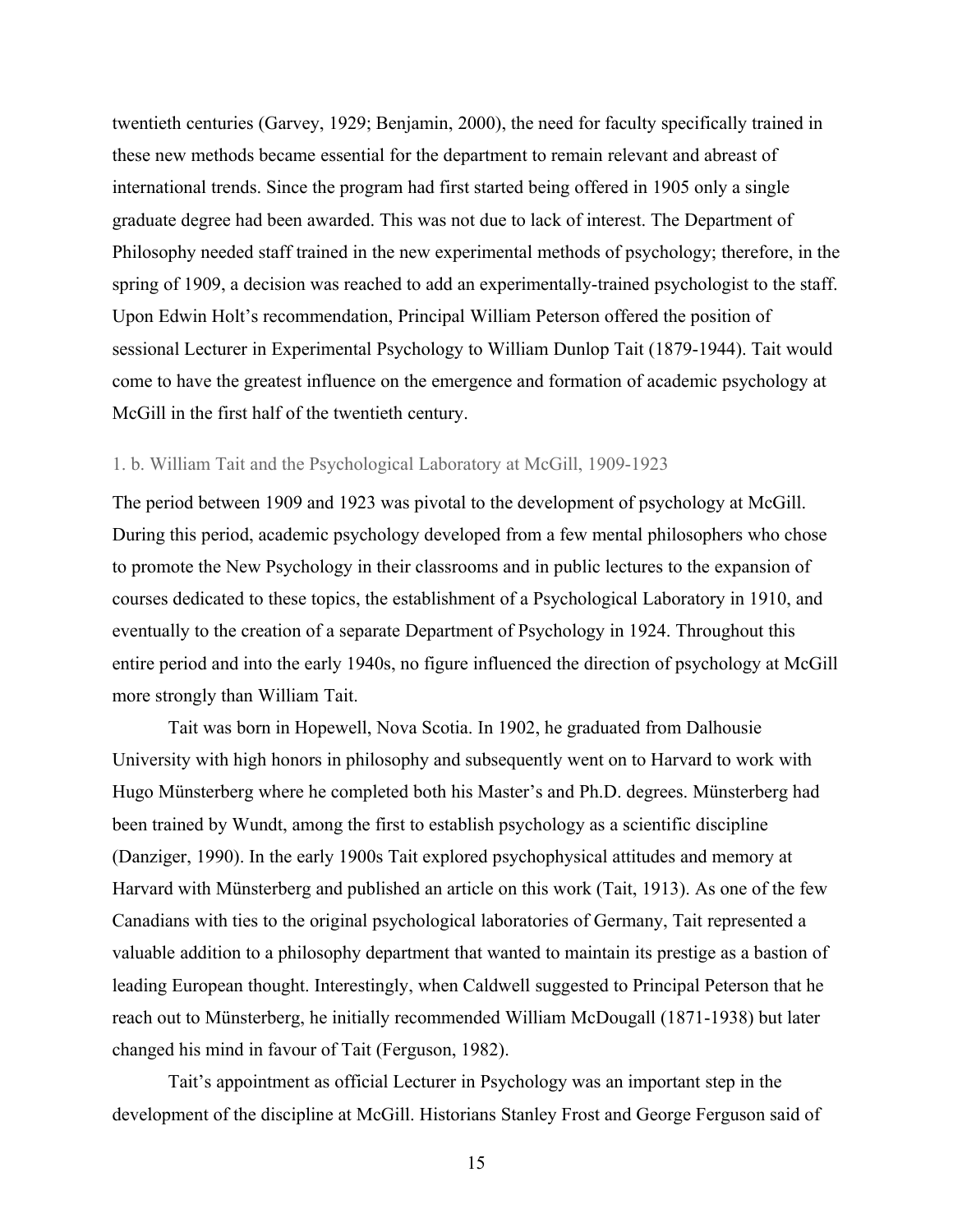this appointment that it "was largely to determine the character of the future Department of Psychology" (Frost, 1984, p. 28) and that it "shaped the image and substance of psychology at McGill for one third of a century" (Ferguson, 1982, p. 41). These perspectives, more than anything, are likely based on Tait having established the first psychological laboratory at McGill, a move widely considered among traditional historians of early psychology to be pivotal in moving away from the "old" mental philosophy and towards the "new" kind of experimental practices we associate with scientific psychology today (Fuchs, 2000; Rodkey, 2011). Indeed, much historiography of the early discipline has identified the introduction of the laboratory as the marker of the scientific origins of psychology (Capshew, 1992).

Tait established the first psychological laboratory at McGill in 1910, one year after his arrival. McGill's laboratory was the second in Canada, established after James Mark Baldwin's laboratory at the University of Toronto in 1890, which was among the first in North America. Baldwin and Tait's were the only experimental laboratories in Canada prior to the 1930s (Garvey, 1929). The McGill university calendar for 1910 included the following description of the new laboratory:

"The Psychological Laboratory occupies rooms in the Arts Building. In the main library are found the chief periodicals and works of reference on all branches of the science. Besides this, there has been added during the past year a considerable amount of apparatus so that the laboratory is now equipped for original research work in experimental psychology, physiological psychology, and applied psychology. The same equipment also serves to train students in the methods of experimental psychology, and furnishes material for demonstrations and lectures" (as quoted in Ferguson, 1982, p. 41).

In later expanded descriptions the laboratory is said to occupy 'some eighteen rooms' in the Arts Building. In 1912 Tait was promoted to Assistant Professor of Psychology and was given the title Director of the Psychological Laboratories which he held for the next thirty-two years at McGill. He later recalled, "I came to McGill in the year 1909 as a Sessional Lecturer on a salary of \$1000 and initiated the experimental aspect of Psychology. The effort appears to have been appreciated by the students for within two years it became necessary to double the size of the classroom. The classes in Psychology, although optional, are among the largest in the Faculty of Arts" (Tait, Dec 14, 1920). Indeed, by 1913 Tait and Hickson were teaching six courses in psychology in the Department of Philosophy: Elementary Psychology, Experimental Psychology, Advanced Psychology, Social Psychology, Advanced Experimental Psychology Seminar, and the Psychological Laboratory.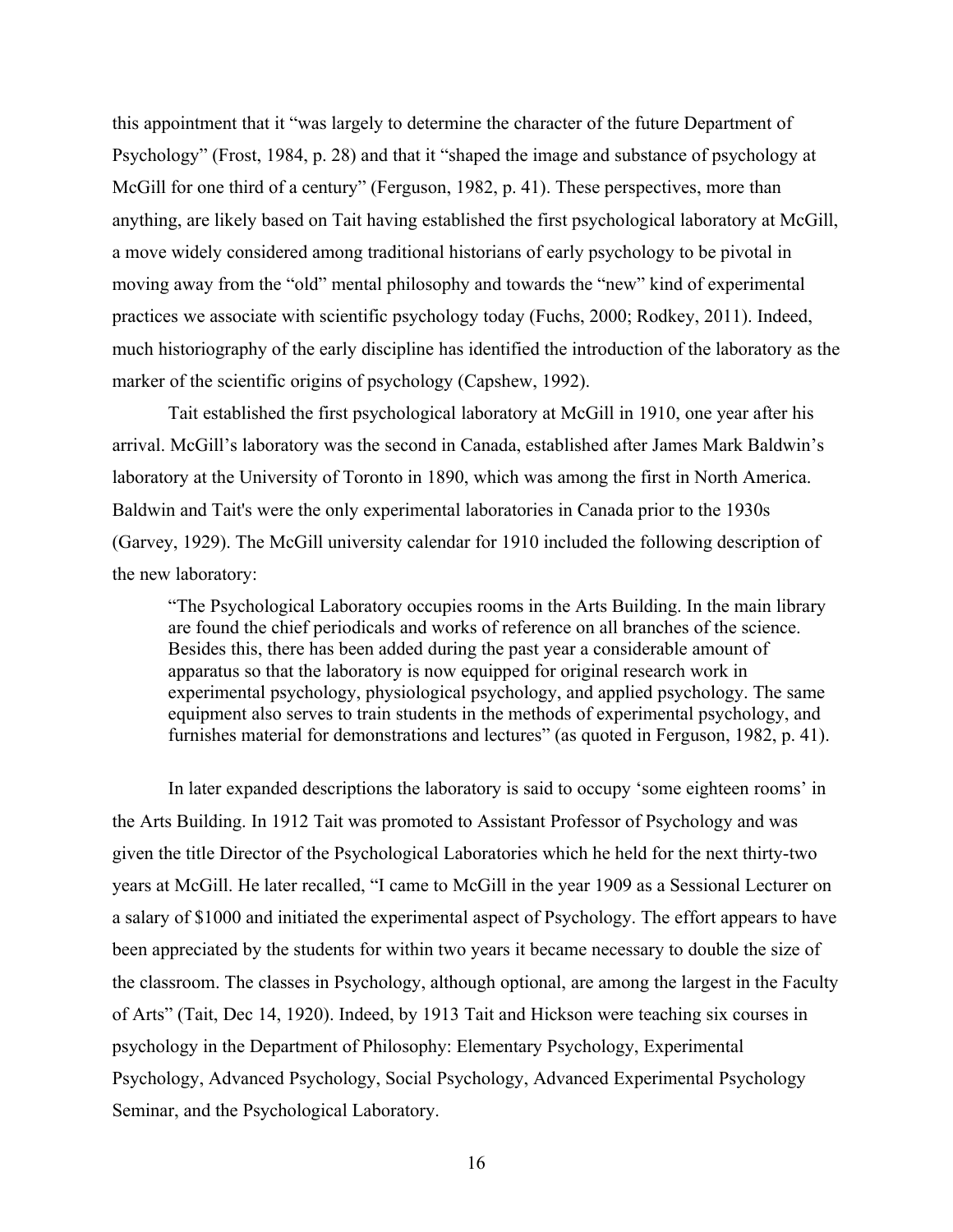In the 1910s New Psychologists were under considerable pressure to legitimize their discipline as a science (Leary, 1987; Pickren, 2000) and the rejection of the "Old Psychology" allowed these psychologists to define themselves against their antiscience predecessors and in doing so establish scientific credentials and loyalties (Rodkey, 2011). While historian Stanley Frost has asserted that psychology "took on a new direction" (1984, p. 147), my interpretation suggests continuity of thought between mental philosophers and early experimental psychology, rather than sudden departure. Caldwell used his position to help the development of a psychology with "a strong experimental emphasis" (Ferguson, 1982, p. 42). Although tensions would rise within the discipline, my study suggests that no explicit move was made to distance themselves from mental philosophy, as practiced at McGill in the 1910s. This was certainly not universally the case, as the history of American psychology indicates (e.g., see Rodkey, 2011 and Fuchs, 2000). Perhaps both the mental philosophers and early psychologists at McGill had more in common (and more at stake) than at other universities experiencing similar challenges and tensions. In the case of both Tait and Hickson, it is worth noting, it was their disciplinary training and aptitude in philosophy that had initially brought them in contact with the German experimentalist traditions in North America; only later in their academic careers did they adopt the methods and theoretical frameworks of the New Psychologists.

#### 1. c. The Great War and its Aftermath, 1914-1924

Given the relatively few psychologists in Canada in the late 1910s, their role in the war effort, as psychologists, was minimal compared to those in the United States (e.g., the work of Robert Yerkes and Lewis Terman in the development and administration of the Army's Alpha and Beta Intelligence Tests). Academic life at McGill was seriously disrupted by World War I (Ferguson, 1982). Not a single graduate degree was awarded in psychology at McGill from 1913 to 1925 (McGill, 2018).

The McGill Contingent of the Canadian Officers Training Corps had already been established (1912) when Canada joined the war in August 1914. This assured that the university would play an important role in the national war effort (including the establishment of the first military neurological hospital overseas). Many students and alumni enlisted in the first wave of patriotic fervour that swept the nation in 1914, but by the spring of 1915 — after the first wave of heavy Canadian casualties at Ypres — the Canadian regiment was faced with a desperate shortage of troops. A number of units were organized for overseas service: these included the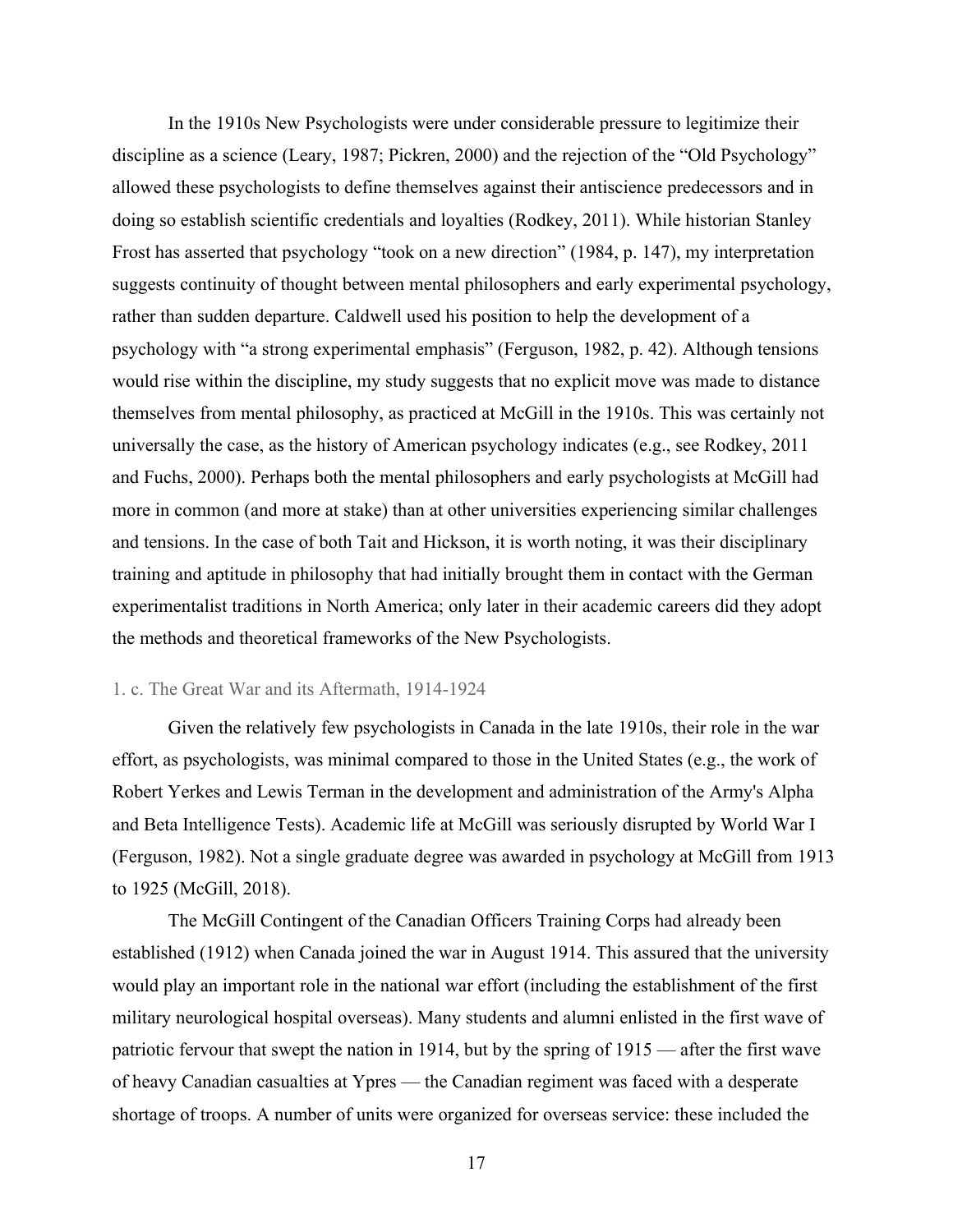McGill General Hospital (made up of McGill graduates as medical staff and nurses from the Royal Victoria and Montreal General Hospitals), two McGill Siege Batteries, the No.7, under Major William D. Tait and the No.10 under Sir Stopford L. Brunton, six companies of Infantry for the Princess Patricia Battalion and several groups of reinforcements. In total, 3,059 McGill men served in the Armed Forces and 363 gave their lives. Many women also served in medical and auxiliary services (McNally, 2007).

The No.7 McGill Siege Battery (later known as "the Majillses") was recruited at McGill with a strength of 150 men. Tait, then 36 years of age, became commanding officer, and Cyrus Macmillan, Associate Professor of English, was second-in-command (Smol, 2017). This unit proceeded to England in the winter of 1915-1916 and was at once detached from the Canadian Forces and placed under Imperial command. After their training had completed in England, they were sent to France as units of the Royal Garrison Artillery and attached to the Canadian Corps Heavy Artillery. The Battery served with distinction at Lens, Hill 70, Passchendale, Arras, Valenciennes and Mons, some of the most severe battles of the war (Frost, 1984).

Tait relinquished his command in 1918 and both he and Macmillan resumed teaching at McGill. Tait's experiences during the war seem to have diminished his interest in theoretical and experimental psychology; anecdotal evidence suggests his wartime experiences had seriously affected his outlook and personality (Ferguson, 1982). Indeed, MacMillan's diary describes a possible mental breakdown Tait experienced at Vimy in early April 1917 (Smol, 2017). In a letter, Caldwell notes how upon returning to McGill Tait had become, "a very difficult man to get along with, brusque, headstrong, domineering, unreasoning ready to take offence…" (Caldwell, ca. Jun, 1921). It is unknown whether Tait maintained a relationship with Macmillan after their time together during the war; Caldwell remarked that "he [Tait] and his intimate friend Macmillan had a bitter quarrel when returning to McGill" (Caldwell, ca. Jun, 1921). Macmillan was promoted to the Dean of the Faculty of Arts and Science in 1940.

Tait resumed his appointment at McGill as assistant professor of psychology in the department of philosophy after the war. Given his postwar activities both in the department and outside (Tait, Dec 14, 1920), it would be fair to say the newfound enthusiasm for applied psychological expertise (Capshew, 1999) existed in Canada as well. An important development that has not been adequately considered in the historical literature was the role of the Canadian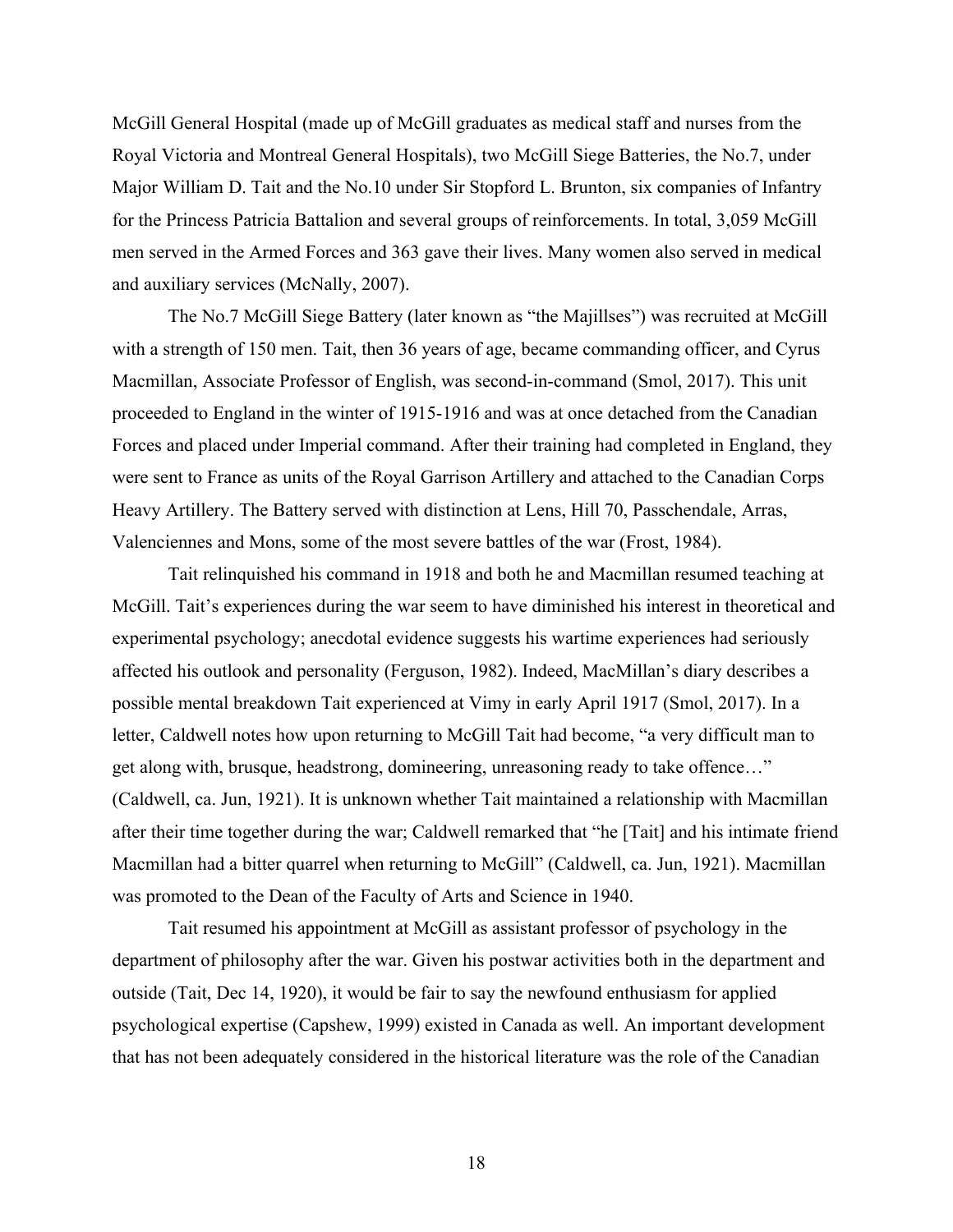mental hygiene movement in the shaping of psychology at McGill and in Montreal during this period.

#### <span id="page-23-0"></span>2. The Mental Hygiene Movement in Canada and at McGill

To understand the development of psychology in Canada it is important to consider the role of the mental hygiene movement. While few histories of Canadian psychology have been written, fewer still have examined the critical role of mental hygiene to its early development. This section examines the adoption of the mental hygiene movement from the United States to Canada in the late 1910s and describes the early activities of the Canadian National Committee for Mental Hygiene in Montreal. It emphasizes how Montreal and McGill University were perceived by the National Committee leadership as key sites for the development of interdisciplinary partnerships that would contribute to the strengthening of the movement in Canada. This understanding was based, I argue, on the success of the collaborations between psychologists and psychiatrists that developed at the University of Toronto in the 1920s (Pols, 1999; 2002). Similar partnerships were attempted at McGill in the 1920s. For Tait, alignment with the Canadian National Committee bolstered his claim that psychology deserved its own department (like that at Harvard) and he used the popular support and philanthropic backing of this committee to help fashion a disciplinary identity separate from philosophy in the early 1920s.

From the 1890s to the 1920s, the Progressive Era was a period of widespread social activism and political reform across the United States and Canada. One area of considerable reform was the management and treatment of the mentally ill. Perhaps the most influential movement related to this aim in North America was organized around the concept of 'mental hygiene.' Broadly, the notion of mental hygiene refers to the application of what was learned during the public hygiene reforms of the late nineteenth century (especially around tuberculosis and syphilis) to mental and social problems in the early twentieth century. The mental hygiene movement first gained momentum in the United States in the 1910s and later in Canada. The role of psychologists in this movement expanded dramatically after World War I (Pols, 1999). While reformist movements related to the management of the mentally ill became prominent in various parts of the world, mental hygiene as a social movement was most prominent in North America and England, particularly the United States.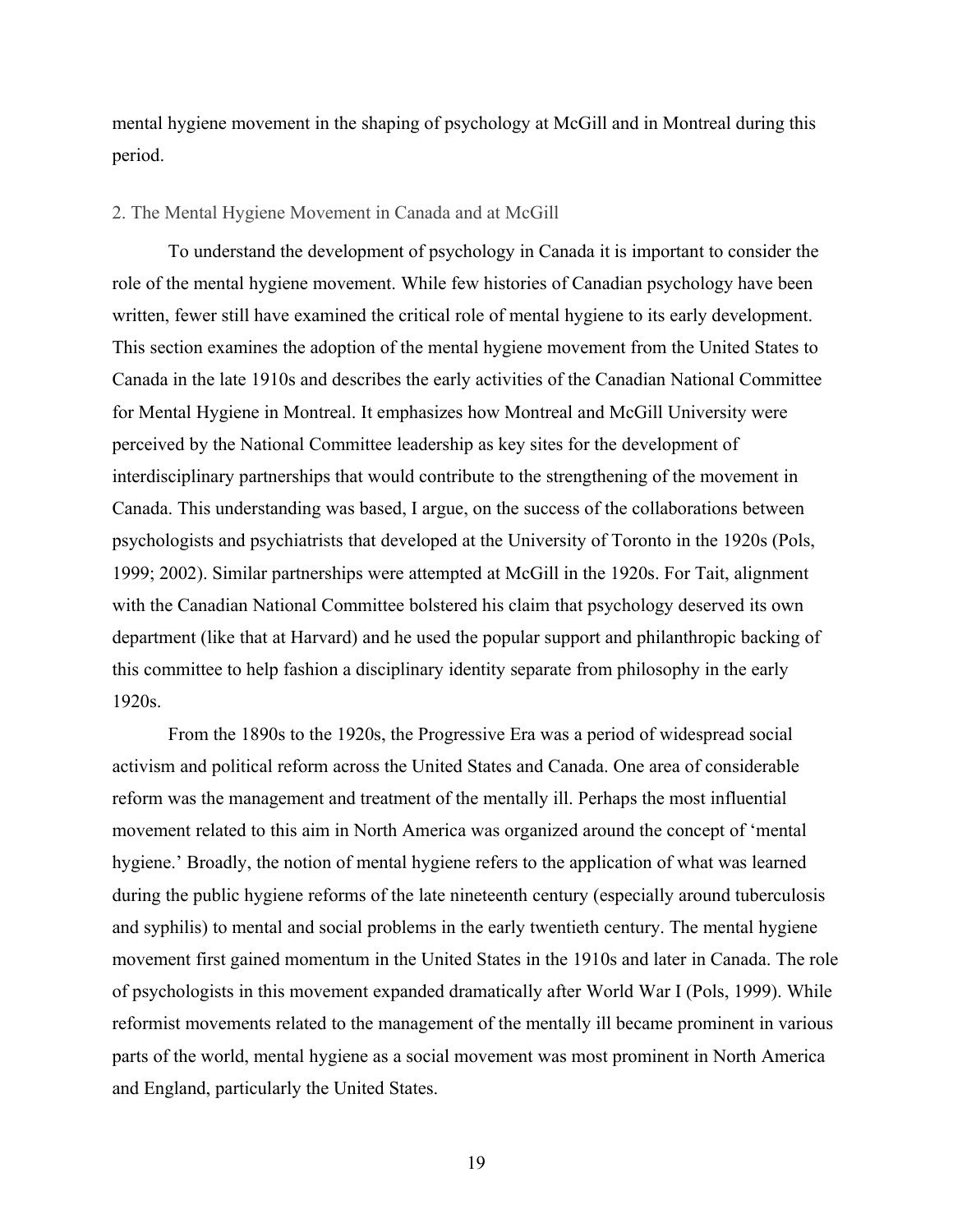Since the turn of the century the 'feebleminded' had become a consuming concern for public health advocates interested in eugenics, immigration policy, and race betterment (MacDougall, 1990; McConnachie, 1987; McLaren, 1990; Simmons, 1982; Sutherland, 1976). The concept of feeble-minded was used from the late nineteenth century to refer to illnesses or deficiencies of the mind which included all degrees of educational and social deficiency as well as criminality, promiscuity, and alcoholism. Within the working understanding of the time there existed a hierarchy, ranging from idiocy, at the most severe end of the scale, to imbecility, at the median point, and to feeble-mindedness at the highest end of functioning. The latter was conceived of as a form of high-grade mental deficiency; which was perceived as particularly pernicious due to its potential for concealment within society. A blend of concerns about prostitution, illegitimacy, and the threat of race suicide, combined with the fear of being flooded with Europe's 'inferior stock' set the backdrop for the movement and the menace of the feebleminded became the rallying cry of Canada's women's and public health movements (Pols, 1999; McLaren, 1990).

The roots of the American mental hygiene movement are attributed to the reform efforts of Clifford W. Beers (1876-1943). In 1903, Beers is said to have suffered a manic-depressive psychosis and was committed to various Connecticut hospitals over the next three years. He wrote a wildly popular book based on these experiences, *A Mind That Found Itself* (1908). This autobiographical account of hospitalization and barbaric treatment went through multiple editions, serving as a cultural catalyst and sparking broad mental health reform in the United States under the banner of the mental hygiene movement (Beers, 1908).

Beers' book attracted the attention of prominent physicians, educators and philanthropists. In 1908 Beers founded the Connecticut Society for Mental Hygiene. In 1909 Beers and a group of socially-minded psychiatrists, such as Adolf Meyer (1866-1950), came together to found the 'National Committee for Mental Hygiene' (now called Mental Health America). The main purpose of the National Committee was the development of 'extra-mural' psychiatry, or the application of psychiatry in service to social problems (Dain, 1980; Richardson, 1989; Shea, 1980). The Committee drew its inspiration from the public health movements in England and the United States, which were guided by the ideal of prevention. The Committee consisted of prominent members of the medical, academic and business communities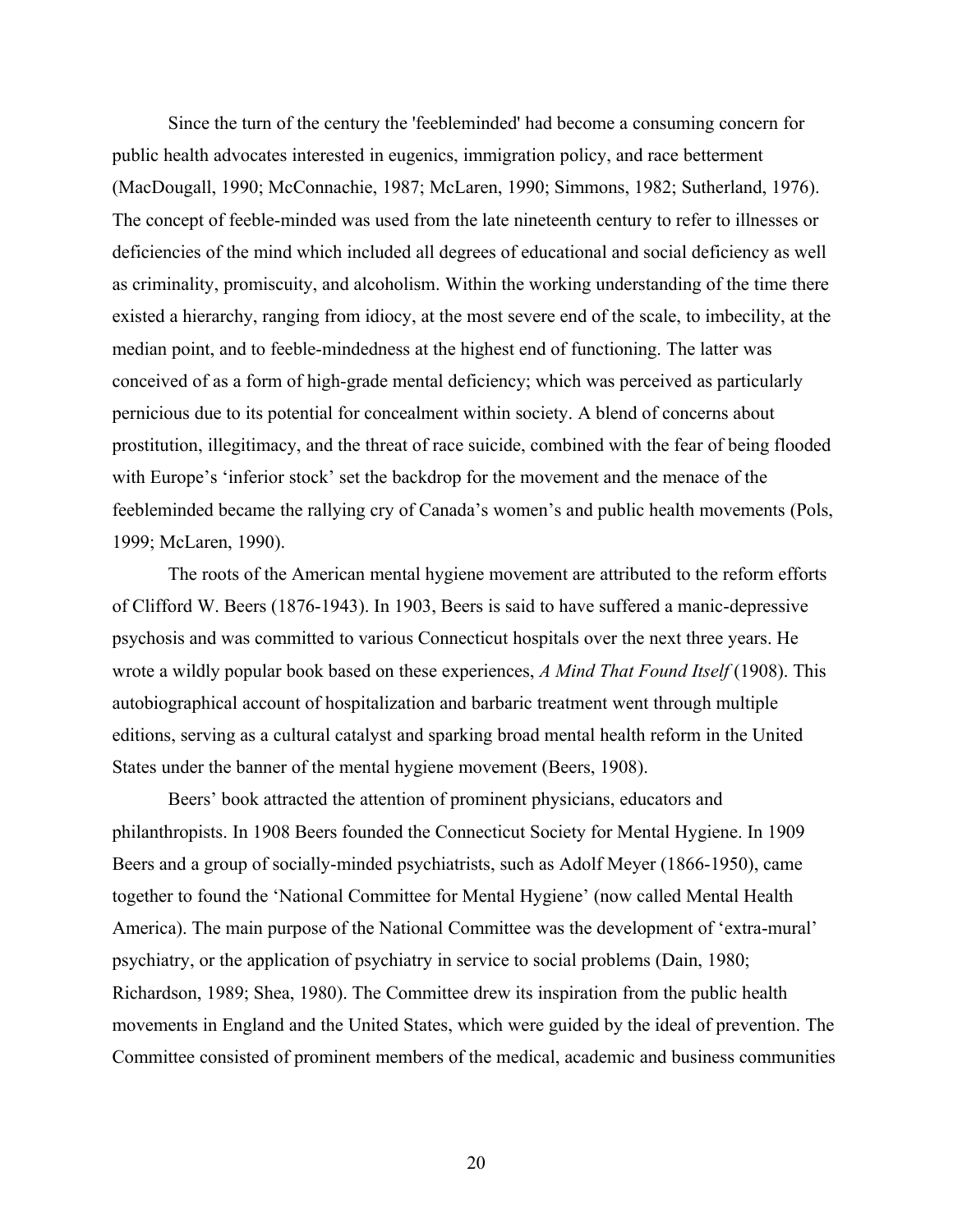and through this organization the activities of the mental hygiene movement in the United States were organized and upon which the later Canadian National Committee was based.

After the war, faith in science was strong and hope was held out that the social sciences could serve the interests of the state, help curb humanity's capacity for self-destruction, and actively shape individuals to better cope with the demands of an increasingly technologicallydriven world. The human sciences, which included sociology, anthropology, and the psydisciplines (McAvoy, 2014), provided new means for the management of "calculable minds" (Rose, 1988) and created new roles for psychologists throughout the interwar period (see Capshew, 1999).

In the area of health, the end of the war presented a number of challenges for which mental hygienists suggested they were uniquely qualified and so aided Canada's postwar reconstruction efforts (MacLennan, 1987; Dowbiggin, 1995). For example, returning soldiers in need of psychiatric care represented a real risk for the possibility of overburdening the few institutions with staff trained in psychiatric care. Concerns emanating from the United States, emphasized links between the mental health of Canadian society and its national economic productivity in the early decades of the twentieth century (e.g., Hincks, 1918). This impetus for social scientific expertise combined with the longstanding concerns of "feeblemindedness" in Canadian society generated sufficient momentum for the creation of its own Canadian National Committee after World War I. With assistance from Beers, two Toronto psychiatrists, Charles K. Clarke (1857-1924) and Clarence M. Hincks (1885-1964), established the Canadian National Committee for Mental Hygiene at a meeting in Ottawa in the spring of 1918. Both men would contribute importantly to the direction of the Committee and its role, as one of the largest funders of early twentieth century social research in Canada, in shaping academic psychology and psychiatry at the University of Toronto and McGill University during the interwar period (Dowbiggin, 1995; MacLennan, 1987).

Hincks was born in St. Mary's, Ontario, in 1885 and was the nephew of T. Wesley Mills, the McGill physiologist (Roland, 1990; Shore, 1987). A pioneer in the field of mental hygiene, Hincks introduced the newly developed Binet-Simon intelligence tests to Ontario schools and was appointed public school medical inspector for the Toronto Department of Health from 1912- 1917 (Griffin, 1989). Hincks investigated problem children referred to him by teachers and, in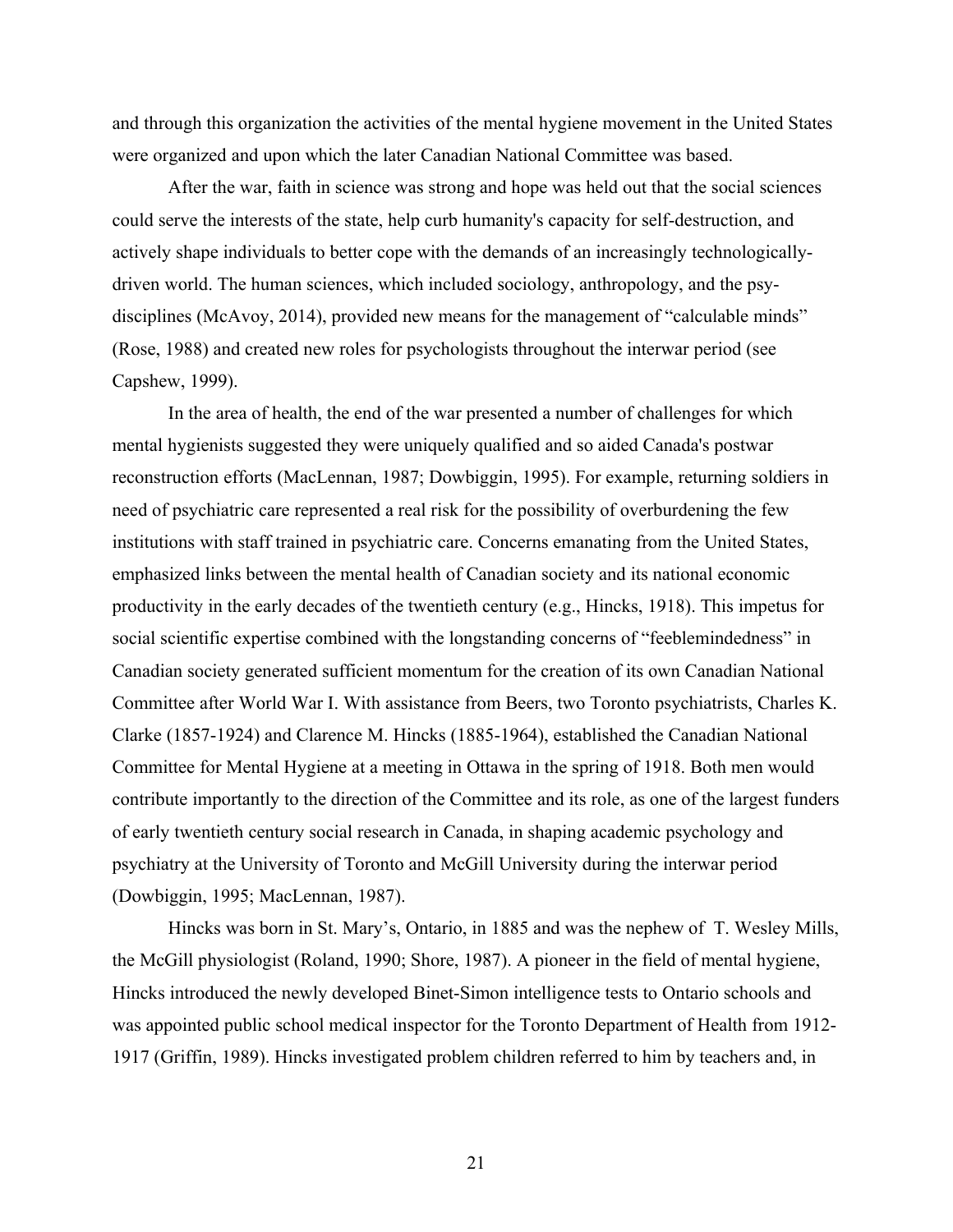addition to a myriad of health problems, he found feeblemindedness to be the main reason for school-related problems (Roland, 1990).

In 1915, C. K. Clarke -- Canada's most influential psychiatrist and Dean of the Toronto Medical School -- offered Hincks a position at the recently established Psychiatric Clinic of the medical school, the first of its kind in the country (Pols, 1999). In 1916, Clarke became the Chair of the Psychological Laboratory at the University of Toronto. He brought to early academic psychology the clinical tradition in which he had been trained. He invited Edward "Ned" Bott (1887-1974) and his colleagues in psychology to collaborate with him at the Psychiatric Clinic. Bott and the other psychologists at the University of Toronto welcomed the association with clinical practice as a way of asserting their separation from philosophy (Pols, 1999), as Tait would do when finally given the opportunity after the war.

Through Clarke and Hincks, psychologists at the University of Toronto became acquainted with relevant mental tests and started to experiment with them in the context of the clinic (Pols, 1999, 2002). A steady stream of 'juvenile delinquents' and 'problem children' were referred to the clinic for mental examinations. For Hincks and Clarke, the mental test offered an enticing new technological device to measure the mental level both reliably and scientifically. After all, psychologists involved with intelligence testing of soldiers had demonstrated the value of these instruments; mental measurements were used to buttress existing rhetoric around the menace of the feebleminded with scientifically derived statistics. The findings of the clinic substantiated the assumed connection between feeblemindedness and other social problems (e.g., Clarke, 1918). The clinic was quickly transformed into an extensive testing unit for problem children (Conboy, 1916) and uses for mental tests quickly expanded from individual delinquents to whole school populations (Pols, 1999).

The war had also provided new ways for Toronto psychologists and psychiatrists to cooperate. In 1916, Clarke, Hincks, and Bott worked on developing an experimental rehabilitation centre for wounded and disabled soldiers (see Pols, 1999). It was from the experiences of these fruitful early interdisciplinary collaborations at Toronto (1914-1917), and the prospect of creating similar groups in other major cities in Canada during the postwar reconstruction effort, that Hincks and Clarke proposed to develop a Canadian National Committee. This is how the mental hygiene movement came to Montreal.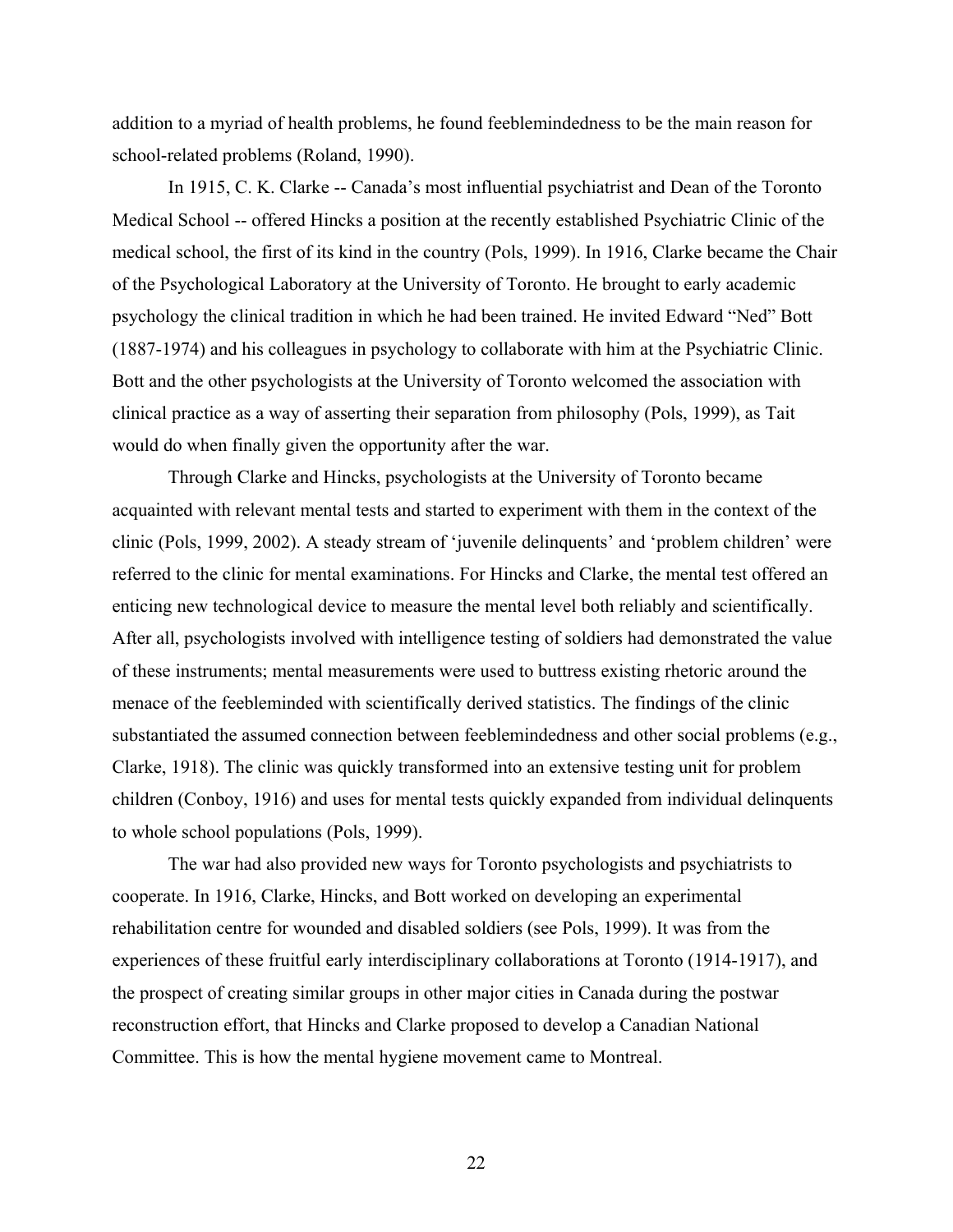Hincks was the driving force of the movement in Canada. When Hincks went about establishing the National Committee he approached prominent members of the medical community not at Toronto, where he was based, but rather at McGill (Roland, 1990; McLaren, 1990). It was early enthusiasm for the vision of the Committee as presented to this McGill group -- which included neurologist Colin K. Russel (1877-1956), Dean of Medicine Charles F. Martin (1868-1953), and Principal Sir William Peterson (1856-1921) -- which provided the critical support for its formation (Roland, 1990). Indeed, convinced of the importance of setting up their own Canadian National Committee, Peterson supplied Hincks with "a list of 20 distinguished Canadians suitable for the Board of Directors" and all but two agreed to become members of the Executive Committee (Roland, 1990, p.43); these members (strongly tied to its founders) would form the basis of necessary support from the English-speaking Montreal business and university communities.

On April 26, 1918 in Ottawa, an organizational meeting was held for the development of a Canadian National Committee for Mental Hygiene (Hincks, Aug 21, 1928). The Canadian committee would be organized after the example of, and in close cooperation with, the US National Committee (Hutchison, 1973). C. K. Clarke was the first Medical Director of the Canadian Committee. Both Sir Robert Falconer (1867-1943), President of the University of Toronto, and Sir William Peterson, Principal of McGill University, were made Vice-Presidents of the Committee. Hincks became the Associate Medical Director and Secretary of the Committee (Hutchison, 1977). The Canadian and American National Committees worked so closely that in later years Hincks became Medical Director of both Committees simultaneously.

The early years of the Canadian National Committee was a period of development and laying of foundations (Hutchison, 1973); the Committee hoped to establish their utility (through surveys), to create a network of allies (by recruiting experts), and to address issues with popular support. Whereas the U.S. National Committee was founded around a program directed toward the improvement of the care of the mentally ill, the Canadian Committee was primarily oriented toward the perceived menace of the feebleminded to society (Pols, 1999). The Committee began by seeking changes to existing immigration laws, "to prevent the entry into Canada of criminals, prostitutes, idiots, the insane, imbeciles and the feeble minded" (Hutchison, 1973, p.10) and developed mental tests to be administered to immigrants.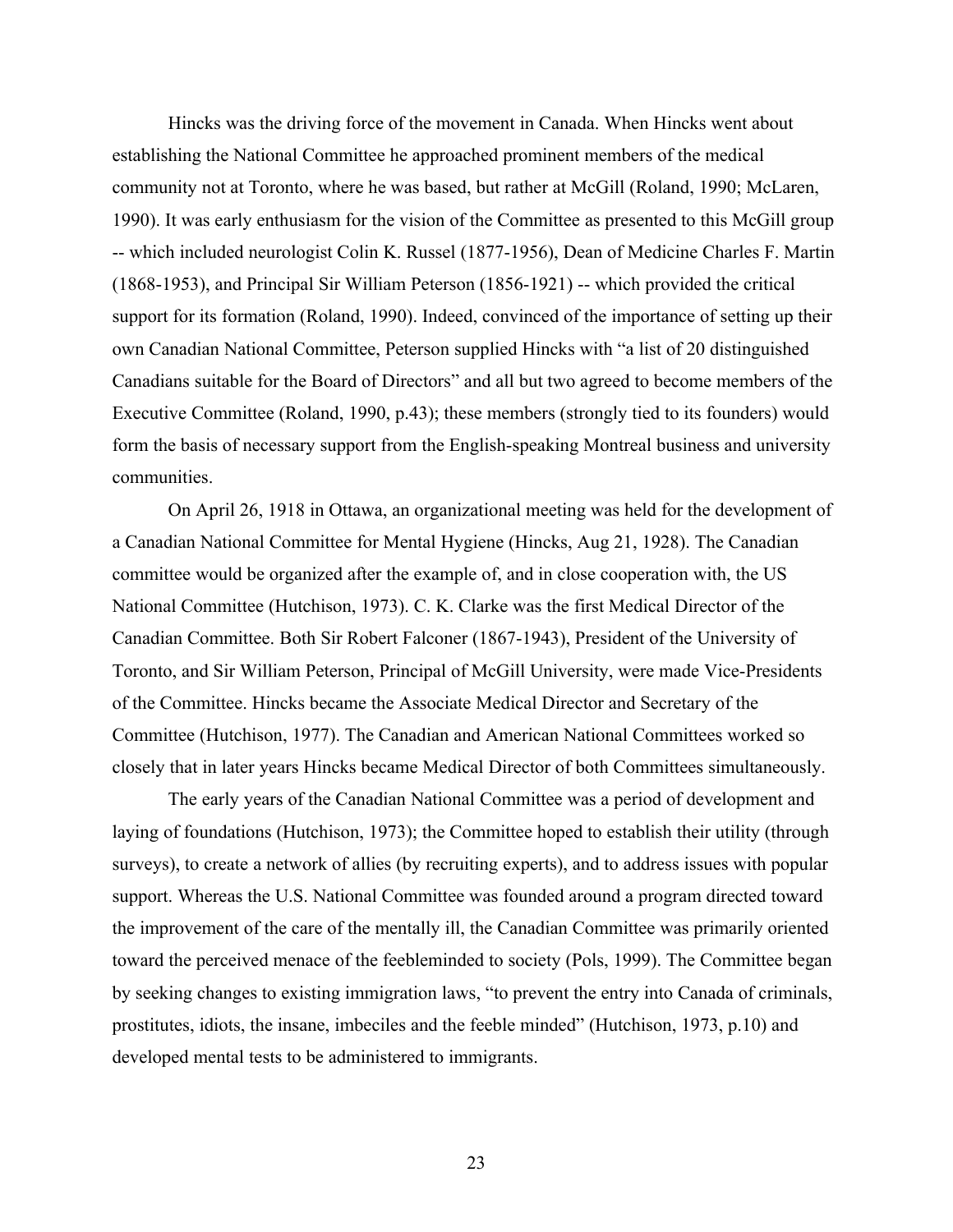It next turned towards the development and conduct of surveys of hospitals and schools, developed psychiatric training courses for health care workers, and began to engage in campaigns to educate the public about the need for reforms and about the important role that mental hygiene was to play in Canadian society. There were also efforts to educate various publics through the circulation of press articles and public lectures, including a Mental Hygiene Exhibit in 1923 (Hutchison, 1973).

Along with Toronto, Montreal was necessarily the most important site for the mental hygiene movement and Hincks would even later come to describe it as "one of our chief, if not our chief, citadel in Canada" (Hincks, Feb 1, 1928). Many of the National Committee's most influential supporters resided in Montreal. For example, the first vice-presidents of the Canadian Committee, influential business elites Lord Shaughnessy (head of the Canadian Pacific Railway), Sir Vincent Meredith (President of the Bank of Montreal), and Sir Lomer Gouin (Premier of Québec, 1904-1920). Directors of the Committee included newspaper publishers Hugh Graham (Lord Atholstan; publisher of the Montreal Star), Richard S. White (senator and publisher of the Montreal Gazette), and eminent Montreal-based medical men such as H. G. Birkett and Colin K. Russel (Hutchison, 1977). Moreover, as the largest urban centre in Canada, Montreal faced many of the social issues proponents of the mental hygiene movement purported to address, including, immigration, unemployment, and problems related to schooling (such as delinquency and truancy, issues believed to be caused by maladjustment). Mental hygiene became closely tied with eugenic ideals in the early twentieth century, and McGill, in particular, was home to a number of prominent defenders of eugenics (McLaren, 1990), including prominent and outspoken professors such as geneticist Carrie Derick (1862-1941), pathologist John Adami (1862-1926), and W. B. Tait (e.g., Tait, 1914) (MacKinnon, 2016).

Organizationally, the most important connection the Canadian Committee had in Montreal was through its first president, Charles F. Martin (1868-1953). Martin had studied at McGill and received his B.A. in 1888 and his M.D. in 1892. He held many positions in the Faculty of Medicine and served as Dean of Medicine at McGill from 1923 to 1936 and Governor of the university from 1935-1938. Through Martin's close relationship with Hincks, he would oversee all activities of the Canadian National Committee in Montreal in his position as President of the National Committee and later as Medical Director of the organization (Roland, 1990).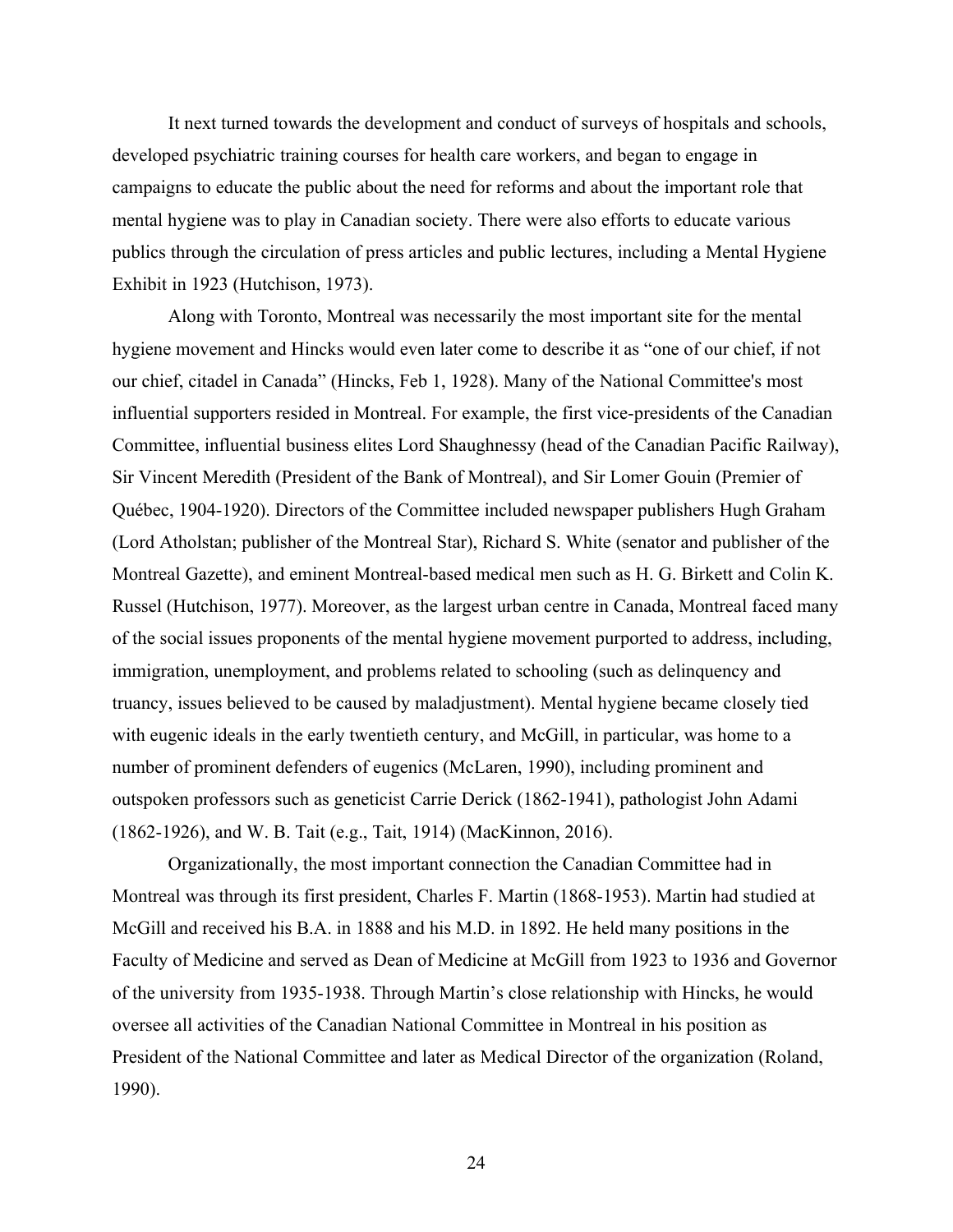Funding for mental hygiene in Montreal was largely obtained through grants provided by the Rockefeller Foundation, a major American philanthropy. The Foundation funded these activities with the help of the Canadian National Committee as intermediary. Through this arrangement, Martin and Hincks oversaw the allocation of funds granted by the Rockefeller Foundation for mental hygiene work in Montreal throughout the interwar period. One of Hinck's early goals for the National Committee was the strengthening of its Montreal base at McGill (Shea, 1980). Since establishing scientific legitimacy was an important early objective, close ties with academic and medical institutions was identified as key to the movement's success (Pols, 1999). The appointment of two university heads as Vice-Presidents suggests a high degree of cooperation between universities, their affiliated teaching hospitals, and the Canadian National Committee (Hutchison, 1973). This early partnership was unique to the movement in Canada and contributed to its early success (see Pols, 1999).

The divergence of psychology from philosophy in Canada was directly connected to the work of mental hygienists (Pols, 1999; MacLennan, 1987; McLaren, 1990) and when the Canadian National Committee for Mental Hygiene was founded in 1918, it consolidated and solidified the arrangements that had brought psychiatrists and psychologists together during the previous decade at the University of Toronto:Clarke became the first Medical Director, and Bott, the head of the Research Division. The Canadian National Committee was organized to strengthen these sorts of ties and to open up new sources of funding for research and teaching. The Toronto psychologists (under the direction of E. A. Bott and W. E. Blatz) influenced mental hygiene by expanding its interest from the pathological to the abnormal (Pols, 1999, p. 123; Richardson, 1989, p.112). This would mitigate some of the early 'turf battles' between psychologists and psychiatrists that had emerged in the United States (for example, Pickren, 1995).

While the collaborative work of psychologists and mental hygienists in Toronto schools has been investigated (e.g., Pols, 2002; Dowbiggin, 1995), the situation in Montreal and at McGill has remained relatively unexamined. In the next section I will examine some early collaborations with McGill University, discuss how they differed from those at the University of Toronto, and suggest how these relationships shaped the kind of psychology that emerged prior to the establishment of the first department of psychology in Canada.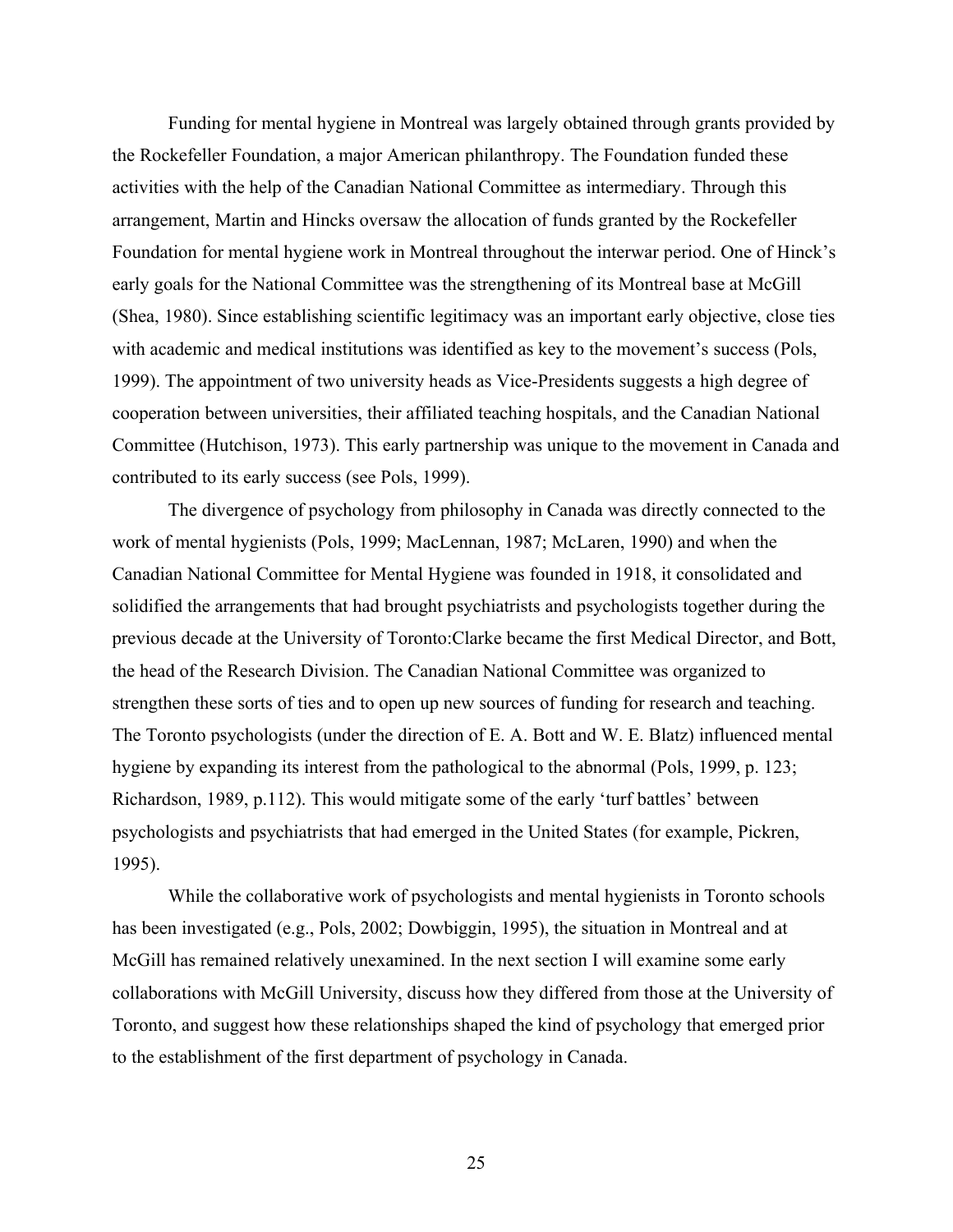#### 2. a. Early Collaborations Between Mental Hygiene and Psychology, 1918-1923

While psychology at McGill was relatively slow to develop compared to Toronto prior to the 1920s, the years following World War I were critical to the separation of academic psychology from moral and mental philosophy. From this position philosophers dominated the teaching of psychological subjects at McGill in the early decades of the twentieth century. The activities of Montreal psychologists within and outside academic institutions (in schools, clinics, and classrooms of medicine), though small at first, was driven largely by opportunities made available through partnerships. No partnership was more important to early psychologists in the 1920s than with the Canadian National Committee.

An important difference between the US and Canadian National Committees was that the Canadian Committee had, from the beginning, secured itself solid footing within the much smaller Canadian university system in Toronto and Montreal. As planned, this footing was established through direct involvement of prominent members of the university community in Montreal (such as Martin and Peterson at McGill) (Roland, 1990). While some historians have examined the situation at the University of Toronto (e.g., Pols, 2002; MacLennan, 1987; Richardson, 1989) the influence of the National Committee on early psychology in Montreal has been comparatively less examined. This is likely due, in part, to the significantly fewer academic psychologists in Montreal and the less successful partnerships that were established. Tait was the only trained academic psychologist affiliated with a university in Montreal until the mid-1920s. Even after a department was established, it would continue to demonstrate a tendency to hire internally from its strong ties established within the department, choosing to appoint teaching positions to members from its own ranks.

When Tait returned to his appointment after the war as Assistant Professor of Psychology in the Department of Philosophy, his work expanded considerably. In the first five years of his appointment he had focused primarily on teaching; he published three articles during this time, one on attitudes towards colours and associated feelings (1912), his doctoral research on the influence of feelings on memory (1913), and a eugenics perspective on intelligence (1914). After the war, in line with North American postwar trends (e.g., Capshew, 1999), Tait turned towards more practical concerns. In publications throughout the 1920s and 1930s, Tait expressed his overriding concern for the application of psychology to Canadian society and to various social problems, including education, crime, and public health (e.g., Tait, 1921; 1925; 1926; 1927).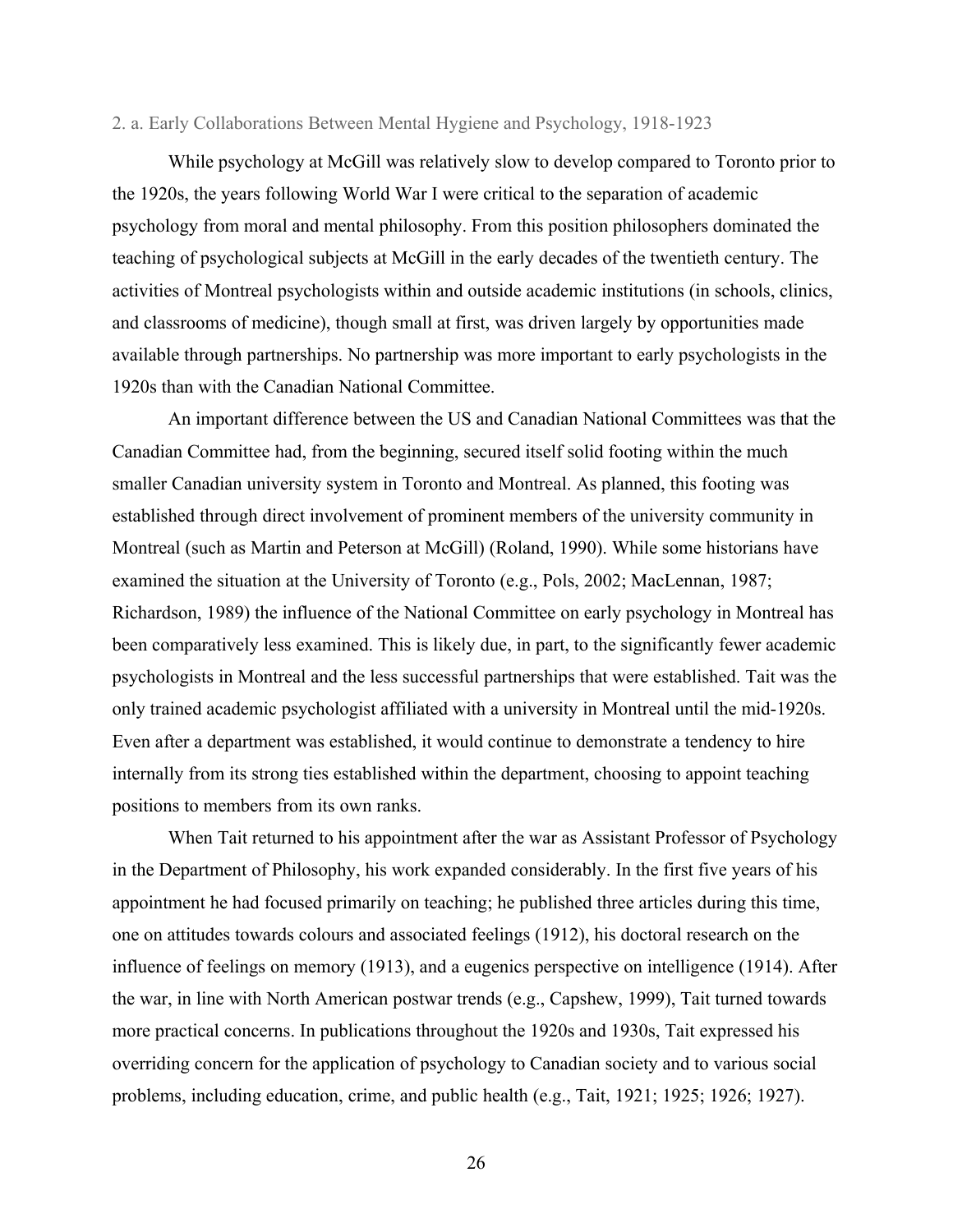Having begun to gain recognition as an independent discipline—first in the United States, and slowly in Canada—there was pressure to demonstrate that psychology could be used to solve problems of a practical nature. This spurred new considerations about the role of psychology, its place in relation to the applied/helping professions (i.e, those that nurture the growth of or address the problems of a person's physical, psychological, intellectual, and emotional wellbeing). The creation and widespread use of mental tests during World War I had demonstrated how a psychological technology could serve the interests of governments and the military while contributing to the advancement of applied psychology. Regarding the important role the wars played in the development of psychology, Capshew wrote, "They did more than 'prove' that psychology was of practical use; they brought new opportunities and increased resources, moral as well as financial, to the community. They also helped psychologists to think of themselves not only as professional scientists but also as scientific professionals" (Capshew, 1999, p. 6).

Tait followed in the footsteps of his mentor, Hugo Münsterberg, and embraced the focus on psychology as an applied science in service to the interests of the state (Moskowitz, 1977). Indeed, despite the rhetoric of scientism in the New Psychology he espoused, Tait tended to show little concern for psychology as a scientific discipline in practice. Indeed, while Tait is credited as having established one of the earliest psychology laboratories in Canada and spoke of the discipline as "to-day one of the experimental Sciences" (Tait, Dec 14, 1920), records I consulted suggest he published and supervised little (if anything) in the way of empirical research throughout his long career at McGill. Whether it was the absence of institutional support, the necessary interest, or expertise, or simply a lack of time dedicated to experimental pursuits, we do not know. However, despite later criticism that he had done "nothing to improve the situation" of psychology (Hebb, Sept 23, 1954), Tait's contribution to the development of psychology at McGill was important.

Tait possessed a keen regard for the formation of psychology's disciplinary identity. But instead of an experimental science, records indicate he was interested in developing the horizon of possibilities for a young discipline in relation to various applied fields including education, medicine, business, social work, physical education, and human relations. In a letter to the Secretary and Bursar in 1920, he described his work and associations with the postwar reconstruction effort, social work, and medicine (Tait, Dec 14, 1920). Here Tait expressed his conviction that psychology possessed particular potential for expansion in the areas of education,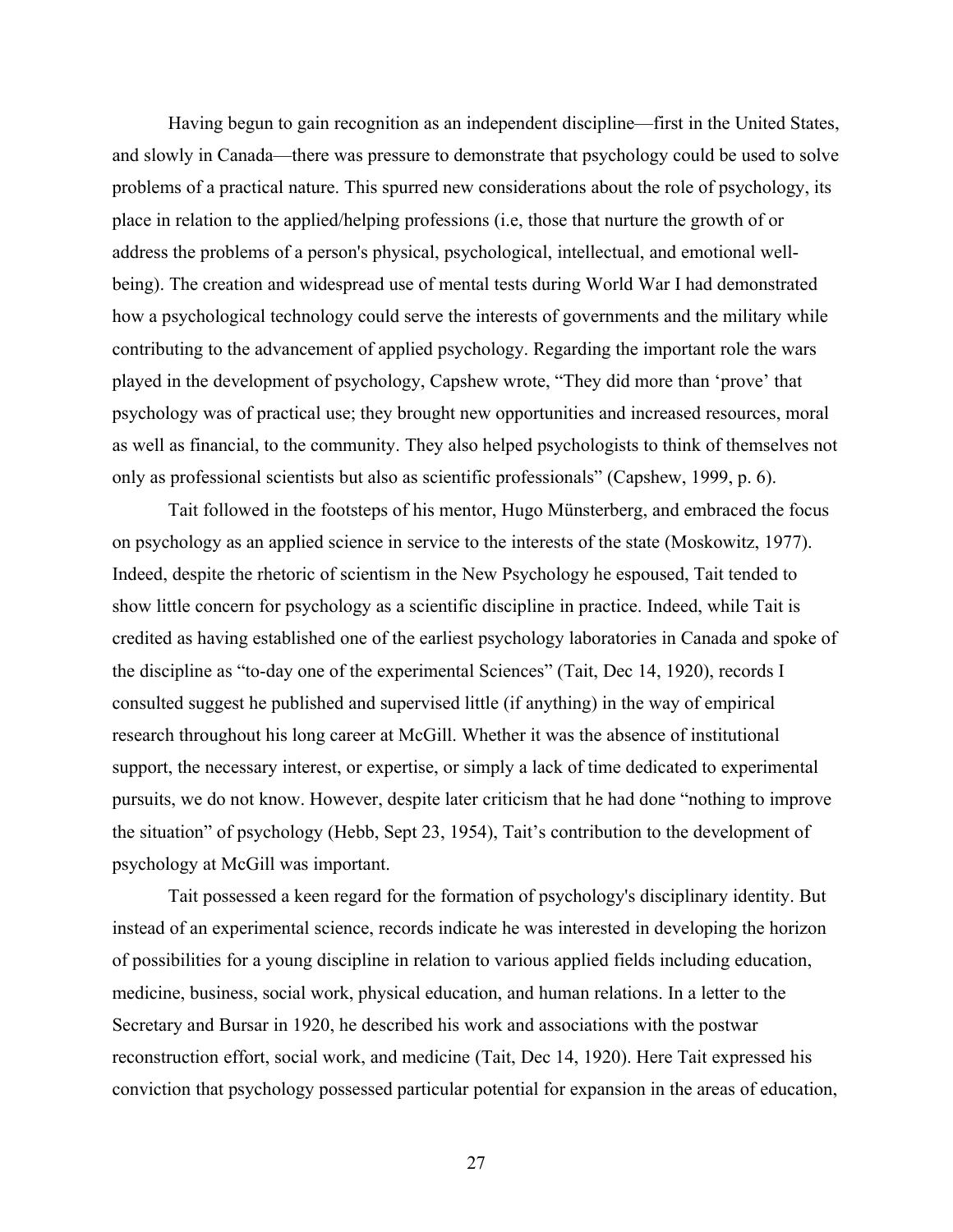industry, and medicine. In relation to education, he wrote: "Educational psychology demands more attention because psychology forms the basis of nearly all educational methods. Courses in genetic psychology, child psychology, and the practical applications in the schoolroom should be available for the teaching profession as also graduate courses for teachers desiring higher degrees" (Hebb, Dec 14, 1920).

Tait was enthusiastic about the contribution of psychology to the community. On this he wrote: "Business Psychology offers an opportunity for considerable extension [...] There is almost unlimited opportunity for bringing McGill in closer touch with the community by means of extension lectures on the psychology of history, art, nationality, business, etc." (Tait, Dec 14, 1920). Following upon the practical work of mental testing that had "put psychology on the map," Tait was certainly not alone in his enthusiasm for the applications of the New Psychology. In fact, famed Canadian humorist (and McGill professor) Stephen Leacock (1869-1944), even wise-cracked that the 1920s were witnessing a veritable "outbreak of psychology" (1924, p. 471).

The attitudes Tait expressed in this letter to the Secretary and Bursar on the possibilities for psychology were likely formed, in part, through his ongoing participation with the mental hygiene movement in the early 1920s, both in the areas of educational research and psychological teaching in medical schools. These collaborations were formed as part of the explicit objective of the National Committee to address the perceived gap between modern scientific understanding and institutional practice regarding the menace of the feebleminded (i.e., Pols, 1999): What was needed, the National Committee suggested, was to bring health workers from various disciplines together to address common social concerns and to reform institutions and policies related to mental deficiency. From the beginning of the Committee's organization, psychologists were among those invited to work together towards these objectives.

At the first meeting of the Executive Board of the Committee in 1919, a gift of five thousand dollars from Lady Eaton was announced with the stipulation that part of it be used for work in industrial psychology (Richardson, 1989). This led, in 1920, to the establishment of a sub-committee on Educational and Industrial Psychology, led by James A. Dale (n. d.). Dale was the founder of the McGill School of Physical Education (the first of its kind in Canada) and Professor of Education from 1908 to 1921, when he left for Toronto (Frost, 1984; Shore, 1987). The subcommittee consisted of members associated with the newly established Department of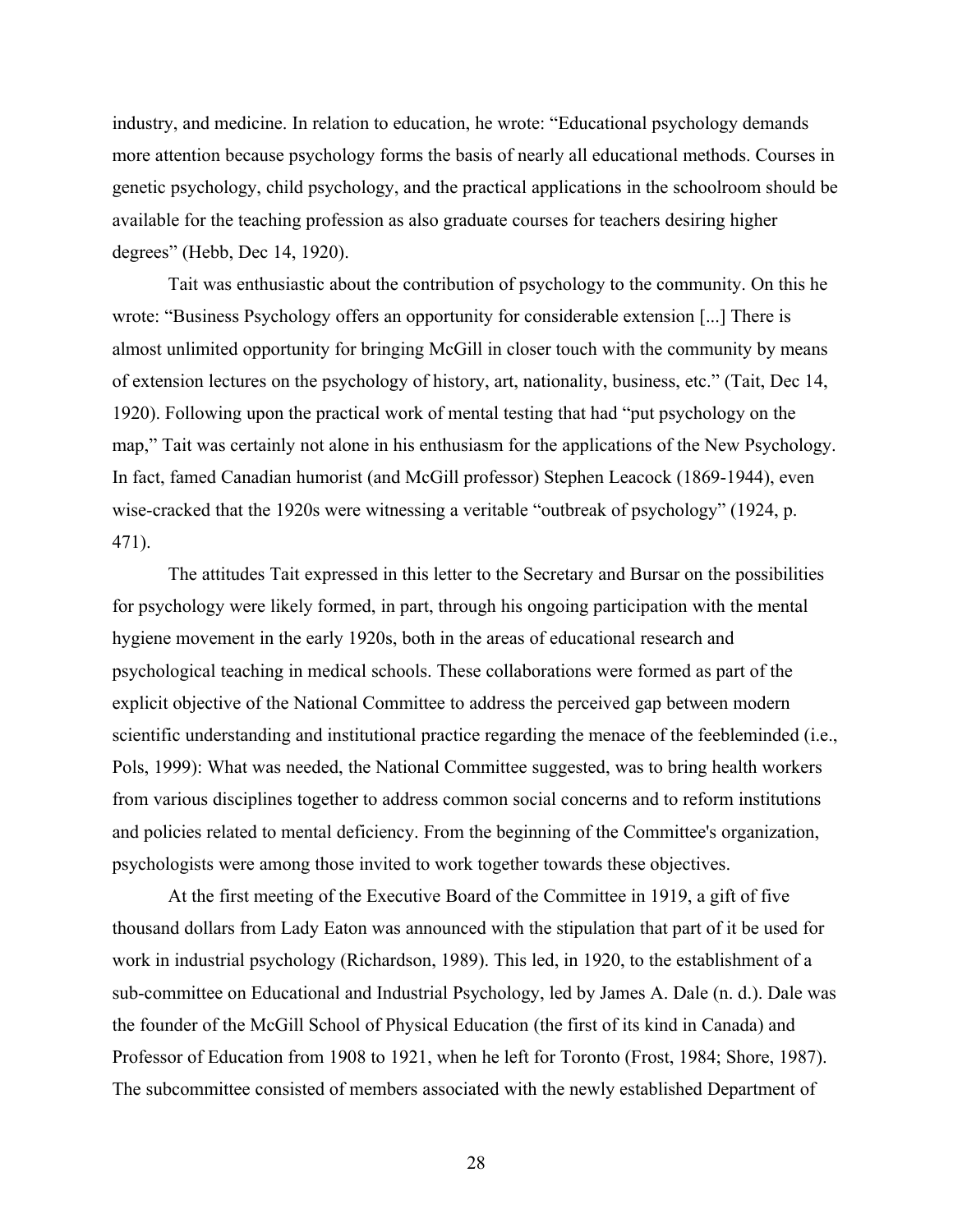Social Service at McGill (Richardson, 1989). This department (which later separated into the Department of Sociology and the School of Social Work) was part of an attempt to combine social work with social science at McGill (Frost, 1984; Shore, 1987). While Tait himself was not directly involved in this subcommittee, records of graduate theses indicate that a number of students completed MA degrees on topics related to education and industry and were often cosupervised by faculty from these departments between 1924-1930. Tait's letter to the Bursar in 1920 and the development of the sub-committee this same year indicate the enthusiasm with which Canadian psychologists were seen as important contributors to the postwar reconstruction effort and the betterment of society during this period.

In the early years of the Canadian National Committee academic psychologists at McGill were enthusiastic about opportunities to broaden their relevance to Canadian society, make advances towards professionalization, and about the kind of financial support their own institution failed to provide. While there was little or no money for basic research, there was, however, funds for applied research. These monies came primarily from partnerships between the university and anglophone Montreal philanthropists and were channelled through sociallyrelevant initiatives directed by leadership in the mental hygiene movement. From these kinds of collaborations, academic psychology developed in close partnership with education and social work at McGill (e.g., the ambitious interdisciplinary McGill Social Science Research Project on unemployment launched in 1930, discussed later).

Montreal psychologists were not as directly involved with the activities of psychiatrists as at the University of Toronto. Instead, early partnerships were formed in relation to mental hygiene initiatives such as the development and conduct of surveys for use in public institutions (like schools and hospitals) and in the teaching of psychological subjects to medical students. These activities are important because they demonstrate the expanded role of psychologists in modern society and contributed to the professionalization of these disciplines (McLennan, 1987).

#### 2. b. The Montreal School Surveys, 1919-1921

It is unknown how and when Tait became involved with the mental hygiene movement in Montreal, but he was certainly sympathetic to the movement's more eugenically-oriented concerns prior to World War I (e.g., Tait, 1914). When Tait returned from the war in 1918, he was invited to conduct a mental survey of the Protestant Schools of Montreal with physician A. G. Morphy under the auspices of the newly created Canadian National Committee (Richardson,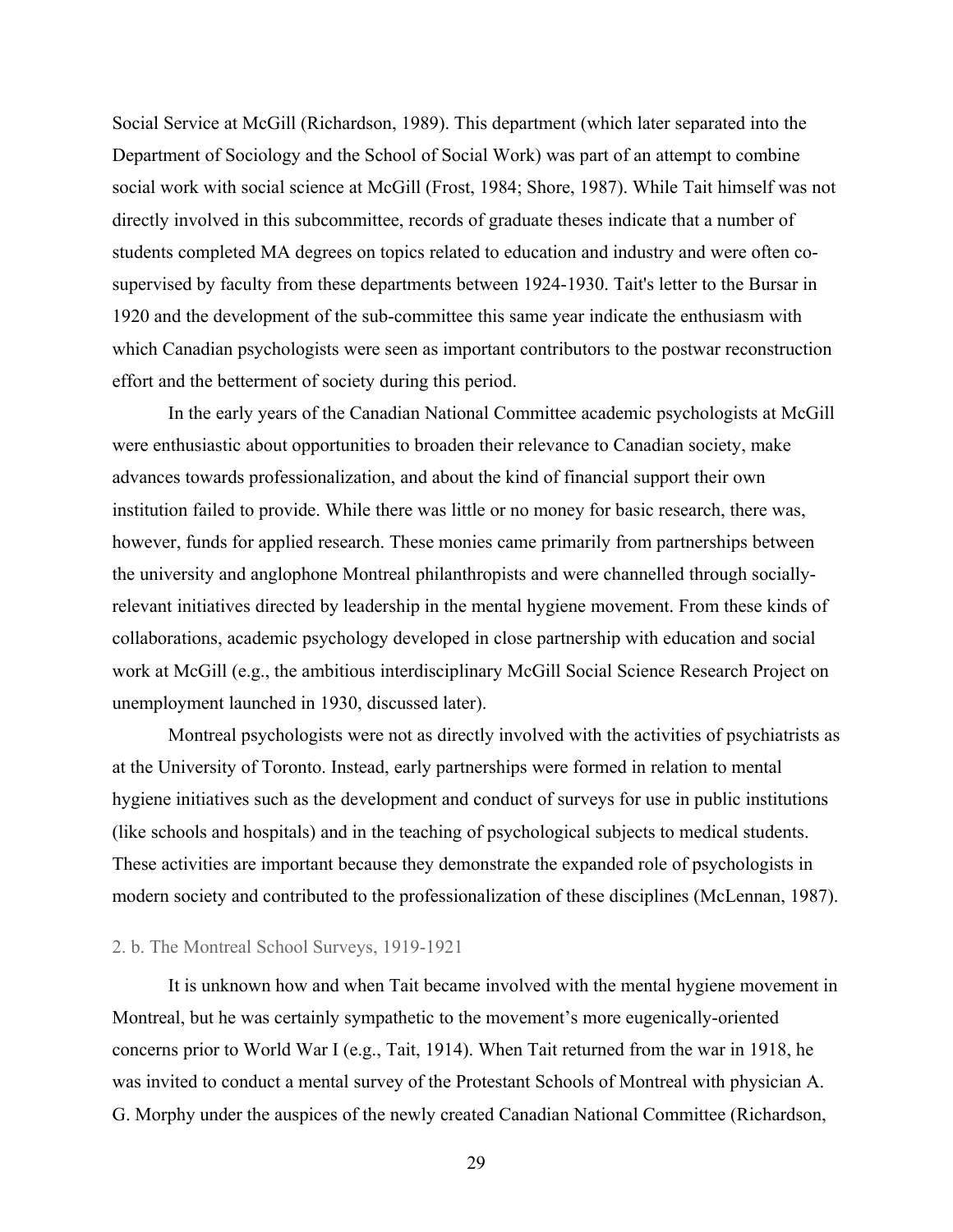1989). This survey, conducted between 1919-1920, with permission of the Protestant Board of School Commissioners, was part of a broader effort of the Committee to standardize the mental test on Canadian subjects and provided data on the "mentality" of different schools (Clarke & Hincks, 1919; Pratt, 1921a, 1921b). Morphy and Tait conducted a survey of 355 students in eight schools including, "typical schools in the industrial, residential and foreign districts" (Morphy & Tait, 1921). The aim of the survey was to assess the number of "subnormal" students in the public school system, "the percentage of retarded, borderline, feeble-minded, imbeciles and idiots." Murphy and Tait were explicitly interested in "the relations between physical and mental defect, and to ascertain to what extent hearty and home conditions might be responsible for school difficulties" (Morphy & Tait, 1921).

The conduct of original Canadian research on this subject through the development of local knowledge gathered by these surveys, was important. Rather than relying on work conducted elsewhere (which had been the case with the eugenics movement in the 1910s), this work expanded the scope and authority of psychologists as experts of the normal and the needs of Canadian society, which was articulated to government and policy makers through the efforts of the National Committee. One of the most significant features of the surveys conducted in Canada is that they created a new basis for expert knowledge: the conditions existed to produce their own knowledge because 1) these surveys inevitably revealed that mental abnormality was more widespread than was previously assumed and, 2) Montreal and McGill were particularly attractive because of existing relationships between the academic institutions and relevant subject populations, such as delinquent students in the 1920s.

An important difference between the partnerships between psychology and psychiatry at McGill and Toronto was the accessibility of school children due to nineteenth century compulsory schooling laws in Ontario. Access to subjects (i.e., school children) allowed for systematic study and solved the problem of the stability of the object of study — this allowed psychologists at Toronto (i.e., Bott and Blatz) to turn schools into laboratories (Pols, 1999). This was not the case in Québec In Montreal, mental hygienist and physician Gordon S. Mundie (1885-1926) complained about the comparative lack of research done in Québec:

"The public school should really be the clearing house for mental defectives, but to make it absolutely satisfactory, compulsory education is necessary. Unfortunately, the province of Québec still clings to mediaeval ideas on education, and while this idea lasts, there will be thousands of illiterates and feebleminded roaming our streets. Provided there was a compulsory education law which compelled every child to go to school up to the age of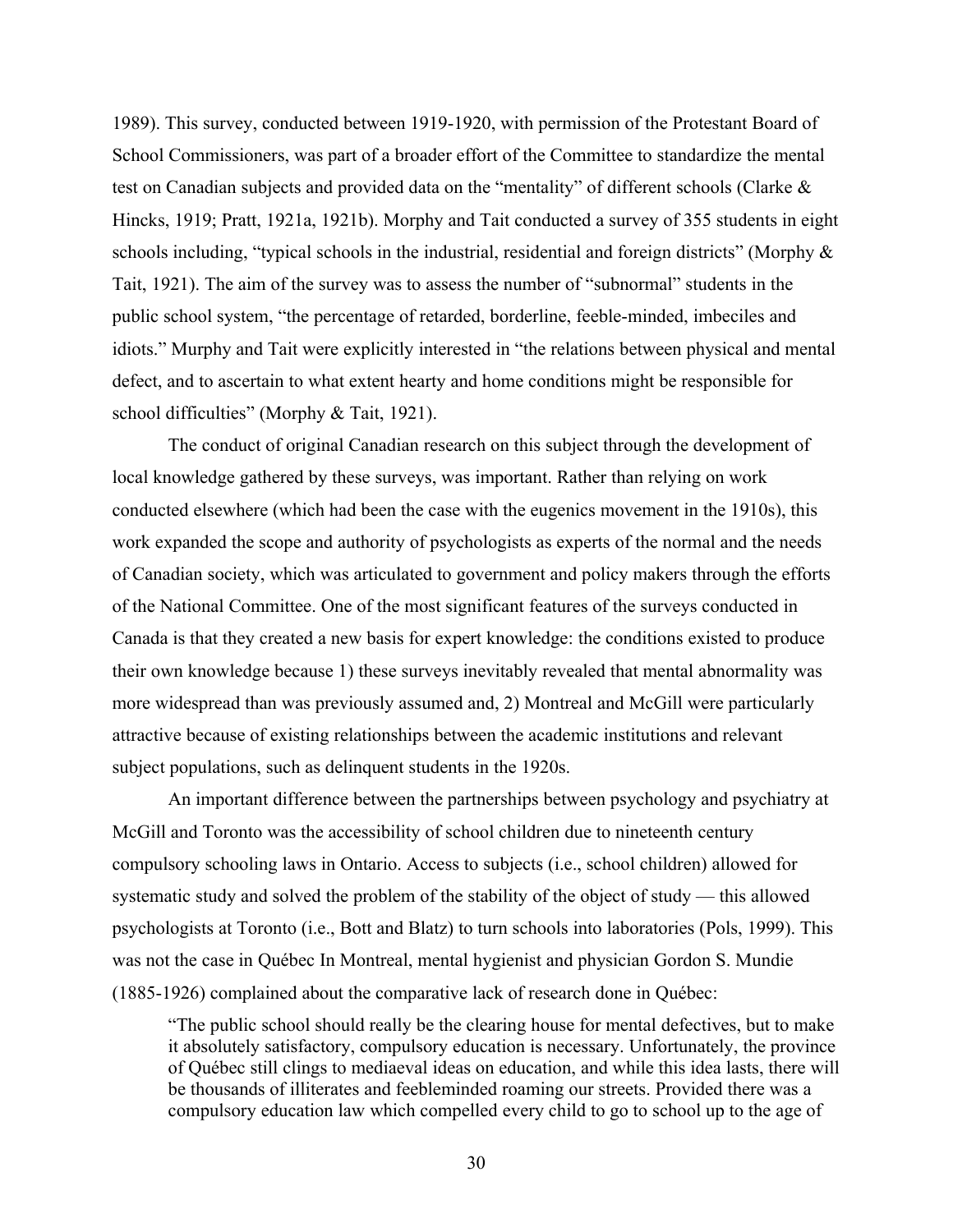fourteen, there should be an efficient medical examination of every child" (Mundie, 1920, p. 69).

This law would not come to pass in Québec for more than two decades (until 1943) and Québec would be the last province to modernize its educational policy (Oreopoulos, 2005).

The surveys Tait and Morphy conducted showed "the unexpected ranges of mental deficiency and laid bare the urgent need for special classes in the English-speaking schools of Montreal" (Cameron & Silverman, 1965, p.189); they also demonstrated the importance of understanding normality – something which psychologists had argued was their expertise (Capshew, 1999). Therefore, the findings of these school surveys marked an innovation in the thinking of the Canadian National Committee. Psychologists who worked on these Canadian surveys helped change the focus of the National Committee from attempting to find solutions to the problems of abnormality to the prevention of maladjustment in the normal child (Richardson, 1989). While this concern for the influence of positive environments on the shaping of desired social behavior in children and the need for preventive measures prior to signs of maladjustment would gradually develop as a major theme in Canadian mental hygiene throughout the 1920s, I disagree with McConnachie (1987) that, unlike the Toronto school studies, university psychologists, not the practicing psychiatrists, dominated in Montreal.

Noting the importance of psychological expertise in the realm of the normal, the subcommittee on Educational and Industrial Psychology would later conclude that,

"while the accomplishments of the Committee have been considerable in the past, nevertheless activities have been somewhat hampered because of a prevalent opinion that our interests are centered wholly in the feebleminded and insane. While there is no real justification for such an attitude, nevertheless it seems necessary to safeguard our future by laying emphasis on such work as is contemplated by the Department of Education and Industrial Psychology. If proposed activities are put into effect there can be little doubt that the Committee will be performing a much greater national service than has been the case in the past" (Minutes, December 3 1920; quoted in Richardson, 1989, p. 114).

The work referred to was that which dealt directly with the public schools in providing psychometric testing, modernizing methods of promotion and school grading, and initiating vocational guidance as a means to "bridge the gap between school and industry." It was this kind of non-psychiatric social and occupational adjustment which was to dominate Canadian mental hygiene in the years to come (Richardson, 1989). Shortly after the publication of the Montreal surveys, Tait was added to the Executive Committee of the National Committee.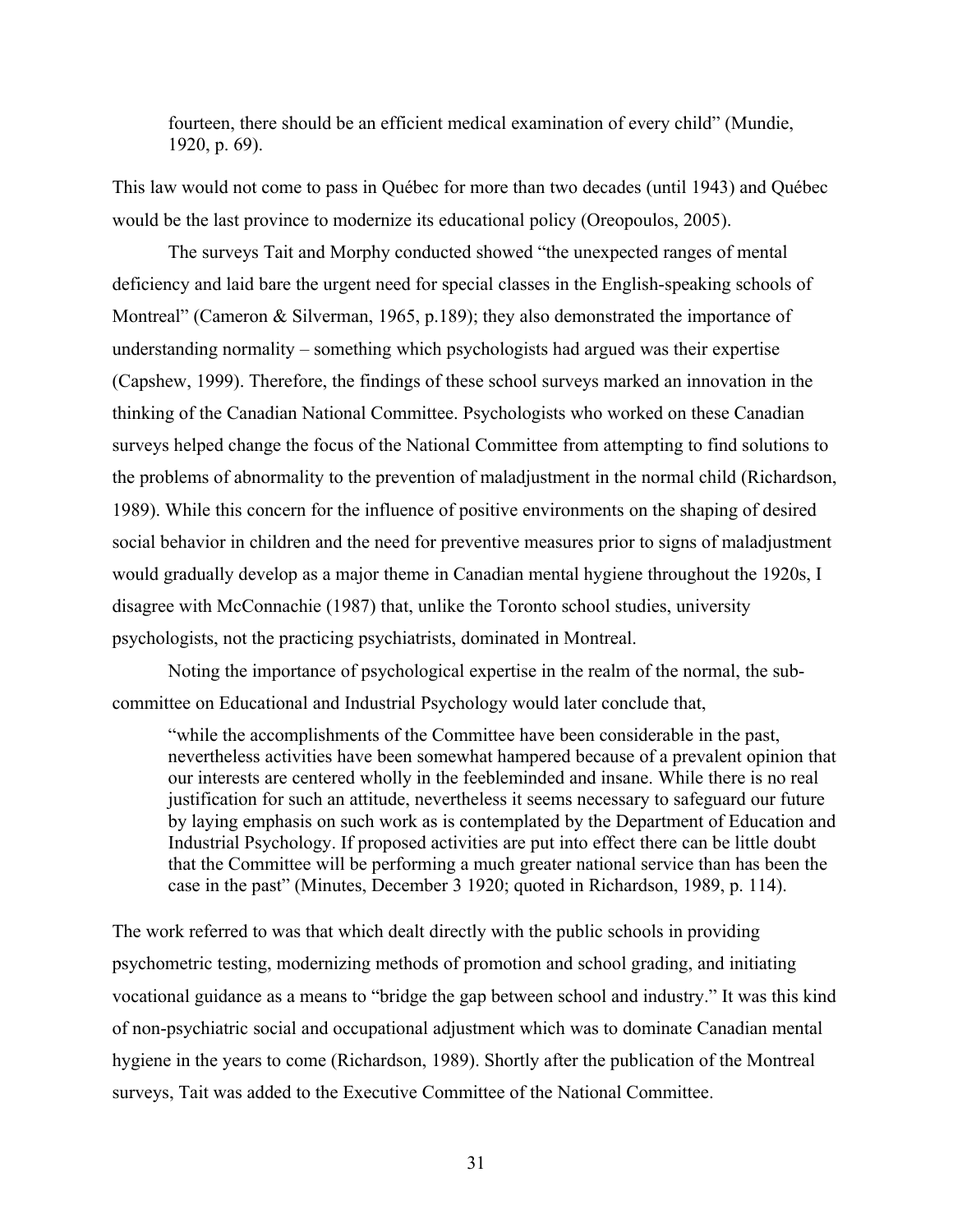## 2. c. Teaching Psychology in Medical Schools, 1921-1923

In the early 1920s, the teaching of psychology to medical students and staff was another area into which Tait, through his association with mental hygiene, extended the domains of possibility for early psychology. The situation in terms of psychiatric and psychological training available to medical students during the first decades of the twentieth century at McGill and in Canada has not been adequately examined. There was a significant gap in psychological and psychiatric education and training in medicine in Canada compared to the United States. Tait's appeal to his university for the inclusion of psychology (Tait, 1920) indicated it was not a significant part of formal medical education prior to this time.

It is perhaps surprising that, despite the fact that McGill University's medical school is the oldest in Canada (first degree was awarded in 1833), internationally recognized, and that prominent nineteenth century psychiatrists like Joseph Workman (1805-1894) and Richard Bucke (1837-1902) received their medical education at McGill (Greenland, 1967), no formal training in psychiatry was available until the early 1940s (Cameron & Silverman, 1965). Indeed, similar to many medical schools in North America in the nineteenth century, the role of the mind in health and illness was rarely considered; Canadian physicians interested in the emerging field of neurology and psychiatry focused on this area as part of their broader clinical practices (Murray et al., 2013) with specialization typically attained through further study abroad (e.g., in England, France, or at the Phipps Clinic at Johns Hopkins).

While Catholic religious institutions in Montreal provided some measure of care for psychiatric patients in the nineteenth century (Moran, 2000), facilities for the care of Englishspeaking patients was severely limited. In response, the anglophone (mostly Protestant) community of Montreal established their own asylum in 1890: the Protestant Hospital for the Insane (later renamed the Verdun Protestant Hospital in 1924 and the Douglas Hospital in 1965). While most French-speaking hospitals were administered by Catholic organizations, Englishspeaking hospitals like the Protestant Hospital were largely reliant upon wealthy benefactors and volunteers. These volunteers had little, if any, education in current psychiatric knowledge and practices. Indeed, prior to the establishment of Montreal institutions of psychiatric training and research in the 1940s, medical students, nurses, and social workers received education on psychological topics at private hospitals and asylums through partnership with the university. For example, starting around 1900, medical students from the Faculty of Medicine at McGill began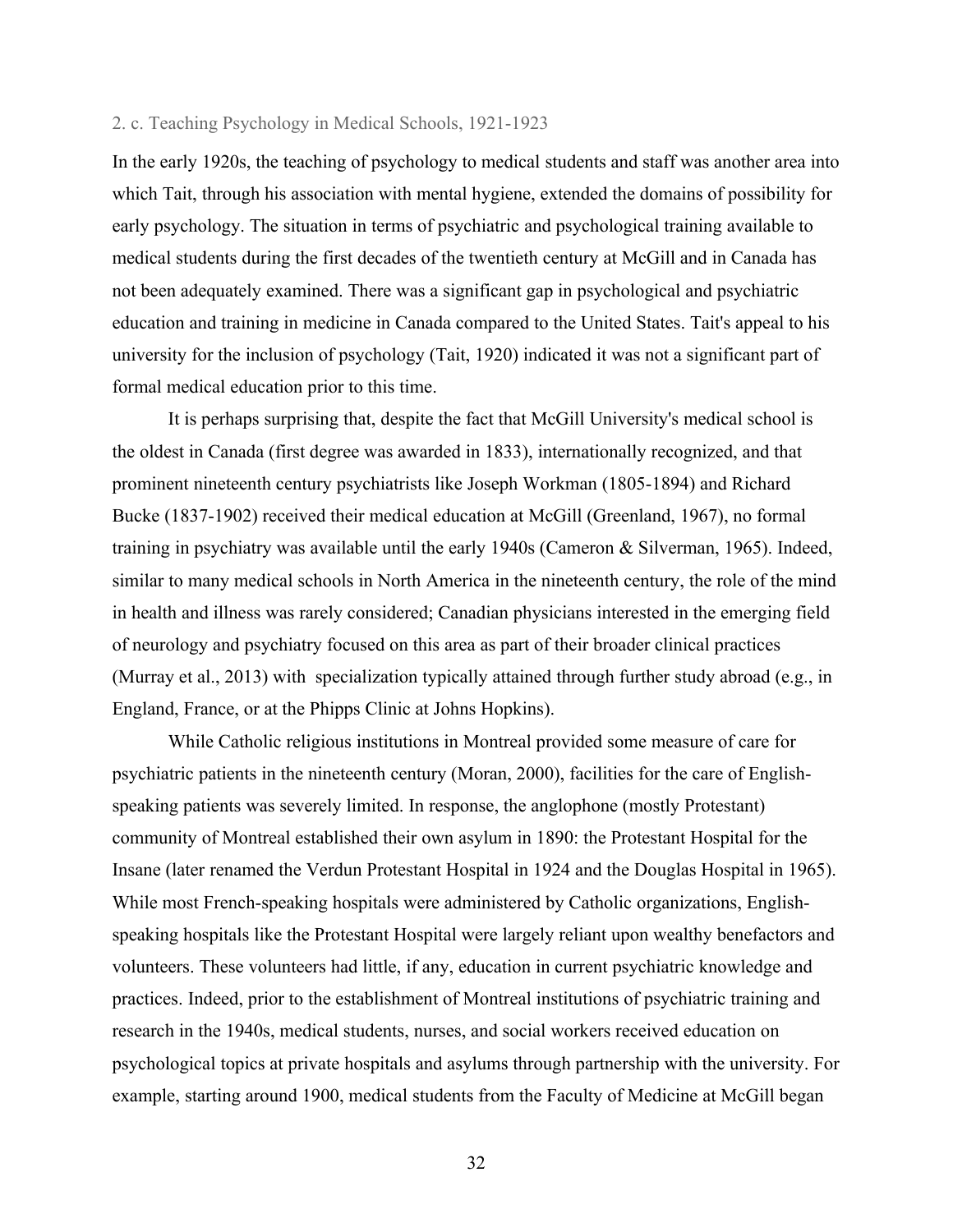receiving lectures in psychiatry at the Protestant Hospital (The Douglas, 2014). Later, these lectures were given by the medical superintendent, Carlyle A. Porteous who had joined the staff of the institution in 1904 and became superintendent in 1923. Porteous was Professor of Clinical Psychiatry at McGill and Consultant Psychiatrist at several of the hospitals in Montreal (CNCMH, 1937).

When the Canadian National Committee for Mental Hygiene was established in 1918 there was little in the way of psychiatric training opportunities and research in Montreal. Given mounting concern about the growing numbers and inadequate care of psychiatric patients in Canada, the expansion of psychiatric and psychological training for medical students and health care workers was one of the core missions of the early Committee (Hutchison, 1973). As early as 1919, the National Committee had initiated a two-month course in mental hygiene, primarily for nurses specializing in psychiatry, in the Social Service Department of the University of Toronto (MacLennan, 1987). Collaboration between psychologists and psychiatrists in Montreal was much less direct.

The original director of this clinic was Gordon S. Mundie (1885-1926), Professor of Neurology at McGill and editor of the Canadian Journal of Mental Hygiene. In 1919, Mundie had organized a small group to establish a Montreal branch of the National Committee; with the help of the Committee President, the Dean of Medicine (Martin), this group was able to open a part-time Outpatient Clinic only twelve days later. The clinic was held every Wednesday afternoon and served both adults and children. In addition to Mundie the clinic was supervised by Colin Russel and A. G. Morphy, two psychiatrically-oriented physicians and assisted by one full-time and two part-time social workers (Richardson, 1989).

While it is unknown exactly how the association between Tait and the psychiatric outpatient clinic was originally formed (likely through his work with Morphy), by early 1920 he was a member of its Executive Committee of the Canadian National Committee and in the spring of 1920 he had published an article in the *Canadian Journal of Mental Hygiene* enumerating the reasons psychological education should be included into the medical curriculum (Tait, 1920). Following this, he was invited to give a course of weekly lectures to Fourth Year students at the Royal Victoria Hospital (Dec 14, 1920). And, while no psychologists were officially employed by the clinic, it opened with four physicians who had received training by Tait (Richardson, 1989; McConnachie, 1987). It is likely that Tait's involvement with the clinic formed the basis of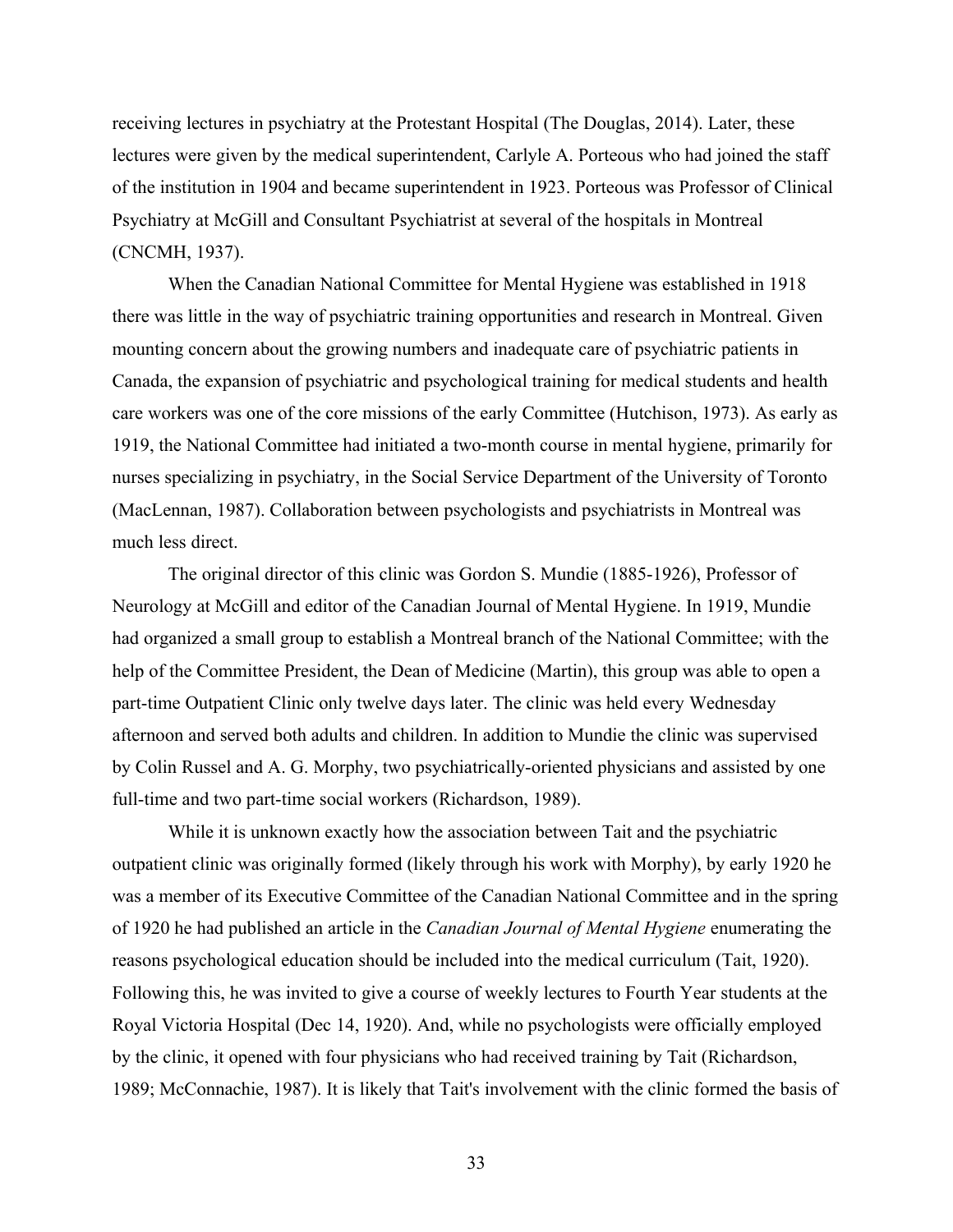his conviction that, "Medical Psychology will soon require further extension [...] It is rapidly becoming of vital importance to all physicians, nurses, social workers, and those specializing in mental disease and mental deficit" (Tait, Dec 14, 1920). He continued to give lectures on psychology to medical students at the outpatient clinic throughout the early 1920s (Ferguson, 1982), at least until James W. Bridges (1885-1980) arrived at McGill in 1924. When Mundie died in 1926 he was succeeded at the clinic by W. T. B. Mitchell, who was brought from Toronto for the purpose (Hutchison, 1973). David Slight of the Maudsley Hospital in London was invited to join the staff as a professor of psychiatry in 1926 (Cameron & Silverman, 1965, p.190; Griffin, 1989, p.47). He was one of the first to introduce the teaching of psychiatry on the wards and as part of the clinic at McGill.

While spanning only a few years, Tait's role in teaching psychological subjects to medical students and staff was important because it signalled the beginning of new disciplinary relations between medicine and academic psychology in the early 1920s. The clinic at the Royal Victoria Hospital, "medical students, nurses, social workers and even physicians attend for instruction" (Tait, Dec 14, 1920), with many of the cases having been "sent up from the Juvenile Court" (Tait, Dec 14, 1920). These connections opened up new possibilities which had not been previously established and would continue well after in various forms through the work of James Bridges in the late 1920s and Donald O. Hebb (1904-1985) after World War II. The association of McGill psychologists with practical concerns, like those of the mental hygiene movement in Montreal, would also contribute increasing tensions and to a disciplinary identity which was at odds with the philosophy department within which early psychologists like Tait worked. The next section examines the tensions that developed within the philosophy department which ultimately led to the separation of psychology from philosophy and the establishment of an independent psychology department in 1924.

# 3. The Department of Psychology at McGill

## 3. a. Issues resulting in the establishment of a new department, 1918-1923

Three main sources of tension contributed to the separation of psychology from philosophy at McGill in 1924: 1) increased enrolment (i.e., demand for training in psychology), 2) interpersonal tension between faculty members, and 3) an emerging disciplinary identity for psychology distinct from philosophy. These factors are important to consider because, rather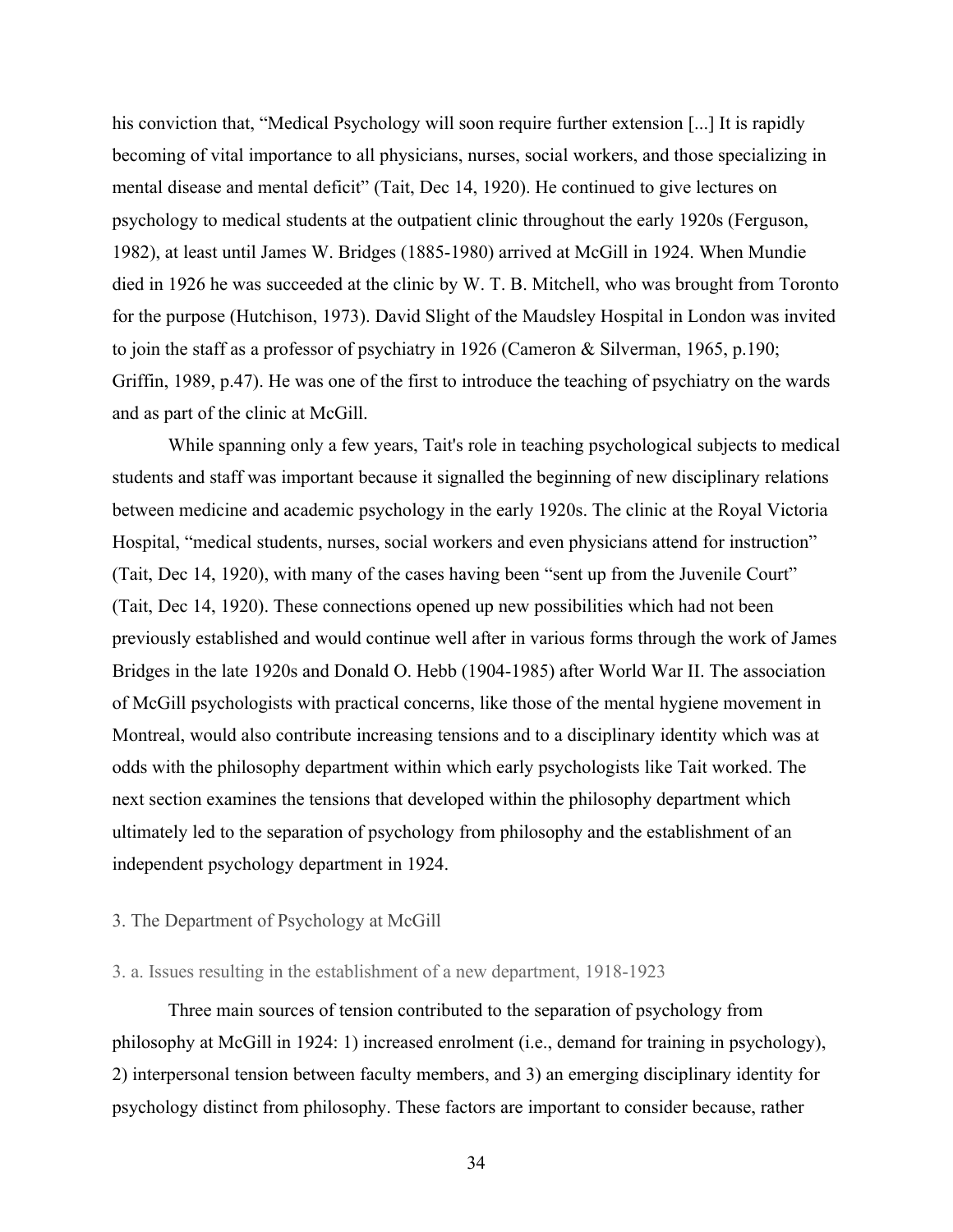than resolving these tensions with the creation of the new department, they instead persist as themes

important for understanding the character of psychology at McGill throughout the first half of the twentieth century.

After modest but steady growth from the late nineteenth century, when courses were first introduced at McGill, academic psychology grew dramatically after World War I. In 1920 there were seven psychology courses offered by the Department of Philosophy, including Abnormal and Educational Psychology, taught by Caldwell, Hickson, and Tait. The Department of Philosophy struggled to keep up with undergraduate demand for courses in psychology; enrolment in psychology courses had increased to the point that new classrooms had to be assigned to accommodate the numbers (Tait, 14 Dec 1920), additional staff was necessary to teach these courses (Caldwell, Feb 2, 1921), and an entirely separate department was often suggested to accommodate these changes (Tait, Jan 3, 1922). In 1922, 117 students were registered in the philosophy courses, whereas 253 were registered for the regular psychology courses, plus another 100 in the Extension Department (Tait, Jan 3, 1922). Tait lamented the situation in an appeal for additional teaching staff: "There is twice as much teaching in psychology as philosophy" (Tait, Jan 3, 1922).

Despite the increased demand for psychology and its widely discussed potential to ameliorate Canadian society (e.g., Tait, 1920), correspondence between Tait and the administration suggest psychology at McGill received little support from the university throughout this period. This was not unusual for the time; financial support for the social sciences from private and public sources was practically non-existent in Canada during the interwar years (Shore, 1987). However, Tait believed the situation at McGill was especially dire for psychology. Indeed, while Caldwell and Hickson taught some of the courses, most duties related to the teaching and development of psychology courses were left to Tait. By his own estimate, Tait was teaching approximately 21 hours a week and described himself in 1920 as, essentially, a one-man-department: "It is only stating a fact to say that I am attempting to do in McGill what three psychologists and assistants are doing in Toronto" (Tait, Dec 14, 1920). With the exception of the Macdonald Fund that Caldwell had helped secure, there was no financial support for psychology. Graduate training in psychology had ceased well before the outbreak of World War I and was only resumed once the new department was finally established in 1924.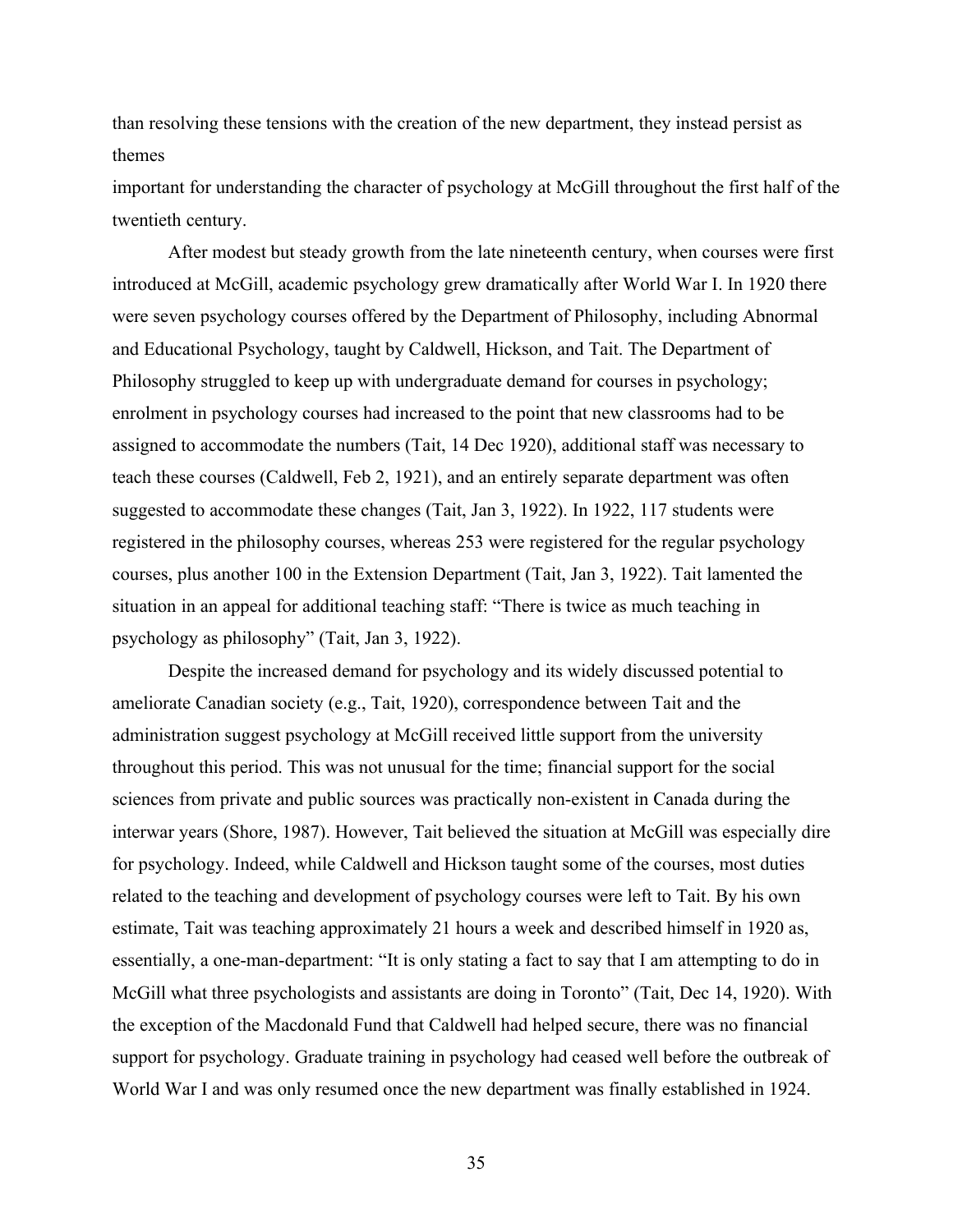Between 1905 and 1924 only three Master's degrees were awarded. The late 1920s represent the period in which graduate training seems to have been more active prior to World War II; more degrees were awarded in the late 1920s than the next decade.

Given the lack of support from the university and the desire to articulate an independent disciplinary identity during this period, it is unsurprising that Tait sought support for psychology in association with the growing mental hygiene movement in Montreal. This association dovetailed with the expanding role of psychologists (and the psy-disciplines) as experts of the normal in relation to the institutional demands of bureaucratization which accelerated after World War II (Rose, 1988; Heyck, 2015). Indeed, this association, which would begin as mutually advantageous but become increasingly antagonistic, would come to shape the kinds of psychology possible at McGill, both in the new Department of Psychology and in the Faculty of Medicine throughout the interwar period, and beyond.

### 3. b. The new Department of Psychology at McGill

Prior to 1924, psychologists and philosophers at McGill were described as having "lived in a strained relationship" (Frost, 1984, p. 147). This was largely due to differences between Caldwell, Hickson, and Tait, but also existed as the growing pains of a discipline that was in the process of re-defining its own boundaries. As the identity of psychologists in North America became increasingly associated with their methods—particularly mental testing—an emphasis emerged around the scientific establishment of normality; the domain of expertise of psychologists was related to the normal mind and the process of normal human development. This was emphasized in terms of psychology's relation to medicine, especially psychiatry.

The challenges that existed in the early 1920s included differences in methodological approaches to psychological subject matter, differences in disciplinary ambitions (i.e., professional and clinical applications), and interpersonal conflict between the three men (i.e., Tait, Caldwell and Hicks). The world that emerged in the aftermath of World War I was no longer accommodating of these differences. Opportunities became available for psychologists for which their connection to the trappings of philosophy and theological thinking was damaging. The detriments of affiliation quickly overcame perceived benefits; differences led to the institutional division of psychology from philosophy and the creation of an independent Department of Psychology headed by Tait in 1924.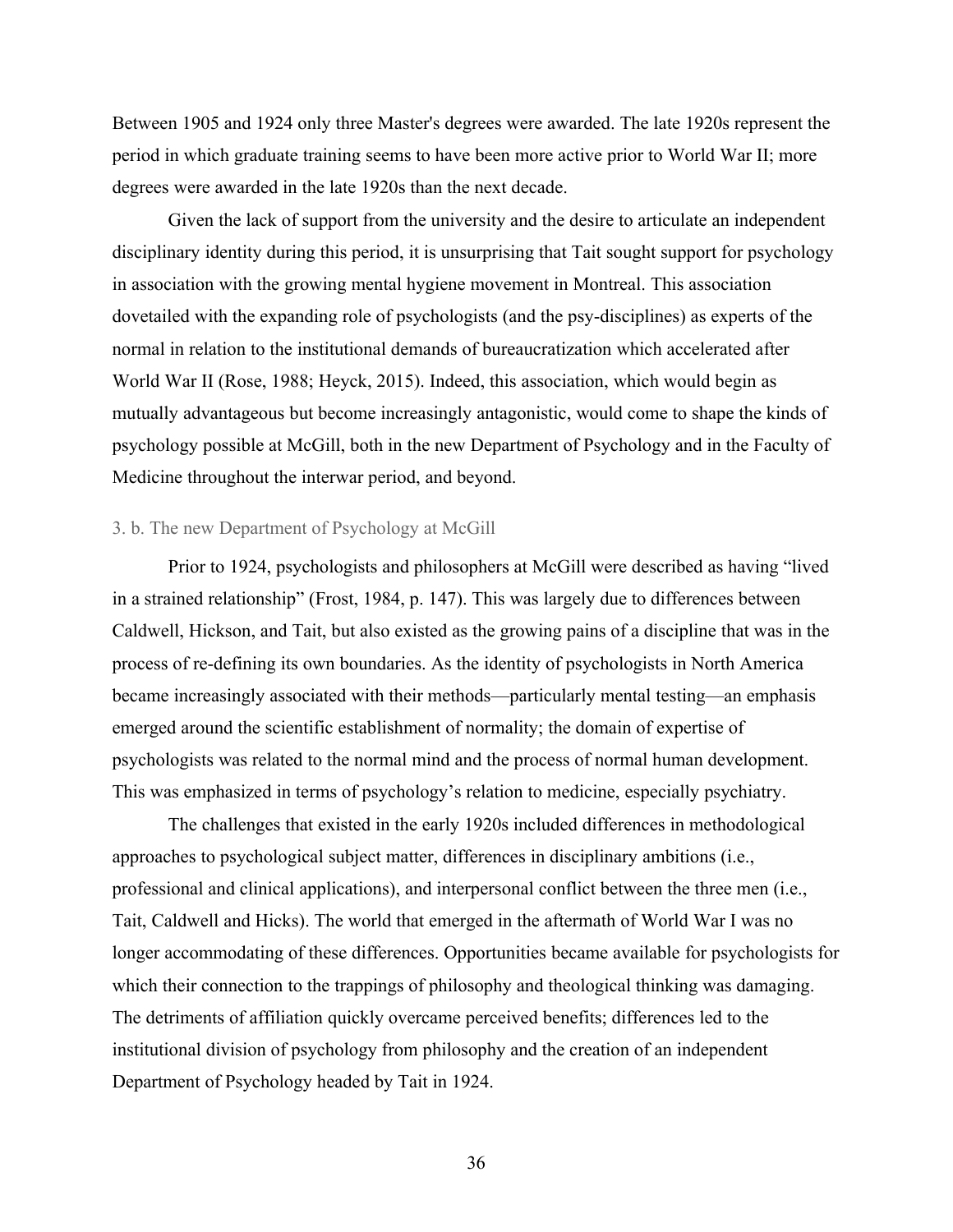The establishment of a separate department meant that psychologists at McGill were independent from philosophy. While never truly constrained—Caldwell appears to have supported the development of psychological subjects in philosophy (Ferguson, 1982)—the separation nevertheless came with important implications for the identity of psychologists at McGill; no longer affiliated with the philosophical traditions from which they emerged, Tait was finally afforded the autonomy to hire new faculty members and expand the psychology curriculum at McGill.

Correspondence indicates the relations between Tait, Caldwell and Hickson were strained throughout early 1920s and that eventually the three had difficulty remaining collegial with each other after Tait's return to the university in 1918. Ferguson characterizes Tait as having been "aggressive, materialistic, irreligious, a believer in determinism" (Ferguson, 1982, p.44) while Caldwell, on the other hand, was "scholarly, contemplative, religious, a believer in free will." Caldwell saw Tait as "difficult to get along with, brusque, headstrong, domineering" (quoted in Ferguson, 1982, p.44). Tait often found it difficult to get along with others, which is reflected in his correspondence. In an interview with R. B. MacLeod (1907-1972), a McGill undergraduate in the early 1920s, he described Tait as having "a very military kind of mind […] he remained an officer in peacetime" and his teaching style was "dogmatic" (Myers, 1974, p. 106). These characterizations of Tait are borne out by correspondence indicating frequent interpersonal conflict with colleagues including Bridges, Hincks, and Martin, among others.

There were tensions between Caldwell and Hickson as well. These frictions came to a head during the 1922-1923 academic year when Caldwell took a leave from the Department to travel to Europe. For some time, things had not been going well for Hickson in terms of his career; he had been teaching for almost two decades, promotions were not forthcoming, and his relationship with Caldwell, his academic superior, were sour. In the spring of 1923, with Caldwell still away, Hickson submitted his resignation to Principal Currie directly (Hickson, Apr 19, 1923) and Caldwell only found out about Hickson's intentions to resign months later. Correspondence during the ensuing months shows that Hickson's departure from McGill was in response to Caldwell's management style and upon his final departure in January of 1924, Hickson noted that he would have looked forward to remaining at McGill, "*had my immediate environment been different*" (Hickson, Jan 31, 1924, emphasis in original).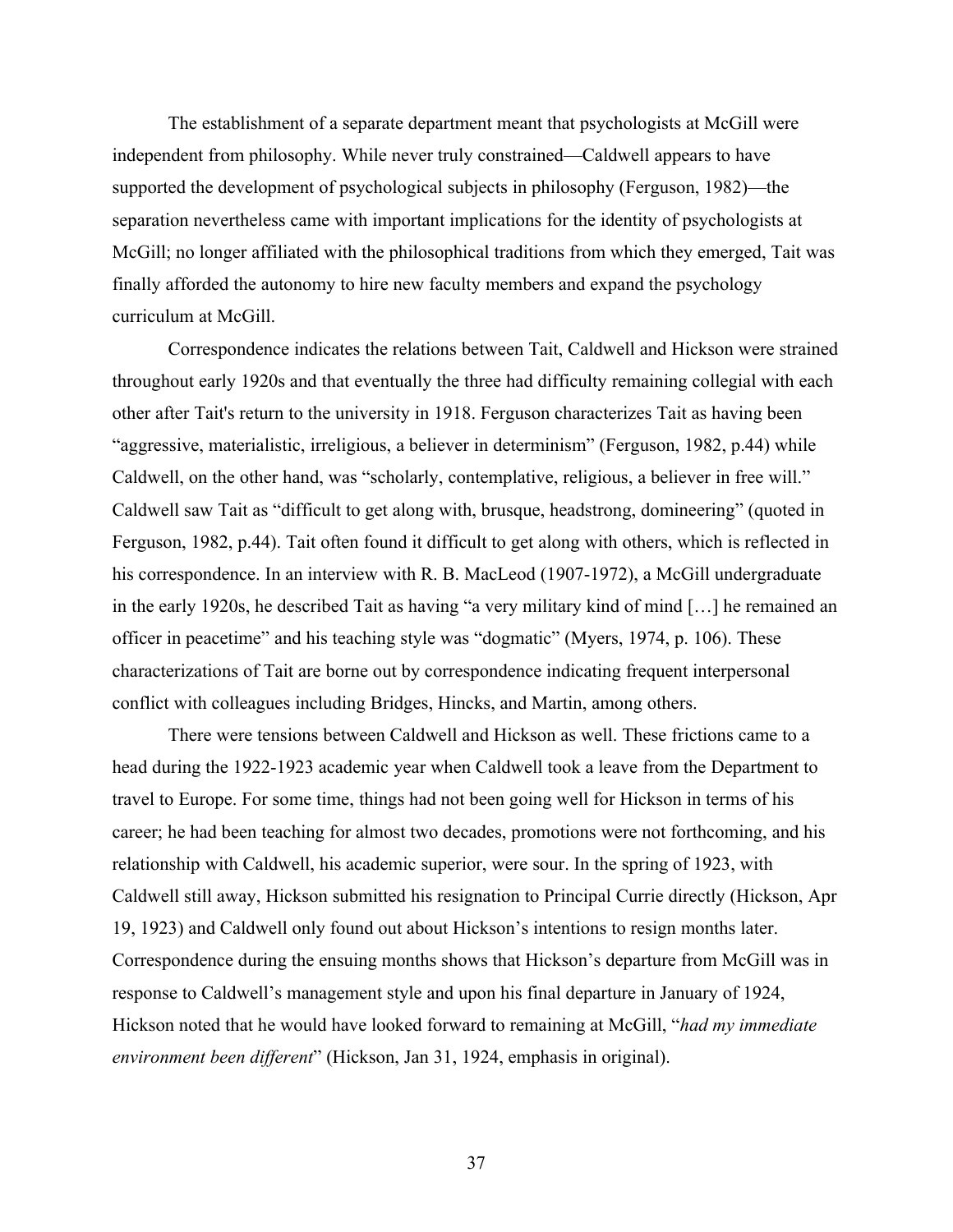After World War I, Tait discussed with Principal Currie and university administrators the possibility and importance of establishing a new department of psychology at McGill (Tait, Dec 14, 1920; Tait, May 30, 1921; Tait, Jan 3, 1922). Separate departments of psychology were being established across the United States (Garvey, 1929) and both Tait and Caldwell referred to these trends in their appeals to the university (e.g., Caldwell, ca. June 1921; Tait, May 30, 1921). It is important to note that, as mentioned, Tait was in the process of aligning himself with the aims and practices of the mental hygiene movement; he wrote articles for the *Canadian Journal of Mental Hygiene*, conducted surveys of public schools, and gave lectures on the relevance of mental hygiene to the lives of various publics, such as teachers and medical students (Ferguson, 1982). In these letters Tait noted how, given the activities with which psychologists like him were involved, it was inappropriate for such a prominent Canadian university as McGill to not follow the steps other (mostly American) universities had taken in establishing independent departments. For example, Tait wrote to the Secretary and Bursar of McGill in 1920 to explain that: "There is no more affinity between Psychology and Philosophy than between Biology and Philosophy because Psychology is to-day one of the experimental Sciences. In many universities it is a department by itself and in nearly all catalogues of educational books it is listed with the sciences" (Tait, Dec 14, 1920). Likewise, Caldwell was keenly aware of the divergence taking place between the two subjects. In the summer of 1921, he wrote to President Currie in support of the division of philosophy to create a new and autonomous Psychology Department (Caldwell, ca. June 1921). Caldwell supported the move to separate psychology from philosophy; perhaps as a means to resolve these interpersonal tensions inside the department as well.

Although the seeds had been sown in the years preceding his departure, it was Hickson's resignation that finally set into motion the official separation of psychology from philosophy at McGill. A year after Hickson's initial resignation, the newly named Dean of the Faculty of Arts, Ira MacKay, sent forward a recommendation to the Faculty of Arts that psychology and philosophy be divided into two departments (MacKay, Apr 2, 1924). MacKay emphasized his support for the move in the same letter: "I personally approve of the separation of these subjects. It has, in any case, become customary in all universities for the psychologists to claim their subject has now reached a stage of its development where it is entitled to rank as a separate special science with Physics, Biology and the other natural sciences. In any case I am perfectly sure that the Department of Philosophy and the Department of Psychology will work even more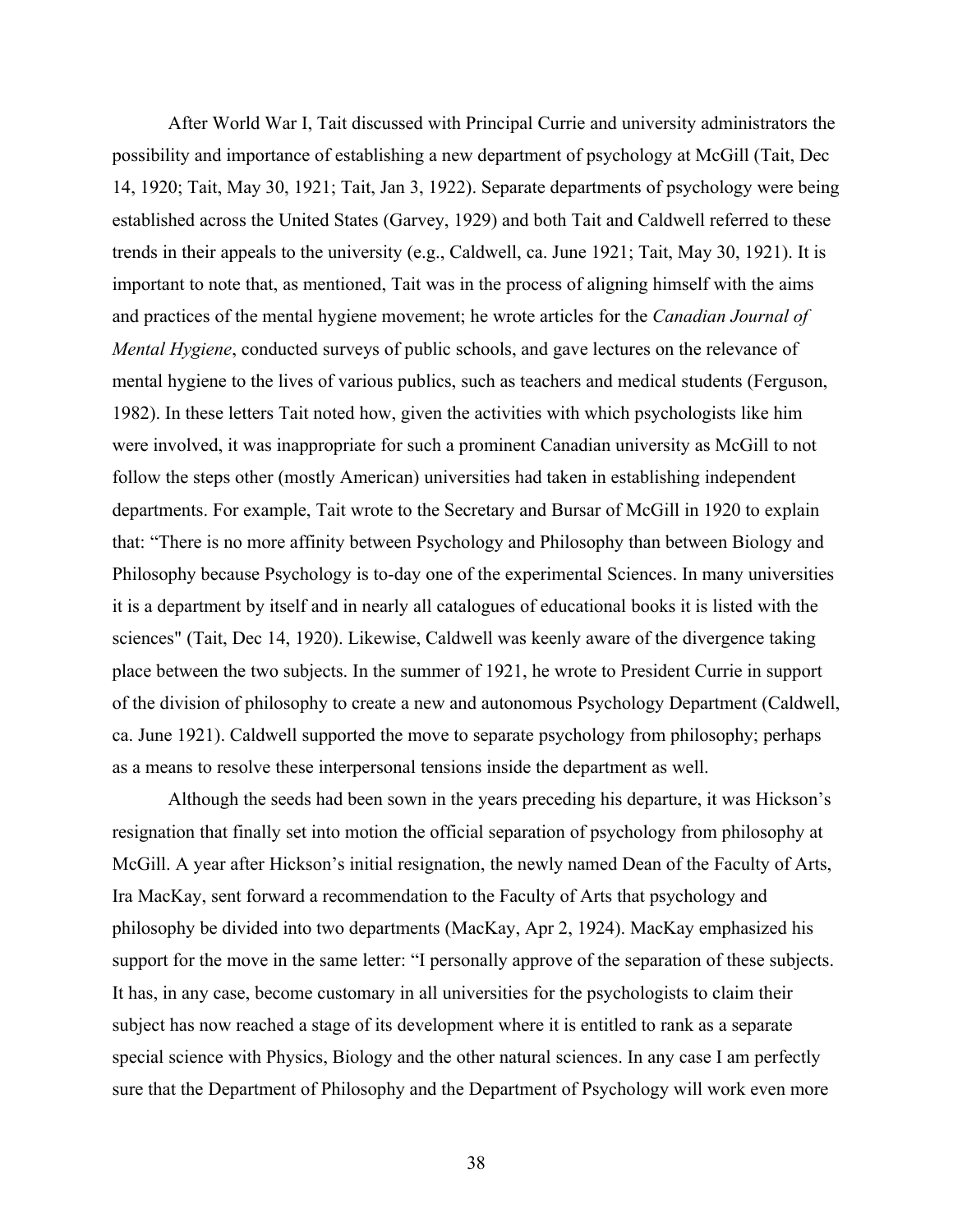harmoniously in the future if they are separated than if they remain subject to a single head of the department" (MacKay, Apr 2, 1924). Unfortunately, as I will explain in the next section, the relations between psychology and other disciplines was not "harmonious."

### 4. Separation and Consolidation: Scientific Psychology between Philosophy and Mental Hygiene

In 1924, Principal Currie authorized the new department and Tait was promoted to full Professor, the first official Chairman of the Department of Psychology. This same year the Canadian National Committee received a substantial amount of funding from the Rockefeller Foundation to expand mental hygiene activities in Montreal. One of the areas that the National Committee had identified as being important for the implementation of its goals was the development of Montreal as a site for teaching and research related to mental hygiene. Despite the fact that the National Committee considered the fledgling discipline of psychology to be among the principal strands of its multidisciplinary health movement (Pols, 1999) and that psychologists like Bott and Blatz at Toronto were already working closely with the Committee, they chose not to support Tait and the activities of the new Department of Psychology. Instead, the leadership of the National Committee in Montreal under C. F. Martin, who was at that time the Dean of the Faculty of Medicine at McGill, decided to hire their own psychologist: James W. Bridges (1885-1980).

Bridges went on to establish an independent, but ultimately short-lived, Department of Abnormal Psychology (1924-1930) in the Faculty of Medicine. The National Committee's decision to support Bridges (by committing resources to provide for his and his wife's appointment and laboratories expenses) and Tait's subsequent refusal to cooperate with Bridges, led to a rift between two kinds of psychology that were emerging simultaneously, one associated with academic and experimental methods headed by Tait in the Department of Psychology and the Psychological Laboratory in the Faculty of Arts and the other, more aligned with the applied methods of clinical and developmental psychology, by Bridges and his wife at the Department of Abnormal Psychology, the Nursery at McGill, and the Mental Hygiene Institute in the Faculty of Medicine. The following outlines what is known about the work of these separate strands, the problems that arose and how efforts were made (unsuccessfully) to bring them together. This section closes with an examination of some of the possible consequences for the development of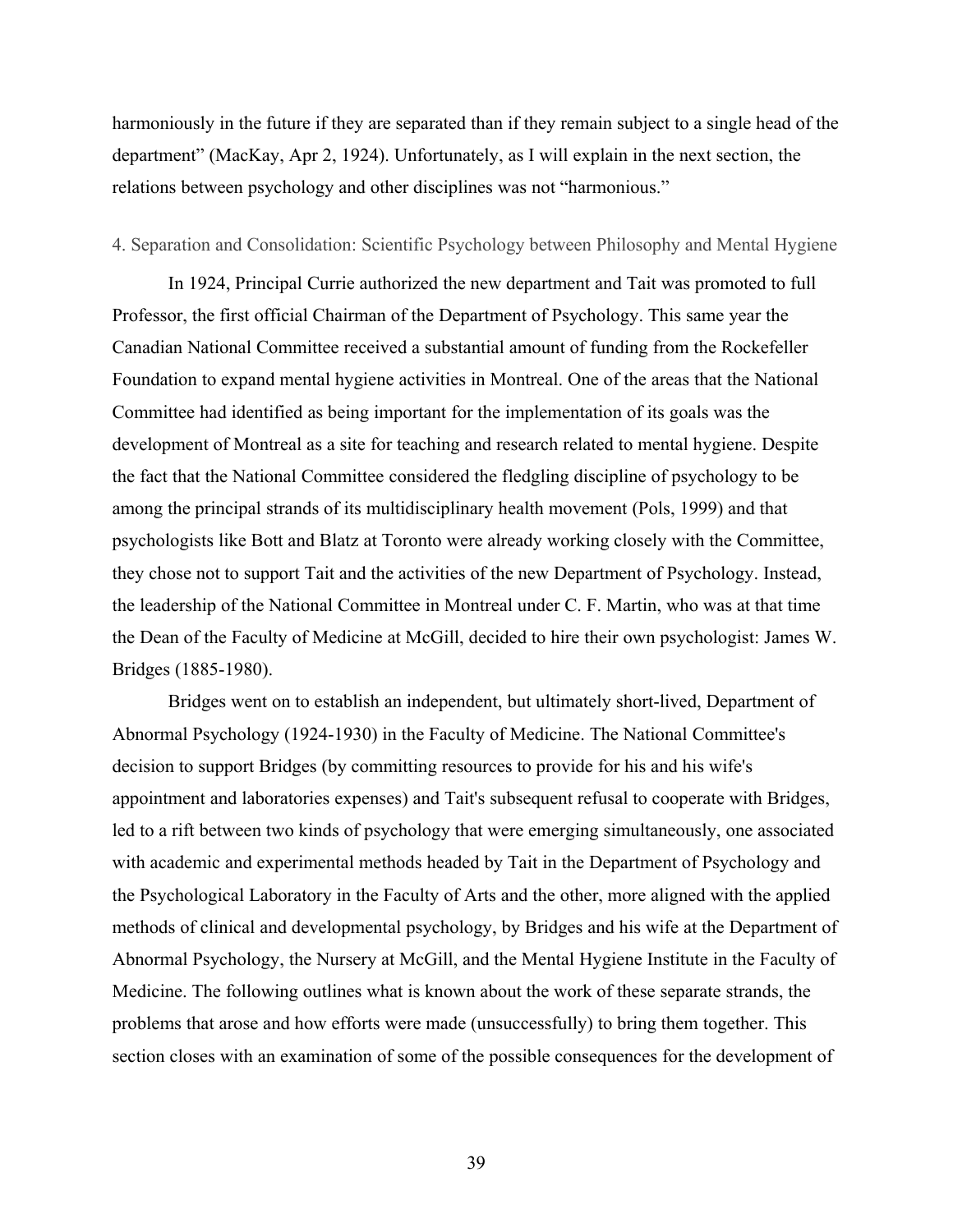academic psychology at McGill prior to World War II as a result of this situation and the psychological landscape going into the war.

# 4. a. Activities of the new Department of Psychology under William Tait, 1924-1935

The late 1920s and 1930s represent an important but little examined period for the development of psychology in Canada. Histories of Canadian psychology tend to focus on James Mark Baldwin and the development of psychology at the University of Toronto. There are few accounts of the emergence of psychology in what at the time was Canada's largest city: Montreal.

The Department of Psychology at McGill was the first department of its kind at a Canadian university (Wright & Myers, 1982). Despite operating its own *de facto* department decades prior to the establishment of McGill's department, it wasn't until 1926 that the University of Toronto would establish its own (Myers, 1982). The establishment of McGill's department in the early 1920s was early for Canada but not internationally. Canada, compared to the United States, was much slower to develop independent departments of psychology; most of the teaching of psychology in Canada was done in departments of philosophy until the late 1950s with some departments having "suffered a painful birth trauma which effectively retarded their development for several years" (Wright, 1969, p. 239). In these respects, the emergence of academic psychology at McGill was unique. In the years immediately following its establishment, the new department was more active, in terms of courses and graduate research, than it would be at any other time in Tait's long tenure as chairperson.

As Chairman of the new department, one of Tait's first tasks was to appoint an additional professor in psychology. Among the candidates who were considered—including Gordon Allport, Paul Young, and George Humphrey—Chester E. Kellogg (1888-1948) was offered and accepted the position of Associate Professor in 1924, starting at \$3300 (Kellogg, May 1, 1924). Kellogg was an American with a PhD from Harvard where he had worked primarily with Robert Yerkes. He served with Yerkes during WWI as a civilian examiner administering mental tests to recruits (National Academy of Sciences, 1921; Kellogg, 1923). Kellogg later co-authored the controversially-titled McGill University Revision of the U.S. Army Beta Examination with N. W. Morton, his student and the first PhD graduate in Psychology at McGill (Frost, 1984). Morton would go on to play a critical role in the development of academic psychology in Canada after World War II (see Chapter Four).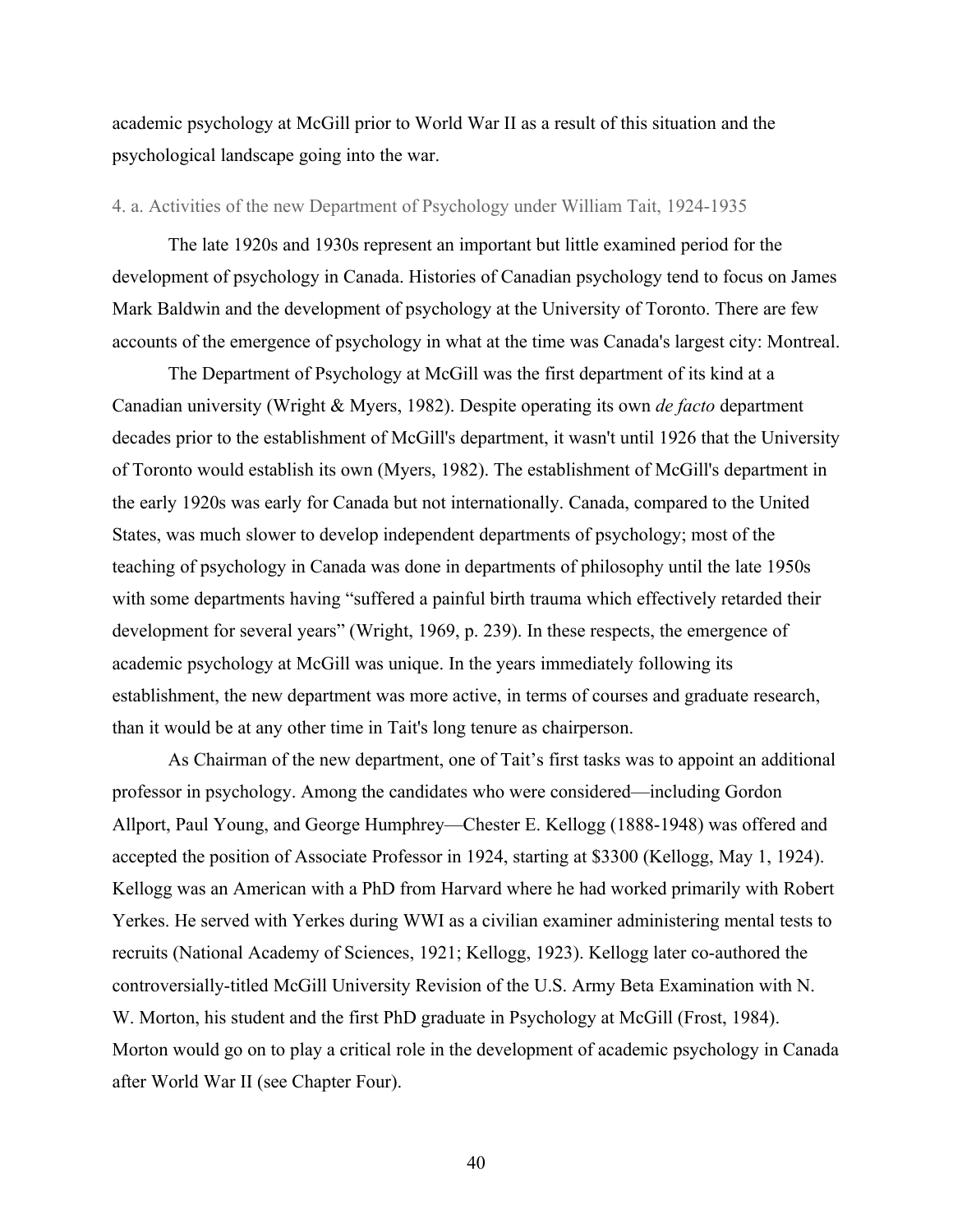When Robert B. MacLeod, an undergraduate and one of the first graduates of the new department, was interviewed about his experiences in the mid-1920s, he described it as follows: "… [The Department of Psychology] had one little room about 15 feet x 25 feet that was the combined office, lab and library, of the department. Kellogg had a little table about 2 feet x 4 feet at which he sat and we could come in and talk with him. He was always very cordial. Tait had an office somewhere else but nobody ever went voluntarily to see him" (Myers, 1974, p.106). In 1926, "they reconstructed the Arts Building and Tait got a sizable hunk of space in the Molson Wing of the building. There was a fairly big introductory lab — nobody would design a lab like that now—the tables were all screwed to the floor. Each table had an electrical outlet and compressed air. There was a photographic darkroom and a soundproof room. There were two offices: one for Tait and one for Kellogg, and a shop which was also a storage room, and about four other rooms which could be called research rooms, one of which became a miniature library. But no research was done there" (Myers, 1974, p. 107).

With the establishment of his own department Tait was able to expand its scope and define its direction independent from philosophy. Like most psychologists of the time Tait was driven by the need to demonstrate the independence of his discipline from philosophy. Charged with establishing his own department, Tait was committed to the project of advancing psychology as a scientific discipline. The common theme behind many of the ensuing clashes between Tait, the administration, and other faculty members was his vision of the new science of psychology, how it should be represented, and by whom. For example, Tait scolded other psychologists for involving themselves with local Practical Psychology Clubs (Tait, Oct. 10, 1927). These clubs, typically associated with popular psychology magazines, such as *Golden Rule Magazine: The New Psychology* (1919), *Popular Psychology: The Magazine of Straight Thinking* (1920), *Herald of Psychology* (1921), and *Psychological Review of Reviews* (1923), encouraged public engagement with the early applied psychology and grew in popularity during the 1920s (Benjamin, 2012).

Psychology at McGill in the 1920s turned away from philosophy and towards social service. Patterns of co-supervision (between students in psychology and faculty in sociology, education, and English) as well as choice of research topics indicate clear priority for applied problems suitable to social service (e.g., education, public health, unemployment, personnel selection, and vocational guidance). Given Tait's training at Harvard with Münsterberg (an early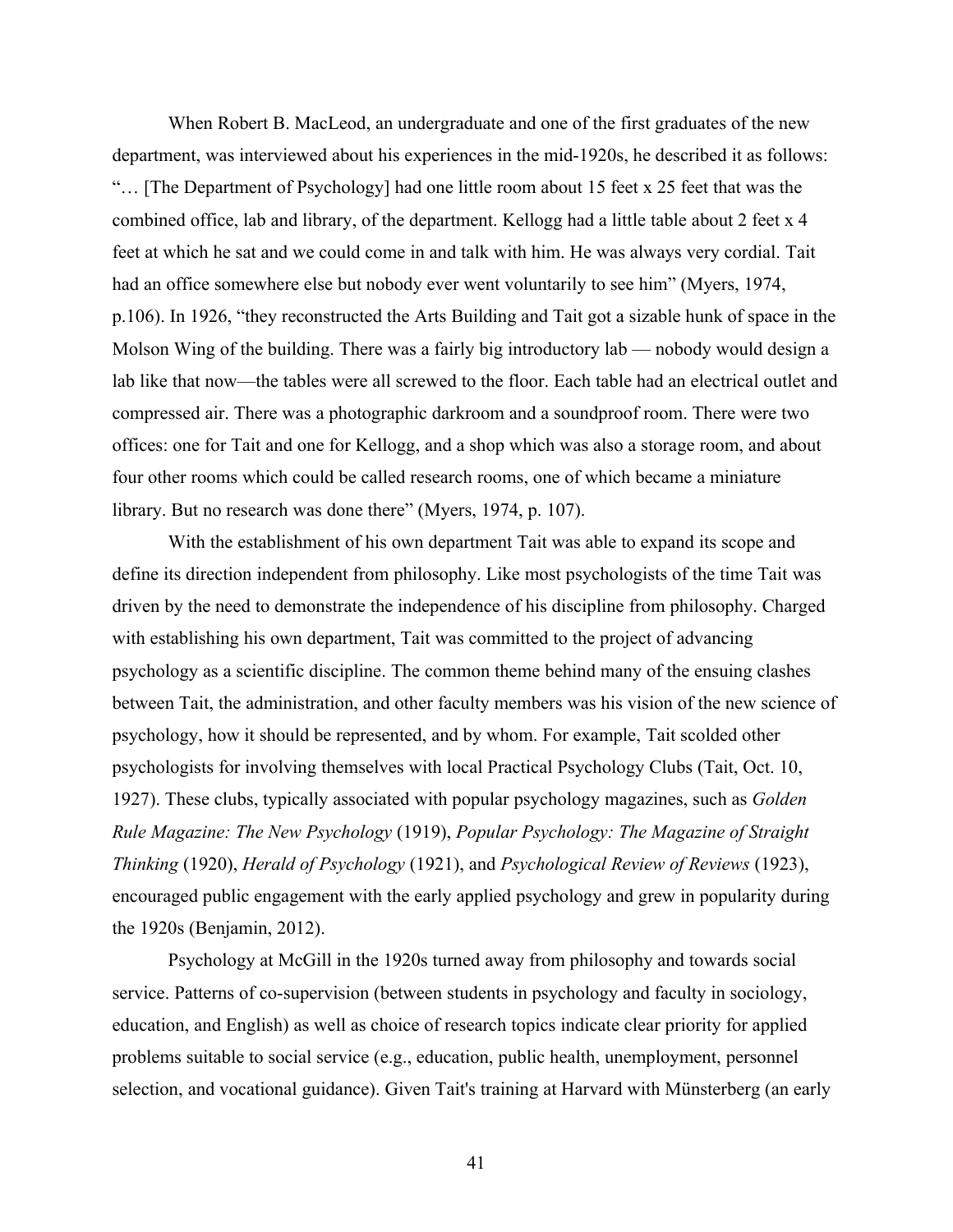pioneer of applied and industrial psychology), the topics of publications, and postwar work with the National Committee for Mental Hygiene, it is unsurprising Tait would take psychology at McGill in this direction. Indeed, through association with other departments, like the newly established Department of Social Service, Tait would go on to fashion psychology in the interwar period as a 'bridging' discipline between the social sciences and the needs of society: described later by R. B. MacLeod as a "cross-roads discipline" (MacLeod, 1955, p. 43).

One of the early initiatives of the department was the establishment of a School Service Bureau in 1925. Before he had joined the department in 1924, C. E. Kellogg had been Professor of Psychology and Education at Acadia University and had a keen interest in psychological testing and test construction (Ferguson, 1982). Tait facilitated the establishment of this Bureau with the explicit aim of serving "at the disposal of superintendents, principals, teachers, parents, and others interested in education," as far as time and equipment permits (Annual Calendar, 1925, p. 180). The description in the Annual Calendar outlines its purpose: "to furnish aid and advice with regard to intelligence tests and measurements, and other psychological aspects of education" (Annual Calendar, 1925, p. 180). The School Service Bureau was an explicit attempt to extend the kind of work Tait had done for the National Committee with the public school surveys, but under his own roof.

Psychology at McGill brought new tools to address social problems and Tait and Kellogg were enthusiastic about showing what the New Psychology was capable of contributing to Canadian social problems. In addition to the School Service Bureau, Kellogg also became involved with the revision of the U.S. Army Beta Examination that he had administered while working with Yerkes during World War I. Kellogg began work on the revision of this test in the early 1930s with N. W. Morton (n. d.). Morton joined the department in 1932, worked with Kellogg on test development and was the first recipient of a Ph.D. degree in psychology at McGill (1933). The revised test was published in 1935 and was widely used by the Canadian military. It is interesting to note, for what it says about the status and public image of the discipline at the time, that there was considerable resistance to naming these tests after the university, first by the Registrar T. H. Matthews in a letter to Principal Currie (Matthews, Dec 11, 1931) and conveyed again by Principal Currie himself to Tait two years later (Currie, Jul 10, 1933).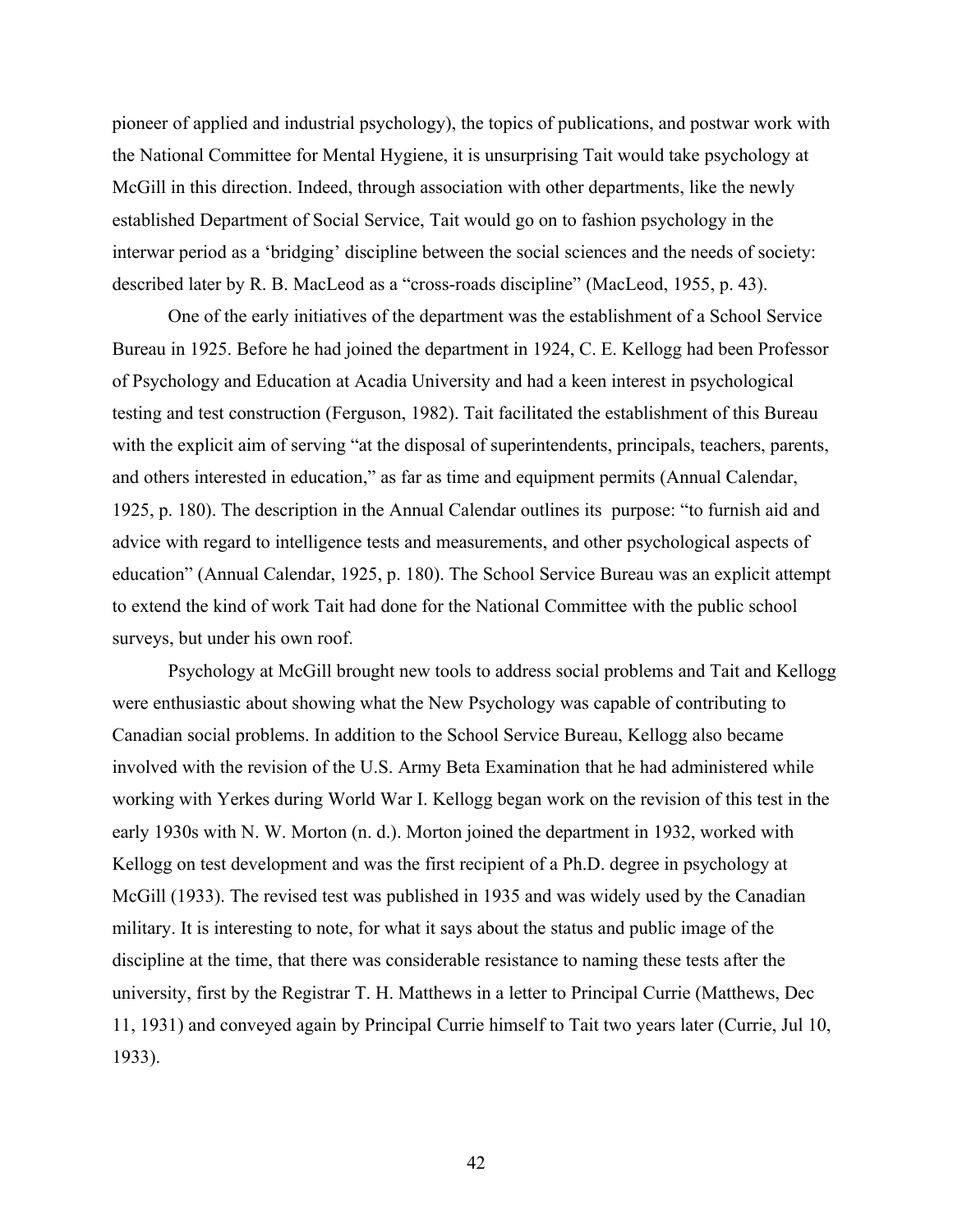Throughout the late 1920s and early 1930s undergraduate demand for psychology continued to increase. In response to this demand, Tait expanded course offerings in the department, introducing Business and Industrial Psychology, Child Psychology, Vocational Psychology, and several psychological measurement courses. Based on their own accounts, Tait and Kellogg were overworked and underpaid in these early years and had little time left outside social work for research and writing. The education of academic psychologists through graduate research and training at McGill, like all sciences, was especially important for a young department (only three Master's degrees were awarded for theses in psychology when it was part of philosophy). In 1928 a Ph.D. program was established and five graduate courses were initially offered. The calendar lists the regulations for attainment of the Ph.D.: students were required to have some knowledge of advanced statistical methods and some ability in 'shopwork' (enough at least to show they were capable of designing and constructing simple laboratory apparatus). Comprehensive examinations were required on the history of psychology, principles of psychology, experimental and physiological psychology, statistical method, and contemporary psychology (Ferguson, 1982).

Between 1924 and 1946, about 40 master's degrees in psychology were granted. The first Ph.D., titled "The industrial quality of the unemployed," was supervised by Kellogg and awarded in 1933 to N. W. Morton. Only four such degrees were granted between 1928 and 1939 (Nelson W. Morton, 1933; Edward C. Webster, 1936; Joseph A. Bois, 1936; Kenneth E. Norris, 1939) - all of whom would later work in the department. While the rate of Master's degrees being earned was greatest in the late 1920s, between 1924 and 1943 there was a stable rate of about two every year. Throughout the 1920s Tait tended to co-supervise MA students with faculty outside psychology. Throughout the 1930s and early 1940s Tait and Kellogg would alternate supervision of students every couple of years. Tait was involved in the supervision of two-thirds of all degrees awarded and Kellogg a third.

Topics throughout the 1920s and 30s were consistently of an applied nature and involved a review of current thought about a particular subject of social interest rather than empirical experiments. Indeed, MacLeod, as a graduate student in the department from 1926-1929, reported that, "Nobody was doing any experiments except these little exercises in the undergraduate lab" (Myers, 1974, p. 108). MacLeod noted that it wasn't until he studied abroad in Germany in the late 1920s that he 'discovered psychological experimentation' (Myers, 1974,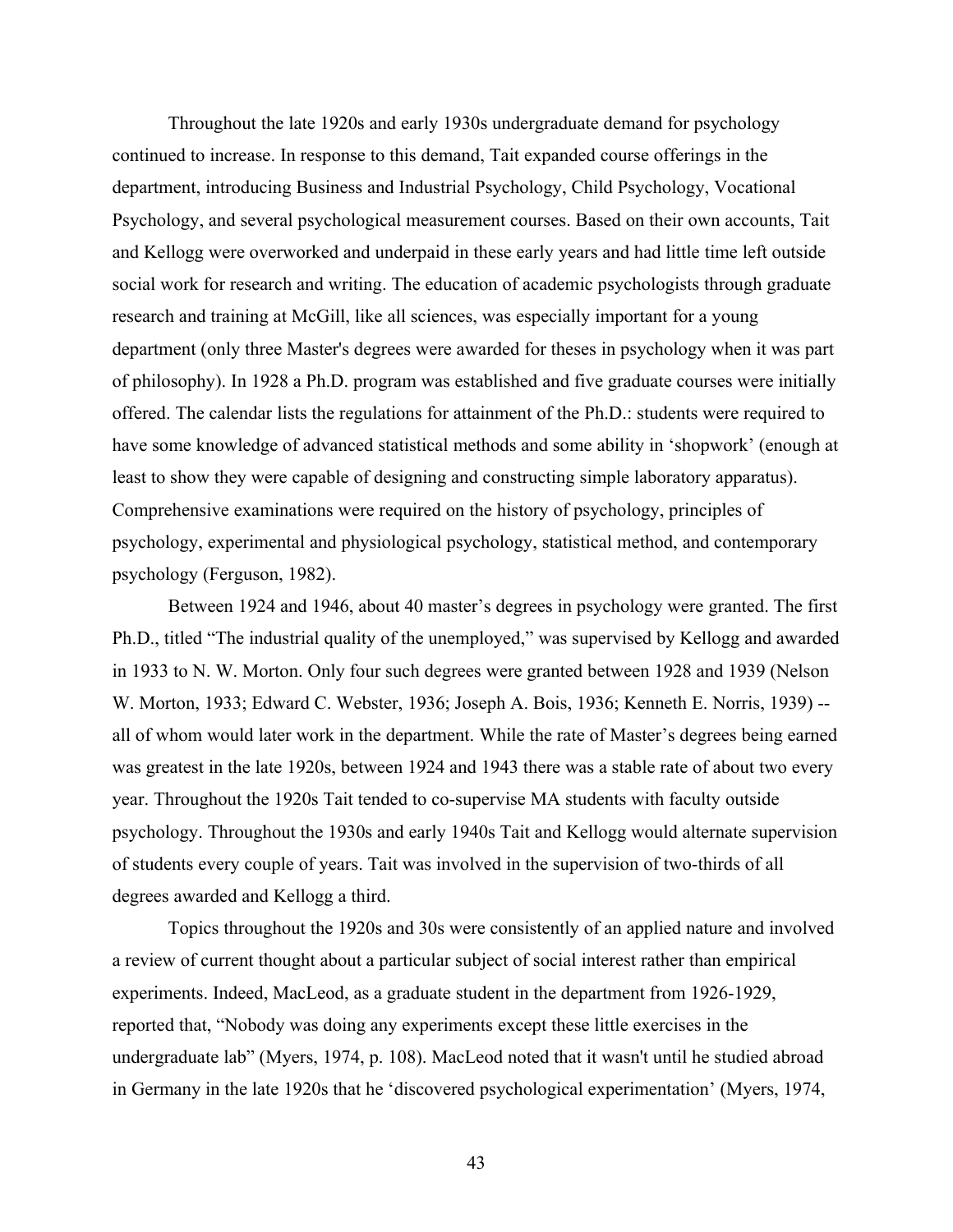p. 108). The first thesis which included original research was that of Kenneth W. Spence (1907- 1967) in 1930. He conducted experiments on complex maze completion with psychology undergraduates at McGill and would be known for his theoretical and experimental contributions to learning theory and motivation (see Chapter Three; Kendler, 1967). Of all the 42 degrees offered by this department prior to 1943, only seven of them were earned by women.

While abroad in Berlin on a Moyse Traveling Scholarship, MacLeod summarized his impressions of "German methods and our own methods" which he sent to Dean MacKay (MacLeod, Mar 6, 1929). In short, MacLeod held that McGill stood up well to comparison, although he suggests "a greater emphasis on systematic investigation, if necessary, at the expense of some of the teaching" would be a good idea (MacLeod, Mar 6, 1929). Correspondences show MacLeod stayed in contact with Currie and the Department while holding positions at Columbia and Swarthmore (MacLeod, Apr 17, 1933), and applied for an Assistant Professorship at McGill in 1931 (MacLeod, Jan 27, 1931). MacLeod would later return to McGill to play an important role in postwar reconstruction of the Department of Psychology (see Chapter Two).

A report prepared by Tait in 1930 described the typical research interests of the time. The list of topics actively under research varied and included: 'relation of reaction time to physiognomy, race and sex'; the study of 'humidity as it affects work' in cooperation with the Department of Industrial Medicine; correlation between Allport A-S Reaction Test and intelligence; psychological survey of Rushbrook school with 'special reference to grading, mental hygiene, and curriculum'; 'psychology of journalism with reference to make-up, headlines, etc.'; the study of 'the fatigue of school children at three levels of intelligence'; the 'psychology of applause'; study of rhythm and time; a 'new type of paper image allowing for visual cues,' and so on (Tait, Apr 22, 1930).

## 4. b. Activities of the new Department of Abnormal Psychology under Bridges, 1924-1930

Throughout the 1920s and 30s psychology in the Faculty of Arts maintained a steady amount of teaching and graduate training. At the same time, however, another strand of psychology at McGill emerged in the Faculty of Medicine. The Department of Abnormal Psychology -- though lacking formal graduate training -- maintained a fairly regular schedule of research and teaching of clinically-relevant psychological subjects from 1924-1935. Although little is known about specific activities, it represents one of the first official departments of its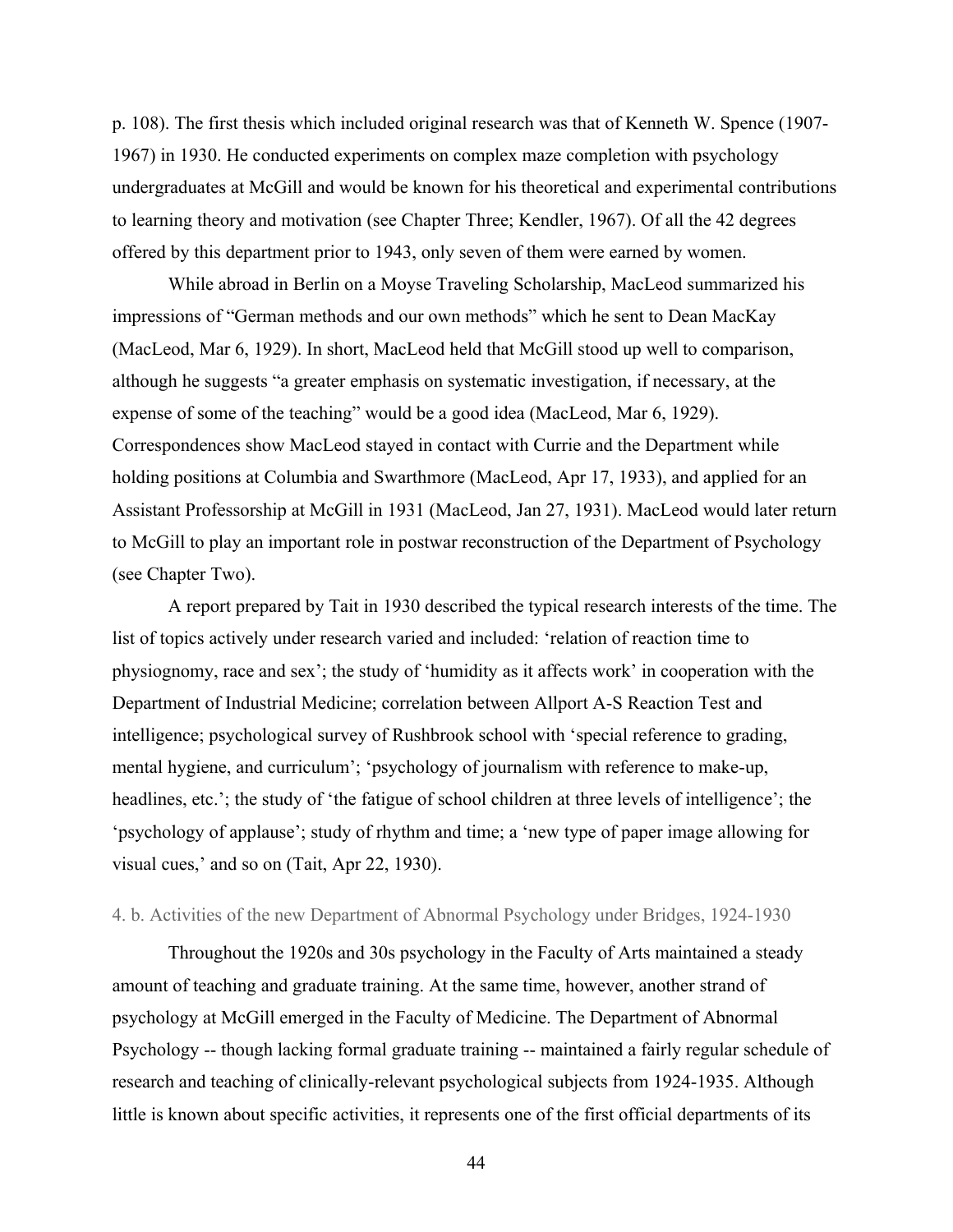kind at a School of Medicine in North America (Ferguson, 1982). Furthermore, the establishment of two departments during a time in which most Canadian universities had none, is significant for what it says about the tensions of disciplinary formation and the institutionalization of academic psychology during this period.

The establishment of the Department of Abnormal Psychology at McGill was possible due to funds made available by the Rockefeller Foundation under the guidance of the Canadian National Committee for Mental Hygiene. The Canadian and the U.S. National Committees developed different relations with the Rockefeller philanthropies (Fisher, 1993; Kohler, 1991). When the U.S. National Committee was receiving much of its early funding, the guiding policy was the mobilization of existing knowledge related to public health and mental deficiency; as this policy was slowly phased out in the 1920s the U.S. Committee received less funds (Pols, 1999). The agenda of the newly formed Canadian National Committee (est. 1918) organized itself around the emerging priorities of its primary funders. The Laura Spelman Rockefeller Memorial fund (LSRM) played a significant role in the funding of early social science research in North America (Bulmer & Bulmer, 1981). The Canadian Committee was one of the first institutions to receive funding according to the policies of the LSRM. The officers experimented with funding university-based research centers with the aim to create a new generation of elite scientist-teachers (Pols, 1999; Bulmer & Bulmer, 1981). The Department of Abnormal Psychology at McGill was one such research center in Canada.

The Rockefeller Foundation was fundamental to the development of medicine at McGill after 1924 (Brison, 2005; Frost, 1984). Following a survey of Canadian universities by the Foundation's Division of Medical Sciences in 1920, the Rockefeller Foundation decided to support a number of medical schools in Canada. Working together in a national system, the aim was to have these schools address regional and cultural considerations as well as medical ones: It was an example of central management not only for medical education, but also for Canadian culture (Brison, 2005). The Rockefeller Foundation hoped to transform specific institutions in strategic locations across Canada in a way similar to what the Carnegie Foundation had done with Johns Hopkins following the results of the Flexner Report in 1910 (Flexner, 1910). McGill University was among a handful selected to become models for less fortunate universities to emulate and received substantial grants in 1923 and 1932 (in addition to the original endowment). Indeed, the 1932 grant was the Foundation's largest in the medical sciences that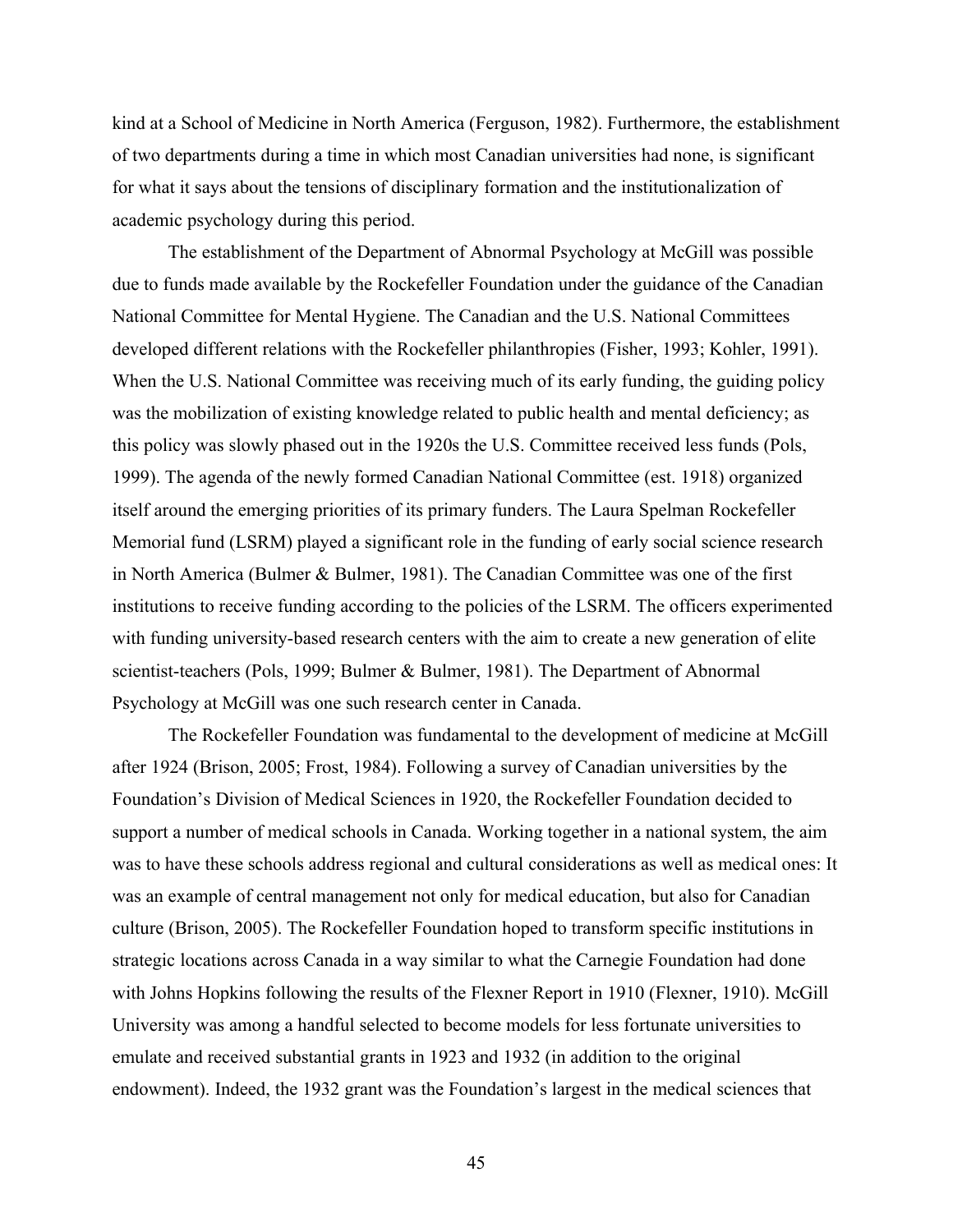year and went towards the establishment of the Montreal Neurological Institute, the construction of laboratory facilities at McGill's Royal Victoria Hospital, and endowed new departments in clinical neurology, neuropathology, neurophysiology, and neurosurgery (Brison, 2005; Gavrus, 2011). McGill and Montreal were designated centers for American and Canadian investment in brain studies in the 1930s.

The Rockefeller Foundation used the National Committees as intermediaries to coordinate the funding of a wide diversity of initiatives in mental hygiene (Richardson, 1989; Pols, 1999). The decision to use intermediaries was designed both to maintain a position of impartiality and independence as well as to be able to rely upon the experts to judge the quality of applications for funding. Like the mental hygiene program in Toronto, the McGill program was mostly funded by the LSRM. Beardsley Ruml (1894-1960), consummate "man of affairs" and the first director of the LSRM in 1922-29, had received a Ph.D. in psychology from the University of Chicago in 1917. Ruml had hopes of addressing real social problems and bridging the cultural lag between the natural and social sciences through institution building and the support of interdisciplinary, problem-oriented research (Bulmer & Bulmer, 1981; Samelson, 1985; Shore, 1987).

Rockefeller Foundation officers were pleased with the psychological research in Toronto and with the Canadian National Committee in general (Pols, 1999). The role of psychologists and other behavioral scientists was important to the Foundation's plan to increase its emphasis on the support of advanced medical teaching and research in order to properly realize the Flexner plan in Canada. The Rockefeller Foundation was therefore keen to foster the kind of productive relations between academic psychologists and members of the Faculty of Medicine at McGill as had been established at the University of Toronto. The drive for the inclusion of more psychological research and training at medical schools corresponded with the concerns of the president of the Foundation, George E. Vincent (1864-1941), himself a Chicago-trained sociologist, that scientific medicine tended to overlook the whole person and therefore supported investigation into the field of psychosomatic medicine (Pressman, 1998).

The Canadian National Committee received a large grant (\$75,000) from the LSRM fund and the Lady Byng of Vimy Fund for Mental Hygiene was inaugurated in 1924. Thus, by the mid-1920s, the mental hygiene movement in Canada had received a substantial influx of financial support already (Richardson, 1989). Hincks, who had been intimately involved in the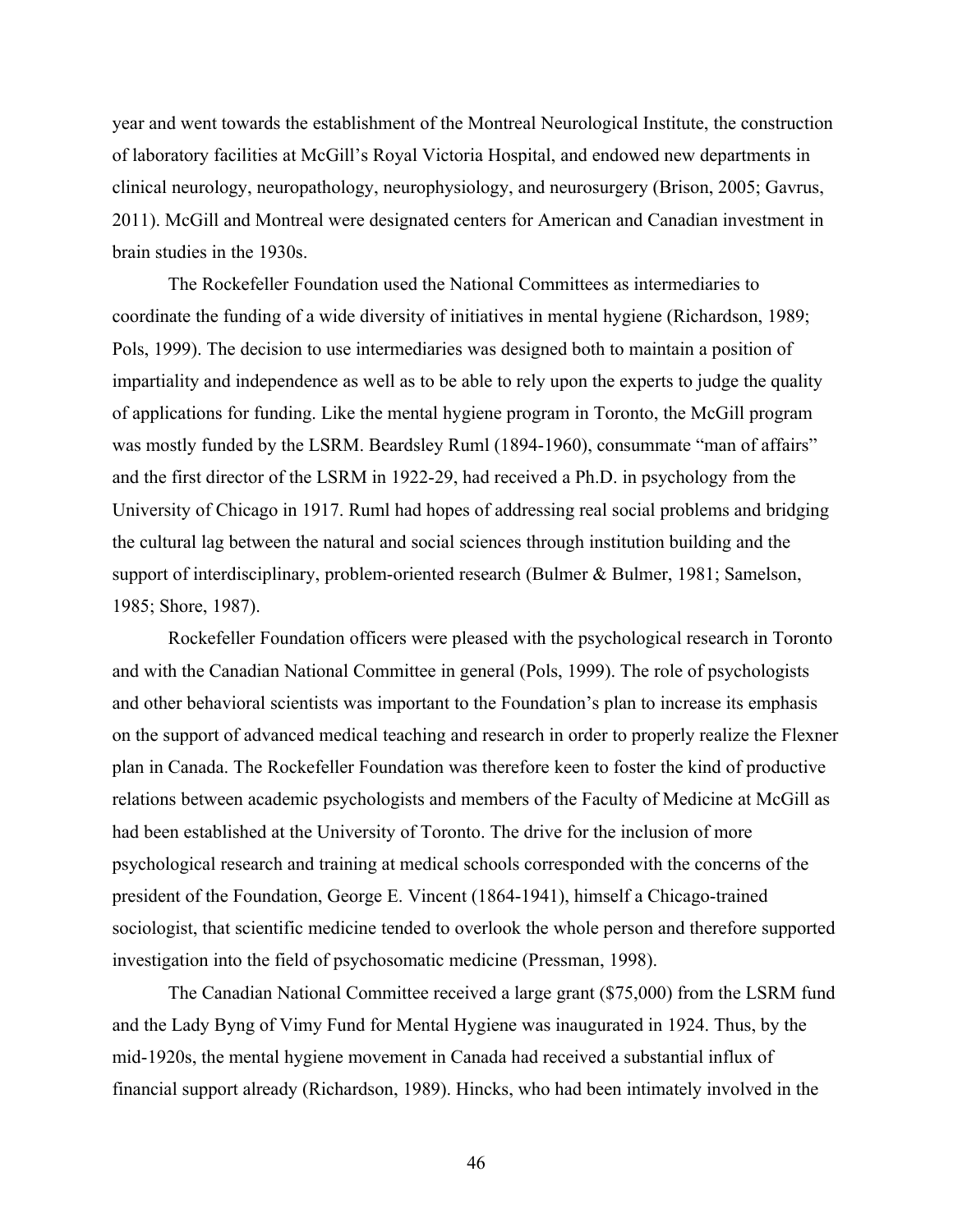creation of the original National Committee, maintained a warm relationship with officers from the Rockefeller Foundation and was credited for the procurement of these funds (Richardson, 1989). Support for the activities of the National Committee was negotiated by Hincks on the grounds of an explicit separation of research labour: "two strategic mental hygiene centers specializing in two fundamental branches of work […] Montreal would be concerned primarily with the organic side of psychiatric research, while Toronto work would be concerned chiefly with the psychological approach" (CNCMH, 1924). It was this designation of "two strategic mental hygiene centers" that I argue contributed to the creation of two separate strands of psychology at McGill as the National Committee chose to support the "organic side of psychiatric research" through the Department of Abnormal Psychology in the Faculty of Medicine. Financial support was eventually withdrawn due to a lack of cooperation between two rival departments, and unable to develop ties with the medical community as had been established at the University of Toronto (Pols, 1999).

Much of the Rockefeller funds for mental hygiene supported National Committee activities in Montreal. For example, Baruch Silverman (n. d.) opened the Child Guidance Clinic at the Royal Victoria Hospital in 1925. Here, longitudinal studies focusing on the role of environmental conditions on abnormal behaviour were carried out and the Family Life Education programme was initiated; Silverman gave public lectures on the theme of "Mental Hygiene of Childhood" (Griffin, 1989; Gleason, 1996). Psychologists working at the Faculty of Medicine received salary support from the National Committee (Griffin, 1989; Gleason, 1996): In 1926, the National Committee was granting salaries and honoraria to 22 staff members – 16 of whom were psychiatrists or psychologists (CNCMH, Dec 3, 1926). Silverman was among the first practicing psychiatrists in Montreal (Hutchison, 1973; Cameron & Silverman, 1965).

In 1929, the outpatient clinic at the Royal Victoria Hospital became the Mental Hygiene Institute of Montreal and moved to university buildings adjacent to the medical school and hospital. One of its primary activities was the teaching of psychiatry and mental hygiene to undergraduate medical students, nurses in training, and students in the McGill University School of Social Work. When the Allan Memorial Institute was founded in 1943, the Mental Hygiene Institute reverted to its primary purpose of encouraging mental health in the population at large. B. Silverman guided the activities of the Mental Hygiene Institute as Assistant Director 1929- 1941 and succeeded W. T. B. Mitchell (n. d.) as its Director from 1941-1969. The Mental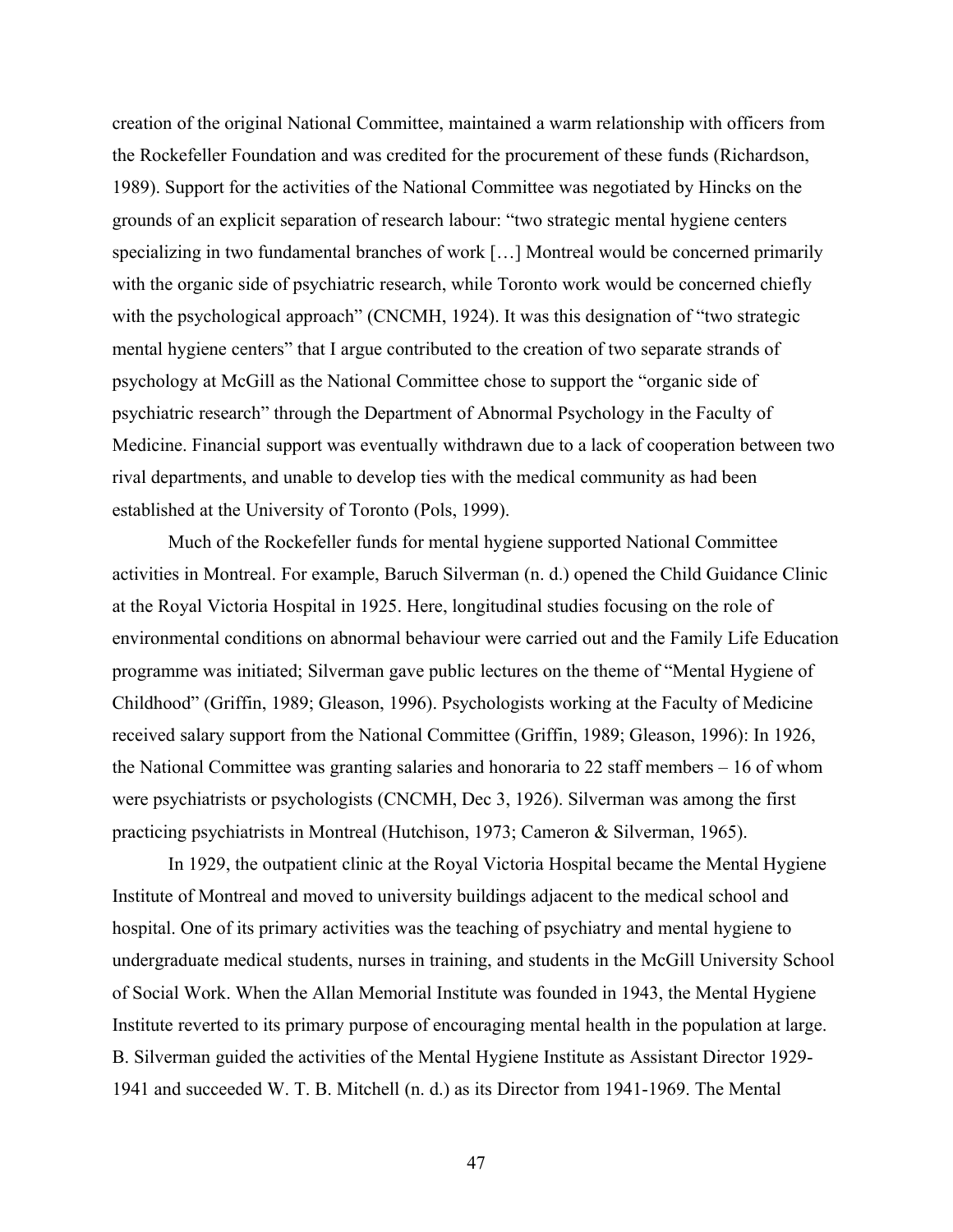Hygiene Institute was important for disciplinary expansion; the clinic represents one of the earliest sites for the collaboration of psychologists and psychiatrists at McGill, supported and developed by the National Committee (Hutchison, 1973).

The Rockefeller Foundation grants received by the Canadian National Committee, and overseen by the Dean of Medicine (Martin) allowed for the appointment of a full-time psychologist to the Faculty of Medicine. James W. Bridges (1885-1980) was called in 1924 from the University of Toronto where he had worked with Bott and had met Hincks. Through this connection to Hincks he was selected to head efforts to establish a medically-oriented psychology program in Montreal (Bridges, 1966). Bridges had a background in what would now be considered clinical psychology; he had worked as a psychological intern in the Psychopathic Hospital in Boston in 1913-1917 where he met psychologist Robert Yerkes (1876-1956) with whom he collaborated on test development for the U.S. Army during World War I (Haraway, 1989). In 1924 he was appointed Associate Professor in the Faculty of Medicine and established the Department of Abnormal Psychology. Bridges was among the first psychologists in North America appointed in a Faculty of Medicine (Ferguson, 1982; Bridges, 1966). Bridges' appointment to the McGill Medical School was part of Hincks' aim to extend the work of the National Committee and the New Psychology into Montreal (Bridges, 1966). The teaching of psychological principles to medical students and staff was conducted at the outpatient clinic at the Royal Victoria Hospital in partnership with faculty and staff at the Montreal Mental Hygiene Institute. In 1924 Bridges took over this teaching appointment which had been held by Tait.

In 1929, Bridges was promoted to full professor in the Medical School. By then, Bridges was teaching at least four courses as part of the Department of Abnormal Psychology to medical students: a basic course in both normal and abnormal psychology which was to follow regular courses in anatomy and physiology (Bridges, 1966), a course on mental measurement for students in psychiatry, a course on child psychology for students specializing in pediatrics, and a course on psychology in industry intended for students in industrial medicine (Ferguson, 1982).

Psychology in the Faculty of Medicine was doing quite well under Bridges and was considered an important subject by the Dean of Medicine; the 1920s and 1930s were the most productive in Bridges' career (Ferguson, 1982): In 1930, he wrote a textbook, *Psychology, Normal and Abnormal*, and in 1932 he published *Personality, Many and One*, a book concerned with personality variables, and their integration. In 1935 another book, T*he Meaning and*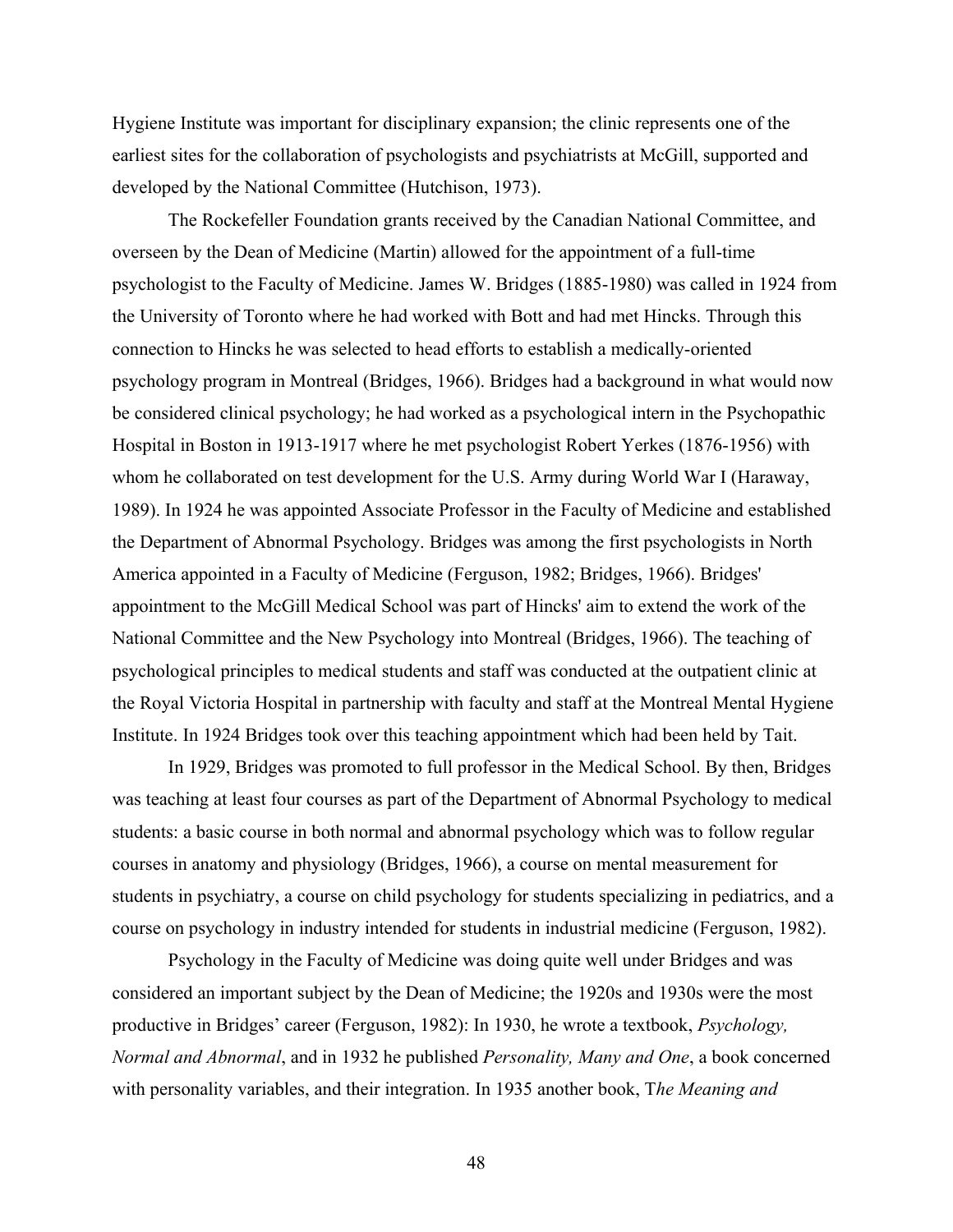*Varieties of Love*, was published. He also wrote a number of articles and monographs on juvenile delinquency and problems of mental health and abnormal psychology based on his work with the National Committee (Bridges, 1966). Bridges accepted short term teaching positions as a visiting professor at Clark University in 1926 and conducted summer courses at University of California Berkeley in 1930 and 1932 (Bridges, 1966).

Early intervention and parent education were viewed as essential elements in any effective preventive mental hygiene program. Encouraged by Hincks, the LSRM funds were used to establish a Child Nursery School and Child Study Centre at both McGill and Toronto, respectively. The objective in establishing such schools in university settings was to achieve, through child development and family relations research, mental health goals. Hincks and the Committee for Mental Hygiene were convinced that mental health had its beginnings in childhood. Bridges' wife, Katherine W. Banham-Bridges (1897-1995), was also an academic psychologist. She completed her degrees at Manchester and the University of Montreal, specializing in the emotional behavior of children (which she published in both English and French), and was the first woman to graduate with a Ph.D. from the University of Montreal in 1934 (Wright, 2002). She came with her husband from Toronto and joined the Nursery school at McGill when it was established under the direction of pediatrician A. B. Chandler (n. d.) in 1925. Banham-Bridges was responsible for research, and Bridges took on an advisory role. She published several studies from this time, worked with her husband on various problems of juvenile delinquency (e.g., Bridges & Banham-Bridges, 1926) and developed a genetic theory of emotions relating early childhood to mental health problems (Banham-Bridges, 1932; Northway, 1973).

Unlike the Child Study Centre established at the University of Toronto, the Nursery ultimately failed to receive adequate support from the Department of Psychology (Wright, 2002): Faculty members and students showed little interest in collaborating or conducting research at the nursery, which meant Banham-Bridges tended to work alone (Banham, 1983). The National Committee withdrew its financial support after five years since a wider research program had not been established during this time -- the nursery had not been used by psychologists or any other department at the university for teaching or research purposes. The Institute for Child Study at Toronto, on the other hand was a striking success (Pols, 2002). Bridges later established himself at Sir George Williams University (today Concordia University) where he remained from 1940-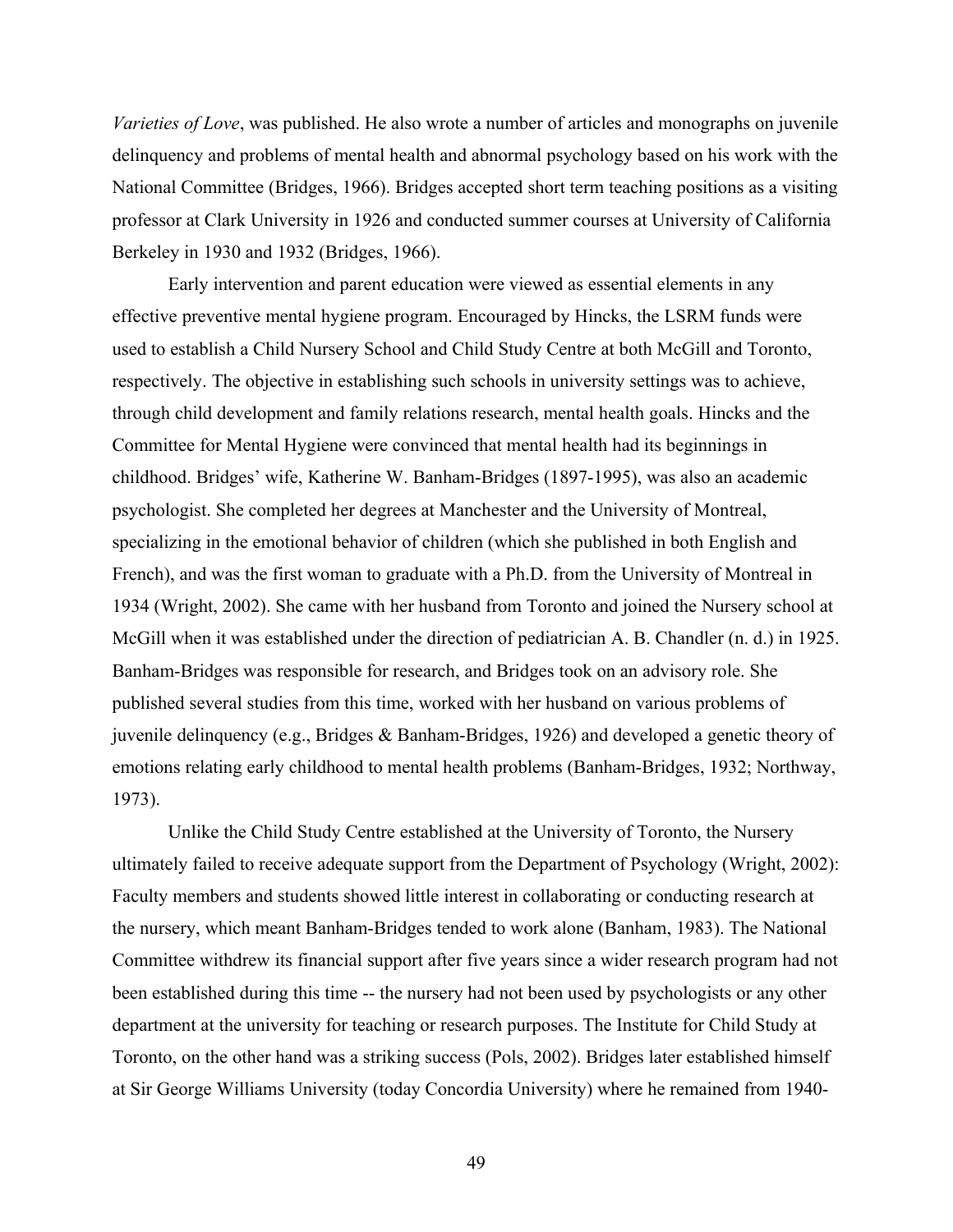1963 and Banham continued academic work in the field of child development at Duke University in North Carolina.

When conditions at the Rockefeller Foundation changed and funding for mental hygiene research at McGill was no longer forthcoming in the 1930s, Bridges and Banham-Bridges lost their appointments at the university. Bridges describes the conditions leading to his departure as bureaucratic: "We got a new Dean of Medicine and a new University Principal. The Medical group decided that students should have Psychology in the Arts Course before entering Medicine, and of course, they were backed by the Principal. This put me in a difficult position. So I resigned in 1938" (Bridges, 1966, p. 405). This account, however, neglects to mention the interdepartmental difficulties and the loss of Rockefeller funding, both would have tremendous bearing on the viability of the Department of Abnormal Psychology at McGill. In my research I've discovered evidence of ongoing attempts throughout the 1920s and 1930s by the university administration and National Committee to bring together the two strands of psychology – the department in the Faculty of Arts & Science and the department in the Faculty of Medicine.

These attempts were unsuccessful primarily because Tait refused to work with Bridges. This interpersonal conflict would affect the direction of psychology at McGill throughout the interwar period as Tait was unable (or unwilling) to establish the sorts of networks and alliances that the fledgling discipline of psychology needed for either strand of psychology to truly flourish during this period (as it had at the University of Toronto through partnership with psychiatrists). Indeed, in the following chapters I will demonstrate how much of psychology's early success in establishing itself as an independent discipline (from philosophy) was, counterintuitively, by aligning itself more closely to other disciplines (i.e., those of biomedicine).

The department of psychology at McGill represents an important case study: before and after World War II its relationship to medicine shifted dramatically (from an extension of the helping professions to a laboratory-based scientific field). I am arguing close collaboration between psychology and medicine has been a boon for its development in Montreal and at McGill, one which I will explore in greater depth in later chapters. For now, it is relevant to note some of the ways the interpersonal and professional challenges affected the growth of Canadian psychology. For example, psychology graduate students ceased to be co-supervised by faculty in other departments; faculty were hired internally and thus often failed to bring fresh new ideas or existing academic networks with them (strong ties); and some of the most prominent graduate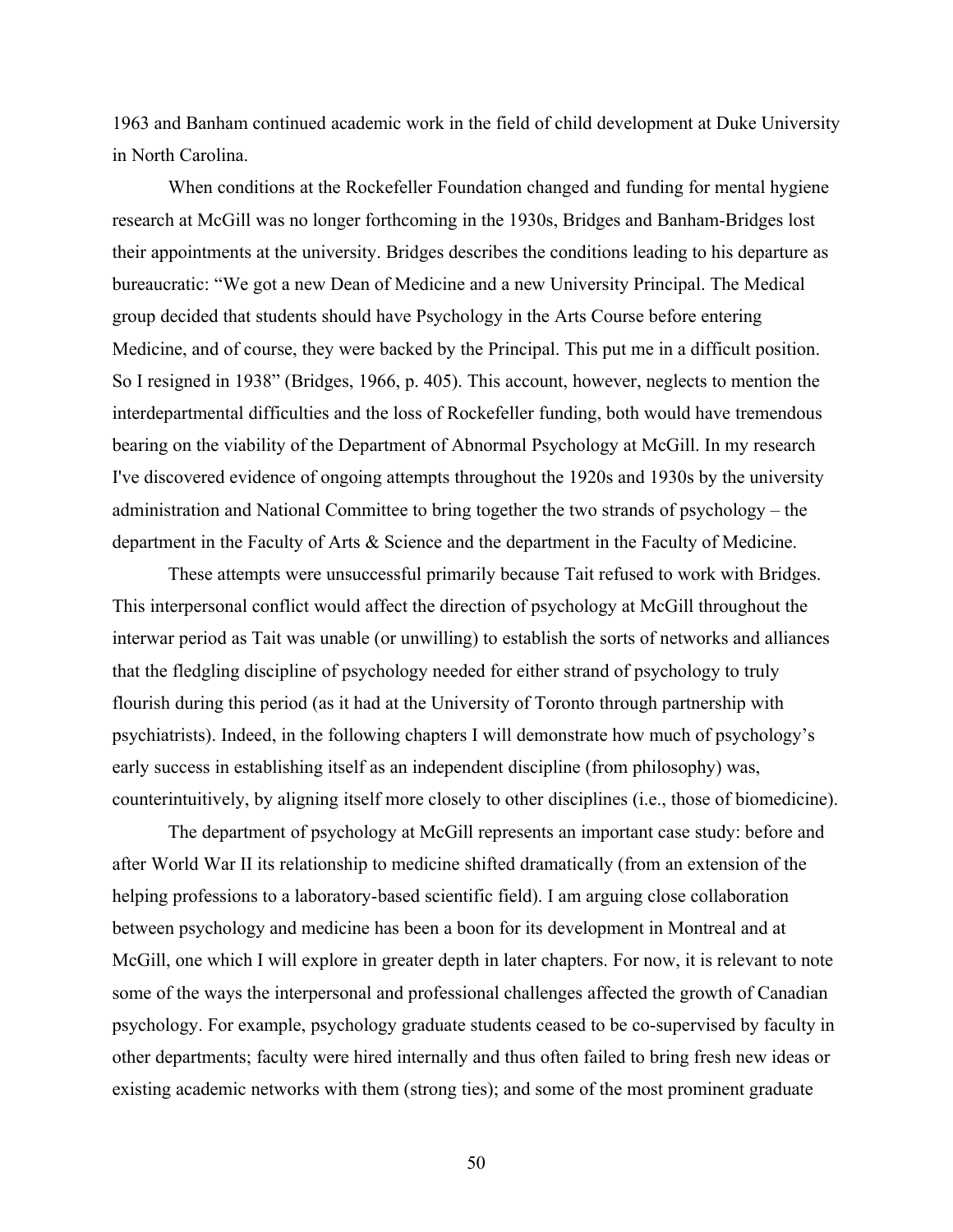students during this period decided to leave McGill for more hospitable and cooperative pastures (e.g., MacLeod, Spence, and Hebb).

## 4. c. Burning Bridges: Interpersonal conflict between Tait and Bridges

The separation of psychology from Medicine at McGill shaped the development of this discipline in Canada for almost a quarter century. In this section, I examine some of the reasons academic psychology divided so starkly into these two different strands in the 1920s and 1930s. My main argument is interpersonal and best understood in the context of the role of the mental hygiene movement in the promotion of early psychology in Canada: At its core, this plays out in terms of the conflict that arose between Tait and members of the National Committee (such as Bridges, Hincks, and Martin). In correspondence among members of the university administration and the National Committee repeated concerns can be found regarding a disunified psychology at McGill. This section outlines the interpersonal and disciplinary differences that led, on the one hand, to two separate strands of psychology at McGill and on the other, to the gradual loss of support for psychology from the National Committee as the Rockefeller Foundation gradually lost faith in interdisciplinary public health initiatives in the early 1930s.

Although prominent psychologists, like William James (1842-1910), were among its founding members, the role of psychologists in the U.S. National Committee was less pronounced at its inception than its later Canadian counterpart (Pols, 1999). This early participation by psychologists had an important role in the direction mental hygiene would come to take in Canada compared to the United States: it transformed the focus of Canadian activities towards normal child development rather than a strict concern with mental illness or mental deficiency (Pols, 1999). This created space for psychological expertise in the child study program developed at Toronto but which lacked the same kind of support at McGill (designated the site for "the organic side of psychiatric research"). This created a fragmented mental hygiene movement in Montreal as medical men (like Silverman and Bridges) dominated the attention (i.e., allocation of funding for research and teaching) and support of the National Committee.

The relationship between Tait and Bridges begins in 1910, shortly after Tait was appointed to the Department of Philosophy. He taught Bridges' first class in psychology using James' *Briefer Course*. With Tait's help Bridges obtained a scholarship to Harvard the following year and completed a Ph.D. with Münsterberg, as Tait had done (Bridges, 1966; Ferguson,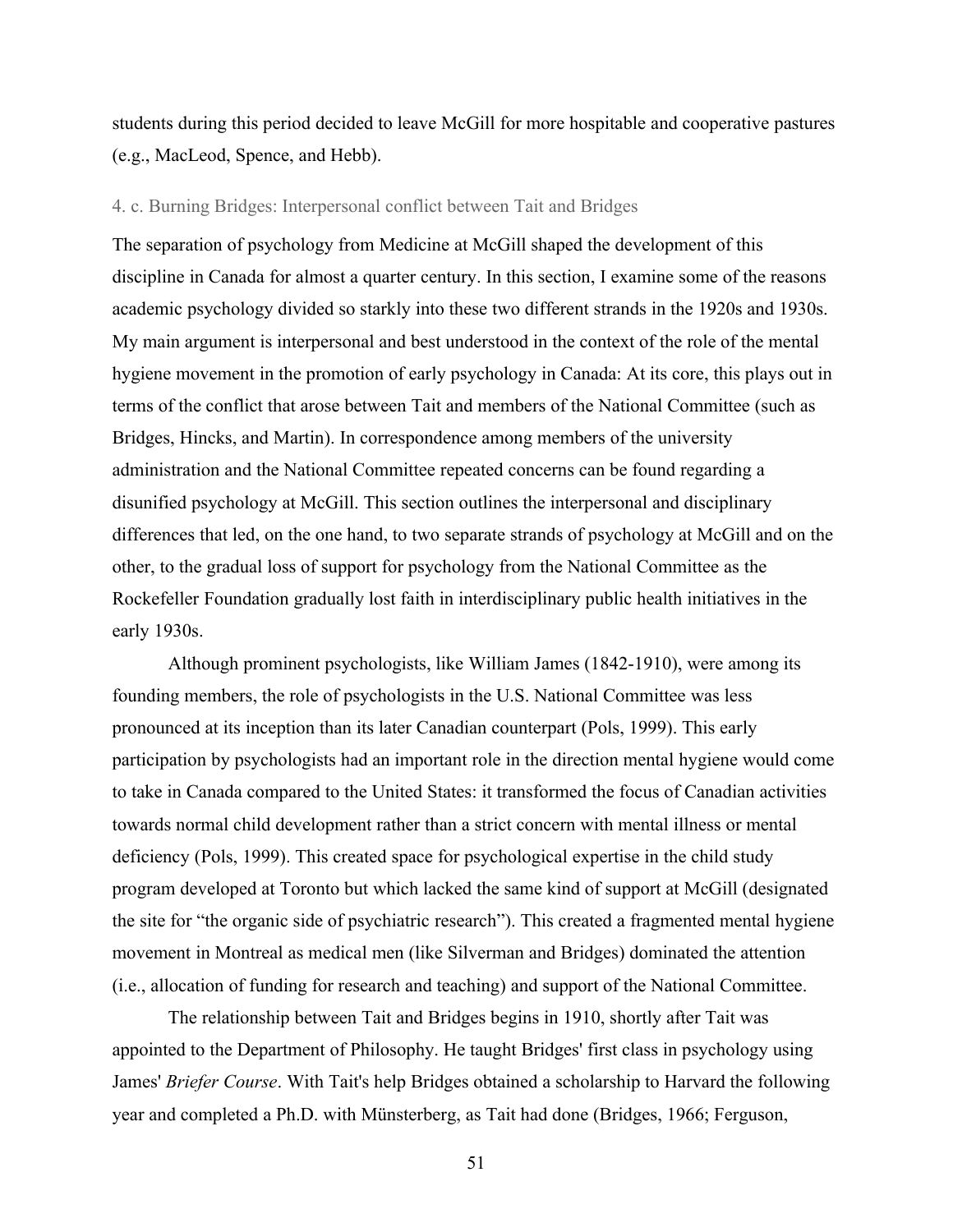1982). From 1915 to 1921, with the exception of the two years he spent working at the Surgeon General's Office during World War I, Bridges was Assistant Professor at Ohio State University. It was here that Bridges published *An Outline of Abnormal Psychology* (1919), an early attempt to systematically organize psychological abnormalities after his work during the war. This book was dedicated to Tait, which may signify a degree of admiration and/or gratitude Bridges felt towards Tait in these early years. This positivity was reciprocated as Tait spoke highly of Bridges having been an exceptional graduate student (Tait, Dec 14, 1920).

Bridges was well-established as a medical psychologist. He had worked with E. E. Southard (1876-1920) and with Yerkes as a "Psychological Intern" at the Psychopathic Hospital in Boston before the war. He was deeply interested in the applications of psychology to medicine, having been greatly influenced by the works of Morton Prince (1854-1929). Years before Bridges was hired by the McGill Faculty of Medicine, Tait suggested to Caldwell that he be recruited to the nascent Psychology Department in response to the shortage of teaching staff (Tait, Feb 3, 1921). However, Kellogg was later hired as a replacement for Hickson instead; regardless of whether or not an offer was ever formally extended, Bridges took a position to work with Bott at the University of Toronto in 1921 (Bridges, 1966).

The same year Tait finally managed to establish his own Department of Psychology independent from Philosophy, Bridges was offered the position of Associate Professor and took over the teaching of normal and abnormal psychology to medical students, a role Tait had occupied since having argued for its necessity several years earlier (Tait, 1920). While I cannot be sure about how Tait felt about Bridges' appointment at this particular time, given Tait's expressed interest in the expansion of psychology into applied and practical domains, and the importance of an association between the School of Medicine and the new Department of Psychology, I feel it is safe to assume he was not pleased. In fact, I think the hiring of a wellrespected and highly-trained psychologist to the Faculty of Medicine, who was unaffiliated with the new Department, likely struck Tait as a threat to his dominance and authority over the development of the discipline at McGill and in Montreal. Indeed, the decision to allocate Rockefeller funds for psychological research to the Faculty of Medicine rather than the newly established Department of Psychology, likely struck Tait as significant indication of lack of confidence in his research capabilities. Given rumors that Tait was "antagonistic towards Mental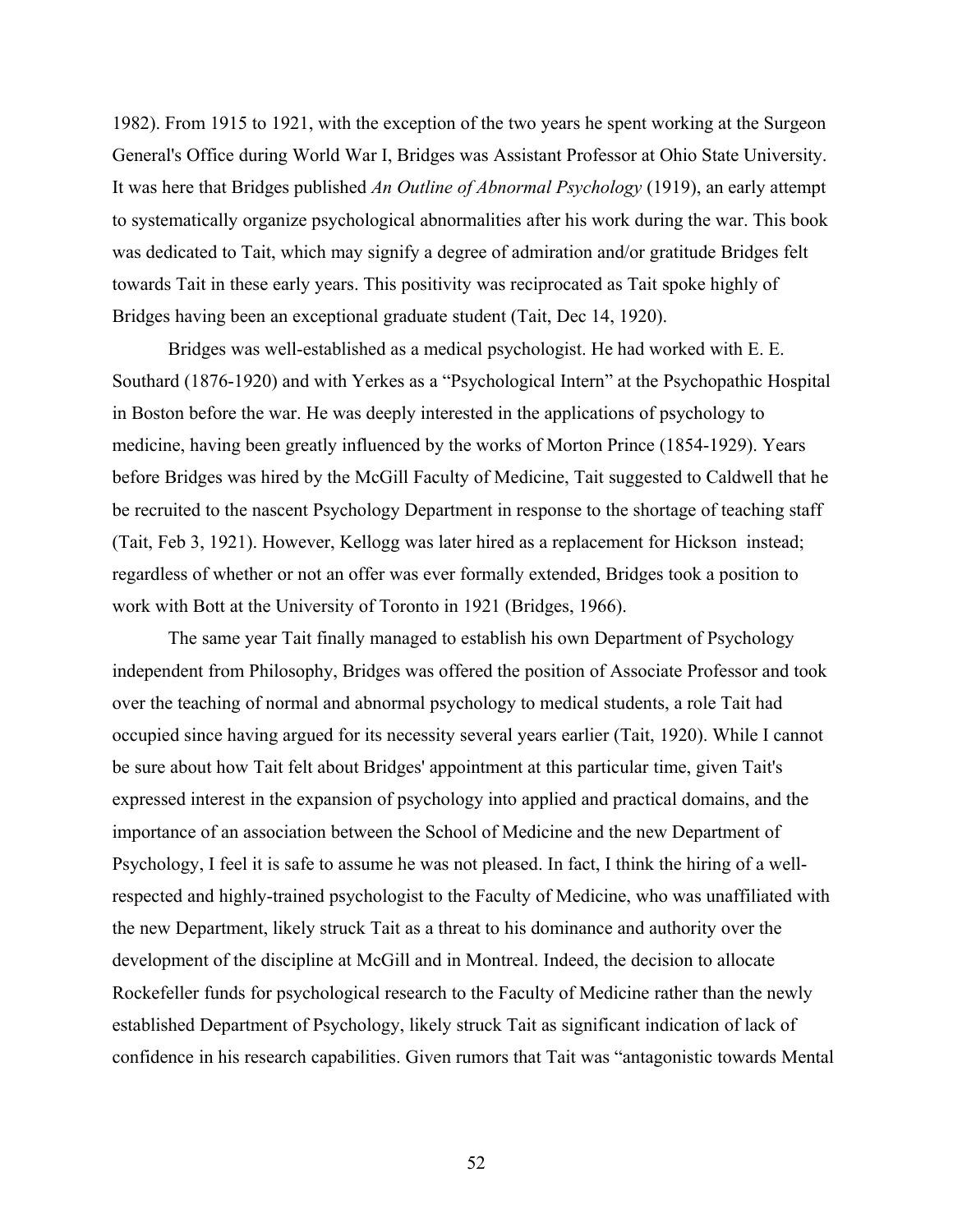Hygiene" and characterized as "l'infant terrible" of the psychology department (Tait, Mar 2, 1928), it is not surprising that Hincks and Martin were hesitant to support his work.

I would also argue that, given lengthy correspondence regarding an overburdened psychology department, the additional allocation of scarce resources to the Department of Abnormal Psychology in the Faculty of Medicine rather than his own fledgling Department of Psychology likely struck him as an affront to his dedication to the National Committee. It is possible that the establishment of the new psychology department in Medicine was a move to contend with Tait's abrasive personality. Tait found it difficult to conceal his disdain for this decision. For example, in a department report to the Dean of Arts and Science, Tait decided to include his thoughts about the Nursery: "If a portion of the money paid out in salaries had been distributed in scholarships there would be a different story to tell to-day ... There would be four workers in place of one. However, its founders [the National Committee] had other ideas [...]" (Tait, Apr 22, 1930).

From my examination of Tait's correspondence, I believe Tait held a grudge against Bridges because he was hired and subsequently promoted over (and instead of) Tait's long-time colleague Kellogg in the Department of Psychology (with whom he shared a strong tie). Tait and Kellogg worked in close collaboration throughout their careers at McGill and while there is no direct evidence that this was the source of conflict, this hypothesis corresponds to certain facts and overall timeline. Regarding the allocation of resources to Medicine instead of Psychology, I found many letters between Tait and Currie regarding Kellogg's promotion. For example, in a letter to the Acting Principal, Tait suggests that Bridges' promotion was at the expense of the more deserving Kellogg (Tait, Sept 28, 1932). He goes on to accuse the Principal of demonstrating clear favouritism towards the Faculty of Medicine, as it is seen by the university as more important than Psychology (Tait, Sept 28, 1932). Indeed, Kellogg would not be promoted to full professor until 1947 (three years after Tait's death and one year before his own death — Kellogg had spent 23 years as an Associate Professor). It is not entirely clear why Kellogg's promotion was so often postponed. Perhaps, ultimately, and as usual, it was a matter of money. The funding situation in the department was dismal. Some instructors, such as Morton and Bois, worked at reduced wages. The fact the university was able to find space for Bridges and his wife but not for long-deserved promotions within the department no doubt irked Tait. It's also likely that Tait (and by extension, perhaps the whole department) felt a measure of jealousy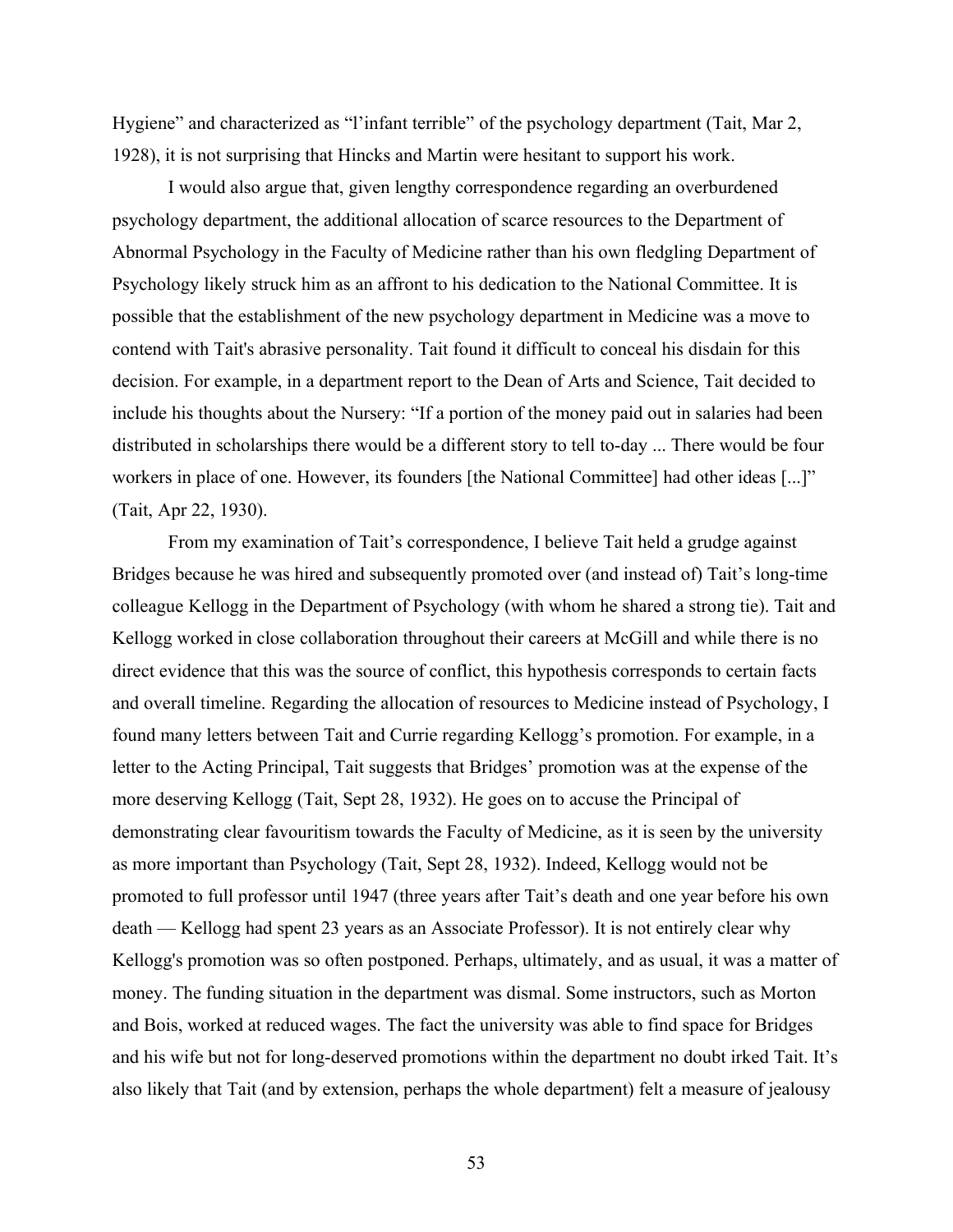or rivalry towards Bridges (as the more academically successful of the two): Bridges was "clearly the most productive psychologist at McGill [in the 1930s]. His work was valued and respected. The Dean spoke highly of it in his annual report" (Ferguson, 1982, p. 48); the same cannot be said for Tait and his department at this time.

Tait actively blocked Bridges' attempts to work with the Department of Psychology. According to the Dean of Medicine, "[Tait] is apparently *not* interested in cooperating [with Bridges] as regards a unified plan" (MacKay, Mar 5, 1927, emphasis added). The lack of integration among the two departments of psychology was a longstanding concern to the leadership of the National Committee. In a letter to President Currie in 1930, Hincks expressed a deep concern regarding Bridges' treatment at McGill and the impact it was having on his career: "I have always felt that Professor Bridges could make his greatest contribution to the Department of Psychology of McGill, but he has never been able to integrate in a real way into that Department. Unquestionably he is one of the best psychologists in America" (Hincks, Feb 17, 1930). Indeed, tensions over the ownership and identity of psychologists (applied and clinical versus academic and experimental) related to scarce resources would persist well into the postwar period in different forms (see Chapter Four).

It seems to have been at least from 1927 onwards that Tait actively antagonized Bridges, both in terms of his research and activities. For example, there are a series of letters from October 1927 in which Tait expressed his disapproval of Bridges' decision to take part in local Practical Psychology Clubs (Tait, Oct 10, 1927; see Benjamin Jr., 2012). Tait sees Bridges' participation as tarnishing the public image of Psychology and legitimizing the activities of nonscientific groups (which Tait compared to chiropractors): "I assumed that as a McGill Professor and as a member of the American Psychological Association that you would not compromise the prestige or dignity of either by again appearing before this club. Evidently the assumption has been ill-founded […] This Department is new and is now making its tradition, it cannot afford to construct ones of this kind…" (Tait, Oct 10, 1927). These comments by Tait to Bridges became an issue as Bridges brought these matters up with the Dean of Medicine, who then wrote to the Principal, who then spoke to Tait about these matters.

This incident also added to the already strained relationship Tait had developed with members of the National Committee and the Faculty of Medicine at McGill. For example, in 1928, Hincks wrote to Principal Currie a letter expressing his frustration with Tait (Hincks, Feb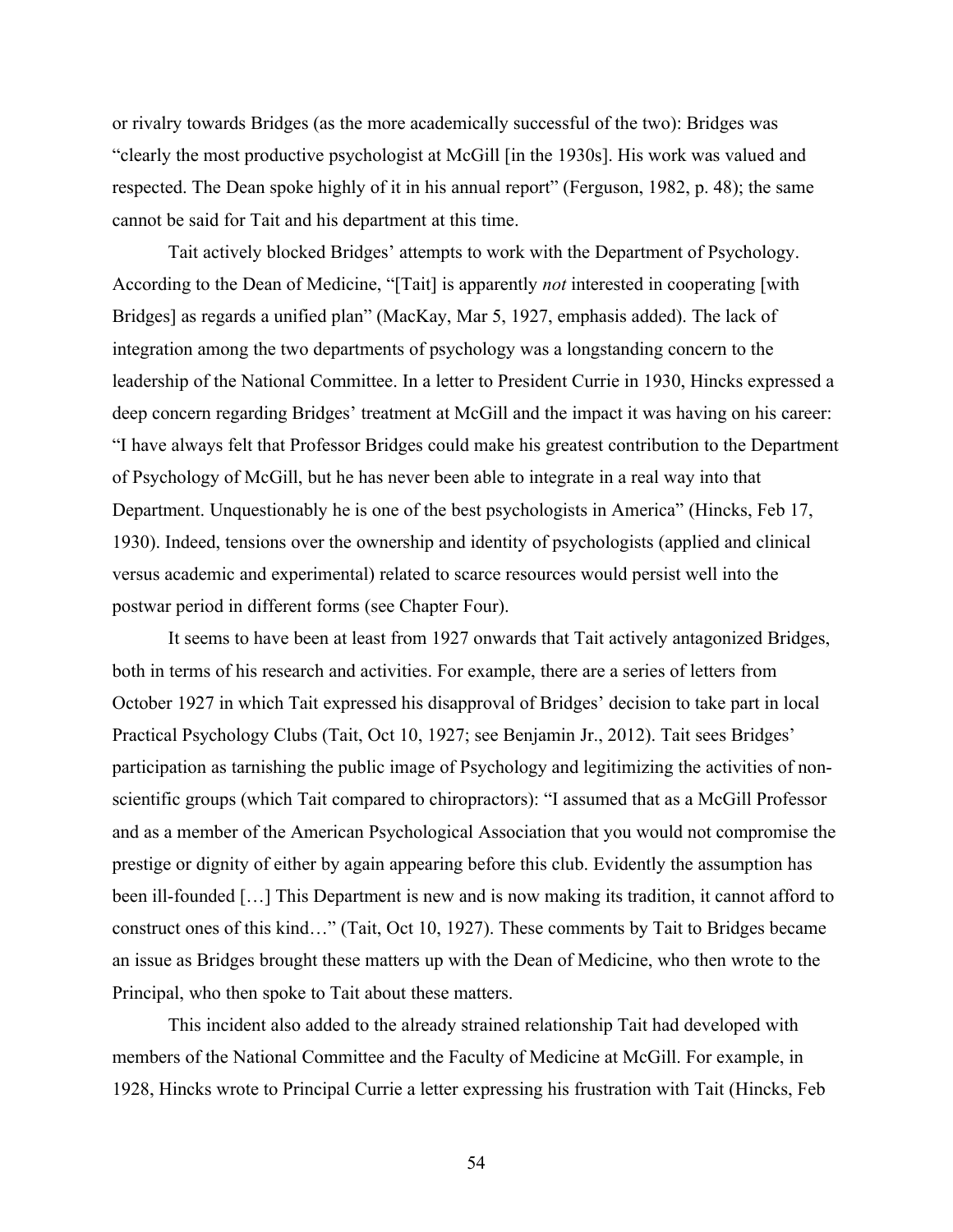1, 1928): While Tait had been enthusiastic about the role of the New Psychology in the efforts of the National Committee, his attitude changed shortly after the Department of Psychology had been established. The leadership of the Committee seemed not to understand his change of position: In Hincks' letter to Currie he notes how, ever since Tait resigned from the Executive Committee, he had "assumed a more or less belligerent attitude" towards the mental hygiene movement as a whole. Hincks went on to explain that, "In a course of lectures in Ottawa and in his own lectures at McGill he has gone out of his way to ridicule types of mental hygiene activities [...] Recent articles he has written in scientific journals show more than traces of a caustic vein [...] Confusion is produced in the minds of the student body when they hear conflicting statements concerning our subject" (Hincks, Feb 1, 1928). In confidence to his friend and President of the Committee, Dean Martin, Hincks added that, "As a matter of fact, Tait has gotten under my skin. It is disconcerting in my travels throughout America to be asked about the Department of Psychology at McGill. While Tait is standing still, every other Department on the Continent is growing by leaps and bounds. I happen to know, as you know, that Tait is more or less of a discredited scientist to-day and, if he were in the Faculty of Medicine, he wouldn't last for a minute" (Hincks, Feb 1, 1928).

In addition to his personal dislike of Tait, Hincks was concerned about what the disunity of psychology at McGill would mean to the future of the mental hygiene movement in Montreal. In his letter to Principal Currie he emphasized that, given Tait's role as "Chair of probably the most important contributing subject [to mental hygiene]" (Hincks, Feb 1, 1928), there was a very real risk that Tait's attacks risked undermining their efforts in Montreal. If the two departments could not be convinced to work together they might lose Rockefeller funding and the National Committee might have to relocate their "chief citadel in Canada" (Hincks, Feb 1, 1928). Considering that Rockefeller funding was withdrawn only a few years later, there was certainly more to Hincks' warning than a hypothetical concern.

Despite his enthusiasm for applied psychology Tait recognized the importance of experimental work (though he seems not to have done any of his own) and expressed concern for the undue popularization of psychology in the interwar period. From Tait's perspective, mental hygiene had not fulfilled its promise of supporting the work of psychologists at McGill. Tait was wary of the National Committee's activities regarding parent education and public outreach and advocated for local research in schools and clinics. It is not clear whether Tait was opposed to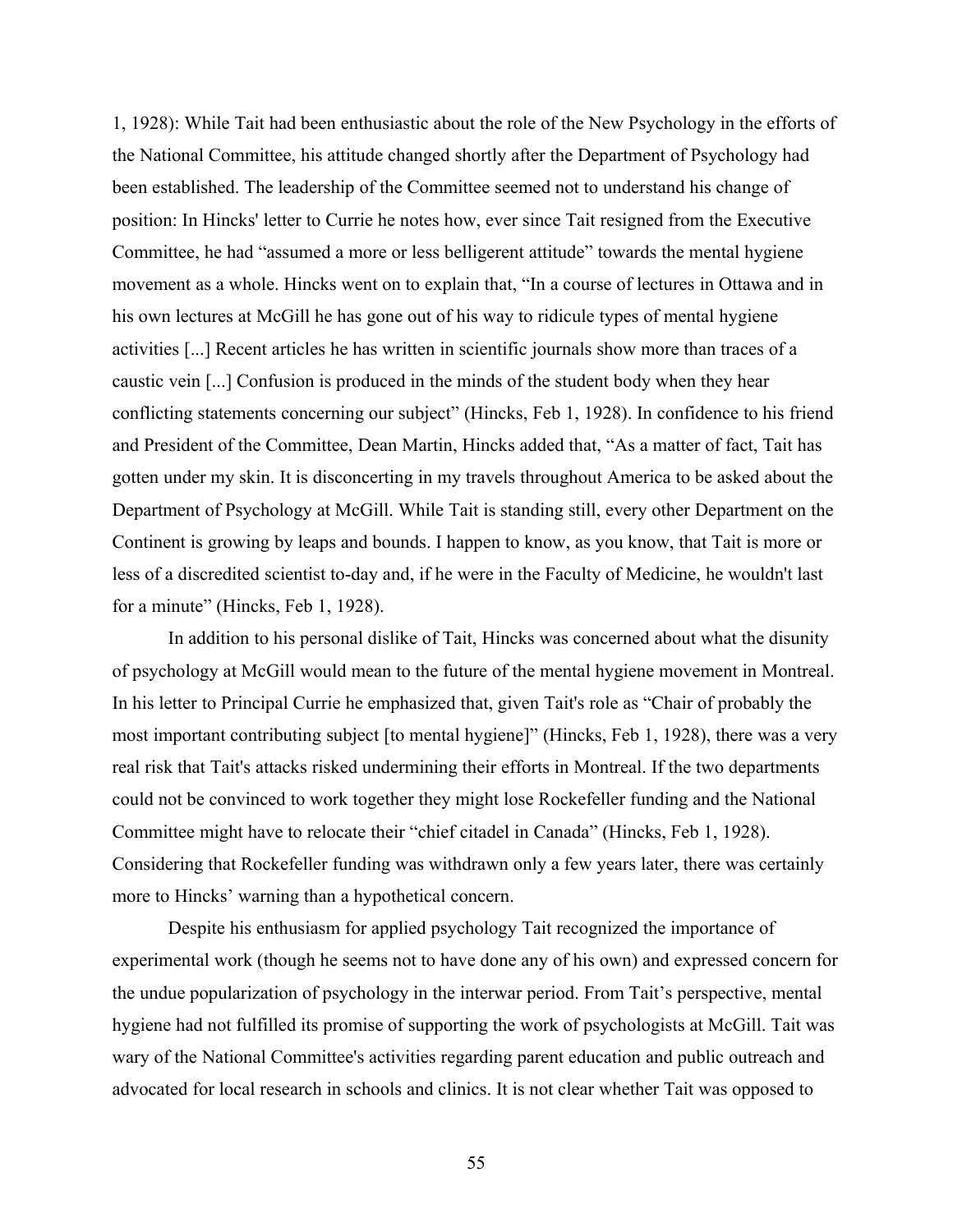the mental hygiene movement itself or particular members, like Bridges. Tait himself maintained he was not against mental hygiene per se, but rather how it was being promoted and the ways in which funds were being allocated (Tait, Mar 2, 1928). Tait was certainly aware of the disparity between the development of psychology at Toronto and at McGill. It is likely he attributed this, in part, to misappropriated funding in Montreal. In correspondence with Dean MacKay, Tait explained his belief that mental hygiene was at its core the application within the school system of research done in child psychology. By Tait's estimation, it was research in child psychology within the universities that needed more attention (Tait, Mar 2, 1928). The Dean agreed that "too much money is being applied at the present time in an attempt to popularize subjects upon which as yet we know very little in a sound, practical, scientific way" (MacKay, Mar 5, 1928). Having noted this, Tait remained opposed to working with Bridges or Banham-Bridges at the Nursery School on these exact subjects.

When it became clear that two separate departments of psychology were developing, attempts were made both by McGill administrators, like the Dean of Arts and the Principal, and the National Committee (Hincks and Martin) to bring together psychology and medicine in the 1920s. Part of this was due to funding concerns as it was through partnership with the Canadian National Committee for Mental Hygiene that McGill received significant funding for its researchers (for example, the teaching of psychiatry at the outpatient clinic). The university was required to follow guidelines set by private philanthropies like the Rockefeller Foundation upon which university research funding was dependent during the interwar period.

The Rockefeller Foundation believed a unified and productive centre for mental hygiene research at McGill was dependent on contributions from academic psychology in Canada (Pols, 1999) and the Committee leadership expressed the belief that, "Professor Tait holds the Chair of probably the most important contributing subject to a sound mental hygiene" (Hincks, Feb 1 1928). The inability of psychologists and psychiatrists to work together in the same manner they had at the University of Toronto came to represent a serious threat for the renewal of support from the Rockefeller Foundation in the years after 1924. Both the university and the National Committee were dependent on this funding for their operations. Therefore, a number of steps were taken to attempt to bring together the two strands of psychology at McGill. For example, in a memo titled "The Situation as regards Psychiatry and Psychology," prominent McGill physician Jonathan Meakins (1882-1959) expressed the importance of (re-)organizing the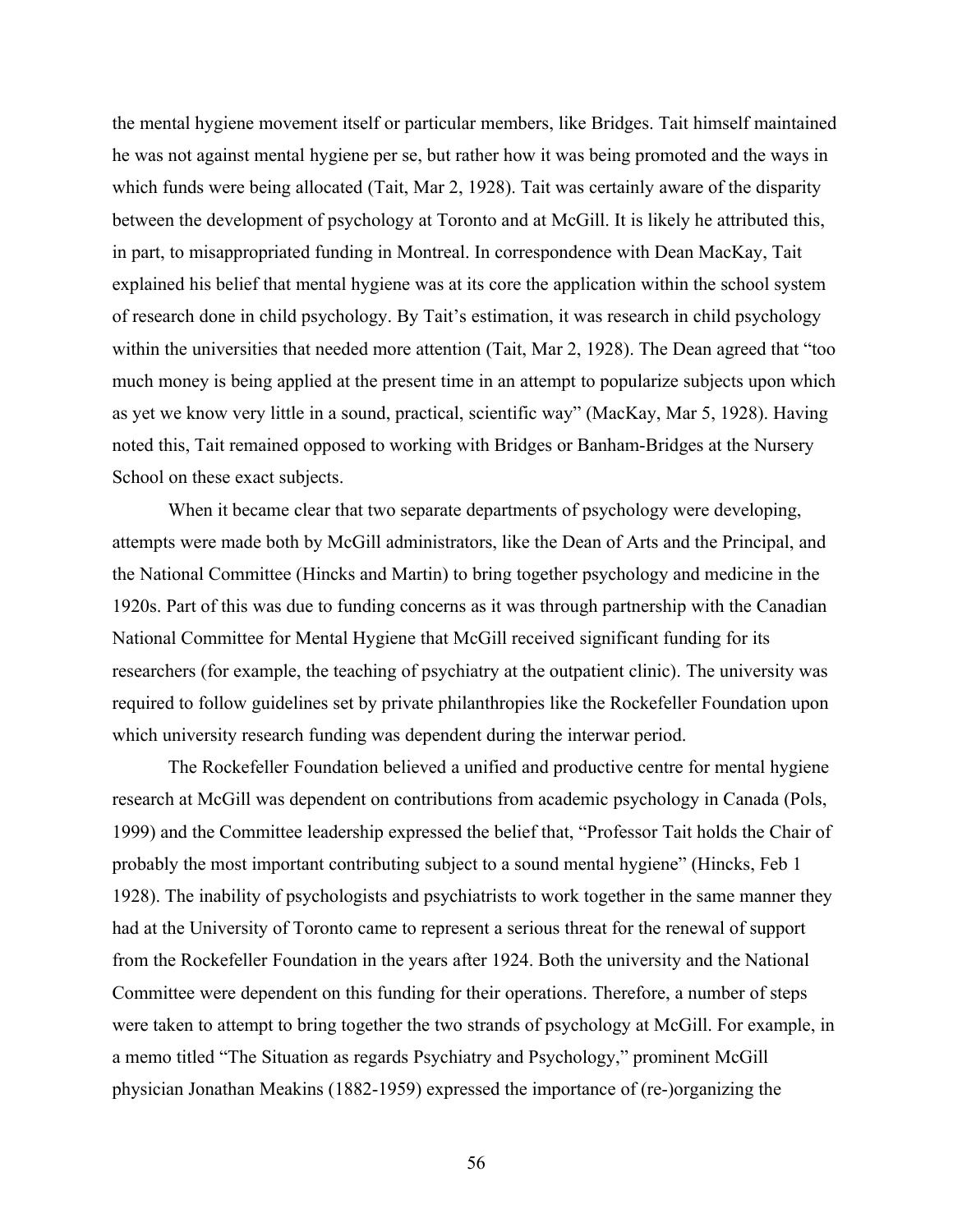departments of psychology, psychiatry and mental hygiene following the recently acquired Rockefeller grants, "in order to produce satisfactory results from both the practical and scientific standpoint" (Meakins, Mar 5, 1927). The goal that Meakins articulates is the need to bring together these units to create something similar to what had been done in Toronto (e.g., the Child Study Institute). Meakins laments that, given Tait's refusal to work amicably with Bridges, "Psychology in Arts will be kept entirely separate from Psychology in Medicine [and] cannot, therefore, cooperate with the work done in Medicine nor with the efforts that we are now making in the Nursery school" (Meakins, Mar 5, 1927). The point of Meakins' memo was clear: the university was desperate "that something may be done to induce Professor Tait to gather about him these various units in order to develop a better spirit and a more comprehensive piece of work" (Meakins, Mar 5, 1927). Despite the support of the administration at McGill Tait failed to craft the kind of psychology that was capable of thriving: "While Tait is standing still, every other Department on the Continent is growing by leaps and bounds" (Hincks, Feb 1, 1928).

In March 1927, following the memo from Meakins, Tait and Bridges had "several informal conferences" with the Deans of Medicine and Arts regarding "the re-organization of the work being done in Psychology in the University." In these meetings some measure of agreement of cooperation between the two strands of psychology was established (MacKay, Mar 21, 1927). It is not clear to what degree Tait agreed with these decisions, however, as he appears to have continued to block cooperation between the two departments. Indeed, despite the condition that Bridges not be promoted before Kellogg, I can't help but think the initial promotion to Associate Professor in both Psychology Departments might have especially irked Tait, causing the rift to persist for almost another decade.

Dean MacKay continued to hold out hope that the two strands might come together. In a letter a year after the initial meetings, MacKay noted that "... all members of the University in the Department of Psychology and the Medical School and others professionally interested in this subject [child psychology] should get together […] I feel convinced that a frank, sound statement from McGill to the Rockefeller Foundation at the present time would greatly improve our relations with the Foundation" (MacKay, Mar 5, 1928). This unfounded optimism in common research purposes between the two departments continued. In response to Principal Currie's suggestion the Bridges be made full professor in Psychology in *both* departments, Dean MacKay dismissed the idea, stating: "I am sure that this Faculty [of Arts & Science] and its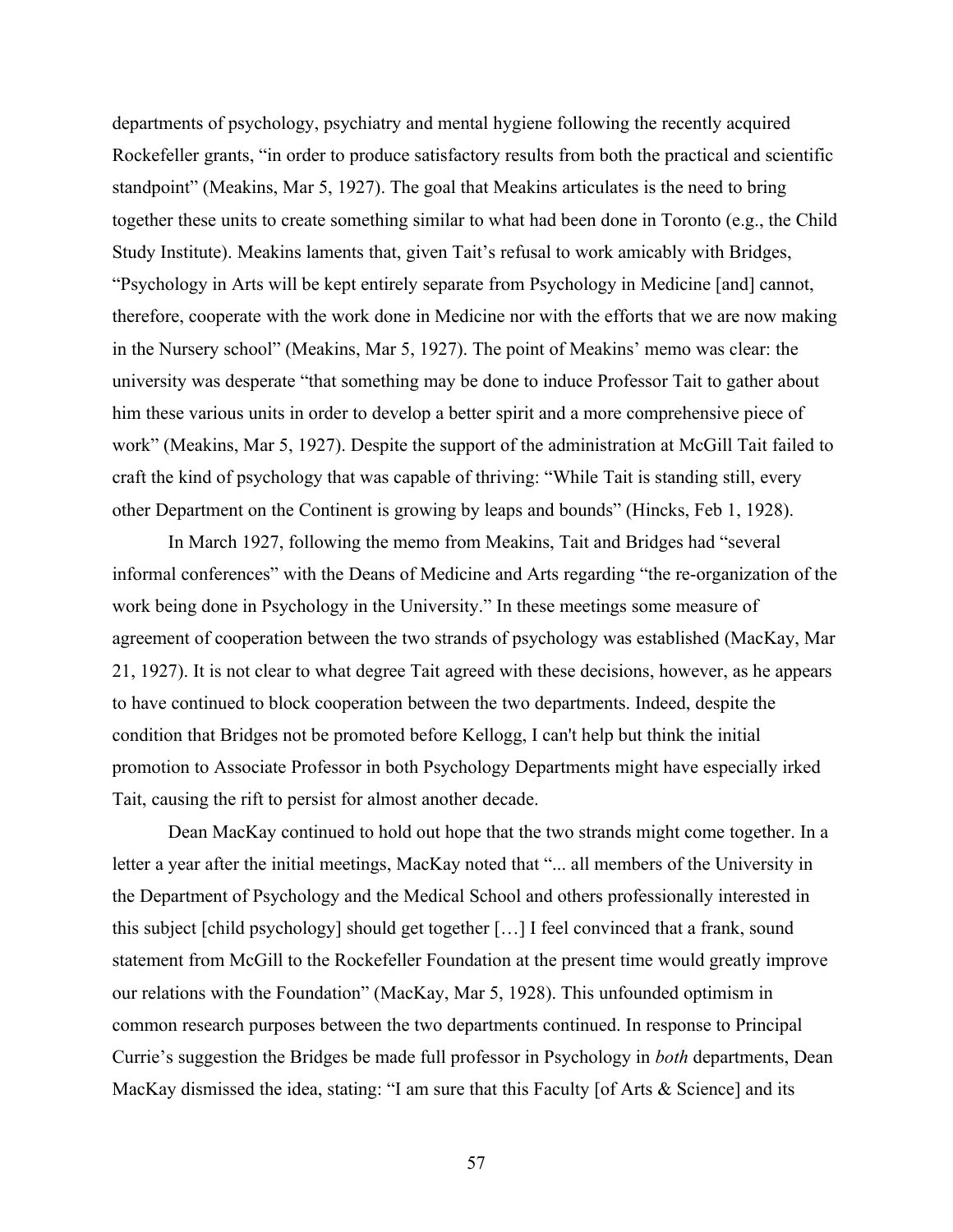Department of Psychology will be willing to offer Dr. Bridges and all his interested colleagues in the Medical Faculty every possible facility for carrying on their work in the psychological laboratory" (MacKay, Mar 6, 1930). He went on: "the psychological laboratory and all opportunities for psychological study in the University should be common ground for both the Faculty of Arts and the Faculty of Medicine" (MacKay, Mar 6, 1930). Unfortunately, relations did not improve and the inability to bring together psychology and medicine eventually led the Foundation to lose faith in the mental hygiene project in Montreal. Following some major changes at the Foundation in 1929, funding for mental hygiene activities in Canada and the United States gradually decreased (Pols, 1999; Pols, 2001).

# 5. Academic Psychology at McGill in the 1930s

The decision by the Rockefeller Foundation to reduce funding to the Canadian National Committee, which at that time was led by Hincks and Martin, contributed to the termination of the Department of Abnormal Psychology, the McGill Nursery experiment, and the appointments of Bridges and Banham-Bridges. With institutional elimination of the second department of psychology at McGill, Tait's academic psychology, would take a decidedly subordinate role in relation to existing professional (psychiatric/medical) and state (government) powers. Psychologists at McGill continued to be supported by the Canadian mental hygiene movement through the 1950s. These patrons of academic psychology supported the development of psychological technicians, especially in the realm of mental testing. This section examines the interdisciplinary ventures of McGill psychologists in the 1930s.

#### 5. a. Psychology, mental hygiene, and the Rockefeller Foundation, 1929-1939

After the reorganization Rockefeller philanthropies in 1929, Foundation officers like Wickliffe Rose (1862-1931) began to redefine the mission of the Foundation in terms of the naturalistic sciences (Pols, 1999). The idea was that funding should be directed towards basic research because, only from fundamental knowledge, could new and useful technologies be derived. Alan Gregg (1890-1957), Director of the Medical Sciences Division from 1931 onwards, promoted a program in psychiatry which focused on stimulating research in major universities (Pols, 2001). Canadian mental hygienists, in collaboration with their National Committee ties to academia, took a public health approach which emphasized strategies for primary prevention (Richardson, 1989). The focus of its funders had changed and the activities of mental hygienists no longer fit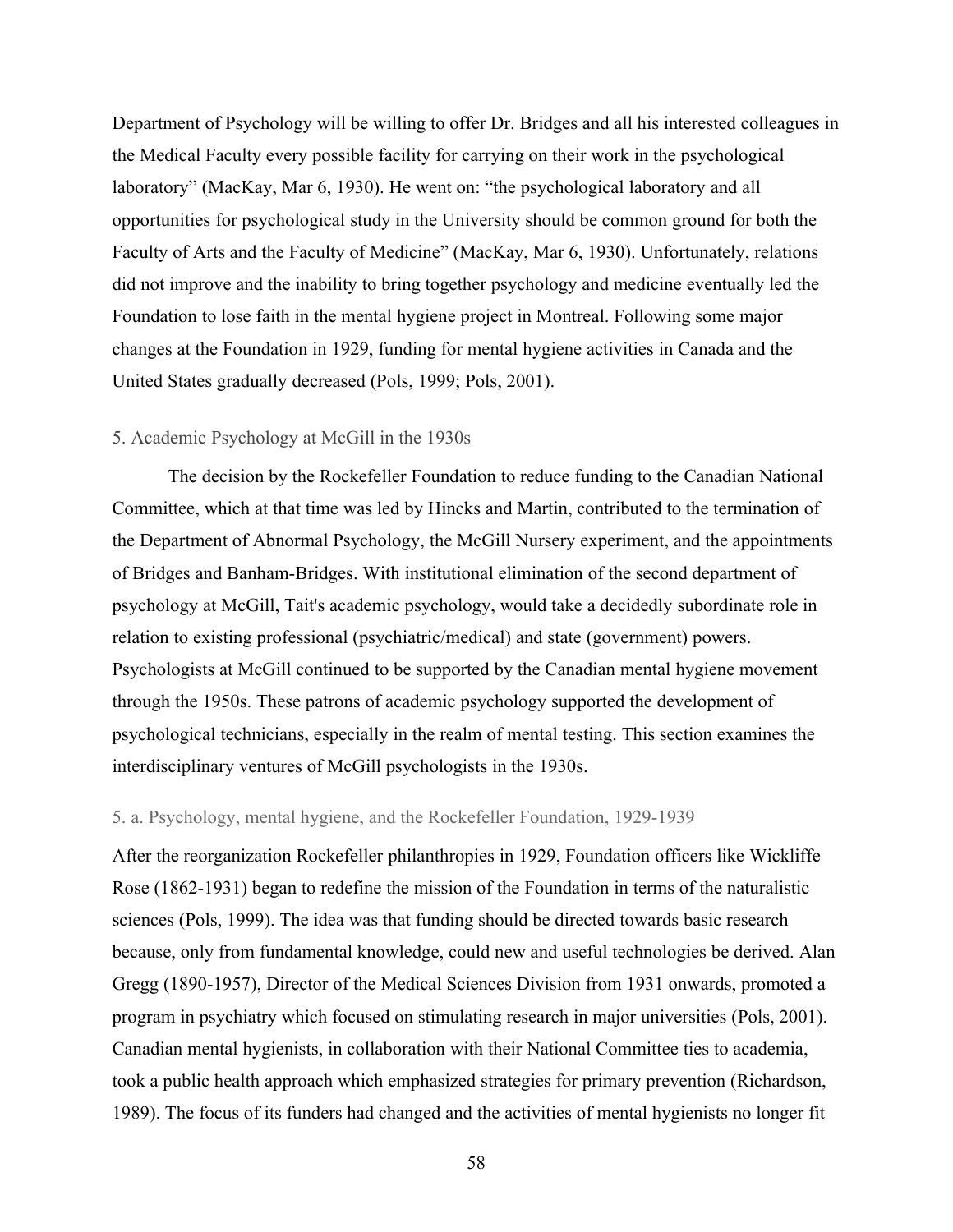well with the Foundation's new approach. The Rockefeller Foundation became increasingly reluctant to make use of intermediary organizations like the National Committees.

In February 1930, Dean Martin reported to Principal Currie that the National Committee would be unable to continue its contribution to the stipend for the maintenance of the teaching of psychology in the Faculty of Medicine (Martin, Feb 10, 1930). This meant Bridges six-year appointment was coming to an end, but it happened gradually. Bridges continued to teach on and off for several years afterwards and Banham-Bridges pursued her PhD at the University of Montreal. Appeals were made to try to hold on to Bridges but Tait refused to take him into the academic department. In a memo from Principal Morgan regarding a meeting he had had with Tait, he reported that "[Tait] is not prepared to have Bridges in his Department, as he regards him as disloyal to himself personally" (Morgan, Nov 21, 1935). There is a fair amount of correspondence back and forth with Bridges and the administration regarding his untimely (and unfair) firing (e.g., Bridges, Jun 24, 1937; Brittain, Aug 9, 1937). Finally, in late 1935 Principal Morgan wrote to Martin saying, "I have explored every possibility of finding a niche for J. W. Bridges. It is quite clear that whatever may be his virtues it is impossible to think of his fitting into the Department of Psychology. It just won't work" (Morgan, Dec 7, 1935). Bridges was shut out of McGill's department.

Support for mental hygiene continued to decline in the 1930s as Hincks' plan for future mental hygiene research was too expansive and was therefore poorly received by Foundation officers (Pols, 2001). In particular, Gregg was not impressed with Hincks' optimism in the establishment of broad projects aimed at fostering the mental health of entire school populations (Pols, 1999). With the departure of Edwin E. Embree (1883-1950) in 1927, mental hygiene lost one of its most ardent supporters within the Foundation. When Gregg came to coordinate all work in mental hygiene in 1931, he intended to end support for both the American and Canadian National Committees (Pols, 1999, p.137). He said, "I do not believe that it is sound procedure to devote much money to more widespread and thinly spread endeavors in education and public health" (quoted in Pols, 1999, p.139). Indeed, it seems the National Committee's determination to focus on the promotion of positive mental health initiatives was likely the decisive argument for the Foundation's ultimate termination of its relationship with the movement. In 1939, Gregg announced that further grants would not be forthcoming.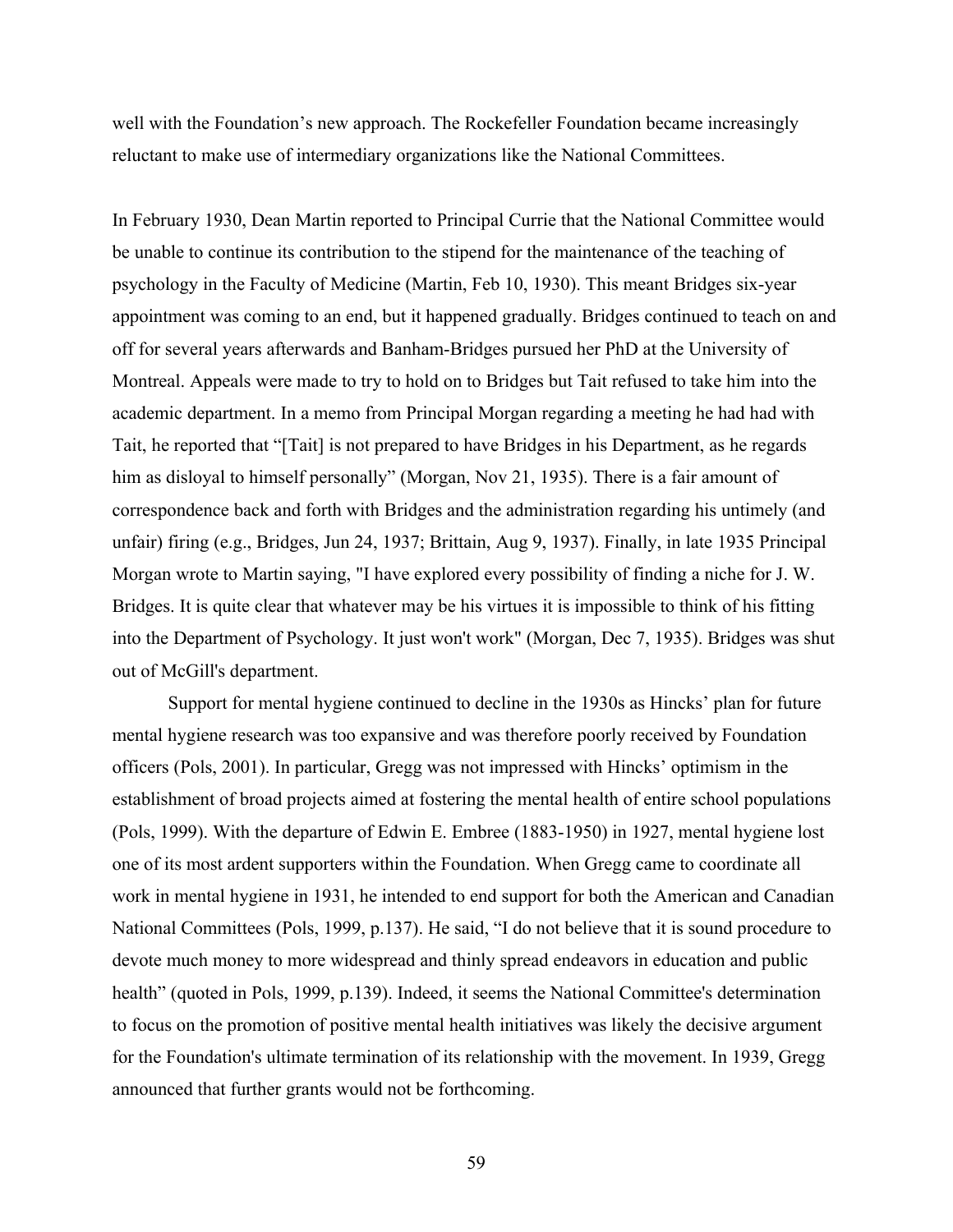## 5. b. Psychologists and the McGill Social Science Research Project

Throughout the 1930s, the psychology program in the McGill Faculty of Arts continued at a relatively slow pace as graduates of the department filled necessary gaps in teaching duties. Graduate theses in psychology were supervised by Tait and Kellogg and were earned between 1930 and 1943 at a rate of about two MAs a year. All four PhDs at McGill prior to World War II were earned between 1933-1939.

The National Committee continued to foster interdisciplinary relations between psychologists and other disciplines. The most notable example of this was the McGill Social Science Research Project (MSSRP). The Great Depression made high levels of unemployment an important national problem. In 1930 McGill received a five-year grant of \$15,000 a year from the Rockefeller Foundation to support a program of interdisciplinary research on unemployment, the first of its kind in Canada (Irving, 1982). The MSSRP had close ties to the mental hygiene movement in Montreal and was led by both Martin and Hincks. The Department of Psychology was among the seven departments at McGill who collaborated on this project.

The goal of the MSSRP was to do something similar to what Yale had done with the Department of Human Relations but to have a more definite and practical objective. Each participating department chose one topic or more on the general theme of unemployment and proceeded simultaneously in a number of fields of specialized knowledge; the Psychology Department chose "juvenile placement and the industrial and qualitative character of the unemployed." From 1930 to 1940 this project determined in part the pattern of research in the department and addressed the employment crisis facing social scientists during this period (Finison, 1976; 1986). Under the guidance of Leonard Marsh (1906-1983), a recent graduate of the London School of Economics, a substantial number of social science monographs were produced: in psychology, Morton published *Industrial Diagnosis: A Manual for the Employment Exchange* in 1935 and E. G. Webster published *Guidance for the High School Pupil* in 1939. Several graduate students received financial support under this project and earned graduate degrees in the Department of Psychology on related topics, for example, Barbara Robertson (n. d.) completed a Master's thesis on "Occupational traits in clerical work: a study of employed and unemployed women in Montreal" in 1935 and Kenneth Norris (n. d.) completed a Ph.D thesis titled "The permanence of school learning as indicated by a study of unemployed men" in 1939.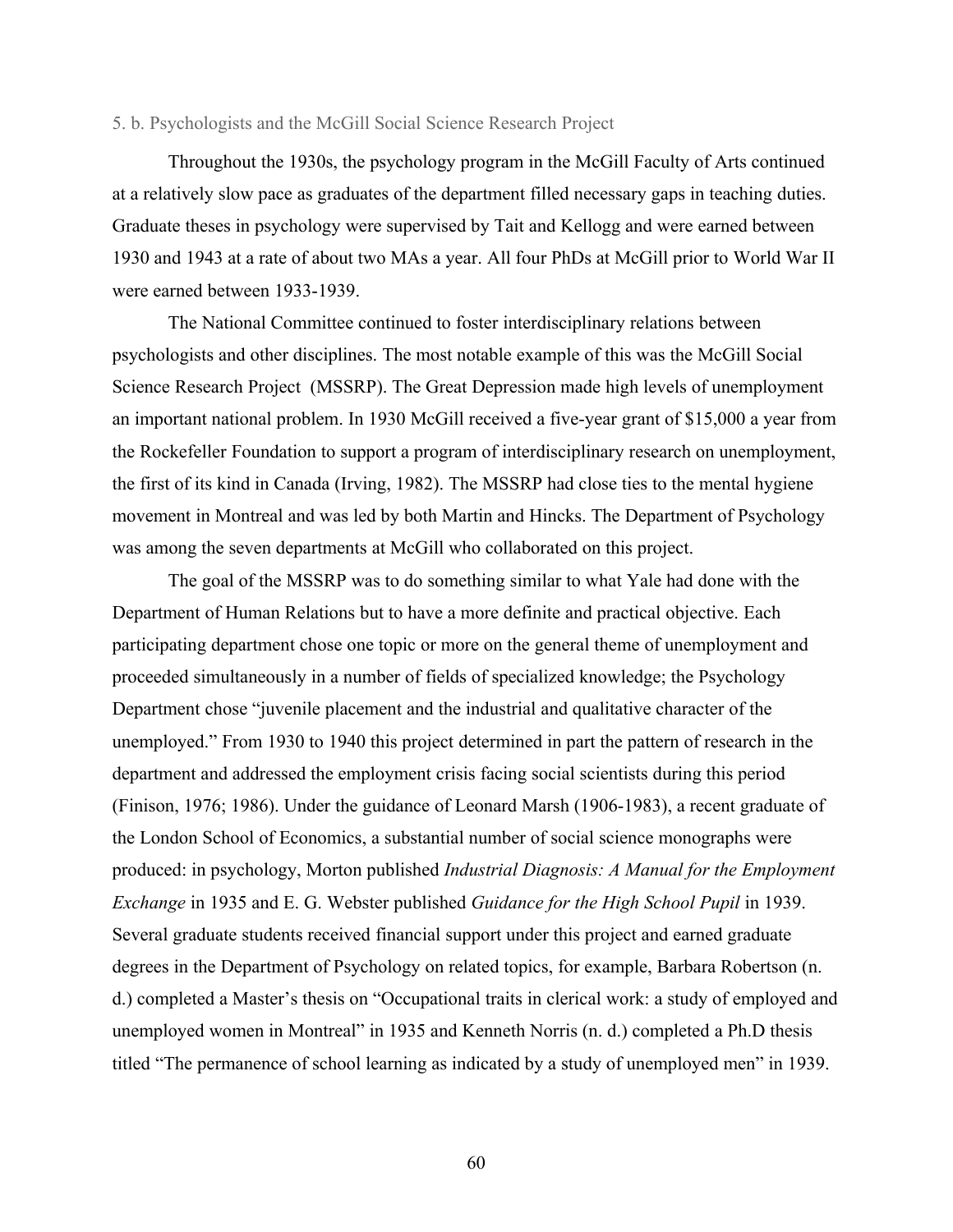## 5. c. Psychology in Medicine after Bridges (1934-1939)

There seems to have been little cooperation between the Department of Psychology under Tait and the Faculty of Medicine at McGill after Bridges' departure in 1935. In 1937, when Penfield needed qualified psychologists to work with him at the Montreal Neurological Institute, rather than have Tait or Kellogg (or their students) assist, he appointed psychologists working in the United States (Donald Hebb and Molly Harrower). Indeed, no substantial association of psychology with psychiatry occurred at McGill until 1945 when Robert B. Malmo (1912-2002) was appointed (Ferguson, 1982).

For the most part the Department of Abnormal Psychology at McGill which had developed in the Faculty of Medicine ceased to exist without Bridges. There also seems to have been a lack of effort from the Faculty of Medicine itself in terms of initiatives that would bring psychologists and psychiatrists together at McGill. Part of this might be due to the comparatively smaller number of psychologists compared to the University of Toronto, especially prior to 1924 (Myers, 1982). Psychiatry was surprisingly slow to develop as its own speciality at McGill; the first practicing psychiatrist in Montreal wasn't established until the 1920s, whereas Toronto had a Department of Psychiatry in 1908 and a retired Dean of Medicine as influential proponents of mental hygiene (i.e., C. K. Clarke) at the helm of the Psychological Laboratory (Myers, 1982). This kind of direct cooperation between medicine and psychology did not develop at McGill.

# Chapter One Conclusions

From the turn of the nineteenth century through the first decades of the twentieth century, academic psychology at McGill developed from a few mental philosophers in the early twentieth century into its own small department by 1924. This shift was in large part due to the growth of interest in psychological knowledge and the negotiation of a separate disciplinary identity from philosophy and psychiatry. At McGill, these changes came about through specific developments, such as increased enrolment in undergraduate psychology courses in the Department of Philosophy, the establishment of the Psychological Laboratory—despite a lack of support from the university—and increased opportunities for psychologists outside the academy (e.g., the mental hygiene movement). Some historical disciplinary accounts of psychology are firmly positioned in the university system (e.g., Dobson, 1995; Wright & Myers, 1982); this chapter demonstrates the role of movements such as mental hygiene as a contributor to the growth of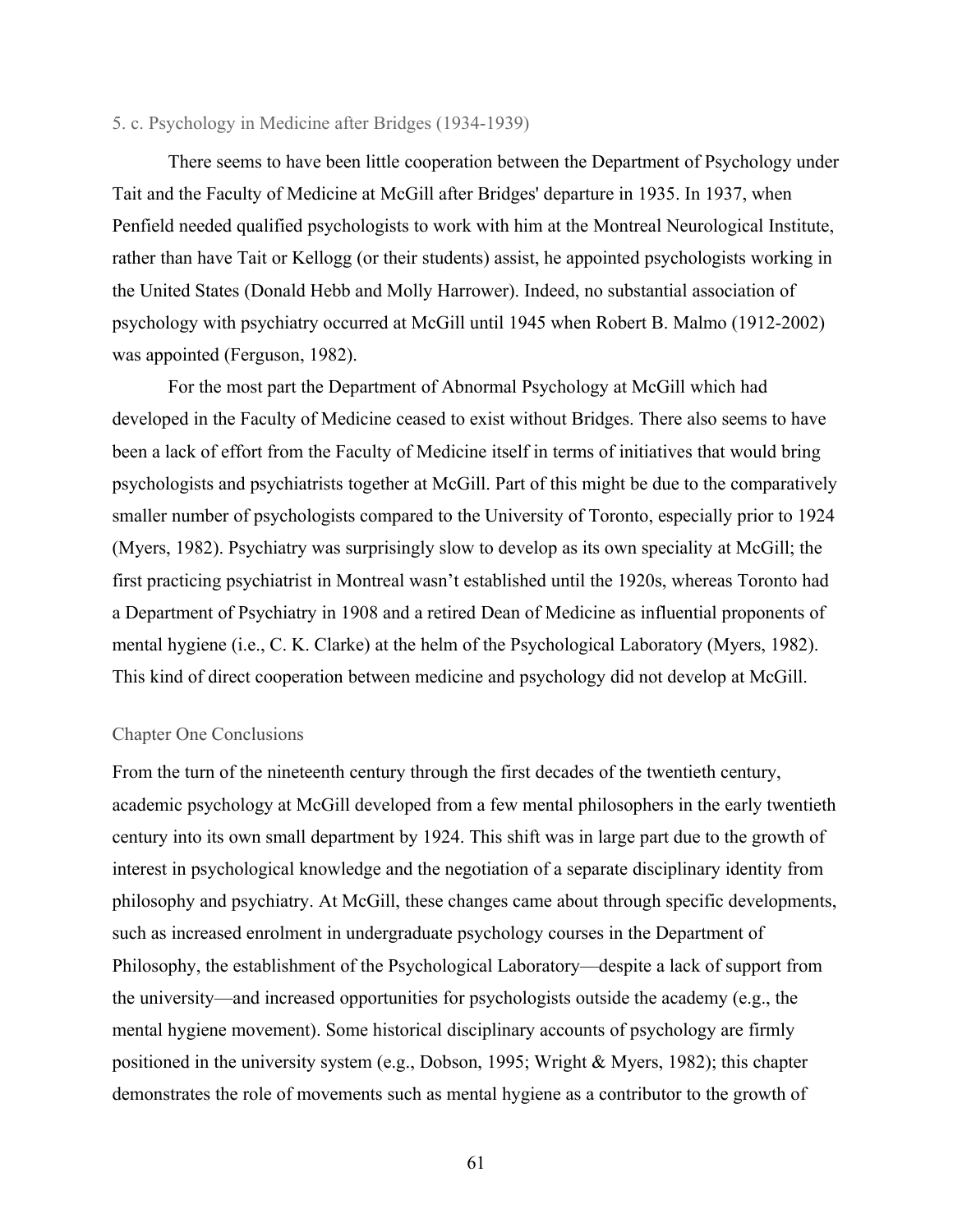psychology in Canada before the war. Indeed, with the encouragement of members of the Canadian National Committee, psychologists were invited to participate as scientific experts in new sites for the production of psychological knowledge: for example, the school and the clinic (Pols, 2002; Danziger, 1990).

William Tait, among a small handful of academic psychologists in Montreal in the 1920s, was enthusiastic about the new possibilities for psychologists that were being opened up by the mental hygiene movement at this time. This is demonstrated by his work in the development and administration of surveys, the teaching of psychological subjects to medical students and staff, the publication of articles supportive of mental hygiene and his affiliation as a member of the Executive Committee. The benefits of partnership between psychologists and psychiatrists under the auspices of mental hygiene were multiple and officers of the Rockefeller philanthropies who funded both groups at Toronto and McGill attributed the involvement of universities (such as McGill and Toronto) to the relative success of the Canadian Committee compared to its American counterpart (Pols, 1999). However, while psychology at Toronto developed in close relation with the medical school and the National Committee (Pols, 1999), the same cooperative relationship was not achieved by Martin and Hincks in Montreal.

I've outlined a number of reasons for the lack of cooperation between psychologists and medicine at McGill. These included: 1) Tait's generally abrasive personality and conflict with key members of the Committee, 2) undeveloped collaboration between psychologists and medicine due in part to the strategic division of research and training in mental hygiene between Toronto and Montreal, and finally, 3) lack of strong leadership in psychology. There was no one able to successfully bridge the divides that existed at the time between differing versions of disciplinary identity at McGill; there was no one quite like Bott, Blatz, or Clarke who could articulate these possibilities and mobilize the necessary structures until after World War II. Indeed, the lack of institutional cooperation between psychology and medicine outside of National Committee sponsored initiatives underscores the importance of the mental hygiene movement in spearheading early collaborations. At the University of Toronto the association with psychiatry in the medical school proved fortuitous for the psychologists, first, in achieving departmental independence and, second, in acquiring funding for psychological research (Pols, 1999). Without this kind of institutional cooperation, McGill psychologists, by contrast, struggled for space, staff, and research funding throughout the interwar period.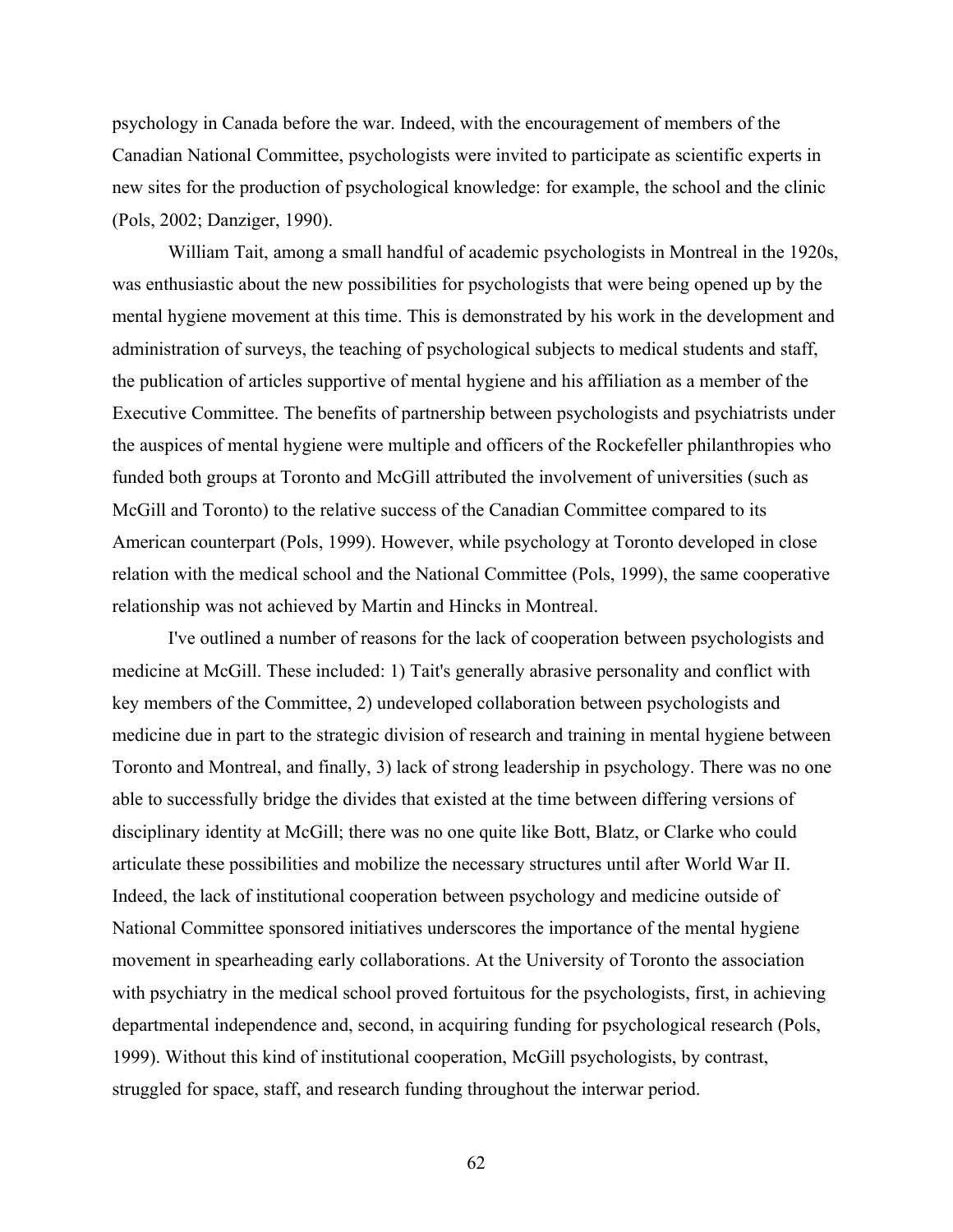### **Chapter Two: Psychology, McGill University, and the Second World War**

World War II had a decisive role in the development of academic psychology in the twentieth century (Capshew, 1999a; Isaac, 2007). Compared to the role of American psychologists, little has been written about the status of Canadian psychology and its role in World War II (Ferguson, 1992; Wright, 1974). Montreal psychologists, especially those from McGill University, played an important role in the organization of academic and professional psychology in Canada. This chapter synthesizes existing studies of Cold War behavioral psychology and expands on how World War II changed the Department of Psychology at McGill, and with it, the whole of academic psychology in Canada.

It is important to examine how World War II affected academic psychology in Canada in ways both similar and dissimilar to the United States. The global effects of the war constituted a specific context from which Canadian psychology emerged. Providing this context helps situate the conditions (such as the creation of national associations and Donald O. Hebb's appointment to head McGill's Psychology Department) contributed to the emergence of new arrangements between psychology and medicine at McGill (e.g., the nascent field of cognitive neuropsychology).

First, it is important to emphasize that academic psychology in Canada developed much slower than it had in the United States. Before World War II there were only a handful of psychologists associated with Canadian universities (Myers & Wright, 1982). Consequently, much that has been written about the history of psychology and medicine in North America has focused exclusively on the United States and on the relationship between psychology and psychiatry (e.g., Buchanan, 2003; Burnham, 1988). This chapter and the next take a fresh look at this history from the standpoint of Canadian psychology and in terms of the broader relationship with physiology and medicine. Rather than focusing on the development of clinical psychology in relation to psychiatry (e.g., Benjamin, 2005; Buchanan, 1997; 2003), these chapters will examine how behavioral sciences associated with medicine, such as neurology and physiology, became enmeshed in various institutional configurations related to identity/professionalization and to research funding of academic psychology in the postwar era.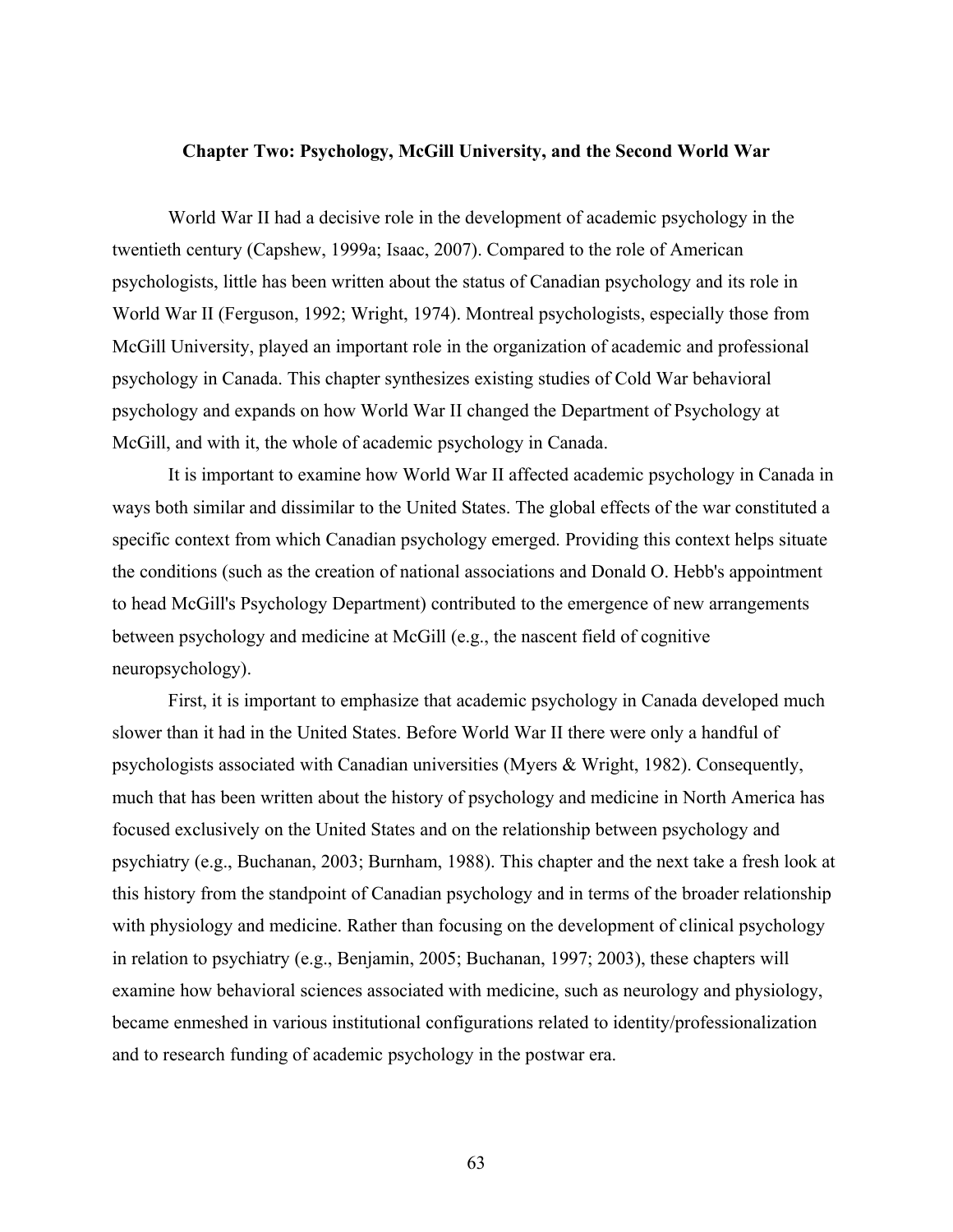## 1. Canadian Psychology and World War II

Like in the United States, the war had a considerable effect on the development and trajectory of psychology in Canada (e.g., Ferguson, 1992). Canadian psychologists, like other social and physical scientists, participated actively in the war effort. Indeed, one of the most important roles for Canadian psychologists during the war was to develop and administer intelligence tests, skills tests, and tests of emotional stability to help select officers and to coordinate the training and assessment of soldiers in various lines of military work (Ferguson, 1982; Wright, 1974).

The psychological cost of the war was tremendous, as was the resulting demand for trained experts in realms associated with mental health (Wright, 1969; Pickren, 2007). Indeed, it was the immediate postwar period that clinical training in psychology departments was first introduced in Canada, government funds for basic research were created, and the conditions for a new way of thinking about the relationship between mind and behavior (i.e., cognitive neuropsychology) developed in Canada at McGill University.

# 1. a. McGill psychologists during WWII

Similar to the United States, the interwar period was an important episode for the selffashioning of academic psychology in Canada (Capshew, 1999a). Given their comparative size, the cities of Toronto and Montreal were the primary sites for the development of psychology in Canada (Wright & Myers, 1982). The departments at the University of Toronto under E. A. Bott and at McGill under W. D. Tait were forerunners of modern psychology in Canada and provided models upon which smaller universities later developed. Outside affiliation with either of these two universities there was little academic work for psychologists in Canada (Ferguson, 1982); it wasn't until after the war that most psychology departments formally separated from their philosophical roots (Wright & Myers, 1982).

The psychology department received little support from the university for equipment, travel funds, or administrative staff. Canadian psychologists came to rely heavily on financial and organizational support from the United States. Prior to 1939, the organization of Canadian psychology was reliant upon American leadership and disciplinary infrastructure, such as associations, conferences, and journals (Wright, 1974). What little research was conducted was predominantly related to schools and industry: mental measurement for education, personnel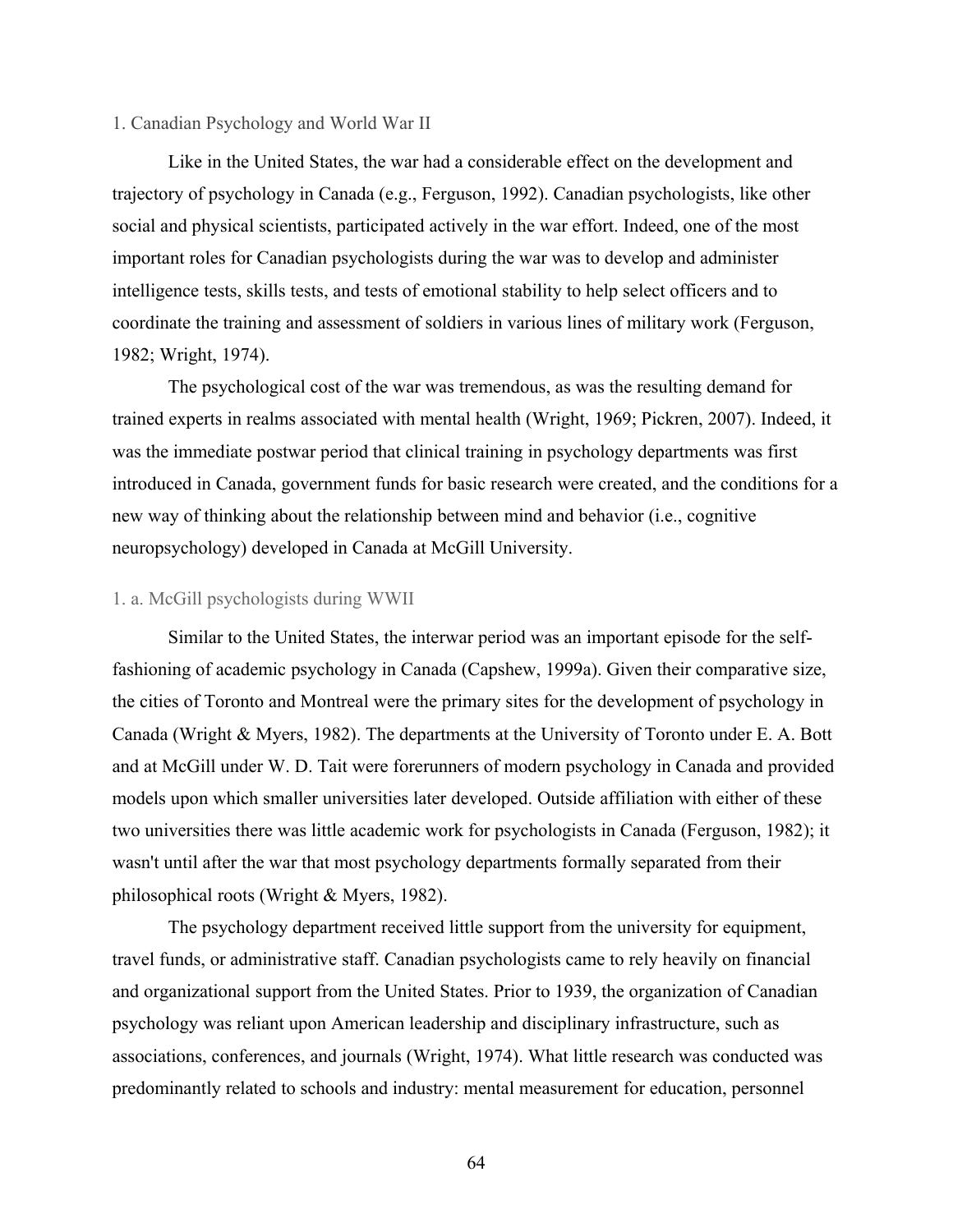selection, and industry management (Danziger, 1990; Rose, 1988). In addition to the McGill Social Science Research Project, described in the previous chapter, the most significant contribution of McGill psychologists to the war effort was a questionnaire developed for use in the Canadian Armed Services (Ferguson, 1982).

This questionnaire was developed as one of the first tasks of the newly established Canadian Psychological Association (CPA). While most psychologists in Canada were members of the American Psychological Association (APA), it had been widely recognized that Canadian psychologists (especially those at the University of Toronto) would be better served by a Canadian Association. In the spring of 1938 a survey of Canadian academic psychologists was circulated (likely by Bott, who had chaired the first meeting; Dzinas, 2000). On the question of forming a Canadian Association, it was reported that "the response was very favourable," but the matter warranted further discussion (National Archives, 1938). The sequence of events that led to the decision to form the CPA began in 1938 (Dzinas, 2000); as international tension increased leading to World War II, Canadian psychologists expressed concern that, in the event Great Britain and Canada went to war, the APA would be unwilling or unable to provide the kind of national leadership required to safeguard Canadian interests. The CPA was established to ensure Canadian psychologists would play an appropriate role in the coming war effort (Wright, 1974; see also Dzinas, forthcoming). The founders of the CPA were well-aware of the success earned by psychologists in the United States Armed Services after WWI and sought to emulate the disciplinary growth that followed, particularly in the realm of mental measurement and intelligence testing (Capshew, 1999; Kevles, 1968; Samelson, 1977; Sokal, 1987; Carson, 1993).

The efforts of Canadian psychologists were coordinated through the work of the CPA whose membership and leadership reflected existing academic departments. The University of Toronto and McGill University made up the greatest proportion of the association's initial membership, with E. A. Bott of Toronto, George Humphrey of Queen's, and Roy Liddy of Western taking on various leadership roles. When Canada joined the war in September 1939, the Department of Psychology at McGill comprised William Tait, Chester Kellogg, N. W. Morton, and Alfred B. Udow. Each of these men had experience with mental testing on behalf of various organizations. For example, Tait and Kellogg had developed educational assessments while Morton and Udow helped update intelligence tests for personnel selection.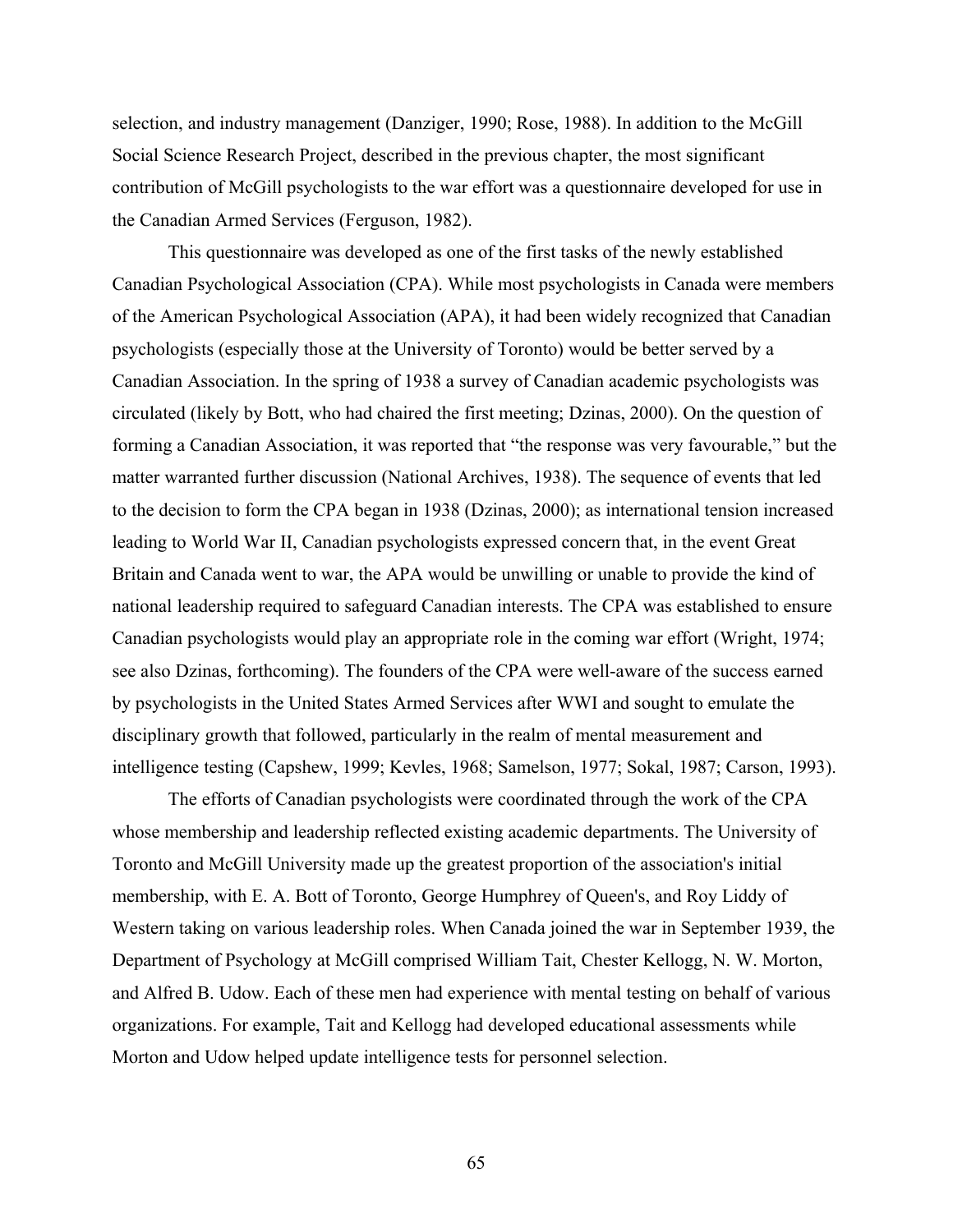On October 2, 1939, less than a month after war was declared, the National Research Council (NRC) convened a meeting in Ottawa on how psychologists might best serve the Canadian government at war. This meeting was attended by representatives of the three armed services and heads of three departments of psychology—Bott (Toronto), Humphrey (Queen's) and Tait (McGill)—as representatives of the CPA. At this meeting the three psychologists were able to convince members of the government that their expertise, in the areas of mental appraisal, personnel selection and work training, was too valuable to the war effort to ignore (Ault, 1948). This decision led to the proposal of the Test Construction Committee, charged with the development of tests with wide application for a variety of selection purposes within the Canadian Armed Services (Wright, 1974) and Royal Canadian Air Force (English, 1992). While chaired by Roy Liddy of Western, Montreal-based psychologists were influential on this committee. Members included Chester Kellogg, N. W. Morton, and Father Noël Mailloux as well as young psychologists George Ferguson and Donald Hebb, among others at different times (Ferguson, 1992). The main product of the Test Construction Committee was the development of the Revised Examination M, what would become one of the most utilized mental tests during World War II.

With the assistance of private funds from the London Life and the Sun Life Insurance Companies, Kellogg had been working to revise the US Army Beta Examination that Robert Yerkes had developed for soldier selection during World War I (Wright, 1974). Much of the work involved in the preparation of this test was done by his graduate student, N. W. Morton. Morton was the Department of Psychology's first doctoral student (Ferguson, 1982; Morton, 1933). The Psychological Corporation published Kellogg and Morton's first revision in 1935, which they had originally wanted to call the 'McGill University Revision' but Principal Arthur Currie refused to allow the use of the university's name, saying the psychologists were "unjustified in calling printed intelligence tests 'McGill University Tests'" (Matthews, Dec 11, 1931; Currie, Jul 10, 1933). Instead these tests would come to be known as the Revised Examination M - where, according to Morton (1970) - this "M" stood for Montreal, not McGill.

After the test's initial development, funding for the CPA's activities remained uncertain. In 1941 a grant from the NRC was finally obtained to continue to expand the application and research related to mental testing (Humphrey, 1942). During the next few years the Test Research Committee constructed three forms: a verbal test for officer candidates, a pattern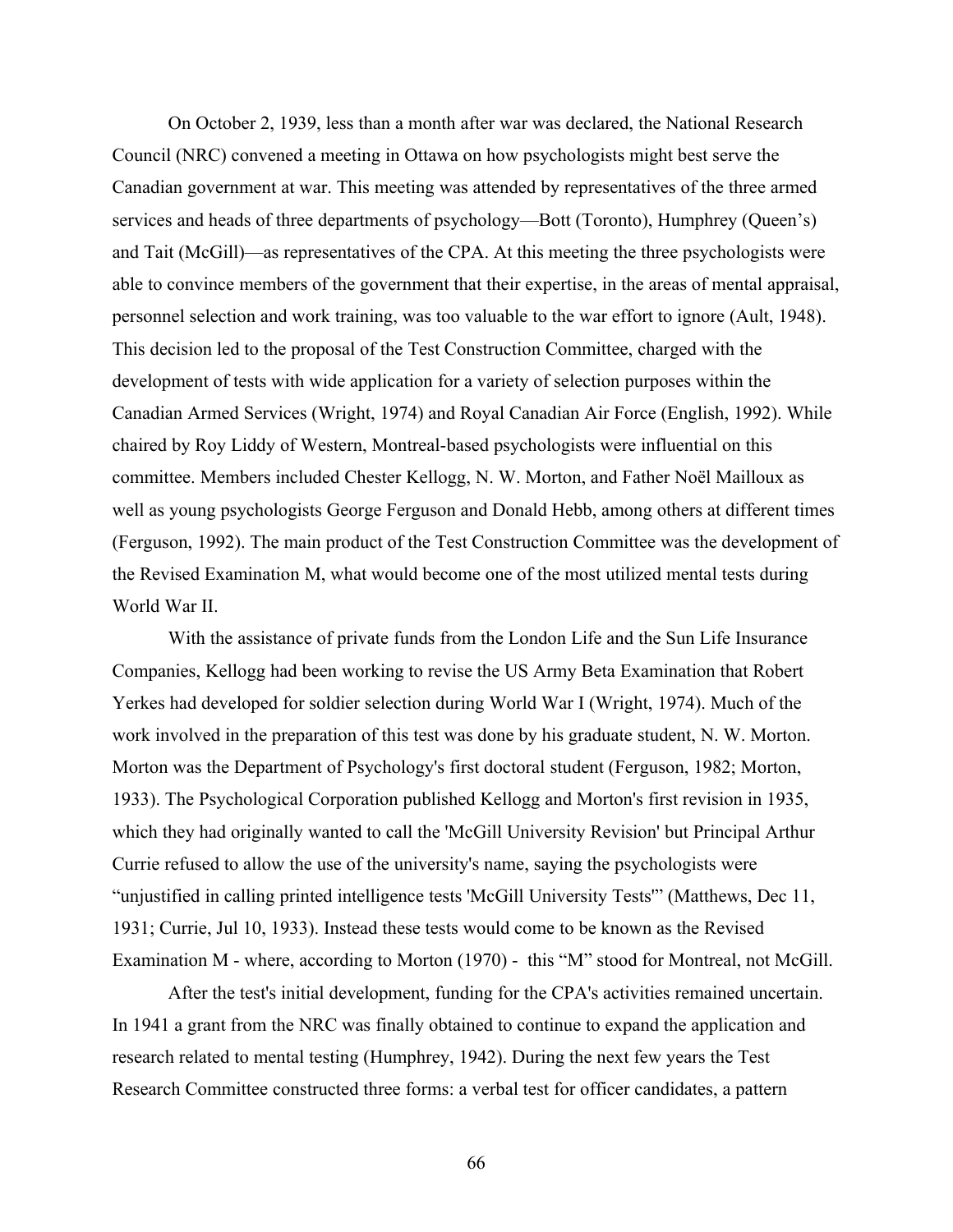perception test for general use, and a screening test for navy recruits (Humphrey, 1944). The Revised Exam M became one of the most widely used psychological tests ever developed in Canada and was administered to over one million Canadians, both during and after the war (Ferguson, 1992).

McGill psychologists during this time were also involved in defense research related to attitudes, morale, and human factor research. In 1941, after the development of the Revised Exam, McGill psychologists N. W. Morton, J. S. A. Bois, and E. C. Webster joined the newly formed Directorate of Personnel Selection in Ottawa. Under the directorship of Brock Chisholm (1896-1971), this initiative spawned the Directorate of Special Services, which was charged with addressing psychological matters, such as the problem of morale among soldiers and assessing the attitudes of Canadians towards the war. The Directorate was led by Bois and Webster (both graduates of and instructors at McGill). In early 1944, Morton left Ottawa to assume command of the personnel selection group at the Canadian Military Headquarters in London, England. While McGill psychologists worked primarily in personnel selection and training, other psychologists, like those from Toronto (e.g., J. D. Ketchum and J. A. Irving), joined the Wartime Information Board, an organization concerned with public opinion during the war (e.g., Irving, 1943) and would come to influence the practice of systemic public-opinion polling in Canada (Ferguson, 1992). The need for women workers during the war led to a corresponding need for quality day care and Canadian psychologists, such as those involved with Institute of Child Study like William Blatz (1895-1964) and Dorothy Millichamp (1908-2001), were involved with the establishment of wartime day nurseries in Great Britain and Canada (Wright, 1974; Wright, 1992).

# 1. b. Psychology in the immediate postwar period

The Department of Psychology at McGill offered numerous courses throughout the 1930s, it is therefore little surprise that the activities of this small department consisted mainly of fulfilling teaching obligations, both in the department and outside (Ferguson, 1982). Similar to other small departments, there was little in the way of experimental research, due to a lack of resources (time and funding), if not also interest and expertise (neither Tait nor Kellogg were trained experimentalists). There was, as a result, delayed development for Canadian psychology, compared to the growth of academic psychology and research facilities in the United States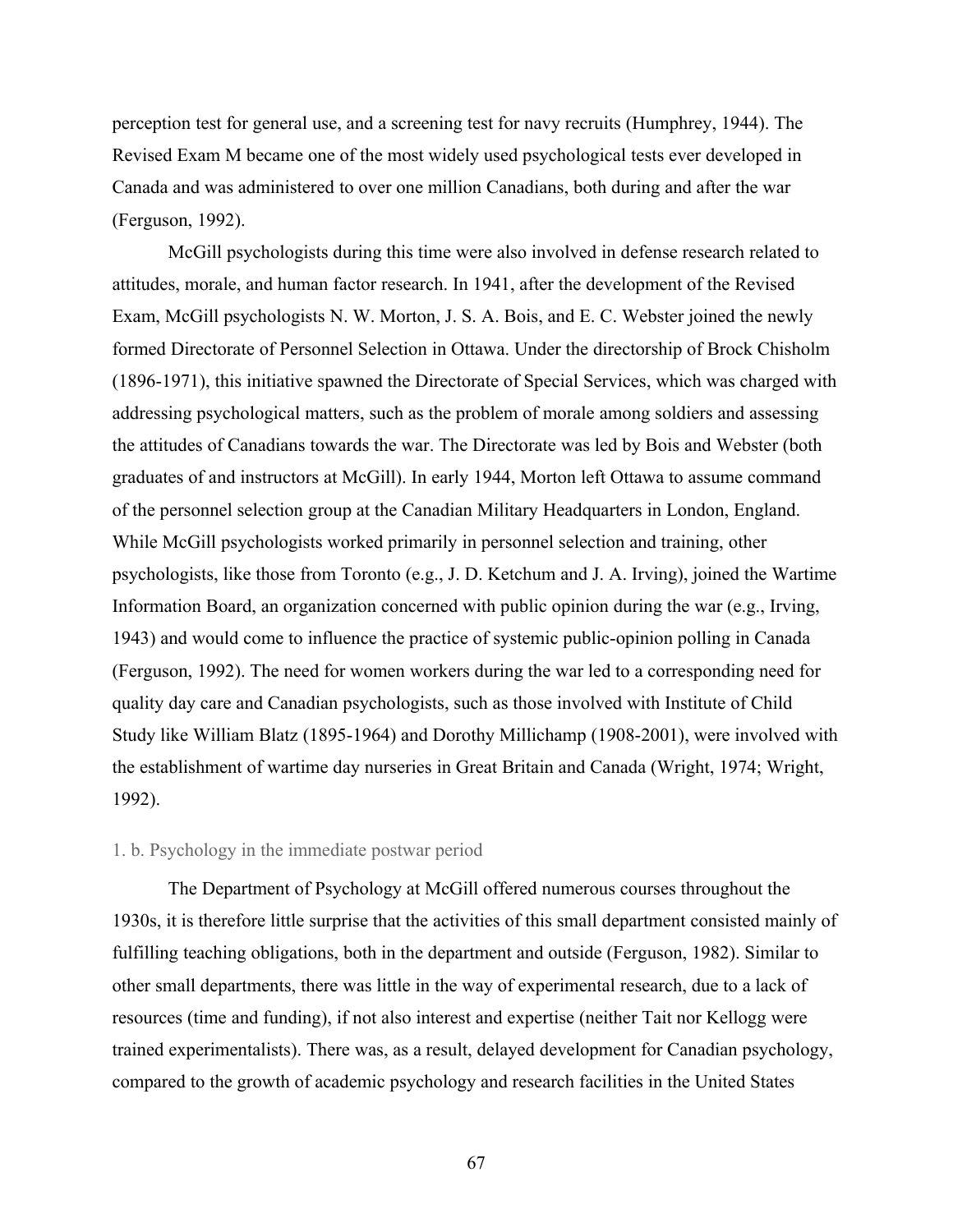(Capshew, 1999) and Europe. For example, at McGill between 1924 and 1946, while almost forty Master's degrees were granted, only four PhDs were awarded (Ferguson, 1982).

The CPA membership at this time indicate there were fewer than forty academic and perhaps a dozen non-academic psychologists in the whole of Canada (Wright, 1974). Most departments of psychology in Canada were not established until the late fifties and sixties (Wright, 1969; Myers & Wright, 1982). Prior to the development of these departments—in the immediate years following the war—was a critical period for the formation of Canadian psychology as the CPA asserted a leadership role over the future of the discipline through the reorganization of research funding in Canada (see Chapter 4). Among pressing concerns related to the future of the discipline, the CPA was particularly concerned with 1) the establishment of funding for research and training, 2) the development of standards to assure quality psychological training, and, 3) the balance of needs and interests between professional/applied psychologists and experimental/basic psychologists (see Wright, 1969; 1974).

The delayed development of psychology in Canada was due in part to the lack of support from the Canadian government. This changed dramatically after the war. The early work of the CPA throughout the war years had demonstrated the value of psychologists and their capacity to contribute to problems facing Canadian society at large. The grant awarded to the CPA by the NRC in 1941 for the development of the Revised Exam M was the first time a Canadian federal agency had provided funds for the support of psychological research (Wright, 1974). This funding represented the beginning of a new relationship between psychologists and government based on mutual interests and recognition for the capacity of psychological management (Rose, 1988; Danziger, 1990); thus began a new era for federally-supported Canadian psychology. Psychology had effectively been "sold" to the Canadian public and its services were now demanded by government, industry, health and education (Wright, 1974; Danziger, 1990).

This newfound interest in the skills and expertise of psychologists created both unprecedented numbers of individuals trained in psychological techniques and an unprecedented demand for psychological expertise. Psychologists returning from war were inspired by recent achievements and eager to pass on, not only the skills they had developed, but also their enthusiasm for applied work. These conditions led to increased tension between Canadian psychologists who identified as psychological professionals (those who offered their services as applied scientist-practitioners) and those who identified as experimental psychologists (those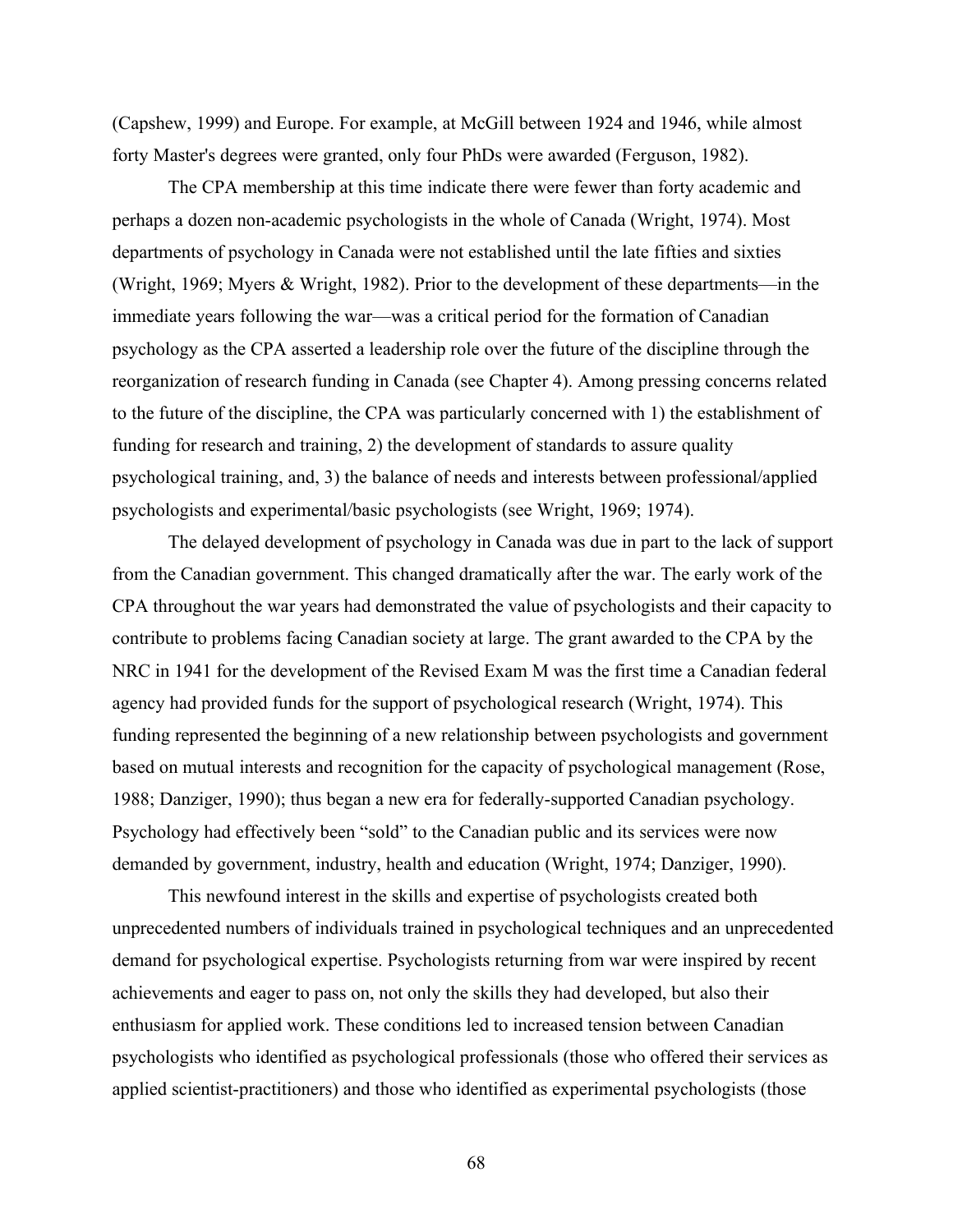who sought recognition as natural scientists with interests in basic research). Thus, the immediate postwar period in Canada was characterized by disciplinary identity-crisis stemming from the inherent tensions arising from psychology as both an experimental science and an applied science (see Chapter 4).

World War II catalyzed the development of modern psychology in Canada. As a result of the war, Canadian psychologists established themselves independently of their American counterparts upon whom they had heavily relied prior to the war. With the founding of the CPA in 1938-1939 and the activities of this organization throughout the war years, academic and professional psychologists finally began to catch up with the disciplinary progress of their American and European colleagues. One of the most important events which laid the foundation for the resumption of academic activities after the war was the securing of funds for the support of basic research (Wright & Myers, 1982). For the CPA, it was important to establish a dependable financial base for postwar research and training of psychologists. Thus, as the war drew to a close, members of the CPA (e.g., Bott, Humphrey, and Line) initiated discussions with the NRC about how to obtain permanent status for psychology in the Council and how to arrange its eligibility for a share of the NRC's funds. This led to the creation of the Research Planning Committee in 1946. It was charged with making a case for the support of psychological research in terms of its national significance (Wright, 1974). As such, the Departments of Labour, Defence, Health, Veteran's Affairs, Secretary of State, Civil Service Commission and others were invited to make official requests for psychological research and to provide an estimate of the funds required. Morton served as liaison officer for the CPA in its negotiations with government departments and his assistance played a large part in bringing to a successful conclusion the 1947-48 negotiations which resulted in the establishment of federal grants for psychological research from the NRC as well as from the Defence Research Board (DRB) and the Ministry of Health and Welfare. The newly established Defence Research Board (1947-1977) was created within the Department of National Defence to address practical concerns related to postwar military research and took over coordinating defence research from the NRC (Turner, 2012).

These newly established sources of federal funding, however, were not universally wellreceived. When the enthusiastic responses to these invitations were reported at the annual meeting they were met with protest from the CPA membership (Bott, 1948). This outrage,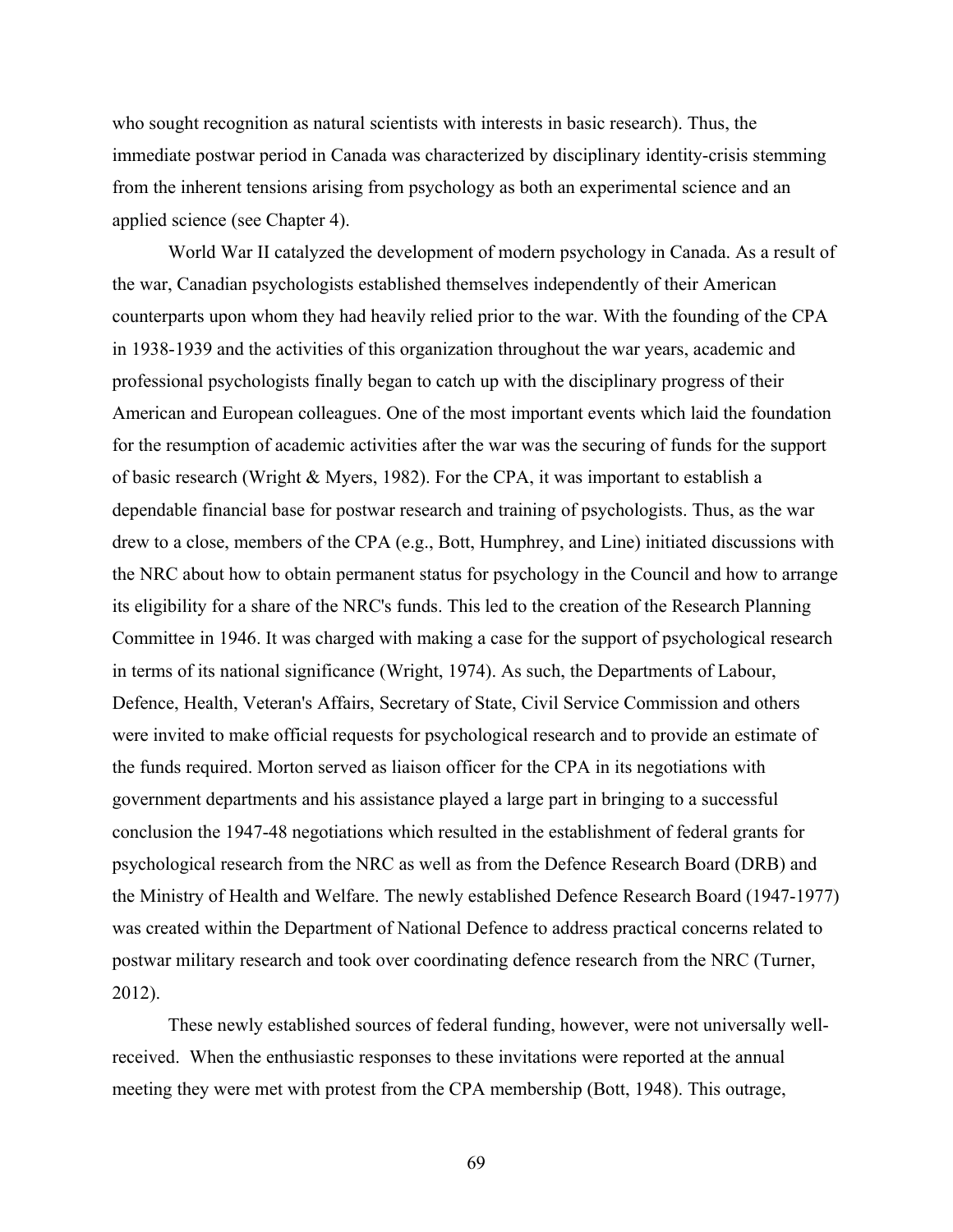according to Bott, was due to the concern psychologists had that they would be forced to engage in a kind of contract-based research arrangement in order to obtain funds. Furthermore, the demand for psychological expertise from these government agencies, in the form of teaching, training, and research, outstripped existing available manpower in Canada given postwar arrangements (Wright, 1974; Ault, 1948).

After the war, the Department of Psychology at McGill was the first to resume basic psychological research (Wright, 1974). The department at the University of Toronto, for a full decade after the war, changed little in orientation; the department remained applied and focused primarily on the training of clinical students on the scientist-practitioner model (Myers  $\&$ Wright, 1982). This was due in part to the fact that much of the faculty from before the war remained and little effort was expended to recruit or maintain new faculty (despite soaring enrolment after the war). The Department of Psychology at McGill, on the other hand, developed much differently.

The loss of key members, like Morton and Bois, devastated an already struggling psychology department at McGill. By the early 1940s both Tait and Kellogg were growing old and in increasingly poor health. Frances Alexander (n. d.), a clinical psychologist, was appointed sessional lecturer in 1942 and Assistant Professor in 1945 and, as Tait's health continued to deteriorate, M. C. DeJersey was also appointed as a sessional lecturer in 1944, and as a lecturer in 1945. Tait died in 1944 after 35 years at McGill and Kellogg became acting chairman of the department until former McGill graduate Robert B. MacLeod arrived in 1947.

## 2. The Reconstruction: Robert MacLeod and Postwar Psychology

The situation at McGill after the war was dire. With Canada's provision of educational credits for veterans, university enrollment soared in the late 1940s (Frost, 1984). The Department of Psychology at McGill was not prepared for this sudden influx of students. This situation was reflected in a letter D. L. Thomson, the Dean of the Faculty of Graduate Studies, wrote to Principal James. Following reports Thomson had received from students, he expressed to James concern about the quality of graduate instruction and the direction (or lack) of research within the department (Thomson, Dec 11, 1945). Only a few months later Dean Thomson followed this letter with another in which he described the lack of necessary space, equipment, and staff as "extremely serious" (Thomson, Feb 20, 1946). He advised Principal James that if the university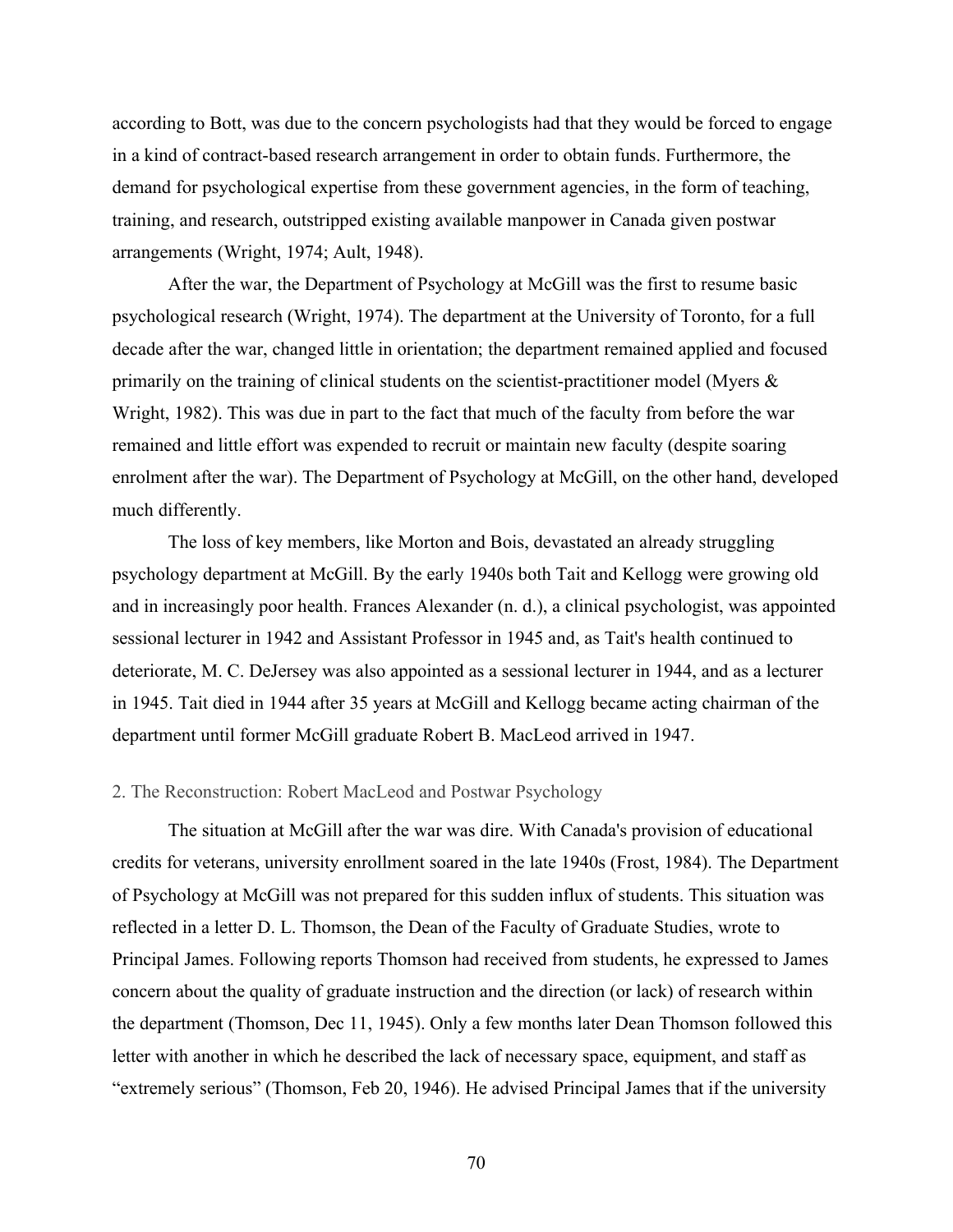was unable to remedy this situation quickly they would have no choice but to "restrict severely" the number of students entering the graduate program (Thomson, Feb 20, 1946).

In the first meeting of the Selection Committee following the death of Tait in 1945, the troubling situation in the department was discussed (McGill Selection Committee, Jun 18, 1946). At this meeting Chairmen and Deans relevant to the Department of Psychology agreed that two new full-time faculty would greatly ameliorate the solution. The names of acceptable candidates, who would first and foremost have "extremely great capabilities as an experimental psychologist" as well as being "a good teacher on the undergraduate level" (McGill Selection Committee, Jun 18, 1946), were considered. There was explicit support among members of the committee for a scientific psychology at McGill, able to cooperate closely with existing departments in physiology (Hoff) and in psychiatry (Cameron): both psychiatrist D. E. Cameron (1901-1967) and physiologist H. E. Hoff (1907- 1987) emphasized that "[at least] one of the men should be solely a scientist" (McGill Selection Committee, Jun 18, 1946). Everyone except Cameron agreed that N. W. Morton, given his relationship with McGill and Canadian government, should be made chairman of the department.

Despite the poor condition of the department and the demand for additional faculty to be added, two and a half years passed with Kellogg as acting chairman before concrete steps were taken by the university to resolve the situation by hiring a new chairperson tasked with appointing new full-time staff. With Tait no longer in charge, Morton having remained in government military service, and Kellogg being quite ill by this time, the "old guard" of McGill psychology was coming to an end all at once and "new blood" was introduced for the first time since its inception. Minutes from selection committee meetings between 1945-1947 indicate that Hoff and Cameron were instrumental in decision making related to the rebuilding of the Department of Psychology (McGill Selection Committee, Jun 18, 1946).

The long wait for a replacement Chairman of psychology was likely due to the fact that faculty and staff were in short supply after the war. Besides MacLeod and Kellogg, the calendar listed two part-time assistant professors: E. O. Webster (1909-1989), who had completed his Ph.D. with Kellogg in 1936 and was appointed to the department after returning from the war, and Frances Alexander (n. d.), a clinical psychologist. There is unfortunately little known about Alexander or her clinical practice, though she is described by MacLeod as having not been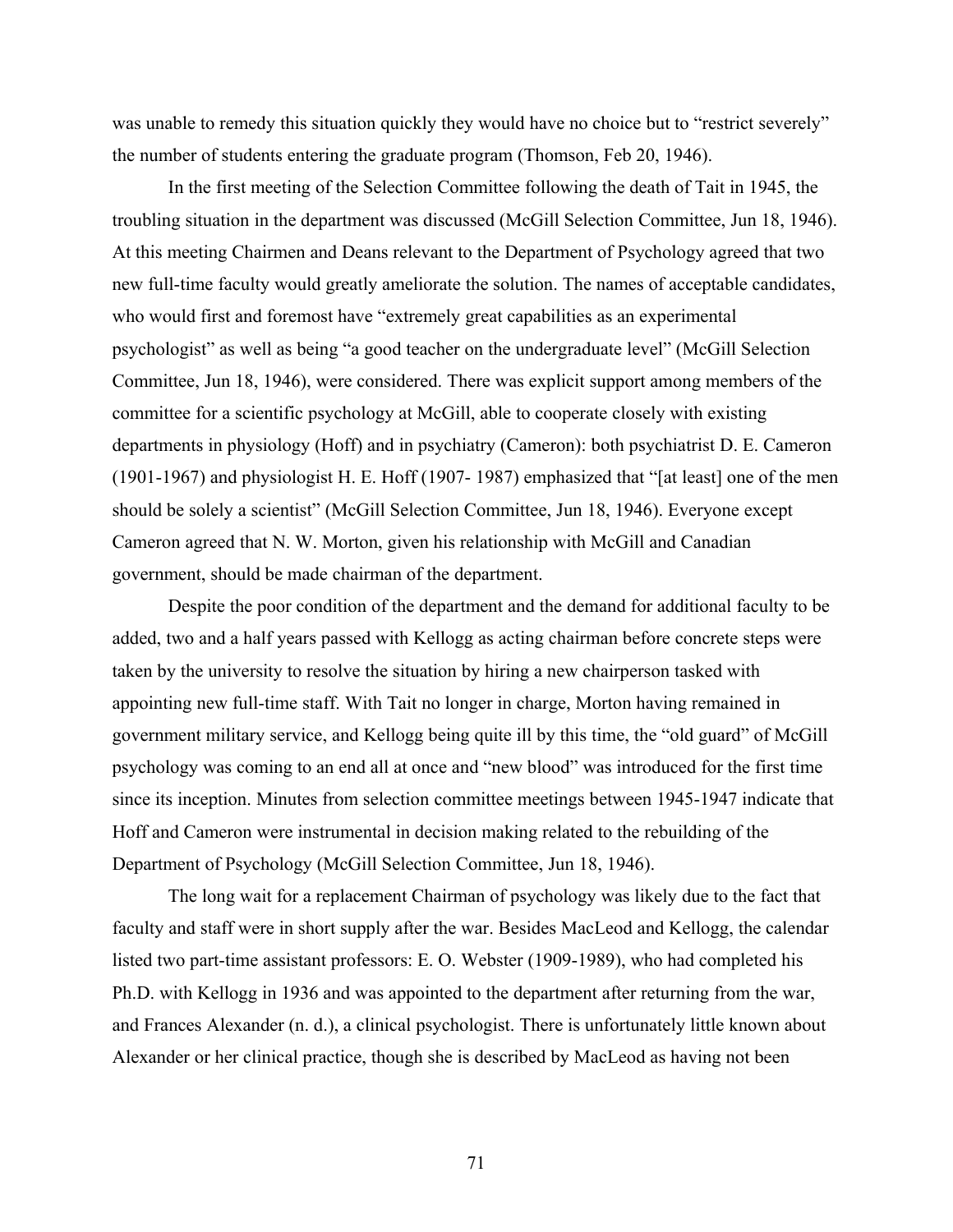interested in scientific psychology (Myers, 1974). Listed, but technically on leave at the time, was N. W. Morton.

Morton had been a key member of the department prior to his transition into government and military service in 1941. Principal F. Cyril James (1903-1973) had anticipated Morton's return as Chairman of the Department of Psychology at McGill after the war. This did not go as planned. Correspondences between McGill and the Department of Defense indicate that the university petitioned the release of Morton from service numerous times but the government was reluctant (e.g., Ross, Jun 14, 1945). Indeed, Morton received an additional leave of absence in 1946-1949 to do "special work for the Indian Government" (McGill Selection Committee, Feb 7, 1946). This put McGill psychology in a difficult position. It was decided in early 1946 at a Selection Committee meeting that the university could no longer wait for Morton and would have to go ahead because, as Dean Cyrus Macmillan (1882-1953) explained, the department at McGill is "in urgent need of re-organization and of additional instructors" (Macmillan, Sept 19, 1945). A list of prospective individuals for the Chairmanship of the Department of Psychology were considered. The list included Carney Landis (1897-1962), William Line (n. d. - 1964), Kenneth W. Spence (1907-1967), and B. F. Skinner (1904-1990), among others.

It is likely that, had someone else like Landis or Skinner been appointed Chairman of the department at McGill, the development of psychology in Canada would have taken a very different course. Rather than McGill, Skinner became chair of psychology at Indiana University in 1946 where he remained for a year before taking a position at Harvard University. It is interesting to note that Donald O. Hebb (1904-1985), who would later shape the department at McGill, had initially been offered the Harvard position by E. G. Boring (1886-1968) in 1947 but had turned it down (Devonis, 2012). Canadian psychology remained fairly separate from the neobehaviorism of Skinner and Hull that swept the United States. This allowed for a considerably different kind of psychology to emerge in the postwar era (see Chapter Five). The names put forward to lead psychology at McGill suggested that the university (i.e., the members of the Selection Committee) was interested specifically in recruiting an established and proven experimental (and perhaps behavioral) psychologist – likely to complement the applied emphasis of Kellogg and Webster, and to establish McGill's department as oriented towards basic research (as opposed to the department at the University of Toronto which was applied in orientation).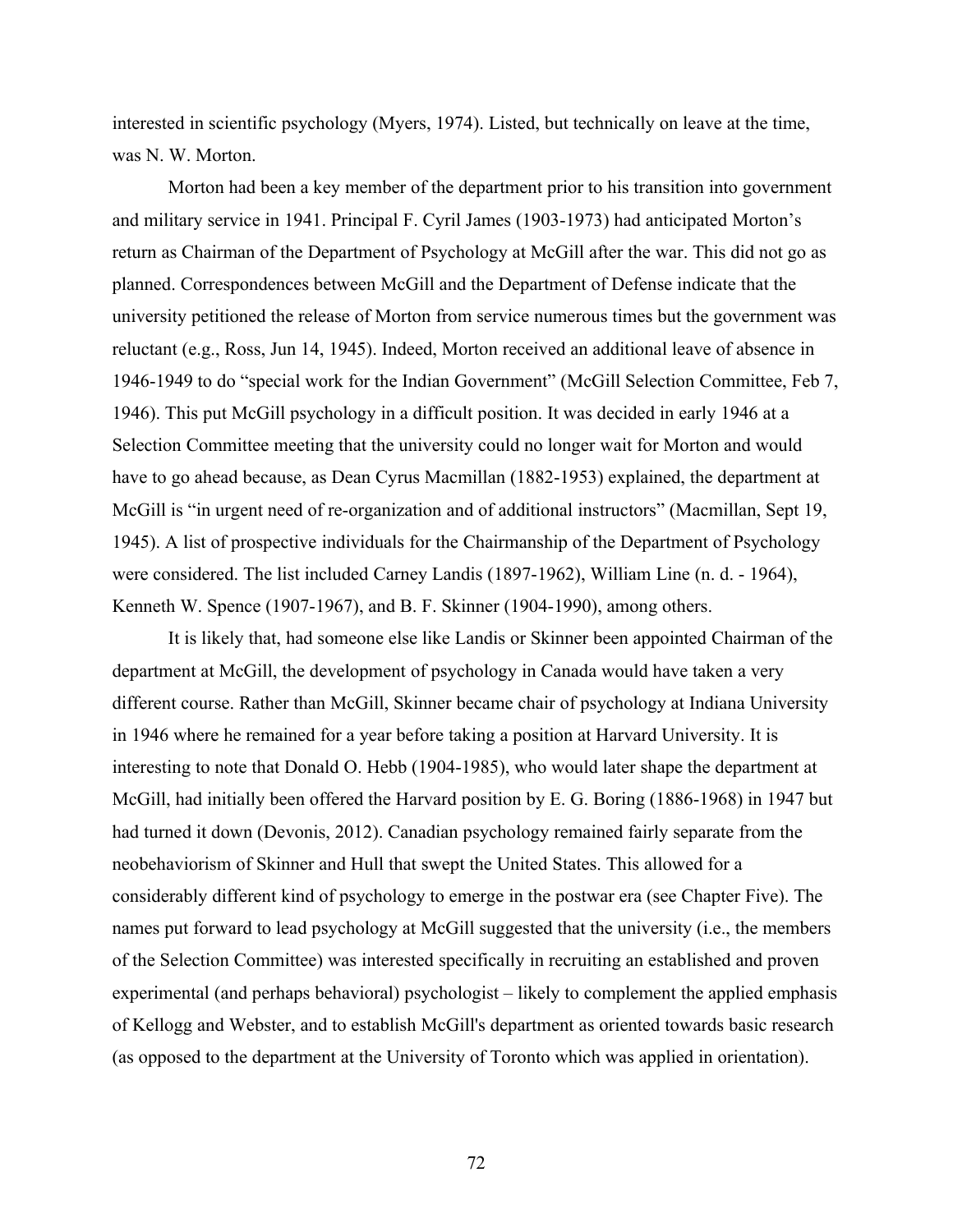While MacLeod was ultimately chosen, Morton kept up relations and assisted future chairpersons to secure government funding throughout the 1940s and 1950s (Myers, 1974). Even after MacLeod had assumed his position as Chairman, MacLeod tried to lure Morton back to McGill from his position at the Defense Research Board but was unable to offer a competitive salary (Myers, 1974). Morton remained with the Canadian government, conducted military operational research (1952; 1956), collaborated with the Indian government (1946-1949), and in 1952 became President of the CPA.

McGill psychologists (e.g., Morton, Webster, Tait, and Kellogg) had established their institution as a beacon of disciplinary advances in psychology with the formation of the CPA during the war. With the deterioration of the department, the university recognized that if Canada was to have a place in the coming "age of system" (Heyck, 2015), it would require significant reinvestment in the social sciences (Shore, 1987; Solovey, 2004). This imparted particular importance to the role of the new chairperson of psychology; they would be responsible for crafting the next stage of psychology in Canada. In order to sustain the reputation McGill University hoped to project as an internationally-acclaimed institution, the Department of Psychology would have to undergo substantial improvements. To attract the best students, the department needed to have instructors capable of training these students in modern psychological methods. The university needed someone recognized by his peers as 'forward-looking.' Robert B. MacLeod (1907-1972) was precisely that kind of person; he was widely recognized within his discipline as an organizational man and drew broadly on multiple theoretical traditions, able to bridge internal intellectual divides between North American and European psychological traditions (Wertheimer, 1973).

In 1946, Principal James was able to persuade MacLeod, who had been conducting war service with the Office of Strategic Service in both the US and Europe, to come to McGill. MacLeod was among several candidates discussed. In a letter to Principal James during the war Tait suggests several McGill graduates (e.g., Hebb, Spence, and MacLeod) as prospective replacements for him, "when the time comes" (Tait, Aug 17, 1942). Since the department had been "badly crushed by the war and had to be built up again" (MacLeod quoted in Myers, 1974, p. 109), MacLeod's background was likely seen by the committee as uniquely suited to the task of taking Canadian psychology into the future. MacLeod had traveled and studied extensively in Europe, spoke many languages, was adept in a wide range of psychological subjects, and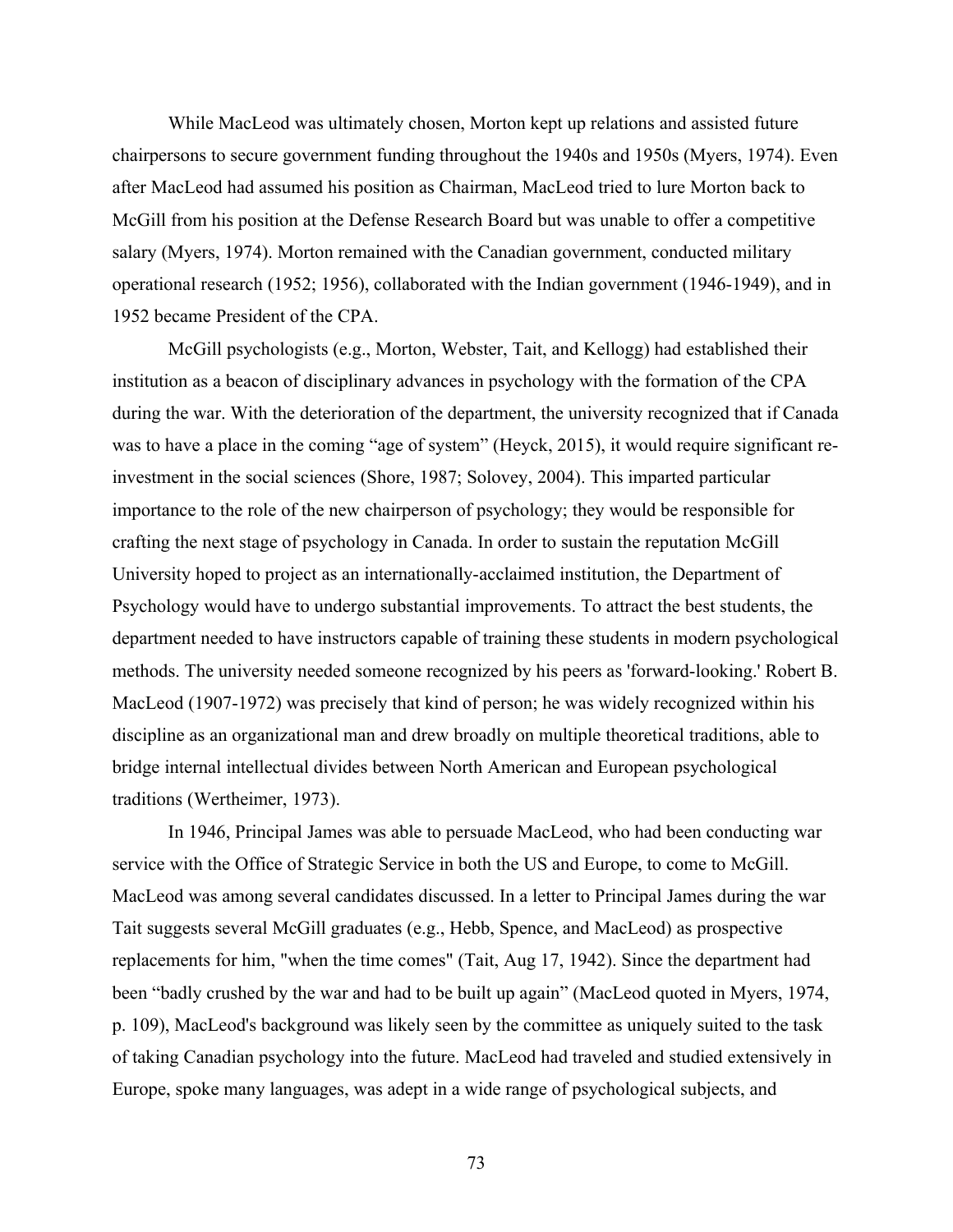understood well the divisions and tensions that existed at the time between various traditions and schools of psychology in Europe and North America (Wertheimer, 1973). When MacLeod accepted the chairmanship in 1946, Dean Thomson expressed relief that he would be "reorganizing graduate work in Psychology here" and further admitted that he could not disguise "the dismay with which I saw more and more graduate students registering in this subject in 1945, when I knew that the staff could not possibly give adequate supervision in research to more than a few" (Thomson, Sept 13, 1946).

MacLeod had done his undergraduate and M.A. degrees at McGill with Kellogg. Indeed it was Kellogg, MacLeod later reported, who had sparked his interest in the potential of applied psychology and especially mental testing (Myers, 1974). MacLeod worked as Kellogg's assistant and completed his M.A. in 1927. His Master's thesis was related to the controversy over instinct at the time and the position he held ended up being similar to that of E. C. Tolman (1886-1959) regarding cognitive maps (Myers, 1974).

Upon graduation MacLeod was awarded a Moyse Travelling Scholarship. This was awarded to him as a 'science scholarship,' which Tait and Kellogg supposedly took as "proof that psychology was a science" (Myers, 1974, p. 108). He spent two years in Germany, studying principally at the University of Berlin (1928-1929). His experiences at the Psychological Institute in Berlin brought him in touch with Max Wertheimer (1880-1943), David Krech (Krechevsky, 1909-1977), and Kurt Lewin (1890-1947), who greatly influenced his subsequent thinking and interests (e.g., see MacLeod, 1949; Myers, 1974). He was an important contributor to the critical reception and uptake of Gestalt psychology and phenomenology to North America in the 1930s and 1940s (Wertheimer, 1973). He believed training in phenomenology was beneficial to experimental psychology (MacLeod, 1964) and helped Wolfgang Kohler (1887- 1967) and Hans Wallach (1908-1999) immigrate from Berlin and join the department at Swarthmore in Pennsylvania. He promoted what is sometimes called 'the Swarthmore-Berkeley axis,' which was the mutual exchange between those two institutions of ideas, of students, and of jobs (Cornell University Faculty Memorial Statement, 1972). In 1937, Krech described MacLeod's department at Swarthmore as "a unique and altogether improbable site on the American psychological scene. On the campus of a small undergraduate Quaker college, Robbie MacLeod had assembled an outstanding faculty, had established the world headquarters for Gestalt psychology and had created an altogether excellent intellectual, scientific, and teaching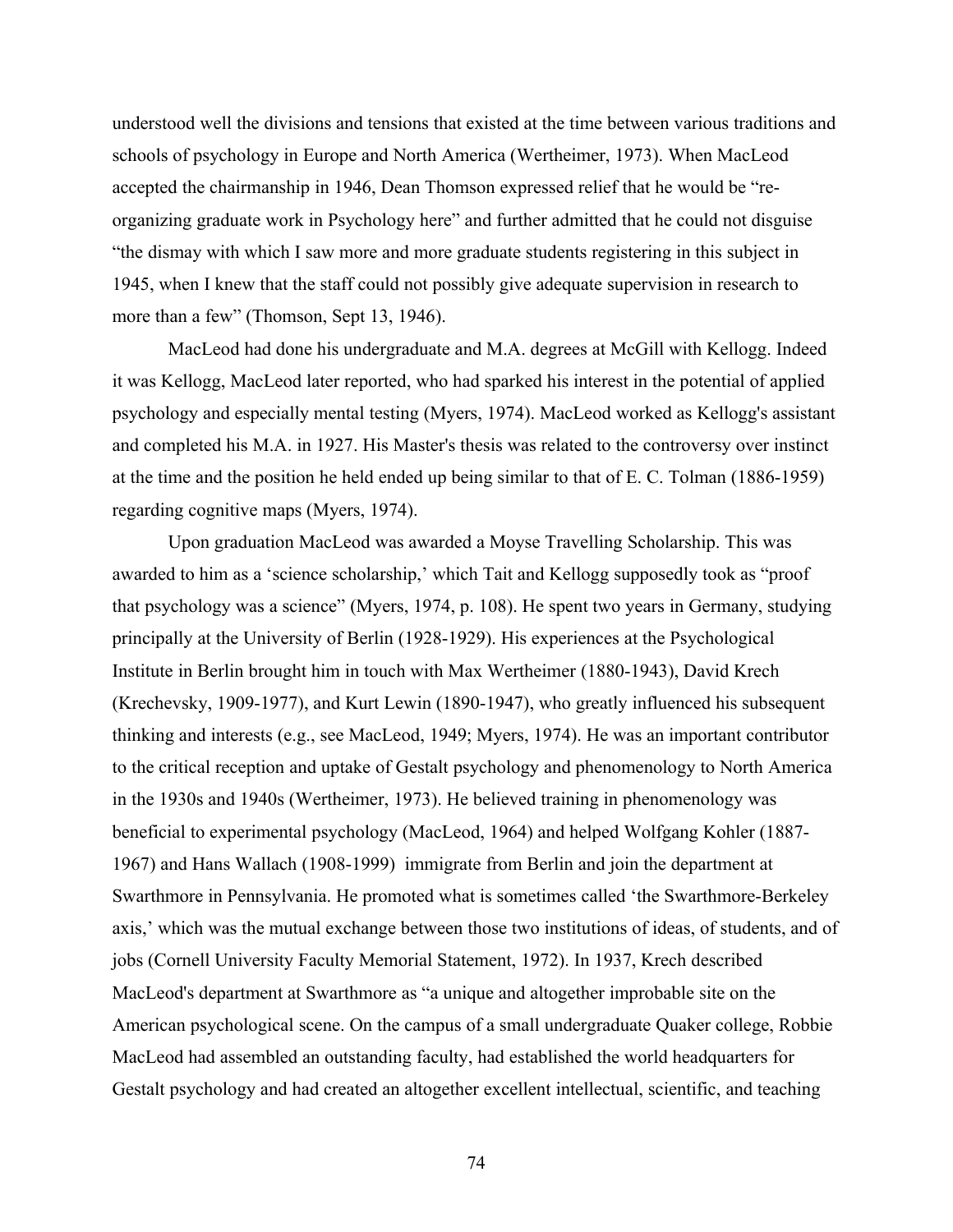enterprise in psychology" (Krech, 1973). MacLeod was historically-oriented and known for his 'long-view' contextual approach to understanding what he called "the persistent problems of psychology" (MacLeod, 1975); Bott reported that MacLeod had "an unusual gift of formulating fields of interest and showing how they stand in perspective" (Bott, 1948, p. 13).

MacLeod had held a position at Swarthmore since 1933 when Principal James approached him about the chairmanship at McGill in 1946. It was D. L. Thomson (trained biochemist and Dean of Graduate Studies and Research at McGill) who had initially suggested MacLeod at a Selection Committee meeting shortly after Tait's death in 1945 (McGill Selection Committee, Jun 18, 1946). By this point MacLeod was well-connected and well-respected in a broad number of fields in the psychological community both in North America and Europe (Myers, 1974; Wertheimer, 1973). After MacLeod had completed his Master's and left for Germany at the age of twenty, he chose to remain in contact with Tait and Kellogg throughout his career (Ferguson, 1982). Psychology at McGill, its development and potential, was something MacLeod valued. How James convinced MacLeod to switch universities is not entirely clear, though MacLeod later mentioned his loyalty to McGill and salary were both factors (Myers, 1974). What is known is that the Principal of Swarthmore was not pleased; he even sent a rather brusque letter to James regarding MacLeod's appointment with the opening line: "I don't like you at all" (Nason, May 20, 1946). The Principal of Swarthmore evidently recognized a major loss with MacLeod's decision to lead the department at McGill, such was the value of man capable of bridging the gap between North American and European psychologies at the time.

#### 2. a. MacLeod's arrival at McGill

In 1947, MacLeod became McGill's first new chairperson of psychology since the department's creation in 1924. He found upon his arrival that he was lacking the staff and resources necessary for the development of a modern psychology department. MacLeod had spent nearly a decade building the department at Swarthmore and had made it into a world-class institution; he promised Principal James he would do the same at McGill. This time, as MacLeod later explained, it would have to be from the ground-up: "When I got there it was obviously a formidable job [to rebuild the department] because there was almost nothing left. Tait had died. Kellogg was still there but in very poor health […] We couldn't go down any further" (MacLeod quoted in Myers, 1974, p. 110).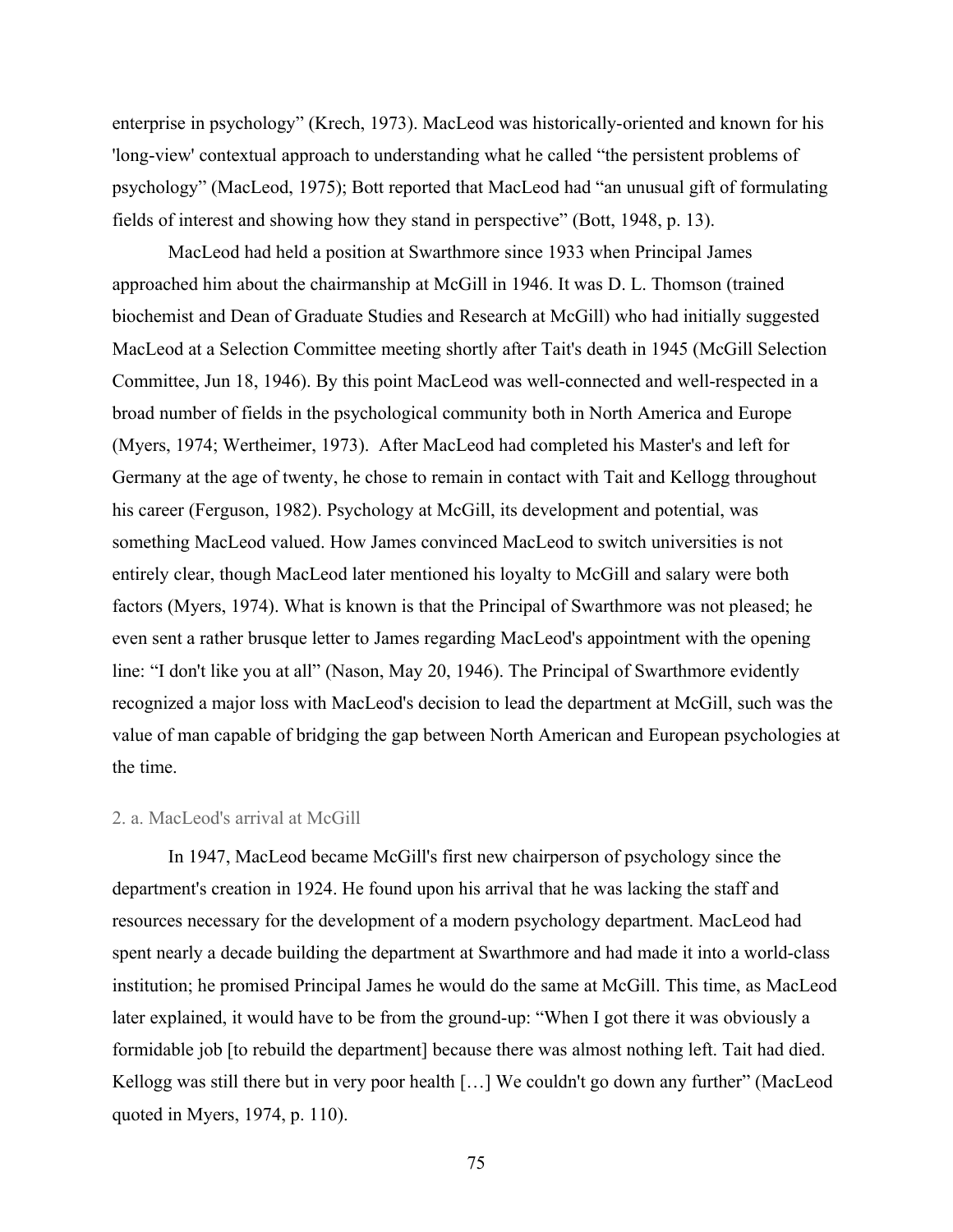While Principal James had persuaded MacLeod to come to McGill on the basis of an assurance he would be permitted to rehabilitate the department and to develop its graduate work (see MacLeod, Oct 5, 1946), these attempts were occasionally met with resistance. Despite there being a new chairman at the helm of the department, relations between the university and the psychology department do not seem to have improved greatly. MacLeod described how Cyrus MacMillan, the Dean of the Faculty of Arts & Science (who was also Chairman of the English Department), was "impossible to get along with" and had failed to provide the financial support Macleod required (Myers, 1974). This is corroborated by correspondence indicating frequent conflict between the two men over the course of 1947. Although MacMillan retired later that year, his replacement A. H. S. Gillson (1889-1954), was "equally inefficient" though more approachable (Myers, 1974, p. 110). Correspondence indicates these initial challenges revolved mainly around material conditions of the department, such as the urgent need for additional space and staff. With the full promotion of Kellogg—who had remained at a lower position at the university for the last twenty years—MacLeod set about addressing the problem of an understaffed department.

While evident to the chairman, the lack of eminent professors in the department of psychology at McGill was a concern he spelled out for Dean MacMillan: "I am still convinced that McGill could develop a Department worthy of the university and able to compare favorably with the best on this continent [however] before we can rise above mediocrity we must improve the calibre of our teaching staff" because effective teaching and research "does not exist at present" (MacLeod, Oct 5, 1946). Eventually the university agreed to appoint two additional fulltime staff in the department. While seemingly meagre (the university was undergoing significant growth during this time in all other departments; Frost, 1984), this action represents the greatest support shown by the university since the establishment of the department in 1924. These positions, which were recognized as leadership positions in the new department and for psychology in Canada, were designed to fill gaps in existing academic representation; they were part of the postwar planning of academic psychology in Canada (Wright, 1969). How then did MacLeod and the Selection Committee come to decide on who should fill these influential positions?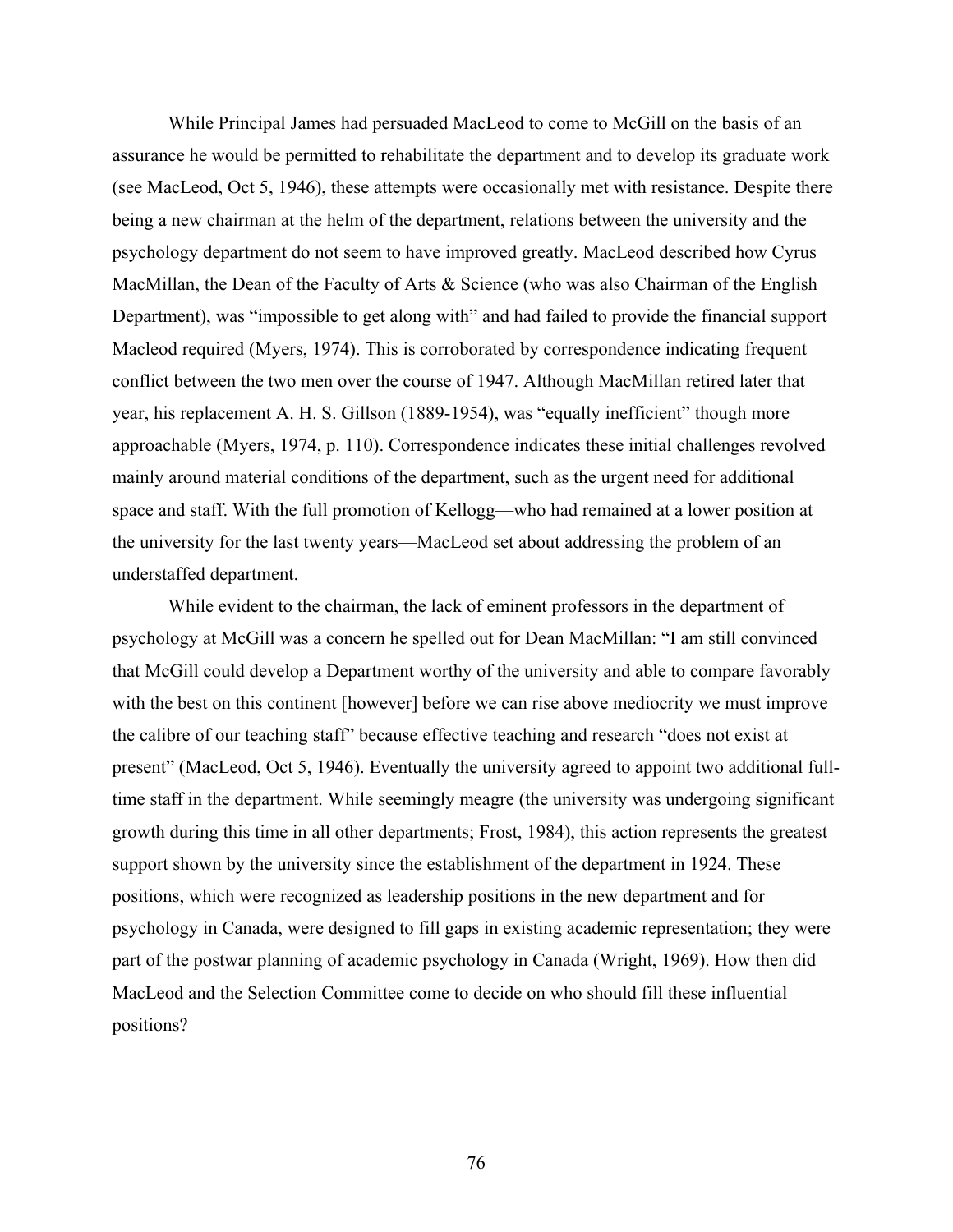## 2. b. Planning psychology at McGill and for Canada

MacLeod believed strongly in the organization of professional and academic psychology in Canada and demonstrated this through his dedication to the CPA and to the building of both Swarthmore and then McGill (and subsequently Cornell). In an article in the *Canadian Journal of Psychology* MacLeod (1947) shared his vision of the possible future of psychological research in Canada which was emerging from his involvement with the Canadian Psychological Association's Research Planning Committee (1946-1948). This article is not a detailed plan or a considered argument but rather an outline of identified problems and potential areas of future research (MacLeod, 1947).

The unique conditions of Canada and of its cities (specifically Montreal) are used by MacLeod to argue for the development of a flavour of psychology focused on dealing with "psychological problems which must be defined in Canadian terms and attacked with the human and material resources of Canada" (MacLeod, 1947, p. 178). These included broad considerations of the "academic and the practical approaches" (p. 178) of psychology in areas we would now recognize as military, industrial, political, and social and cultural psychology, but also on specific topics like camouflage, propaganda, and prisoner interrogations (areas in which MacLeod felt the potential contributions of psychologists had not yet been realized). The only caution MacLeod suggested was in the domain of health and therapeutics where he warned that "a premature application of our present meagre knowledge may result in the 'freezing' of clinical psychology on the level of a technical service ancillary to the medical profession [...] [Moreover,] clinical psychologists may not merely tie themselves to the coat-tails of the medical profession but also absorb into their thinking the biases of the clinical practitioner […] The deviant population of the psychological clinic should not be allowed to define the conceptual framework within which normal people are understood" (MacLeod, 1947, p. 190). This consideration of the "premature professionalism" (MacLeod, 1955) would be a central theme in debates regarding the training and funding of psychologists (see Chapter Four).

In addition to framing the problems, the conditions of Canada are often described by psychologists of this period as providing unique opportunities for psychological adventure. For example, MacLeod held that Canada's small population presented the possibility of a balanced, scalable research programme and its history of national unity in spite of cultural diversity as potential "social laboratory" for the investigation of group differences (MacLeod, 1947, p. 185).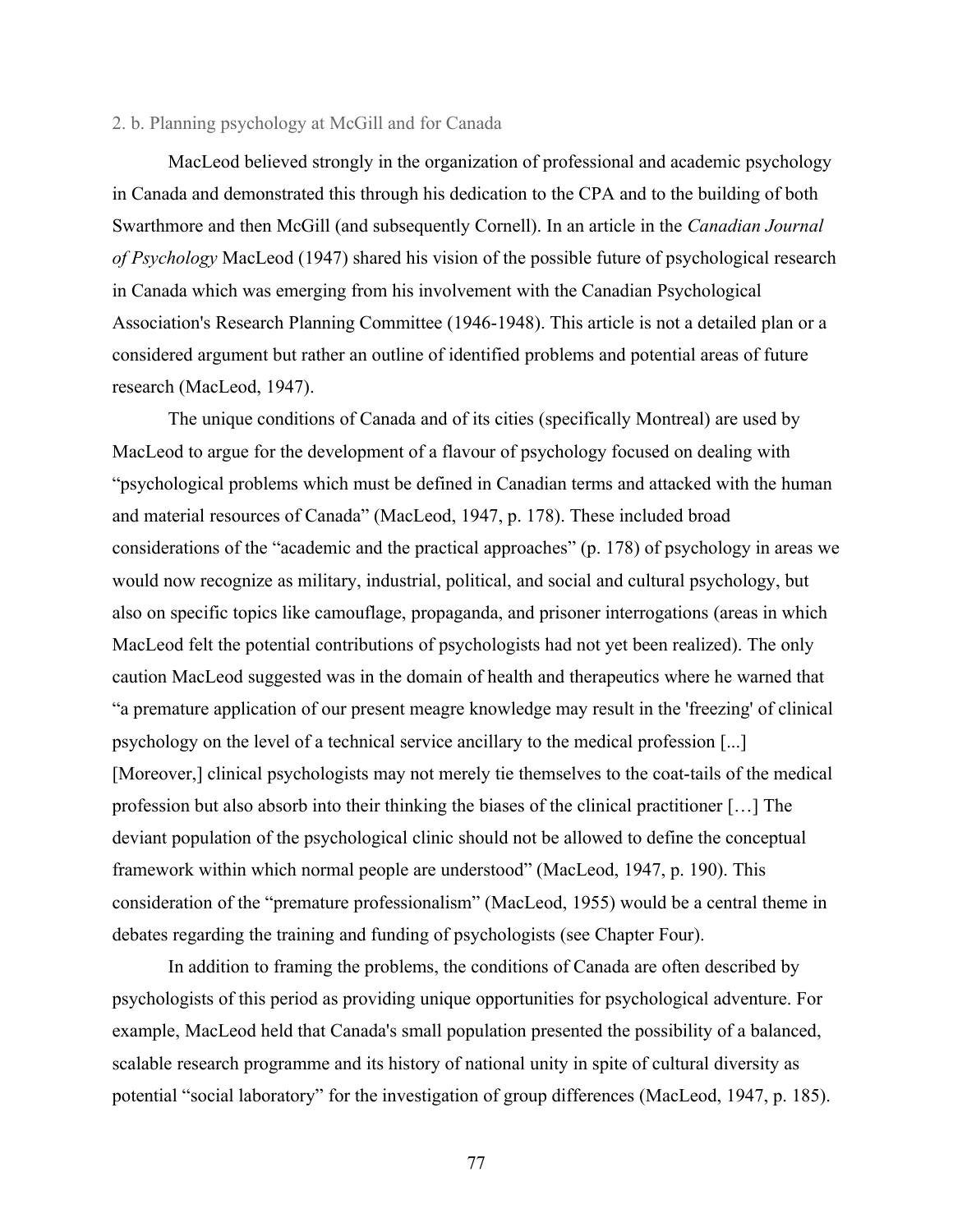Similar arguments had been made in the establishment of Montreal and Canada as key sites for the mental hygiene movement (see Chapter One): "McGill in the field of the social sciences could utilize Canada as its laboratory, and that this laboratory is unrivaled because the country is young, is in the process of active development and is less crystallized by traditions than older civilizations" (Hincks, Mar 4, 1930).

Part of this vision was the development of research planning on a national scale as a central function of the CPA (MacLeod, 1947). Planning of this kind would assure every branch of psychological research is represented somewhere in Canada (in the event of another national emergency like the war). According to MacLeod, when specialized knowledge and skills are required, "the Association should be able to point at once to the place where the equipment is available and to the man who can be requisitioned" (MacLeod, 1947, p. 179). What was therefore needed at McGill was a well-balanced and fully-representative psychology -- which, ironically, explicitly excluded professional and clinical psychology.

With both experimental and applied psychological approaches represented by MacLeod and Webster, respectively, two similar positions needed to be filled. For these, the Selection Committee, guided by MacLeod's recommendations, made offers to Donald O. Hebb (1904- 1985) and George A. Ferguson (n. d.) in 1947. Ferguson was hired as assistant professor with a background in psychological measurement and Hebb was hired as full professor in physiological psychology. These men were likely chosen to fulfill specific plans for the department as it developed into an important site for psychology in Canada; Each arrived with strong research potential and their respective skills in statistical analysis and physiological methods expanded the representation of academic psychologists at Canadian research universities.

It is important to note that when Donald Hebb was offered a position at McGill in 1947 he was in his early forties, had completed a significant part of his psychological training in Montreal, and was well-known within the Canadian psychological community for the studies he had conducted on brain-lesioned patients before the war with Wilder Penfield (see Chapter Three). MacLeod needed to "get somebody with some stature" and, as he saw it, Hebb was the logical choice (MacLeod, quoted in Myers, 1974). While MacLeod and Hebb mutually participated in the foundation and development of the CPA in the late 1930s and early 1940s, they had become familiar with each others' work much earlier, through the mutual acquaintance of David Krech (Myers, 1974). Hebb and Krech had both been graduate students under Lashley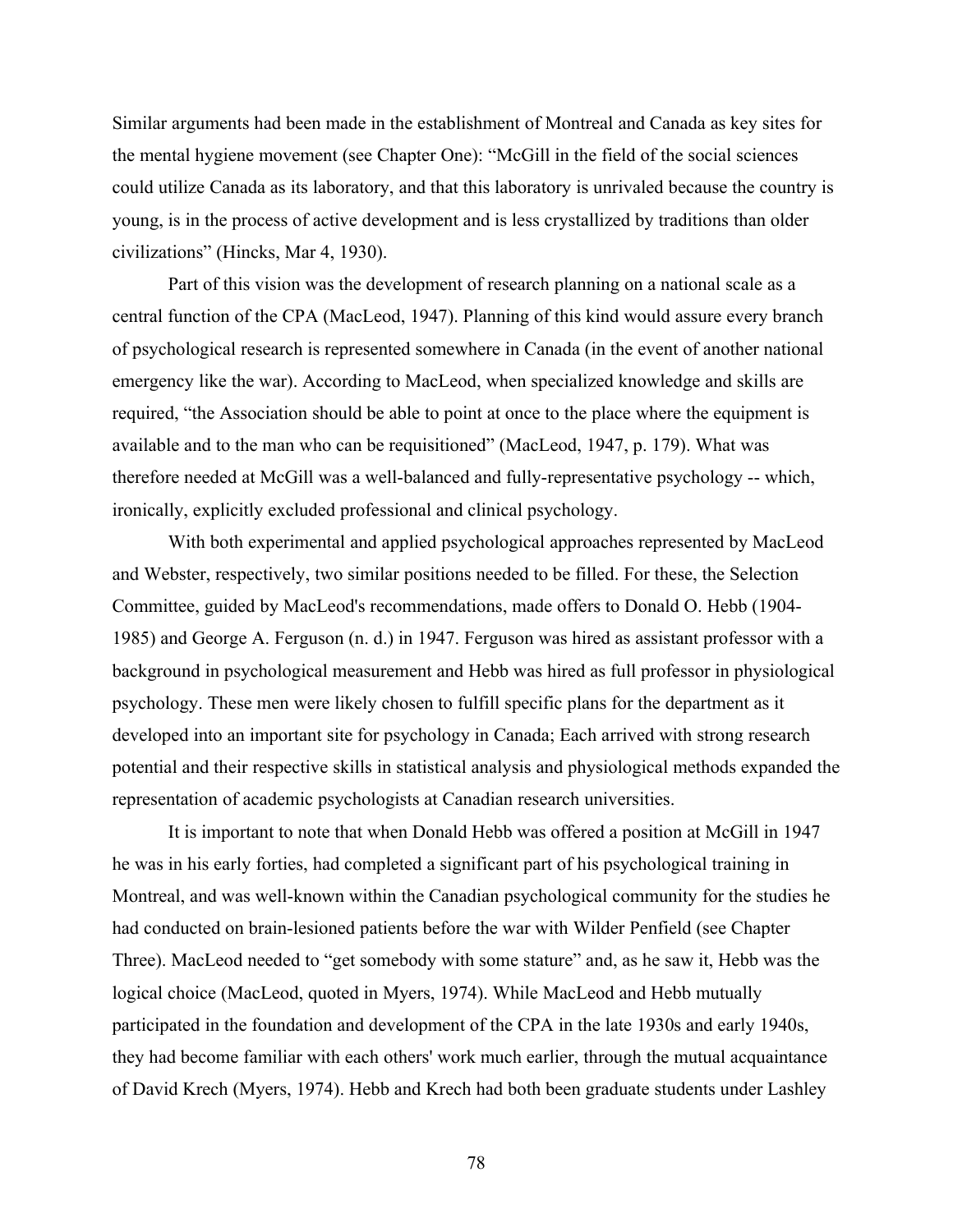in the mid-1930s in Chicago and had formed a close friendship (Hebb, 1982). MacLeod was familiar with Krech's work and recruited him to Swarthmore (twice actually, once before and after the war). Therefore, Hebb's promise as a researcher and teacher was well-known and MacLeod knew he would have to appeal to his Canadian roots and connection to McGill in his offer (Myers, 1974).

Contrary to what is generally known, Hebb had been in conversation with Principal James about coming to McGill for some time prior to officially being hired in 1947. Minutes from a meeting of the Selection Committee in which names were put forth for candidates for a good fit for the job of rebuilding psychology at McGill included Hebb. Given the range of candidates being explored in 1946 (such as behavioral psychologists Spence and Skinner), Hebb's recruitment cannot be presumed as prior endorsement of his physiological training and neurological vision; the university seems to have been keen on an esteemed experimentalist above all else (McGill Selection Committee, Feb 7, 1946). When Hebb was initially considered as chairman he was described simply as, "well known here for his work with Dr. Penfield. Former school principal Verdun. Has done first class research in comparative and physiological psychology and mental tests" (McGill Selection Committee, Feb 7, 1946). This comment affirms Hebb's reputation and interest to the university at this time.

Ferguson, hired as an Assistant Professor in the same year as Hebb, was interested in statistical methods of mental measurement. His background was rural Nova Scotia (like both Tait and Hebb) and his training was in educational psychology. He had studied under Sir Godfrey Thomson at the University of Edinburgh in the 1930s. Before coming to McGill he had had previous connections to members of the department. He had worked with N. W. Morton and J. S. A. Bois in the early 1940s as part of the Directorate of Personnel Selection in Ottawa. After the war, Ferguson became a professional industrial psychologist in Montreal. Ferguson was considering a position as Chief Psychological Consultant in the Montreal Office of Stevenson and Kellogg ("Management Engineers") prior to his recruitment in June 1947. While details about Stevenson and Kellogg are unknown, it is possible this was a private firm created by Chester Kellogg for extra-academic work as a professional psychologist, which might explain his lower position in the department.

The difficulties MacLeod faced upon his arrival at McGill are suggestive of the kinds of challenges regularly met by psychologists by the mid-1940s. Even with the support of Principal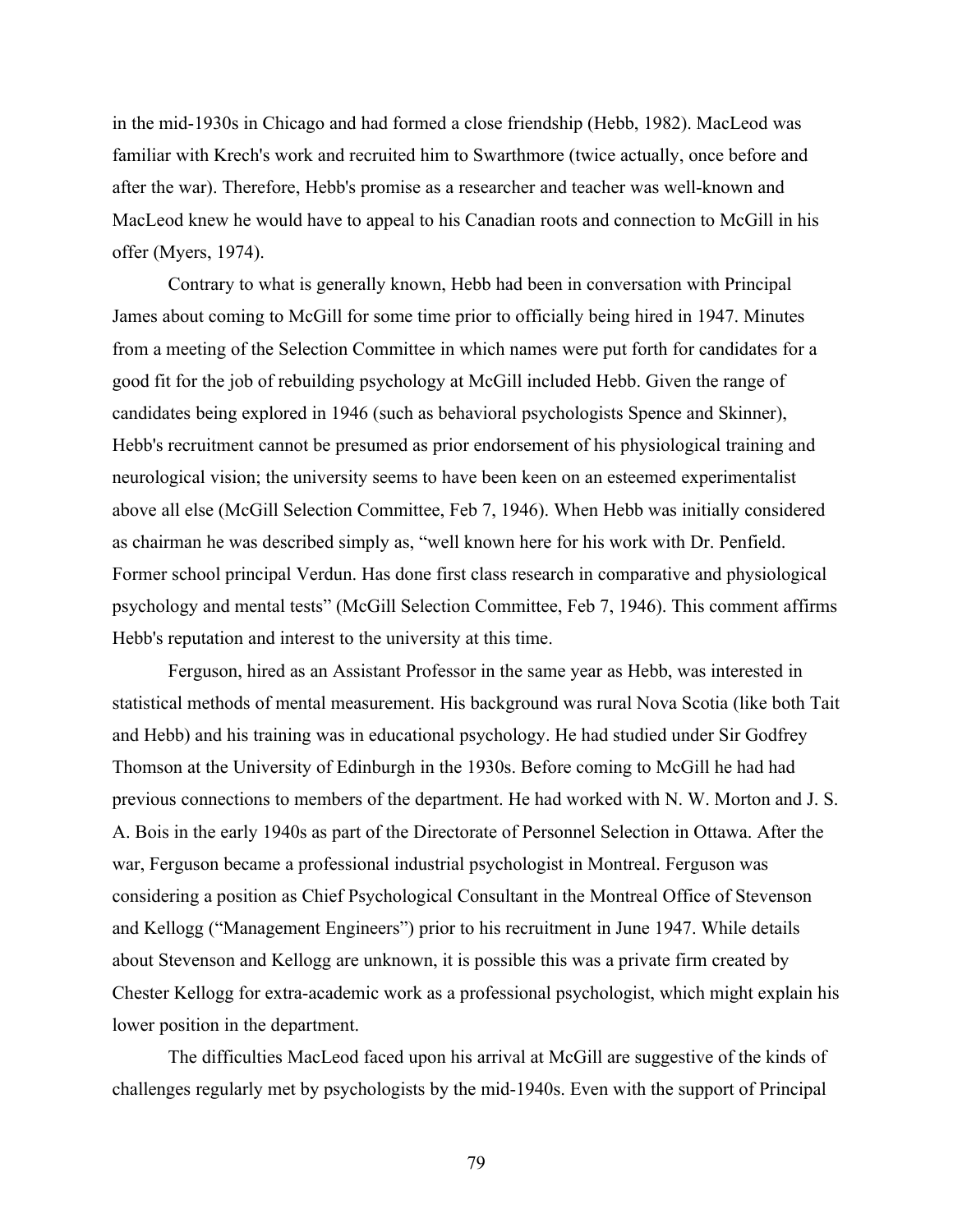James, MacLeod had to negotiate and plea for necessary support from the university. He continued the struggle for additional offices and laboratory space that Tait had started in the 1920s. Indeed, when MacLeod arrived, he was using the same sparse laboratory space Tait had managed to acquire in the remodeled Molson Wing of the Arts Building nearly twenty years earlier. This consideration by the university was representative of the comparatively low status of psychology among the social and natural sciences. An example of this struggle is highlighted in a letter to Dean Macmillan written shortly after MacLeod's arrival in the fall of 1946 in which MacLeod's request for additional necessary space failed to garner much sympathy. Instead, the Dean pointed out that, contrary to MacLeod's beliefs, "the Department of Psychology at the present time has far more space than any other Department in the building" and concluded with assurances that he is "doing everything possible in a very difficult situation" (Macmillan, Oct 11, 1946). Despite gains made in the recognition and status of psychology during the war, Macmillan's reaction to MacLeod's request is indicative of the comparatively low status and persistent skepticism being leveled against psychology by humanists and scientists alike (Wright, 1969). Having said this, it is possible that the material requirements of a modern experimental psychology were simply difficult for university administration to understand at the time (Macmillan was an English professor and for many administrators, the developments taking place within scientific psychology were likely unknown to them).

Only later in 1947, as part of the postwar expansion of the Faculty of Medicine was MacLeod able to secure additional space in the Donner Building (see below) as it was nearing completion. Upon MacLeod's urging, Principal James chose to dedicate one of its floors to the revitalized department he was in the process of creating. Though the square footage was meagre, MacLeod meticulously designed the laboratory space available to him (Myers, 1974). Unfortunately, MacLeod left for Cornell before the laboratory was completed. Throughout the late 1940s and 1950s the Department of Psychology was housed in about five different locations on or near the McGill campus (Ferguson, 1982). While perhaps this circumstance detracted from a sense of departmental unity, it would also distribute the activities of McGill psychologists across disciplinary boundaries as the department extended into hospitals, clinics, and research laboratories (see Chapter Four). It wasn't until 1965 that all branches of the department were brought together and integrated within a unified department in the newly constructed Stewart Biological Sciences Building where it remains today, adjacent to the Faculty of Medicine in what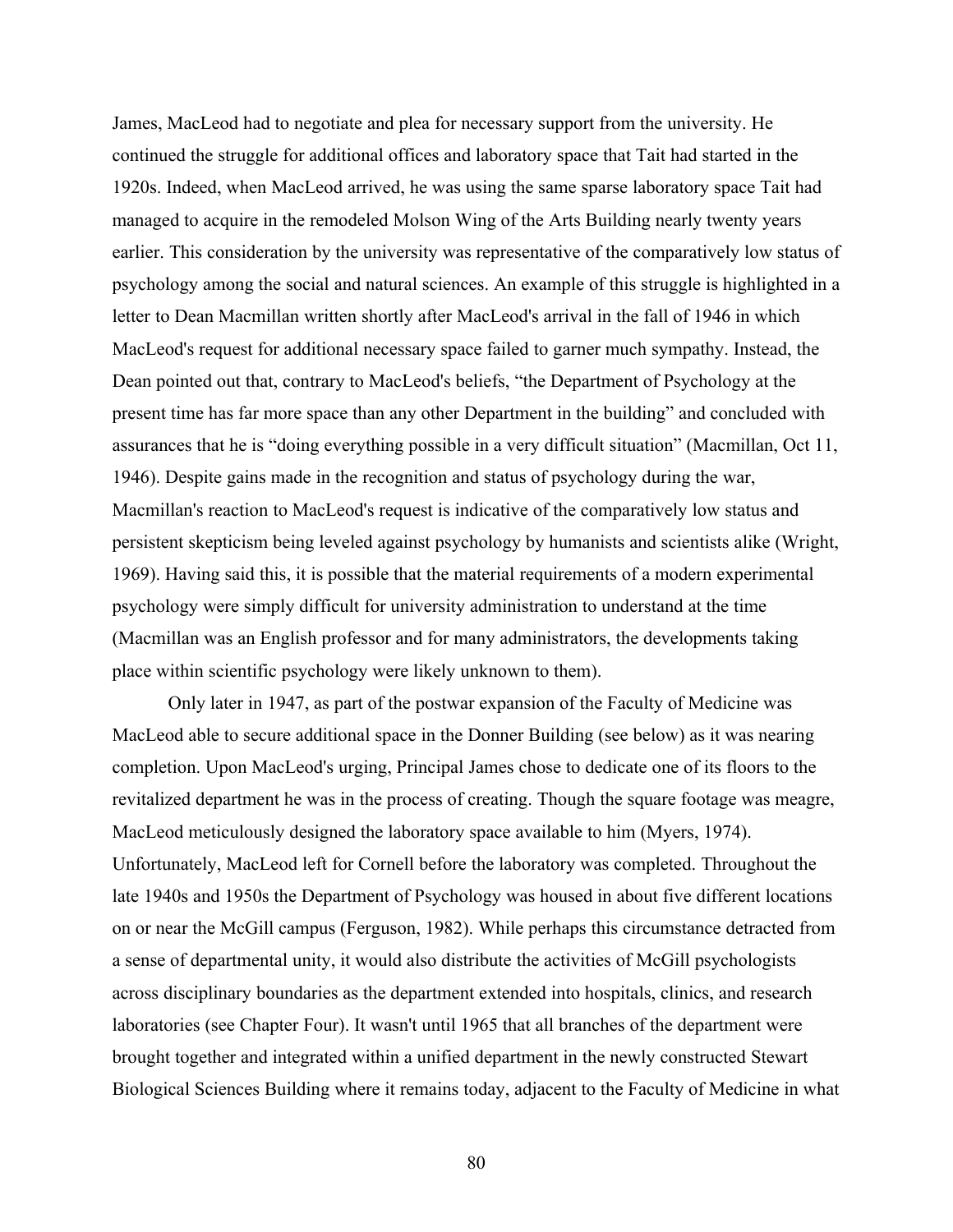was then the new McIntyre Building at McIntyre Park. The physical proximity of the Department of Psychology to associated departments, always within short walking distance throughout its history, undoubtedly shaped relations. The Department of Psychiatry, the Montreal Neurological Institute, the Mental Hygiene Institute, and the Faculty of Medicine were all located within a few blocks of one another.

## 2. c. MacLeod's departure

In late 1947, MacLeod announced his decision to leave McGill and take a position at Cornell University, where he had taught for a few years after completing his Ph.D. (1930-1933). The reasons for his departure are unclear. In a later interview, MacLeod referred to his concern that if he stayed in Canada too long, as a naturalized US citizen, he would lose his citizenship (Myers, 1974). However, correspondence with the university suggests the conditions for the chairman were not ideal at McGill and might have contributed to his early departure. For example, in a letter to the Dean regarding his decision, notes how "it is difficult to maintain a happy staff with the salary scale in existence at McGill" (Gillman, Apr 7, 1948).

Despite challenges, by the end of MacLeod's first year he had managed to relocate and upgrade the laboratory for the first time since its establishment in 1924, and recruited the highly skilled experimentalists and instructors he had hoped would bring the "effective teaching and research" that would attract the best students to enroll in psychology at McGill (MacLeod, Oct 5, 1946). MacLeod spent the summer of 1948 as visiting professor at the University of California, Berkeley and returned to Cornell as Chairman of the Department of Psychology.

MacLeod had been at McGill almost two years before he left to join Cornell to build it up as he had done at McGill (Myers, 1974; Ryan, 1982). An article MacLeod had written on the phenomenological approach in psychology (MacLeod, 1947b) generated much interest in the psychological community. This article made its way to Dean Cornelius de Kiewiet of Cornell who had been looking for a replacement chairman of psychology since Henry P. Weld's retirement in 1945 (Ryan, 1982). Therefore, following MacLeod's departure, and seemingly without much discussion or debate among the Selection Committee, it was decided that Hebb would take over as Chairman of the Department of Psychology in 1948.

Postwar psychology at McGill under MacLeod, in many ways, was an experiment in national scientific research planning (MacLeod, 1947; Bott, 1948). The specific form and role of Canadian academic psychology was unknown and throughout the coming decade there would be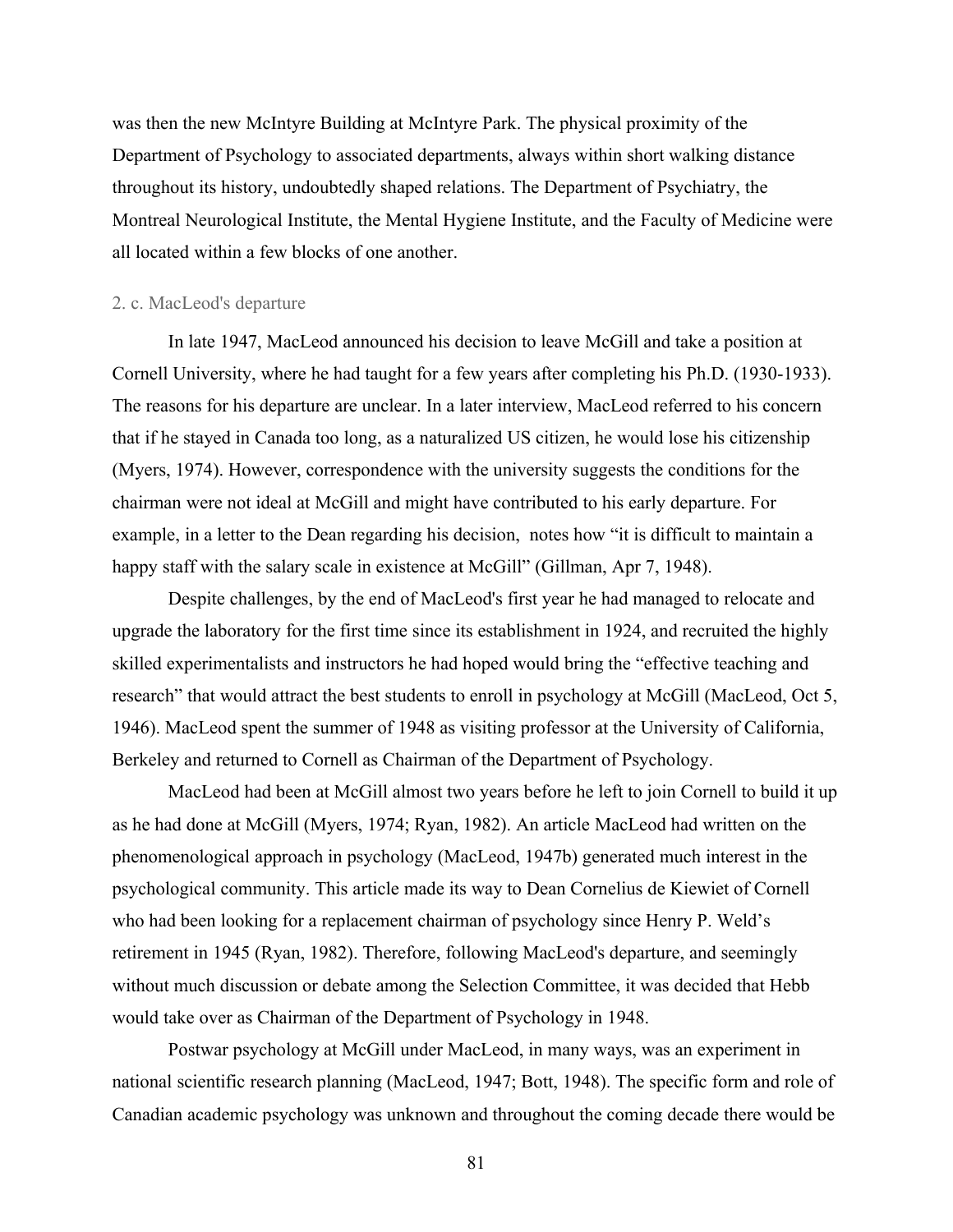numerous concerns about its future, which tended to revolve around issues of funding, professional development, and certification (discussed in Chapter Four). The direction of the department's research activities, it's orientation to the discipline, and possibilities available to psychologists in the late twentieth century were largely established under the chairmanship of Hebb in the 1950s. It is therefore towards Hebb's influence and direction of the department over the following decade that the next chapter is focused.

# Chapter Two Conclusions

Until the end of WWII, Tait and Kellogg had largely represented psychology at McGill. With the end of the war and Tait's death, a new era began at McGill led by R. B. MacLeod. MacLeod replaced Tait as Chairman of the department in 1946. While he stayed only two years at McGill during this time MacLeod obtained substantial funding for the re-design and development of the departmental laboratories and had persuaded two proven experimentalists, Donald Hebb and George Ferguson, to join the staff. When MacLeod left to become Chairman of Cornell's department, Hebb took over chairmanship of the department at McGill, where he would remain for almost a decade.

MacLeod remarked that, in 1946, the department "had been badly crushed by the war and had to be built up again" (Myers, 1974, p.109). While the war had devastated the department, events going back to Tait's refusal to cooperate with Bridges also contributed to the dire state of the department in relation to the rest of the university, especially medicine. Following World War II, there was impetus for the organization of psychology in Canada. University-affiliated research psychologists shaped psychology in postwar Canada. As one of the few established departments of the time, McGill psychologists played an important role in the direction and form of psychology in Canada.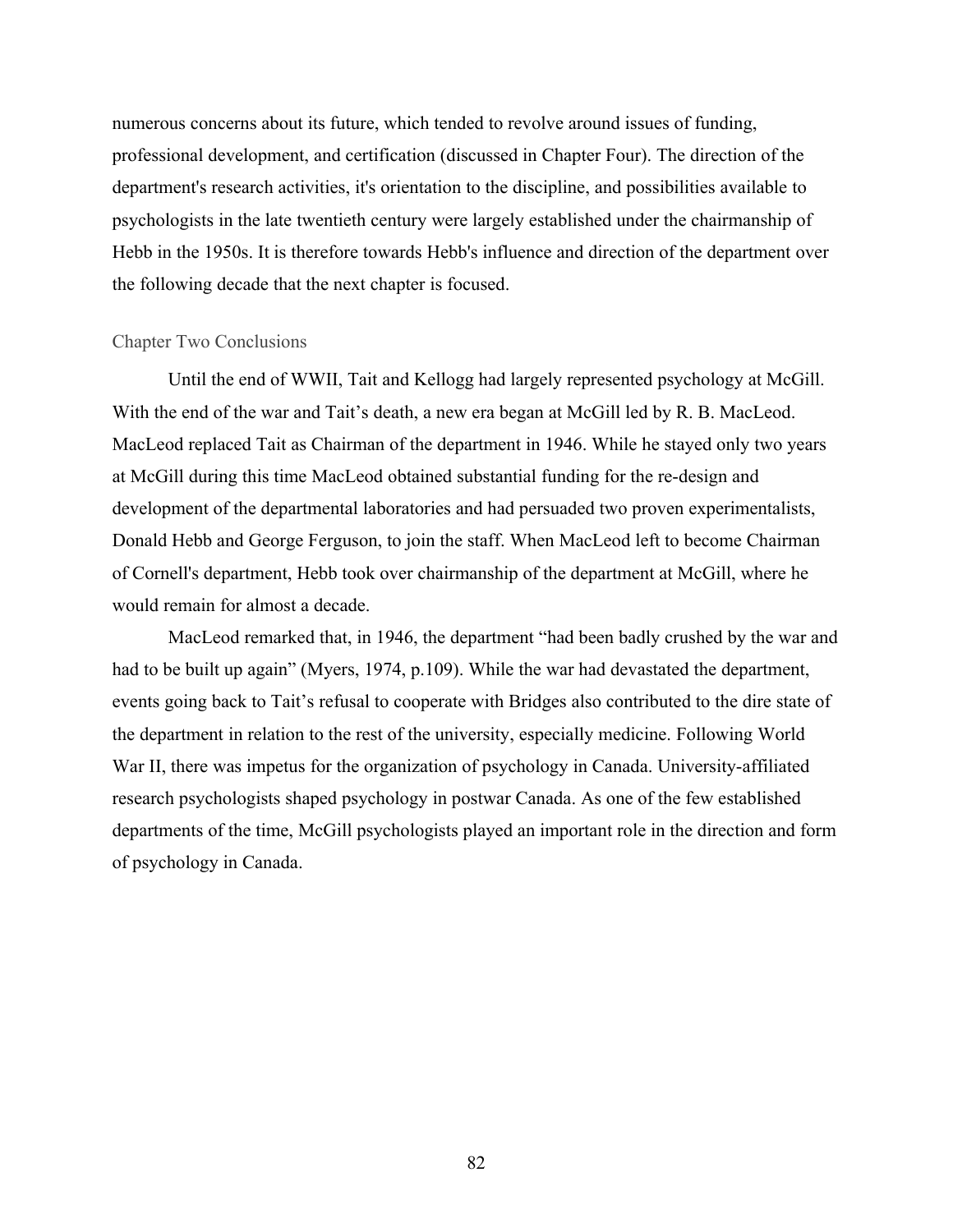#### **Chapter Three: Donald Hebb's "Neuro-Psychology" at McGill University**

The postwar years comprise a particularly interesting time for the history of psychology in Canada. It was during this period that Canadian psychologists established themselves internationally, through a number of important contributions to scientific psychology such as research in restricted sensory environments, the experiential roots of pain psychology, and the discovery of the brain's reward centre, among others. Among the most notable was the publication of Donald O. Hebb's *The Organization of Behavior: A Neuropsychological Theory* in 1949, which has been described as "a keystone of modern neuroscience" (Milner, 1993) and which "helped clear way for the cognitive revolution" (Kline, 1999). In this chapter, I argue much of this acclaim can be attributed to a new kind of psychology that developed in the Psychology Department at McGill University following World War II.

Central to the development of this 'new kind' of psychology was the appointment of Hebb as chairman of the Department of Psychology in 1947. It was here that his vision, as outlined in *The Organization of Behavior* and subsequent publications throughout the 1950s, was put into practice. Hebb's vision for a neurological psychology has contributed to the dominant form of Canadian research psychology of the postwar era: Hebb became for Canada the champion of basic experimental research in psychology and shaped the new image of psychology at McGill which we have today (Wright & Meyers, 1982).

Hebb plays a central role in this Canadian historical analysis. His particular background and training, described in the first part of this chapter, was both important and unique for a Canadian psychologist at this time. In many ways Hebb was the product of his mentors, rather than his particular time or place. His mentors included the psychobiologist Karl S. Lashley (1890-1958) and the eminent neurosurgeon Wilder Penfield (1891-1976). This academic pedigree, as well as his own experiments on the psychological testing of emotion and intelligence in apes and neurological patients, resulted in him being widely known and wellregarded within academic psychology circles in Canada and the U. S. prior to coming to McGill. During a time of immense societal and cultural change, McGill afforded Hebb the freedom to shape academic psychology at one of Canada's most established universities. Hebb's goals were neither modest nor small in scale; his aim was to "take the leadership of psychology in Canada"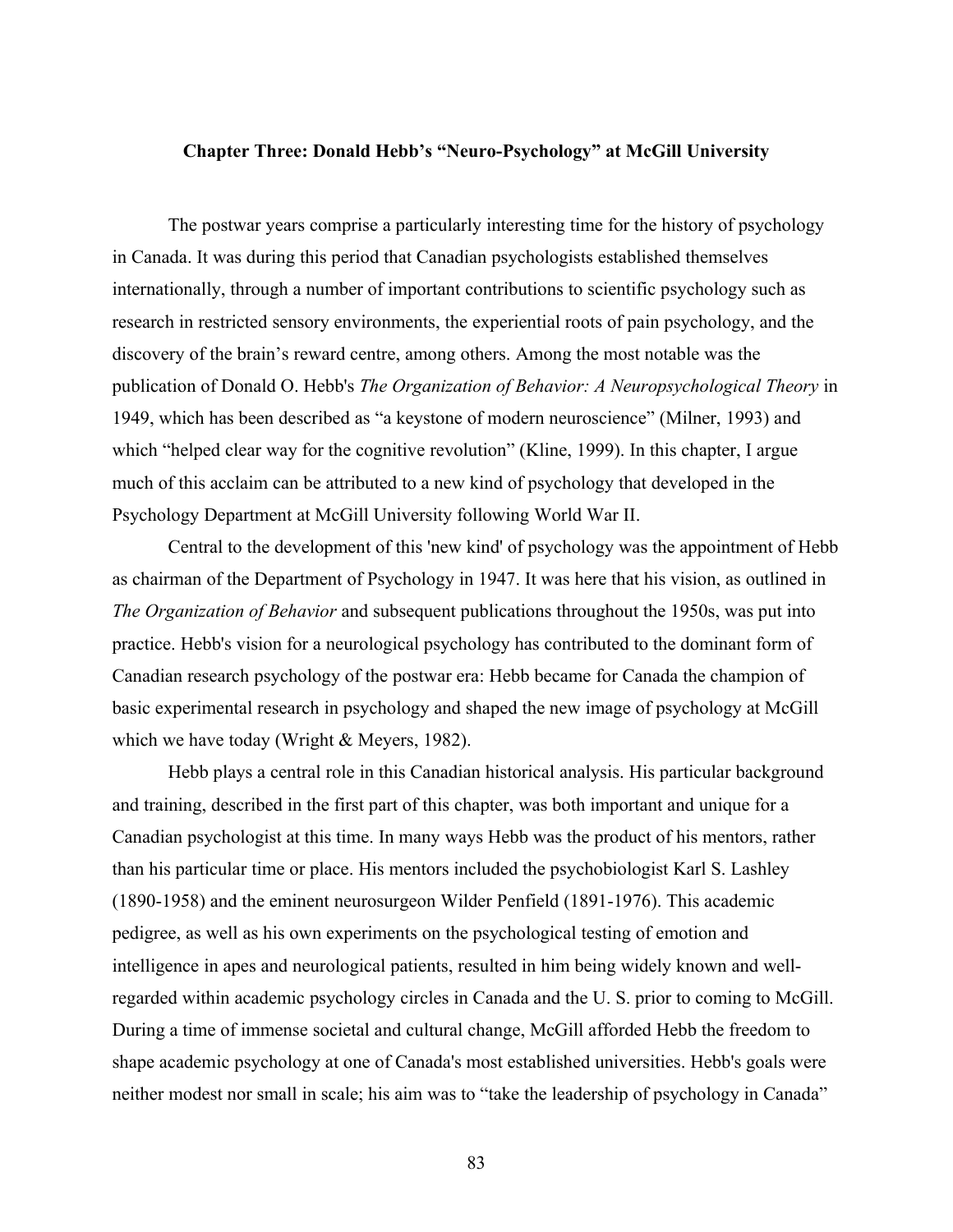and to deliver "one of the ranking psychology departments on the continent" (Hebb, Feb 22, 1947).

These ambitions were based in part on his confidence that the ideas he had outlined in his book would "make a fundamental change in psychological theory" (Hebb, Mar 31, 1947). The change, Hebb explained, was a return to fundamentals, he planned to "bring [psychological theory] back to an essential concern with t*he physiological-psychological problem*" (Hebb, Mar 31, 1947; emphasis added). Hebb believed McGill was favourably positioned to take a leadership in this regard; Hebb understood the configurations of interdisciplinarity necessary to address fundamental questions. At the time, only two or three schools – Harvard (Lashley), Yale (Beach), and Wisconsin-Madison (Harlow) (Hebb, 1980) – had researchers actively dealing with this problem (and he deemed them as doing so "not too well"). With Hebb's help, "McGill can get a head start easily in this field" (Hebb, Mar 31, 1947). McGill did not become a world leader by emulating then dominant programs of behaviorism common in America (e.g., that of Hull or others), but by deciding to invest resources (e.g., staff, laboratory space, and funding) into an entirely new (neurologically-informed) approach to psychology throughout his chairmanship in the 1950s.

McGill was particularly well-situated to bring about changes in the direction of psychology in North America, Hebb believed, and he had a plan for how this could be done. This plan was based largely on his experiences as a student in Montreal and a vision he was constructing (from his observations of disciplinary shortcomings) about the future of scientific psychology. The integration of his comparative-physiological studies over the last two decades, including an extensive review of 1940s neurophysiology, was described in a manuscript he had brought with him to McGill in 1947. This manuscript, which would become his highly influential book, *The Organization of Behavior: A Neuropsychological Theory* (1949) included an outline of major research problems for the students of the postwar era. Broadly speaking, the kind of psychology Hebb envisioned was based on a thoroughly physiological and neurological account of psychology (Hebb, Mar 31, 1947). The aim of this new psychology would be to more fully account for and better integrate existing psychological phenomena with recent developments in neurophysiology. Neuropsychologist Mortimer Mishkin recalled that, "[psychological theory] paid lip service, in a sense, to neurons. Hebb was the first to have a theory of how the brain worked that involved connections among neurons" (Mishkin, 2001, p. 6).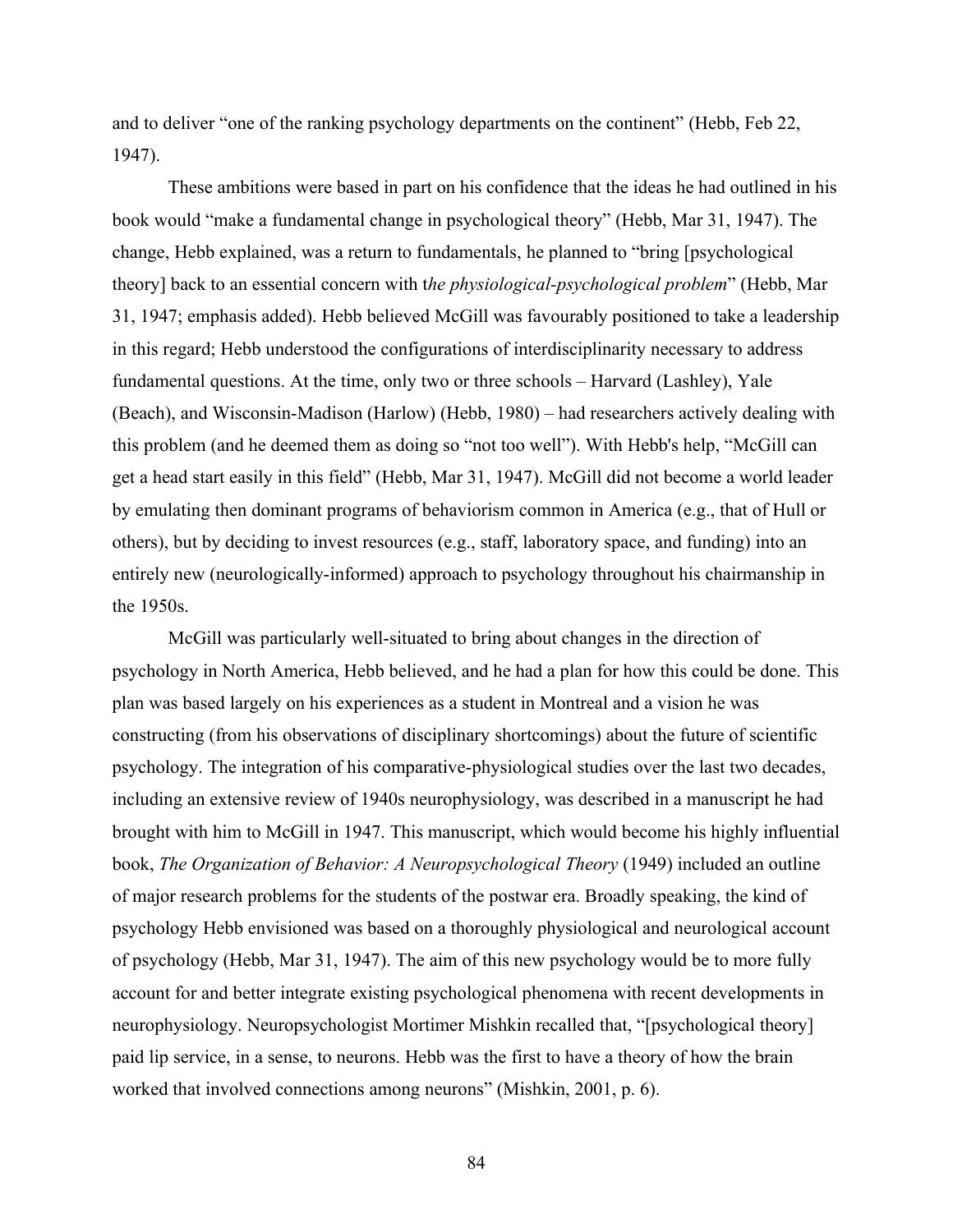It was throughout the 1950s that modern academic psychology at McGill, as well as much of Canada, was formed (Wright, 1969; Wright & Myers, 1982). During this time the Department of Psychology at McGill became one of the key sites for this development and soon became recognized as a leading research centre at an international level (Wright & Myers, 1982). The approach pioneered at McGill contributed to some of the most important developments in postwar psychology in North American, such as the influence of early environment on adult intelligence and beginnings of neural network theory. Hebb's work, and those of his students, have inspired and revolutionized our understanding of learning, memory, pain, and motivation. Principles of Hebbian learning are utilized in the development of artificial intelligence and the concepts it inspired provoked what is sometimes described as the "cognitive revolution" in psychology (Gardner, 1985; Baars, 1986).

How did the department transform itself from a marginal contributor into one of the most important centers for research and theory in psychology? To understand the conditions giving rise to these changes it is important to examine the articulation and implementation of the vision that guided this period. MacLeod had improved the department and put many of the important pieces into place (such as additional staff and increased laboratory space), but it was Hebb's vision of psychology, which he moved from theory to practice during his chairmanship of the department from 1948-1958, that most characterized psychology at McGill in the postwar period. The duties of the chairperson are legion and, mirroring the traditional German-style university model, this individual's particular priorities and concerns was expected to set the research agenda and direct the department's activities, explicitly shaping how the field is to be practiced at the institution. While Hebb's scholarly influence can be hard to trace directly. He was known to exclude his own name from projects to which he contributed (apparently, in support of the work of his own faculty and students). However, he was not shy about sharing his concerns for the future of psychological theory and practice and was actively involved with both the American and Canadian Psychological Associations during this period. It is largely from these archival documents—including personal correspondence, annual reports, and committee minutes—that this chapter was developed.

This chapter examines how Hebb understood "the physiological-psychological problem" as an essential concern towards which McGill should get a head start. An understanding of Hebb's approach to this problem provides insight into the conditions that shaped psychology at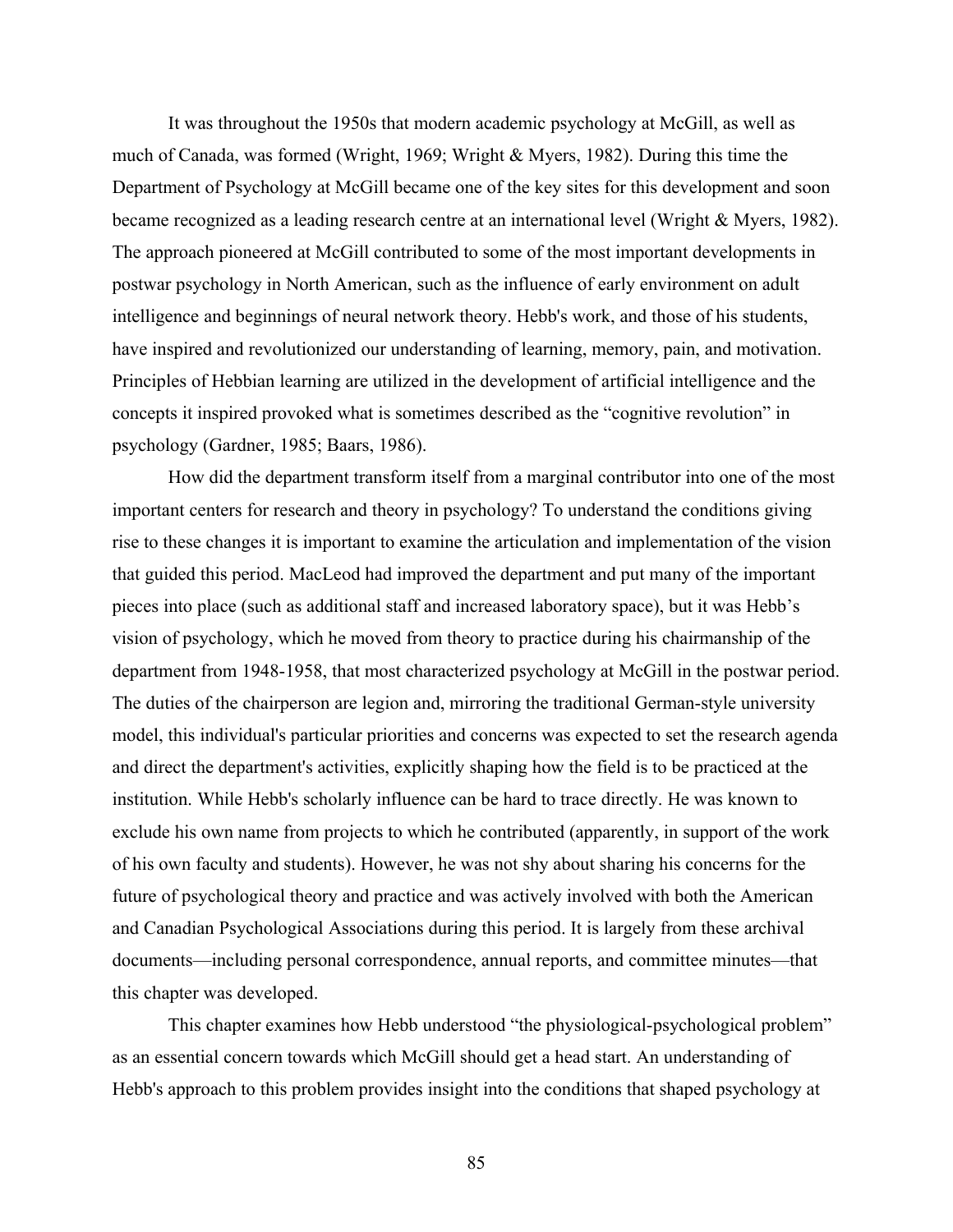McGill and established a framework from which developed the field of neuropsychology in North America (Bruce, 1985). This chapter begins with an examination of how Hebb's particular background and training shaped his understanding of the possibilities for a neurologically-based psychology and how these possibilities became articulated in the vision presented in his hugely popular 1949 book.

## 1. Hebb, Psychology, and the American Functionalist Tradition at McGill

Hebb originally had literary ambitions and enrolled to be a school teacher at Dalhousie University in the early 1920s. In 1925 he received his B.A. and got an appointment as a high school principal in Nova Scotia. He taught for a year before becoming discouraged and decided to take a year to travel West, working various manual jobs. He returned to Eastern Canada and settled in Montreal, still hoping to get a job teaching. It is not clear why he chose to travel back across the country to Montreal, but an encounter with Freud's works in the late 1920s had encouraged him to take a closer look at the burgeoning field of psychology at Tait's department at McGill University (Hebb, 1980). Given that Hebb's grades had been "worse-than-mediocre," his chances of being accepted to graduate studies were slim. However, a small-town family connection helped secure his future in psychology. W. D. Tait, the chairman of psychology at McGill, had known Hebb's mother in college and both were from the same small town in Nova Scotia (Hebb, 1980). Similar to Hebb's own family background, McGill had emerged from an English-speaking Scottish merchant class (quite separate from the French Catholic Church which dominated much of Québec society). In September 1927, Tait agreed to take Hebb on as a parttime graduate student. This would not be the last time that women in Hebb's family would broker a place for him at McGill (his sister would also come to play a major role in Hebb's return to Montreal and his work with Wilder Penfield a decade later).

Hebb was accepted with the condition that he spend a year familiarizing himself with both William James' *Principles of Psychology* (1890) and George T. Ladd and Robert S. Woodworth's *Elements of Physiological Psychology* (1887) (Hebb, 1980). Tait's assignment of James' *Principles* and Ladd & Woodworth's *Elements* to Hebb prior to formal entry into the program represents the emphasis Tait, and by extension the Department, placed on American functionalist psychology. When Tait assigned these works to Hebb as a neophyte in 1927 he was indicating the works he believed were foundational for McGill psychologists to master.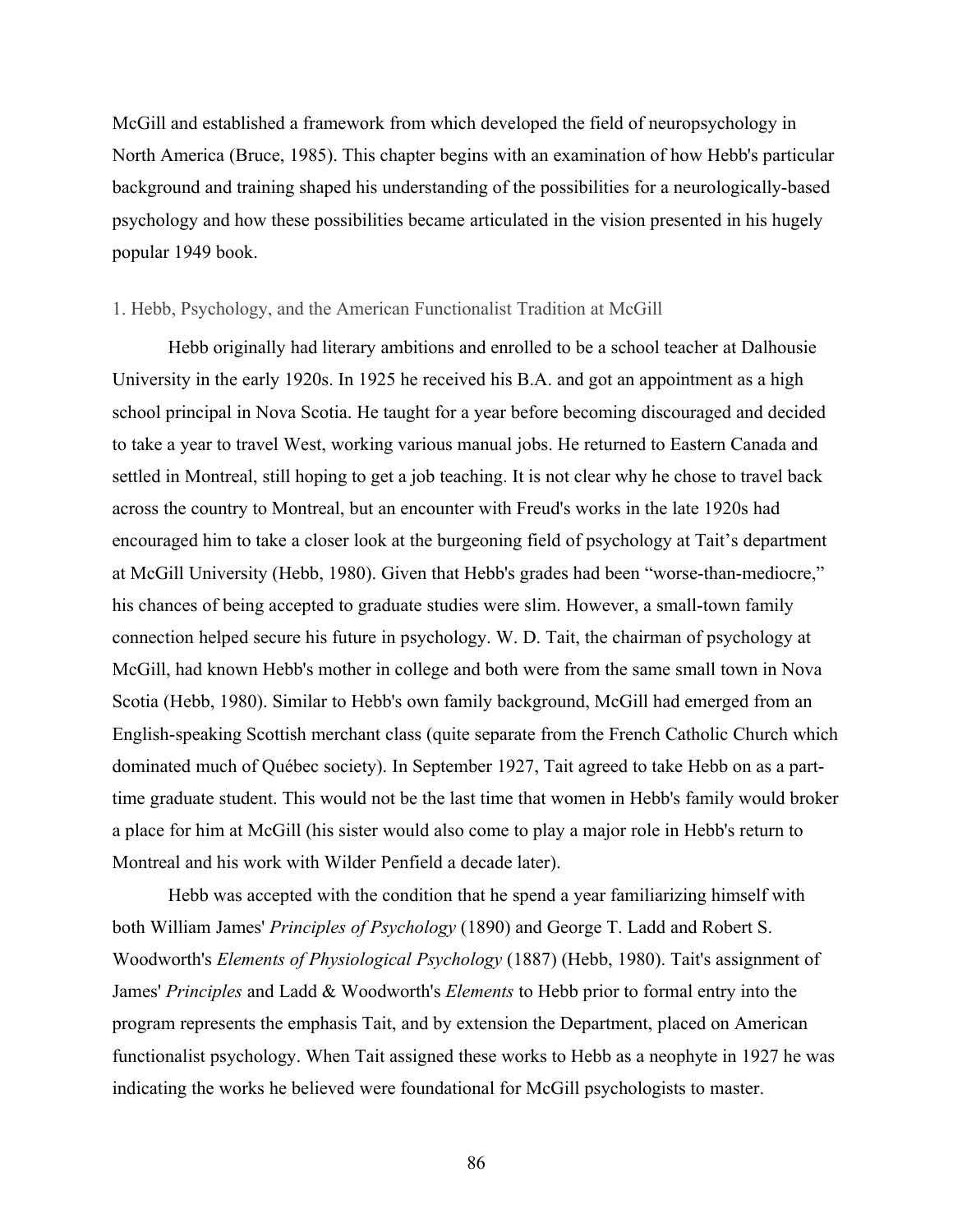Functionalism in psychology emerged in the late nineteenth century in response to the stagnation of William Wundt's psychological research program (see Danziger, 1990; Robinson, 2001) and as an attempt to make psychology more appealing within the highly pragmatic American context. Functionalism was generally situated in opposition to the structuralist tradition of Edward B. Titchener (1867-1927), the representative of Wundt's German physiological psychology in America. While structuralists held that an understanding of mental structures was necessary for a scientific psychology, functionalists emphasized the role of consciousness as a product of natural selection and sought to understand its various functions within an evolutionary framework. This contrasted with the sterile laboratory-based analyses of the structure of consciousness (i.e., structuralism). The functionalist position is articulated in what is now widely regarded as the founding document of the school by John Dewey (1896): in sum, the objects of the world are responded to by psychological beings not simply on the basis of their physical qualities but also on the basis of their practical significance to the organism. This functionalist approach to psychology was important for the emphasis in academic psychology of the application of psychology to their discipline outside the scientific laboratory, including to child and developmental psychology, clinical psychology, psychological testing, and industrial/vocational psychology. It was towards these applications that psychology at McGill had developed in the late 1920s (see Chapter One).

Green (2009) notes that functionalist psychology, broadly conceived, effectively dominated the American psychological landscape from the 1890s to the end of World War I. Functionalism in psychology spread widely from the Chicago school (e.g., Dewey, Angell, Mead) to take on different features in different places, all while sharing a Darwinian emphasis on the inherent value of mental testing. There are several indications that the school of functionalism was dominant in the kind of psychology practiced at McGill. These include, 1) Tait's initial involvement with schools and broader commitment to the mental hygiene movement, 2) the lists of research topics being pursued in the department (e.g., Tait, Apr 22, 1930), 3) the kinds of theses being completed in the department, 4) and the textbooks recommended to Hebb. This orientation persisted throughout the 1930s. The mental hygiene movement developed comparatively later in Canada than the United States and involved more psychologists (Richardson, 1989; Pols, 1999). These factors may have contributed to the flourishing of functionalist psychology at the University of Toronto and McGill. When Hebb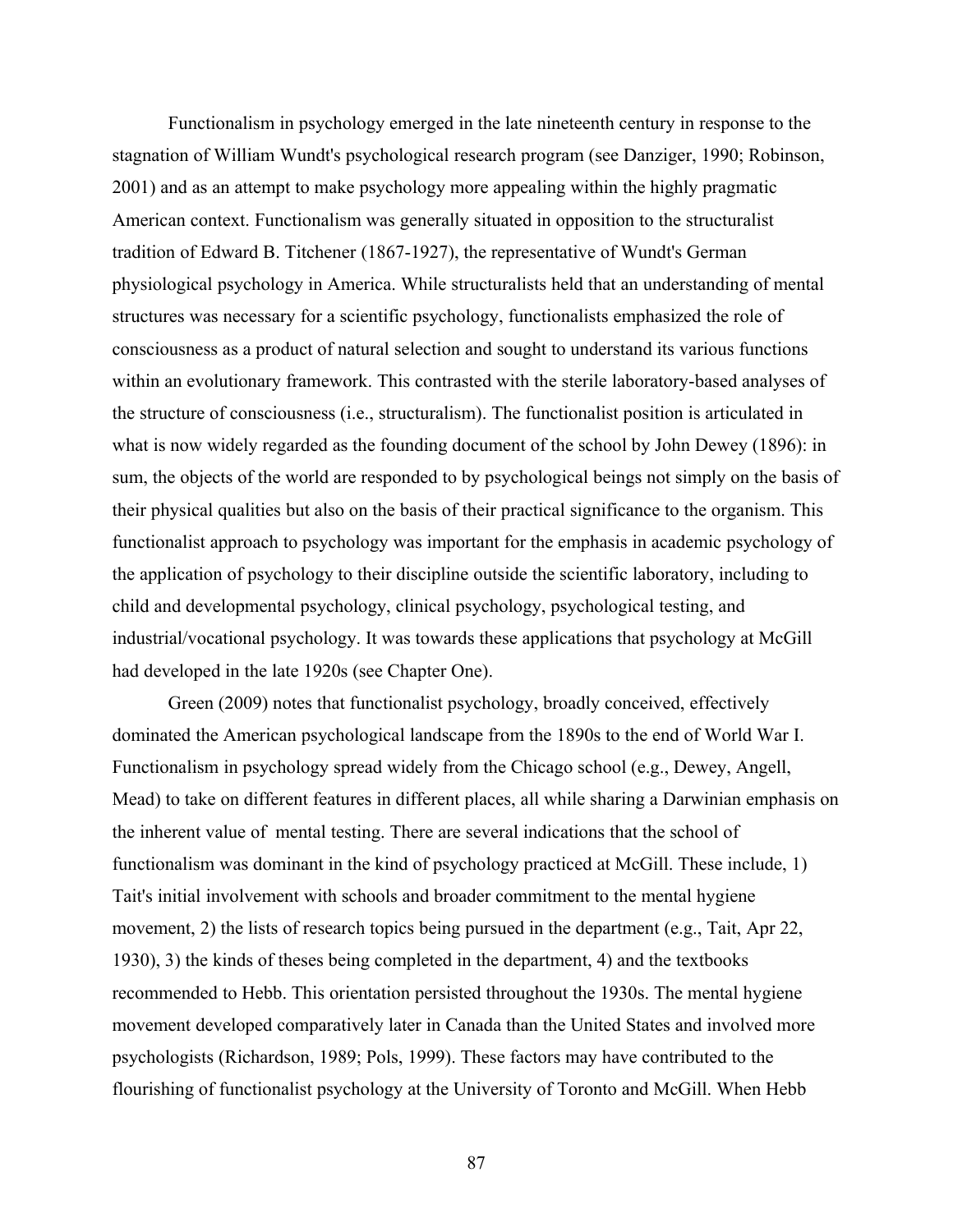approached the chairman of the department in 1927, Tait had largely severed ties with the movement, but continued to define the department's utility in terms of its applied work (see Chapter One): the activities of the Psychology Department were largely focused on the various applications of psychology to Canadian society (e.g., understanding social problems, such as unemployment and mental hygiene).

Characteristic of the psychological tradition that had developed at McGill in the 1920s, Hebb began his career in psychology with close ties to American Functionalism. This is most clearly illustrated in his initial interest in the applications of the new discipline to what he already knew, the field of education (Hebb, 1980). Hebb had had an ambivalent relationship to formal schooling growing up; his parents, both rural physicians from Nova Scotia, had been influenced by the ideas of Maria Montessori (1870-1952); he had taught himself to read before starting his formal schooling when he was eight, and although Hebb initially excelled, he quickly became frustrated and struggled in school (Hebb, 1980). When Hebb later chose to study psychology at McGill, his own experiences as a student and later observations teaching in the mid-1920s, put him at odds with learning theories of the Watsonian behaviorist tradition and its variants (i.e., Samelson, 1981; 1985). While at McGill, Hebb leveraged his training as a teacher in Nova Scotia to assist with the school-based psychological research in which Tait and Kellogg were engaged. The same year Hebb began his studies in psychology and was studying the works of James and Ladd & Woodworth, he was appointed as a high school teacher by the Verdun School Board in Montreal. The following year, when he was admitted to a qualifying year in the department, he was made principal of an elementary school in a working-class district of Montreal (Hebb, 1980). Here he challenged contemporary views of teaching methods (Hebb, 1930). True to the functionalist and applied focus of psychology at the time, Hebb integrated his work as an educator in Montreal with his part-time psychological studies at McGill.

The pursuit of applied psychological work alongside academic activities was commonplace at McGill throughout the interwar period. Canadian psychologists, similar to those in the United States, were keen to demonstrate the value and utility of psychological knowledge and its scientific methods in school-based settings (Wright & Myers, 1982; Pols, 1999). Tait had followed the teachings of his mentor Hugo Münsterberg (1863-1910) and had taken the department in a decidedly applied direction. He and Kellogg regularly served in roles outside academia, in areas of industry, education, and public service. Indeed, the lack of support from the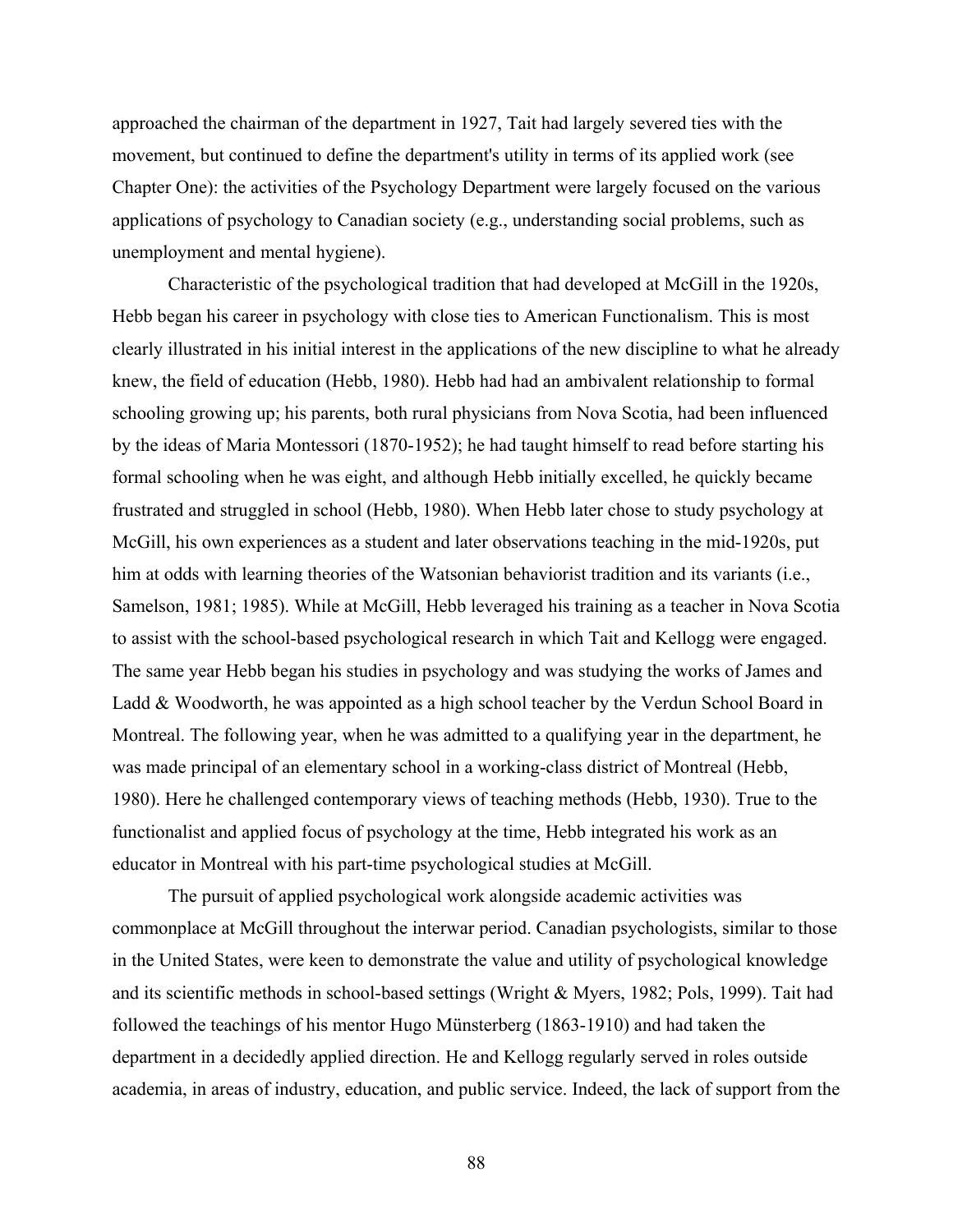university—compared to, for example, the University of Toronto—also pushed the department in a necessarily applied direction; the conditions for basic research (especially in the form of equipment and expertise) were simply not available at McGill as they were at the time at the University of Toronto and other American departments. McGill psychology, nevertheless, felt the pressure characteristic of this period and aspired to the status of a scientific discipline. As such, Hebb's connection to the Verdun School Board was likely recognized as an important asset to the development of psychological research at McGill. Throughout the period Hebb studied at McGill (1928-1933) there were a number of degrees awarded for theses on topics related to education and schooling.

Functionalism and its Darwinian approach to the mind found applications besides mental testing. Whereas mental variability was the focus of the testing movement, other strains focused on the adaptation of the organism to its environment. The department under Tait and Kellogg developed slowly and maintained a focus on applied topics, such as vocational guidance, industry, child development, and school psychology. Tait's own publications reflect a broad array of social and political concerns (education, public health, and crime, for example) and Kellogg's research interests were also very broad and included psychological testing (particularly the testing of illiterates), test construction, statistical method, aesthetics, and, in his later years, parapsychology. Both men exerted a considerable influence on the work of the Department of Psychology for more than two decades (Ferguson, 1982).

Given the range of topics pursued by faculty and students in the department, it is fair to assume that neither physiological nor behavioristic psychology managed to get a foothold at McGill prior to WWII. Nor was there a "Freudian bent that held sway in the department at the time," despite assertions (Feindel & Leblanc, 2016, p. 286). The functionationalist orientation may have been the result of the comparatively lower stature of psychology among the departments at McGill. This meant there was a lack of funds (and interest) for animal research, and a lack of 'fresh blood' (as Tait seems to have preferred, or been forced, to hire internally). The Department of Psychology did not have the resources or experimental-integrative vision to remain abreast of disciplinary developments abroad (for example, the Gestalt movement, discussed later). The department under Tait and Kellogg maintained an orientation characteristic of American functionalism which prioritized applied psychological research and mental testing. This was not unusual; Binet-type intelligence testing was the primary technology for marketing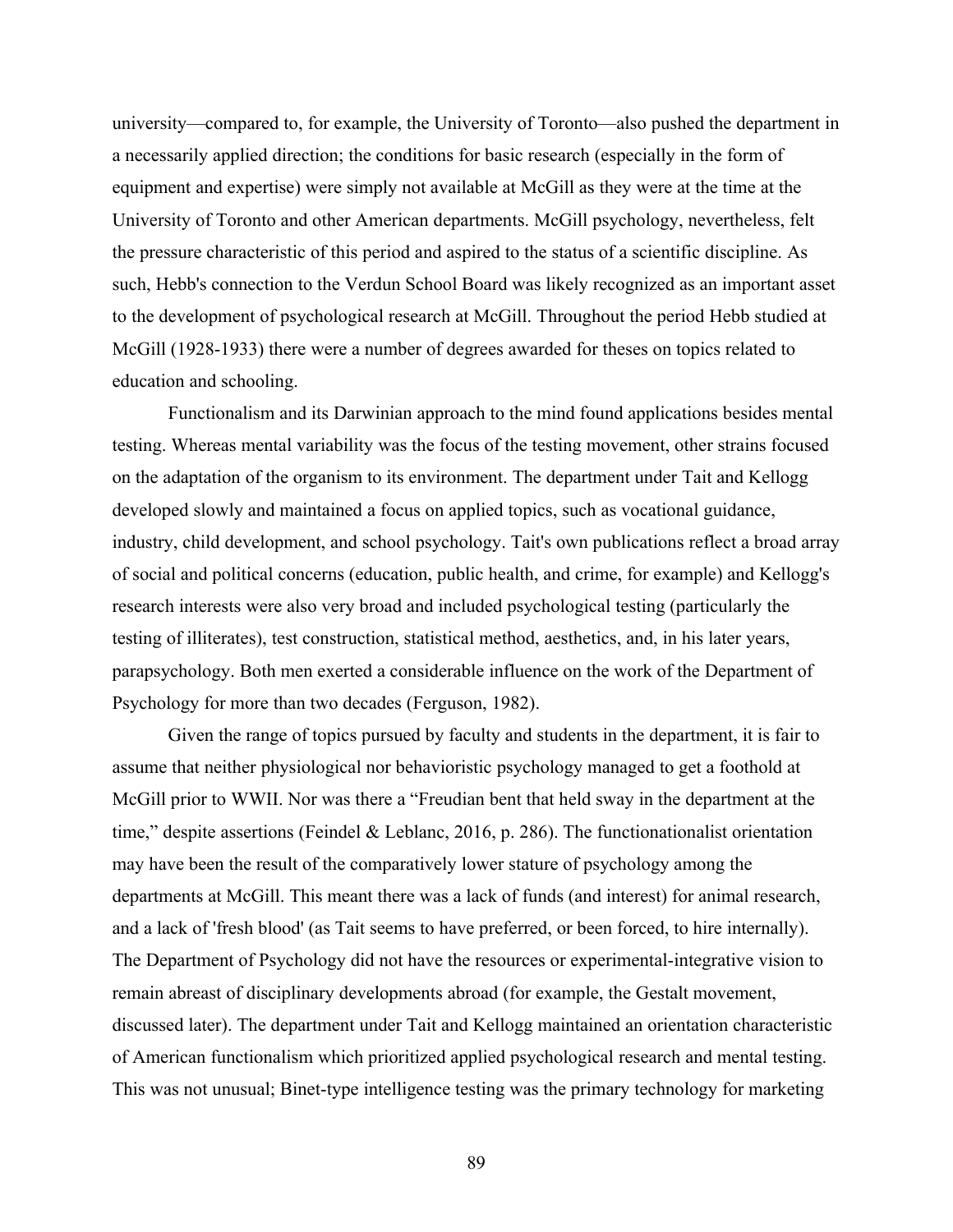the practical capabilities of early American psychologists (Brown, 1992; Sokal, 1987; Danziger, 1990). This orientation is perhaps best explained by Tait's own training in the laboratory of Münsterberg in the late 1800s when James was also at Harvard (Hebb, 1980).

Hebb's interest in education aligned with the department's. In a 1930 departmental report, Hebb's work with Kellogg was indicated as, "Psychological Survey of Rushbrooke School with Special Reference to Grading, Mental Hygiene and Curriculum" (Tait, Apr 22, 1930). Hebb never completed this study at the Rushbrooke School. In 1930 he developed a severe hip infection and was bedridden for the better part of the year (Hebb, 1980). His illness, however, proved fortuitous. Hebb described having used this time to become familiar with the works of C. S. Sherrington (1857-1952) and I. Pavlov (1849-1936), in particular, *Lectures on Conditioned Reflexes* (1928). While it is unknown how exactly Hebb became interested in physiological approaches to psychology (perhaps dissatisfaction with the narrowness of the program at McGill under Tait, he does not say), it is worth noting that this orientation towards psychology came about not through experimental practice (e.g., working in a neurological or physiological wet laboratory) but by reading the works of renowned physiologists.

Watson's behaviorist approach, popular at the time, was offered a highly naturalistic account of psychology. Despite institutional separation (see Chapter One), there is evidence that Tait was interested in collaboration with physiologists at McGill. Shortly after the appointment of the eminent physiologist Boris Babkin, Tait urged Dean MacKay to arrange a crossdisciplinary seminar: "As you know," he explained to the Dean, "his work on the conditioned reflex brings him into close contact with the problems of habit and learning in Psychology" (Tait, Mar 2, 1928). Tait was not characteristically uncooperative. He proposed to form a "group of Psychologists, Physiologists and Psychiatrists" to establish weekly inter-departmental colloquia (MacLeod, Mar 6, 1929). While Hebb credits his own curiosity for his interest in physiological approaches, it is entirely possible—since neither Tait nor Kellogg had any experience in this area —that his parents, both physicians, or elder sister (who had trained as a neurochemist) was responsible for encouraging Hebb to pursue studies in Pavlovian conditioning with Babkin in the Department of Physiology. Nevertheless, Tait seemed to be aware of the importance of bringing psychology at McGill into closer contact with the natural sciences.

It is also reasonable to suspect that Hebb had aspired to be at the cutting-edge of his field; which often meant challenging deeply held (behaviorist) assumptions. While Hebb was studying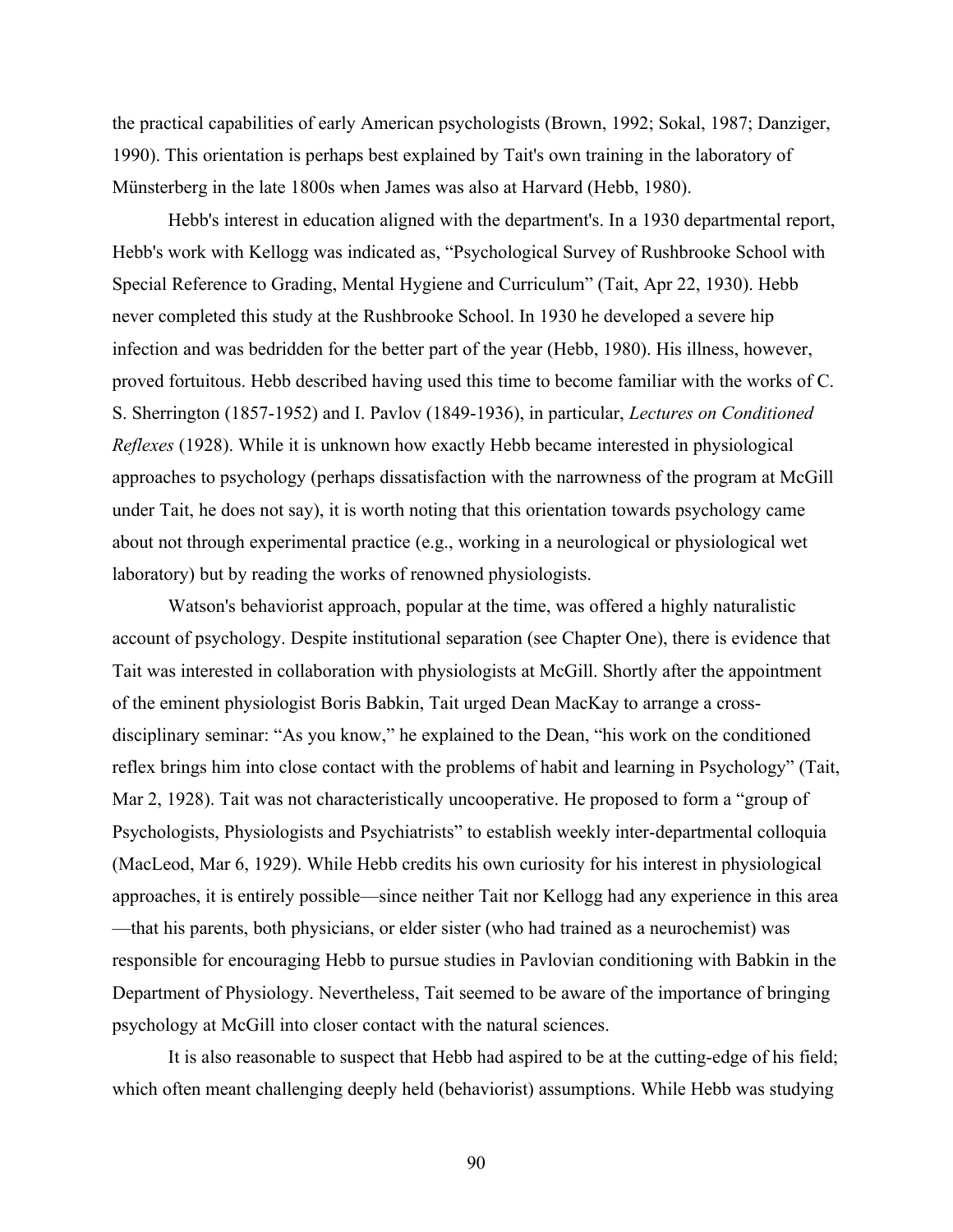at McGill, a fellow graduate student, Kenneth Spence (1907-1967), was awarded a fellowship to Yale to complete his Ph.D. with renown American psychobiologist Robert Yerkes (1876-1956). Spence, like MacLeod, was a senior graduate student when Hebb started at McGill in 1928. Spence had worked closely with Hebb when he was an assistant in the department, referring fondly to Hebb as "my first student" (Ferguson, 1980, p. 54). Spence was keenly interested in experimental methods in psychology and studied the limitations of the animal maze as a behavioral measure (Spence, 1930). Spence and Hebb would each go on to help shape postwar psychology through theoretical and experimental contributions to learning theory and motivation. Similar to Spence, Hebb looked to the work of comparative psychobiologists like Yerkes and his contemporaries, such as Karl S. Lashley (1890-1958) at the University of Chicago, who were making waves in biological approaches to psychology in the late 1920s and 1930s (Weidman, 1994; Dewsbury, 2006).

When Hebb recovered from his illness he "devoted the evenings and weekends of a year and a half to being trained in Pavlovian conditioning methods [under Babkin]" (Hebb, 1980, p. 279). Babkin had arranged for Hebb to work with another Russian émigré and former student of Pavlov, Leonid Andreyev (1891–1941) (Frost, 1984): In Hebb's words, "Andreyev was to provide me with a proper training, and I would be a proper psychological and North American representative of conditioning as it should be, Russian style" (Hebb, 1980, p. 283). Mirroring the Russian physiological tradition, the department used a variety of experimental animals, including dogs. This was Hebb's first encounter with experimental animals; the Psychology Department would not develop its own animal facilities until after World War II. Interestingly, Hebb's sister Catherine Hebb would later do her Ph.D. with Babkin in the Department of Physiology at McGill and go on to a successful research career in neurophysiology in England. No doubt Hebb's relationship with his sister played an important role in shaping his orientation towards psychology and it's position as a natural science. Hebb frequently fostered relationships with students from other disciplines. Hebb later reports: "I had clearer ideas about natural science than I might otherwise, partly as a result of long discussions with graduate students in chemistry at McGill [in the late 1920s and early 1930s]" (Hebb, 1980, p.274).

Hebb's Master's thesis, submitted in 1932, was a theoretical argument based on the possibility that spinal reflexes were learned *in utero* and included a discussion of the functioning of the synapse, based largely on Sherrington (1906) and Pavlov (1928). Although Kellogg was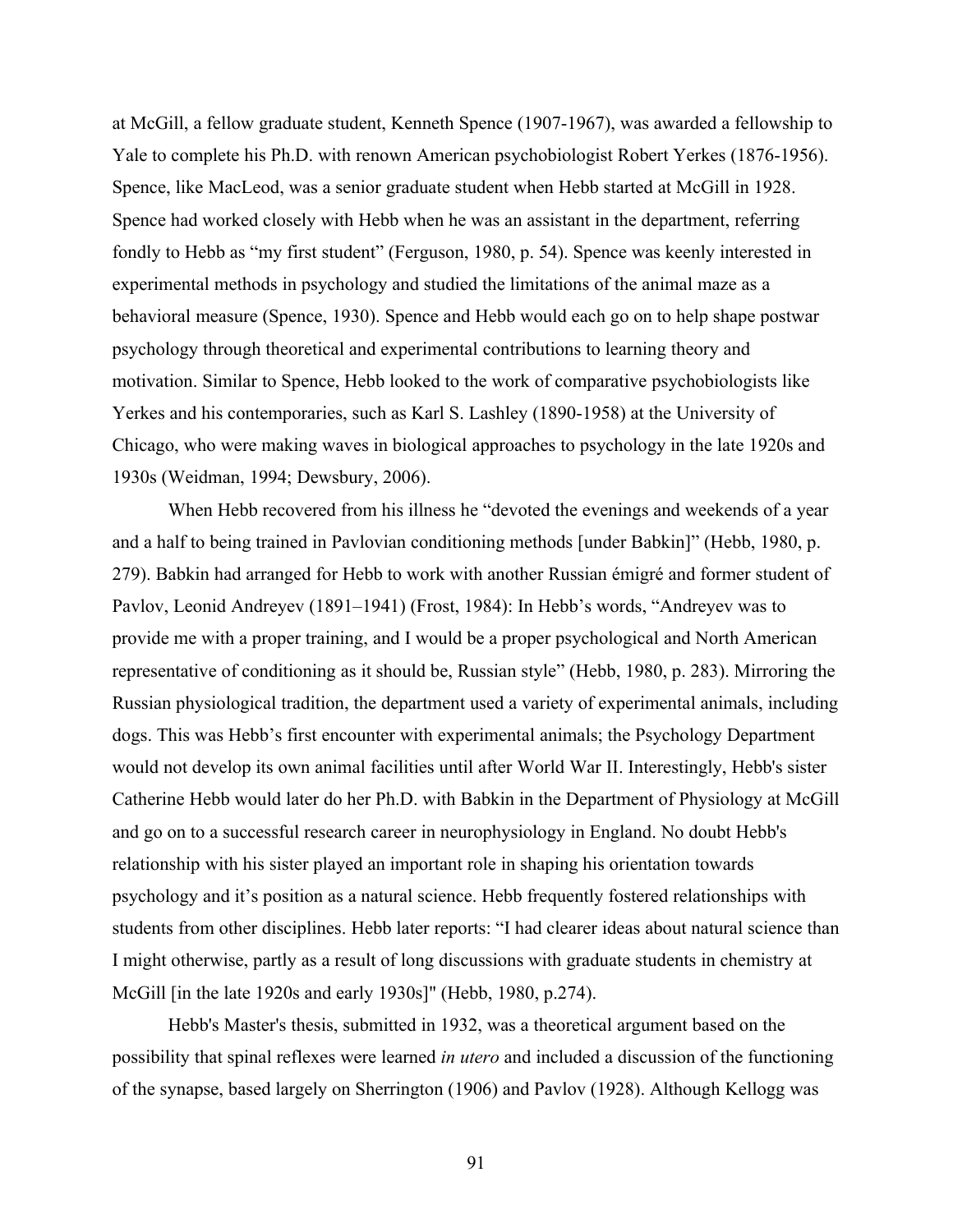Hebb's supervisor, this project was outside both his and Tait's expertise and therefore Hebb arranged for Babkin to be part of the examining committee (Hebb, 1980). While he later characterized the work in his thesis as "nonsense," it reflected at least two themes that would persist in Hebb's subsequent work: an interest in the effects of early experiences on the developing nervous system and a general willingness to take an unpopular position. It is also likely Hebb recognized, given his family connections to medicine, the relative disciplinary value of a physiologically-based thesis project.

Hebb's formative education at McGill in both the psychological laboratory of Tait and Kellogg and in the physiological laboratory of Babkin and Andreyev were important to his decision to pursue his Ph.D. with Lashley in 1934. From his experiences, Hebb was intimately familiar with the limitations of both functionalist psychology and Pavolvian physiology and was likely drawn to the exciting discoveries (for psychological theory) emerging from the psychobiological work of individuals like Yerkes and Lashley.

Hebb continued to work with Babkin after he completed his Master's (1933-1934). These years would be particularly difficult for Hebb: his educational experiments in collaboration with the Verdun School Board were being terminated, he found himself increasingly disenchanted by Pavlovianism, and his wife of 18 months was killed suddenly in a car accident in Nova Scotia on his 29th birthday (Hebb, 1980). Hebb resolved to leave Montreal and, with Spence's assistance, had initially planned to pursue graduate training with Yerkes at Yale. He was instead encouraged by Babkin to apply to work with Lashley at Chicago (Hebb, 1980).

Lashley, who was President of the APA in 1929, published *Brain Mechanisms and Intelligence* (1929) and then a year later, *Basic Neural Mechanisms in Behavior* (1930), both highly influential works. Lashley's book laid forth some of his most important ideas and had demonstrated that methods from laboratory physiology could be used to fundamentally challenge the presumptions of the then dominant behaviorist theory (Weidman, 1994), about which Hebb had garnered his own misgivings (Hebb, 1949). A young Hebb was likely encouraged by the possibilities of a biologically-based science of psychology and recognized early that a thoroughgoing intellectual grasp of physiology was fundamental to contemporary psychological understanding, an insight that would serve him well throughout his career.

Hebb's experiences at McGill in the late 1920s and early 1930s presents a slightly different picture than is usually presented about psychology during this time. Psychology at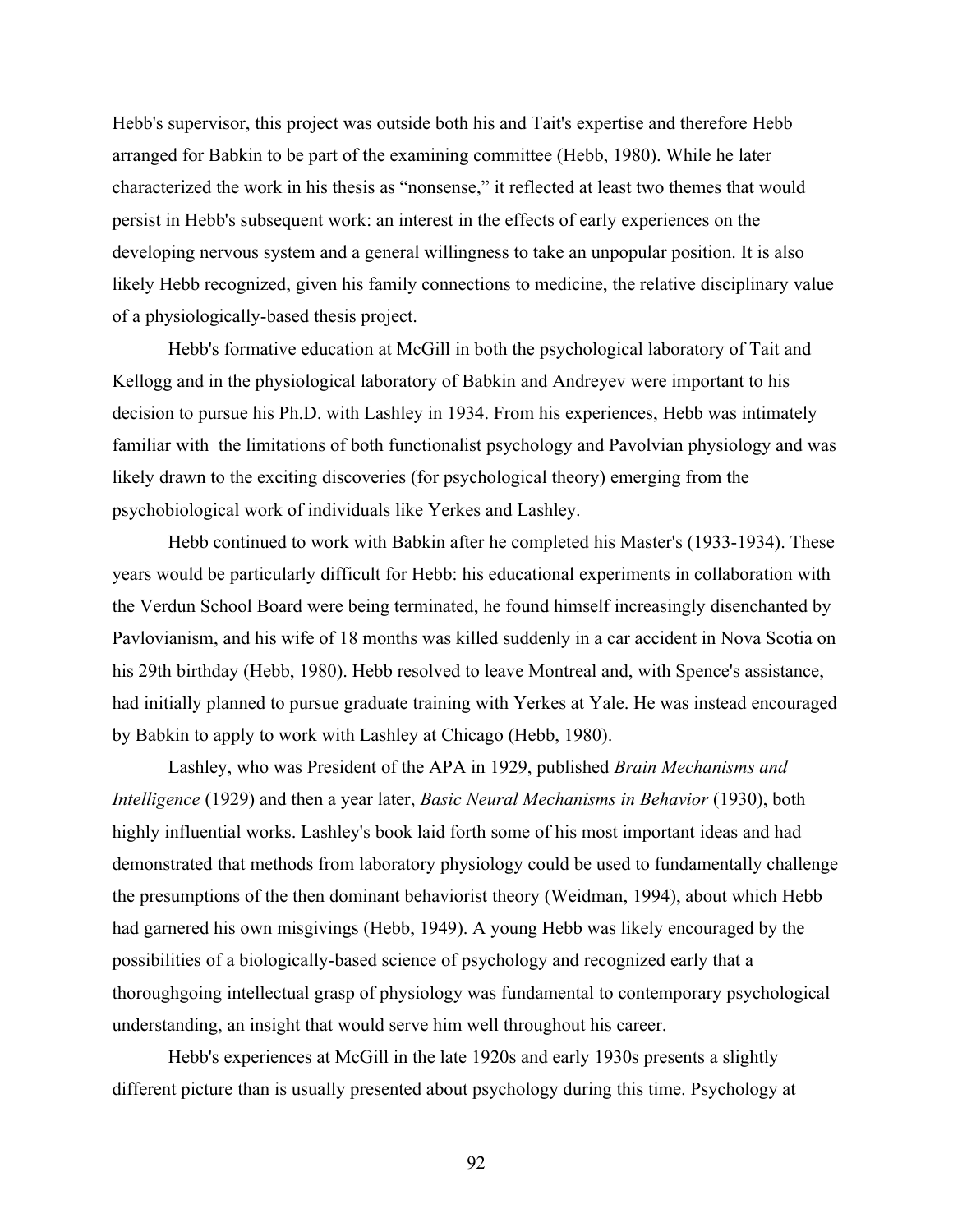McGill, and in Canada, lagged behind American university counterparts. Psychology in Canada and at McGill is often not accurately represented by historical narratives of behaviorist hegemony in North America (Samelson, 1981; O'Donnell, 1985). Given the broad areas of functionalist graduate research at McGill, it is perhaps the case that Montreal was somewhat insulated from the dominant influence of experimental behavioral psychology. Indeed, this situation might have created a comparatively 'neutral' environment largely devoid of the most divisive positioning of other, larger departments of psychology at the time (e.g., Harvard and Yale). While a broader discussion of the cultural and politics factors is important, this particular account focuses mainly on the institutional and interpersonal factors that shaped psychology in at McGill University.

Outside a theoretically broad commitment to traditional Functionalism, it is difficult to ascertain how Hebb's education might have been steeped in any particular school of thought. Indeed, Hebb later described psychology at McGill during this period as "far from exciting" - the lack of disciplinary training at McGill, he discovered upon arriving at the University of Chicago, had left him "ignorant of much current work in psychology" (Hebb, 1980). Hebb's capacity to remain affiliated with the Verdun school board and the Department of Physiology while completing his Master's in psychology part-time speaks to the 'hodge-podge' approach of the department. By providing Hebb with greater theoretical flexibility, this approach was advantageous; he studied school psychology alongside physiology, which would have an important influence on his later thinking – despite his characterization of both as "false starts" (Hebb, 1980, p. 280). Had psychology at McGill been dominated by methodological behaviorism in the 1920s (as it had elsewhere) or opportunities for interdisciplinary work not been encouraged (partly out of necessity), Hebb might have failed to recognize the value of Lashley's physiological approach (Weidman, 1994) or to have taken the steps necessary to receive the training and endorsement from Babkin and Andreyev that helped facilitate his introduction to the integrative psychobiology present at the University of Chicago in the 1930s (Dewsbury, 2002). Therefore, psychology in Canada, at least insofar as the experiences of psychologists at McGill went, was much more varied than is usually described suggesting that behaviorist dominance did not extend quite as prominently into Canada and McGill as it did to other parts of North America.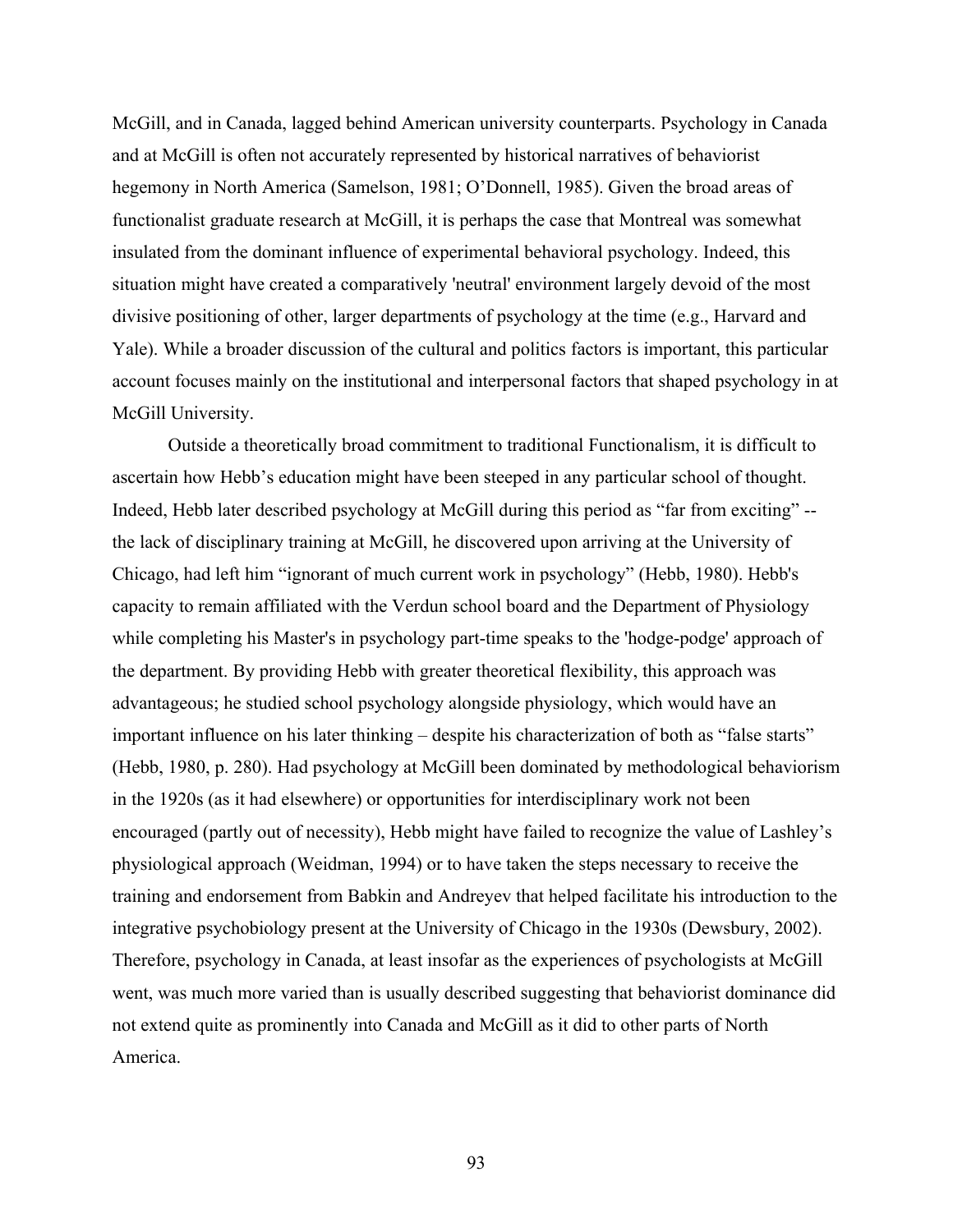### 2. Hebb's Training with Lashley at the University of Chicago and Harvard

In the 1920s and 1930s, Lashley's laboratory at Chicago was among the foremost American labs studying the neural bases of behavior (Milner, Preface to *Organization*, 2002). When asked many years later, Hebb reported that apart from Lashley, and later Beach (at Yale) and Harlow (at Wisconsin-Madison), there was almost no research being done on physiological psychology at the time: "Positivism and the black box were the style, Hull avoiding, and Tolman and Skinner denouncing, any involvement with the brain" (Hebb, 1980, p. 299). When asked many years, Hebb was adamant that "there was no neuroscience in psychology in Canada before 1963" and he had almost no contact with neurophysiological research going on in Canada "if there was any" before he returned to McGill in 1947 "apart from keeping in touch with the work at the MNI" (Hebb, Jun 13, 1984).

At the University of Minnesota, Lashley conducted a series of experiments on the brains of rats. He applied a surgical method he had learned from training with Shepherd Ivory Franz (1874-1933). Lashley destroyed portions of the rats' brain and, after allowing them to recover, tested them for their ability to learn and remember a series of tasks. He found that, by and large, despite missing parts of their brains, the rats had not lost these abilities; specific pathways could be disrupted without significant effect. This convinced Lashley that the brain must somehow function as a whole: memories were not stored in a single region but must be distributed throughout the brain. This is what he referred to as the *theory of equipotentiality*, a major challenge to existing theories of cerebral localization at the time. Lashley's initial interpretations of results seemed to support Watson's behaviorist theory and, by the late 1920s, he was convinced these results demonstrated an important conflict between equipotentiality and what he interpreted as a *doctrine of localization*, which he increasingly came to oppose (Weidman, 1999). It was through these experiments -- and similar critiques arising from prominent Gestalt psychologists, like Wolfgang Köhler (1887-1967) and Kurt Koffka (1886-1941) -- that Hebb and others came to realize that the prevalent "switchboard" model of brain functioning had been demonstrated theoretically insufficient (Lashley, 1929; 1930a). Therefore, in Hebb's mind, a better and more theoretically rigorous and physiologically-grounded explanation was desperately needed (Glickman, 1996).

Lashley was an eminent and respected physiological psychologist in the early 1930s. He had pioneered the idea that the highest and most complex mental processes could be addressed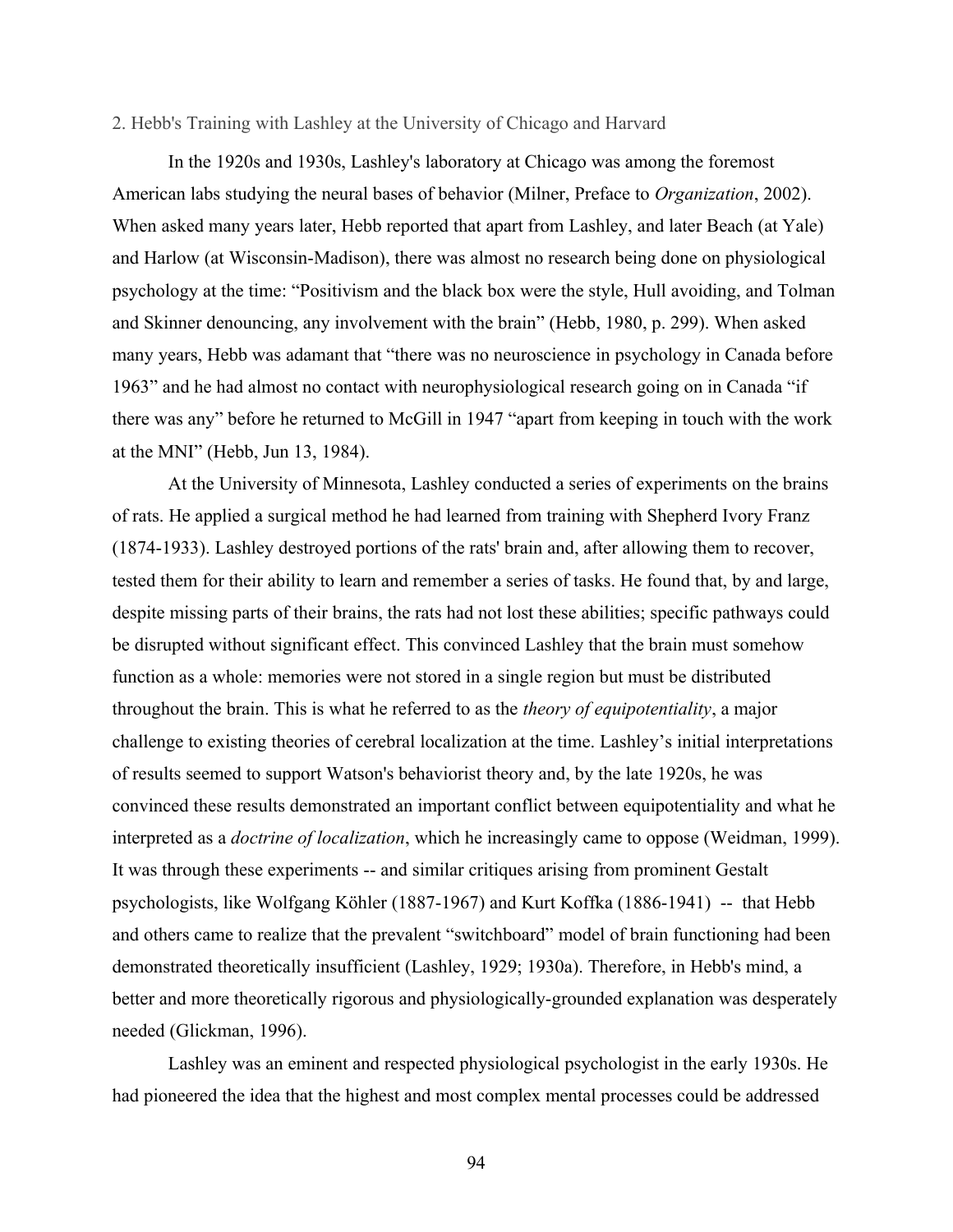by the tools of biological science (Weidman, 1999; Bruce, 1986). In many ways, Lashley had made the "neural correlates of conscious experience" a worthy and reputable problem for science; he showed his followers that the strengths of physiological psychology could be directed toward the mysteries of thought, feeling, and memory (Weidman, 1999); indeed, Lashley stood at the crossroads of psychology and neurology "just as the traffic was beginning to roar" and had made that intersection a natural place to stand (Stellar, 1992). The notion of the field itself an inherently "cross-roads discipline" appears in the history of Canadian psychology (e.g. MacLeod, 1955).

Having recently published two major works (1929; 1930a) and been President of the American Psychological Association, the early 1930s represents some of the most active and productive periods of Lashley's career. It was during this time that Hebb applied to work with him; Lashley accepted Hebb's request in July 1934 in a letter describing the various animal experiments on vision that the department was conducting (Glickman, 1996). Lashley would have a profound and lasting influence on his graduate students and Hebb was among a group of early integrative psychobiologists who shared an outlook on a variety of fundamental issues (Dewsbury, 2002).

## 2. a. Hebb's Ph.D. research at Chicago and Harvard

During Hebb's time with Lashley in the 1930s he spent most of his time looking at the effect of brain ablation on learning abilities in rats. This technique emphasized the pathological model embodied by experimental physiological (i.e., Claude Bernard, Walter Cannon, Ivan Pavlov). He began working on problems of spatial orientation and place learning at Chicago. When Lashley travelled to Massachusetts after accepting a position at Harvard in 1935, Hebb agreed to accompany him. At Harvard Hebb was compelled to change research projects because of limited time and money (Glickman, 1996).

Delimiting the boundaries of theoretical understanding often involves the exploration of edge cases. Lashley was known for his emphasis on theory. What are the conditions in which the experiment produces observations that the theory fails to predict? Lashley relished the capability of experiment to challenge conventionally held theories. Much of Lashley's research explored visual perception. Since Hebb was interested in exploring the effects of early environment on learning (e.g., Hebb, 1932), Lashley suggested he compare perceptual differences between rats reared in complete darkness to those reared normally. The goal of these studies was ostensibly to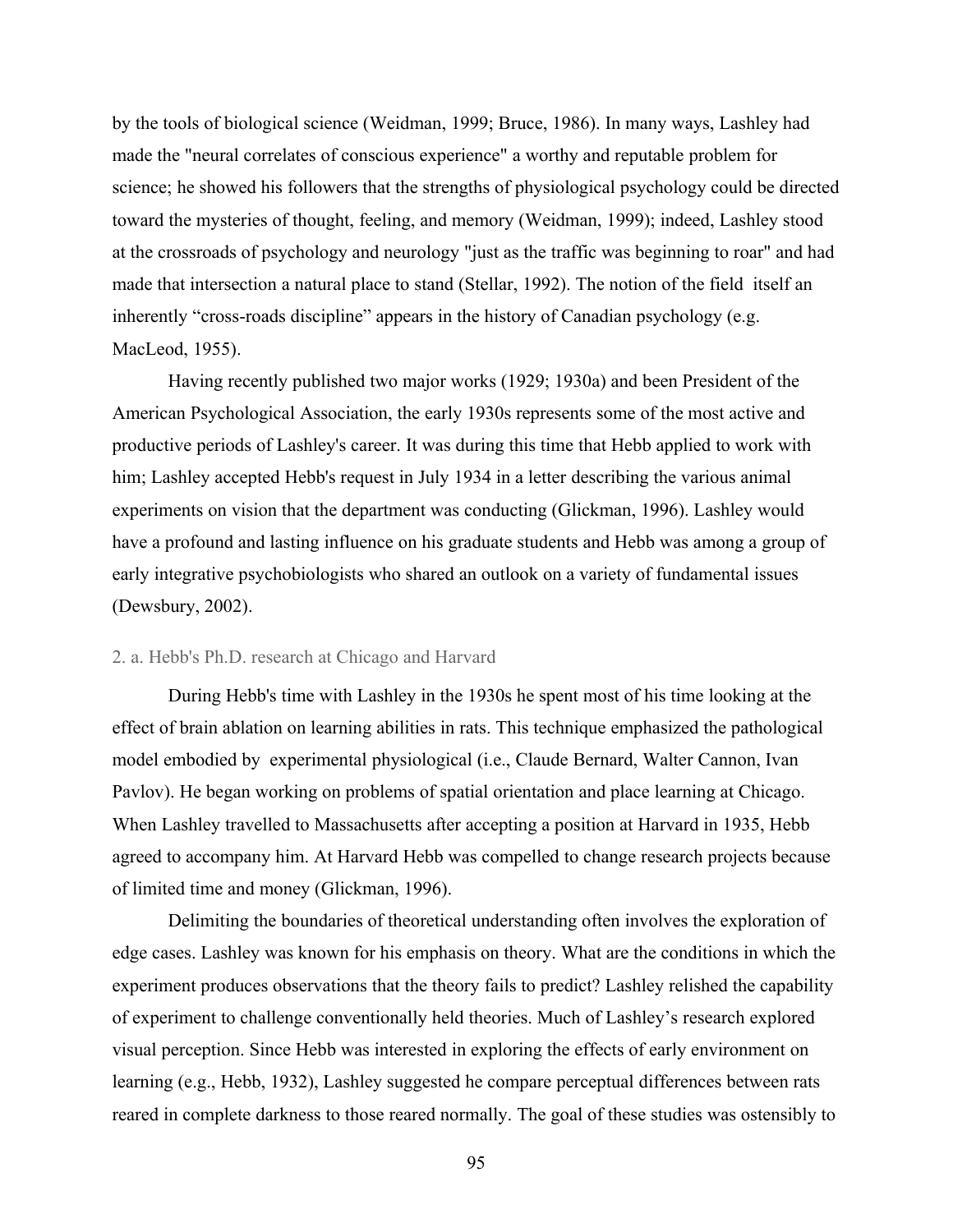reveal the role of early experience in shaping what would otherwise appear to be innate behaviors by radically altering the animal's early environments. Since behaviors were understood by behaviorists to be the outcome of complicated conditioning histories, being able to show certain behaviors as innately organized went against basic reflex theory. Lashley and Hebb wanted to show some of the ways these conditioning histories become organized and how early experiences patterned available conditioned outcomes (i.e., behaviours). This research, on the organization of visual perception in the rat, would come to form the research topics of Hebb's Ph.D. dissertation, which he published in a series of papers in the late 1930s (i.e., 1937a; 1937b, 1938a).

Contrary to the empiricist ideas of his Master's thesis at McGill, Hebb had attempted to demonstrate in his doctoral dissertation that rats reared in complete darkness were nevertheless able to learn relative size and brightness similar to any normal animal. This finding indicated that the organization of the visual system was innate and (at least somewhat) independent of environmental cues: Hebb concluded that, "in the rat the figure-ground organization and perception of identity in such geometrical patterns as the solid triangle, outline of triangle, and triangle circumscribed by a circle are *innately determined*" (Hebb, 1937a, emphasis added). These studies appeared to confirm that which Lashley and Hebb had predicted: there were no differences in the two groups of rats because perceptual organization was innate and did not require experience for organization (Hebb, 1937a; 1937b). This view coincided with Lashley's theory of equipotentiality, which suggested that the general pattern of connectivity (rather than any sort of strict localization) governed the organization of behavior.

Hebb received his Ph.D. during the late Depression when there were very few jobs in physiological psychology available, and none in Canada. During a postdoctoral year at Harvard, Hebb completed the work he had begun on spatial learning and orientation in rats. This work yielded evidence of innately organized figure-ground separation, consistent with the Gestalt position, and of similarity between normal and dark-reared rats in the perception of horizontal versus vertical patterns shown by transfer tests. Hebb published these experiments that year (Hebb, 1937a; 1937b), they were heavily based on his original thesis experiment on spatial orientation and place learning.

Almost a decade later, while writing *The Organization of Behaviour*, Hebb re-examined these data and realized there was more going on than he had first realized. The dark-reared rats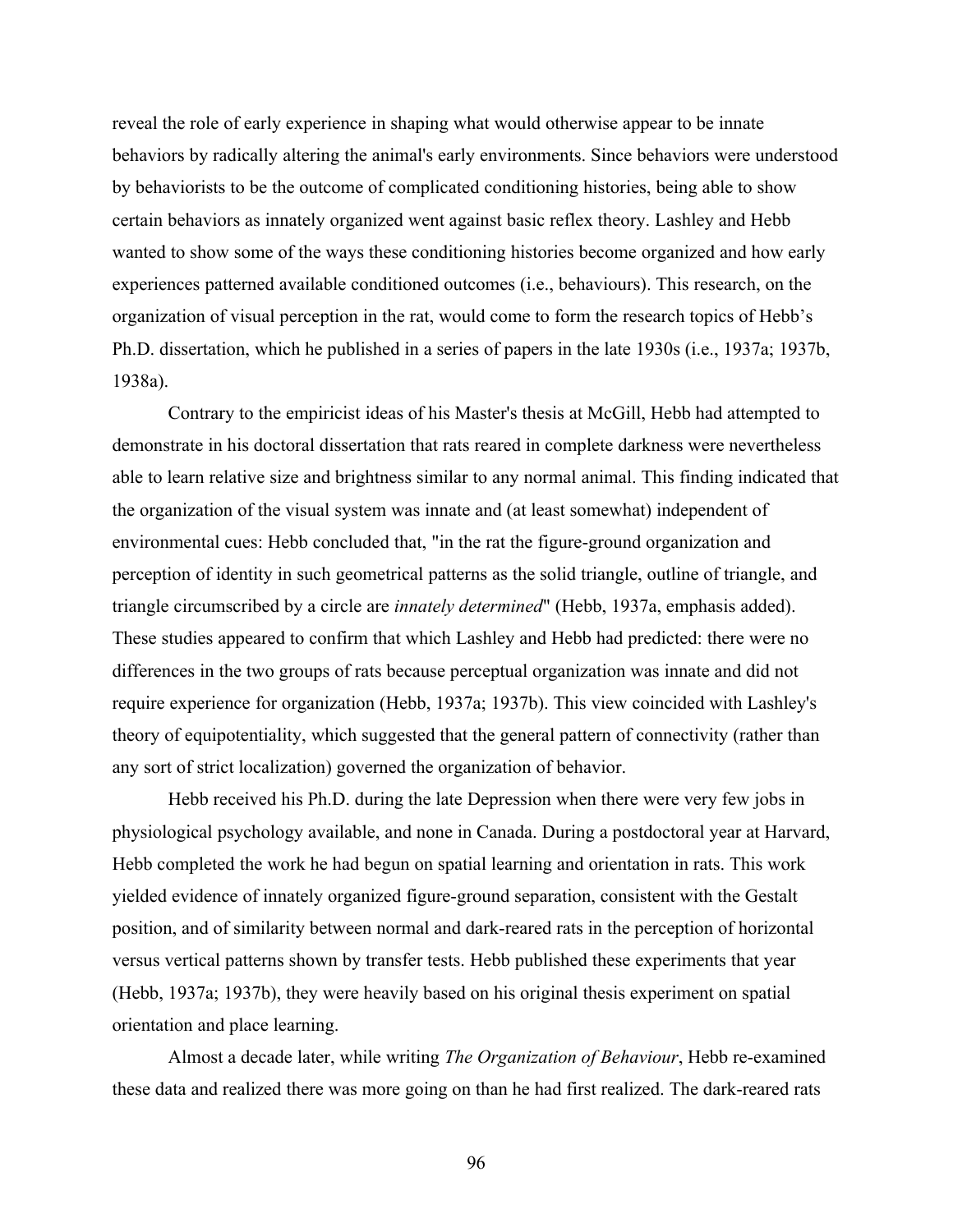took six times longer than normal to learn to distinguish vertical from horizontal lines. The groups of dark-reared and normal rats were similar indeed, but as it turns out, only after perceptions had already been established (Hebb, 1980; Hebb, 1949). Only many years later, after he had again changed his ideas about the relative importance of innate and learned mechanisms, did he appreciate the significance of the result, which he took to mean the organization of basic functions, such as vision, which were indeed affected by early environments. Hebb later explained why he had not noticed these results or noted their importance by suggesting that, "I was young and completely immersed in the climate of opinion in the laboratory" (*New Scientist*, 1975).

## 2. b. Hebb's experiences at Chicago and Harvard

The late 1930s, the period in which Hebb completed his doctoral studies, was a time of profound theoretical debate in psychology. This period, until the early 1960s, is usually characterized as around the time when the intellectual traditions of neobehaviorism—with notable figures such as Hull, Spence, and Skinner—were the reigning schools of thought within the discipline. Psychobiologists such as Yerkes and Lashley evidently complicate this picture. The kind of biologically-oriented psychology that they would establish in the United States would come to figure importantly into considerations for the foundations of cognitive neuropsychology in Canada.

Lashley was sympathetic to Gestalt psychology and was critical of associationist theory of all kinds (Weidman, 1999). He tended to regard the emphasis on environmental influences that conditioned reflexes as misplaced and was considered by most psychologists as strongly hereditarian (Weidman, 1999). Lashley worked in the physiological realm of behavior while simultaneously publicly denouncing attempts at assembling neurological theories to explain behavior (Glickman, 1996; Lashley, 1930a). As Lashley's graduate student in the 1930s and research colleague in the 1940s, no single individual exerted more influence on Hebb's intellectual development than Lashley (Bruce, 1996). Hebb's time with Lashley convinced him of the limitations of both Pavlovian conditioning and the mechanistic elementalism of contemporary neobehaviorism (Hebb, 1980); the two men shared a strong conviction that psychology should be a laboratory science based firmly on neurological principles (Weidman, 1999; Bruce, 1986).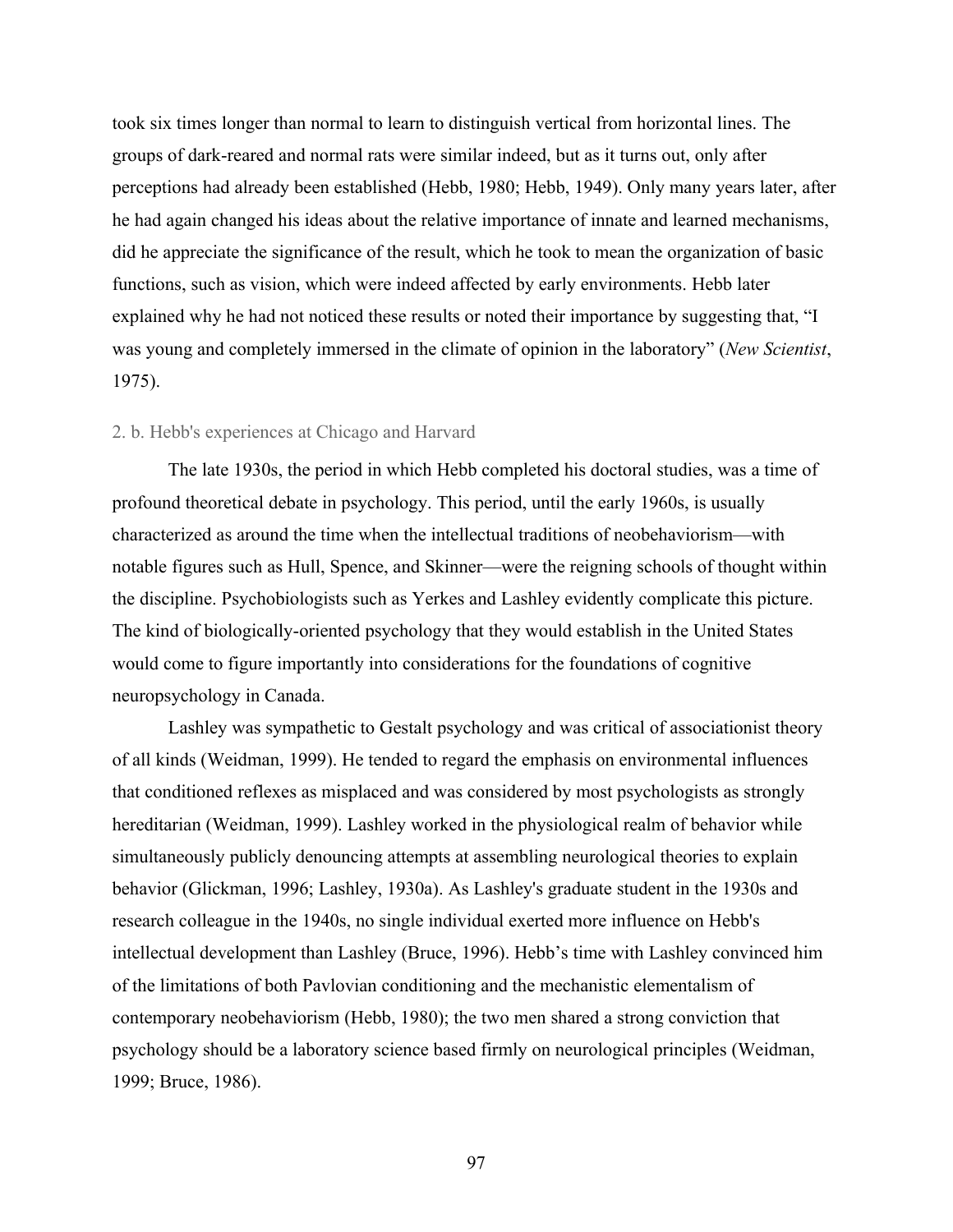While Hebb's time at Chicago was brief, Hebb recalls it as being formative to his intellectual development (Hebb, 1980). He described in particular the vibrant community of physiological psychologists, both at Chicago and then at Harvard, from whom he learned a great deal during this period: this included lectures in factor analysis from L. L. Thurstone (1887- 1955), in phenomenology from Köhler, in neurology from C. J. Herrick (1868-1960), and in physiology from Nathaniel Kleitman (1895-1999), among others (Hebb, 1980). Hebb emphasized in later interviews how much of the intellectual stimulation he received was from fellow graduate students, including David Krech, Walter Lurie, and Douglas Smith, in the form of "bull sessions." This group of students, including Hebb, referred to themselves with the amusing label of "The Cosmic Academy of Science." Their goal to critique their own and their colleagues' intellectual challenges and figure out what their professors were talking about (Hebb, 1976). After Hebb completed his Ph.D. he continued to attend regular informal seminars with students and faculty. These included Frank Beach from Kansas, George C. Drew from England, Edwin E. Ghiselli from California, and Andre Rey from Switzerland, among others. Hebb characterized these meetings as "both argumentative and friendly, critical and constructive, and mostly educational" (Hebb, 1980).

Perhaps the most salient point from this period was that, from his publications, Hebb was theoretically aligned with Lashley's thinking about the brain (e.g., see Weidman, 1999). The aspects of thinking about the brain and of physiological psychology is perhaps best described by Dewsbury (2002). Dewsbury describes some of the core beliefs that graduate students developed working with Lashley at the University of Chicago in the early 1930s. Dewsbury's "Chicago Five" included Donald Hebb, Frank Beach, David Krech, Norman Maier, and Theodore Schneirla. While members of this group differed in some important ways—Krech and Schneirla were both Marxists who adopted early notions of neuroplasticity, while Beach and Hebb emphasized the nativism characteristic of Lashley's thinking—the beliefs that guided this group, or family, was a focus on organized cognitive processes from an evolutionary-comparative perspective that was grounded in physiological science (Dewsbury, 2002). Many of the particular differences between these physiological approaches were synthesized in the early 1960s through the language and concept of "critical periods" of development (Almli & Finger, 1987).

Hebb seems to have been more reluctant than Lashley to discard speculative theory and associationism wholesale. The neuropsychological theory he would later develop (1949)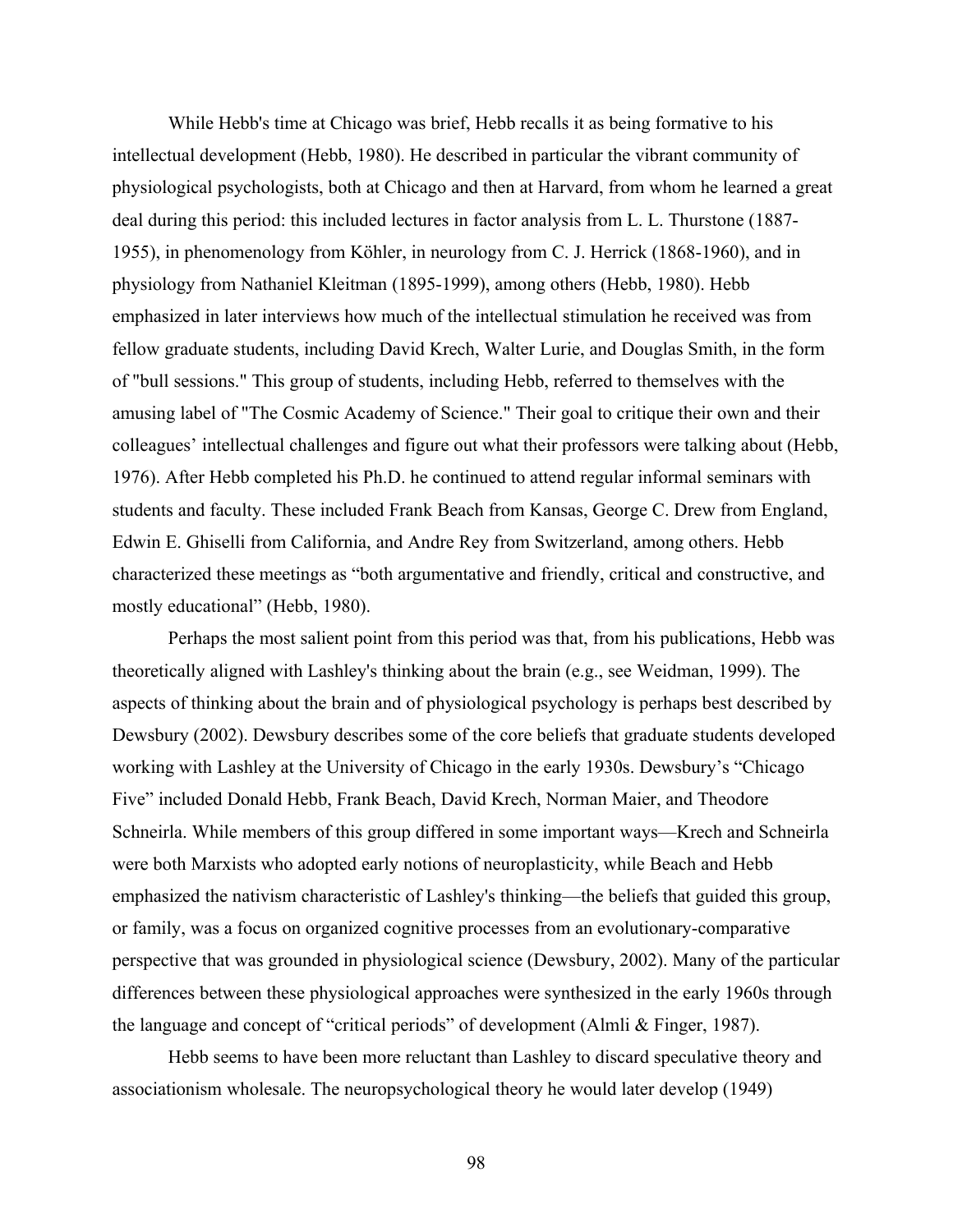integrated what he recognized as the core value of connectionist theory (Medler, 1998): it did not propose direct links between afferent and efferent pathways, rather, networks served "to establish central autonomous activities, which are the basis of further learning" (Hebb, 1949, p. xix). Hebb remained a functionalist; he attempted to incorporate those functional (neurophysiological) properties thought to be required for cognition. His theory of information processing (connectionism) relied on parallel processing, using statistical properties instead of logical rules (Medler, 1998). The role of experience (and learning), therefore, not only in perception, but for the overall organization of the brain and its functioning, became a major theme in Hebb's career and one for which he is best known. These views were cemented by the influences Hebb encountered (mostly through his interactions with fellow graduate students) while working with Lashley in the 1930s. Hebb's later thinking, developed through subsequent studies of intelligence in neurological patients, would conflict with Lashley's anti-theoretical and anti-associationist views of the mind.

## 3. Hebb at the Montreal Neurological Institute and at Queen's University

While still at Harvard, Hebb was contacted by his sister about an opportunity she had noted while completing her dissertation at McGill: the famous neurosurgeon Wilder Penfield (1891-1976) was looking to recruit psychologists to the Montreal Neurological Institute (MNI) to study the intellectual capacity of patients who had undergone brain-surgery (Feindel & Leblanc, 2016). Hebb jumped at this opportunity and was one of only two psychologists to get the coveted position. Hebb's appointment to the MNI in 1937 is significant for a number of reasons.

First, psychologists in medical research settings were uncommon at the time and Hebb was among the first psychologists to have been appointed to such an institution. Hebb had maintained his many connections in both the Department of Psychology and the Faculty of Medicine at McGill and had expressed interest (after five years abroad) in returning to Canada (Hebb, 1980).

Second, Hebb's role at the MNI was that of a mental tester, something with which he had no direct prior experience. He had experience testing the mental aptitude of rats in Lashley's laboratories, but had never conducted studies or administered tests to adult humans. He was, however, a biological psychologist and his aptitude and background knowledge made him a uniquely qualified candidate; Hebb was familiar with experiments using ablation techniques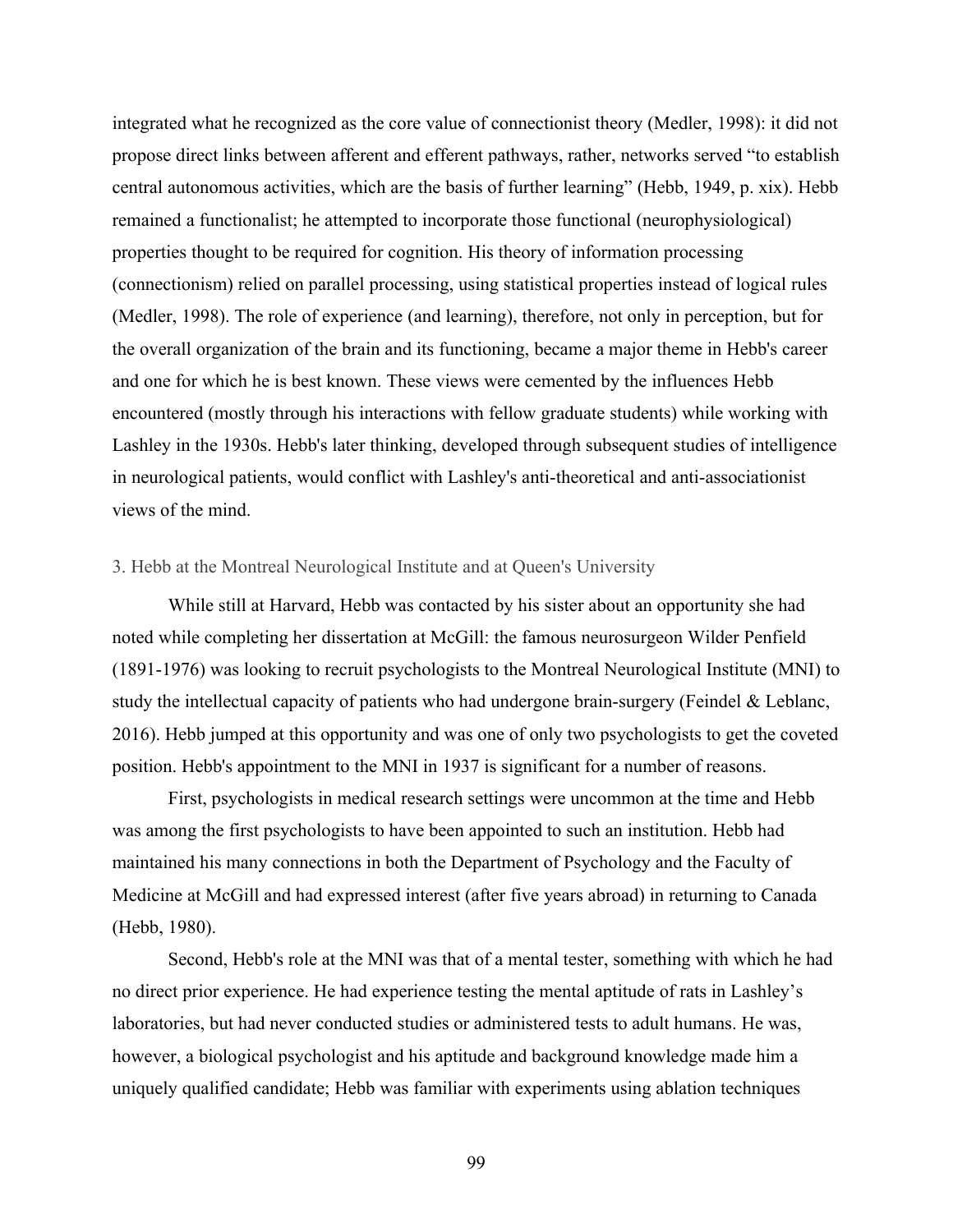from having trained with Lashley. Surgical methods had advanced sufficiently to be able to now conduct these techniques on humans; Montreal was a North American hub for neurological research even before the MNI was established in 1934 (Feindel & Leblanc, 2016). While Penfield conducted brain surgery for therapeutic purposes (i.e., to relieve symptoms of Jacksonian epilepsy), Hebb recognized the opportunity being presented for research: the intelligence of rats could only be determined indirectly following ablation, neurological patients could be assessed with existing intelligence tests. Hebb was hired to ascertain whether psychological damage was being done to patients through these new (and often experimental) surgical techniques; he was able to use this newly available source of data about brain mechanisms to better understand how brains responded to direct, specific, and systematic manipulation for the first time.

Third, it was through his experiences working alongside neurologists at the MNI that Hebb recognized a return to physiology in psychology was imminent and necessary. The kinds of questions Hebb was interested in were those being made possible by breakthroughs in neurological technologies--such as advanced neurosurgical techniques, the interpretation of brain images (i.e., EEG measurements), and pharmaceutical innovation--many of which were being developed at the MNI (Feidel & Leblanc, 2016). The results of Hebb's work during this time plunged him into a period of theoretical reconciliation as he struggled with the problem of adult intelligence and its relationship to brain functioning. As Hebb publicly remarked, "The situation here was unique; I do not know where else a psychologist could have found such training, nor such stimulation to research" (Hebb, 1959).

#### 3. a. Role of mental testing in medicine prior to WWII

In the late 1930s Hebb transitioned from a comparative laboratory psychologist to a mental tester working in a clinical setting as part of a group of medical men pioneering the treatment of neurological disorders. To understand Hebb's role within this context it is important to examine the role of mental testing in relation to the clinical settings of this period.

Before World War II, demarcation disputes between psychology and medicine were primarily voiced by psychiatrists who were concerned about psychologists trespassing perceived professional boundaries (Buchanan, 2003). The use of mental tests by nonmedical and lay experts became increasingly common by the 1930s; where psychiatrists perceived psychologists approaching the therapeutic domain, signs of friction emerged. The professional relationship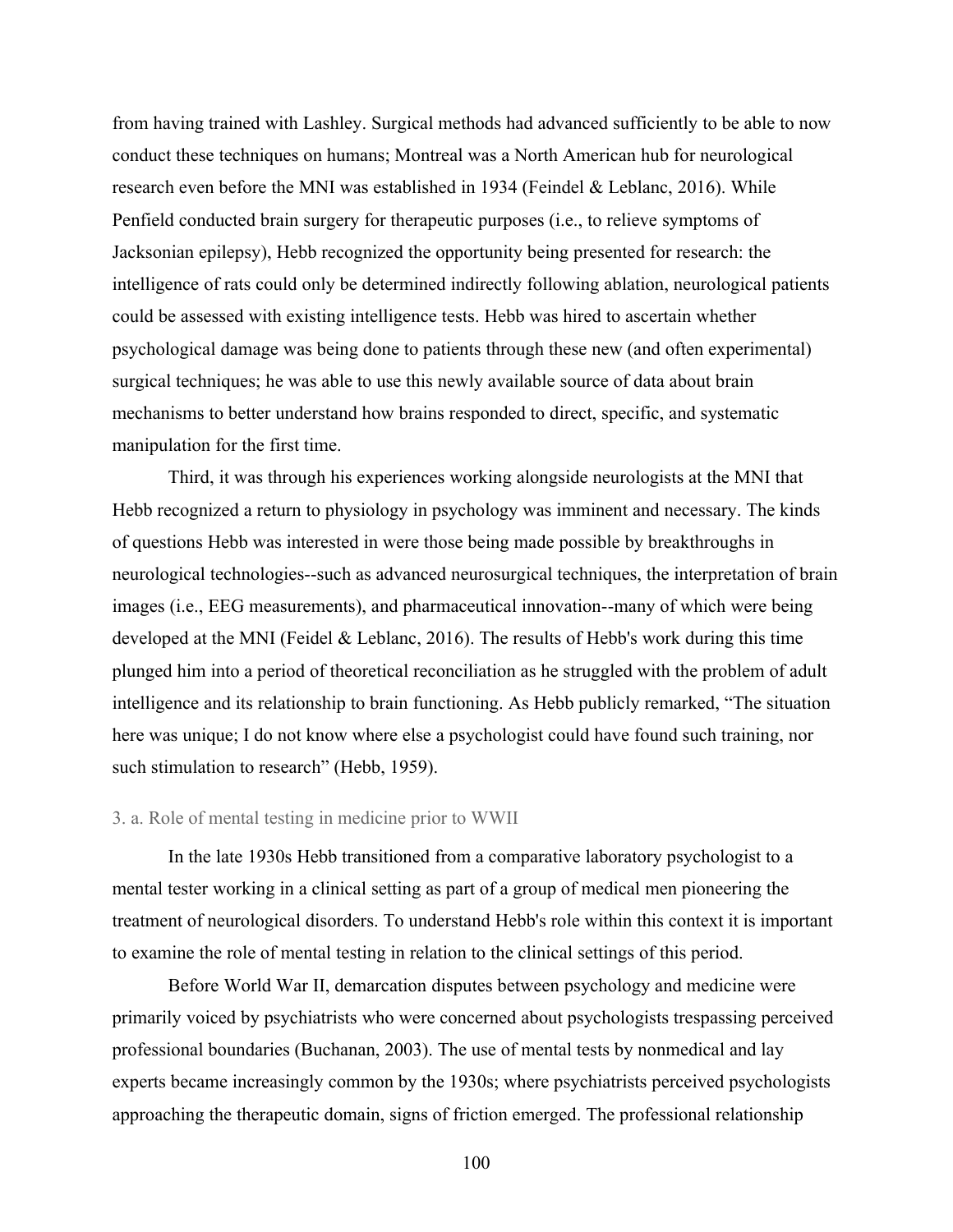between psychologists and psychiatry was one of both rivalry and mutual dependence based largely on common self-interest (Buchanan, 1997).

After World War I the roles for psychologists expanded to include various applied areas (Capshew, 1999; Burnham, 1988). The mental hygiene movement played an important role in North America (see Chapter One); it helped psychiatrists overcome their traditional isolation as custodial caregivers in state asylums and created opportunities for allied professional groups (Grob, 1983; Horn, 1989). Applied psychologists with an interest in education and psychopathology found work in state mental hospitals, training schools for the mentally defective, child guidance clinics, and psychoeducational clinics affiliated with schools and universities (Buchanan, 1997). Indeed, it was through their role as educators in the child guidance movement and informal private consultation that psychologists' interest in clinical applications developed (Napoli, 1981; Zenderland, 1988). There were few restrictions on what constituted treatment of children and psychologists increasingly and overtly contested the limits of psychiatric authority. However, as long as psychologists did not describe their attempts to deal with mild affective disturbances and learning problems as *therapy* they tended to escape legislative scrutiny (Buchanan, 2003); demarcation disputes prior to World War II arose in the context of boundary work; debates tended to crystallize around any practice described or construed as "diagnosis" or "treatment," such as psychotherapy (Buchanan, 2003).

Throughout the 1930s, the relationship between psychology and medicine remained poorly defined; psychologists interested in psychopathology—what would later become clinical psychology—had not yet adopted a professional identity independent of psychiatry. At this time training opportunities for psychologists in areas related to medicine were severely limited, and virtually non-existent in Canada until after World War II. Those practicing outside universities were comparatively small in number and most were women, restricted by a subservient "nursing" image (Buchanan, 1997). Few in number, unorganized, and a lack of support tended to put psychologists at considerable disadvantage when dealing with other professional groups and served to maintain medical control of treatment-related practices, such as psychotherapy until the 1950s (Buchanan, 1997, 2003). Unwilling and unable to challenge the existing medical monopoly on practices regarded as treatment, psychologists established their expertise in relation to medicine as *mental testers* in the 1930s.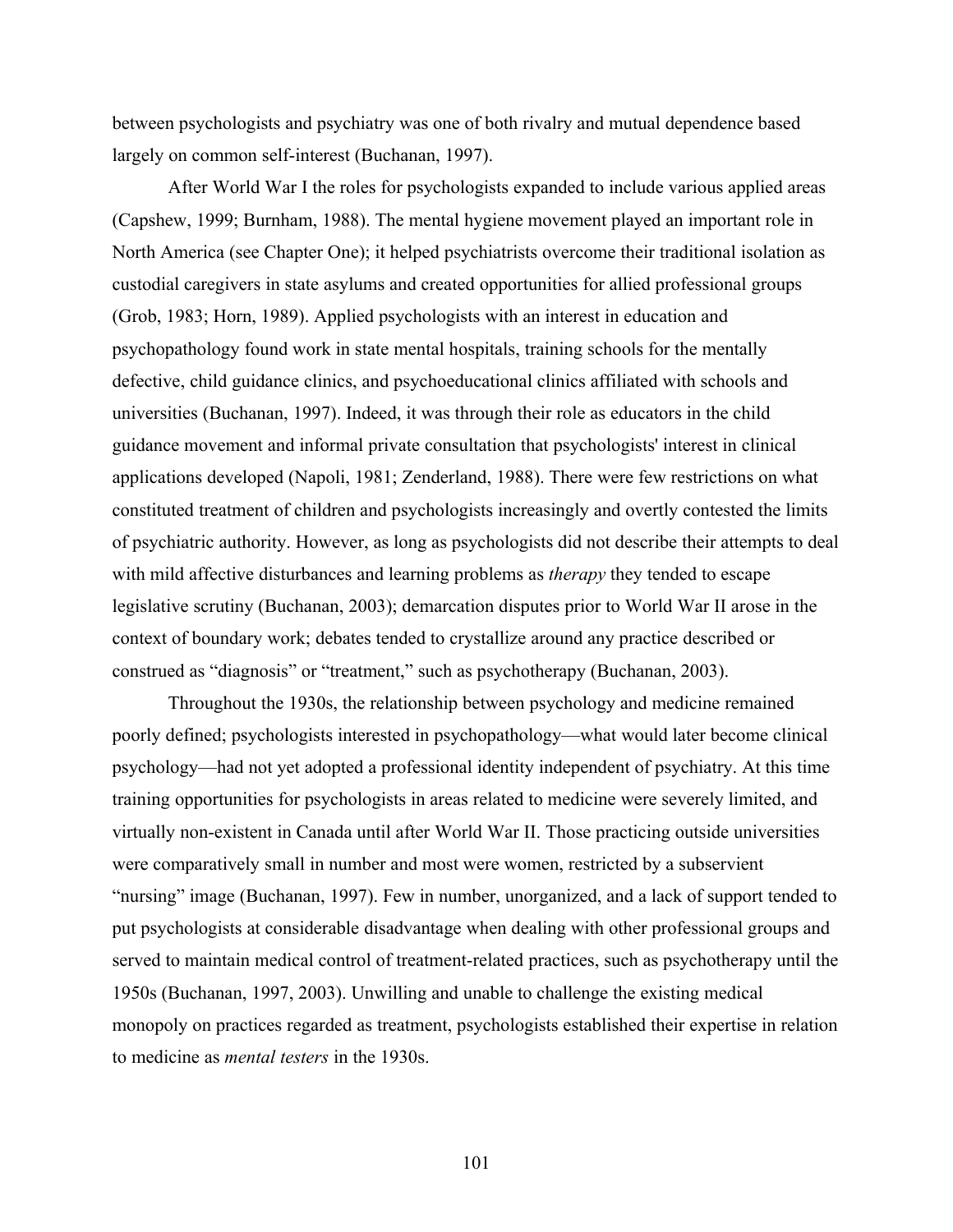Among the roles of the psychologist practitioner, mental testing (assessment) met with the least resistance from those in medicine who had already staked claim to the domain of psychological treatment (i.e., psychiatrists). In state mental hospitals and affiliated outpatient clinics, testing was the defining characteristic of psychologists' work. In the 1920s, intelligence scales and their derivatives dominated the applied psychologist's practical repertoire. The sheer popularity and the relatively routine application of these tests encouraged their use by the nonqualified which cheapened the expertise levels and professional status of those who depended on them. Applied psychologists labeling themselves "psychometricians" became the most poorly paid of these practitioners and, without appropriate psychiatric training, psychologists in medical settings were either not hired or failed to be promoted to more senior positions (Buchanan, 1997). Aware of the vulnerability that went with direct psychiatric supervision, and under increased pressure from demands for applied services, hospital-based psychologists were usually confined to very narrow psychometric testing (Darley et al., 1939; Watson, 1953).

# 3. b. Penfield, Hebb, and Intelligence Testing

In 1937 Penfield created a Fellowship at the Montreal Neurological Institute to recruit psychological experts to join his team pioneering neurosurgical procedures. Penfield's specialty was the treatment of focal epilepsy by surgically removing scarred areas of the cerebral cortex. He was acutely aware that he was operating on the organ of the mind and his work provided him with unique access and perspective on the relation between the conscious mind and the nervous system. This experience undoubtedly influenced his decision to appoint psychologists to his team and explained the close interest he took in their findings.

Neurologists had long been interested in the effects of damage to the brain to the overall functioning of the mind. These neurologists were opportunistic by necessity; they had to wait for situations, like accidents or war, in which brain-damaged patients were available for study. Lashley's work in the 1920s was notable in part because he had found a way around these opportunistic challenges. Using an evolutionary framework, comparative psychologists used animal models for deriving insight about human psychology. Techniques of cortical ablation could control the area and extent of damage; Lashley conducted meticulous studies of the effects of ablation to specific areas of the rats' brains to understand how behavior functioned and was organized in the brain. The ever-manipulated brain-damaged rat became the subject of Lashley's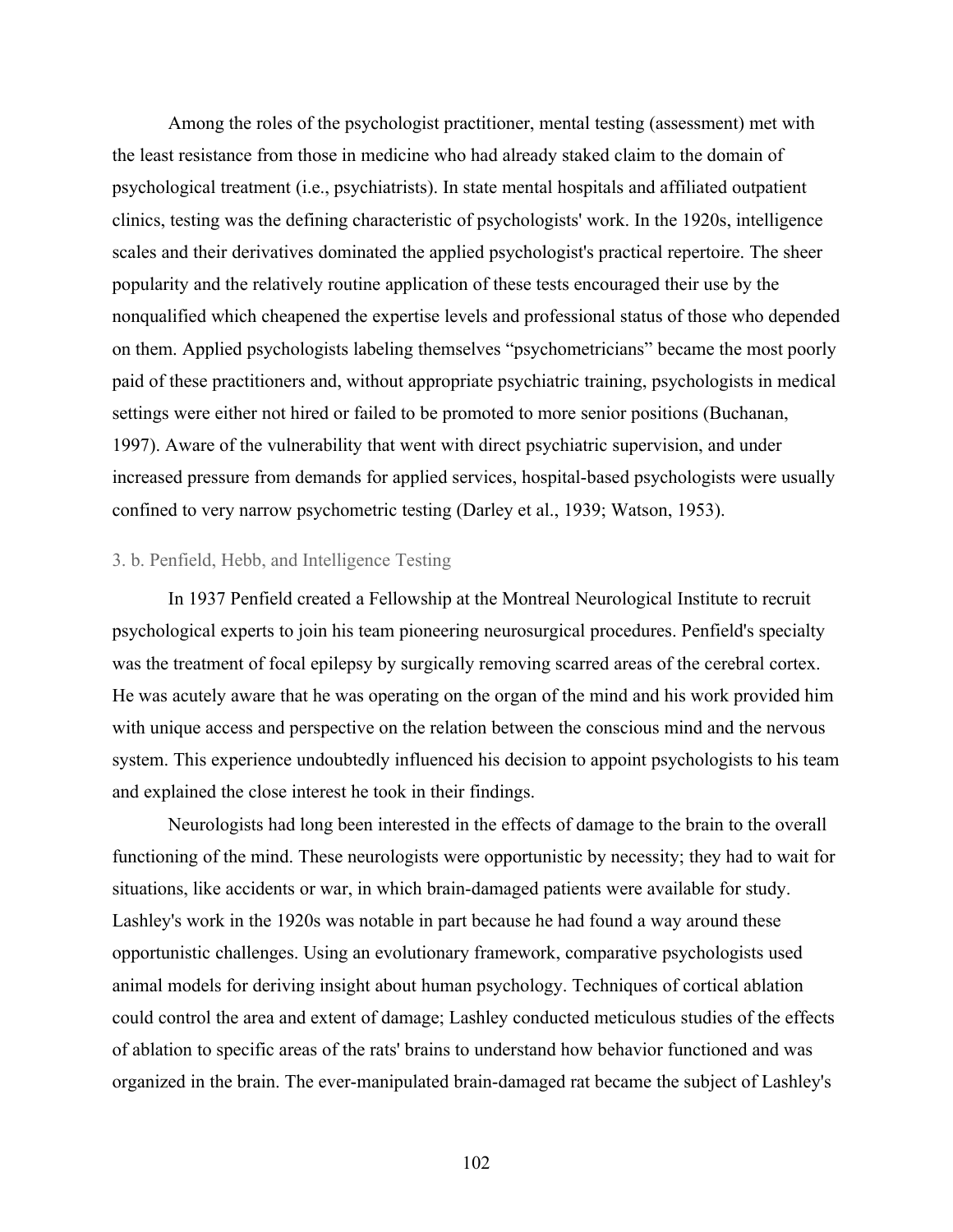experiments, a platform upon which his mind-brain theories were developed throughout the 1920s and 1930s.

Penfield wanted to know what kinds of effects the surgeries—which typically involved removing large parts of the cerebral cortex—had on patients' overall normal mental functioning. Penfield was well aware how little was known about the possible consequences for patients, especially in terms of psychological effects (such as intelligence) which was much harder to ascertain and largely unknown. Hebb's main responsibility was to study the nature and extent of any intellectual changes in patients as a consequence of cortical excisions. Such research, in principle, was not new: it began after WWI with the psychometric testing of soldiers who had suffered penetrating head wounds and continued later in patients with brain tumors. In many cases, the lesions produced significant intellectual loss, but their locus and extent were difficult to determine. In contrast, surgical removals were more precisely defined, and epileptic scars tend not to cause the kind of widespread damage that bullets or tumors do. The neurosurgical experiments at the MNI in the late 1930s therefore provided a unique opportunity for systematic study of the relationship between specific lesions to overall brain functioning, understood at the time to be captured by the notion of "intelligence," or total brain functioning. Hebb's first task was therefore an extension of Joseph P. Evans' (n. d.) work on the psychological effects of removing sections of the frontal lobe (Hebb, 1939). The lesion studies he conducted while at the MNI provided sufficient clinical data to challenge his fundamental understanding of intelligence.

Hebb worked with Penfield and colleagues at the MNI from 1937 to 1939. This resulted in a series of papers on "Intelligence in man after large removals of cerebral tissue" (Hebb, 1939a, 1939b, 1941c) and an article with Penfield on the subject (Hebb & Penfield, 1940). Hebb reported a number of sources of psychometric data in these studies (1939a). In his main studies (Hebb, 1939a, 1939b), he reported using the revised Stanford Binet (Form L) to determine mental age, various tests for language comprehension, non-language intelligence tests, and the McGill revision of the Army Beta.

Hebb encountered challenges when applying well-known intelligence tests to the assessment of brain-damaged patients at the MNI. In clinical and psychiatric contexts, there was limited applicability of existing scales, such as the Binet-type IQ tests for measuring intelligence and for psychomotor performance, common methods included maze navigation, block design, and drawing tests (Buchanan, 1997). The separation of the two strands in Montreal continued to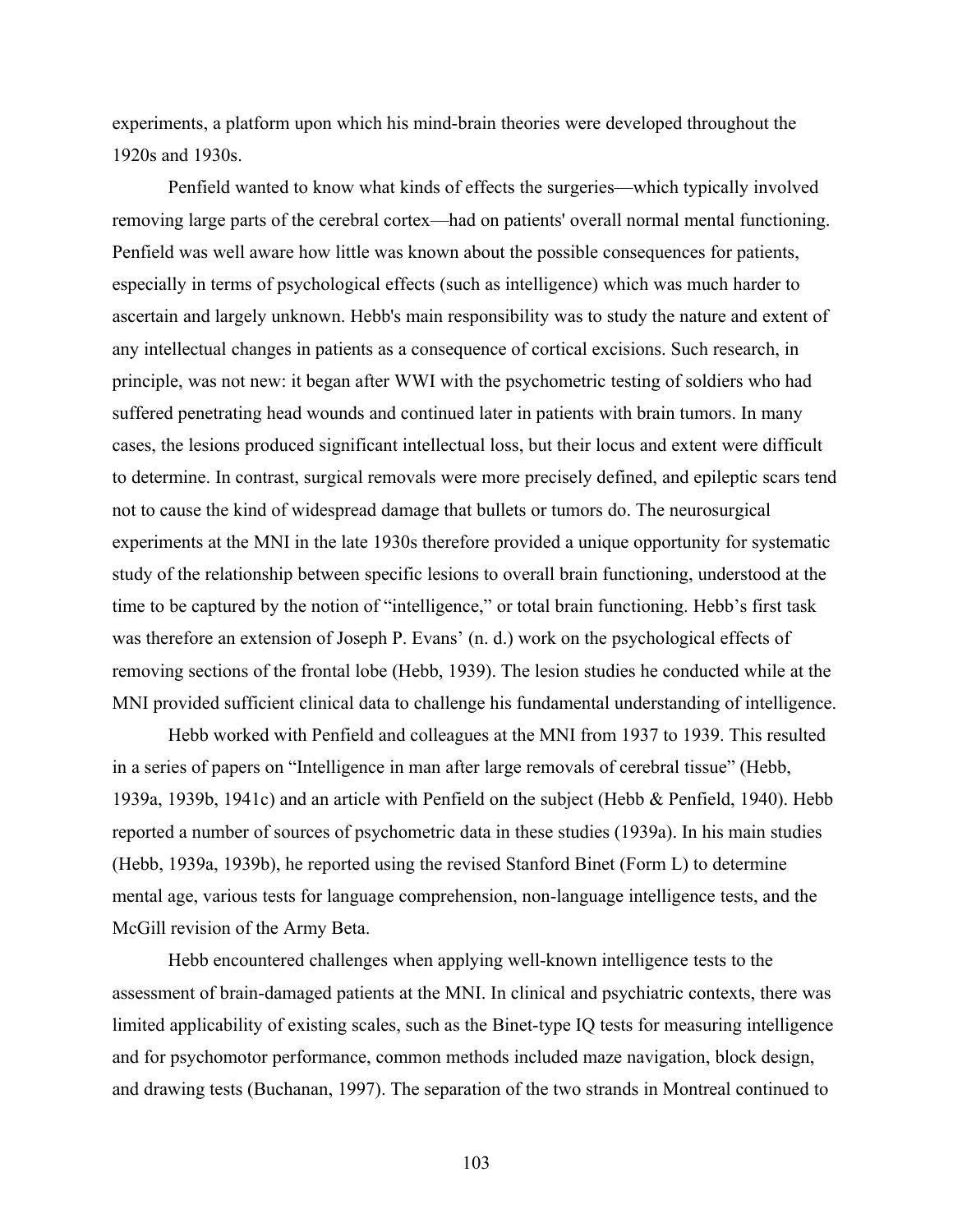silo the concerns and interests of psychology and medicine from each other (see Chapter One). As St. Elizabeth's Hospital psychologist Winifred Richmond complained in 1924, "We are greatly in need of more and better tests, tests standardised on normal adults. The ones we have cannot be used according to rule but must be adapted to our purpose […] We are not concerned in rating our patients or classifying according to 'mental age' or IQ, but in discovering how much of a given ability is present and capable of function" (Richmond, 1924, p. 310, quoted in Buchanan, 1997, p. 173). The emphasis on psychological function, understood within the context of pathological diagnosis, reflects the broader concerns of systems thinking and categorization which were ascendant in the social sciences of the postwar era (Rose, 1988; Heyck, 2015). Hebb was interested in the functions of the brain in a structural sense, which could be represented in the form of a model which accurately captures the relationships between various discrete parts (Hebb, 1949).

Hebb's studies with Penfield were particularly important for highlighting limitations to the concept of intelligence itself for diagnostic testing (Hebb, 1940, 1942a). Hebb struggled to accurately reflect the complexity of outcomes he observed among brain-lesioned patients using mental tests not originally developed for the purpose. He bemoaned the deficiencies of the psychometric tests available at the time. "The relation of intelligence to the brain was a far greater problem than anyone had suspected," Hebb said in an address to the MNI a decade later (Hebb, 1959, p. 263). Hebb's understanding of what intelligence signified was keenly shaped by his time at the MNI. The relationship between intelligence and neurological function, Hebb had discovered, was far less synonymous (compared to organization) than had been previously recognized (e.g., Hebb, 1959).

After his fellowship ended in 1939, Hebb continued to modify and further develop different kinds of tests for intelligence. For example, while at Queen's he designed standardized intelligence tests for rats (Hebb & Williams, 1946). The concept underlying the notion of intelligence, as something both innate and malleable, was elusive. New tests were needed for new ways of thinking about the questions. Hebb worked with N. W. Morton, then teaching in the Department at McGill, to develop tests able to measure a broader understanding of normal mental functioning (i.e., the judgment of human behavior in common situations). The McGill Verbal Situation and the McGill Picture Anomaly series were created and included in the Adult Comprehension Examination, which aimed "to supplement the more abstract problems of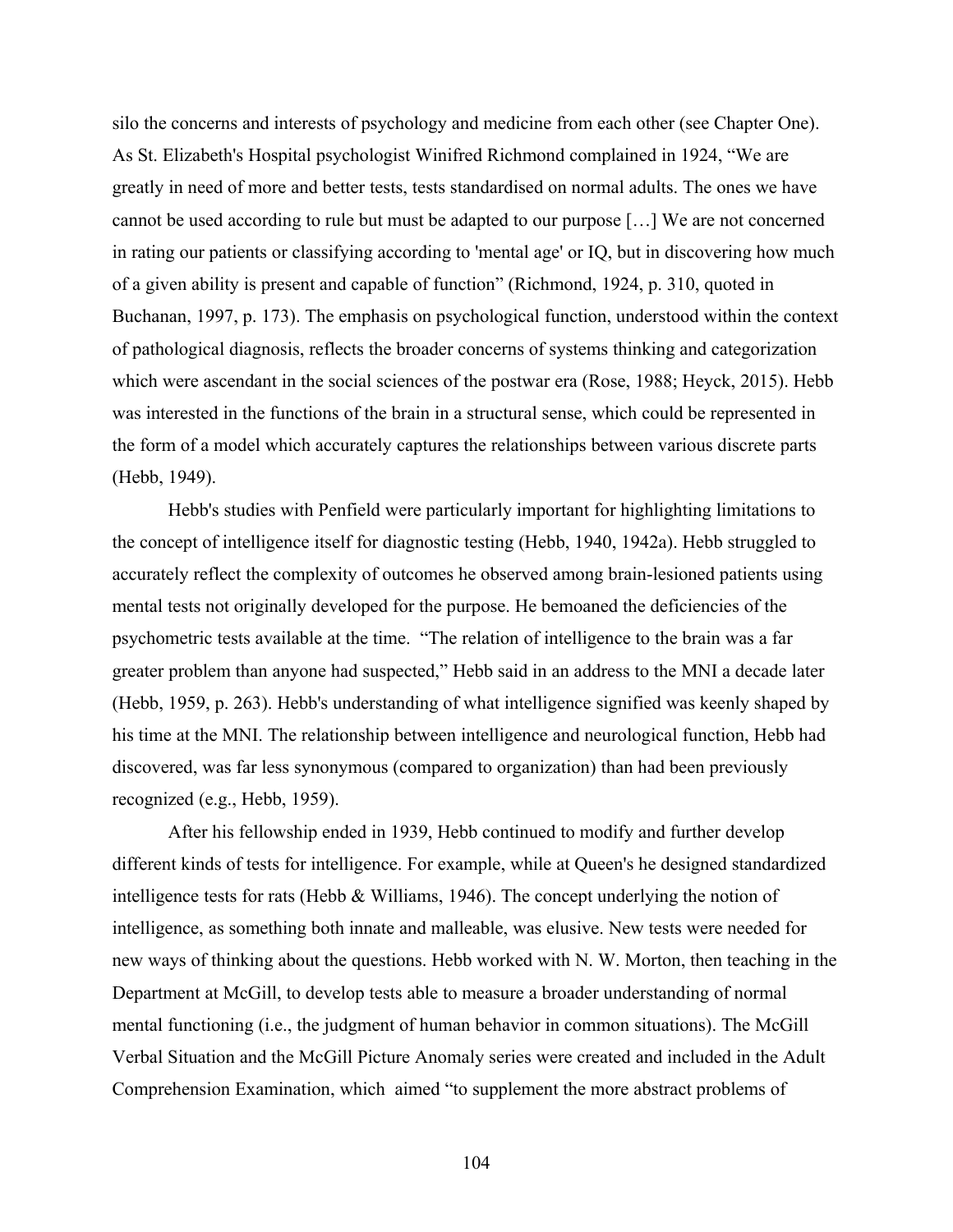existing tests" (Hebb & Morton, 1943). Of these tests Hebb wrote that, "it is misleading to suppose that one can measure intelligence by the available methods," but these tests "measure a kind of cultural comprehension which […] may provide a better basis for estimating or rating intelligence than many current tests" (Hebb & Morton, 1943). The idea of intelligence, to Hebb, was itself changing.

Hebb's appraisal of his research during this period was that he had failed to clarify the problems and may even have compounded them (Hebb, 1959). Two decades after these studies, Hebb characterized the research at the MNI as having "disposed" of both the localization theory and of Lashley's principle of mass action (the main alternative approach), which he noted was "very disconcerting" (Hebb, 1959, p. 263). In the period following this work—at Queen's and then at Yerkes Lab—Hebb continued to search for a way to satisfactorily bring the results of his experiences on intelligence into greater coherence with what was known in terms of the biological basis of learning, memory and motivation.

## 3. c. Penfield, Harrower, and Projective Testing

As the roles of clinical psychologists continued to expand in the 1930s, mental tests also changed. These tests were developed increasingly with the needs of clinicians in mind. Psychologists adapted psychometric measures for psychiatric purposes and personality inventories were constructed explicitly to reflect psychiatric symptomatology. One class of measurement, strongly based in Freudian psychoanalytic framework, were *projective tests*. These kinds of tests share the idea that the process of ambiguous interpretation is itself a means for revealing hidden emotions, internal conflicts, and maybe even psychopathology. Enthusiasm for new projective techniques speak to the promissory power of mental testing for addressing the diagnostic needs of interwar psychiatrists (Buchanan, 1997).

Hebb was not the only psychologist the MNI hired in the late 1930s to investigate the psychological condition of patients following surgery. The other psychologist hired was Molly Harrower (1906-1999). As a clinical psychologist, she came from a different tradition from Hebb. Harrower had received training as an experimental Gestaltist at the University of London, England and completed her Ph.D. with Kurt Koffka at Smith College in Northampton, Massachusetts, in 1934. Before joining Penfield and colleagues at the MNI, she had spent six months with neurologist and recent immigrant, Kurt Goldstein at Montefiore Hospital in New York City (Harrower, 1984). She studied Gestalt therapy with Goldstein, who had a history of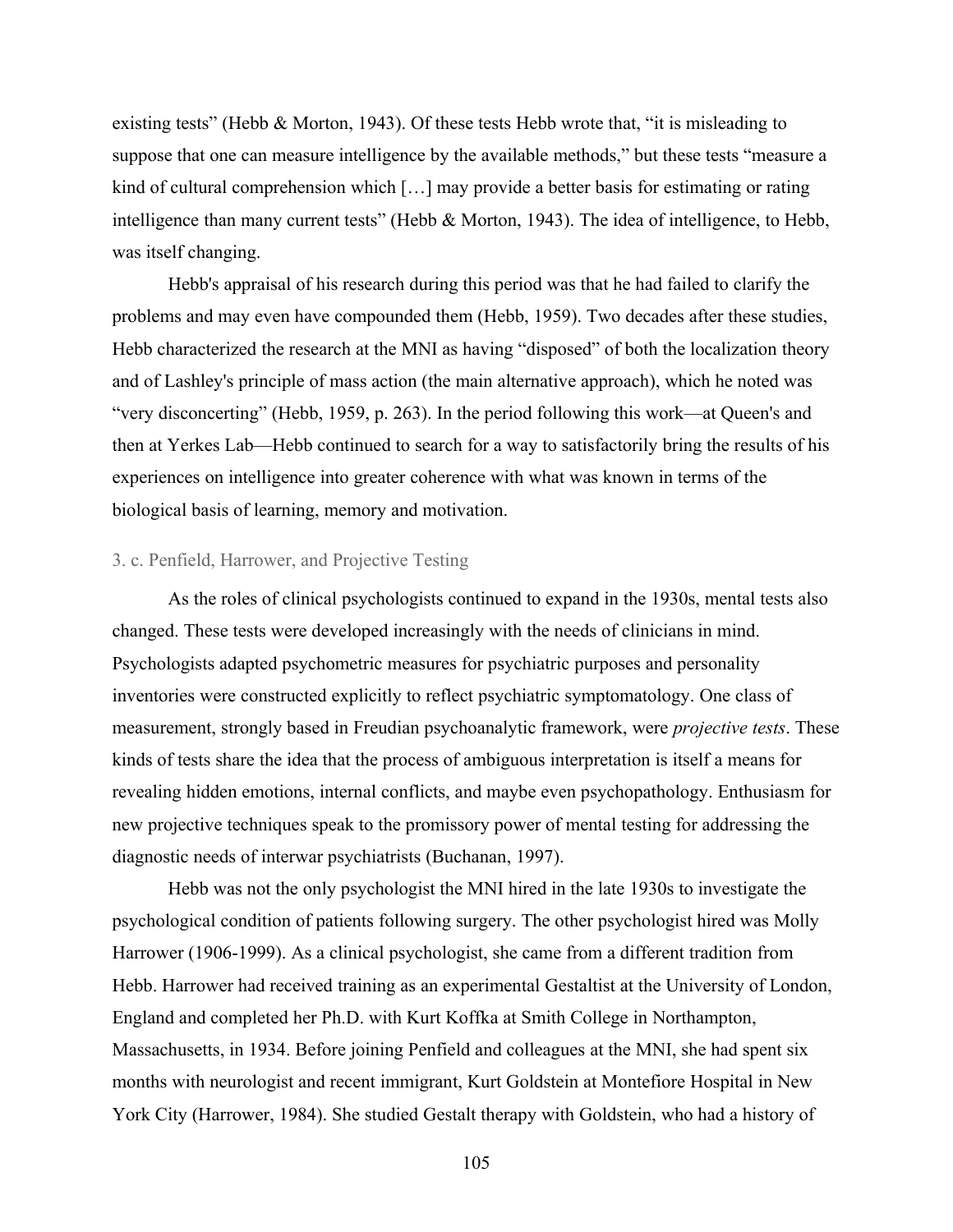collaboration with psychologists and was open to the use of experimental psychology in medical settings (Harrington, 1998; Pickren, 2003). Allan Gregg, vice-president of the Rockefeller Foundation, directed her to Penfield and the MNI, where she arrived in 1937, in time to contribute a chapter on the psychological assessment of epileptic patients in *Epilepsy and Cortical Localization* (Penfield & Erickson, 1941).

Hebb and Harrower represented two forms of psychology familiar to medicine at the time. While Hebb was brought to the MNI to assess the mental functioning of Penfield's patients with intelligence tests, Harrower conducted a different kind of mental test, the projective test, of which perhaps the Rorschach inkblot is the most widely known.

The work of Hermann Rorschach (1884-1922) was brought to America in 1924 by psychiatrist David Levy (n. d.) with the first studies having been conducted in 1930 (Beck, 1930; Buchanan, 1997). The "projective hypothesis" was that the person's response to the ambiguous stimuli was the "projections" of his or her feelings, emotions, and underlying personality. Individual differences in the style and content of responses were assumed to be a function of personality differences. By the late 1930s the United States had become a major site for research on the Rorschach (Klopfer, 1973) despite being largely ignored or resisted by mainstream experimental psychologists (Buchanan, 1997). By the late 1930s homegrown variants of projective techniques began to appear as well, the most notable of which was Henry Murray's *Thematic Apperception Test* (Morgan & Murray, 1935).

Harrower had been trained in the use of the Rorschach inkblot test in England and had planned to conduct these tests with Penfield's patients. While Hebb was conducting his studies applying various McGill protocols to brain-damaged patients, Harrower began work on a group Rorschach test. Having worked in the interdisciplinary atmosphere created by Goldstein, Harrower recognized the lost opportunity created by the lack of structured cooperation between psychology and medicine at McGill in the late 1930s. When she approached the Chairman of Psychology however, Harrower reports that Tait responded by suggesting that, "this is a man's war and there is no place for you or anything you have to suggest" (Harrower, n. d.). While this obviously smacks of overt sexism, this response also likely reflects the attitudes of academic psychologists to clinical psychologists during this period. Indeed, unable to convince "experimental purists," clinical psychologists found themselves stalemated by a lack of support from their academic colleagues (Buchanan, 2003).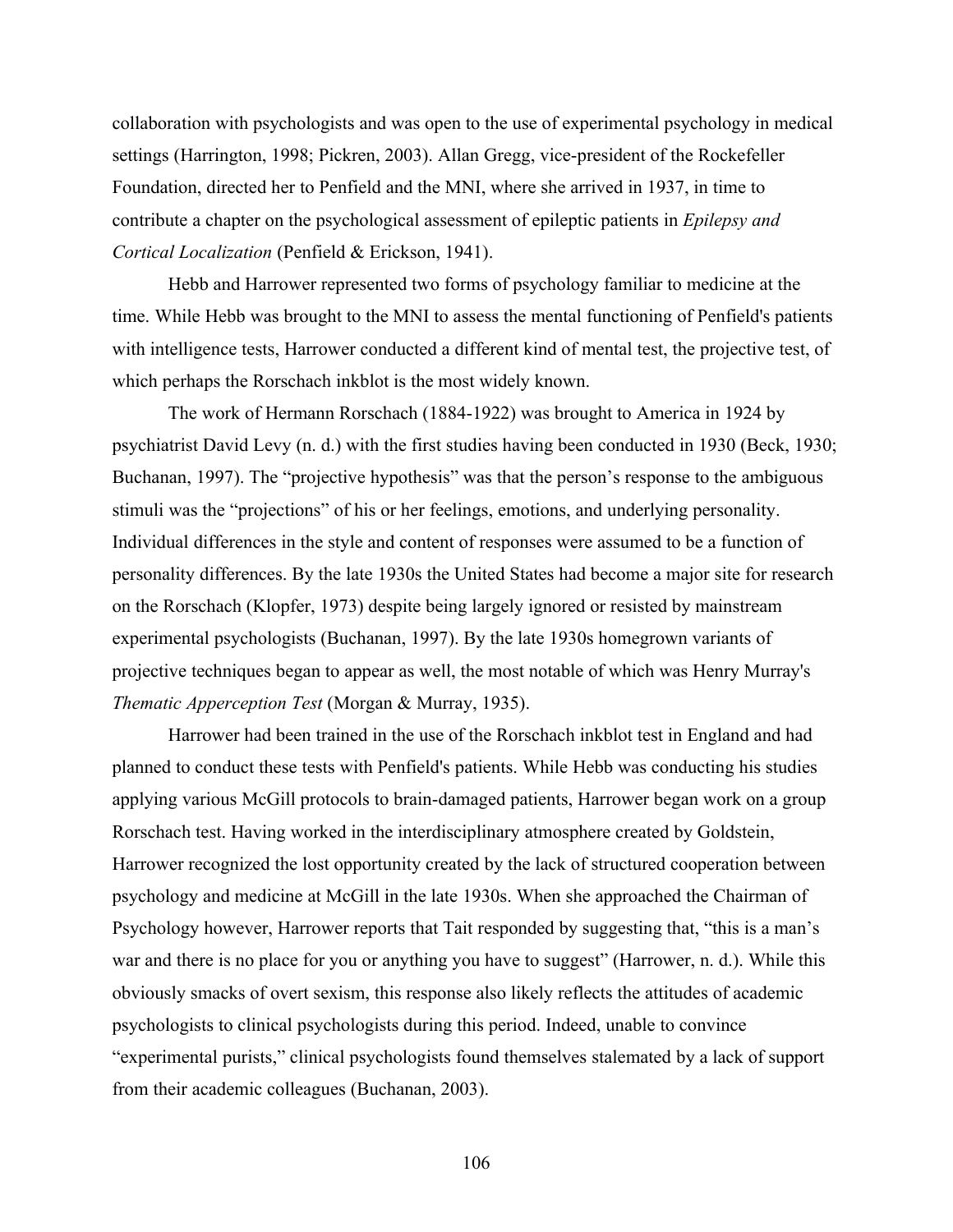There was considerable internal dissent around the interpretation of projective tests prior to World Wwar II, particularly in the case of the Rorschach. There was much concern from academic psychologists that its administration and scoring were far too haphazard and unreliable, and interpretation far too subjective (Exner, 1969; Reisman, 1991). These projective tests contrasted sharply with traditional psychometrics, for example those with which Tait, Kellogg, and Morton were involved. Indeed, as far as scientific psychology was concerned, these new projective mental tests were fundamentally flawed due to their reliance on the psychoanalytic framework for their interpretation. Intelligence tests, on the other hand, were standardized and therefore seen by many Canadian academic psychologists as being somewhat more objective. Why then did the MNI hire a projective clinical psychologist?

Despite apprehension about the scientific legitimacy of the test, the Rorschach was imported with the allure of sophisticated continental ideas, most notably psychoanalysis. Because the Rorschach had clinical utility – it was applicable to a wide range of individuals, less threatening and overtly evaluative than conventional tests and interviews, and the experience often mirrored that of other clinical encounters – the Rorschach spread into contexts dominated by psychodynamic psychiatry (Buchanan, 1997, p. 177). Given the absence of Freudian influence at the MNI (if anything, antipathy), it is telling of the complicated relationship between projective testing and mainstream medicine at the time that Harrower would choose to conduct Rockefeller Foundation funded research at the MNI and that Penfield and colleagues were seemingly accommodating of her type of work (however, it is important to note, we cannot really be sure they were). Correspondence indicates a close working relationship between Harrower and Penfield. Penfield was not a psychologist, but he was deeply invested in understanding the mind's relationship to the brain (e.g., Penfield, 1975). However, the degree to which Penfield's own views towards psychology were relevant to his specific choice of psychological appointment is not known (see Prkachin, 2018).

While Hebb's Master's supervisor, Kellogg, had worked with Yerkes during World War I and been a skilled test developer, Hebb's research was theoretical and never involved human subjects. Similarly, his training with Lashley involved almost exclusive use of rats. He had received no special training in the mental assessment of human subjects. Harrower's work with Goldstein prepared her for clinical work with human patients. However, while neither Hebb nor Harrower had received any formal medical training, both had considerable knowledge of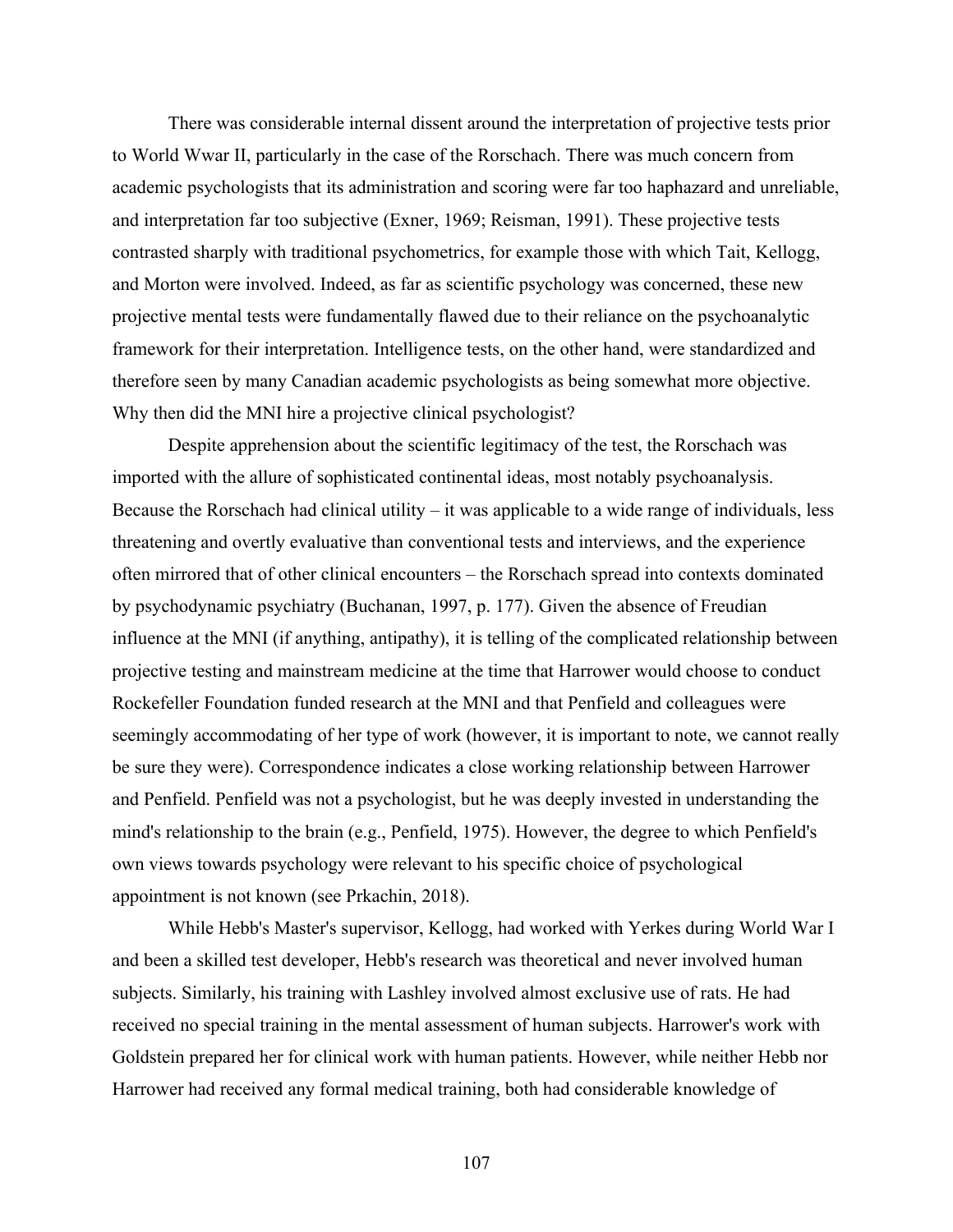neurology and physiology, especially for psychologists in the late 1930s. Hebb brought to the MNI a unique set of skills, among them a comprehensive neuroanatomical understanding of the rat's brain. Hebb later observed, "I was a babe in the woods in that clinical setting […] interest in anatomy established my credentials. They [the Fellows at the MNI] proceeded to give me an intensive course in pathology. And various clinical problems. This was invaluable in reporting my results and trying to communicate with colleagues elsewhere" (Hebb, 1980, p. 291). Indeed, for the niche that Hebb was entering, neurological expertise, the capacity to speak the language of clinical medicine, was more important than psychometric experience – given the stature of mental testing in medicine, it is easy to see why (e.g., Buchanan, 1997).

The different approaches taken by Hebb and Harrower represent the two dominant views of psychology's utility to institutional medicine, as largely driven by the interests and priorities of funding organizations (e.g., the Rockefeller Foundation and Gregg, who had established the fellowship): the utility of empirical assessment (intelligence tests, and later personality inventories, which produced numerical scores on linear scales and compared to a population distribution) and subjective diagnosis (projective tests, like the Rorschach, which produced a clinically-useful psychodynamic interpretation). Hebb's appointment represents the privileging of a certain type of psychologist yet to fully emerge: an expert of normal human mental functioning that used physiological understandings of normal/pathological familiar to medicine, rather than the problematic and elusive notion of normality associated with popular forms of applied psychology and mental testing (as mobilized, for example, by the mental hygiene movement) (Canguilhem, 1978). The establishment of the fellowship at MNI and the appointment of the two psychologists might be viewed as a response by Penfield and the MNI to pressures from the university and philanthropists to bring together scientific research on the mind during this period (Gavrus, 2008; Pols, 1999). Penfield's work affected the possibilities for consciousness research; having recognized this, Penfield was likely interested in bridging his work with developments in psychology broadly, as the men trained at the MNI did not typically receive training in any kind of psychology at the time (Hebb, 1980).

Due to the sophistication of technique and volume of patients, the neurological patient was able to become a new kind of scientific object (Daston, 2000). Hebb and Harrower, with Penfield and colleagues were among the first to examine the psychological implications (changes in brain function) and associated scientific value of these scientific objects(-subjects). The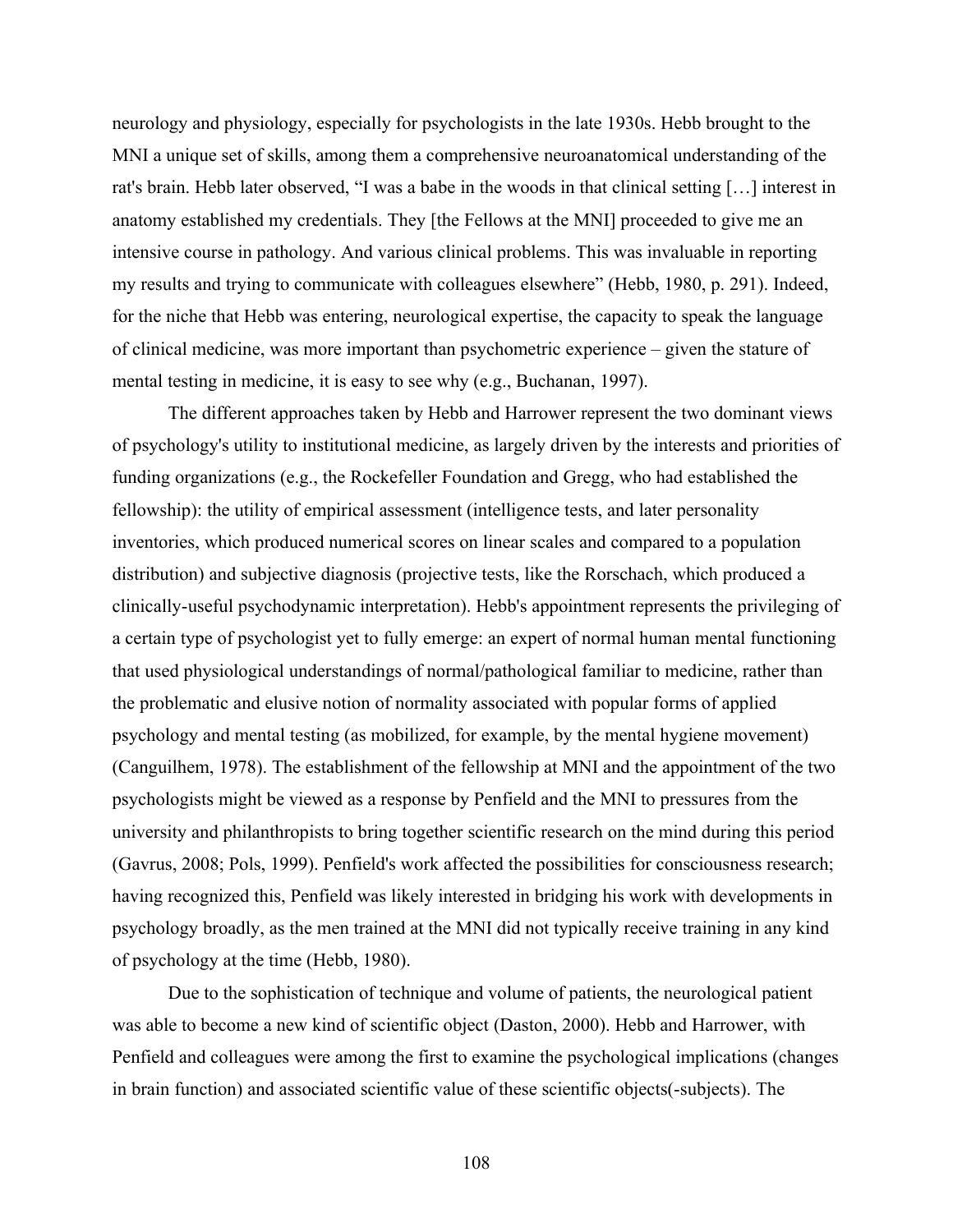limitations of mental testing Hebb encountered were taken as experimental evidence in clinical practice, and to propose a new experimental framework in psychology (Hebb, 1949). For Hebb, it seems, the difference between disciplines was the level of explanation, rather than methods, theories, or subjects.

## 4. Hebb returns to work with Lashley: The Yerkes Laboratory

#### 4. a. Post-MNI, Queen's University, and the Problem of Intelligence

At the end of his fellowship with Penfield in 1939, Hebb accepted a position at Queen's University. Here he resumed a line of research similar to that which he had begun with Lashley. He continued his work examining the effect of cortical lesions on learning in rats, extending the observations he had made with human subjects. His experiences at the MNI raised questions about the relationship between intelligence and common understandings of brain function at the time. Hebb continued to struggle with these questions throughout the following years. He described this theoretical insight "less dramatic … but perhaps more important" than his later research (Hebb, 1980, p. 300). Unable to find answers to the questions raised by these tests -- Hebb had demonstrated that intelligence was much more malleable than had been assumed -- he dedicated his research activities during his time at Queen's on the limitations of existing notions of intelligence at a fundamental level.

In September 1939, the same month Hebb began at Queen's, Canada followed the United Kingdom in declaring war on Germany. The Canadian Psychological Association was in the early stages of formation (Dzinas, 2000), and once again the applications of psychological knowledge to the war effort was in high demand (Capshew, 1999a). Hebb focused on basic research during this time, but his activities were inflected with the urgency of the time. The problem of intelligence was widely recognized; his research had suggested a broader consideration was necessary, and in doing so pivoted once again from rat to human subjects.

Hebb went to work demonstrating that insight derived from basic research (on rats) would shed light on brain functioning in adults; he developed more comprehensive intelligence tests based on his work with rats, and continued to regularly publish on intelligence and brain function in humans (e.g., Hebb, 1940; 1941a; 1941c; 1942d). He developed with Kenneth Williams (n. d.) a general method for the development of intelligence tests for animals and proposed the Hebb-Williams maze, though the paper was not published until much later (Hebb &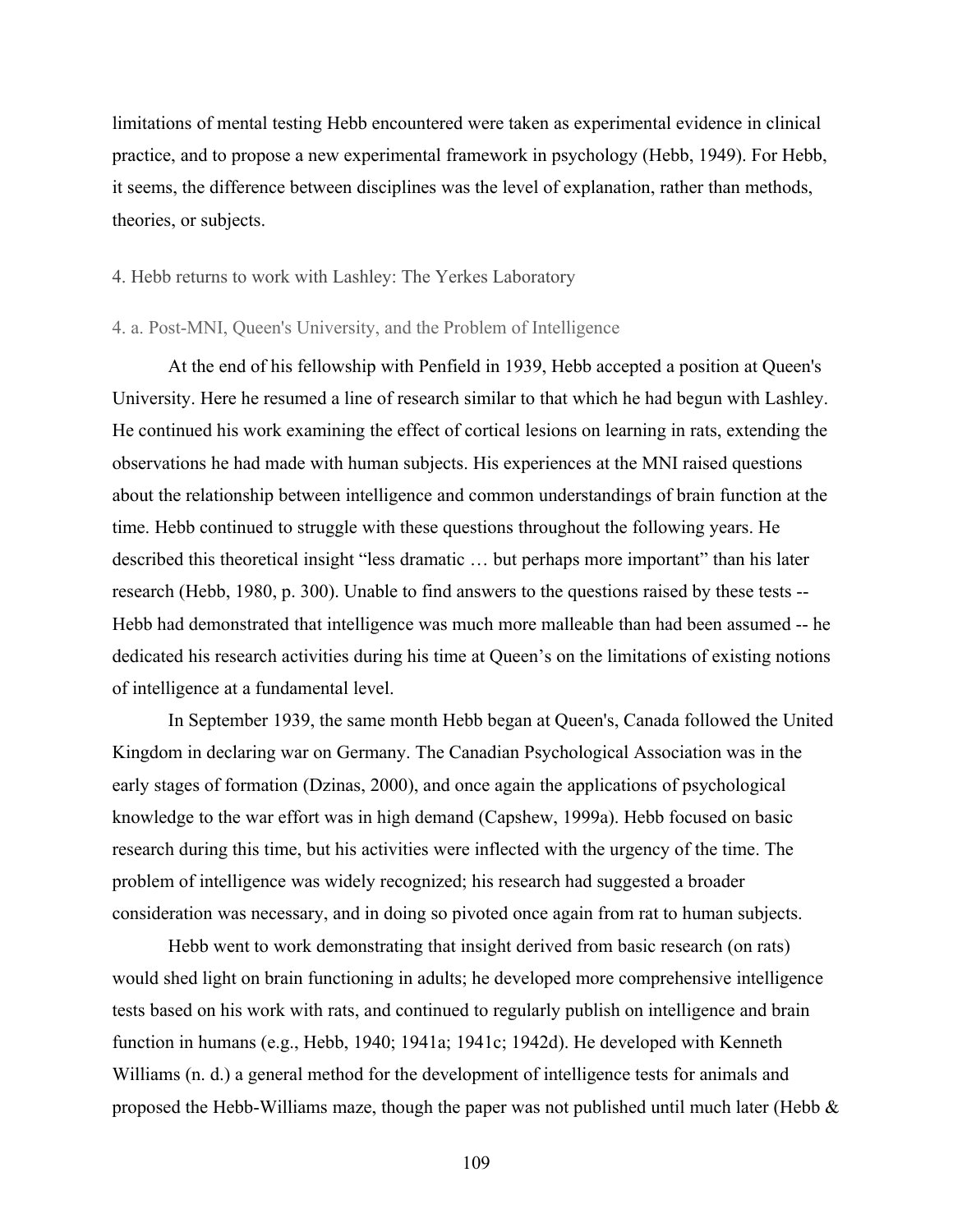Williams, 1946). Hebb theorized intelligence as consisting of *different kinds* (A and B) and contributed to what would become Raymond Cattell's theory of fluid and crystallized intelligence (Brown, 2016). He also wrote an article in which he proposed that early experience could permanently influence adult intelligence (1942a), a relatively radical claim at the time and a theme that runs through much of Hebb's later writing.

The concept of intelligence is important to understanding both Lashley and Hebb's theories of mind-brain relations (Weidman, 1999; Orbach, 1998). For Lashley, the notion of intelligence did crucial work in bringing together the mental and the physical, psychology and neurology. Lashley considered intelligence a mental and a biological entity that had both physiological and psychological dimensions. It could be represented not only in the behavior of an animal or a person, or in their performance on tests, but also by the physical amount of functional brain mass that they possessed (i.e., Lashley's theory of mass action). From experiments that Penfield had conducted, Hebb helped show that patients who had had large areas of their cerebral cortex removed were not as adversely affected as had been assumed. In some cases, counterintuitively, intelligence seems to have increased with the removal of parts of the brain (e.g., Hebb, 1941c). Hebb maintained the idea that intelligence, fundamentally, referred to the intellectual capacity from which perceptual organization and behavior is developed through experience with the world. He provided evidence of the functional independence of some of the factors making up human intelligence in relation to the problem of distinguishing the direct expression of intellectual power from its effects during growth (Hebb, 1942a).

As the war continued, Hebb was not pleased with the situation in which he had found himself at Queen's University (Hebb, 1980). His teaching schedule and involvement with the newly formed Canadian Psychological Association—he was the first editor of the organization's flagship journal, *Canadian Journal of Psychology*, and was a member of several committees left him with little time for the development of his research. Most of his publications during this time were in relation to the work he had done while at the MNI on the relationship of human intelligence to brain-injury (e.g., Hebb, 1940, 1941a, 1941c, 1942a, 1942d).

Convinced existing intelligence tests were insufficient for capturing cognitive change in neurological patients, Hebb developed his own test with N. W. Morton. Morton had been Hebb's teacher at McGill and was then part of the Defense Research Board of the Canadian government. The intelligence test Hebb and Morton devised to better understand changes in neurological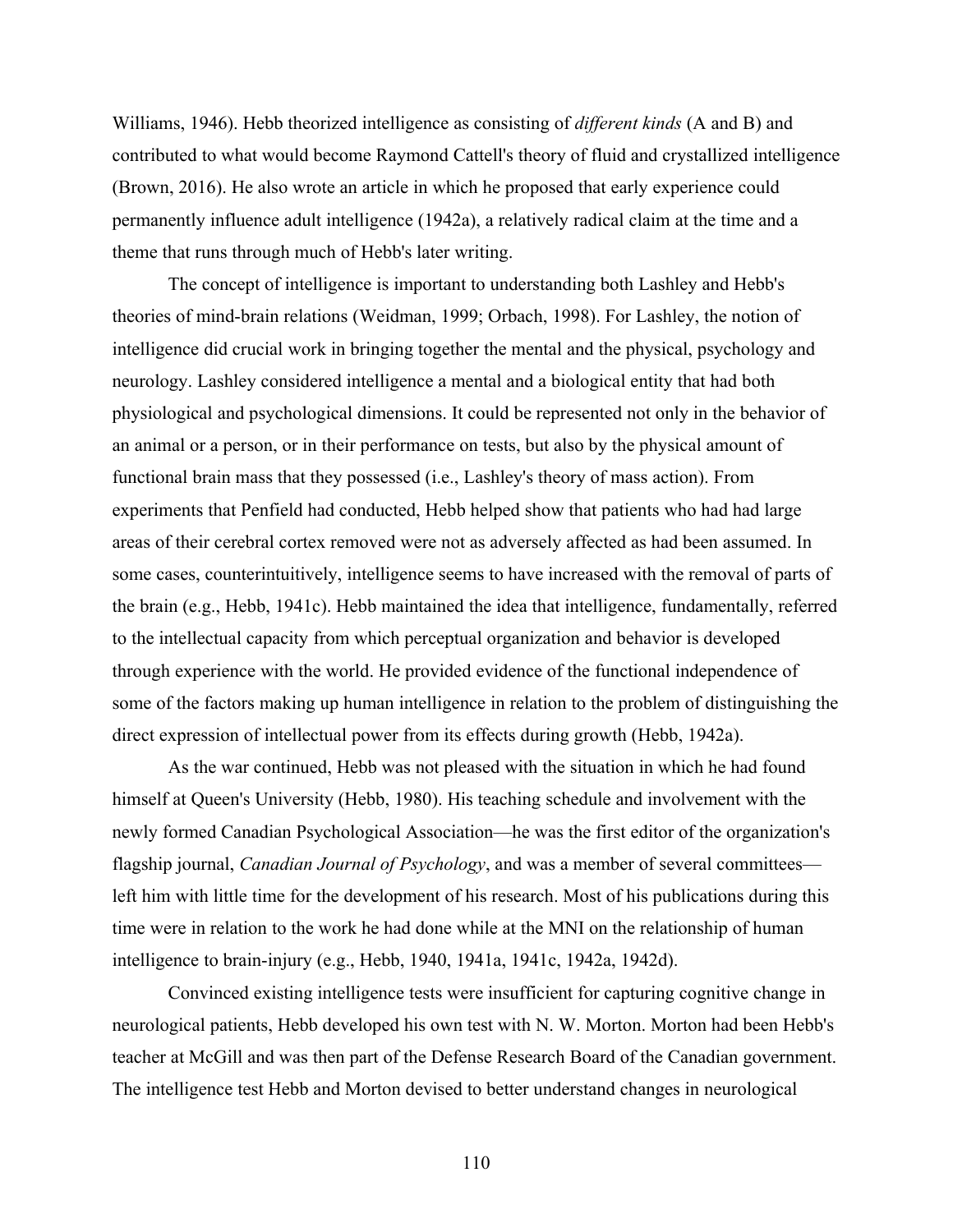patients was based on whether an individual was able to correctly identify whether a particular object in a picture was "funny or out of place" (Hebb & Morton, 1943): They called it the McGill Picture Anomaly Test (MPAT). While useful for understanding the relationship between visual recognition and the right temporal lobe, its diagnostic use was limited (e.g., Shalman, 1961). Though Morton would not return to McGill after the war, they maintained a close relationship and both played an important role in shaping the development of psychology at McGill and in Canada throughout the postwar period.

# 4. b. Hebb joins Lashley at the Yerkes Laboratories in Orange Park, Florida

While Hebb was at the MNI and then Queen's, Lashley had been appointed Director of the Yerkes Laboratories of Primate Biology, a chimpanzee breeding and research station in Orange Park, Florida. Lashley contacted Hebb in April 1942 to tell him about his new position and need for quality physiological psychologists at the Laboratories (Glickman, 1996). Lashley had a colony of New World monkeys and a group of about fifty chimpanzees. His plan was to focus the institute's work on research into the biological basis, or constitutional component, of complex behaviors (Weidman, 1999); and to conduct neurological and endocrinological studies of sex behavior, emotional and temperamental differences, and abilities in abstraction and generalization (Dewsbury, 2006). Although Hebb reports having little interest in studying chimpanzees, the flexibility of a full-time research position and the salary he was offered (annual salary of four thousand dollars plus traveling expenses) was sufficient to convince Hebb to leave his job in Ontario. Hebb moved with his family to Florida in the fall of 1942 (*New Scientist*, 1975; Hebb, 1980).

At Orange Park, Lashley proposed that his researchers study brain structure and function by examining the symptoms and course of recovery from localized brain lesions in animals. His goal was to demonstrate how both intellectual behavior and sexual behavior could be isolated by holding environmental influences constant (Dewsbury, 2006). The activities of the Laboratories under Lashley were divided into seven main topics, one of which was the "the structure of intelligence" which focused on the "independent functions" that comprised intelligence (Weidman, 1999). They used several different methods in the study of intelligence: the comparative study of the abilities of different animals (Hebb adapted his maze test to assess intelligence in chimpanzees; Hebb & Williams, 1946); factor analysis of individual differences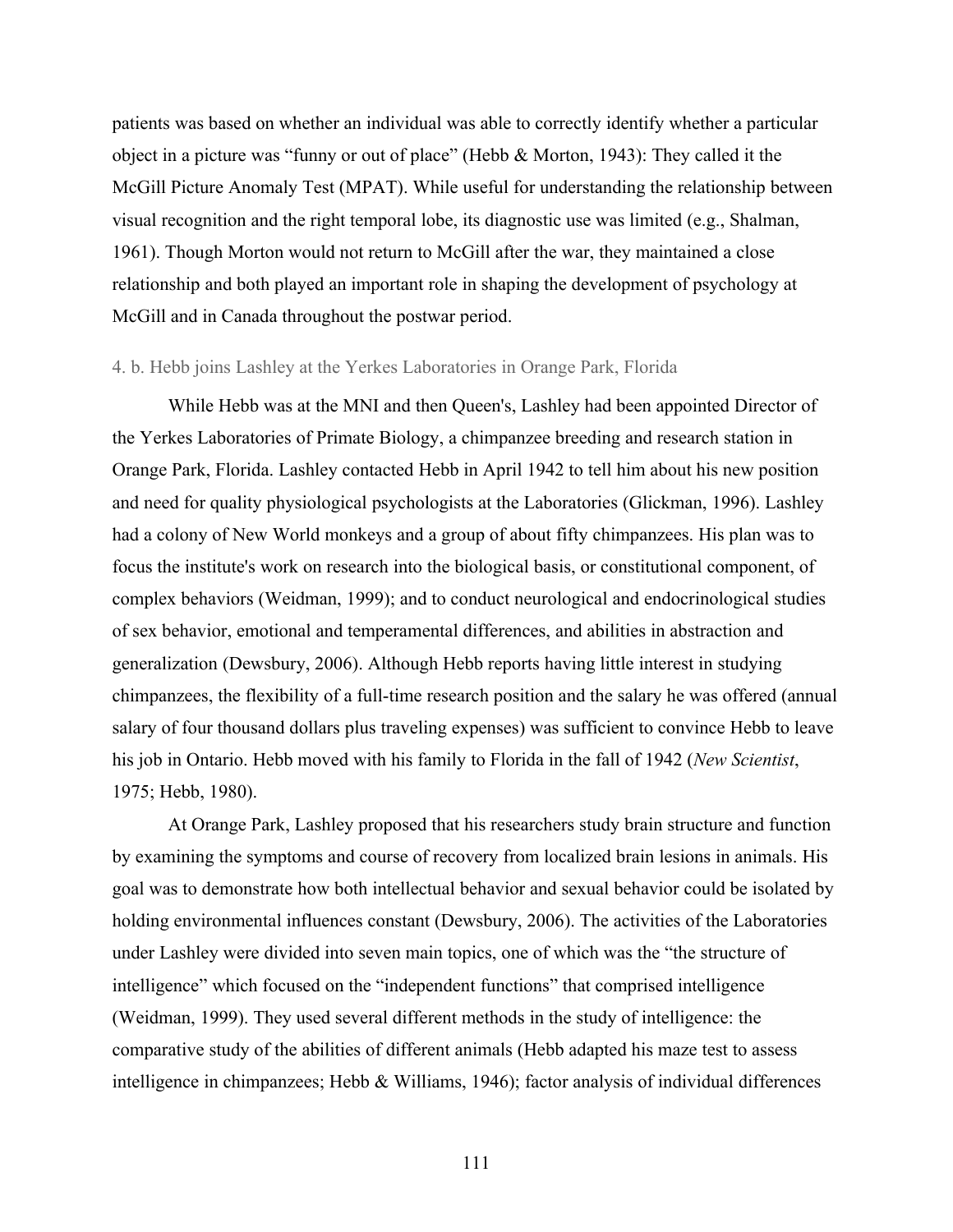using Thurstone's methods; and the disintegration of behavior by brain injuries (Weidman, 1999).

Hebb was tasked with examining the biological origins of emotion (particularly strong instinctual emotions, such as fear) and to develop ways of measuring differences in the emotional temperament of chimpanzees, while Lashley and Henry Nissen (n. d.) worked on intellectual function (Hebb, 1980). The idea was that once standardized measures were established, Lashley would operate on the animals' brains and Hebb would re-test them to ascertain what type of brain injuries affected what type of behavior. This method was the same, in principle, as that which Hebb had used with rats while working with Lashley at Harvard and with Penfield at the MNI with frontal-lobe operated patients. Consistent with his interests and research practices he had adopted while at the MNI (e.g., Hebb, 1942a), Hebb requested a comparison of the effects of lesions at an earlier stage of development with those of adult chimpanzees (Glickman, 1996). Hebb was already beginning to theorize that young (inexperienced) brains were somehow fundamentally different than adult brains.

Prior to any surgery, however, Lashley wanted to train the chimpanzees on about thirty different habits. This proved much more difficult than anyone had anticipated, neither Lashley nor Hebb had worked with chimpanzees before. It was largely taken for granted that teaching behaviors to chimpanzees, because of their superior intellect compared to rats, would be much easier. As it turned out, a discrimination task, for example, which could be learned reliably by a rat in approximately sixty trials would take close to three hundred for a chimpanzee (Weidman, 1999). The first surgeries, therefore, weren't performed until the end of Hebb's fifth and final year, just months before his departure for McGill in 1946.

### 4. c. Observational studies, primate emotions, and the roots of Hebb's neuropsychological theory

These setbacks made the study Hebb had proposed impossible. Instead, Hebb spent his time at the Yerkes' Labs devoted to observational studies of behaviors related to emotions (Hebb, 1945a), especially what he called "spontaneous fears" (Hebb & Riesen, 1943; Hebb, 1946a), individual differences in temperament in captive chimpanzees (Hebb, 1946a; 1949b), and a pioneering study on captive dolphin behavior at Marineland with "Mister Porpoise" Arthur F. McBride (McBride & Hebb, 1948). Two of these studies were published in the *Psychological Review* in 1946, and like the others, represent a synthesis of Hebb's work under Lashley's supervision during this time. For example, "Emotion in Man and Animal" (Hebb, 1946a),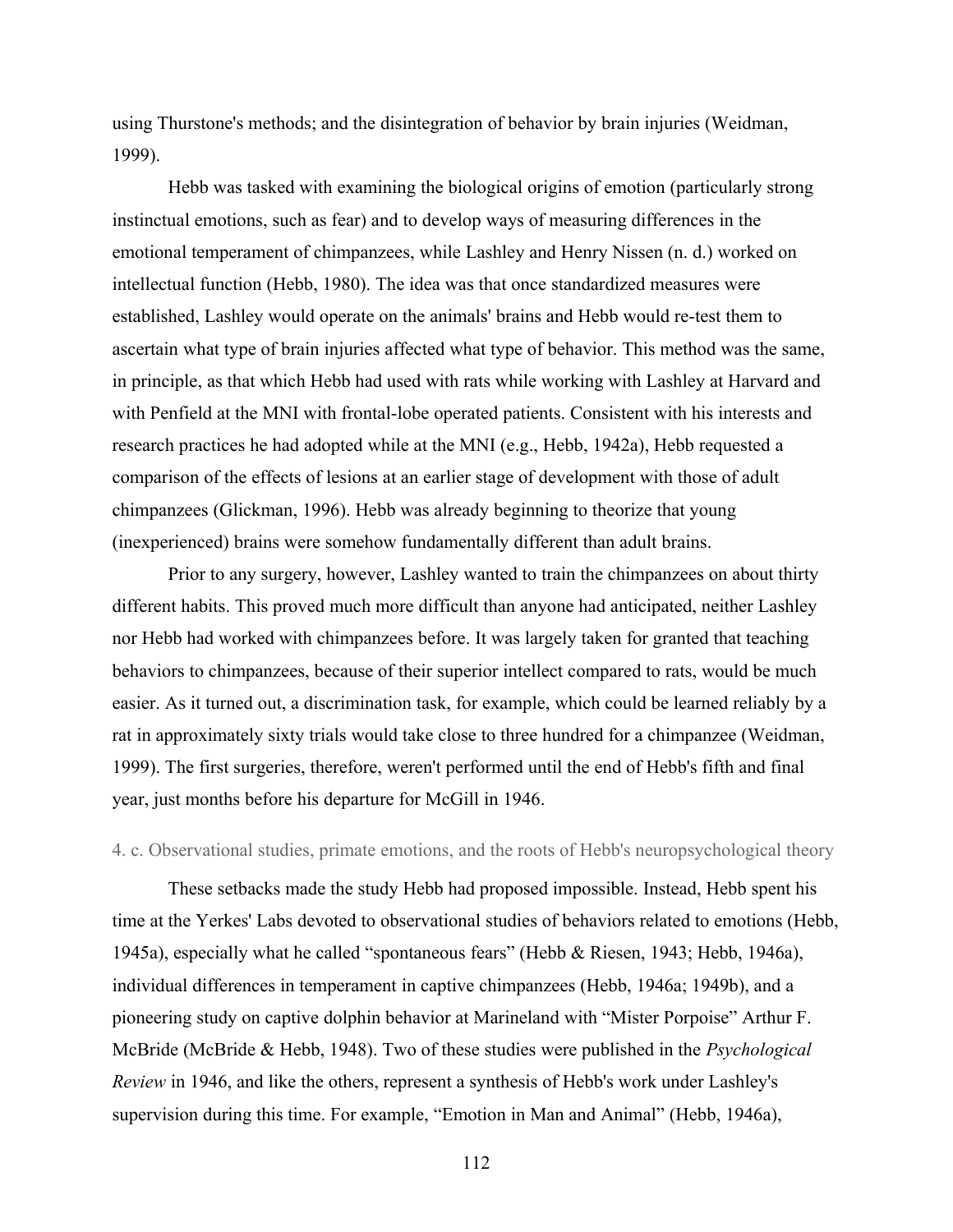described a novel procedure for categorizing emotions and identifying emotional states in individuals. Hebb used global judgments of human observers and then employed this information to analyze the process of assigning emotions in both people and chimpanzees (see discussion of Hebb's theory of emotions in Chapter Five).

Later that year, Hebb published a paper on fear responses in chimpanzees as a result of learned expectations (Hebb, 1946b). This paper is important because it is among the first to include a fair degree of neurological speculation regarding the physiological events underlying emotional reactions, uncommon in the literature at the time. Indeed, it was during this period, while searching for a theoretically compelling explanation for the emotional behavior of chimpanzees, that many of the insights articulated in *The Organization of Behavior* (1949) were initially developed (Hebb, 1980; Brown & Milner, 2002). It is evident from the discussion in these articles (e.g., Hebb, 1946b) that Hebb was in the process of working through the implications of the discovery of reverberatory circuits by Rafael Lorente de Nó (1902-1990) in 1939, which Hebb had come across in the work of E. R. Hilgard and D. G. Marquis (*Conditioning and Learning*, 1940) some years before (Hebb, 1980). Hebb was committed to pursuit of directly relating the behavior he had observed in primates to neurological theory. In fact, the term "phase sequence" first appeared here among a set of properties, in a slightly different form, but well in advance of the publication of *The Organization of Behavior* (e.g., Hebb, 1946b, p. 269). These were not simply empirical reports on observations of animal behavior, but the early underpinnings of neurobiological theories of psychological organization and function (Hebb, 1949).

Hebb also discussed in this article the conditions associated with the stability of these sequences and began to outline a neurologically-based theory of the conditions under which such sequences would become disorganized (i.e., emotion), as in various fearful states (Hebb, 1946c). He concluded this article with the statement that, "fears are evidently not determined by a sensory event alone, and the behavior is not intelligible except on the assumption that its control is a joint product of sensory and 'autonomous' central processes […] An adequate hypothesis of the nature of fear *cannot be framed in psychological terms alone*, but must utilize physiological concepts of cerebral action […] fear originates in the disruption of temporally and spatially organized cerebral activities" (Hebb, 1946c, p. 274, emphasis added). According to citation data provided by *Web of Science*, this article (*On the nature of fear*, 1946c), is Hebb's second most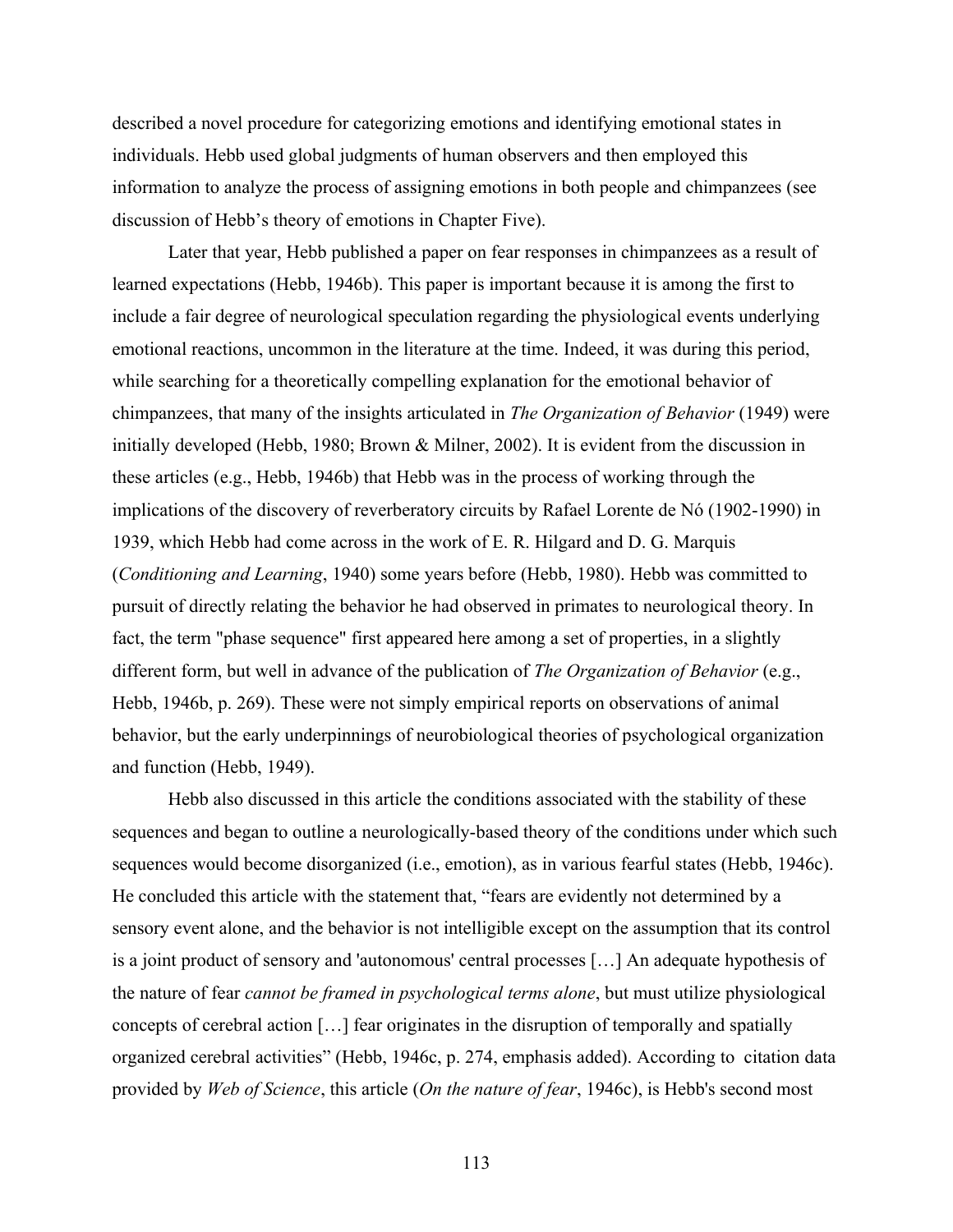cited article and is the first in which he attempts to broadly synthesize neobehaviorist and Gestalt psychology through a neuropsychological framework; references include Hull and Skinner alongside Köhler and J. J. Gibson (1904-1979).

At Orange Park, Lashley guided the work of the laboratories away from the emphasis his predecessor had placed on social engineering and towards an investigation of the biological basis of both intelligent and sexual behavior (Weidman, 1999; Dewsbury, 2006). As part of these efforts, the challenges Hebb faced in both establishing reliable measures and with attempting to standardize the behaviors of chimpanzees, compelled a greater degree of observational research than Hebb had expected (Hebb, 1980); he worked closely with these apes. And despite initial hesitation, it seems he came to appreciate this time among them. Indeed, psychobiologists believed chimpanzees, as laboratory animals, offered special insight into the minds of humans (Haraway, 1989). The value of these model animals was that they were both engineered (in the sense that they served the specific interests of the experimenters) and were natural (in that they were understood as mirrors for humanity devoid of cultural influence) (Haraway, 1989, p. 62). Hebb saw in the apes he observed the raw power of emotions which contemporary psychology had failed to adequately address. Hebb wrote that he had "learned more about human beings during that time than in any other five year period of my life, except the first" (Hebb, 1980, p. 293); he is reported to have said that watching chimpanzees was like seeing humans with 'the veneer of culture stripped away' (quoted in Glickman, 1996). Without culture, it would seem, Hebb was able to justify a more direct focus on the "true" determinants of emotion, which (in his case) were conceptions of neurophysiological action (Hebb, 1946c). Hebb's experiments with rats had provided the neurophysiological grounding for visual perception and learning, Penfield's patients for intelligence, and now chimpanzees for emotion. The study of the affect of experiment was part of a broader turn towards the emotions of laboratory animals during physiological encounters (Dror, 1999; Young, 1998). At a time when emotion signified the collapse of the laboratory's ideal of reliable control, replicability, and standardization, Hebb's neurophysiological interpretation of chimpanzee emotion represents an attempt to reconcile a broader late nineteenth century crisis of knowledge in physiology (Dror, 1999).

It was during this period in the mid-1940s that Hebb formulated many of the ideas that would consist of the neuropsychological framework proposed in *The Organization of Behavior* (Hebb, 1980; 1949, p.viii). Beyond Lorente de Nó's (1939) contribution, Hebb's specific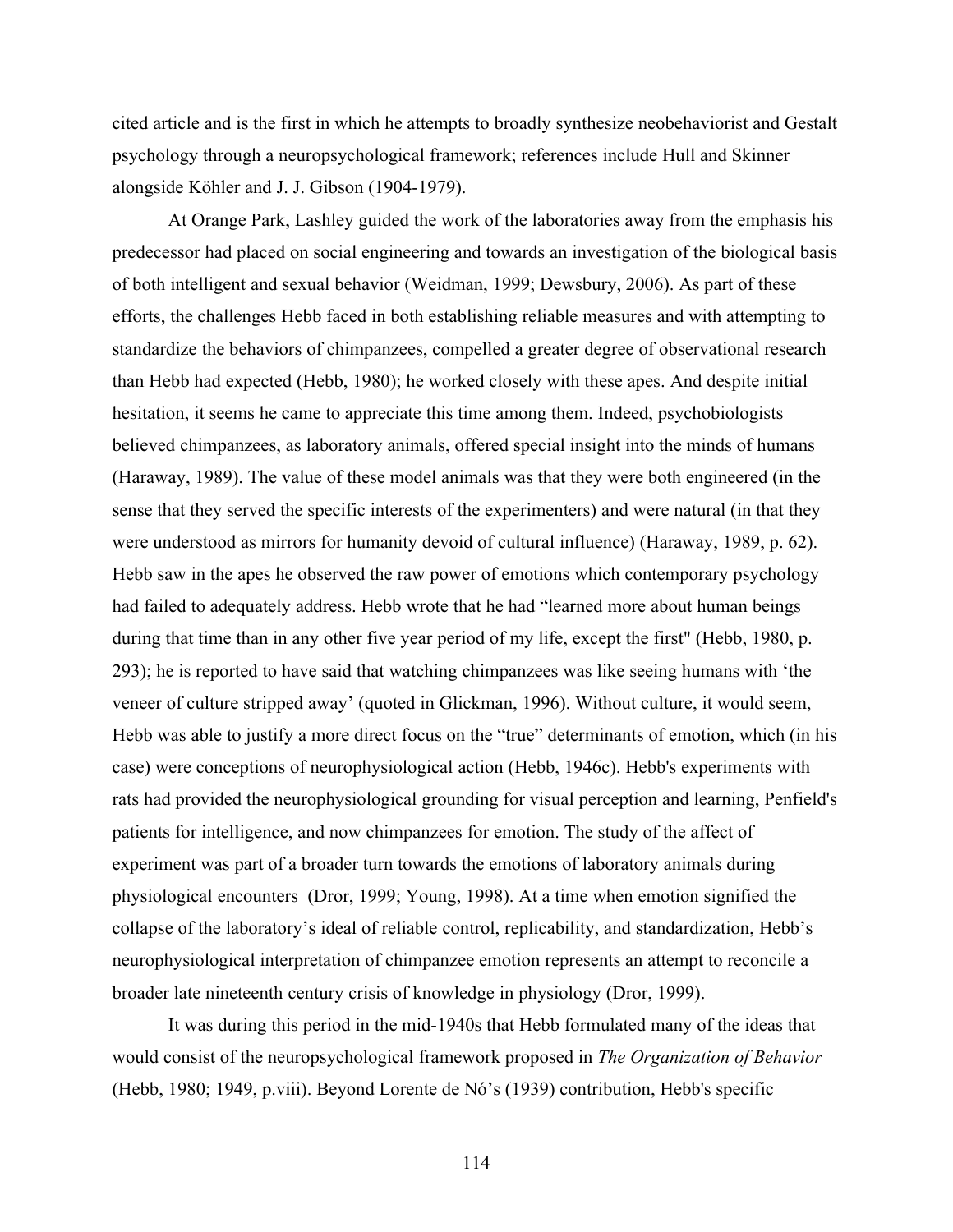influences during this period are not clearly stated. They likely emerged from the hodgepodge interdisciplinary dialogue during which "weekly colloquium and persistent theoretical debate" provoked by the challenges presented by the behaviors of laboratory animals. It is interesting to note that it was through theory-laden neurological speculation that explanations for his observation of chimpanzees were initially sought (e.g., Hebb & Riesen, 1943; Hebb, 1946c). Perhaps the challenges presented by these experimental subjects, due to their human-like social and emotional complexity, demanded a more thorough explanation than previous subjects (i.e., rats). Or, given the many setbacks Hebb experienced, he simply had more time to dedicate to completing his manuscript in this highly collegial atmosphere.

Long before the publication of *The Organization of Behavior* (1949) Hebb, like other psychobiologists of his time, was dedicated to the project of bringing psychology into closer alignment with the biological sciences. Hebb's background and training uniquely positioned him to address problems which he understood to be, at their core, an issue of disciplinary integration. It is important to note how unusual Hebb's particular training in physiological psychology was at the time, especially for a Canadian psychologist (there were few graduate training programs in Canada, none dedicated to this area). Behavioral science was devoid of contemporary physiological research and the means to bring neurophysiological research into greater contact with contemporary psychology was not readily available. This section attempted to show how Hebb came to embrace physiological thinking during a time when psychologists tended to eschew such associations in favor of some form of neobehaviorism in academia and Freudianism in the clinic. In the next section, I discuss how psychology came to look upon physiology with suspicion (as a threat to the discipline) and how Hebb's concern about bringing psychology back to its roots was a reaction which embodied the struggles of Canadian psychologists at a time critical to the discipline's history.

### 5. Hebb's Neuropsychological Vision

Hebb's vision for psychology in the postwar period can be represented by a number of persistent concerns and recommendations for psychological theory and practice (e.g., Hebb, 1948; 1949; 1951). Developed over the previous decade, Hebb's vision was outlined in a series of materials that he published shortly after arriving at McGill in 1947. These include articles (e.g., Hebb, 1951), public addresses (Hebb, 1953, 1960), and an introductory textbook (Hebb,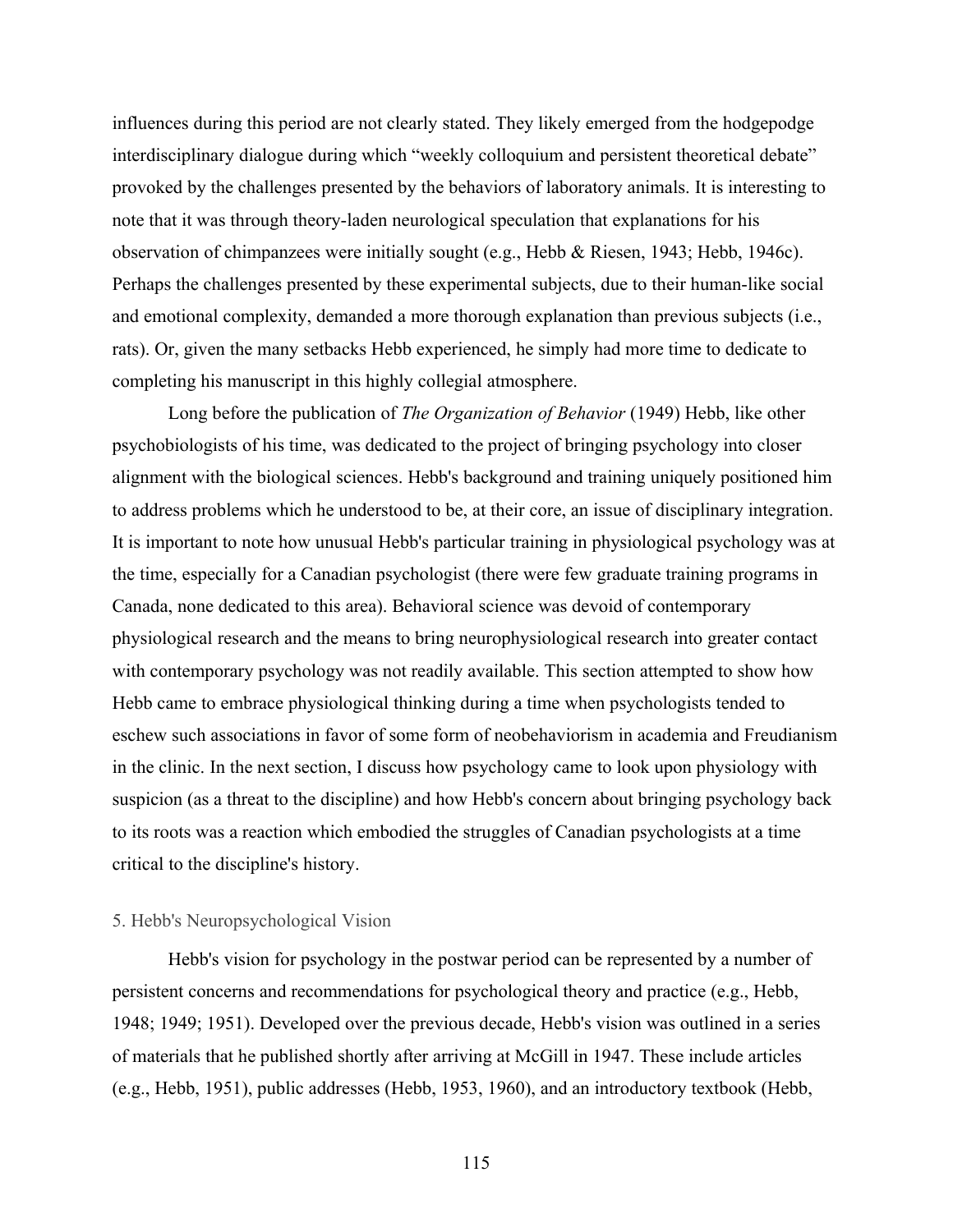1958). Hebb's most thoroughly articulated account of his vision was presented in his influential 1949 monograph *The Organization of Behavior: A Neuropsychological Theory*, which represents the culmination of Hebb's thinking about the relationship between psychology and neurophysiology during his time with Penfield and Lashley. In these works he returned to themes essential to understanding both Hebb's view of the major challenges facing a Canadian scientific psychology and his perspectives on potential solutions. As developments in the Department of Psychology at McGill are examined in the next chapters, this vision will provide the context for understanding some of the ways psychology at McGill took on its particular characteristics during this period.

Three themes formed the backbone for the neuropsychological theory Hebb promoted: 1) the importance of explicit theory, grounded in neurophysiology, 2) the use of neurologicallyinformed models, or "hypothetical constructs," in the development of these theories and 3) a more thoroughly interdisciplinary psychological science. These themes are highly interrelated and are based on Hebb's overarching program to "bring [the discipline of psychology] back to an essential concern with the physiological-psychological problem," as he understood it (Hebb, Mar 31, 1947). A close examination of Hebb's vision, as articulated in his published material of the late 1940s and 1950s, helps illuminate, 1) why and how Hebb believed psychology had moved away from "the physiological-psychological problem" in the first place, 2) why Hebb thought it was paramount to the future of the discipline to bring it back as psychology's primary concern, and 3) how Hebb conceived of his own role both in encouraging fellow psychologists to re-think the orientation of their field and in using his position of chairman of the department at McGill to bring about his vision in practice throughout the 1950s.

## 5. a. The role of explicit theory in Hebb's vision for psychology

In Hebb's theoretically-oriented works of the postwar period he often emphasized the internal schisms between competing schools of psychological thought (e.g., Hebb, 1949, 1951, 1953), particularly in accounts of learning and perception. The challenge, as Hebb saw it, was the reconciliation of the phenomenal world of psychology (as emphasized by Gestalt psychologists like Wertheimer, Koffka, and Köhler) with the American psychological tradition of behavior through reinforcement (as emphasized by neobehaviorists like Hull, Skinner, Spence, and to some degree Holt and Watson). Hebb typically referred to these two groups as "S-S theorists" and "S-R theorists" (Hebb, 1951; Spence, 1950), respectively. Hebb saw himself as an outsider;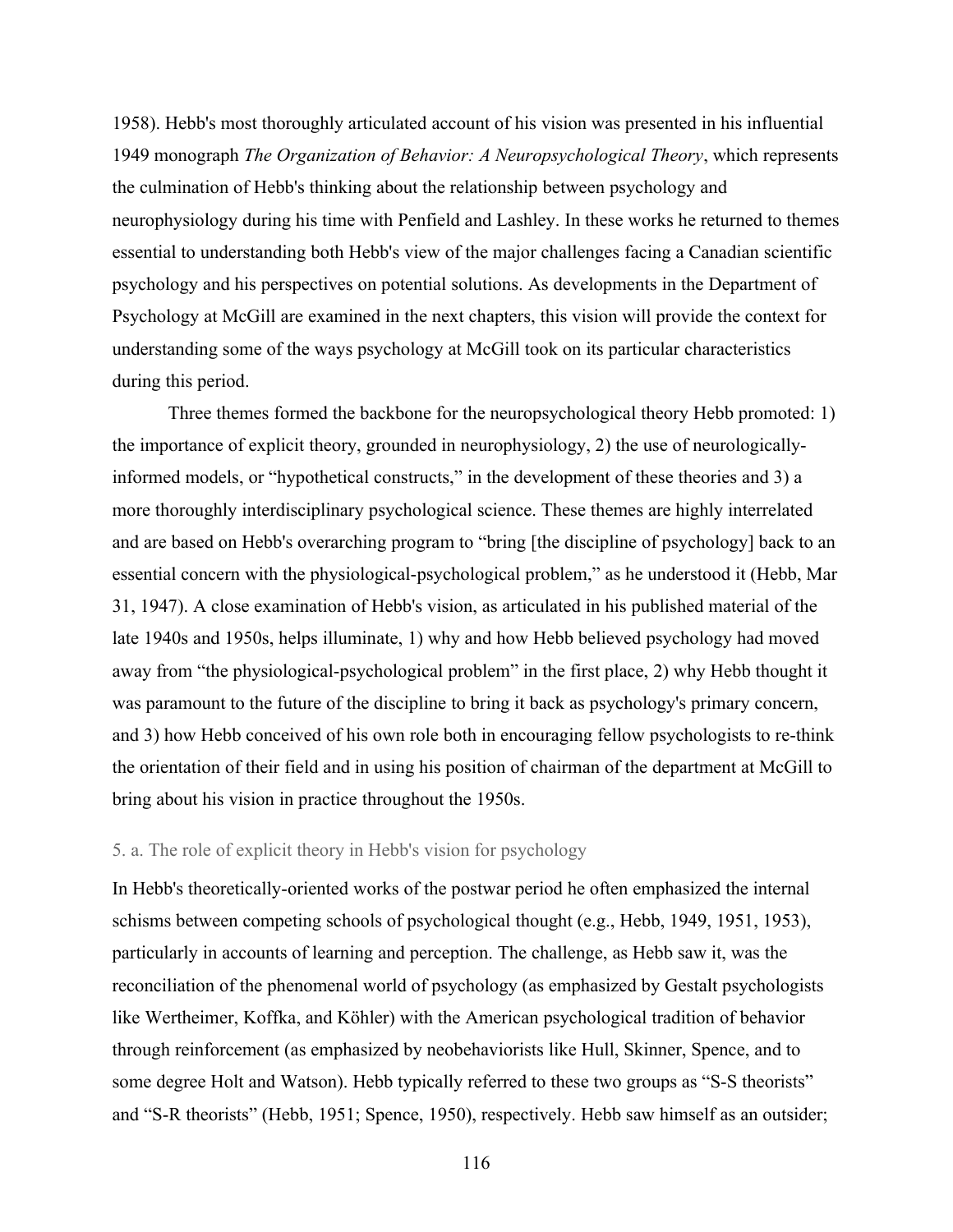pitted against these two extremes. Hebb's own ideas, like those of Lashley and Tolman, did not fit soundly into either camp (Carroll, 2017). Hebb's solution was a re-visioning of general theory at the core of psychology, a natural science co-extensive with physiology and neurology. Hebb's research program in the 1950s (see Chapter Five) speaks to the kinds of problems that are raised by the synthesis of biological and psychological experimental principles.

Hebb was among many psychologists who framed North American psychology in the 1940s as divided roughly into these two groups. In an address to the APA in 1948, Spence discussed what he saw as the main distinctions between cognitive (S-S) and stimulus-response (S-R) theories of learning (Spence, 1948; 1950). Cognitive theories of learning "emphasized the formation and modification of cognitive patterns representative of the relationships in the environment" (Spence, 1950, p. 161). For the most part, within these theories, such as those of Koffka (1935), Köhler (1940), Lewin (1936), and Tolman (1932), learning was construed as part of a larger problem of perceptual organization and reorganization with experience. By contrast, stimulus–response theories, such as those of Guthrie (1935), Hull (1943), Spence (1936), and Thorndike (1898), emphasized such constructs as habits and S–R bonds, which referred to hypothetical learning states or "intervening variables." S-R theories provided rules relating stimulus factors (such as reward magnitude, number, and timing) to the strengths of those intervening variables as well as rules relating them to empirical response measures (such as frequency and degree). On the whole, Spence saw few points of disagreement between these two theoretical positions and attributed most of the disagreement between the camps to misinterpretation of S–R theory by cognitive theorists (Holland, 2008). In his overview of theorists affiliated with these positions, researchers outside this dichotomy (such as Lashley and Hebb) are not mentioned in Spence's review (i.e., they do not fit neatly into either camp).

Hebb emphasized the importance of recognizing the tradition of the S-R theories, which for him, begins with realist-empirical philosophers Thomas Hobbes (1588-1679), John Locke (1632-1704), and John Stuart Mill (1806-1873), extends to Wundt and Titchener; and later, in a closely related line, to Thorndike, Watson, Holt, and Hull: "These men were narrow; they were wrong; and without them, without the simplification they achieved, modern psychology would not exist" (Hebb, 1953, p. 101). Developments in 1930s neurophysiology, however, were outstripping the abstract utility of the S-R theorists; for a thoroughgoing theory of (neuro-)psychology, a more precise model was needed (Hebb, 1949).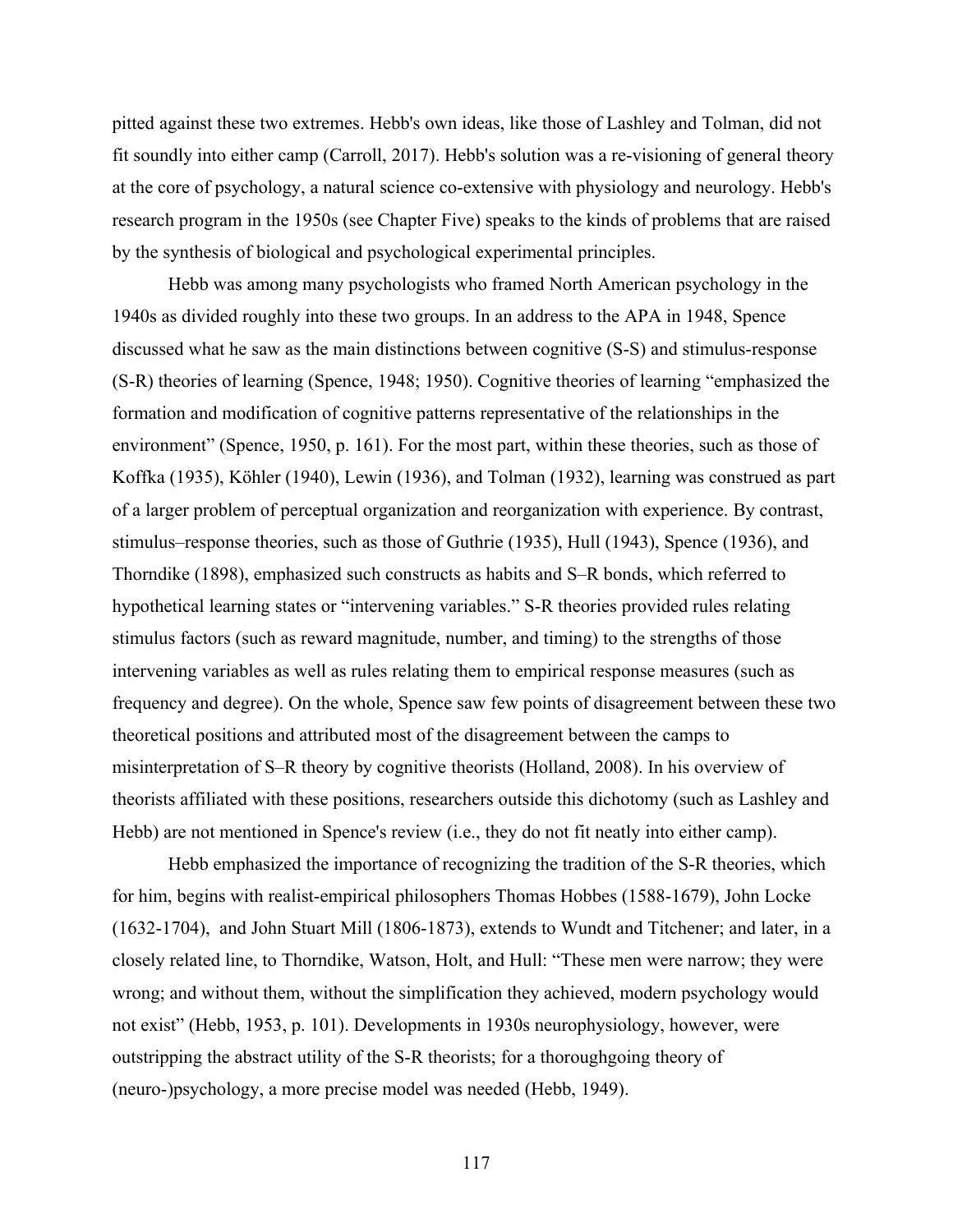Hebb identified important limitations to both the S-S and the S-R approach to learning (Hebb, 1949). Experimental and clinical data presented persistent problems to each approach, the source of which Hebb believed was the failure of psychology to handle the complex problem of cognition and the failure of neurophysiology to adequately describe the nature of cortical transmission (Hebb, 1949). These limitations, he believed, contributed to the weakness of psychology to scientifically understand the organization of their object, human consciousness. Hebb's vision developed as a direct response to these problems: the need to reconcile mainstream behaviorism with the criticisms leveled against it by Gestalt psychologists, psychobiologists like Lashley, and early cognitivists like Tolman (Carroll, 2017). To do this, Hebb emphasized a revised role for psychological theory, based on recent findings in neurophysiology and constructed in terms of explicitly physiological, but easily generalizable, neurological models (Hebb, 1949).

### The Importance of Theory for Psychology

Much of Hebb's vision for psychology was in response to the status of psychology as a science in the 1930s, which had transformed in the early twentieth century from a science of consciousness (characterized by approaches such as structuralism and functionalism) into a science of behavior (O'Donnell, 1985). This school of thought maintained that consciousness could not be directly observed and therefore could never adequately serve as the basis of an experimental science. Hebb traced this tradition back to Pavlov's conditioning studies at the turn of the century, through Watson's behaviorism and to the influential work Skinner and Hull in the 1940s. Hebb described his own frustration with proponents of the S-R theory in terms of their tendency to downplay or dismiss the relevance of a rigorous theoretical model, which necessarily included some role for cognition, or, as it was described at the time, 'autonomous central processing' (e.g., Hebb, 1946c). For Hebb, they had thrown the baby out with the bathwater; the cost for simplicity in light of underdetermined theory was the excision of coherent grounding in structural materialism (i.e., neurophysiology): "One cannot logically be a determinist in physics and chemistry and biology, and a mystic in psychology" (Hebb, 1949, p.xiii).

The state of the discipline in the postwar period concerned Hebb. The introduction to *The Organization* (1949) and the main topic of subsequent theoretical writings (e.g., Hebb, 1951) emphasized the perils of aversion to explicit theory-building. Hebb saw this aversion as characteristic of psychology in the 1930s, and commonplace in the field by the late 1940s. While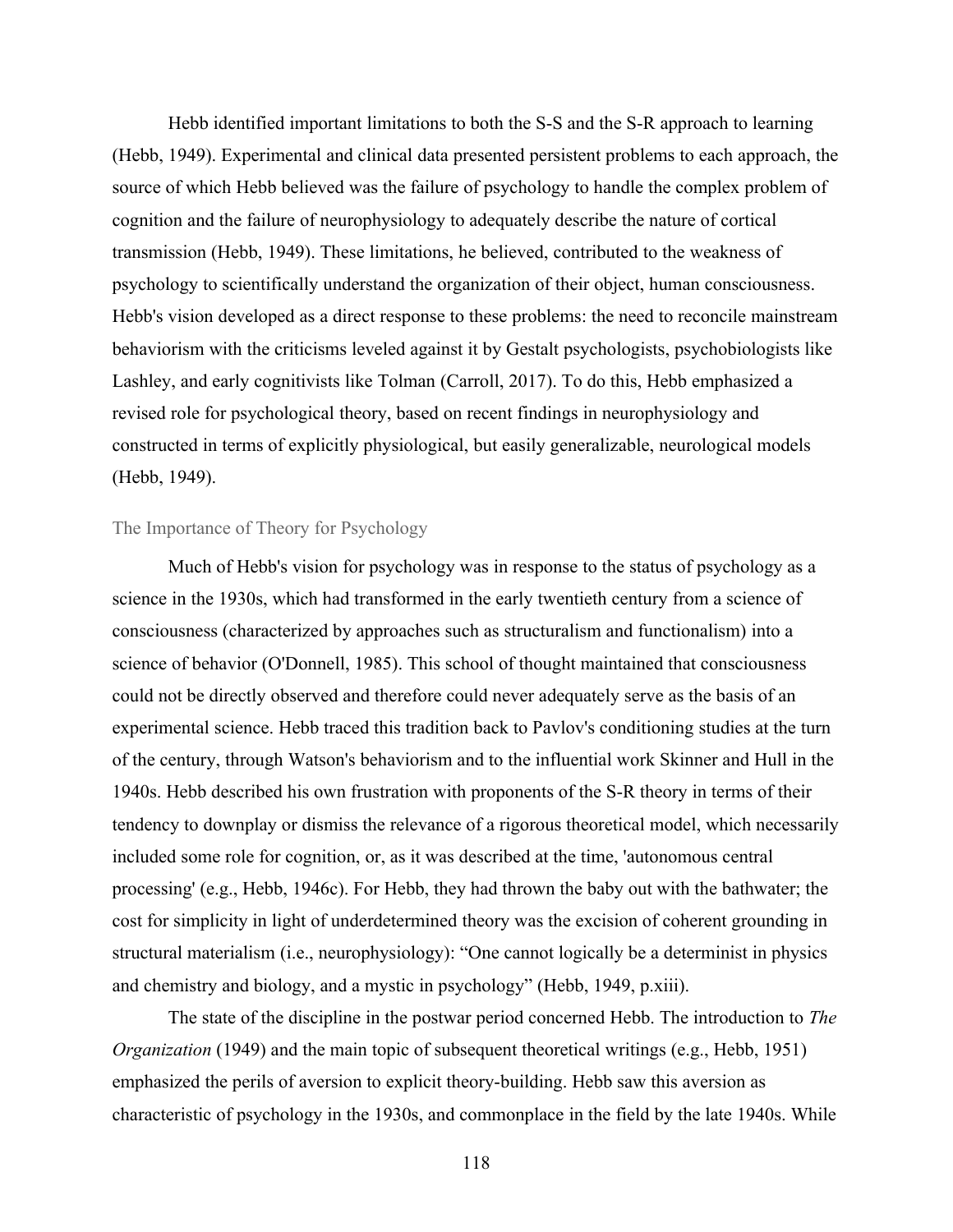he admired Hull's systemic theory-building (Hebb, 1980), he firmly believed neobehaviorists were incapable of satisfactorily integrating either the findings from Gestalt psychology or new physiological evidence being produced in the areas of perception, motivation, and learning (Hebb, 1953, 1960): Hebb noted, "if we cannot deal with the comparatively simple behavior of animals without taking account of thought, how adequate can a thought-less human psychology be?" (Hebb, 1953, p. 99). This lack of adequate theory was rendering the discipline intellectually stagnant. Hebb reminded his readers, "theory in some form is the only source of order in dealing with facts" (Hebb, 1953, p. 101). Hebb saw the work of scientific psychology as explaining higher-order processes using theories that accounted for physiological data. After all, as Hebb pointed out, "Theorizing at this stage is like skating on thin ice--keep moving, or drown" (Hebb, 1949, p. xii).

Hebb was not only worried about explicit efforts to eliminate the practice of theorybuilding in psychology, he was also troubled by the associated unconscious tendencies he saw in the uncritical uptake of 'new' ideas. In particular, he was concerned that an over-reliance on outdated theories had stymied thinking in psychology. In the preface to his first book, he reminded his readers that, "It is too easy, no matter what formal theory of behavior one espouses, to entertain a concealed mysticism in one's thinking about the large segment of behavior which theory does not handle adequately" (Hebb, 1949, p. xiii). Furthermore, he worried that "[barriers to thought] are so effective that they efface themselves completely. As psychologists we must look at them, however, pleasing or not" (Hebb, 1953, p. 107). Hebb saw himself as an unaligned intermediary, sympathetic to the criticisms of the cognitivists while unabashedly aligned with the methodological behaviorists. He believed this position as an intermediary (more so than his background and training in neurophysiology) granted him a more balanced (and therefore more scientific; Daston, 1995) perspective on how to proceed in the new landscape being established for postwar behavioral science (Isaac, 2007; Crowther-Heyck, 2006).

The vision put forward in *The Organization of Behavior* (1949) was for psychology to become a theory-driven science of mind. What made his vision novel in the middle of the twentieth century was that it provided an alternative to the dominant theory-deprived science of behavior; Hebb maintained it was cognition, not behavior, which was "indubitably the central problem of psychology—at once the most difficult and the most important that scientists face" (Hebb, 1953, p. 99). Hebb's postwar writings characterize disciplinary psychology as being at a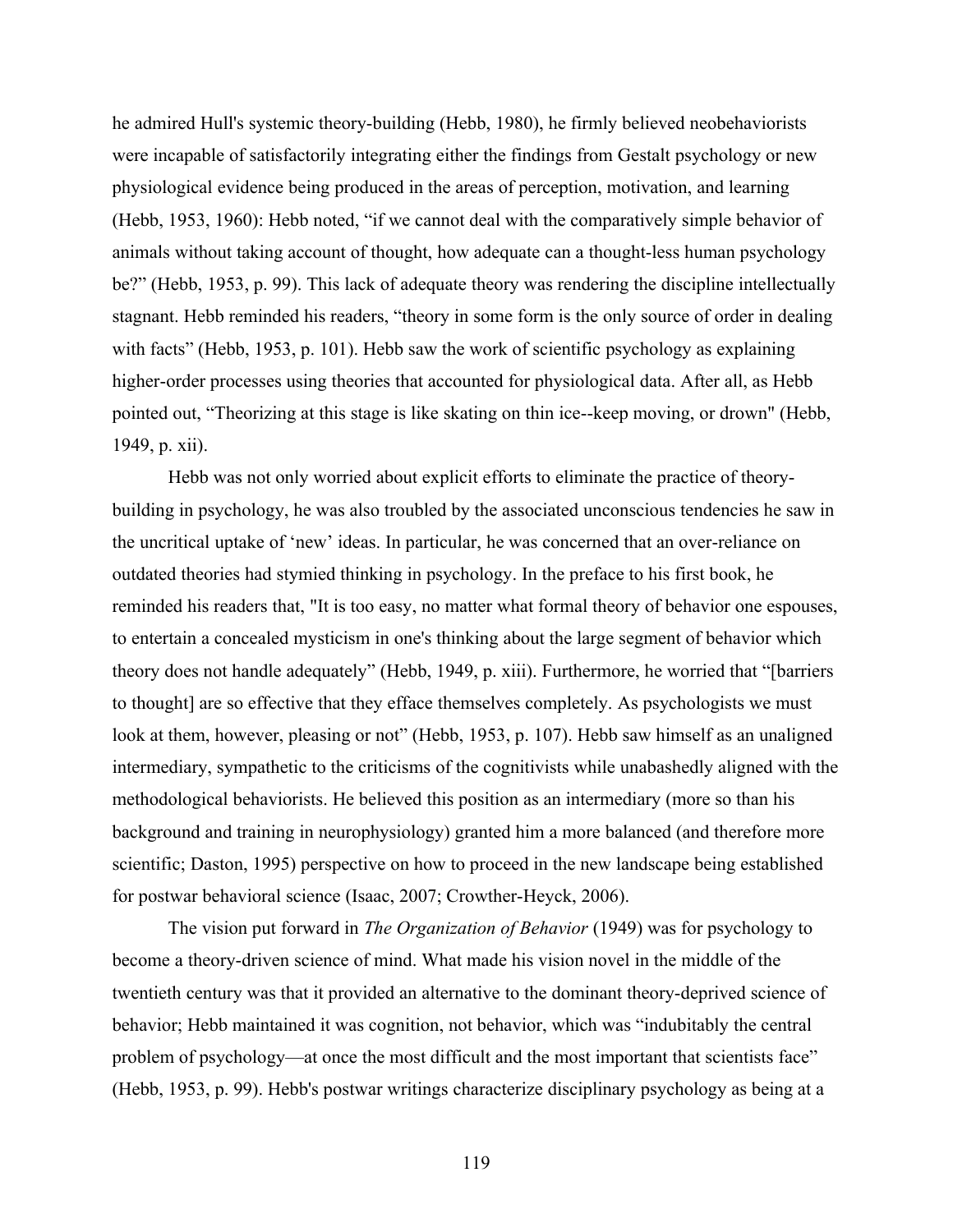crossroads. Hebb's public statements (e.g., 1953; 1960) identify the issue as that of an unconscious, over-reliance on outdated physiological theories as the basis of modern (i.e., predominantly S-R) psychology. Hebb's vision was informed by Gestalt/cognitive criticisms of behaviorism, many of which were not yet well-known by mainstream behaviorist psychologists in America. This fostered in Hebb the total embrace in the value of presenting theoretical ideas in preliminary form, on the presupposition that they would ultimately lead to better theories. This attitude of congenial cooperation among disciplines was likely formed as a result of the theoretically engaging environments Hebb had enjoyed and were fostered by his mentors (Hebb, 1980; Glickman, 1996).

Hebb's experiences with Lashley and Penfield had demonstrated that the scientific imagination was fundamentally guided by theoretical considerations and limited by assumptions. Whether available theories promoted the development of new and useful ideas, or whether they contributed to the limitation and stagnation of current thinking, depended on the accuracy of these explanatory models in light of available (neurophysiological) evidence. An historical understanding of the development of theory was paramount: "The idea that was useful at one stage in the development of a theory may become constricting later, and its deleterious effects may only be recognized if one known where it came from" (Hebb, 1958, p. 316).

Hebb was keenly aware of the limitations of available psychological theories in the interwar period and the over-reliance on assumptions underlying S-R theories. Now with new insight, Hebb re-interpreted the findings of his dissertation; he reconciled clinical data with existing understandings of the relations between structure and function in humans. Likewise, in his work with chimpanzees, he found their behavior amenable to rudimentary explanation by way of a neuropsychological theory (i.e., Hebb, 1946c). The reception of these ideas supported a comprehensive neuropsychological theory of mind (Hebb, 1949) able to account for the activities of *autonomous central processing*.

Reliance on pre-existing theories as implicit to scientific practice and progress was something Hebb understood: "it is only with the rubble of bad theories that we shall be able to build better ones [...] without theory of some kind, somewhere, psychological observation and description would at best be chaotic and meaningless" (Hebb, 1951, p. 39). While at the MNI the experiments that Hebb conducted cast doubt on long-held assumptions about adult intelligence; and in recognizing the limitations of existing theory, Hebb recognized the need to expand (rather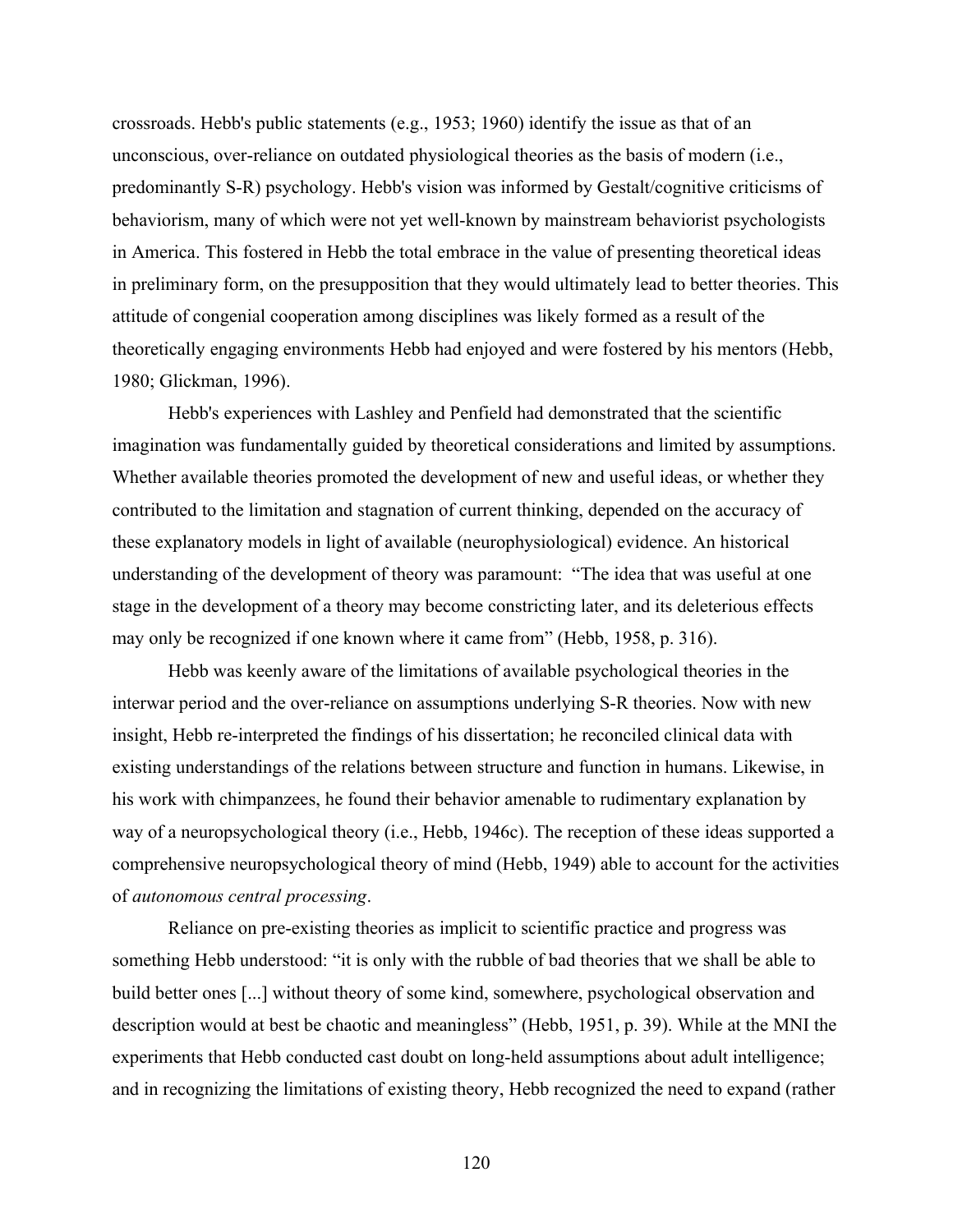than avoid) further theoretical work. This insight, Hebb recognized, was based on his own experiences with these notions (i.e., his training with Lashley) and understanding of and familiarity with the history (genealogy) of ideas relevant to disciplinary theory: "the idea that was useful at one stage in the development of theory may become constricting later, and its deleterious effects may only be recognized if one knows where it came from" (Hebb, 1958, p. 316).

Hebb firmly held that psychological understanding required two things: an intelligible theory of the phenomena and the capacity to recognize its incompleteness. Scientific understanding was "the impact of theory on perceived reality" (Hebb, 1953, p. 99). Hebb was explicit about the need for productive psychological theory to play a central role in scientific understanding; this theory should be based on the bridging of disciplines through a unified theory (i.e., the mutual reliance on models and evidence across physiology and psychology). The disciplines Hebb had in mind were keenly associated with the medical sciences (e.g., neurophysiology and biochemistry). Hebb's vision for psychology was based on a shared reliance on evidence emerging from these hybrid disciplines (of which psychology belonged). It was only starting to be understood in the 1940s how this evidence should come to bear on questions of psychological importance.

# Lashley and Hebb on Theory-building

The relationship between Lashley and Hebb was complex and multifaceted (Dewsbury, 2002; Bruce, 1996). Hebb had worked with Lashley across three different settings over the course of almost a decade. It is difficult to directly trace Lashley's influence on Hebb's thinking as Lashley's standing as a hard-nosed scientist drew to him a cadre of similarly minded physiological psychologists from whom Hebb would develop his perspectives on the scientific possibilities of a neurologically-informed psychology (Dewsbury, 2002; 2006). For example, Hebb seems to attribute more to weekly colloquia and persistent theoretical debates while working with Lashley, than to Lashley's ideas themselves (Hebb, 1949, p.viii). Nevertheless, Lashley's works are cited throughout Hebb's publications and it is evident that the psychological problems with which Hebb struggled (i.e., intelligence, cognition, visual perception) were framed in terms of his mentor's contributions to this field (e.g., Lashley, 1933, 1938; Orbach, 1998).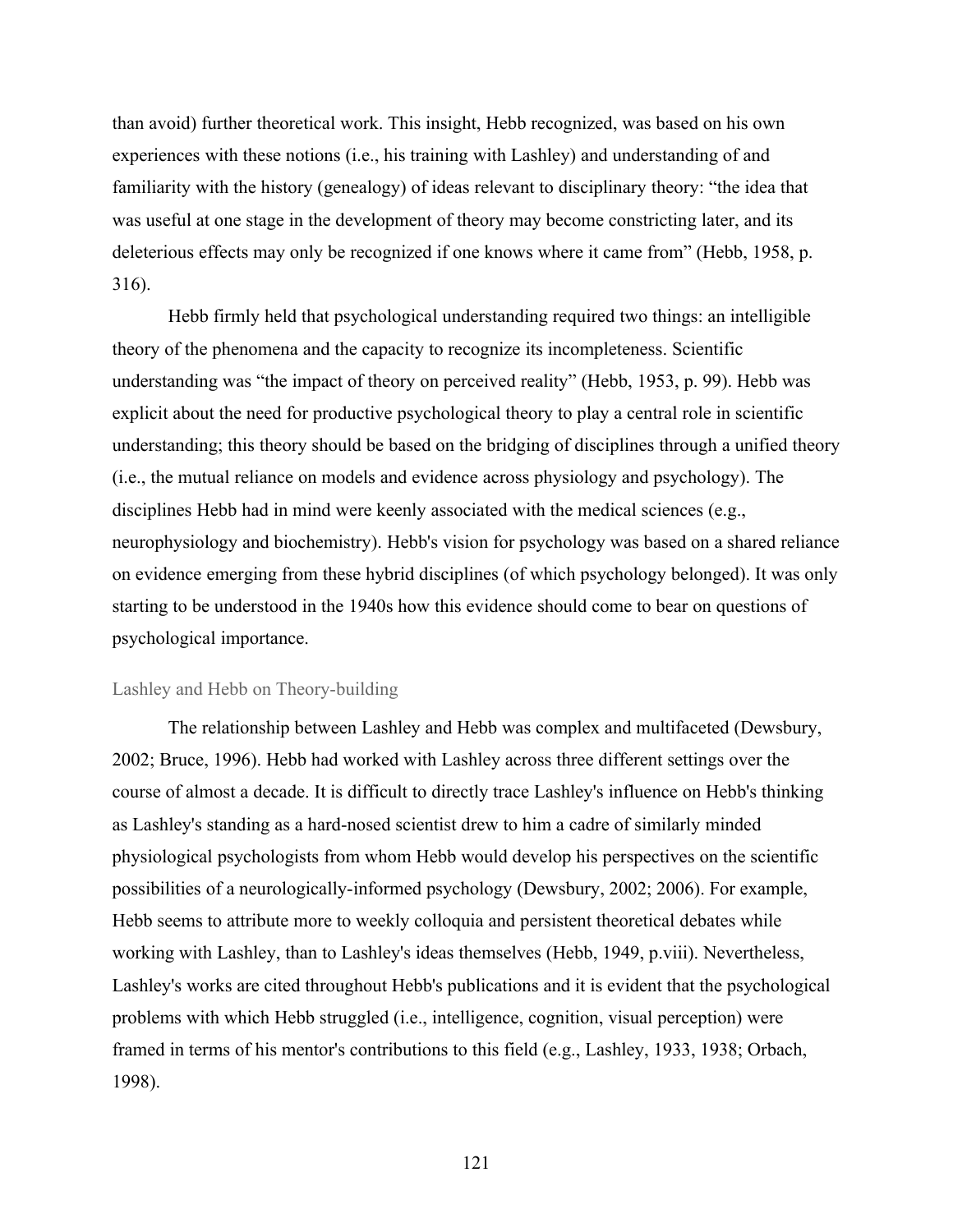Lashley's disagreement with behaviorist thought, and especially that of Clark Hull in the 1930s and '40s, was complicated (Weidman, 1994; 1999). Based on the experiments Lashley had conducted in the 1920s, he was convinced the stimulus-response version of brain function (i.e., associationism) could not fully account for the phenomena he observed: ablation did not reliably correspond to cognitive deficiency in laboratory animals. He consequently rejected the idea that brain functions themselves (such as *the engram* in the case of memory) must be isolated to particular regions of the brain (localizationalism). These were among the core tenets of behaviorism (O'Donnell, 1985). Therefore, in place of behaviorism, Lashley suggested the brain functioned as a whole through the patterning of stimulation, there were no discrete brain compartments specific to certain functions (Lashley 1929). This was a view held by Lashley the rest of his life (Weidman, 1994). Lashley's disavowal of behaviorism and subsequent conflict with Hull were ways of keeping psychology close to biology and to genetics (Weidman, 1999). Yet, Lashley remained largely opposed to using physiology as evidence in psychology: In a letter to Edwin Boring (1886-1968) in 1963, Hebb described Lashley as having been "the main cause of Psychology's loss of interest in physiology for a quarter of a century" (quoted in Glickman, 1996, p. 233). Lashley (1930) believed there were "few principles [in neurophysiology] from which we may predict or define the normal organization of behavior, whereas the study of psychological processes furnishes a mass of factual material to which the laws of nervous action in behavior must conform" (p. 24). From the mid-1920s onward, Lashley rejected a collection of popular behaviorist theories, and by the 1950s was rejecting the notion that *any* theory could explain the complexities of human psychology.

Hebb did not share this view. Although Hebb was also deeply skeptical of the direction mainstream behaviorism had taken the discipline (e.g., reluctance to speak openly about cognitive processes), he believed modern psychology was merely in need of revision, or reorientation. Hebb was drawn to the appeal of a systematic, and unified theory of mind, demonstrated in his frequent defense of S-R theory (e.g., Hebb, 1951, 1953, 1960), part of a broader organizational revolution taking place in the 1940s and 50s (Heyck, 2015).

An important part of Hebb's vision was the emphasis on theory development that he felt psychologists were being discouraged from exploring (Hebb, 1949, 1953). Indeed, the importance of his book (1949) is often attributed to Hebb's decision to put forth a theoreticallyuseful (albeit incomplete) framework able to effectively synthesize existing physiological and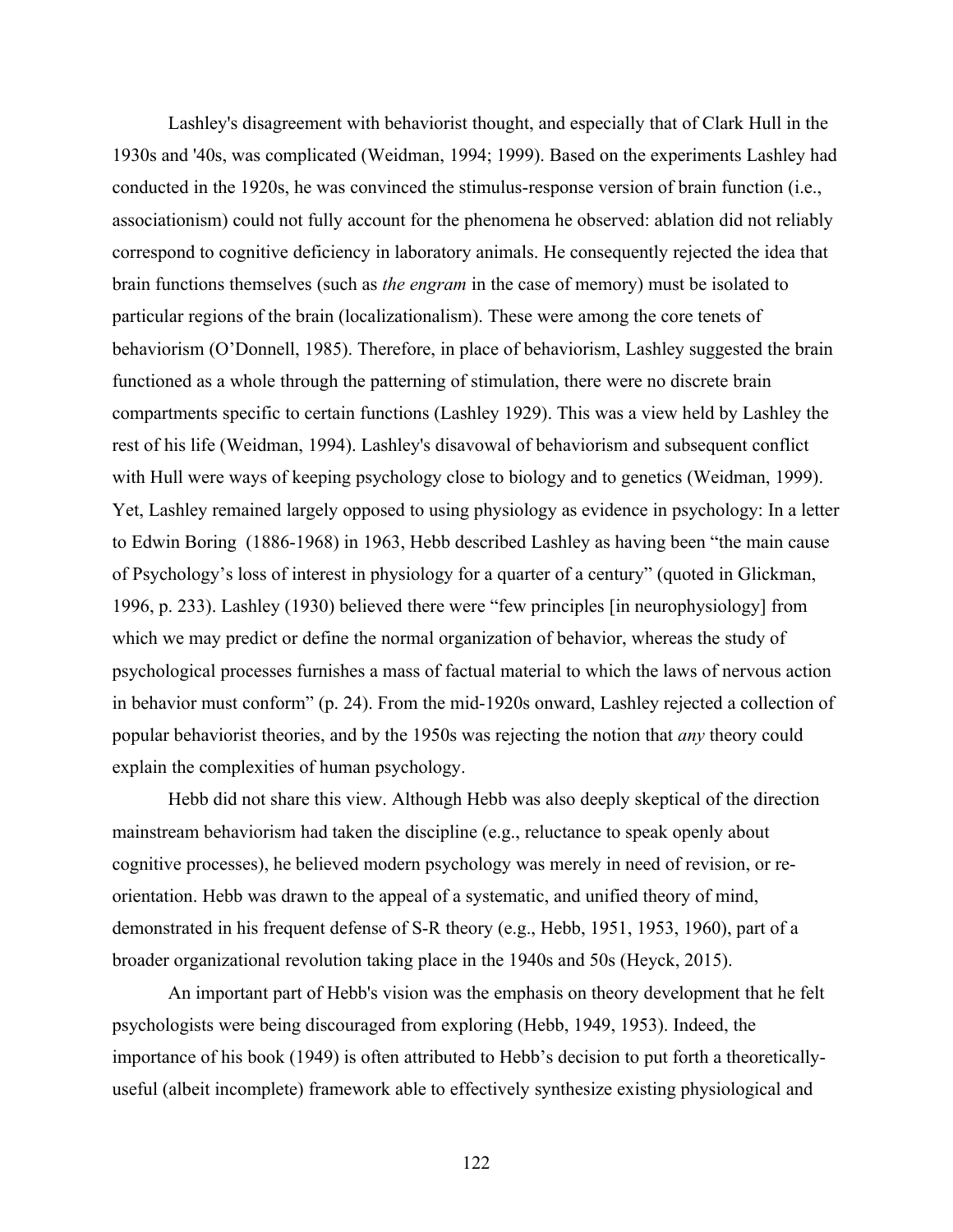psychological research (e.g., Glickman, 1996; Fentress, 1999; Brown & Milner, 2003). It is plausible that this concern about the practical utility of tentative speculation arose through close collaboration with Lashley (Bruce, 1999).

Lashley is often portrayed as having been anti-theoretical (Weidman, 1994; Hebb, 1980). Hebb was not only concerned with the possibility that existing theory was inadequate, but also "the equally sterile posture of the hypercritical," noting an equivalent threat to psychological theory coming from "psychologists who can accept no theory that is not perfect, the ones who either do not experiment at all because they are waiting for the perfect experiment or experiment only to show that existing theory is no good" (Hebb, 1953, p. 101) – the latter perhaps referring to his mentor Lashley who would set forth several theories "only to dismantle them"—without feeling compelled to offer one of his own (Weidman, 1994, p. 164). Hebb would later declare that "Lashley was so interested in criticizing others' theories and so little interested in developing one himself […] He made a career of finding things that were hard for others to explain, and he was fond of saying that he had destroyed all theories of behavior, including his own" (Hebb, 1980, p. 297). However, Bruce (1996) has argued Lashley's early lack of support for Hebb's neuropsychological vision (e.g., he declined to co-author *The Organization* in 1946) had more to do with disagreements with its substance than with a preoccupation towards criticizing existing theory. Nevertheless, the bias against theory that Hebb encountered throughout his training seems to have positioned him well to adopt an openness towards speculative theory-building. This became central to his vision for psychology and that which often distinguished his thinking from his contemporaries. Given the retrospective importance of this stance for the so-called "cognitive revolution" that would come to pass in the next decade, it would seem Hebb was indeed responding to a broader trend towards organizational and systems-thinking within the discipline (Heyck, 2015).

## 5. b. Integrating Neurophysiology: The Use of Hypothetical Constructs in Psychology

The role of neurological models played a key role in Hebb's vision for psychology moving forward after the war. The use of these kinds of models for explaining psychological phenomena was based on a particular form of operational analysis adopted by psychologists in the early twentieth century (Green, 2000). Psychological models require shared understanding and something approximating disciplinary theory. Hebb believed psychology lacked adequate disciplinary theory and that, "understanding will come only as our inadequate models of man's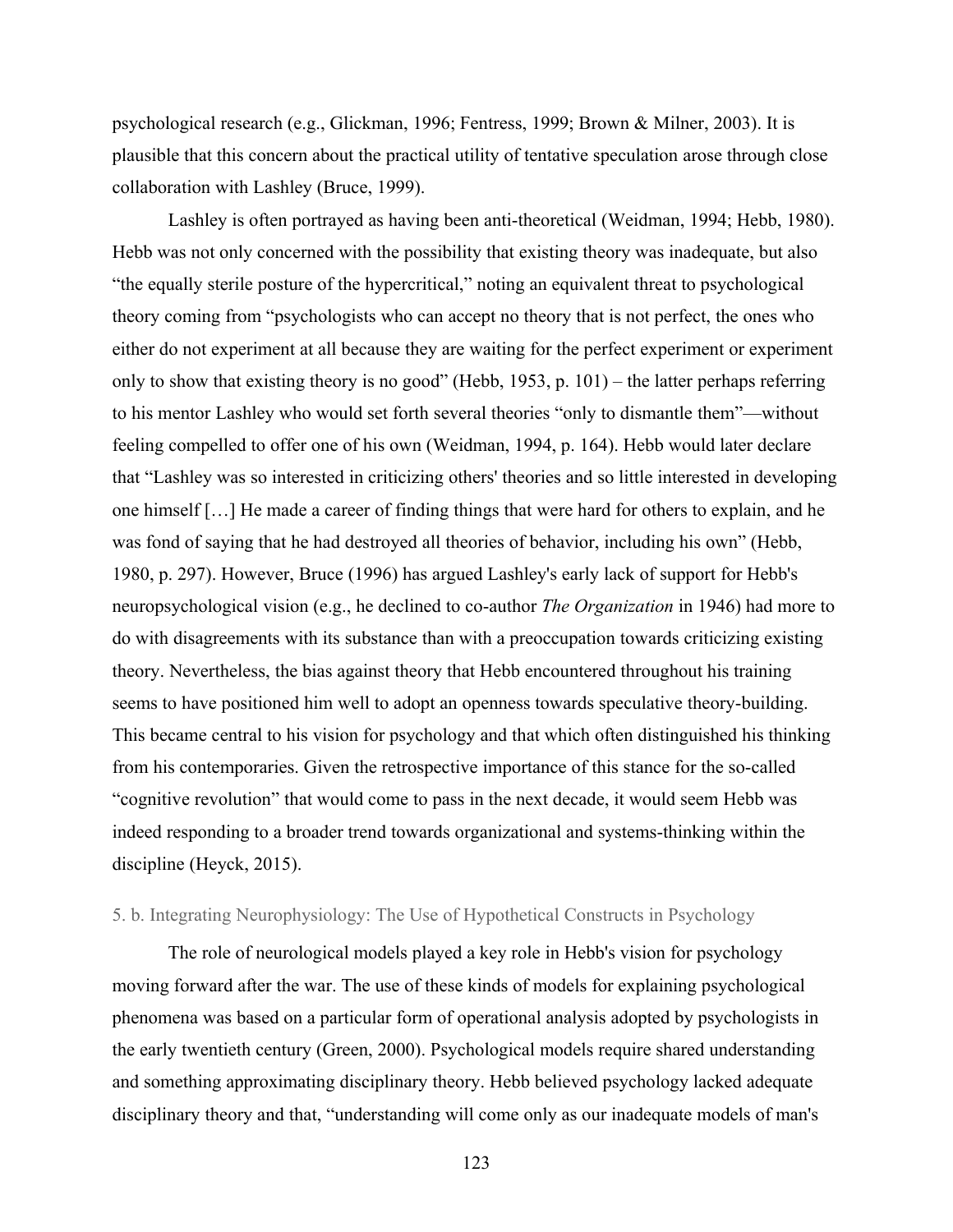thought become more adequate" and, while understanding is not restricted to models, "it still stays within hailing distance, and can only advance as they advance" (Hebb, 1953, p. 106). The attention to models and description of processes in terms of systems is characteristic of trends in 'high modern social science' within a bureaucratic worldview (Heyck, 2015) and relied heavily on the viability of the concept of hypothetical constructs and intervening variables (see MacCorquodale & Meehl, 1948; Hyland, 1981).

Theoretical concepts in psychology are generally referred to either as hypothetical constructs or as intervening variables, although this distinction is sometimes ambiguous. MacCorquodale and Meehl (1948) distinguished between these terms; they suggest that *intervening variables* should be used for analytic or abstract theoretical terms whereas *hypothetical constructs* be used for existential or hypothetical terms. The fundamental difference is that hypothetical constructs refer to things that are proposed to actually exist and intervening variables refer to things which merely refer to abstractions from data. While it is not entirely clear *how* some hypothetical constructs are supposed to exist, the implication of their 1948 paper was that they should have some form of physiological representation (i.e., exist in the same way that nerves exist). An intervening variable is an abstraction from a measure of behavior (e.g., intelligence is what intelligence tests measure) which is operationally defined whereas a hypothetical construct exists independently of the test used to measure it (e.g., intelligence tests measure intelligence); a hypothetical construct can be operationalized but not operationally defined (Hyland, 1981).

The hallmark of neobehaviorist explanations was that theoretical terms should be limited to their operationally defined terms, that is, limited to intervening variables. Hebb's vision, however, called for greater attention to the role of models and the proposal of hypothetical constructs (e.g., cell assemblies) for developing theory in psychology: "we must ask of each new model what effect it has on the way in which we see the whole broad range of human behaviour, what guide it can offer us in the approach to reality" (Hebb, 1953, p. 110). Hebb's vision offered both a compelling argument about how developments in associated fields could be used to extend existing psychological explanations (e.g., the notion of cell assemblies) and a method for constructing theories of brain function. These methods likely emerged from Lashley and Penfield's use of clinical case studies in theory-building (following the pathological model of other disciplines in medical science, such as experimental physiology). However, before Hebb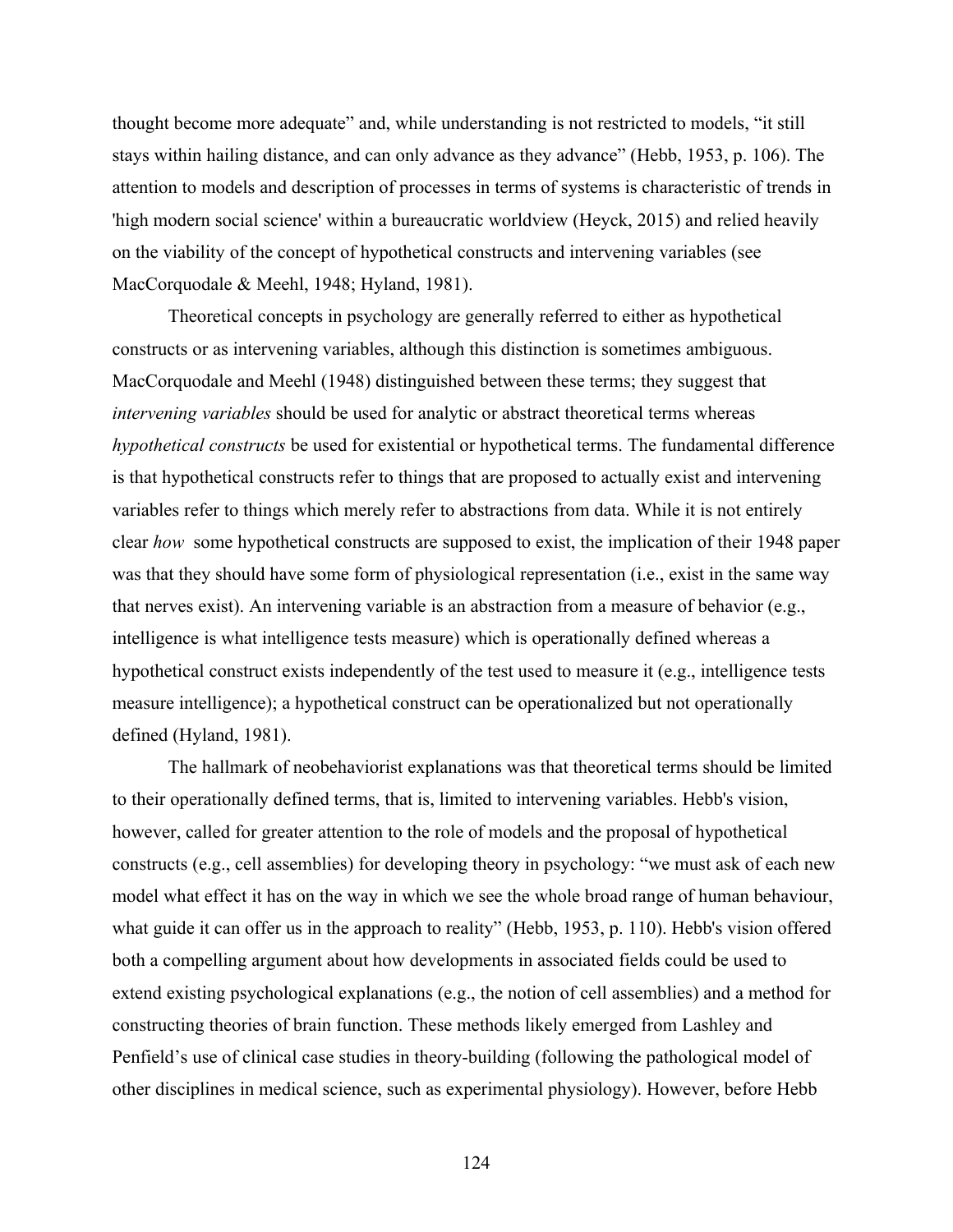would be able to convince his peers and students of the value of hypothetical-neurological constructs, he would have to address the long-standing bias against "physiologizing" in psychology.

### The Use and Abuse of Physiology in Psychology: "Physiologizing"

An analysis of Hebb's most influential works suggests the theoretical issue at stake tended towards the appropriate relationship between psychology and physiology (as representative of *the* modern laboratory science). If the subject matter of psychology is the mind and it is a science insofar as it is able to provide understanding, then to what degree and in what ways does our understanding of physiology meaningfully inform this understanding? For much of the history of scientific psychology this question was not clear. Eventually psychologists decided their subject matter was not the mind itself (i.e., consciousness), but rather the study of behaviors (Watson, 1913; O'Donnell, 1985). This view persisted throughout the first half of the twentieth century. While perhaps unintuitive today, the question of whether or not evidence derived from (or in terms of) physiology would help or hinder the development of psychology was openly debated. Using physiology as the basis of psychological explanation had earned a bad reputation in the early 1920s (e.g., Bevan, 1958), and little was done to improve this situation. The obligation to connect academic psychological theory (i.e., neobehaviorism) to physiological understandings was largely seen as passé by the 1930s, the derogatory term used to describe attempts to explain (or reduce) psychological constructs in terms of physiology was known as *physiologizing*.

Prior to the 1950s, physiologizing in psychology was to be avoided, there was an "antiphysiological point of view" taken up by those who had "renounced the shackles of neurology" (Hebb, 1951, p. 40). There were several reasons for the turn against neurology: For one, physiological evidence was sparse and few psychologists (outside a specific group; see Dewsbury, 2002) were trained to understand, interpret, and produce this kind of knowledge. Moreover, such disciplinary divisions in expertise between psychologists and the medical professions were constructed so as to protect the professional status of medicine. Secondly, it was difficult for psychologists to interpret the contribution of physiology and neurology to their theories as anything other than a hindrance. The views of this "vigorous movement" (as Hebb described it) against physiology in psychology were supported by prominent psychologists in the 1930s. For example, in *The Behavior of Organisms* (1938) Skinner said: "I venture to assert that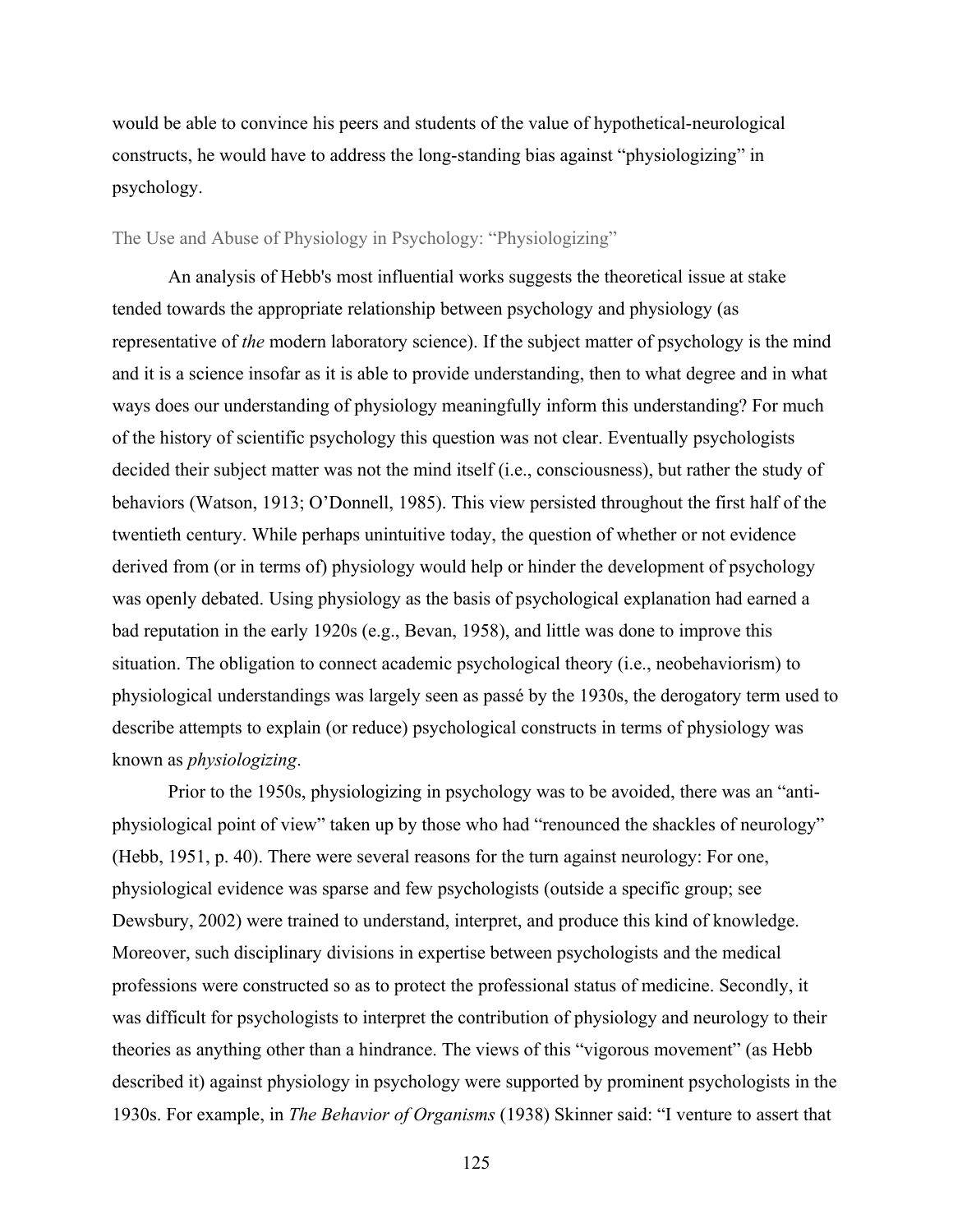no fact of the nervous system has as yet ever told anyone anything new about behavior […] It is towards the reduction of seemingly diverse processes to simple laws that a science of behavior naturally directs itself. At the present time I know of no simplification of behavior that can be claimed for a neurological fact" (Skinner, 1938, p. 425). Similarly, Lashley expressed publicly a rather pessimistic view towards the inclusion of physiological evidence. In an address as President of APA in 1929 he said, "The chapter on the nervous system [in textbooks] seems to provide an excuse for pictures in an otherwise dry and monotonous text. That it has any other function is not clear" (Lashley, 1930a, p. 1). This seemed to some (e.g., Hebb, 1980) to provide justification to those who wished to promote a purely behaviorist psychology without ties to theories in physiology.

There was also the simple reality that little neurophysiological work was done with psychological theory in mind. There was little neurophysiological data to connect meaningfully with the problems of psychology, even the most basic functions such as learning, perception, and memory. For example, in comparing the neurophysiological models used by psychologists to atomic models of physicists, Spence (1950) wrote that unlike the physicist who uses these models merely for expository purposes and does the real theorizing in terms of mathematical constructs, "the psychological theorist is more often likely to have only the model […] one does not usually have any theory at all but only a simple analogy which more often than not explains nothing" (Spence, 1950, p. 160). Spence argued the physiological basis of reflexes did little to inform the construction of S-R theories. Indeed, Spence (1950) stated that "picturing neurophysiological processes without specifying the hypothetical relations [...] is almost a complete waste of time so far as furthering our understanding of learning" (p. 164).

Part of Hebb's success in spreading his ideas was in recognizing the interdependence of psychological and physiological concepts. A viable means for disciplinary communication was becoming possible, and therefore, necessary for the advancement of certain questions of mind: "It is not necessary that the student of personality talk in neurological terms, but his terms should be translatable when necessary into neurology. Physiologizing is not a substitute for psychology but an aid to it" (Hebb, 1951, p. 53). Hebb's thinking about the relationship of psychology to physiology was influenced by Horace English's article on "The Ghostly Tradition and the Descriptive Categories of Psychology" (1933) (Hebb, 1951). Essentially, English argues that psychology and physiology study two abstractly distinct aspects of organic process (English,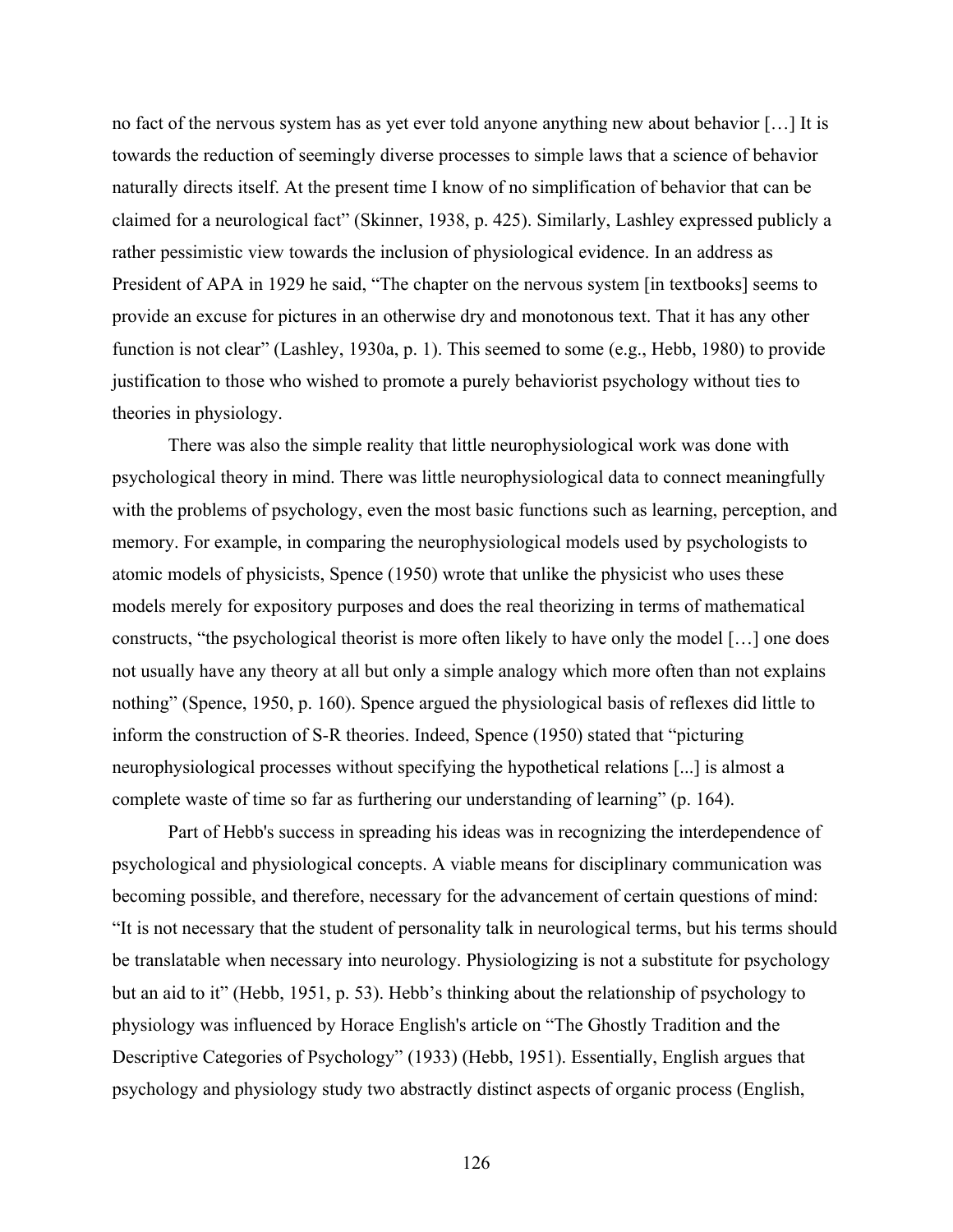1933). Their distinction is an abstraction based on how they are considered as part of integrated wholes rather than the way they are in and of themselves. This view contributed to Hebb's notion of synthesis of explanation between and across disciplines (e.g., Hebb, 1951). For English, and presumably Hebb, "conceiving the interaction of mental processes with the physiological […] enables us to avoid the pitfalls of a metaphysical dualism which has for so long confused the terminology of psychology" (English, 1933, p. 513). Hebb notes that mental processes and neural function "are perfectly correlated" such that "one is completely caused by the other" (Hebb, 1949, p.xiii).

Going back to his graduate studies at McGill, Hebb seems to have had a keen interest in the effects of environment on the development of neural activity and its organization. Hebb's later experiments, like those of Lashley, had attempted to use techniques derived from experimental physiology (such as selective extirpation) to shed light on psychology's enduring problems (e.g., nature versus nurture); he had shown that which we would consider "hard-wired" to have been subject to a process of *developmental organization*. The key to understanding the organization Hebb and his colleagues observed, was in meaningfully bridging the gap between psychology and neurophysiology. In doing so, Hebb hoped to draw psychologists back to a science of mental life by demonstrating that even a speculative linkage with the nervous system (or the *conceptual nervous system*, as he later called it; Hebb, 1955) could indeed be scientifically fruitful for progress.

According to Hebb, arguments against the integration of physiological evidence and theory into psychology were rooted in problems of modern positivism that emphasized 'explanation' as a statement of relationships between observed phenomena (Hebb, 1949). Hebb stated that his book was "written in profound disagreement with such a program of psychology" and pointed to the critical work of Pratt (1939) and Köhler (1940). While logically defensible, the anti-physiological position seemed to Hebb to stem from a misconception about the early stages of the scientific method, it "preached a counsel of perfection, disregarding the limitations of human intellect" (Hebb, 1949, p. xv). Psychologists are in need of physiological theory to develop into a full-fledged science because "the problem of understanding behavior is the problem of understanding the total action of the nervous system, and *vice versa*" (Hebb, 1949, p. xiv).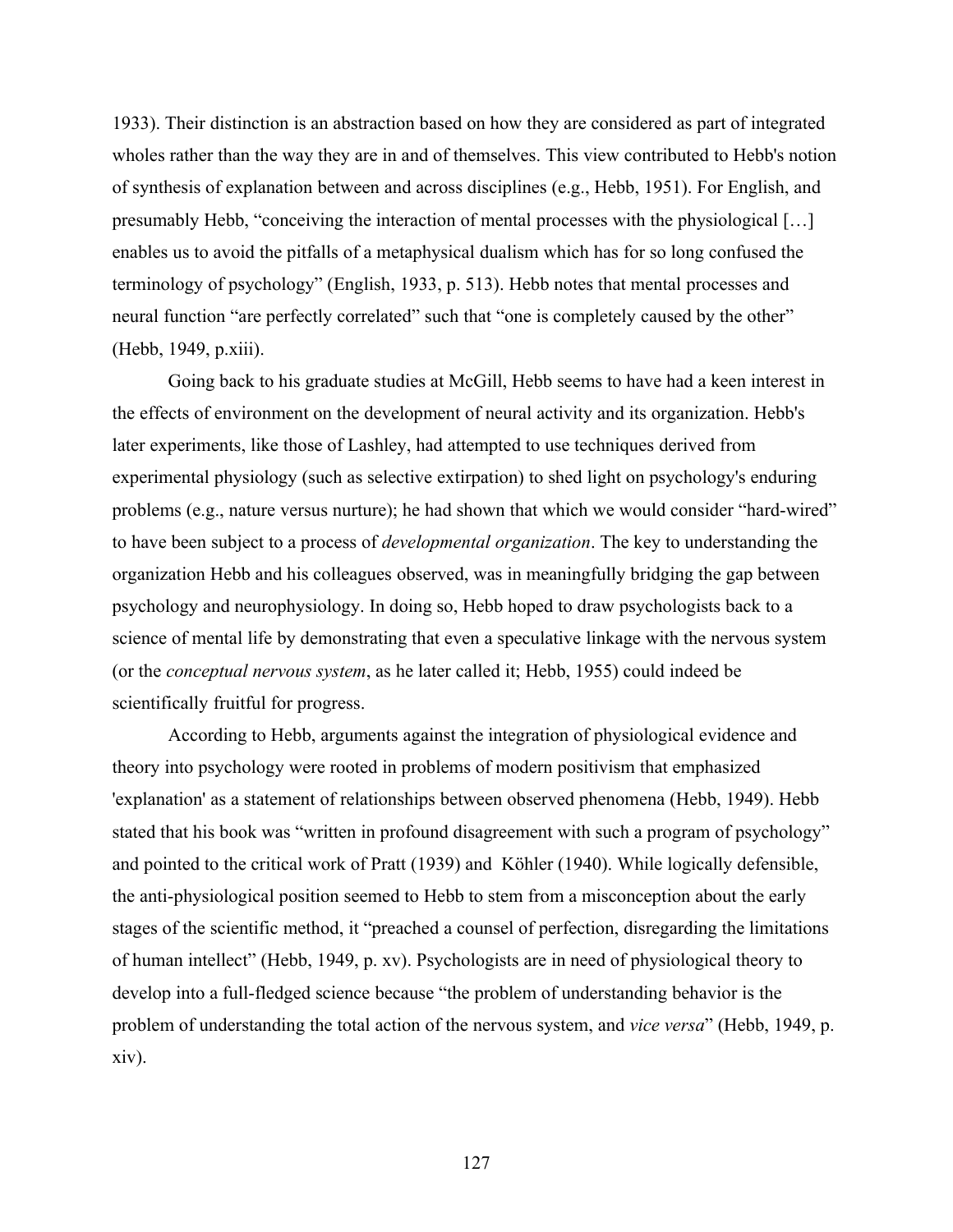Hebb believed the problem was that when Watson, Thorndike, and Holt were establishing the fundamentals of S-R theory, the nervous system was thought to be a set of paths running from receptor to effector, some longer and less direct (i.e., through the cortex, in the process of learning), but all one-way streets; no back connections, no feedback within the system, no looping circuits in which an excitation could maintain itself without sensory stimulation; all neural transmissions had to be straight through, from sense organ to muscle or gland. *The Organization of Behaviour* (Hebb, 1949) brought together lines of psychological and physiological evidence that completely revised this understanding.

From Hebb's perspective, psychologists who failed to connect their theories to existing physiological understanding ignored developments that affected the entire discipline. The irony Hebb notes, is that those averse to physiologizing do so regardless, they are simply unaware of their doing so; the "tacit preoccupations about neural function" of S-R theorists are now "outmoded" (Hebb, 1953, p. 103). The preeminence of S-R theory is no longer warranted. As examples of the ways that neurophysiology was directly affecting the discipline of psychology, Hebb pointed to the work of Hans Berger (1873-1941; inventor of EEG), British electrophysiologist Edgar Adrian (1889-1977), and Spanish neurophysiologist Rafael Lorente de Nó (1902-1990). He noted the pioneering work into specific and non-specific thalamic projections of Morison and Dempsey (1942) as fundamentally challenging older "sensedominated" theories (Hebb, 1953, p. 103). In Hebb's presidential address to the CPA in 1953 he emphasized to the audience that "it is no longer true—even remotely—that the primary effect of physiological ideas in psychology is limiting and stultifying" (Hebb, 1953, p. 104). After all, "physiological ideas have been a stimulant in the past [and] does have an essential connection with it--which may be good or bad, depending on whether the relation is recognized" (Hebb, 1958, p. 321).

Hebb notes that despite the value of the S-R formula, it has had a limiting effect when its neurological origin was forgotten by psychologists who thought that neurological ideas were unimportant and who thus were unconcerned that subsequent developments in neurological knowledge had considerably modified the significance of the stimulus-response idea (Hebb, 1949; 1951). Hebb pointed out in his textbook: "Neurological theory has been a stimulant, providing us with basic conceptions for analyzing behavior […] devising new experiments to test the theory, but it has also been limiting: more limiting to those who *believed* S-R theory, less so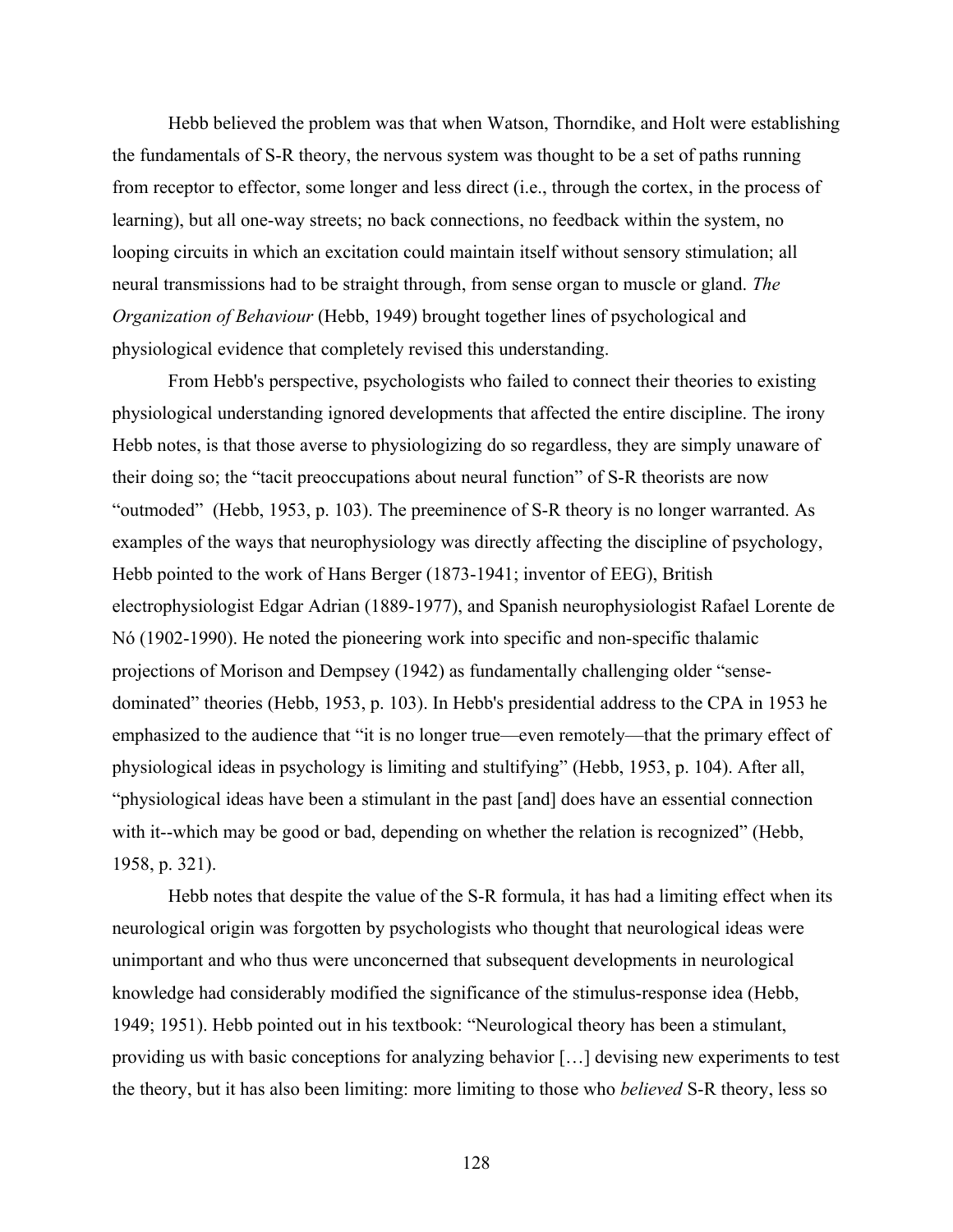to others" (Hebb, 1958, p. 316; emphasis original). In particular, Hebb (1951) refers to an article by Roger Loucks (1941) in which he argues the contributions of a physiological approach to a science of behavior have been downplayed due to fundamental misunderstandings. Loucks concluded, and Hebb concurred: "The data of neurophysiology adds to the sum total of knowledge; they cannot be ignored" (Loucks, 1941, p. 120). Referring to a focus on the internal organization of thought, he goes on to argue "there is not only every justification but an imperative need for a more extensive development of the internalistic approach" (Loucks, 1941, p. 124) as opposed to the externalistic approach taken up by strict behaviorists. Furthermore, Hebb believed that physiologizing in psychology was not only necessary, but in many ways, was inevitable (Hebb, 1951). *The Organization* (1949) was laudable in part because it offered a tentative roadmap to a necessary next step (i.e., the integration of cognitive processes) for neurological psychology.

The main point of Hebb's article on the relationship between psychology and neurology (1951) was that if we, as psychologists, are necessarily influenced by developments in physiology, then it behooves us, as scientists, to make use of the best available evidence from physiology. As Hebb noted, "if we must neurologize"-- and he believed they did --"let us use the best brand of neurology we can find" (Hebb, 1955, p. 243). Hebb argued that positivists who objected to physiologizing on grounds that physiology had not significantly helped psychological theory were simply neglecting the fact that much work had been done in neurophysiology since the 1920s and "psychology has not yet assimilated these results in full" (Hebb, 1949, p.xvi). By earnestly adopting recent developments in related disciplines, Hebb believed he had found the path towards a richer psychological science: He figured out how to "make it possible to regain some of James' breadth without losing the benefits gained from [Ramon y] Cajal and Sherrington and built into psychological theory by the litigation of Hobhouse vs Thorndike and Lashley vs Pavlov" (1951, p. 41).

Hebb's studies on the effects of brain lesions had complicated notions of adult intelligence but had failed to illuminate the "autonomous central processes" involved in learning, memory, perceptual constancies, and form recognition within the confines of a connectionist nervous system. Hebb's article, *On the nature of fear* (1946c), represents the first significant attempt to incorporate various psychological concepts (such as set, attention, and expectancy) into a broader account of behavior explained in terms of neurological functioning; an explicit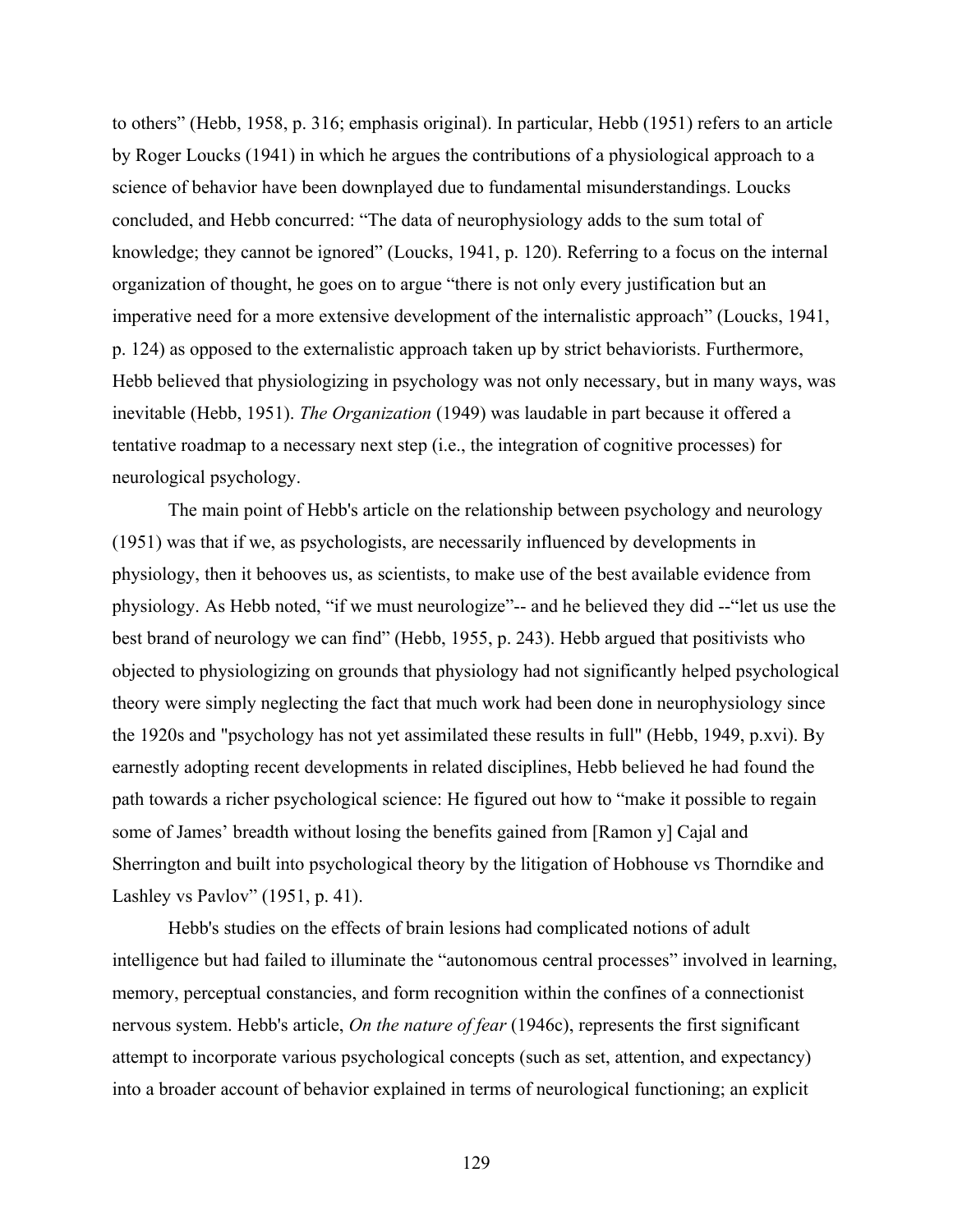(and risky) attempt by Hebb to demonstrate that physiologizing can, despite the attitudes at the time, be useful. Hebb was emboldened in this approach during his time at Orange Park by the work of Edward Tolman (1886-1959) and Lorente de Nó (1902-1990), both of whom would come to have an important contribution to the ideas presented in *The Organization of Behavior* (1949).

## Tolman and Hebb on Neuro-hypothetical Constructs

The work of Edward Tolman (1886-1959) strongly influenced Hebb's thinking about cognitive processes in the brain (Hebb, 1949; 1951). Hebb believed what Tolman offered psychologists was "a modification and synthesis" of the physiological thinking of the Gestalt psychologists with that of Watson and Holt – which Hebb described as being "superficially incompatible approaches, both of which were affected in their main outlines by ideas of neural function" (Hebb, 1951 p. 43).

Behaviorists took great pains to distinguish their field from other sciences, particularly from biology (O'Donnell, 1985); they feared the perception that "the science of behavior must at bottom be a study of physiology" (Hull, 1943, p. 19). In order to defend psychology's autonomy, many behaviorists followed Tolman's lead in distinguishing between "molecular" and "molar" actions (Tolman, 1932). Biology, they argued, should study the molecules of nerve physiology, whereas psychology should focus on the larger molar units of behavior. Hebb shared Tolman's formulation but argued that both the molecular (physiological) and molar (behavior) are essential to understanding "the total action of the nervous system, and vice versa" (Hebb, 1949, p. xiv). Psychological constructs that were invented and subsequently refined in the context of studying behavior do not depend on first knowing how the brain functions fundamentally. Instead, we can learn about how the brain functions, Hebb argued, from the behavior itself, beginning with these psychological constructs: "One adds to or may correct the other" (Hebb, 1958, p. 318). Hebb goes on to note that "logically, the physiological and anatomical data have priority in the analysis of brain function, but conclusions drawn from these data alone may be wrong and may be corrected by the evidence from behavior" (p. 318). Hebb's proposed method involved learning as much as one can about how parts of the brain function (primarily the physiologist's field), and relating behavior as far as possible to this knowledge (primarily for the psychologist); then seeing what further information is to be had about how the total nervous system works, from the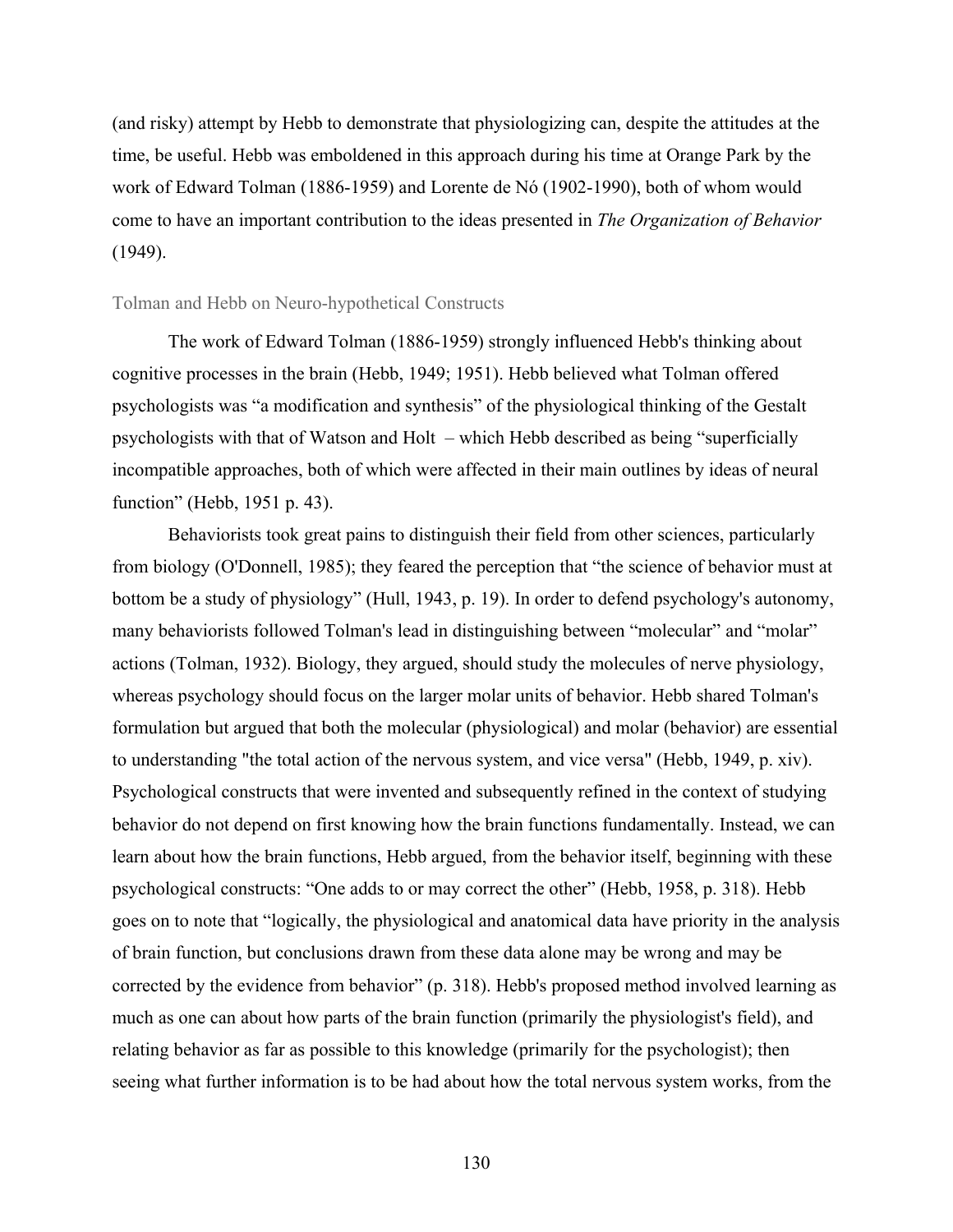discrepancy between (1) actual behavior and (2) the behavior that would be predicted from adding up what is known about the action of the various parts (Hebb, 1949, p.xv).

In developing his theory, Hebb drew upon the research of not only Lashley, Tolman, but also Köhler and Krech (Krechevsky). Like Lashley and the Gestaltists, Hebb saw himself as a rebel-outsider more than psychological-theorist per se (Hebb, 1953, p. 102). One of the main points of Hebb's book (1949) was that learning results in structural changes to the nervous system in the form of cell assemblies, or networks of physical nerve cells. Much of his book was necessarily speculative, given the state of knowledge of the central nervous system at the time, but it was provocative about what clinical data could provide experimental psychologists.

Tolman had presented a neurological model in 1918 shortly after taking a position at the University of California, Berkeley but within a few years he had concluded that physiological models were premature and set out to build what he described as "non-physiological behaviorism" (Tolman, 1925; Carroll, 2017). He did, however, continue to follow developments in physiological psychology. He was especially interested in Lashley's line of research with rats in the 1920s and incorporated his lesion studies in an early review of the literature on higher mental processes in animals (Tolman, 1927). He credited Lashley's studies of transfer (Lashley, 1924) and mass action (Lashley, 1929) as major influences on his research on latent learning and adopted a similar stance on the limitations of physiological models (Tolman, 1938; Lashley, 1930).

According to Krech, Tolman's shift in thinking about brain models (e.g., Tolman, 1949) was a consequence of his endorsement of hypothetical constructs: "The reason Tolman is willing to suppress his qualms is, obviously, not that he believes that neurology now really has come of age and has all the necessary facts which it lacked a number of years ago, but rather he has realized that *if he is to work with hypothetical constructs* he must define his constructs neurologically—whether neurology is ready for us or not" (Krech, 1950, p. 289; emphasis in original). By the mid-1940s, Tolman was beginning to entertain some notions about the physiological substrate of some of his concepts. For example, in his famous 1948 article he made explicit reference to the nervous system. A year later, the same year *The Organization of Behavior* was published, Tolman publicly acknowledged he had changed his mind on physiological psychology: "for many years I have objected to what I have conceived to be premature neurologizing. It seemed so obvious that psychology was handicapped and led astray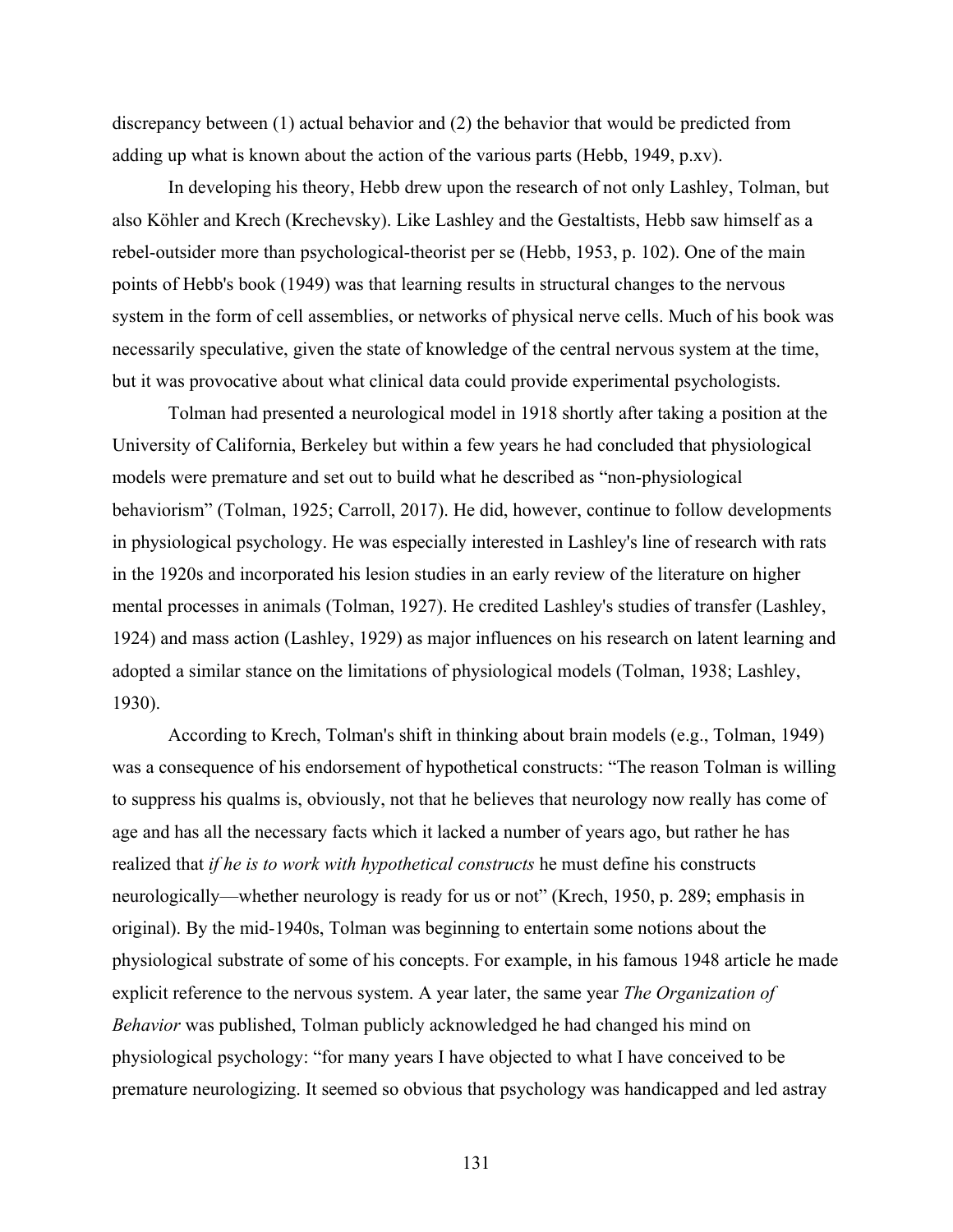by the narrow neurological concepts which it took over uncritically from, say, the physiologists's account of decorticate frogs" (Tolman, 1949, p. 48).

Hebb read Tolman's change of mind as vindication of his long-held commitment to the integration of physiology and psychology. His article, *The Role of Neurological Ideas* (1951), is an attempt to bolster Tolman's (1949) views. Indeed, Hebb's vision for experimental psychology emphasized an endorsement of the notion of hypothetical constructs which entailed a commitment to exploring their neurological substrate, the 'neuro-hypothetical.' This was Hebb's basis for his argument in favour of neurologizing which he had articulated in *The Organization* (1949). Hebb was right about Tolman: In writing to Hebb, he made no apologies for his earlier stance, but readily admitted that his views had changed substantially: "I certainly *was* an antiphysiologizer at that time and am glad to be considered as one *then*. Today, however, I believe that this (physiologizing) is where the great new break-throughs are coming and to you belongs much of the credit" (Tolman, 1958, as quoted in Carroll, 2017, p. 187).

Tolman and Hebb worked towards and achieved similar goals. They contributed studies that helped transform accounts of learning, a fundamental issue in psychology in the 1930s and 1940s, from conditioned responses to cognitive processes. Equally important, these men demonstrated that it was possible to study cognition within a behaviorist framework, combining the methodological approach of behaviorism with a cognitive interpretation of behavior. That demonstration was a key factor in the resurgence of cognitive psychology in the 1950s and early 1960s (Carroll, 2017; Gardner, 1985; Baars, 1986).

## Lorente de Nó's reverberatory circuits and the limits of the S-R theory

Where Lashley and Hull clashed (Weidman, 1994), Hebb and Hull seemed to agree: there needed to be some kind of symbolic representation of thought (intentionality) for a comprehensive explanation of cognition (see for example, Green, 2000). To guard against the tendency to introduce mentalistic terms into psychological analysis, Hull had suggested a "prophylaxis against anthropomorphism" (Hull, 1945). This prophylaxis was to regard "the behaving organisms as a completely self-maintaining robot, constructed of material as unlike ourselves as may be" (Hull, 1945, p. 27). Hull wanted to move the study of mind away from the brain using analogous mechanical models (Weidman, 1994) and Hebb wanted to establish these models specifically in the brain (Hebb, 1949). This is an important distinction that would come to characterize the kind of cognitive neuropsychology Hebb would come to espouse; whereas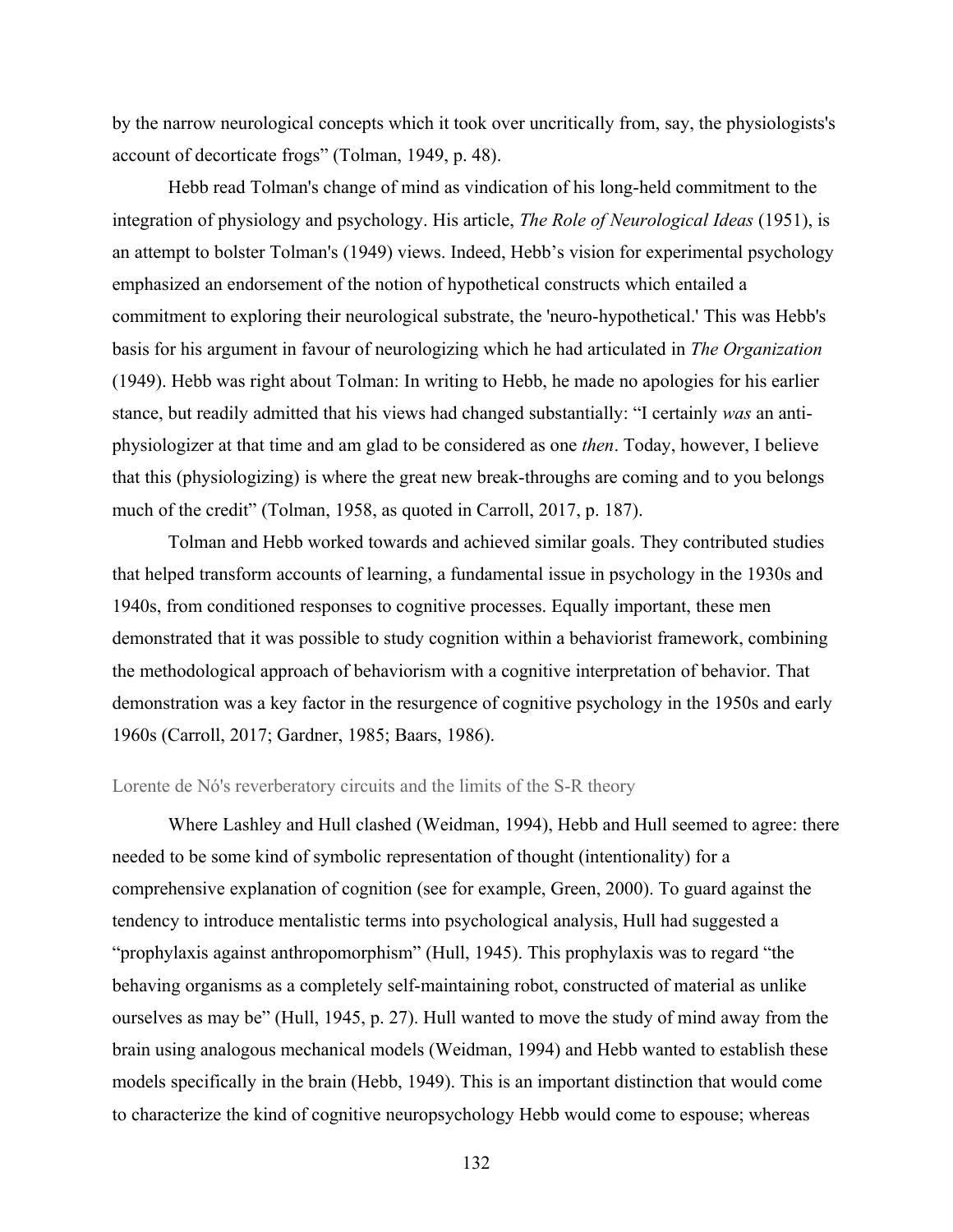later cognitivists like George Miller and Herbert Simon followed Hull's agnosticism about the medium of cognition (whether brain tissue or computer program), Hebb was specifically interested in the organization of consciousness as it was experienced, similar to the Gestalt approach (i.e., "the total action of the nervous system," Hebb, 1949, p. xiv).

By the 1940s, however, psychologists understood that even simple behavior in rats could not be fully described in strict terms of the relationship between sensory and motor processes (i.e., stimulus and response): "even in the rat there is evidence that behavior is not completely controlled by immediate sensory events: there are central processes operating also" (Hebb, 1949, p. xvi). There was evidence, from cognitive theorists like Tolman and Gestalt psychologists like Köhler, who struggled with problems of perception and learning, needed a coherent explanation of the processes intervening experience and development of the organization of cognition in animals and humans. These "central processes" underlie the neofunctionalist view of behavior as adaptive and purposeful (Carpintero, 1996). Hebb defended a rigorous physicalism, deplored vitalistic thinking, engaged with a rather shallow scientific philosophy, and was convinced that a specific structure must underlie behavioral determination. As a result, his familiarity with physiological developments (rare for psychologists at this time) drew him towards ongoing debates in the nature of cortical transmission, the structure of connections between parts, and the underpinnings of consciousness (Hebb, 1949; Valenstein, 2007).

Dominant explanations of neural connections at the time can be broadly categorized as those that endorsed a "switchboard" model (John, 1972; Crowther-Heyck, 1999) of complex sensory-motor connections (i.e., reflex arc theory) or the equipotential field theories of Lashley (e.g., Lashley, 1930). For Hebb, both theoretical approaches were overly focused on the mechanisms that prompt transmission of sensory excitation to the motor behaviors while failing to provide a coherent description of central neural mechanisms that would account for the delay in transmission between stimulation and response, which is characteristic of thought (e.g., memories). The particular formula chosen to fill this explanatory gap—increasingly represented by data gathered in clinics rather than laboratories—determined the nature of the psychological theory.

Hebb wanted to address this schism directly. The assumption of sense dominance in these theories left no possibility for higher-order activity which could serve to guide central processes responsible for behavior and complex combinations (Hebb, 1953); there was no space for top-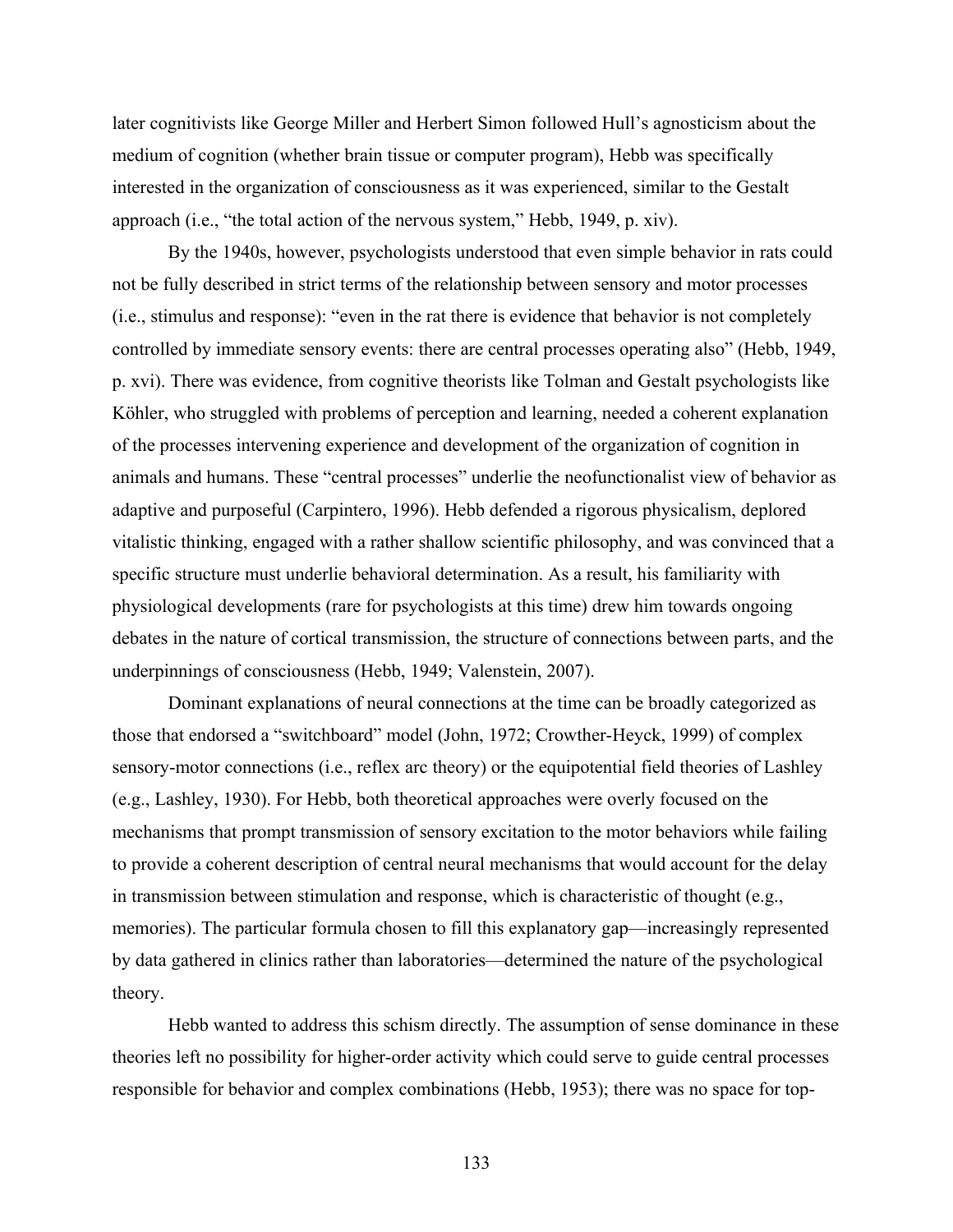down hierarchy of control. Concepts related to this higher-order activity, because they did not conform to the dominant S-R theories (often as overly mentalistic) tended to be discarded or ignored; however, these ideas tended to find their way back into these theories (Morgan, 1943). Hebb argued that certain psychological constructs (such as image and expectancy) that were problematic within existing S-R theories were nevertheless valuable for their ability to offer insight about the mechanisms of central processing that underlie normal mental functioning. While recent experiments had demonstrated that dominant psychological theories were inadequate to explain certain observed phenomena (i.e., Lashley, 1930; the experiments of Tolman and the Gestalt psychologists), rather than discard the theoretical project altogether (as Hebb believed Lashley and the behaviorists had done), Hebb argued it was the task of modern psychologists to integrate recent developments in neurophysiology (despite the fact that psychologists had been systematically excluded from the sources of disciplinary knowledge that would have allowed them to do so, such as training and work in medical settings).

Hebb was among those early psychologists who wanted to re-introduce concepts of belief and desire into psychology (purpose and motivation), while still protecting it from the kinds of criticism that behaviorists had used to bring down full-blown mentalism at the beginning of the century (O'Donnell, 1985; Green, 1996). The problem Hebb saw with behaviorism, however, was that it had thrown the baby out with the bathwater. Although notions of "consciousness" and "free will"—the fundamental issues of Wundt (1897) and the Chicago functionalists (e.g., Angell, 1904) -- were recalcitrant from a scientific point of view (behaviorists had shown them to be deeply problematic) there were still other aspects of mind (such as learning, perception, and motivation) that would benefit from investigation using a neuro-psychological approach (Hebb, 1949).

Hebb's insight was to integrate recent work in neurophysiology with the challenges of behaviorists and to think differently about how to conceptualize and address some of the most enduring problems in psychology. In brief, Hebb's 1949 theory stated that any frequently repeated specific stimulation leads to the development of a 'cell-assembly,' a diffuse structure of neural cells capable of acting as a closed system for a short time. This cell structure facilitates other analogous systems. A series of such events consists of a 'phase sequence': this is the process of thinking. Any cell-assembly may be activated by a previous assembly or a sensory event. Central facilitation of one of these activities upon the next is the prototype of 'attention.'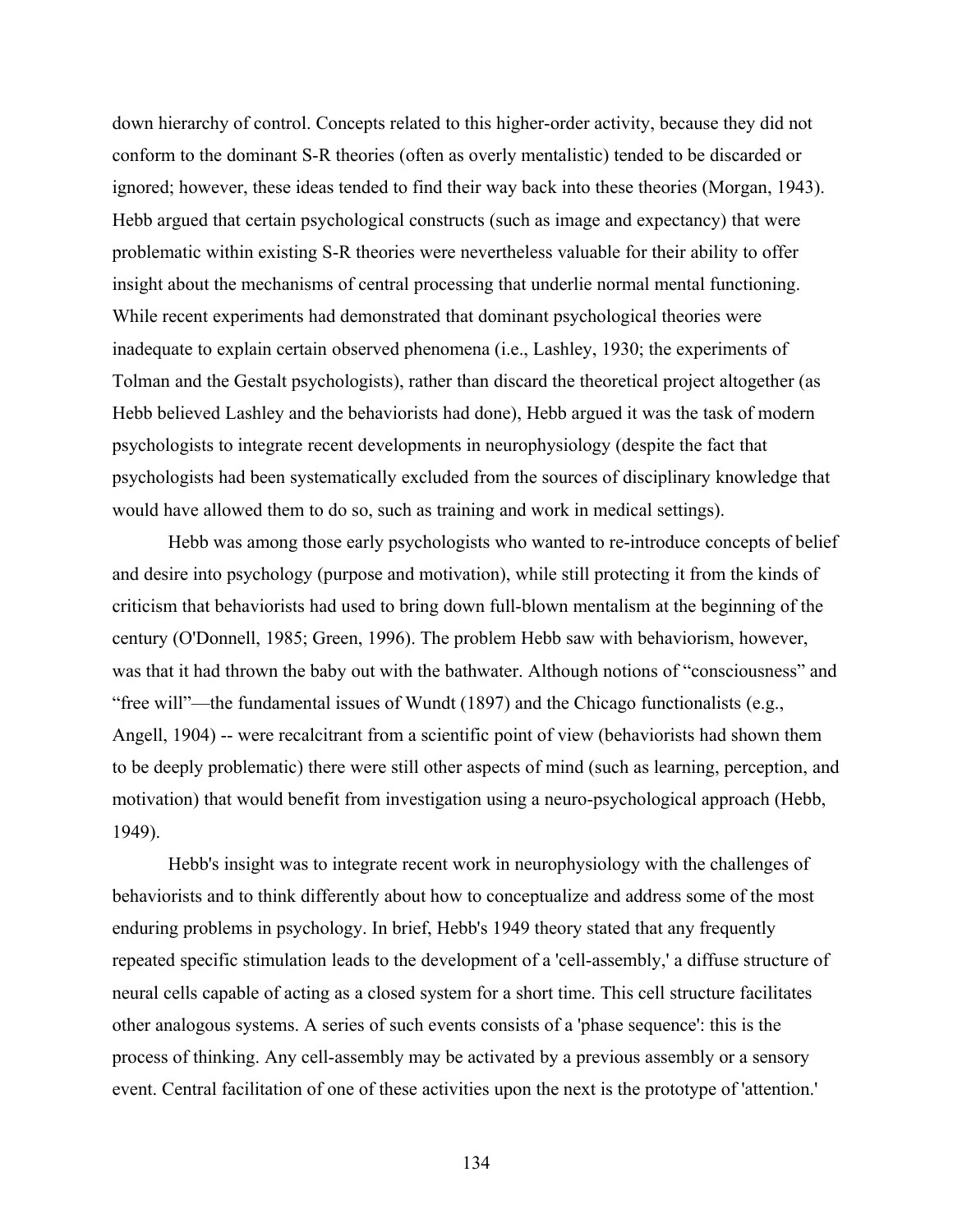According to Hebb (1949), the answer to the question about the directionality of thought, a subject of utmost importance since Humphrey's (1940) in-depth review of it, lies in this central facilitation. For Hebb, the important recognition was that "neurophysiology not only permits, it requires the assumption that the activity of the brain is not under complete sensory control" which "radically changes the theoretical problem" (Hebb, 1953, p. 103). The physiological evidence that bore on Hebb's theory (1949) was related to the existence and properties of a continuous cerebral activity (e.g., demonstrated by electroencephalography; Borck, 2008) and the nature of synaptic transmission in the central nervous system (Valenstein, 2007).

In thinking through the crucial issue of describing a concept in terms of neural mechanisms, Hebb recalled that he was "stalled, partly because, like everyone else, I was still thinking of the brain as a through-transmission device and partly because of difficulty in reconciling the facts of learning (which must be localized in specific synapses) and the facts of perception (which, it seemed, is not localized)" (Hebb, 1980, p. 292). Hebb's reconciliatory formulation was made possible by recent demonstrations that changed the fundamental understanding of cortical transmission: the discoveries that transmission is not linear but involved closed circuits (i.e., feedback loops) and that a single impulse cannot ordinarily cross a synapse, two or more must act simultaneously, which suggested a kind of computation at work (autonomous processing). Hebb recalled that it was in coming across the work of Spanish neurohistologist Rafael Lorente de Nó (1902-1990), in the work of Hilgard and Marquis (1940) in the early 1940s while at Orange Park, that changed his thinking about thinking (Hebb, 1980).

Lorente de Nó, who had been a student of Santiago Ramon y Cajal (1852-1934), is best known for his contribution to the development of the nature of synaptic transmission in the central nervous system, including a proposed outline of the evolution of neural action, in which the neocortex is formed by a large network of 'closed or reverberatory paths' (Martinez & Gil, 2003). Lorente de Nó's description of the relationship between the reverberatory action of synapses and their structural changes (Lorente de Nó, 1934) and Hebb's conception of cellassemblies share strong resemblances (Martinez & Gil, 2003). In 1944 Hebb wrote to Lorente de Nó (while at Orange Park) to ask if he could spend a month at the Rockefeller Institute to "become familiar with your work" but Lorente de Nó declined, saying that "my work is concerned with the relationship between the production of the nerve impulse and the metabolism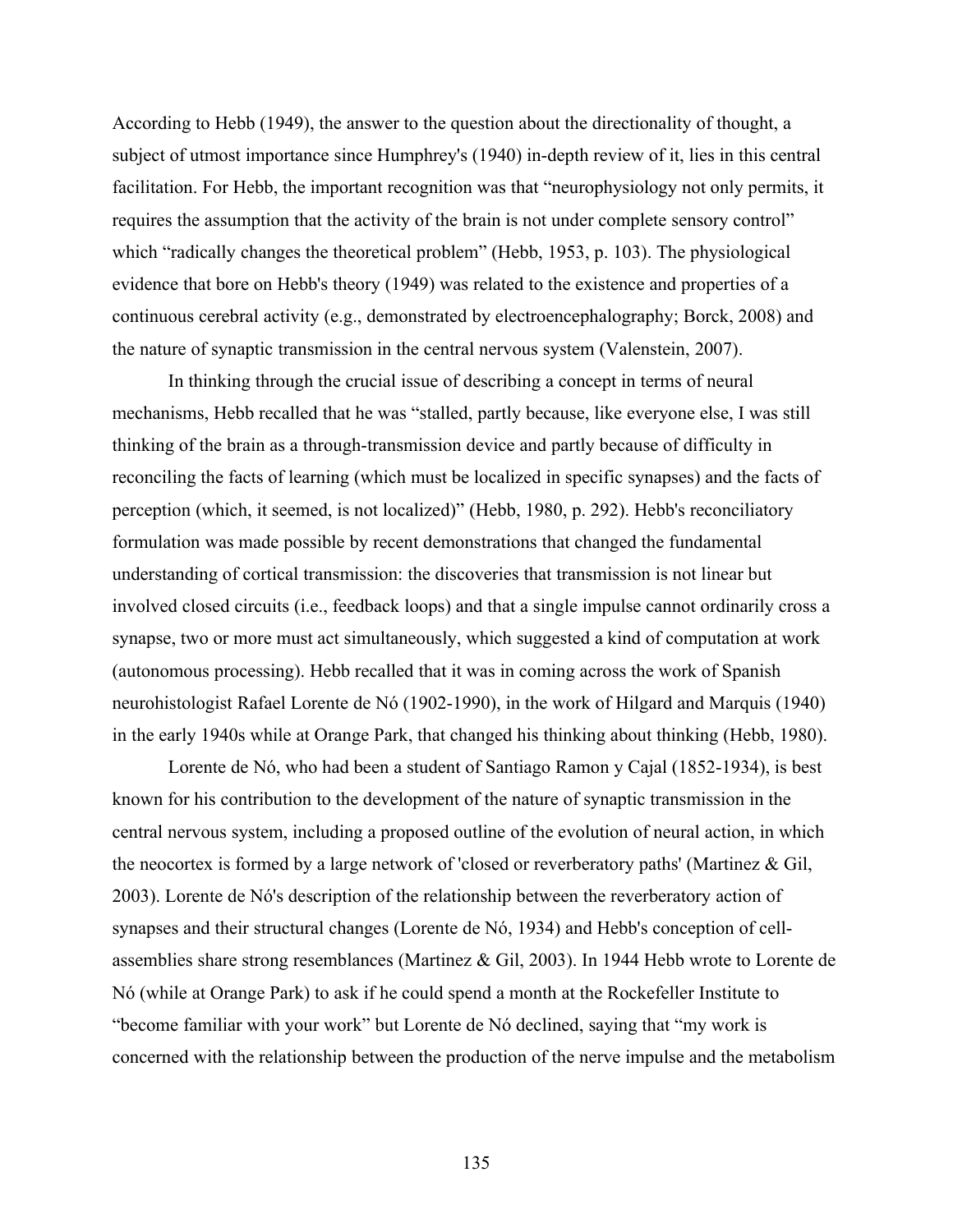of the nerve, a problem that is of little immediate interest to a psychologist" (quoted in the Forward to *The Organization*, 2002, p. F8).

In *The Organization* (1949) and other works (e.g., Hebb, 1958, 1980), Hebb attributed overcoming the impasse in the theoretical schism that emerged over the physiological basis of complex behaviors to Lorente de Nó's work. Hebb wrote to Lorente de Nó in 1944: "I am profoundly convinced that psychological progress will depend on research such as yours […] that psychological theory can go no farther without a more detailed basis in neurophysiological fact" (quoted in the Forward to *The Organization*, 2002, p. F8). Indeed, Hebb pointed out that the psychological criticism advanced by Koffka (1924), Lashley (1929, 1930), and Köhler (1929), against the S-R theory of behaviorism applies only to the older theory of linear, sensorymotor connections: "The attack on neural connections as an explanation of behavior was really an attack on this particular conception of the way connections operate; modern neuroanatomy and electrophysiology have changed the question completely, and the significance of the synaptic connections must be examined all over again" (Hebb, 1949, p. 11). The rigidity characteristic of older ideas of neural transmission no longer dominated and the language of function, models and systems entered psychological discourse (see Heyck, 2015).

According to Hebb, these discoveries, described by Lorente de Nó, "have revolutionary implications for psychological theory" (Hebb, 1949, p. 10). From reverberatory circuits Hebb developed the concept of cell-assemblies and phase sequences which were cornerstones of his neuropsychological theory and, by presenting a neuro-structural mechanism for understanding 'central processing,' constituted a major part of the cognitivist challenge to the behaviorist hegemony in psychology during the middle part of this century (Gardner, 1985; Baars, 1986).

## 5. c. Psychology as an Interdisciplinary Science of Mind-Brain Relationships

For Hebb, an understanding of human cognition is predicated on coherence between various levels of explanation:

"The fact is that we cannot really draw a sharp line between psychology and physiology. What we can say is that the physiologist is mostly concerned with the functioning of the different parts of the body and the segments of behavior that these parts exhibit; the psychologist with the functioning of the whole organism, and the way in which the segments of behavior are coordinated to form complex actions and sequences of action. The focal problem of psychology is found in the patterns of behavior shown by the whole animal of a higher species in adjusting to his environment over appreciable periods of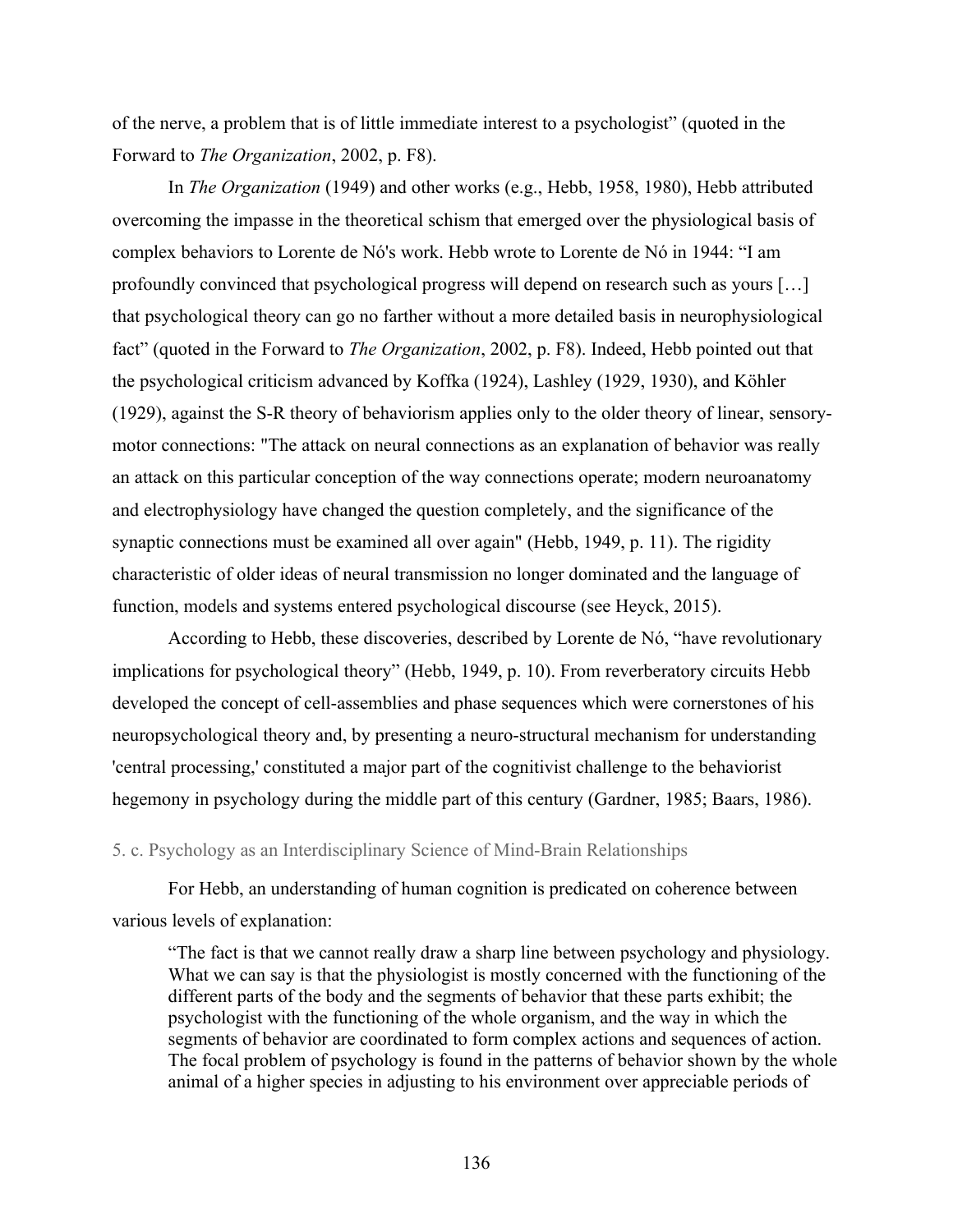time; to say the same in a different way, it is found in the mental processes of the higher animal" (Hebb, 1958, p. 8).

The 'whole animal of a higher species' reflects the idea that humans and other 'higher species' are reliant on a number of systems which—in their relations to one another—affect the state of the organism and taken together this is the 'whole animal.' This inclusive definition of the problem presents scientific psychology as a science of adjustment, an idea with a long history and bolstered by the postwar bureaucratic worldview (Heyck, 2015).

Another persistent theme in Hebb's theoretical writing was a degree of frustration regarding disciplinary boundaries and his support for broad problem-based research (e.g., the relationship between mind and brain; Dewsbury, 2002), which made him the "last of that breed [of theorists]" (Baars, 1986, p. 220). The brain sciences of the 1940s and 1950s required disciplinary flexibility. Psychology, a field believed to be related more by subject matter than method, would need to become a fundamentally interdisciplinary science. The vision that Hebb outlined in his book, articles, and public addresses included direct emphasis on the building of bridges between disciplines (specifically, neurophysiology), and positioned psychologists as interdisciplinary by nature, as well as by necessity. For example, in his introduction to *The Organization of Behavior* (1949) Hebb emphasized the interdisciplinary aim of the work as central: "The clinician and the physiologist frequently have direct access to data of first importance for psychology, sometimes without recognizing the fact" (p.vii) and therefore this book "makes a sedulous attempt to find some community of neurological and psychological conceptions" (p. 1).

Interdisciplinarity, as a matter of practice, came to play an important place in Hebb's vision of psychology. He understood larger disciplinary problems and turned to other natural sciences as models (e.g., Hebb, 1951). While support for interdisciplinary work was not uncommon at the time, Cold War social science is replete with examples (e.g., Solovey, 2013), Hebb's repeated emphasis on its importance is notable: From where did Hebb's support for interdisciplinary work come? The answer can perhaps be traced to Hebb's formative experiences with Lashley at Chicago and later in Florida. Lashley himself had been a laboratory biologist before being trained in the surgical techniques he employed in his experiments on rats and learning (Bruce, 1986; Weidman, 1999). Lashley had little training in psychology and borrowed heavily in technique and theory development from neurology and neurophysiology (though he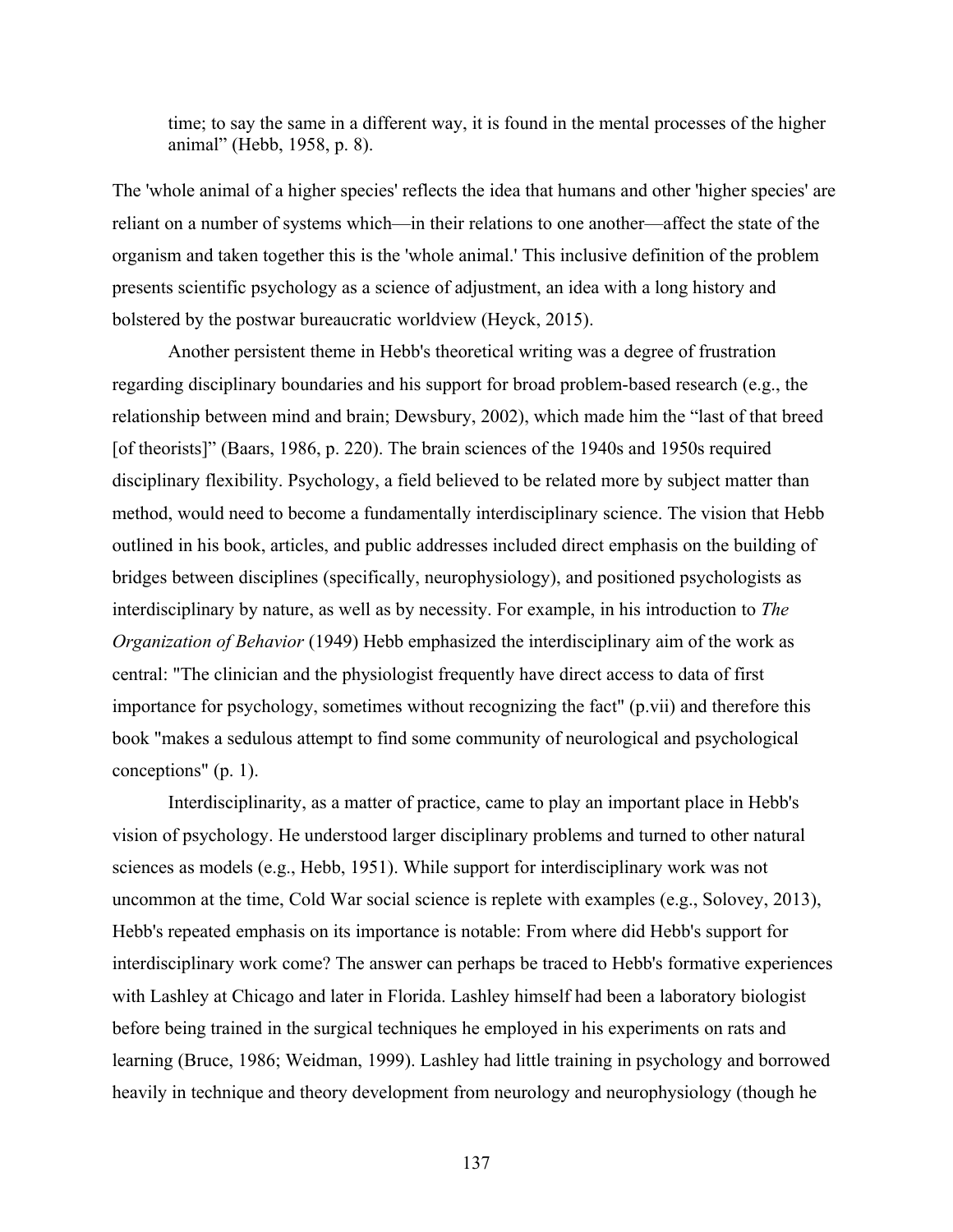chose to affiliate with neither). His disciplinary allegiance was always to psychology: "Lashley removed the site of his science from the medical clinic and located it firmly in the [psychological] laboratory" (Weidman, 1999, p.10). In many ways Hebb's vision was to return the site from the confines of the behaviorist's laboratory (normal) back to the physiologist's laboratory (abnormal) which was more closely aligned to the medical clinic because it attempted to understand and explain higher-order functions in humans. Indeed, Hebb is largely responsible for the transformation of the concept of 'neuropsychology' as Lashley used it (as the study of functions of the normal animal brain) into its modern therapeutic usage, as a branch of experimental psychology that locates the source of mental disorders in brain lesions. While the clinical application of psychology was utterly foreign to Lashley's perspective (Weidman, 1999), Hebb's tended not only to align but to embrace the pathological approach characteristic of medicine as a new source of experimental data (see Chapter Five).

The opportunities Hebb had pursued in his study of the biological basis of behavior with Lashley and Penfield put him in a unique position to address the practical concerns of interdisciplinarity. Working with Lashley and Penfield had taught Hebb an important lesson: "The thinker in each area is guided by those around him, provided he can use their language" (Hebb, 1951, p. 53). Hebb noted how these experiences were "invaluable in reporting my results and trying to communicate with colleagues elsewhere" (Hebb, 1980, p. 291). Hebb's aptitude in presenting his research in the case study method, familiar to clinicians, assured a disciplinary cohesion between Hebb's psychology and other fields (for example, the American Philosophical Society; Hebb, 1942).

The status of psychology as an independent scientific discipline was a notable concern, especially in the context of behaviorism (e.g., Crowther-Heyck, 1999; Morawski, 1986; O'Donnell, 1985; Ross, 1991; Weidman, 1994) and professional/clinical practice (i.e., psychotherapy and consulting: e.g., Benjamin, 2005; Buchanan, 1997; 2003). Hebb is notably less concerned with the possibility of psychology simply becoming a branch of neurophysiology, in fact, it's not clear this is not his intention (Hebb, 1949; 1951).

Academic psychology in Canada developed more slowly than in the United States and there was much uncertainty about the future of the discipline. This instability, exacerbated by lack of funding, training, and certification, might have contributed to a reluctance to collaborate with other disciplines; the possibility that the young discipline might be subsumed by established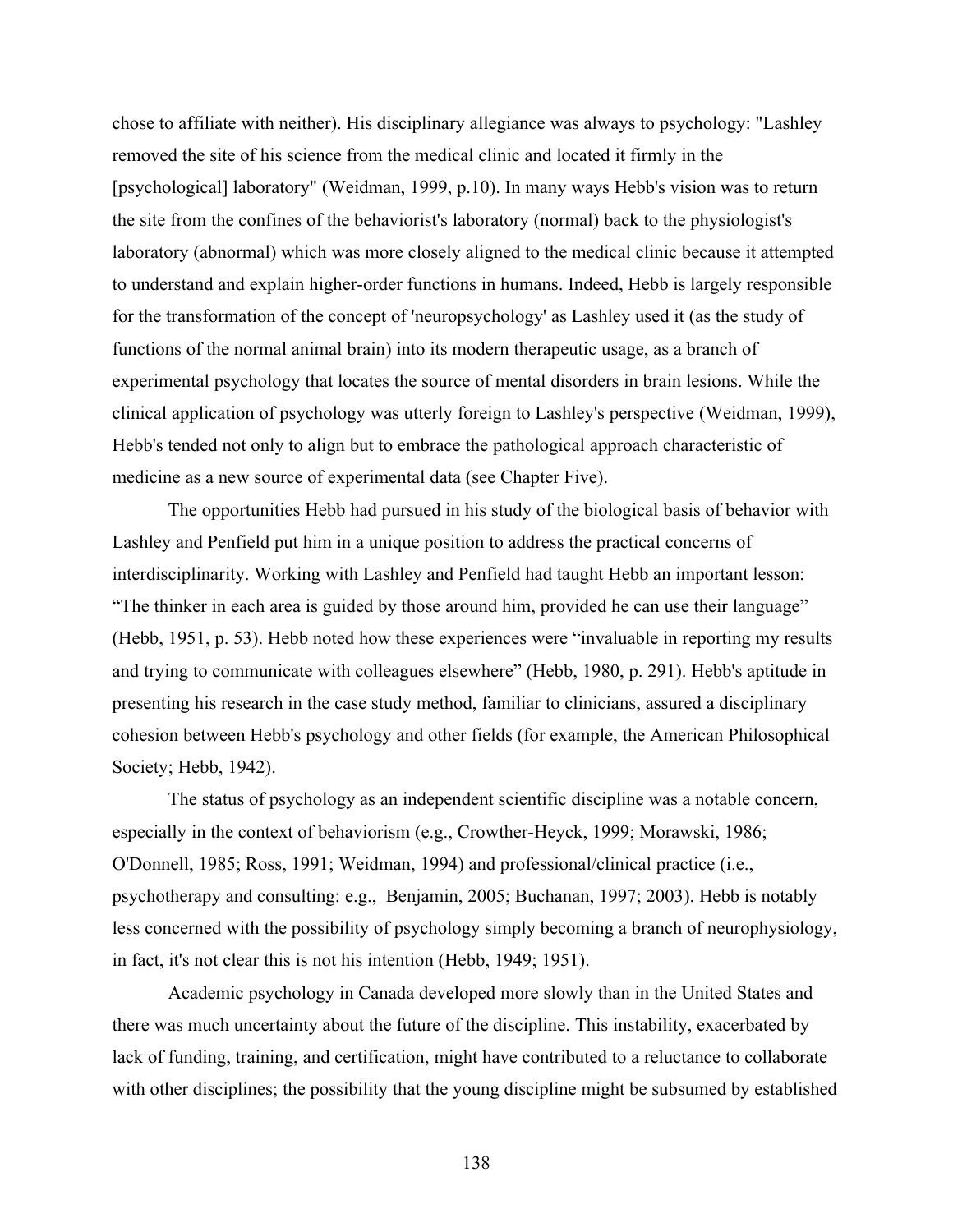fields (such as medicine) was likely seen as threatening to both professional and academic psychologists (for example, see Crowther-Heyck, 1999).

Hebb understood the relationship between psychologists and physiologists as reciprocal and based on mutual cooperation: "Psychologist and neurophysiologist chart the same bay working perhaps from opposite shores, sometimes overlapping and duplicating one another, but using some of the same fixed points and continually with the opportunity of contributing to each other's results" (Hebb, 1949, p. xiv). This perspective is perhaps naive and ignores the actual ways in which these disciplines might have interacted, but reflects the long history of alleged affinity with biology (e.g., Tait, Dec 14, 1920).

It is difficult to assess whether, in attempting to establish themselves as experts of the same bay, psychologists were not at a disadvantage compared to experimental physiologists (in their affiliation to clinical medicine). Indeed, Weidman notes how early (behaviorist) psychology wanted to separate itself and its subject matter from other (more established) disciplines and therefore objected to Lashley's desire to bring together psychology and neurology/biology (Weidman, 1999, p.12-13). An emphasis on the continuity of psychology with physiology gave it a basis in "hard" science (with the benefits, such as authority, status, and funding that go along with that), without threatening to reduce psychology to that basic science (or so it seemed). Linking psychology with neurophysiology also tied it to the biomedical apparatus that was emerging in association with the modern research university, assuring future research and funding opportunities in Canada (Hannaway, 2008).

Aware of disciplinary tensions of the time, Hebb was careful about assigning predominance to either psychological or physiological theory (e.g., Hebb, 1951; 1958), he wanted to come across as neutral as possible, though he clearly recognized physiological evidence as taking priority. Hebb was explicit about his disavowal of physiological reduction of psychological constructs; he did not believe psychology should become a branch of physiology (Hebb, 1951). Hebb valued large scale units of analysis and the methods of behavioral study upon which these analyses were based (Hebb, 1958). He warned against the belief that neurological entities are more substantial, more "real," than psychological entities: "The wood is as real as the trees; a shower of rain as much an entity as the drops that compose it. There must be different levels of analysis in natural sciences […] "reality" consists of the unanalyzed units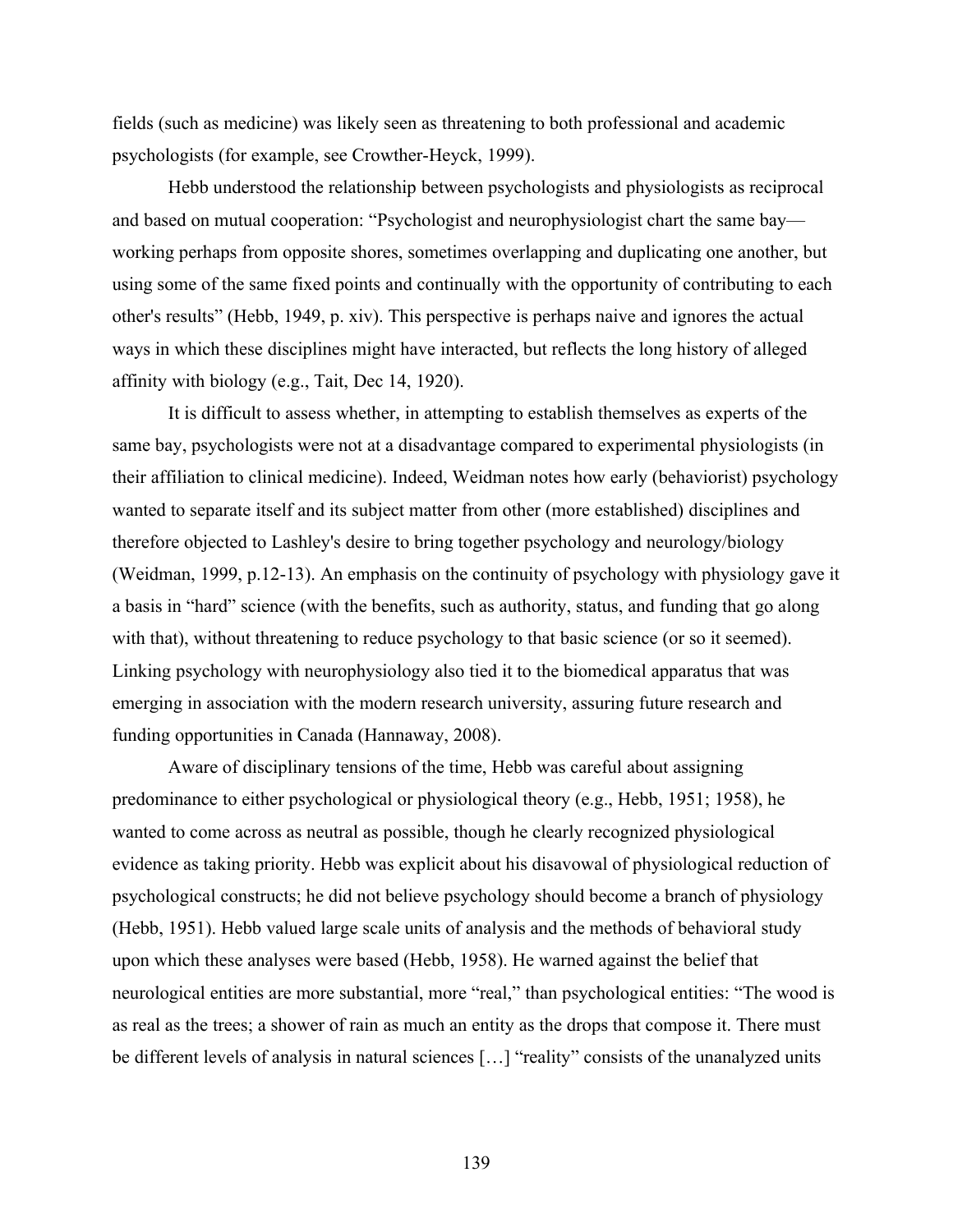whose existence is taken for granted as the basis for analyzing the next higher level of complexity" (Hebb, 1958, p. 320).

Value for interdisciplinarity is represented throughout Hebb's work. Specifically, this is reflected in his characterization of change in psychology as being driven by its integration with existing science. I agree with those skeptical of popular depictions of developments in psychology at this time as revolutionary (e.g., Leahey, 1992; Benjamin, 2007). I believe a key aspect of Hebb's vision is in its call for greater continuity between existing disciplinary formations than revolutionary change within them: "Modern physiology has presented psychology with new opportunities for the synthesis of divergent theories and previously unrelated data, and it is my intent to take such advantage of these opportunities as I can" (Hebb, 1949, p. xix). Hebb concludes his textbook with the following note to students: "Psychology is not physiology, but does have an essential connection with it—which may be good or bad, depending on whether the relation is recognized. Failure to keep in mind the source of a physiological idea, and hence failure to see its limitations, may allow it to become restrictive instead of stimulating" (Hebb, 1958, p. 321). Here and elsewhere (e.g., Hebb, 1951) he is reiterating the central point of his vision for psychology: explicit formulation of psychological theory grounded in physiological science.

## Chapter Three Conclusions

Hebb's vision for psychology, his unique emphasis on 'central processing' and interdisciplinary synthesis, emerged from the interdisciplinary training Hebb received while at the MNI with Penfield and with Lashley at the Yerkes Primate Lab during World War II. These experiences brought the major tensions of mid-century American psychology (i.e., the limits of available psychological theory) to Hebb's attention. Hebb brought together various schools of psychology present in the 1940s (behaviorism, cognitivism, Gestalt) to bear on advances in neurophysiological understanding (e.g., Lorente de Nó). Hebb developed a (neuro-)psychological theory of mental representation as a result of his attempts to account for unanticipated findings both regarding the relationship between intelligence and brain function as well as the emotional reactivity of chimpanzees at Orange Park. The neurological patient and captive primate represented new kinds of psychological subjects (Danziger, 1990; Haraway, 1989). While tentative in many areas, this theory underscored a unique and generative synthesis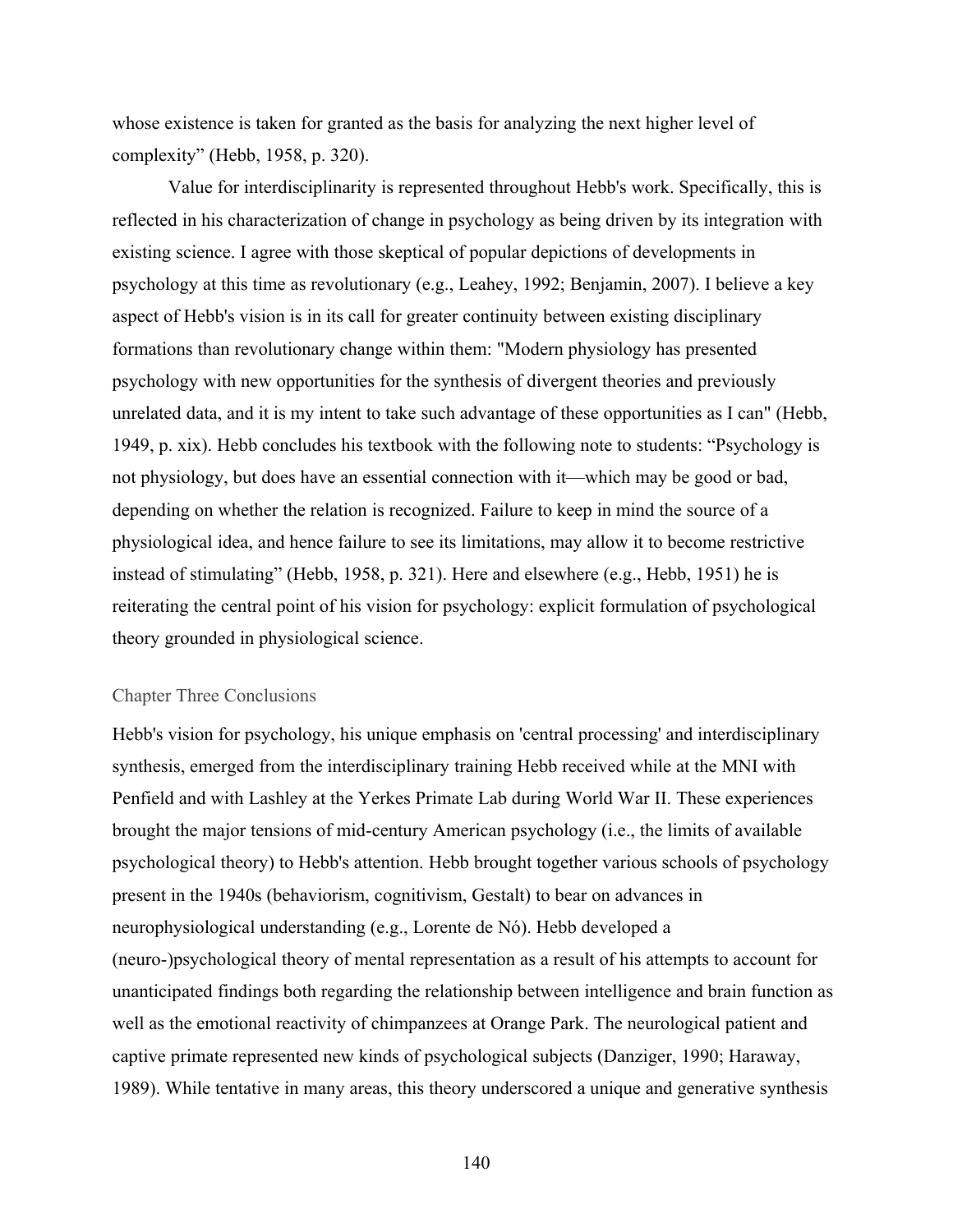which held out the promise to account for many of the difficulties behaviorism faced (e.g., intentionality) while leaving thornier questions about consciousness and free will out of the picture.

Hebb's mentors (Lashley and Penfield) had little, if any, contact with each other during their lives, and their disciplinary circles, one academic psychology and the other neurosurgery, rarely intersected during this early period. Tolman's cognitive behaviorism resonated strongly, and in many ways mirrored Hebb's own vision, which is demonstrated in the integration of hypothetical constructs and intervening variables into increasingly neurologized terms. Indeed, Hebb's background and expertise is very much a reflection of the broad network he relied upon (which included family and colleagues early in his career and institutional patronage and government support later, see Chapter Four) to broker new opportunities in an academic landscape largely devoid of physiological psychologists.

This analysis of Hebb's vision introduced three characterizing themes for psychology in the postwar period: theory-driven, based on neuro-hypothetical constructs, and necessarily interdisciplinary. Of his own book (1949), Hebb said that while "there is a considerable use of neurological assumption" he believed "this search for liaison, the attempt to stick as far as possible to the physiologically intelligible, produced a broadening of the psychological horizon" (p. 54). Indeed, it was this broadening of the psychological horizon that is Hebb's most enduring legacy to psychology. Hebb demonstrated that changes in the brain (e.g., in the process of learning) can be represented by the formation and organization of cell assemblies and phase sequences (Hebb, 1949). These structures came to represent certain mental concepts (e.g., memories). Traditional S-R accounts were insufficient; telephone switchboards do not employ symbolic representations to mediate their "behavior." The reverberatory circuits described by Lorente de No provided the mechanism of feedback that allows for behavior to change in accordance with stored knowledge.

How Hebb managed to do this has not been adequately explored. His hope was that his book would contribute to a new direction for theory and research in psychology; he believed the essential value of *The Organization of Behavior* was "the way in which it repeatedly drew attention to behavioral relationships not noted before, or re-arranged the evidence more meaningfully, gives some basis for feeling that the general line it follows may be the direction that future theory will take" (p. 53). Based on "an estimate of the effect of new physiological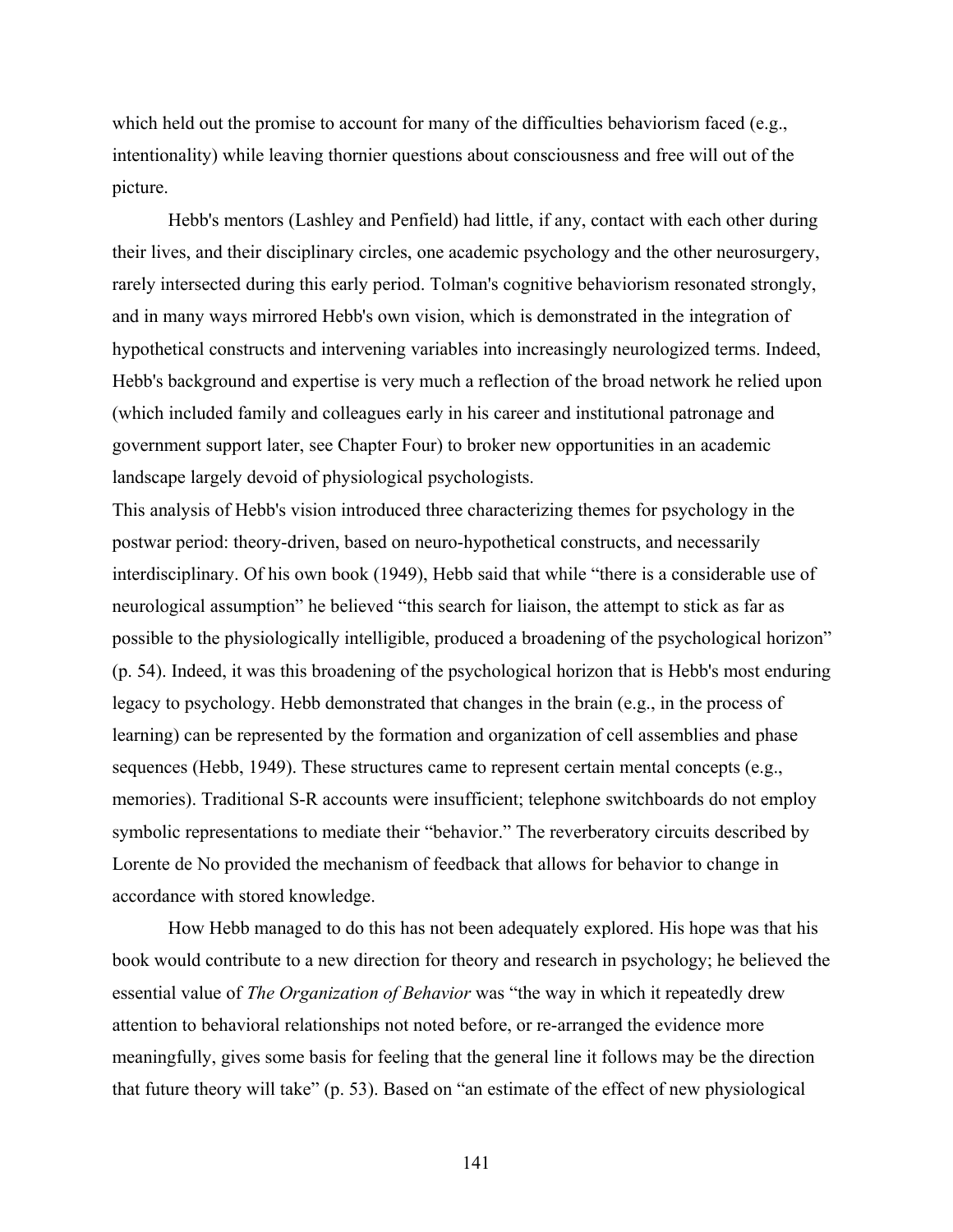conceptions on psychology," Hebb predicted that "the next ten to fifteen years will see a great development of theory, in which Canadian psychology can have its part" (Hebb, 1948a, p. 14). In the next chapter I will examine this general line and attempt to show how these aspects of Hebb's vision were put into practice during Hebb's chairmanship of the Department of Psychology at McGill throughout the 1950s.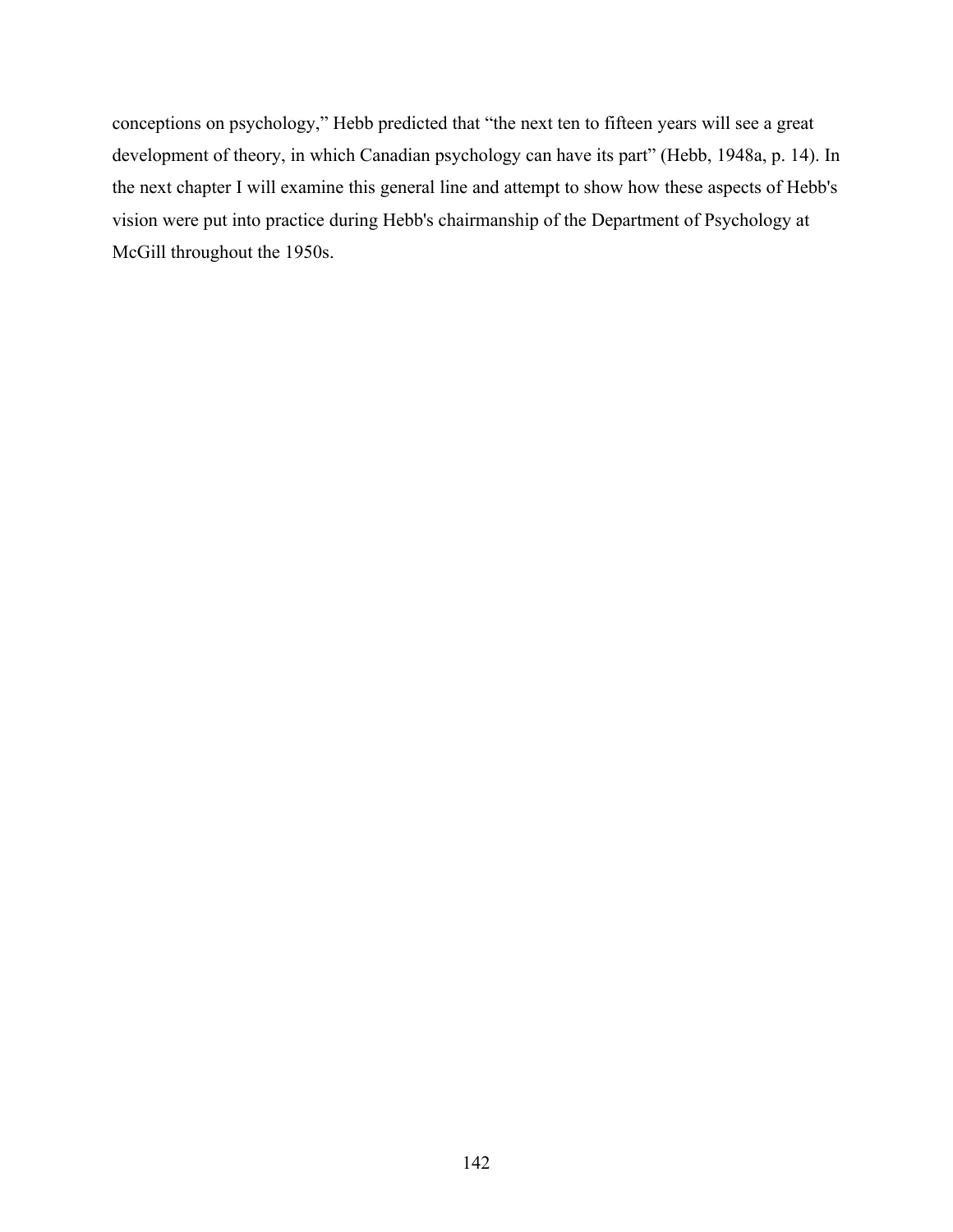## **Chapter Four: Psychology in Canada and at McGill After World War II**

In early 1949, shortly after Robert B. MacLeod (1907-1972) had left McGill for Cornell University, he addressed the Ontario Psychological Association on the broadening importance of psychology to Canadian society (MacLeod, 1949). MacLeod summarized his perspective on the future and meaning of the budding discipline: "I believe that the essential thing about a science is not its particular techniques of investigation, nor the degree of precision with which it measures, but the significance of the problem it attempts to solve" (MacLeod, 1949, p. 211). This concern, over the kinds of problems that psychologists should solve, was among the key struggles shaping psychology in North America after the war (Capshew, 1999; Herman, 1995). Following wartime mobilization of psychological service, many psychologists hoped to take the same technologies and techniques which had been developed and tested (e.g., mental assessment, personality inventories, and diagnostic categories) and apply them to challenges faced by the postwar reconstruction effort. One of the main effects of the war for the discipline of psychology was to dissolved previously held boundaries assumed to exist between notions of an experimental (or "basic") science (characterized by the laboratory setting), and notions of an applied psychology, (in military, clinical, and industrial settings). This chapter explores these changes and how psychologists in Canada and at McGill negotiated these shifting boundaries while shaping the identity of postwar psychology.

Disciplinary tensions mark this period. As those identifying as psychologists grew dramatically in the postwar period, thinking about these problems increasingly positioned the interests of research psychologists against those of applied psychologists (e.g., Fernberger, 1947; Tyron, 1963). For example, MacLeod was concerned that "new [applied] psychologies […] threaten to present us with three different types of psychology and to create three different types of psychologist" – the experimentalist, the clinician, and the social psychologist (MacLeod, 1949, p. 212). Debates over the disciplinary status of psychology, its relation to the biological sciences and to the helping professions, would come to shape psychology at McGill and in Canada after the war and have lasting effects on the discipline in North America.

The previous chapters examined how Hebb's vision for psychology was formed throughout the 1930s and 1940s. These ideas, which he developed working alongside colleagues at the Montreal Neurological Institute and the Yerkes Primate Laboratory in Florida, would come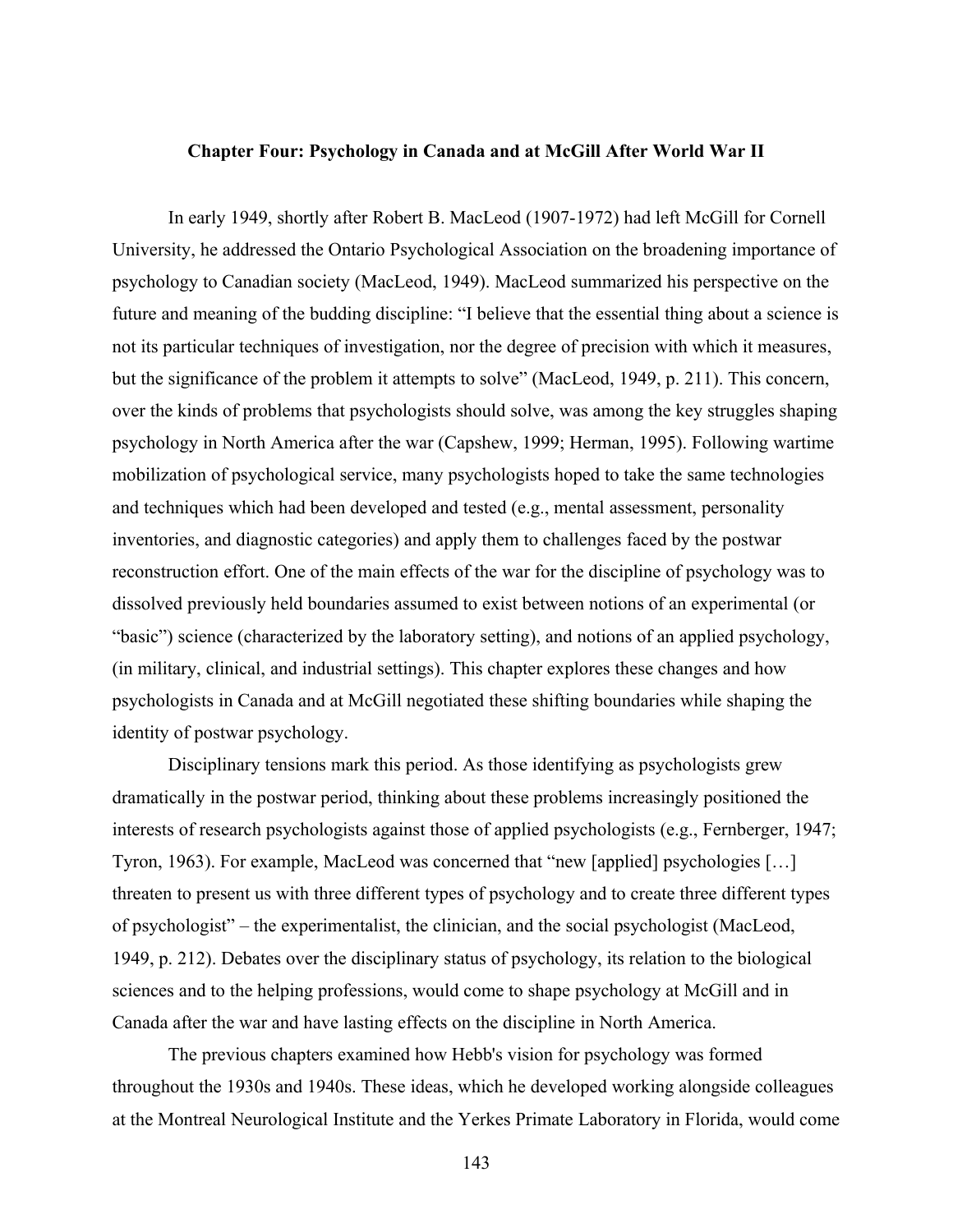to affect the direction of early academic psychology in Canada. It was at this time, when Hebb was nearing completion of his manuscript in the late 1940s, that he assumed the position of Chairman of the Department of Psychology at McGill at the age of 44. Similar to the German university tradition upon which Canada's early university system was based, Hebb's duty as Chairman was to direct the activities of the department, to mold it to his own disciplinary image, which he did as Chair of Psychology at McGill for a decade (1948-1958). After his tenure as Chairman, Hebb remained at McGill until his retirement in 1972 at 68, after which he returned to Nova Scotia and continued to teach graduate seminars at Dalhousie University until his death in 1985. Hebb's influence on thinking about cognition, memory and perception—through concepts such as cell assemblies and neural networks—has left a considerable mark on Canadian psychology (Fentress, 1999; Posner & Rothbart, 2004). He is broadly considered one of the fathers of the discipline of neuropsychology, having pioneered techniques and theories explicitly linking mind and brain at a time before the field now recognized as 'cognitive neuroscience' existed.

Hebb synthesized the shortcomings of existing psychological theory contributing to dramatic insight being achieved in the brain sciences in the early 1950s (see Chapter Five). His particular background and stature (with ties to important institutions and figures) also shaped the university's psychology department and played a significant role in the formulation of Canadian postwar psychology. Compared to the United States and Britain, the community of Canadian academic psychologists during this time was extremely small, indeed, sufficiently so that personal contacts and the actions of one or two individuals could have profound effects. One of the main arguments of this chapter is that psychology in Canada, and specifically at McGill, developed differently than in the United States and elsewhere. Hebb's impact at McGill had profound effects on Canadian psychology, making it distinct in important (but sometimes subtle) ways from American and British psychology during this same era. While intra-disciplinary and proto-professional debates within psychology have long histories in the United States (e.g., Capshew, 1999; Samelson, 1985; Herman, 1995), the story of its development in Canada is less well known. The identity and understanding of what psychology, as a discipline, could and should be was an open question. Debates about the future of the discipline provided sufficient cause to categorize its activities as either an applied or basic science, and often both. This chapter offers insight into some of the conditions that shaped the new postwar reality for psychologists in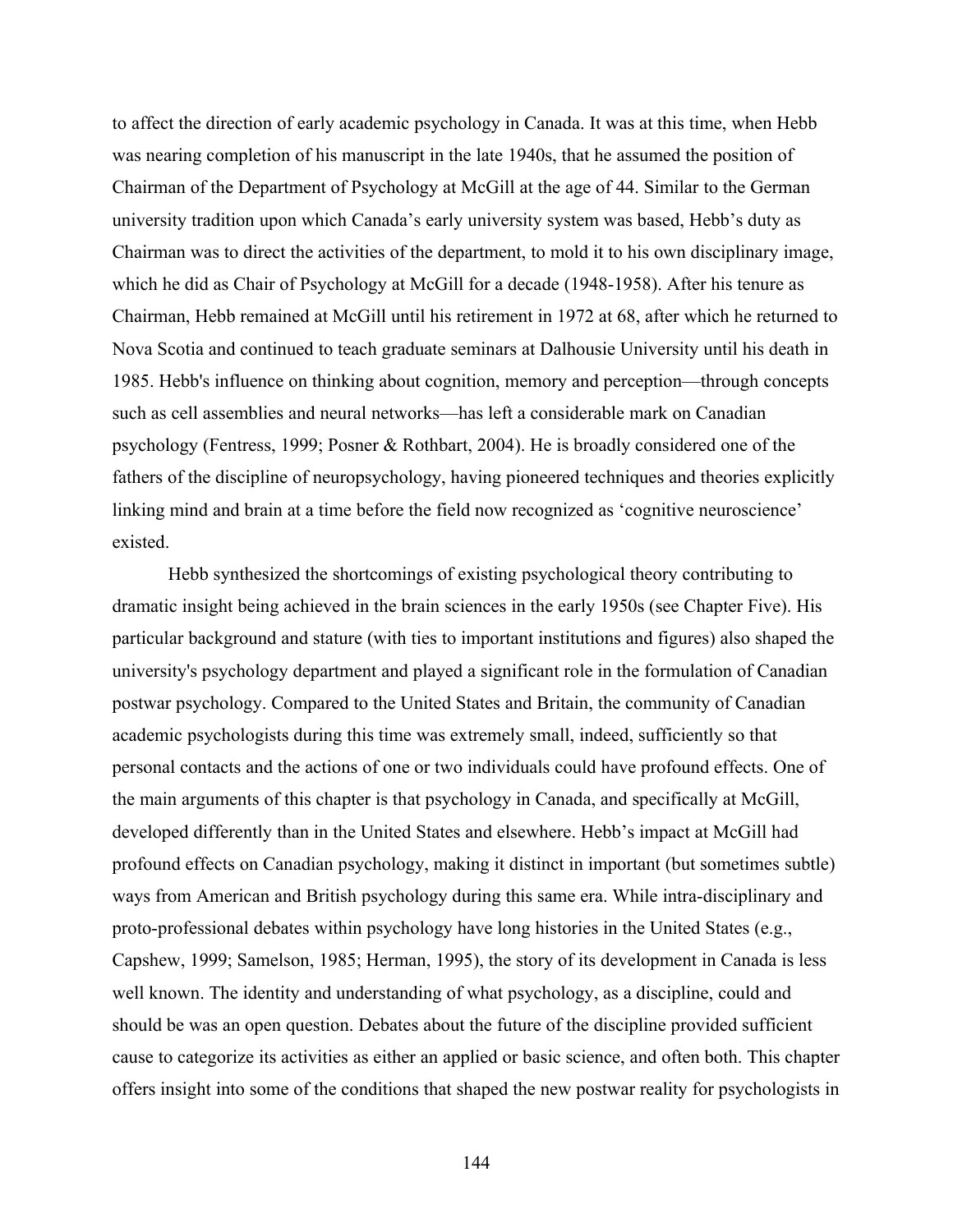Canada and describes how a relatively small group at McGill contributed to the development of the discipline during this period, with lasting effects throughout the twentieth century.

## 1. Rise of Applied Psychology in Postwar Canada

The postwar period was a boom time for Montreal in terms of the city's population, economy, and size. After the hardships of depression and war the postwar period was spent making up for lost time; a strong desire to modernize swept across a broad range of areas from urban renewal and infrastructure to consumer production and investment (Linteau, 2007). Indeed, Montreal's economic boom came on the back of a boom for Canada as a whole. Montreal reached the milestone of one million inhabitants in 1951, putting it ahead of the next two largest cities (Toronto and Vancouver), combined. These demographics are explained by the baby boom and subsequent waves of immigration from war torn Europe. Consequently, Canadian universities experienced an explosion of enrolment after the war putting new pressure on these institutions to address rising demand (Frost, 1984). Between 1950 and 1970, the number of students in the Faculty of Arts and Science increased from 2,500 to over 6,000 (Frost, 1984).

Psychology at McGill and in Canada consequently developed much more rapidly after World War II. Montreal was the economic and cultural capital of Canada until at least the 1980s. Outside a handful of Canada's oldest universities (i.e., McGill, Toronto, Queen's, Dalhousie), most departments of psychology in Canada were established in the postwar period (Wright  $\&$ Myers, 1982; Wright, 1969). Compared to the United States, departments of psychology took longer to be established: Myers (1968) reports the median year for the establishment of American departments of psychology was 1937 while Canadian departments was 1955. Thus, Canadian academic psychology was itself a postwar development, and at the time, the country turned to Hebb and McGill University as the "rising star" upon which other departments would model their development during this period (Wright & Myers, 1982; MacLeod, 1955).

Shifting demographic changes meant the late 1940s and 1950s were a time of rapid and expansive changes to the teaching and practice of Canadian psychology (Wright & Myers, 1982). These developments, many of which were direct responses to postwar challenges, included changes to the structure of research patronage (i.e., funding and support), tensions emerging from debates over professionalization, and the growth of academic research psychology (Wright, 1974). These developments shed light on broader questions about the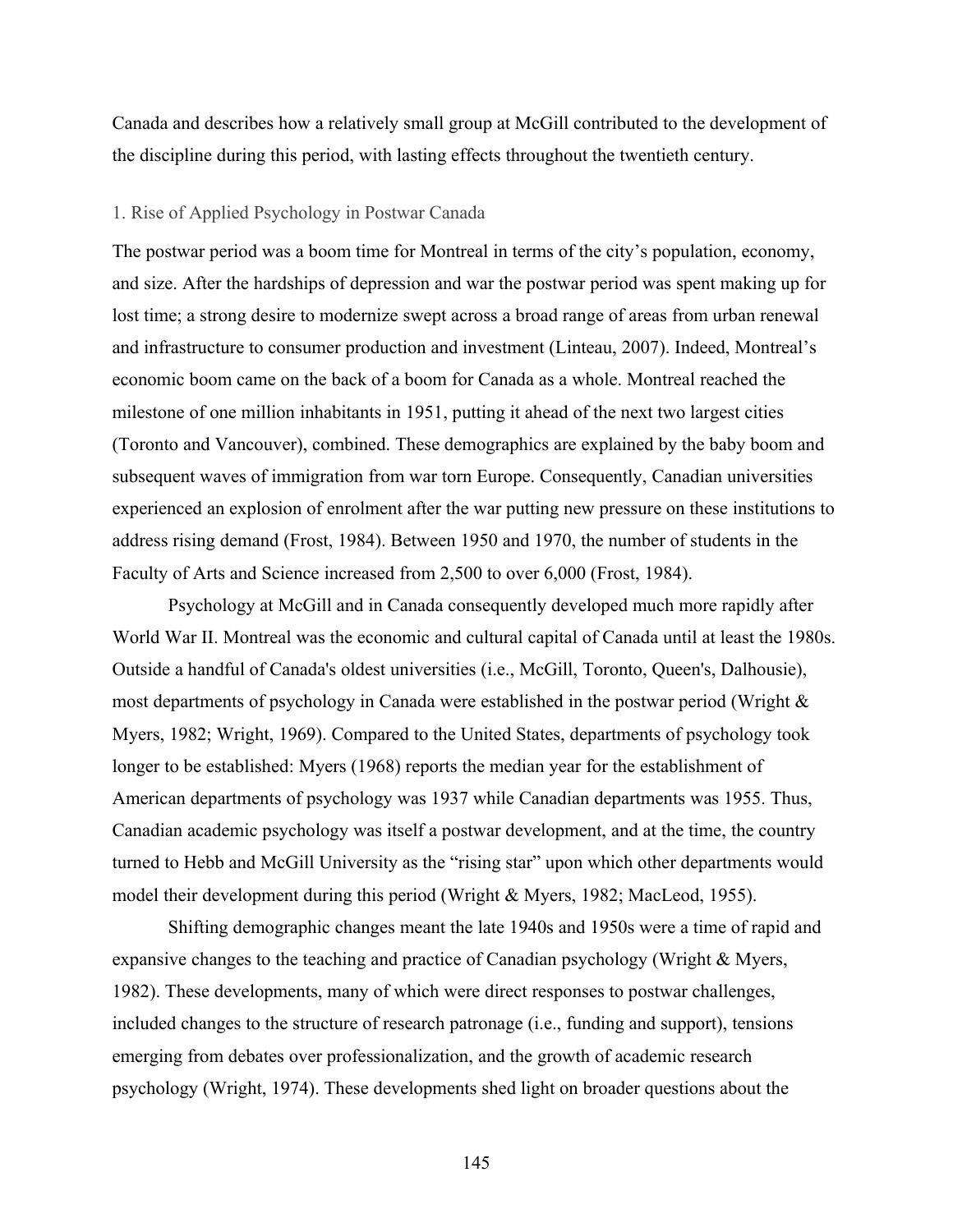disciplinary identity of postwar psychology, the role of psychology in Canadian society, and the changing relationship of psychology to other professions (such as medicine and business) at midcentury.

Many of these changes were brought about by a substantial increase in both enrollment in undergraduate psychology courses and in the availability of funding for psychological research for the first time. This created a surge of new graduate students that the Department of Psychology at McGill was unable to accommodate prior to MacLeod's arrival in 1947. MacLeod was hired as part of Principal James' support for a department of psychology in desperate need of revitalization after the war. He was provided new full-time faculty (starting with George Ferguson and Donald Hebb as the initial hires in 1947) and was able to secure additional laboratory space (after almost three decades of sparse use). Expansion of the department indicated that the postwar climate had finally affirmed the value and role of psychology in Canadian society, in much the same way it had done in the United States (Capshew, 1999; Pickren, 2007). Similar expansions occurred at other universities across Canada over the next decades (see Myers & Wright, 1982).

After the war, the Canadian Psychological Association (CPA) took charge of the organization of Canadian academic and professional psychology. Postwar experimental research originated at McGill— as Toronto, the largest and oldest department in Canada, maintained its' wartime focus on applied and clinical training for another decade (Pols, 2009)—the ability of the university to secure funding in support of basic research, due to its close ties with government during the war, explains McGill's head start in this direction (Wright & Myers, 1982).

Psychologists at Toronto and Western tended to be oriented towards social and clinical aspects which received some support from the Canadian Social Science Research Council. In general, the emphasis on clinical and applied psychology has been even greater in the French than in the English Canadian universities, such as at the University of Ottawa and Montreal (Wright & Myers, 1982; Shevenell, 1948). The CPA was among the four bodies which sponsored the formation of the Canadian Social Science Research Council in 1940 and John D. Ketchum (1893-1962) from the University of Toronto represented psychology until 1946 when Roy B. Liddy (n. d.) of the University of Western Ontario took over (Ketchum, 1947).

Much has been written about the surge of interest in psychology after World War II (e.g., Capshew, 1999; Herman, 1995). Among the many factors, this growth is often attributed to the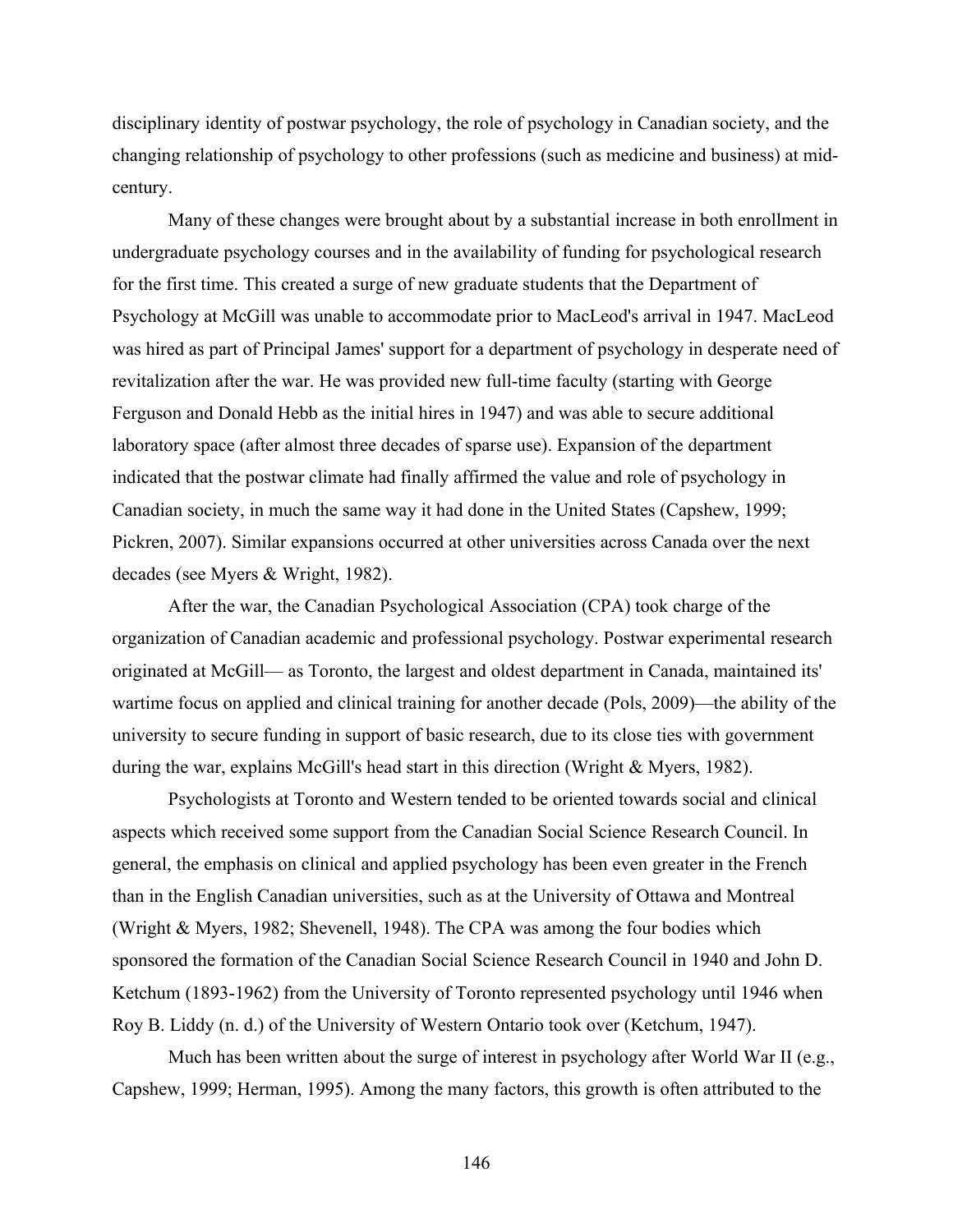utility of psychological knowledge demonstrated during wartime, the increase in demand for clinical personnel as a result of psychological trauma from the war, and with broad interests associated with high modern social science and an emerging bureaucratic worldview (Heyck, 2015). At the same time, demographic changes to postwar Canadian society (such as the influx of soldiers returning from war and the arrival of large numbers of immigrants) placed strenuous demands on psychological services in the areas of education, health, and industry. Indeed, most of the growth in psychology since 1945 has been in areas involved in the practice of psychology: clinical, counseling, school, and industrial/organizational (Pickren, 2007). These "applied" psychologists, while certainly not new, experienced unprecedented demand in Canada after the war.

This demand on Canadian government and industry in turn put pressure on universities, such as McGill, to train more and more psychological professionals and psychological experts. A McGill administrator noted that "there was a demand for professional psychologists from industry, the Dominion Government Department of Health and Welfare, and from other organizations" and that these needs "could not be met by medical men trained in psychiatry, who were too few and too interested in private practice" (Matthews, Mar 21, 1949). McGill's Department of Psychology, for the first time since its creation in 1924, was in a position to grow; there were still few departments in Canada and even fewer equipped for adequate graduate training at the end of the war (Wright & Myers, 1982). Psychologists would be needed to rebuild Canada and adjust its citizens to the new demands of the postwar era (Rose, 1988).

Compared to other departments at Canadian universities, such as those of the physical sciences, funding was insufficient for adequate research training. Before the 1950s, Canadian psychologists were unlikely to be in a position to be able to negotiate funding or support for experimental work outside very few institutions. This was likely due to a combination of a lack of both institutional support and disciplinary expertise in Canada. Experimental psychologists relied upon existing connections to experimental medicine to extricate their image from that of philosophers and the social sciences; this is similar to the situation in Britain (e.g., Collins, 2006), with some important differences. Securing a stable base of funding quickly became a central task of the Canadian Psychological Association. Indeed, for Canadian psychology to thrive, two fundamental challenges needed to be addressed: 1) the establishment of a dependable financial base for the support of research and training, and 2) a method of assuring the quality of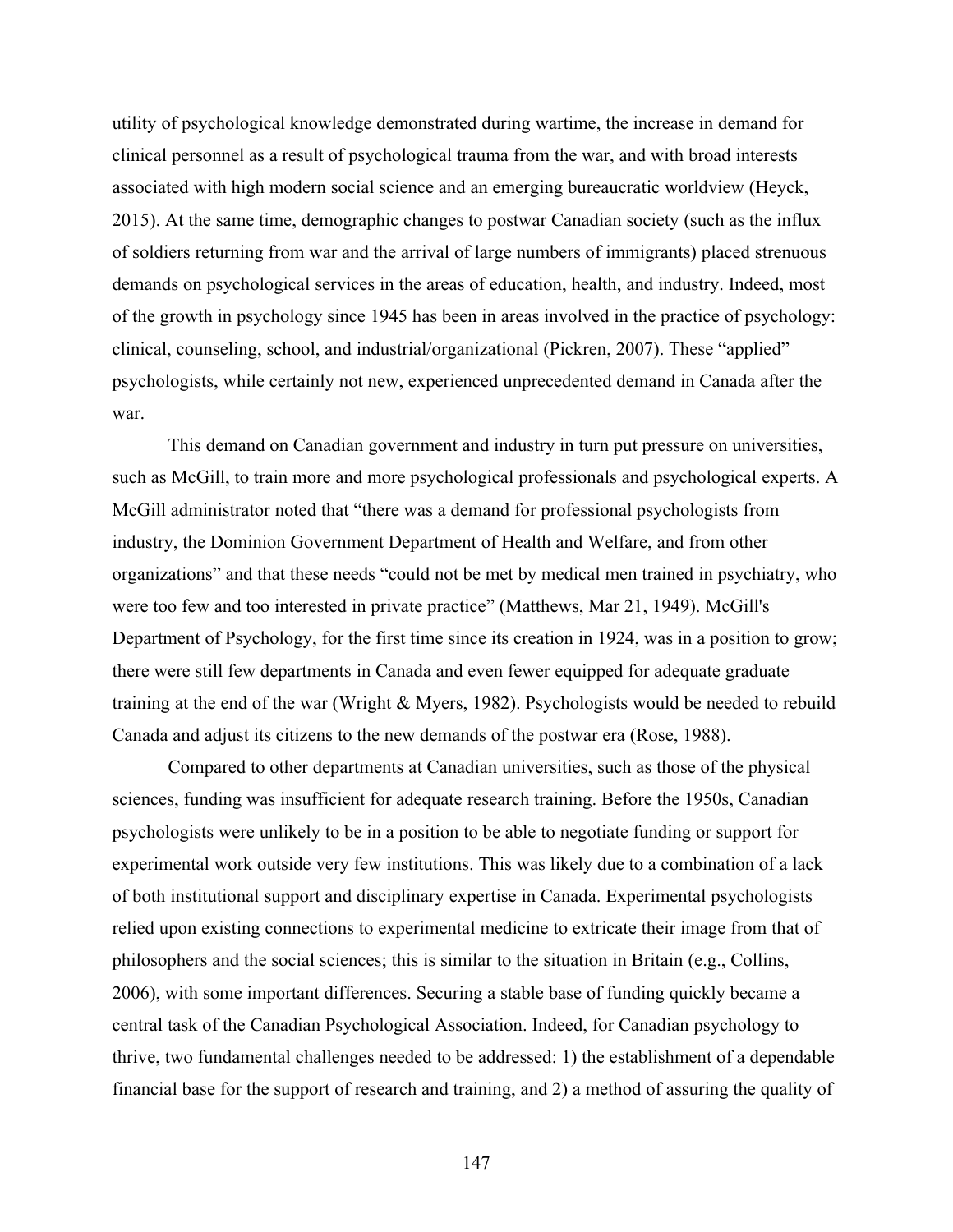psychological service that was increasingly being offered to both government agencies and to the public (Wright, 1974).

McGill's Department of Psychology was seen as a model department in the 1950s (MacLeod, 1955; Frost, 1984) and was considered the center of experimental psychology (Wright & Myers, 1982). This placed Hebb, during his decade-long tenure as Chairman, among the organizational elite in Canadian academic psychology (certainly within experimental circles). During his decade-long tenure, Hebb held several positions of influence within the CPA. In 1953, Hebb became President of the CPA (following N. W. Norton, another McGill graduate and professor). While there are some notable exceptions (e.g., Capshew, 1999; Solovey, 2004), comparatively few studies explore the changing nature and role of patronage and intradisciplinary tensions for postwar behavioral science. Fewer still have looked at postwar behavioral science in the Canadian context. However, shifts in patronage were closely linked to both intellectual and institutional changes which enabled a series of behavioral revolutions and interdisciplinary syntheses (Crowther-Heyck, 2006); the neuro-psychological approach characteristic of Hebb's department at McGill is better understood through a closer examination of these factors.

McGill University under Tait had begun to establish psychology as an important contributor to matters of practical concern to society, such as mental hygiene, unemployment, and mental testing. Tait's support for applied psychology mirrored those of his mentor Hugo Münsterberg (1863-1916; see Moskowitz, 1977). When Tait died at the end of the war, Edward C. Webster (1909-1989) joined the faculty in 1946 and took over the applied portion of research and teaching at McGill. Webster had a few years of industrial experience and had conducted wartime morale research in the Canadian Army (Rowe, 1990).

In the United States the rise of applied psychology was even more pronounced (Capshew, 1999). The federal government established agencies and committees to overview the expansion of clinical psychology after World War II. While Webster maintained the tradition of school and industrial-related research at McGill, applied psychology flourished at the University of Toronto under guidance of Bott, Myers, Ketchum, and others (Wright, 1974; Myers, 1982). Throughout the 1950s the responsibilities for running the department (i.e., supervision, teaching, and administration) were divided between Webster, Hebb, and Ferguson. In 1953, upon Hebb's recommendation, Webster established the Applied Psychology Centre, from which McGill's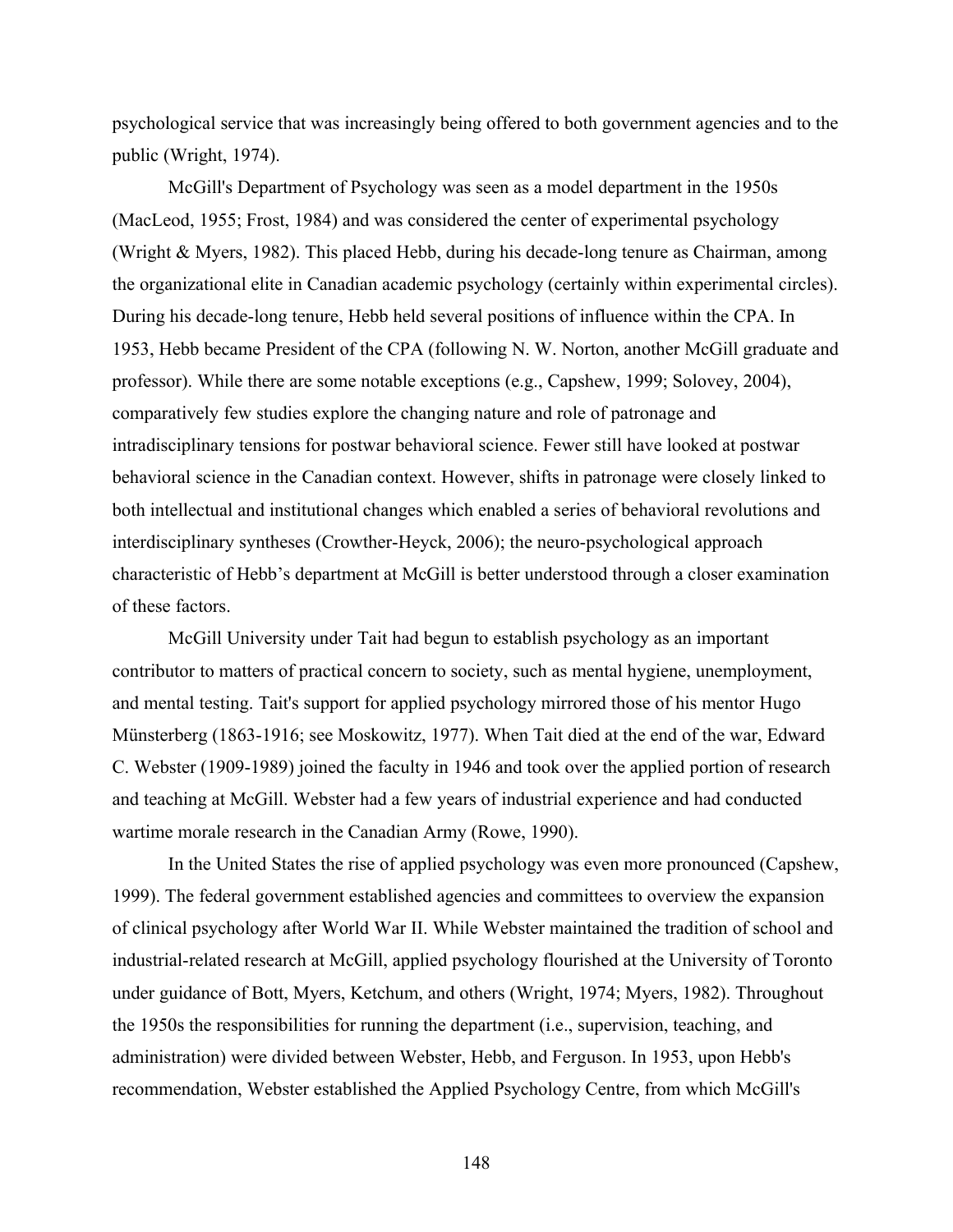clinical program and the McGill Guidance Service later emerged. Webster followed Hebb as the Chairman of the department in 1958.

# 2. Psychology as a Basic Science

Throughout the early twentieth century North American psychology was dominated by activities in the United States. Psychologists in Canada watched uneasily as the numbers of applied and clinical psychologists in the United States grew significantly. Many ranking members of Canada's organizational elite, such as those of the newly formed Canadian Psychological Association, disagreed with this trend. They believed Canadian psychologists should forge their own path when it came to determining the future of disciplinary psychology (Bernhardt, 1947; Dobson et al., 1993).

When Hebb assumed the role of Chairman of the Department of Psychology at McGill in 1948, it was under the pretense he would bring with him a hard-nosed scientific psychology that would improve the disciplinary status of psychology during a particularly uncertain time (e.g., McGill Selection Committee, Feb 7, 1946); Hebb would mend the broken bridges and reintroduce both a spirit and pragmatics of cooperation between long-siloed departments. The behavioralist patronage system, described by Crowther-Heyck (2006) and embodied in Hebb's postwar work, was shaped by the belief that work on meaningful problems necessitated a synthesis not only of different disciplinary perspectives but also of theory and practice (Hebb, 1951); theory could advance only by being put to the test in experimental situations, and practical problems could be solved only through the advancement of tested theory. Hebb had outlined (1949) a synthesizing discipline: "the problem of understanding the total action of the nervous system" (p. xiv).

His reflexive approach to scientific psychology and emphasis on theory-building -- which marked him as among "the last of that breed [of 'big-theory' boys]" (Miller quoted in Baar, 1986, p. 220) -- played an important role in defining Canadian psychology during this period. Through his many positions of influence and his specific training in physiological psychology with Lashley and Penfield, Hebb represented an alternative to existing institutional relations between the psychological laboratory and the neurological clinic. These relations had been framed primarily in terms of technical assistance in the realms of clinical diagnosis and testing. In Britain, Collins (2006) has argued that the essential role of Cambridge psychologist Oliver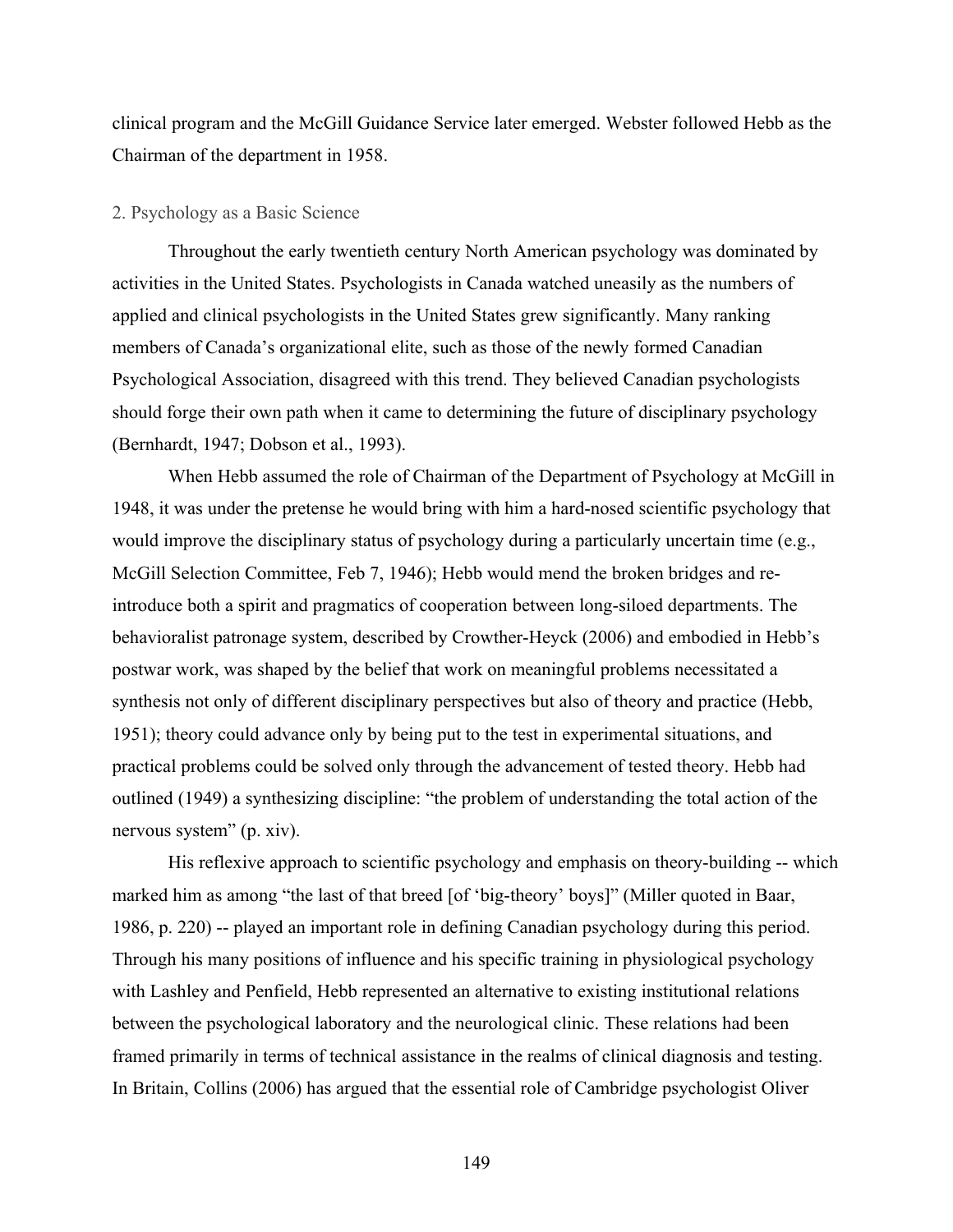Zangwill (1913-1987) in the emergence of neuropsychology in the UK "must be understood in terms of the practical engagement of psychologists with the problems faced by patients with brain damage and by the neurologists dealing with such patients" (Collins, 2006, p. 90). Hebb, on the other hand, demonstrated a deep ambivalence about his support of psychology in clinical settings (Hebb, Apr 6, 1949). His role in the emergence of neuropsychology in North America tells a concurrent yet different story.

Collins argues there was little direct collaboration between physiologists and psychologists in the late 1930s; Zangwill and Hebb had each conducted psychological experiments in clinical settings (Collins, 2006). Zangwill and Hebb each succeeded in developing a British and Canadian neuropsychology, respectively. Importantly, the psychological expertise produced by early neuropsychology did not threaten the existing authority of medical doctors (as opposed to claims to psychotherapy; Buchanan, 2003), as psychologists had struggled to do prior to World War II (Pickren, 1995; Buchanan, 1997). Both men used psychological expertise they had gained through research with neurological patients (Hebb at the MNI and Zangwill at the Brain Injuries Unit in Edinburgh) to advance networks of cooperation between neurologists and psychologists in the postwar period (Collins, 2006). The approach Hebb promoted (e.g., Hebb, 1949) emphasized different relationships to medicine from those emphasized by Zangwill and his colleagues. Rather than promote the utility of psychological expertise to clinical practice as Zangwill had in Britain, Hebb bolstered psychological expertise through continuity of purpose with the physiological sciences and held strong to the understanding of psychology as coextensive with the biological sciences. This approach, which became Hebb's bid to safeguard the future of the discipline, shaped differences in the emergence of neuropsychology in these two countries. A comparative history of these developments (in Britain and Canada) is a worthy endeavour, though beyond the scope of this particular study.

The biological kind of psychology promoted by Hebb assumed that the mind, together with the products of human action, is what the brain does and that we are essentially (though not exclusively) our brains. This idea (i.e., that 'we are our brains') is not a corollary of neuroscientific advances, but a prerequisite of neuroscientific investigation (Vidal & Ortega, 2017). By the late nineteenth century, cerebral localization, differentiation of function, and the correlation of site and effect, structure and function, had become investigative principles. In the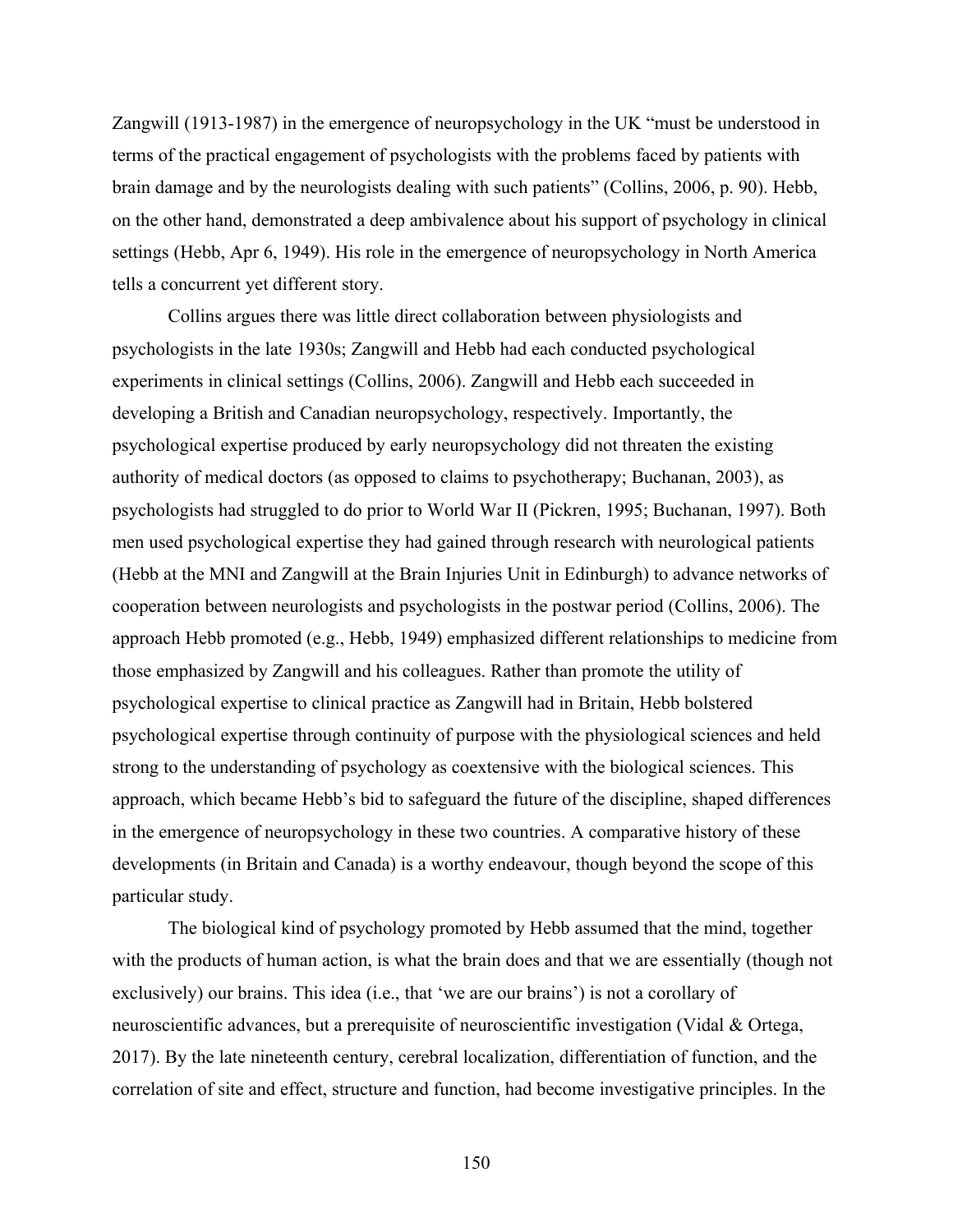work of Lashley and Penfield clinical and experimental methods came together, with cerebralization as an underlying presupposition that dictated how research was done and how results were interpreted. Hebb formulated this 'neurocentric' vision as a (re-)turn in psychological inquiry, a restoration of "an essential concern with the physiologicalpsychological problem" (Hebb, 1947; Hebb, 1949).

A few years into his tenure as chairman of the psychology department at McGill, Hebb explained to the Dean of Graduate Studies how he was in the process of "trying to get the biological kind of psychology established elsewhere than McGill" and identified colleagues - including George Ferguson (McGill University), N. W. Morton (Defense Research Board), Julian Blackburn (Queen's University), John Zubek (University of Manitoba) and William Thompson (Queen's University) -- as proponents of the neurological approach to psychology that Hebb had pioneered (Hebb, Sept 23, 1954). These were Hebb's closest allies and at some point each had been a member of McGill's psychology department.

Psychologists had long lamented the "fragmentation" of the discipline and the absence of accepted theories, methods, and subject matter; they voiced distress about the fractionalizing apparent in the competing "schools" and "systems" of psychology (e.g., Bode, 1922; Heidbreder, 1933; see also Green, 2015). Hebb had come to believe that many of the core challenges psychologists were facing stemmed from disunity as a discipline (Hebb, 1949; Hebb, 1951). This view was not uncommon (e.g., MacLeod, 1949); there was a notion that psychology lacked the same firm theoretical foundations that grounded other scientific disciplines in common concepts, objects, and methods. In many ways, the only shared characteristic of the various branches of psychology is its having been the result of historically contingent and opportunistic processes (Walsh-Bowers, 2010; Teo, 2010).

The 1920s through the 1960s was a time when the great foundations and the federal government came to play major roles in scientific research in the United States (Geiger, 1993, Solovey, 2013) and the same was true in Canada (Frost, 1984). In the two decades after 1950 Canada enjoyed unprecedented growth and prosperity (Linteau, 2013). Economic activities thrived and the country embarked on a new phase of industrial development, spurred by largescale electronic, aeronautic, nuclear, and chemical engineering (Frost, 1984). American capital fueled Canada's economic growth (e.g., through direct investment and American ownership of factories). Similarly, many of the funds available for experimental research in psychology came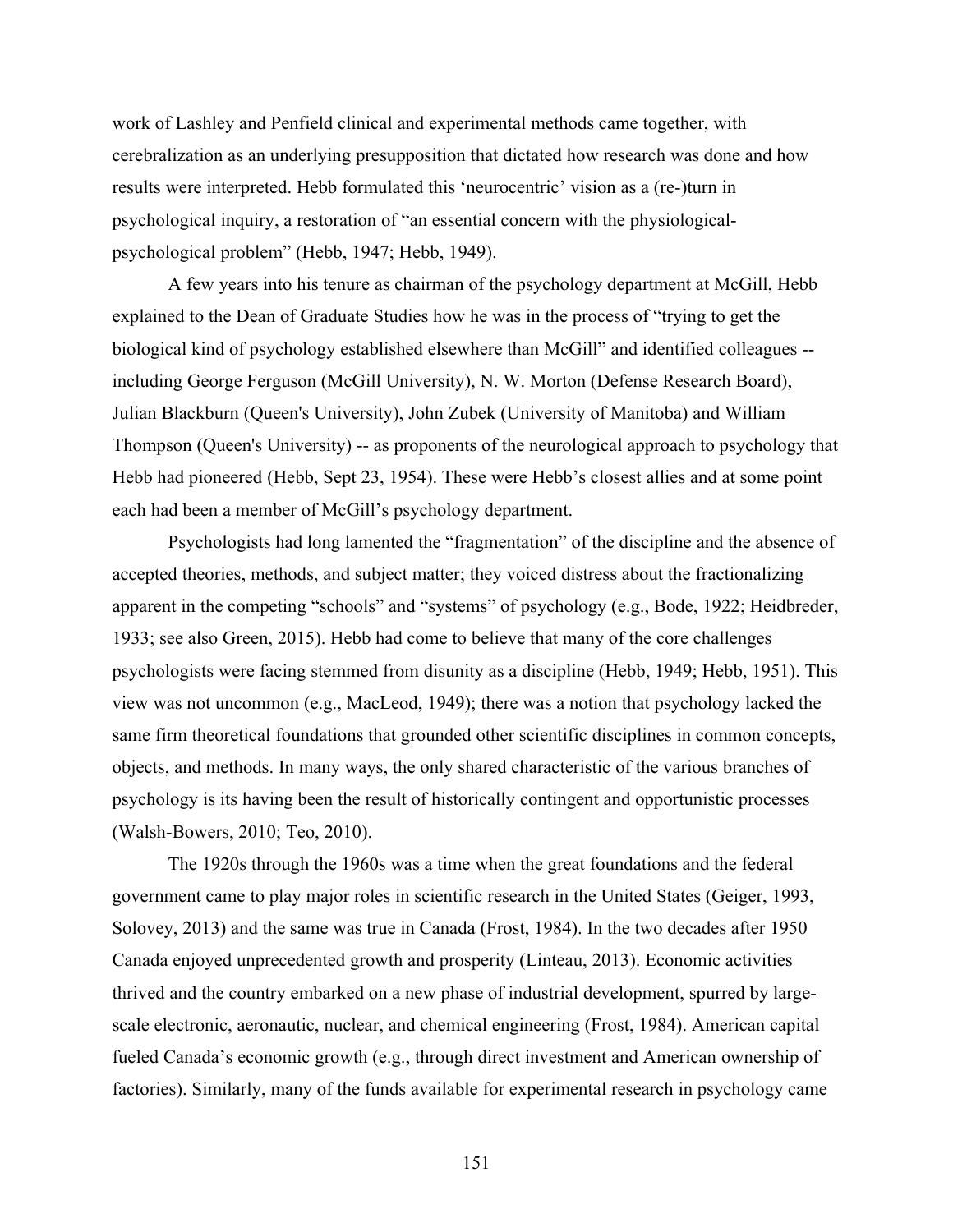from large American foundations (such as the Rockefeller and Ford Foundations) or the American government (such as the National Institute of Mental Health, the United States Public Health Service, and the Department of Health, Education, and Welfare; which had emerged from pre-war mental hygiene initiatives). However, as nationalist sentiment grew with the intensification of the Cold War, calls for national unity under Louis Saint-Laurent's new Liberal leadership cast new perspectives and concern about Canada's dependence on capital from the United States. The organizational elite within Canadian psychology were similarly nervous about undue American interests exerting influence on the direction and development of the discipline after the war (Wright, 1969; 1974).

Central to Hebb's view of psychology was that it should be properly situated alongside disciplines such as physiology and neurology as a branch of the biological sciences. The importance of having psychology recognized as a proper member of the biological sciences was a recurring theme in Hebb's lectures and in his writing (Hebb, 1949; 1951; 1974). For example, in a letter to his American patrons in 1951, Hebb described his particular brand of psychology: "I am a 'physiological and comparative' psychologist, convinced that psychology must stay in close relation with physiology, that it will ultimately be continuous with physiology although distinct" (Hebb, Mar 14, 1951). He saw his own psychology as being on the vanguard of reunification and later described his own role as "an ambassador maintaining communication between psychology and other biological science" (Hebb, Apr, 1958c, p. 10).

Unlike contemporary American cognitivists, such as George A. Miller (1920-2012) and Herbert A. Simon (1916-2001), Hebb was dedicated to the focus of intermediary position (between psychology and biology). This was the "cybernetics moment" (Kline, 2015). Whereas Miller and Simon abstracted the workings of the mind (as medium agnostic algorithms), Hebb wanted to use models (i.e., cell assemblies) that integrate explicitly with existing neurophysiological science. For Hebb, he wants to use our own understanding of neurophysiology to understand our cognitive experiences as biological organisms. This is a slightly different approach from that characterized by the pioneers of the cognitive revolution (Baars, 1986; Gardner, 1987).

Few Canadian psychologists shared Hebb's particular brand of biological psychology in the postwar period. Outside McGill, psychology in Canada was still very much associated with the departments of philosophy (Wright & Myers, 1982; Wright, 1974). For example, when Hebb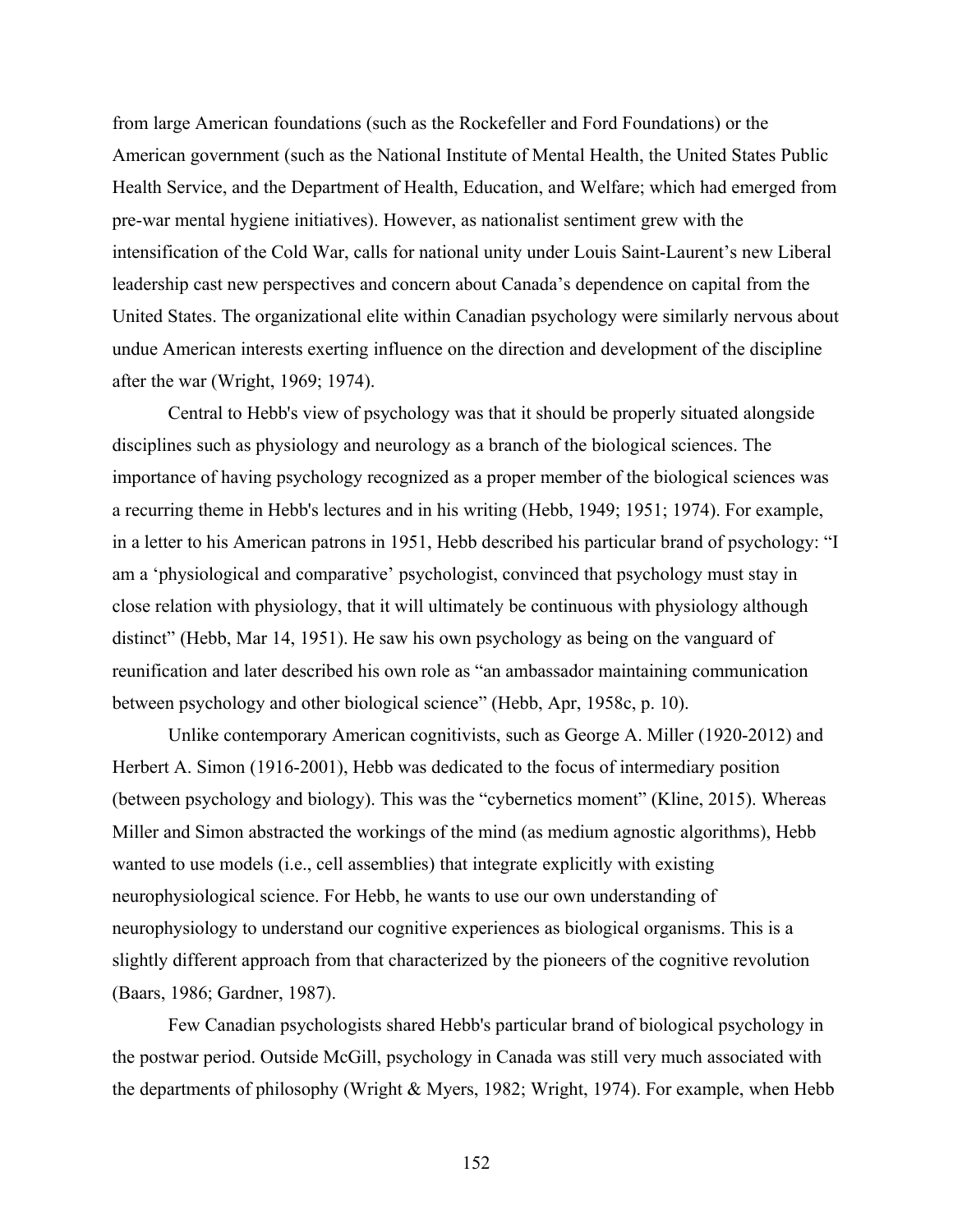taught experimental methods at Queen's University between 1939 and 1942, they were still listed as philosophy courses. Modern Canadian psychology did not take shape until after World War II. Consequently, its organization and direction vis-a-vis the American model remained an open question into the postwar period (MacLeod, 1947a, 1955). It is difficult to imagine one better positioned to affect the orientation of postwar psychology in Canada than Hebb; his background, connections, expertise, and forward-thinking vision aligned well with the emerging interests of psychologists (as experimental scientists) and their postwar patrons (e.g., the Government of Canada). Hebb was a "man of affairs" (Isaac, 2009) among "men of action" (Gavrus, 2011). In some ways, the publication of *The Organization of Behavior* might be considered a powerful rhetorical and positioning device for Hebb's opportunistic foray into the emerging interdisciplinary spaces created by the last war (Crowther-Heyck, 2006). Hebb had hoped that his book would "reverse the trend of psychology away from the nervous system" and show that "a neurologically-oriented theory in psychology may be broader, psychologically more adequate, than others" (Hebb, Mar 14, 1951).

Hebb himself had a very pessimistic take on the state of Canadian psychology in the immediate aftermath of the war. He noted that basic experimental research was "the goose that laid the golden eggs of applied and clinical methods" and that, in Canada, if it was not dead it was "very skillful at feigning death" (Hebb, 1948a, p. 13). The worry that flowed from this sentiment was that applied and clinical psychology siphon off the best students from experimental research and that the fundamentals of the discipline would be ultimately left to "second-raters" (Fernberger, 1947).

Hebb's conviction was that all sound psychology necessarily emerges from sound experimental principles. Therefore, "a Department of Psychology cannot continue healthy without a strongly established section of experimental [science]," the respect of the discipline in the eyes of more established sciences was paramount (Hebb, Apr 1958c, p. 6). He went on, "Fundamentally, strategy calls for compelling the respect of the other scientists in the community: once it has achieved this, a department of psychology can proceed to plan its work pretty much as it likes; but otherwise it is headed for difficulty (another of Hebb's pronouncements *ex cathedra*)" (Hebb, Apr 1958c, p. 9). When Mary Wright became Head of psychology at Western she sought the advice of Hebb on how to go about developing her department (Neal & Wright, 1982). She recalled that he told her that if the department was to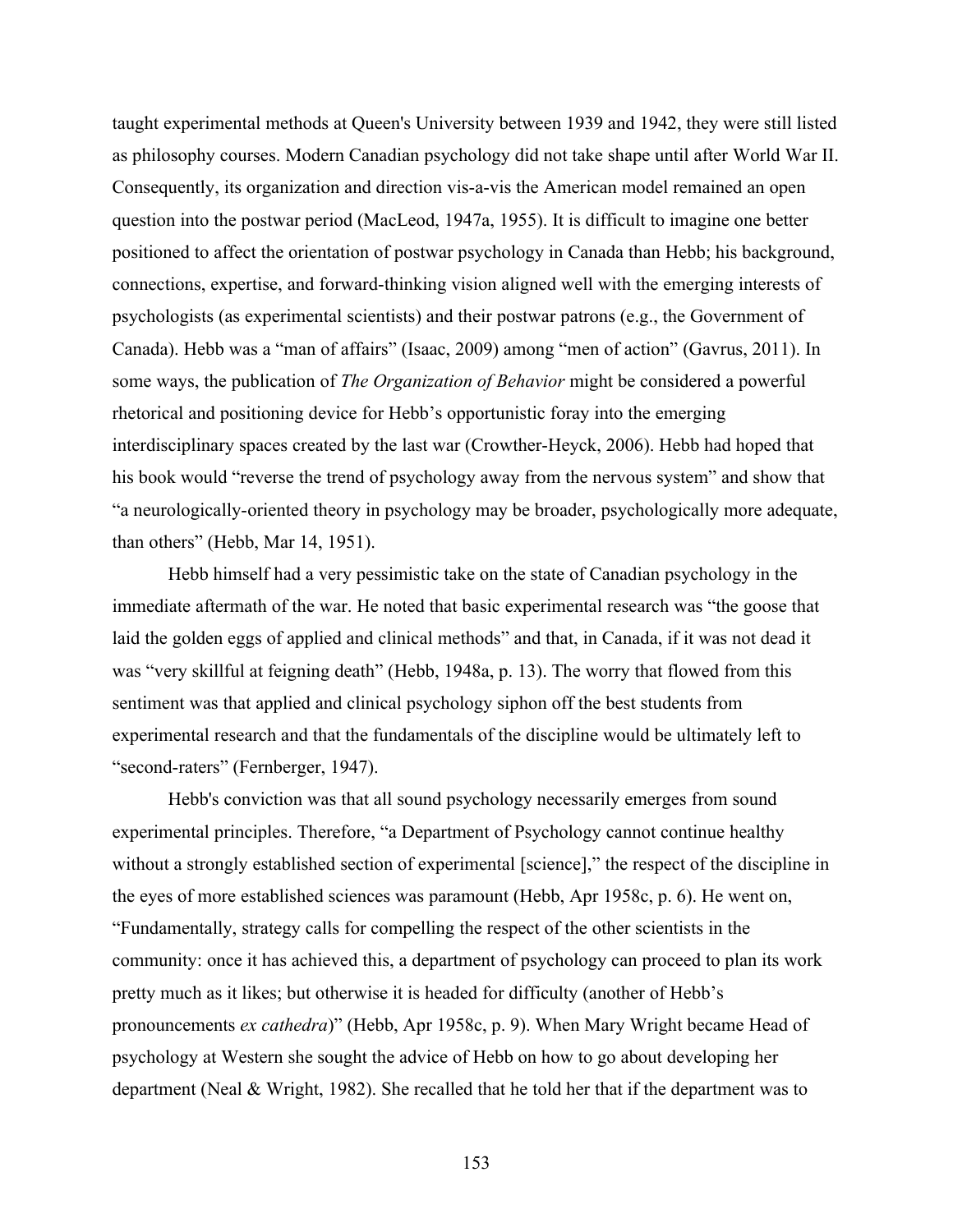thrive, it "must first earn the respect of the 'hard' scientists [...] by demonstrating that psychology did 'hard' science, basic research" (p. 127). Once this was accomplished, he assured her, support for all aspects of psychology would be forthcoming. Hebb emphasized the importance of scientific authority as the bedrock of academic psychology, and was perhaps more a disciplinary maneuver than a specific epistemological act (Stam, 2004).

For Hebb, it was important that each department begin with a strong experimental core around which the rest of the department develops and depends. Psychology, through its methods and practices, should become continuous with the fields of neurology and physiology. Hebb had identified a number of challenges. Psychology, according to Hebb, could not follow along the same path as other biological sciences because of its heritage: "psychology entered the realm of the biological sciences by the back door, so to speak, and the result is that we still have major barriers to communication and cooperation at a time when it is more important than ever [...] the effective liaison does not exist" (Hebb, Apr, 1958c, p. 1). Hebb wanted to establish this "effective liaison" but first he would have to address an issue he had noticed, psychologists experienced an aversion to working with biological scientists.

Hebb believed one of the main reasons psychologists chose not to collaborate with biological scientists was that psychologists were unjustifiably worried that collaboration with a biological scientist would result in a 'taking over' of psychology or subordination within a research group (Hebb, 1951; Hebb, Apr, 1958c). According to Hebb, experimental psychology had "encysted itself" and as a result, "was not accompanied by a corresponding marriage with an existing biological discipline" which has produced misunderstanding and difficulty in communication with biologists which would "not have existed if psychology had been an outgrowth of zoology or neurophysiology" (Hebb, Apr, 1958c, p. 2). Hebb's experience suggested to him that this idea was rooted in disciplinary insecurity rather than actual experience, having worked within such interdisciplinary research groups himself. He believed much more could be gained through a closer relationship with the biological sciences than would be potentially lost; this was the gamble he was willing to make. Hebb identified in correspondence with Principal James three areas improved as a result of greater scientific authority: status as researchers, funding as researchers, and students as researchers (Hebb, Mar 31, 1947).

Hebb's strategy, which he encouraged other heads of departments across Canada to adopt, was to create alliances with the most established and venerated fields of physiology and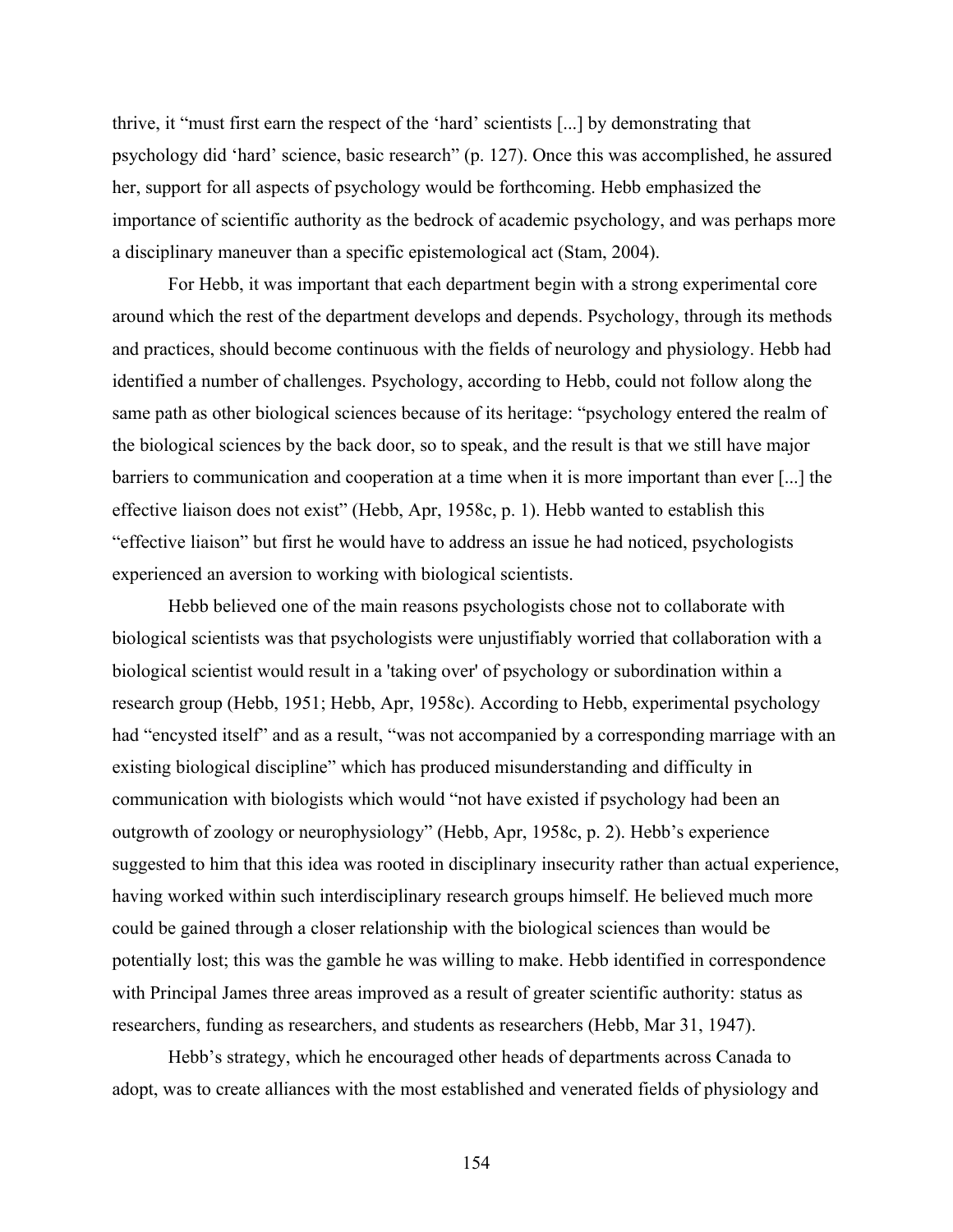medicine. This maneuver would assist fledgling departments with the more practical concerns of acquiring experimental space and gaining access to laboratory equipment. For example, acting on Hebb's advice, Wright made connections with the Physiology Department, which loaned the department space and made possible the appointment of neurophysiologist Gordon Mogenson (1931-1991) in 1965 (Neal & Wright, 1982). Similarly, a department was created under McMurray (who had studied with Malmo and Hebb) in close association with physiology at the University of Saskatchewan. The department was housed in the new Medical Building and cooperative use of their laboratory space made possible the teaching of experimental psychology (McMurray, 1982). Indeed, McGill had "a decisive effect" on the shaping of the department through the early faculty appointments of McGill graduates (McMurray, 1982, p. 189).

The status of psychologists within the academic-laboratory ecosystem was also a concern. Psychologists as researchers (rather than tool-based experts) appealed to the general fear by experimentalists that psychologists might become mere technicians after the war. This concern was particularly prevalent in debates around psychology's relationship to medicine in the first half of the century (Pickren, 1995; see also MacLeod, 1955).

Public relations represented another challenge. Many Canadians in the public service, upon whom psychologists were becoming increasingly dependent for research funding, were simply unsure what it was that psychologists *did*. The broad range of techniques, theories, and objects that psychologists employ to various ends has been a consistent source of difficulty (see Benjamin, 1986); scientific aspirations seem to fly in the face of this inherent disunity (Green, 2015). Confusion about the kind of work that psychologists were involved (i.e., experimental laboratory research), and their relationships to the religious and philosophical thinking at the time, put them at risk of either being lumped together with the humanities or being relegated to the social sciences, both which tended to receive significantly less funding. With less funding departments of psychology would be unable to conduct research or attract the best students. This, Hebb saw, as a feedback loop: without the best students to contribute positively to the growth of the discipline and improve its public image at large, psychology would remain in the eyes of its funders a group of expert technicians at best and pseudo-scientific charlatans at worst.

It is important to observe that benefits associated with closer affiliation to the biological sciences relate specifically to the development of psychology as a basic science rather than to the growth of psychology as a profession. Additional funding from government agencies and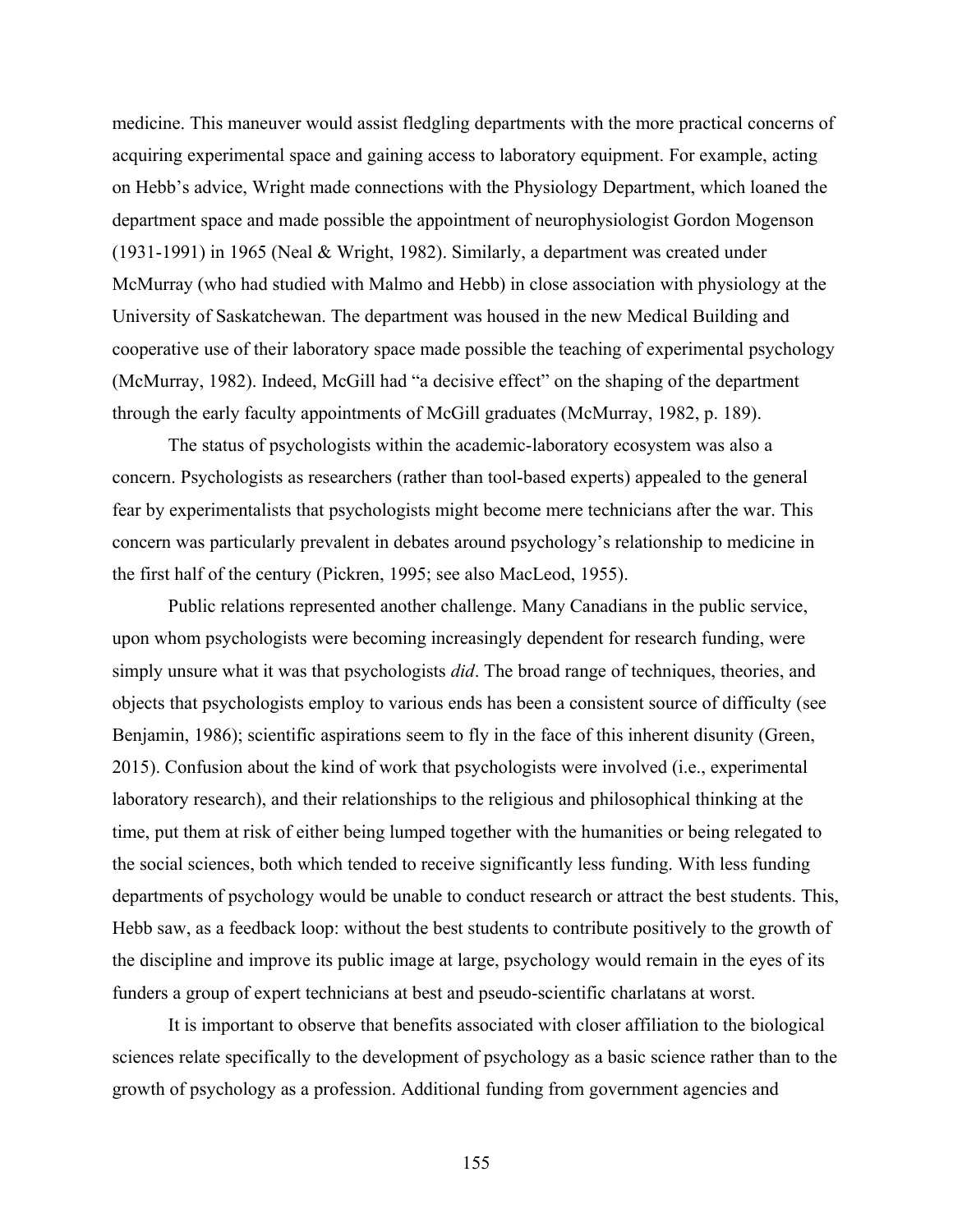institutions did not translate into greater investment into training for private practice or any kind of certification. For reasons I've outlined above, Hebb and others believed that such support must be considered secondary to investment in basic research. Hebb and his colleagues defended a pure psychology untainted by social and political concerns, experimental at its core. The development of psychological knowledge will inevitably improve professional practice; academic research must always be prioritized; greater fundamental/biological understanding of the processes of thought contributes to the total psychological understanding of the mind. It is only once understanding is achieved that professional practice can be developed.

Hebb was at the forefront of the strong bias towards experimental psychology that characterized the beginnings of modern psychology in Canada (Dobson, 1995; Webster, 1967; Wright & Myers, 1982). Hebb's dedication to experimental "hard-nosed" psychology contributed not only to the reputation of McGill psychologists but to the image of Canadian psychology at this time (Dobson, 1995). Despite McGill's growing reputation, the danger of not being able to attract their share of the most capable students remained a concern (Hebb, Apr, 1958c, p. 5).

If psychology at McGill was going to establish itself as a biological science it would have to demonstrate its utility, within circumscribed domains. In order to organize research in Canada the guiding organization for academic psychologists (i.e., the Canadian Psychological Association) would need to resolve the problem of adequate funding for experimental research. The ways funding was organized affected how power at McGill and much of Canadian psychology was oriented towards academic research institutions.

## 3. Funding Canadian Psychology After the War

Psychology departments in Canada had long struggled to find funding for their research activities (Wright & Myers, 1982). Much of this had to do with both its comparatively small population and the delayed development of academic departments at Canadian universities. While federal funding for universities rose dramatically after the war (Frost, 1984), Canadian psychologists negotiated their disciplinary identity and position in the new system of patronage that was taking shape. For much of the first half of the twentieth century few average Canadians understood what psychologists did, fewer still were able to say whether psychology was a legitimate science or merely a passing fad (e.g., Leacock, 1924). Many lingering ties, to both philosophy departments and to the mental hygiene movement, countered the narrative that Hebb and his colleagues wanted to establish for psychology in the postwar era.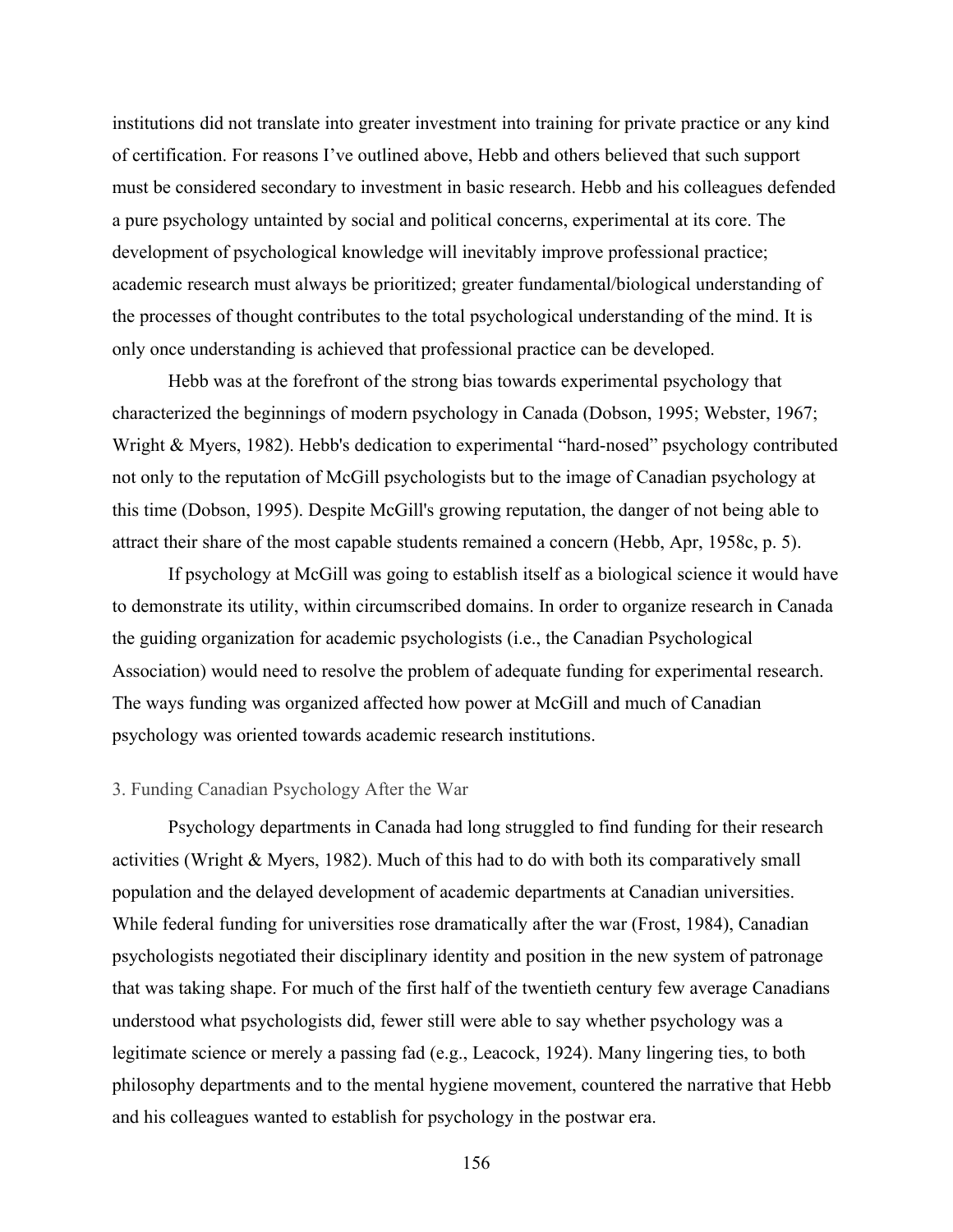The influx of postwar research funding was in stark contrast to the continual struggle for research support that characterized psychology at universities prior to the war. According to Hebb, Tait had done "nothing to improve the situation" of psychology at McGill (Hebb, Sept 23, 1954) and correspondence between MacLeod, and the university suggest that even after the war, administrators were reluctant to fully support the fledgling discipline (see Chapter Two). What little funding was available tended to be tied to applied or project-oriented research that had been established prior to Hebb's arrival; this research was provided in large part by philanthropic organizations with science advisors who had specific intentions about the direction of research (e.g., Clarence Hincks; see Chapter One). What was possible in terms of basic research was shaped largely by the research priorities of these organizations (e.g., the role of the mental hygiene movement; Gleason, 1999; Pols, 1999).

## 3. a. From American Philanthropy to Federal Funding for Psychology at McGill

The 1950s was a period of transition as the reliance for support for research and training of psychologists in Canada changed from major American philanthropies (such as the Rockefeller and Ford Foundations) to the federal governments of the United States and Canada. For the first time, direct funding from the federal government became available for the social and psychological sciences. While foundations remained an important source of funds for basic research (Shore, 1987; Capshew, 1999), the transition from direct support for research activities declined as federal funding increased substantially over the 1960s (Appley & Rickwood, 1967; Shore, 1987). The amount available to psychologists was \$63,000 in 1958, by the end of the following decade this amount would increase again to \$1.5 million (Wright, 1968, p. 232). Substantial increase in Canadian funds for psychology gradually reduced dependence on American funding over the early 1960s, from over one-half to about one-third by 1966 (Appley & Rickwood, 1967). For psychologists interested in basic research, the shift towards greater reliance upon public funding created new tensions for the relationship between applied and basic psychologists in the postwar period which affected the direction of academic psychology in Canada after the war.

Hebb saw himself as among the vanguard of a new biological psychology (Hebb, Sept 23, 1954). As head of psychology at McGill (and de facto representative of comparative and physiological psychology in the CPA; Hebb, 1948a), Hebb was personally invested in the new arrangements that were being developed at this time between the federal government and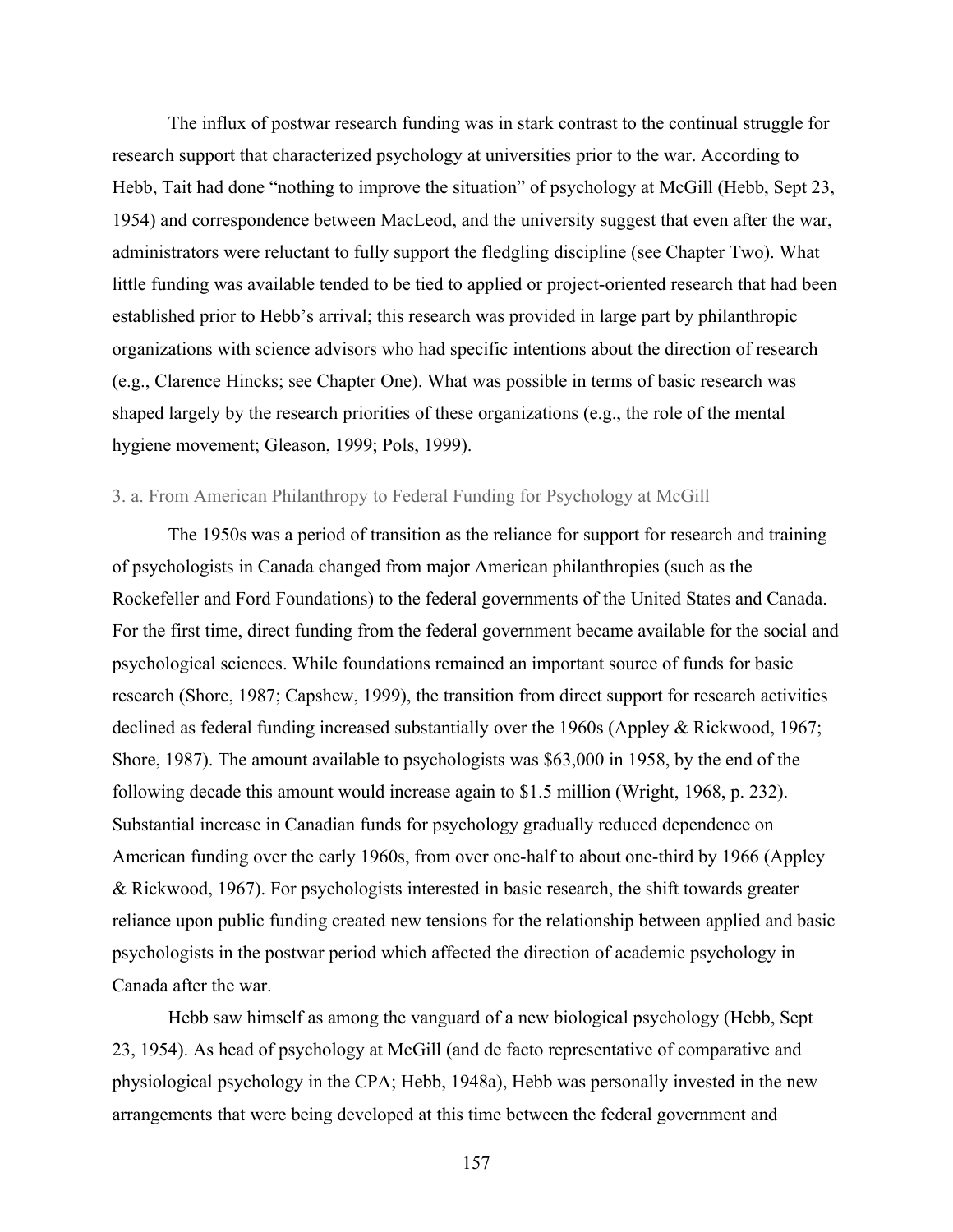research psychologists at universities. McGill, in particular, emerged well-positioned to gain from postwar expansion of government-funded research, especially in areas related to health and welfare.

Many top ranking Canadian psychologists during the war, both in the CPA and the Canadian government, had been graduates and professors of the Department of Psychology at McGill. These ties between government research and academia became critical to the establishment of experimental psychological research in Canada. Both the founding members of the CPA and several McGill psychologists in service to the Canadian government (often the same people: for example, MacLeod, Hebb, Morton, Webster, Bois, and Ferguson) recognized the opportunity the war had presented for highlighting the relevance of psychological expertise.

In the wartime years the Canadian Psychological Association's Test Research Committee, headed by George Humphrey (1889-1966) of Queen's University, was the driving force of the involvement of Canadian psychologists in World War II. The Committee was supported through annual grants provided by the National Research Council (NRC) and worked in close collaboration with the Personnel Selection Directorates of the Canadian Armed Services. This kind of close relationship, between government and academic psychologists, mirrored the professional and disciplinary achievements that American psychologists had gained during the First World War with mental testing (Capshew, 1999). Many Canadian psychologists had worked in these settings and brought with them the same sensibilities to the opportunities provided for disciplinary expansion in postwar Canada.

After the war, Canadian psychologists hoped to maintain the government support they had received from the NRC while they transitioned to peacetime activities. During the war, investment by the Canadian government in the physical sciences was recognized as a national priority; the same status was hoped for the achievements of Canadian psychologists. Once the Canadian Psychological Association (CPA) had begun to make progress towards convincing federal agencies of the value of psychological expertise, they intended to hold on to or expand the degree of support they received. Members of the CPA attempted to convince key figures of government that the growth and development of scientific psychology was in the country's best interest and should therefore be funded by the federal government (Wright, 1974). Canadian psychologists relied heavily on a combination of philanthropic and government grants from the United States to be able to conduct basic research. And one of the key strategies for funding was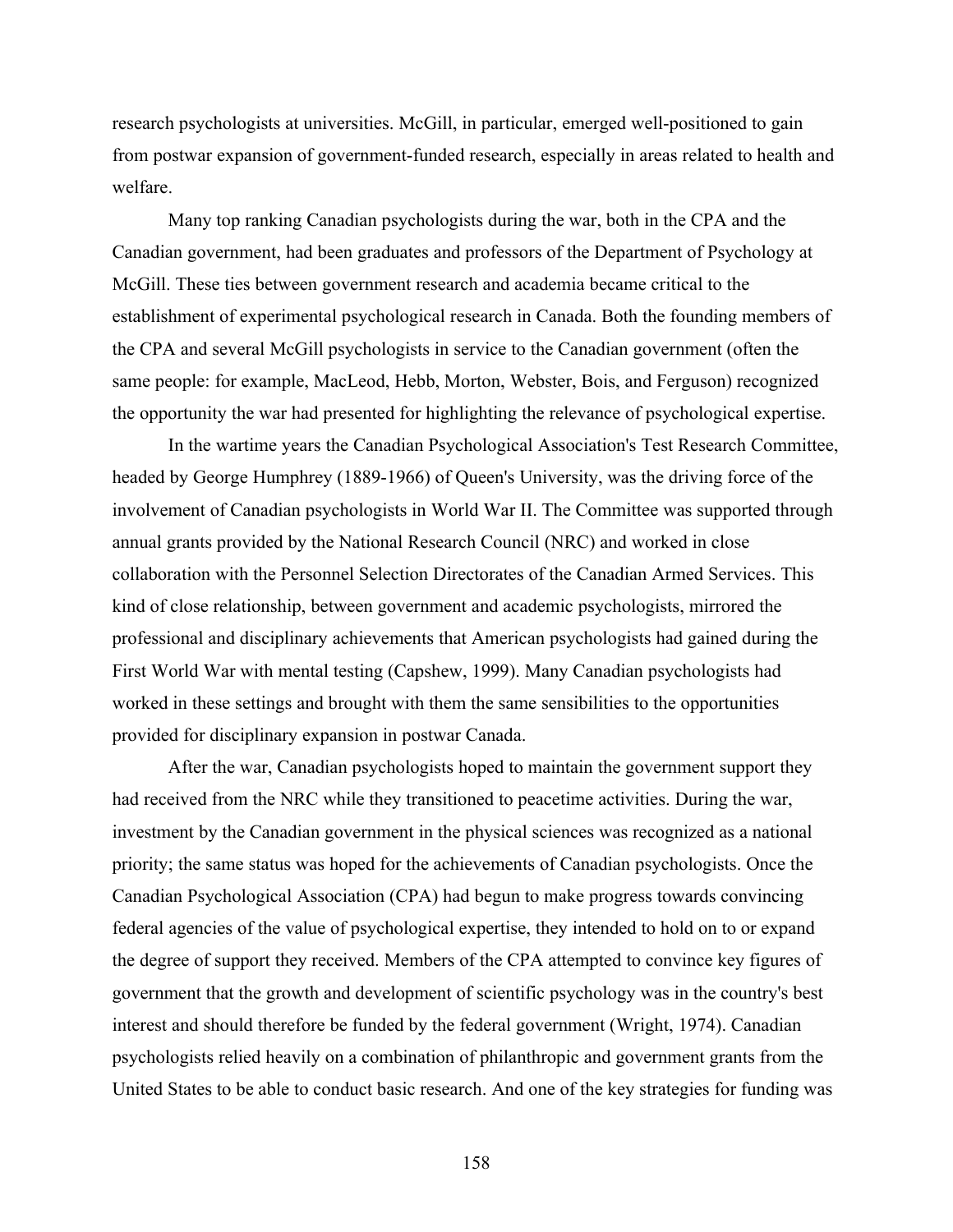to emphasize the fact Canadian psychologists could no longer rely as they had in the past for American support. Canadian sovereignty and the need for a reliable source of psychological labour/expertise during times of national crisis were among the reasons provided (e.g., MacLeod, 1947a). Canada's unique historical and geographical conditions were similarly presented as both urgent challenges and available opportunities for Canadian psychologists (MacLeod, 1947a). The CPA explained to the Canadian government that, for research to most benefit Canadian citizens, it must be developed in Canada by their own psychologists.

The first source of federal funding had come in 1940 from the NRC and it maintained some degree of support for defense-related work throughout the war (1940-1945). The Defense Research Board (DRB) was established in 1947 to carry on defense-related psychological research after the war (Turner, 2012). In 1948 the Department of Health and Welfare also made grants available to psychologists. Canadian psychologists, such as Hebb, continued to rely on American grants from agencies such as the National Institute of Mental Health, United States Public Health Service, and the Department of Health, Education and Welfare. Research at academic institutions like McGill went from being dependent on private American philanthropy to being maintained by tax-payer supported scientific granting agencies, following a similar trend in the United States in the 1950s (e.g., Crowther-Heyck, 2006; Brison, 2005).

This shift in the late 1940s and continuing dramatically into the 1960s was the result of the efforts of a handful of CPA-affiliated psychologists (Hebb among them) to have efforts of the academic discipline be recognized for their important contribution to the war effort (Wright & Myers, 1982) and to Canadian society at large. The application of psychological expertise to the understanding of social issues and to the problems facing the government (health, crime, industry) were explicitly highlighted after the war in the attempts made by members of the CPA to establish ongoing sources of research funding from the government (e.g., MacLeod, 1947a).

## 3. b. Postwar Research Planning: National Research Council and the Defense Research Board

Shortly after the war, the Test Research Committee which had been led by Humphrey became the Research Planning Committee. The main task for this Committee was in "establishing permanent federal contact" between the CPA and the NRC in Ottawa (Bott, 1948, p. 11), the primary source of Canadian funding at the time. E. A. Bott assumed leadership of this Committee with Humphrey as secretary-treasurer (until his departure for Oxford University, after which MacLeod assumed his position; Ault, 1948).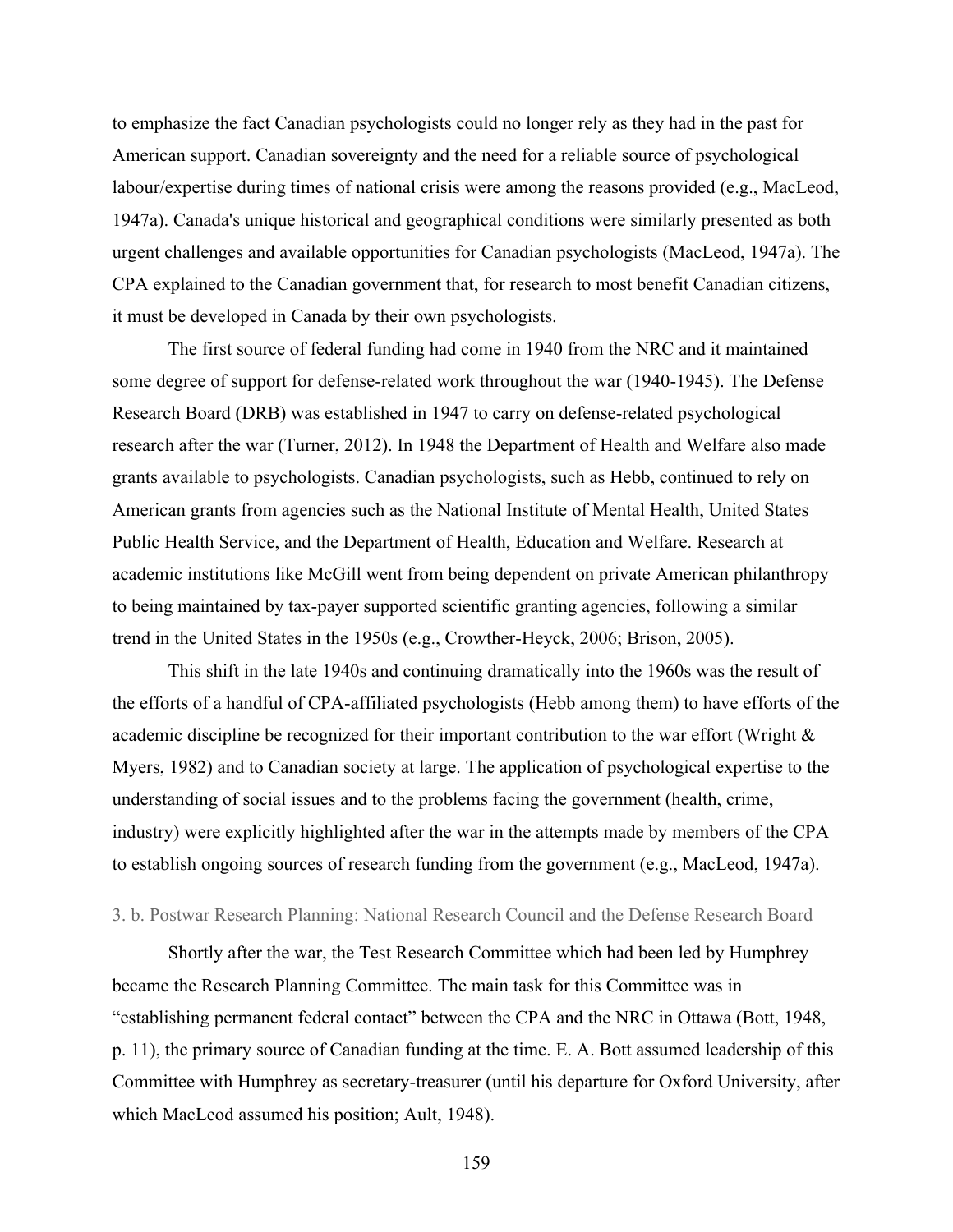The hope for the Committee was twofold: 1) to develop a broader basis for psychological research and training fellowships under government sponsorship and, 2) to identify areas most important and in need of research. The Committee recognized two (potentially conflicting) sources of interest in psychological research: practical problems such as various departments of government might wish to prescribe for investigation, and fields which research psychologists (mainly at universities) might deem significant.

In 1946-47, the Committee systematically canvassed and consulted with the technical staff of several federal departments (i.e., Labour, Defence, Health, Veteran's Affairs, Secretary of State, and Civil Service Commission) to ascertain the relative importance of psychological research and expertise to these branches. These consultations resulted in an overwhelming interest in what Canadian psychologists might be able to offer the government (Bott, 1948). The report concluded that, indeed, there were federal government departments outside the Department of Defense that had problems that could be addressed through the application of psychological knowledge, training, and expertise. Subsequently, at the CPA's July 1947 meeting, it was decided that members of this Committee, representing the five major areas of psychology, would outline "some promising paths for research" (Bott, 1948). The aim of these reports was to highlight both the urgent need for investment in Canadian psychological research as well as the many practical problems to which psychological expertise could be applied (e.g., Ketchum, 1947; MacLeod, 1947a).

These reports served as a means to officially articulate and formally disseminate the needs to the discipline in terms that would highlight the need for postwar research funding. The Research Planning Committee, headed by MacLeod in 1947, represented the men at the heart of the organization of postwar psychology in Canada, they provided "a blue-print for psychological research in the immediate" (Bott, 1948, p. 13). The NRC funnelled annual grants to the Committee in order to adjudicate how best to work out the CPA's relationships to departments of the federal government (Ault, 1948). Hebb, as a member of this committee, was the main representative for experimental, physiological and comparative psychology. He was concerned that Canadian psychologists had overemphasized practical psychology at the expense of basic research (Hebb, 1948). The problems the Committee had mapped out for future research were issues with which the government was most interested, and represent primarily areas of applied social psychology (Bernhardt, 1947). Among the concerns of academic psychologists during this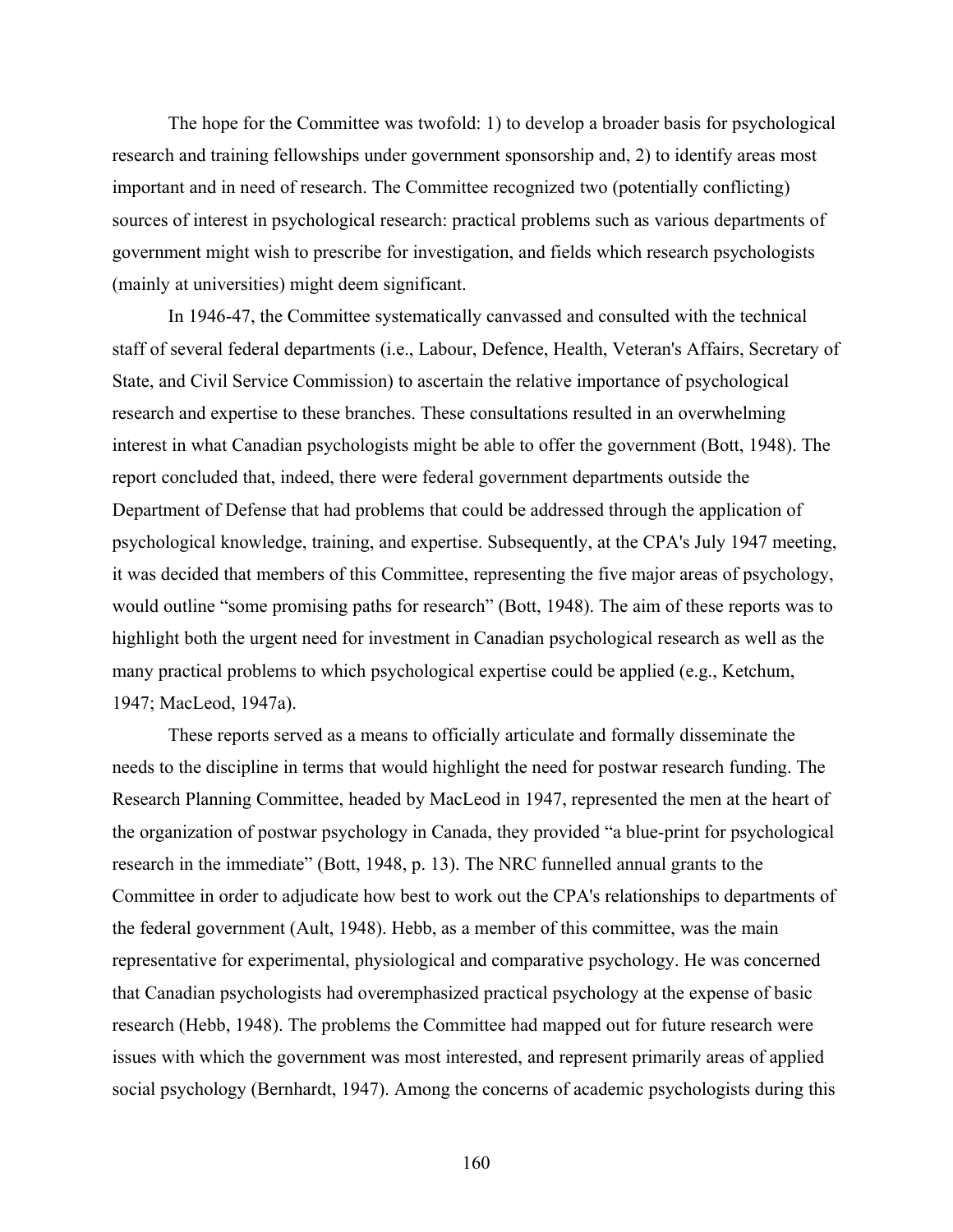period was likely the integration of the American Association for Applied Psychology into the American Psychological Association in 1945 (which allowed non-academically affiliated psychologists and those without Ph.Ds to join the organization). Indeed, it seems only after the war that the rise of professional and applied psychology became a major concern for this committee.

Together Hebb and MacLeod positioned McGill as a key site for the orientation of postwar psychology in Canada (Bott, 1948). As a prominent leader of the postwar Canadian psychology and member of this committee, the push towards basic research and away from practical and applied psychology was something to which Hebb contributed throughout the 1950s.

### 3. c. Donald Hebb, the Defense Research Board, and early experimental research in Canada

Similar to the development of academic psychology in the United States, much of the early support for Canadian research in psychology came from defense research contracts. The agency that contributed most to Hebb's early research program was the DRB. After the war, the NRC recommended substantial growth in government-funded science "on a specialized, departmental and polycentric basis" (Phillipson, 1991, p. 181). One of the agencies that spun off from the NRC's wartime work was the DRB, created in 1947 to continue defense-oriented research during peacetime. The DRB became instrumental in getting psychological research established in Canadian universities. A representative visited every campus around 1947 to encourage staff to apply for grants (Webster, 1984) with the result that, "much of the Canadian psychology research productivity of the 1950s and 1960s can be traced to the DRB" (Webster, 1984, p. 196).

It was believed this board, due to the appointment of Morton as its Director, would "make permanent provision for psychological research in the interests of defence" (Ault, 1948, p. 188). Morton was a graduate and professor of the Department of Psychology at McGill. He had served the Canadian Army in World War II, conducted research in personnel selection, and collaborated with Hebb on the development of the McGill Verbal Situation and Picture Anomaly series (Hebb & Morton, 1942; 1943) and co-authored with him a theoretical article on adult intelligence (Hebb & Morton, 1944). He was likely sympathetic to Hebb's cause and named by Hebb as those helping to bring "a biological kind of psychology" to Canadian universities (Hebb, Sept 23, 1954).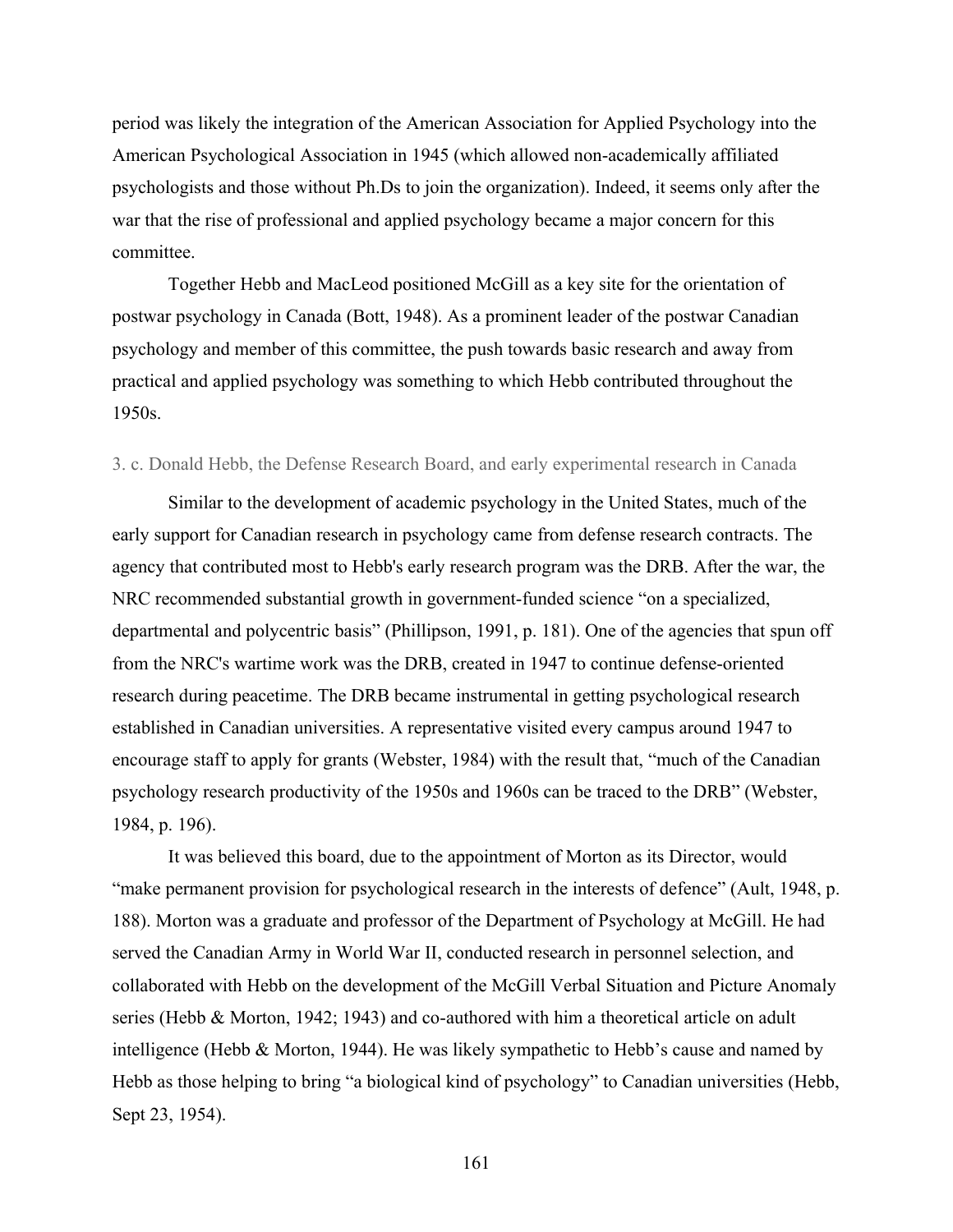At the first meeting of the DRB in 1947, Morton was hired as a consultant on psychology and personnel. Two years later he became the Director of the newly formed Operational Research Group (Morton, 1956). Morton remained with the DRB for the rest of his career working as a Director, Division Head and Chief of Personnel (Turner, 2012). Hebb served on the DRB's Psychological Research Panel (Turner, 2012), worked closely with Morton throughout the 1950s, and relied upon DRB support for some of his more important research (see Chapter Five). It is important to note how funding from the defense department often came with certain conditions. Much of the work conducted could not be publicly disclosed (an issue Hebb took issue with) and the research had to be of direct relevance to military interests (Hebb was adept at composing broad grant applications that linked a number of concerns relevant at the time).

Hebb continued to receive support from the Rockefeller Foundation throughout the early 1950s as new funding became available from the NRC and the DRB (e.g., Hebb, Sept 22, 1952). For the first time since its creation at the onset of World War I, political backing and enthusiastic cooperation of university scientists provided the NRC with both a general plan for national development and the resources to carry it out (Phillipson, 1991). In order to oversee the rollout of the expansion of funding for psychological research in Canada the NRC decided in 1948 to appoint an Associate Committee on Applied Psychology. This Associate Committee existed for the purpose of fostering fundamental psychological research and its applications to problems of national importance in Canada. This Committee--the result of ongoing collaboration with the federal government--was given the mandate to examine the role of psychology in Canadian society, to implement the efforts of psychologists, and to assist in the training of graduate students for research. This committee consisted of O. E. Ault (Director of Personnel Selection in the Civil Service Commission, Ottawa), C. G. Stogdill (Dept. National Health and Welfare), E. A. Bott (University of Toronto), G. G. Brown (Anthropologist, Toronto), T. W. Cook (Saskatchewan), N. Mailloux (Montreal), and D. O. Hebb (McGill) -- these were "men of affairs," "committee men," grant-getters, proponents of interdisciplinary inquiry, and institutionbuilders (Isaac, 2009). N. W. Morton was made chairman of the committee and would be in charge of coordinating psychological work already in progress in defence and operations from wartime efforts with research to be developed under universities and various government departments moving forward (Ault, 1948, p. 188).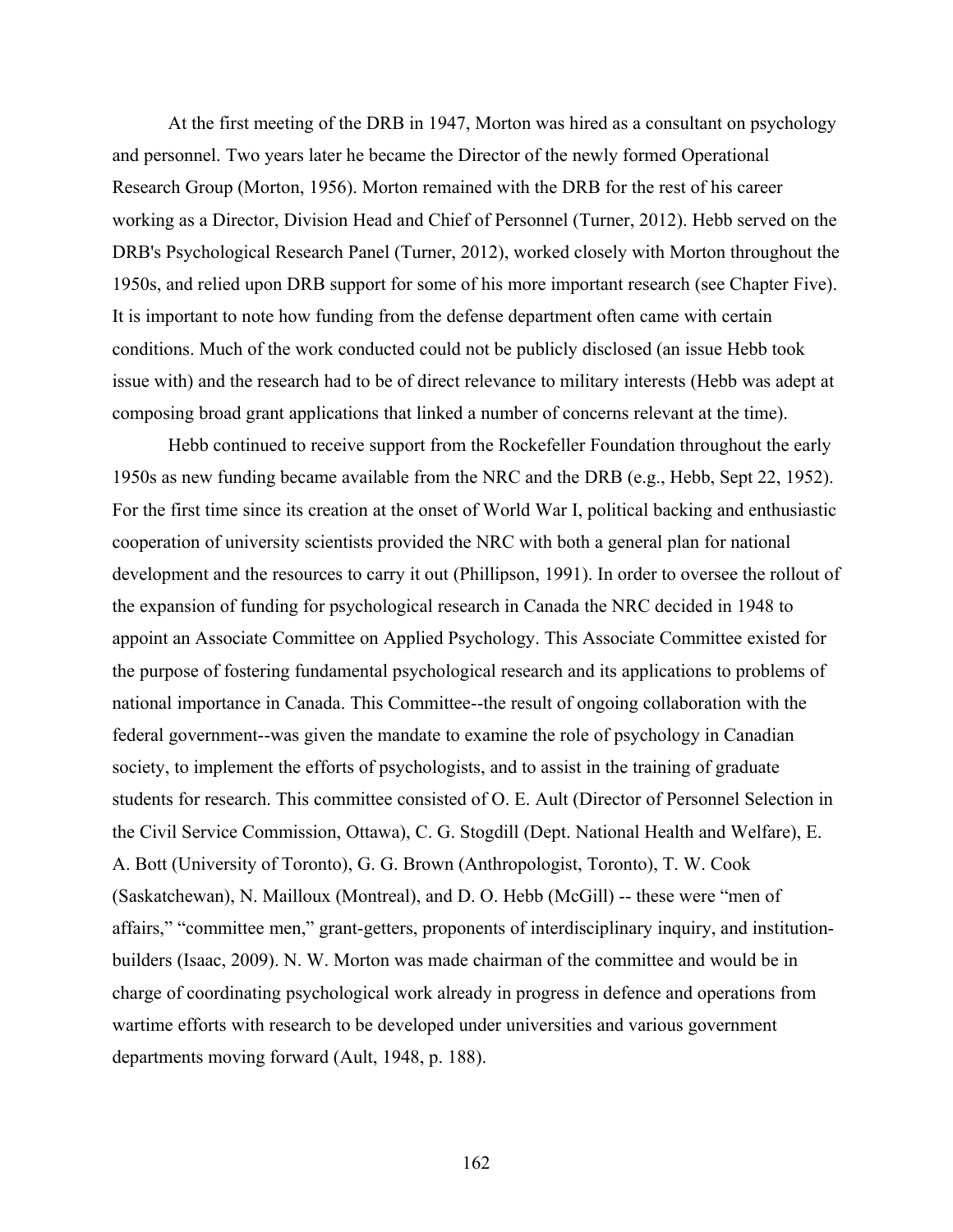Meetings of the Associate Committee were held in Ottawa in late 1948 to decide how to allocate federal funding for psychological research. These decisions were made in close collaboration with government officials. Unsurprisingly, the list of "areas of special interest" emphasized subjects of direct interest to the Canadian government, such as those related to industry, health, and crime (Ault, 1948, p. 189-190). The Associate Committee on Applied Psychology had developed a strategy of aligning the CPA's interests for research funding to government priorities. This was, however, met with some consternation by the general CPA membership (Bott, 1948). At the CPA's 1948 Annual Business Meeting there was heated debate about the shortsightedness of potentially mortgaging the Association's limited resources by patterning them too closely to suit then current requirements or policies of particular departments of government. Both the scarcity of existing researchers and the need to safeguard academic freedom were voiced as reasons why the CPA should be cautious about endorsing steps that might siphon off resources and limit the choice and evaluation of research problems moving forward.

Bott (1948), however, dismissed these concerns on the basis that Morton's appointment mitigated many of these worries. Morton was an insider; attached to the Biological Division of the DRB, and a liaison between the Canadian government and the CPA. Indeed, Morton's close work with the CPA would earn him the status of Association President in 1952. In a notable maneuver by the ranking members of the group, the NRC's Committee on Applied Psychology was eventually renamed the Committee on Experimental Psychology, representing the explicit change in the orientation of funding from applied to basic research. This decision was among those later cited as evidence of academic psychology's move away from applied and professional priorities that would come to characterize this period in the 1950s (Webster, 1967).

# 3. d. The Massey Commission and government support for psychology

An important element to understand as a condition of postwar psychology was the precarity that academic psychologists faced in the postwar years, both in terms of funding and disciplinary direction (i.e., professional/applied versus academic/experimental). The attempt to present psychology as a handmaiden to government, seen as necessary to the continued support of psychological science, was met with resistance among the organizational elite (such as Hebb) who wished to establish psychology as a basic (i.e., biological) science. NRC support throughout the late 1940s was important to the development of the kind of psychology Hebb wanted to see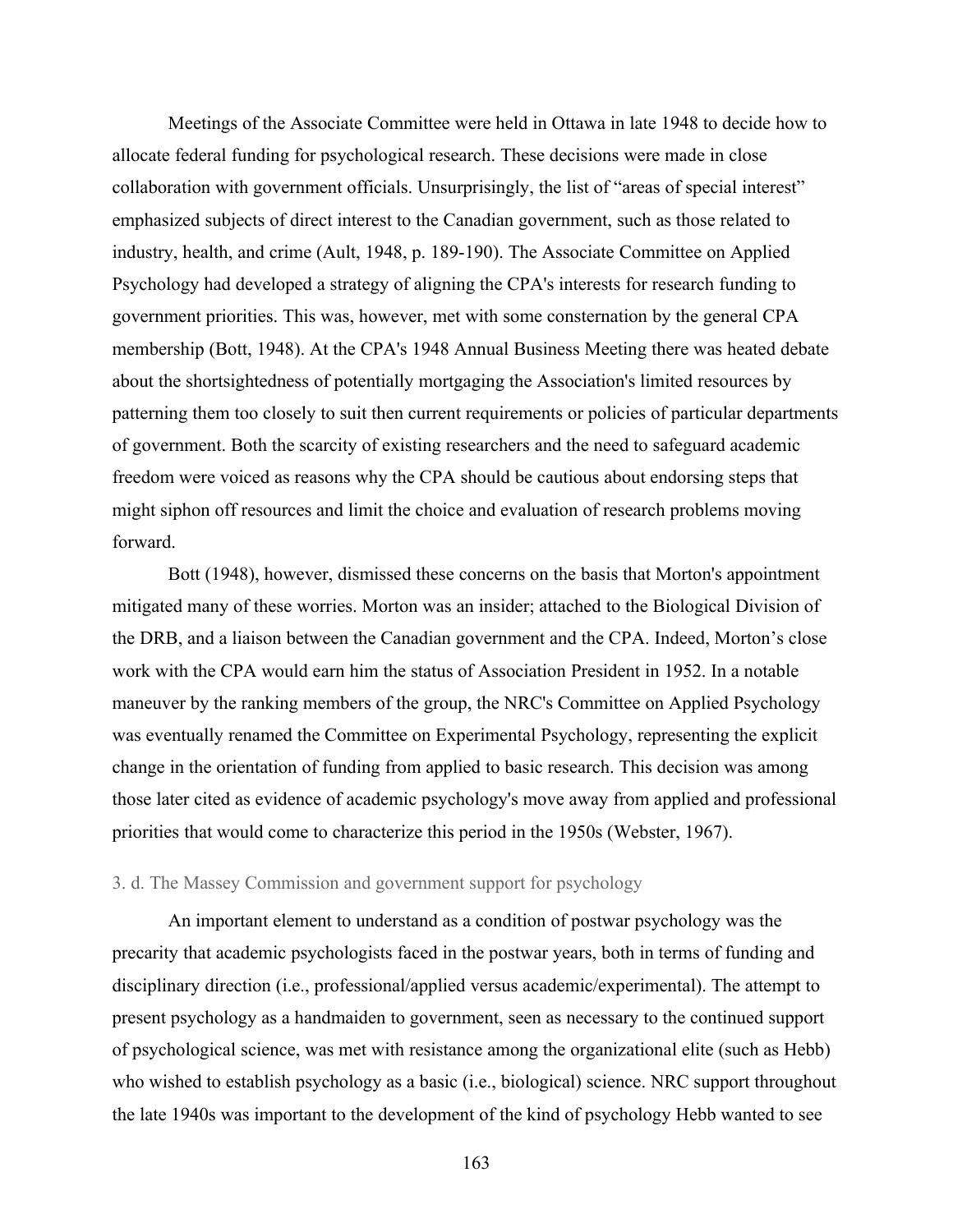thrive (Hebb, Sept 23, 1954). The new models for university research funding that emerged put psychologists, such as those at McGill, in a difficult position. Confusion and disagreement about how best to strategically advance psychology in Canada, as simultaneously an applied and basic science, created substantial challenges. Resources were limited and the interests between professional and academic psychologists varied dramatically. The direction Hebb hoped Canadian psychology would take was different than the path American psychology had taken after the war.

While McGill received some provincial support after World War II (see Frost, 1984), as an institution it remained heavily reliant upon private donors to operate, as it had throughout its history. With the postwar boom in enrolment (what came to be known as the "veteran bulge," Myers, 1982), no amount of private fundraising could cope with the steadily increasing costs. In 1949, F. Cyril James (1903-1973), as chairman of the finance committee of the National Conference of Canadian Universities, secured an interview with the prime minister, Louis St. Laurent, and urged federal aid for all of Canada's universities. He received a sympathetic hearing, and was informed of the government's intention to establish a royal commission on the development of arts, letters, and sciences, a body which came to be known as the Massey Commission (Frost, 1984).

The commission published its report in June 1951. It found that "universities have become essential institutions of higher education, of general culture, of specialized and professional training, and of advanced scientific research." But it also found that "our universities are facing a financial crisis so grave as to threaten their future usefulness … the universities face the twin spectres of falling revenue and rising costs" (quoted in Frost, 1984, p. 250; see also Royal Commission on National Development in the Arts, Letters, and Sciences, 1951)

One of the Commission's tasks over the next several years was to create an arts council of the government of Canada which would foster and support humanities and social science research at universities. This placed Canadian psychologists in a strange position. Following its expansion after the war, the NRC reverted to its pre-war civilian role and a number of wartime activities were spun off to newly formed organization, such as the Atomic Energy of Canada Limited, Medical Research Council of Canada, and the Defense Research Board. Despite Morton's support at the DRB, academic psychologists found support from the government (i.e.,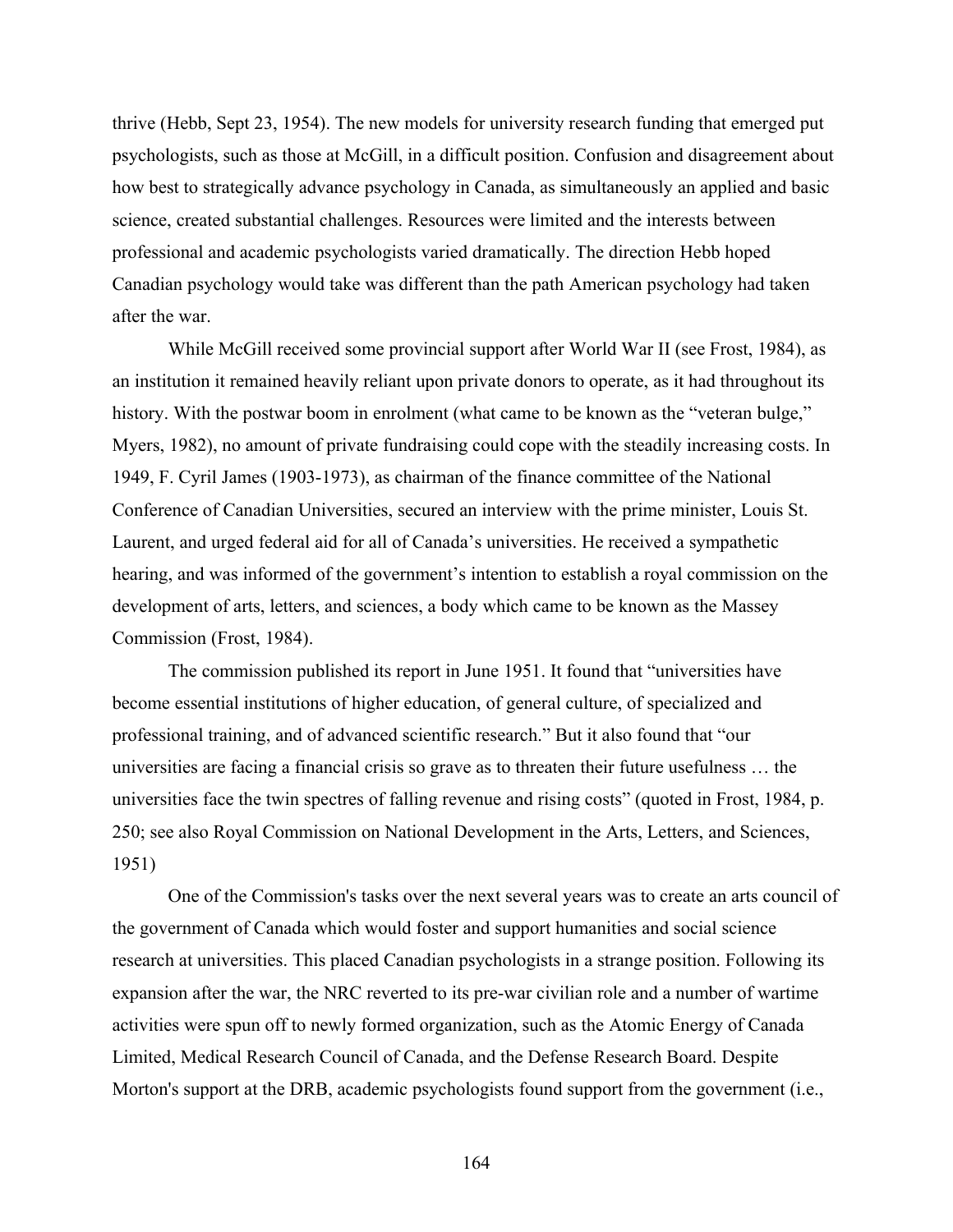NRC) to be lacking after the war. In January 1954, George Ferguson wrote to the then Director of Operational Research at the DRB (Morton) to emphasize the insecurity of funding for psychological research and the urgent need to expand existing Canadian sources.

The question whether academic research psychology should fall under the umbrella of the new arts council or the primary national research and technology organization of the Canadian government (i.e., NRC) was unclear at this time: Where did Canadian psychology place in relation to structures of government patronage then emerging in the postwar period? (Granatstein, 1984). The answer to this question would potentially settle psychology's identity (and future) in Canada as either a primarily applied science of technical-professionals or a basic science of academic researchers. The debate that emerged over the status of scientific psychology in this period has not been adequately explored and its consequences for the development of psychology in Canada has not been fully examined.

An important outcome of the Massey Commission, after investigating the state of arts and culture in Canada, was the federal funding of a wide range of cultural activities, which resulted in federal aid for universities and in the creation of the Canada Council for the Arts (Stewart  $\&$ Kallmann, 2016; Granatstein, 1984). The Commission held 114 public meetings across Canada in 16 cities and heard from some 1,200 witnesses. About 450 briefs were heard, and experts in various fields were invited to present special studies. Ranking members of the CPA received a request from E. W. R. Steacie (1900-1962), the President of the NRC, that the association should prepare a statement regarding their proposed funding relationship with the new Canada Council for the Arts.

The need for research psychologists to position themselves in new federal funding schemes prompted the development of the Committee on Research Finance at the annual meeting of the CPA held in Montreal in June 1954. With the development of the Canada Council of the Arts, they were worried that research psychologists would lose their support from the NRC (Blackburn, Dec 16, 1954, p. 4).

The first meeting of this committee was held in Montreal a couple months later and its members concluded that funding for psychology ought to be included in *both* the NRC and the Canada Council (CPA, Aug 22, 1954). The Committee agreed that, given "[psychology's] experimental nature, [necessary funds] might be considerably in excess of that required by the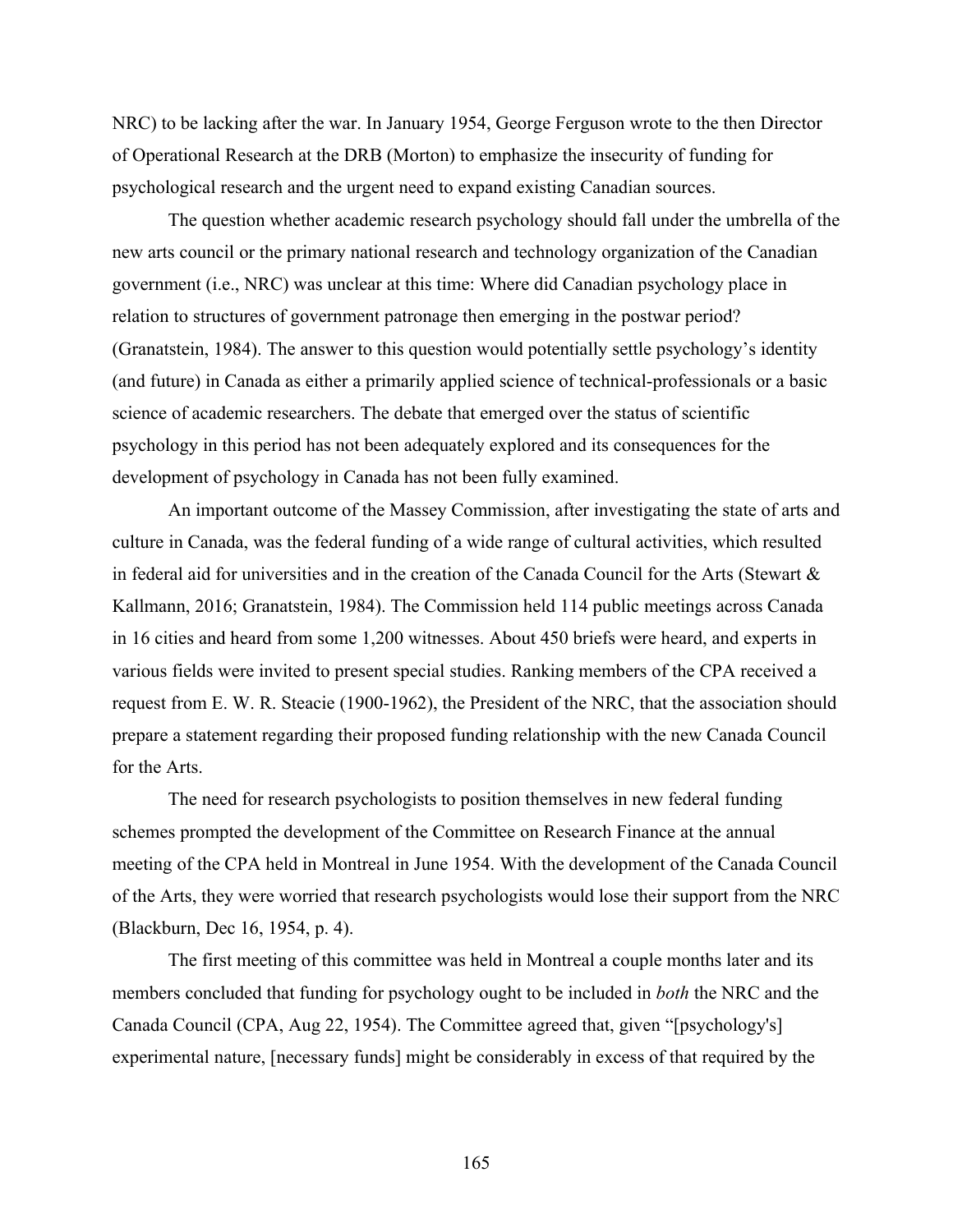humanities" (Morton, Aug 30, 1954) and therefore should not rely solely on funding available through the Canada Council.

The case for the funding and development of "the biological kind of psychology" was fully expressed in an official memorandum to the NRC by the Committee on Research Finances in 1954 (Blackburn, Dec 16, 1954). In this memo, the Chairman of the Committee identified McGill as one of the exemplary institutional centers for this new kind of psychological research thanks to NRC support. He cites, for example, that between 1948 and 1954, more than half of the 97 papers and books published or accepted for publication were physiological or biological in content (Blackburn, Dec 16, 1954, p. 4).

The concern expressed in this memo was that "academic" or "tough-minded" psychology was dependent on scientific funding and that reliance upon the Canada Council risked undermining what was being developed by Canadian psychologists. The future of Canadian psychology was associated with its status as a natural science in the eyes of funders: "Physiological psychology is coming closer and closer to neuro-physiology, so that there is frequently a close collaboration between the two […] there is a real prospect that the work of some of the younger men will make Canada outstanding in this field in the next decade" (Blackburn, Dec 16, 1954, p. 5). Robert B. MacLeod, now at Cornell, would also join in support for McGill's biological approach to psychology in his own report to the Social Sciences and Humanities Research Council the following year (MacLeod, 1955).

Later that month Morton wrote a candid letter to Julian Blackburn, the head of the Committee, about the report sent to the Royal Commission and the NRC. He explained that the report had been interpreted as emphasizing the applications of psychology rather than its experimental and research potential as a basic science. He noted that, the way the government saw it, "… The social sciences are grouped with the humanities and if psychology has to be fitted in somewhere it is with the social sciences. There is apparently no serious thought of the psychologist being described as a scientist" (Morton, Aug 30, 1954). This was what Hebb had feared.

While it is not clear why the report to the Royal Commission failed to convey its intention, I get the sense that in hoping to get federal funding from both the NRC and the Canada Council, the CPA leadership might have overplayed their hand: they pitched the discipline as being primarily applied when describing their practices and objectives, and downplayed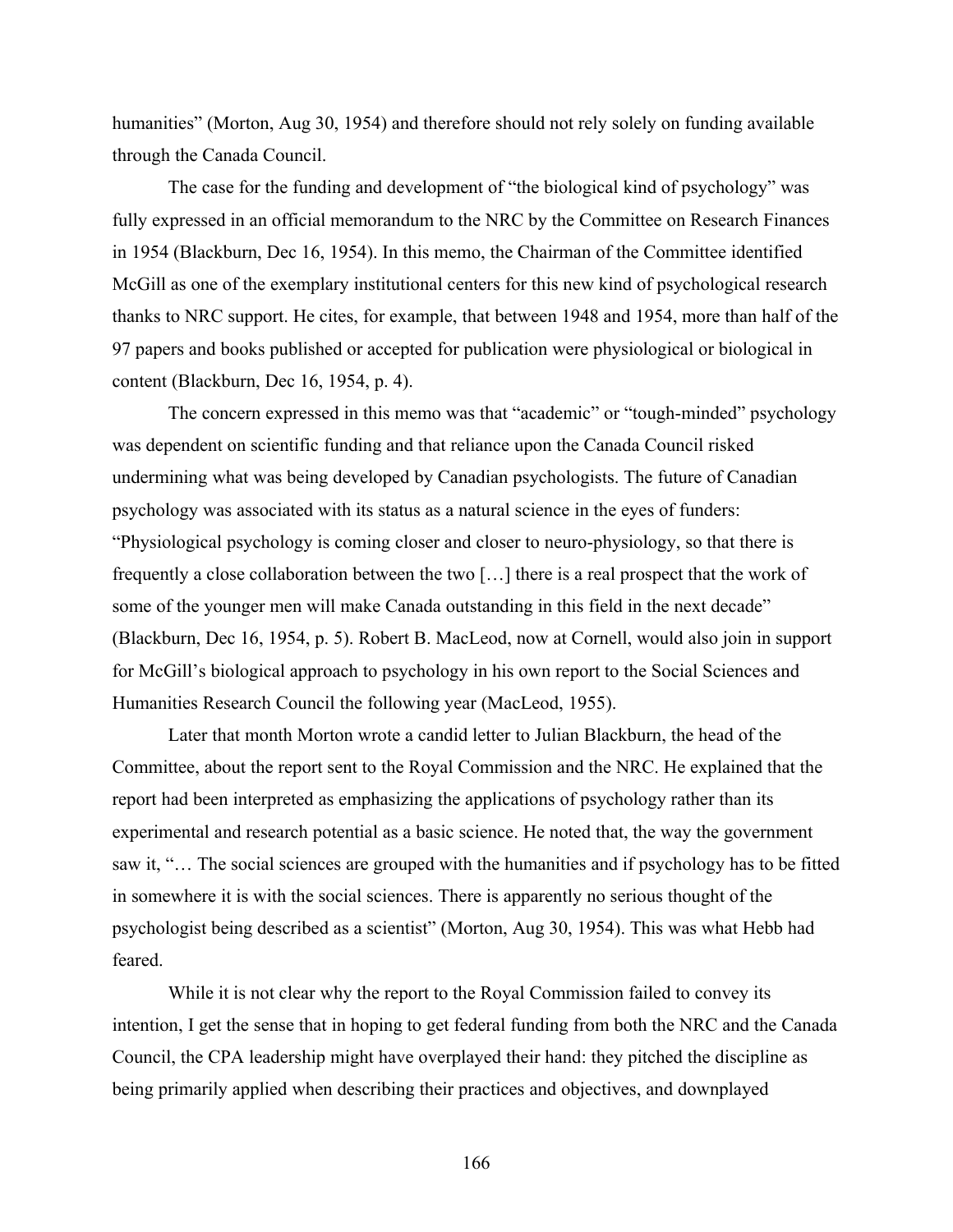psychology's role as a basic science when articulating their value to industry. It is in this letter from Morton to Blackburn that the issue of federal funding for psychology is well captured: As Morton notes, "It has been made quite clear to me by the NRC previously that it has, since the Massey Commission Report was issued [in 1951], regarded itself as possibly doing nothing more than producing for psychology on an interim basis until the Canada Council is established […] it is improbable that in the meantime the [National Research] Council will make more than the base minimum financial provision for psychology […] until the parentage of the child [i.e., Psychology] is determined, the temporary custodian will merely ensure that he does not actually starve to death" (Morton, Aug 30, 1954). This quote, which highlights the low perceived value of establishing scientific psychology in Canada, points to the kind of resistance Hebb faced in the early 1950s.

The withdrawal of NRC funding for psychology concerned both Hebb and Dean Thomson. Recognizing the implications for the disciplinary status of psychologists being supported by an agency for the funding of the humanities, Hebb expressed some candid remarks about the development of the discipline in Canada. He wrote to Dean Thomson in the fall of 1954 to explain that although he understood the "hostility" towards psychology by its "skeptics," and whereas he had "some sympathy" for these attitudes given the history of its development in Canada, he firmly expressed his belief that psychology should be, for the most part, funded by the NRC rather than the Canada Council. The reason Hebb gave was that psychology, as practiced and trained at McGill, was firmly situated as a natural science; the needs of the laboratory for psychological experimentation, he noted, would not be adequately appreciated, to the detriment of research. Moreover, he urged Thomson, as Dean of Graduate Studies and Research, to be more of an advocate of psychology at the NRC (Hebb, Sept 23, 1954). Hebb goes on in this letter to explain and sympathize with skeptics wary of psychologists in the past: He blames Bott for "expanding his department without any real academic substance as a basis," Humphrey for "not having the faintest notion of how one goes about systematic research," and Tait for having done "nothing to improve the situation" (Hebb, Sept 23, 1954). Hebb assures Thomson that these unscientific false-starts are in the past and that he and his colleagues (i.e., Ferguson, Morton, Blackburn, MacLeod) are establishing in Canada "the biological kind of psychology" (Hebb, Sept 23, 1954). This, Hebb explained he hoped to do, through the strategic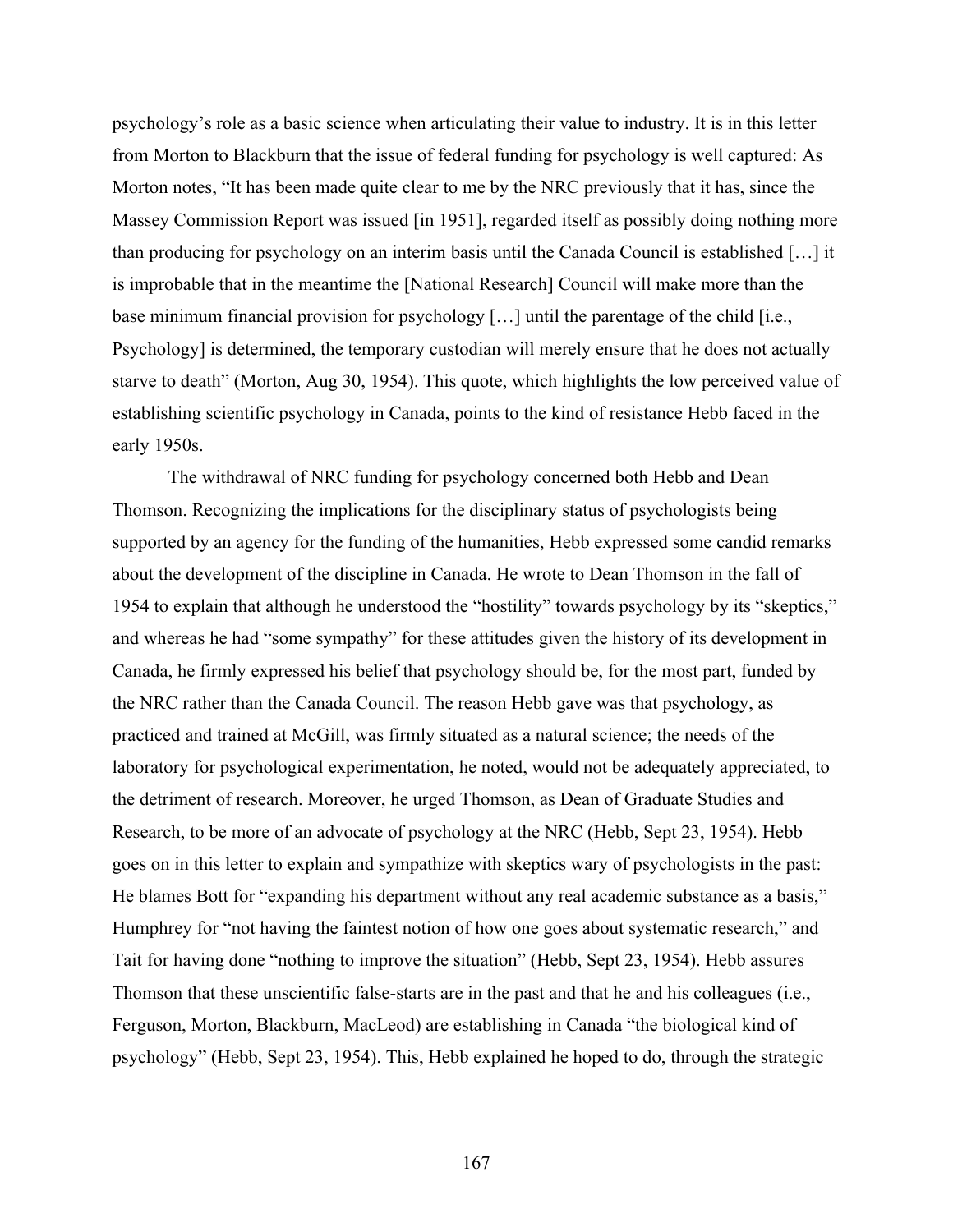placement of physiologically-sympathetic academics at key institutions throughout the country with "excellent relations with medicine and biology" (Hebb, Sept 23, 1954).

Certain Canadian psychologists, especially Hebb, were keen to maintain the structures of funding they had helped establish (and controlled) during the war. Since federal funding for psychology was limited and American philanthropies could not be counted on to support Canadian interests, experimental psychologists were reliant on expanding financial relations with the government and military. This strategy was based on the understanding that psychology should move closer to the biological sciences and eschew development into applied and professional domains (contrary to the direction of changes in the US). The reasons provided for why Canadian psychologists should make this move -- eligibility for federal support, access to superior students, and respect associated with scientific authority -- were interconnected and mutually reinforcing.

# 4. Tensions between Academic and Applied Psychologist in Canada

According to MacLeod, the "burning question of mid-twentieth century psychology in every country" was whether psychology was "too strongly oriented towards professional practice" (MacLeod, 1955, p. 51). Academic psychologists lamented what they saw as a crisis of identity that threatened the discipline's journey towards authoritative science and affected their opportunities for expansion and financial support from the government. While the period following the war is sometimes referred to as the "golden age" of the NRC (Philipson, 1991), funding for research psychology remained concentrated among a relatively small group of academic psychologists, many of whom had direct links to McGill University as some of the first doctoral graduates from the psychology department (Ferguson, 1982). The total number of academic psychologists in Canada in the 1950s was small compared to the United States (Wright, 1974) and Montreal--Canada's fastest growing city and 'poster child' for postwar prosperity and modernity (Linteau, 2013)--quickly rose to prominence as a hub of experimental university research (Frost, 1984; Shore, 1987). For example, Montreal was host to the International Congress of Psychology which brought such luminaries as Cambridge University's Frederick Bartlett (1886-1969), Berkeley-based cognitive behaviorist Edward Tolman (1886- 1959), and French developmentalist Jean Piaget (1896-1980) to Canada in 1954. Montreal played a pivotal role in the development of postwar psychology and key members of various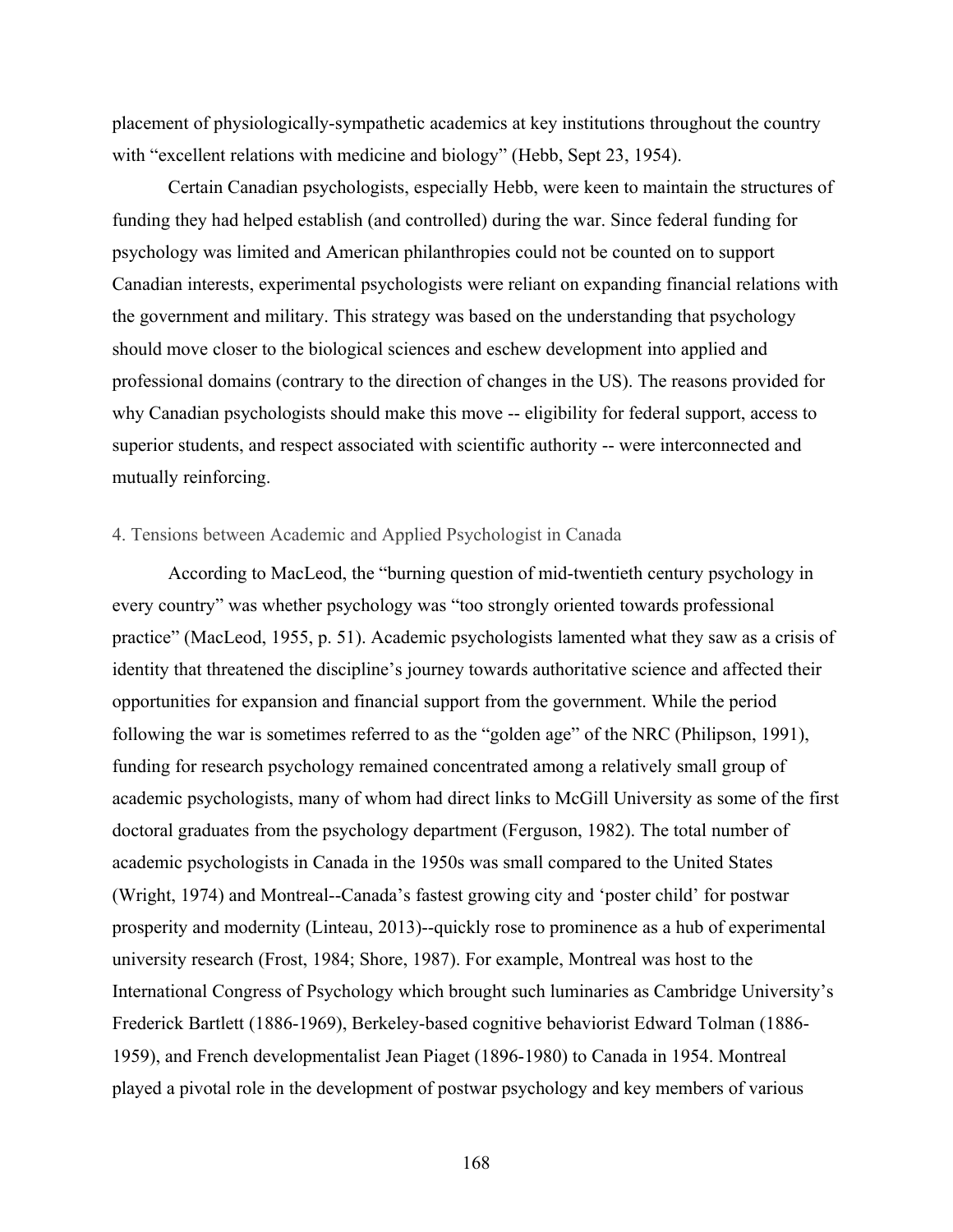CPA committees, such as MacLeod, Morton, Webster, and de Bois, were highly sympathetic to Hebb's vision for Canadian psychology (e.g., MacLeod, 1955).

There was considerable animosity between those interested in advancing experimental approaches to psychology and those interested in applying these new understandings to practical concerns (such as industrial or clinical applications). As Ferguson (1984) many years later noted, "Hebb was completely dedicated to psychology as a science, and wished no association with its applications" (p. 198). Many Canadian psychologists spoke out about their concern regarding the broadening of psychology's sphere into matters of practical affairs; the idea that "the demonstrated usefulness of psychology may have played an unnecessarily prominent role in its subsequent development" (MacLeod, 1955, p. 13) was not uncommon (Dobson et al., 1993). As time went on "available funds were directed more and more to basic scientific research" (Ferguson, 1984). This confluence of power led to rising tensions between basic and applied psychologists throughout the 1950s.

At its core, the expressed concern was that psychology, as a scientific discipline, had not yet advanced sufficiently to be able to provide the kind of service that its professional advocates often sold to clients. This was a concern over the 'overreach' of psychology into matters they were not suited to address. It risked diminishing the gains (towards greater legitimacy) achieved during the war and affecting the public perception of the field during a crucial period in its development. The stakes were seen as nothing short of the future of psychology in Canada. This perspective, that psychology had not yet developed sufficiently as a science, contributed to the attitude that the interests of scientific psychology were in inherent opposition to those of professional psychologists (e.g., Fernberger, 1947; Tryon, 1963).

Many of the organizational elite in Canada maintained that experimental research constituted the search for the underlying unity of psychology which would ultimately be expressed as a set of principles upon which the science would be based (MacLeod, 1949; Hebb, 1949, 1951). The commitment to the search for these underlying principles was what united psychologists, rather than the existence of any specific shared theories or practices. Psychologists interested in applying psychological knowledge (in the absence of such principles) could be seen to contribute to the fragmentation of psychology, driven by "man's age-old interest in the problems of epistemology, of ethics, and of politics" (MacLeod, 1949, p. 212).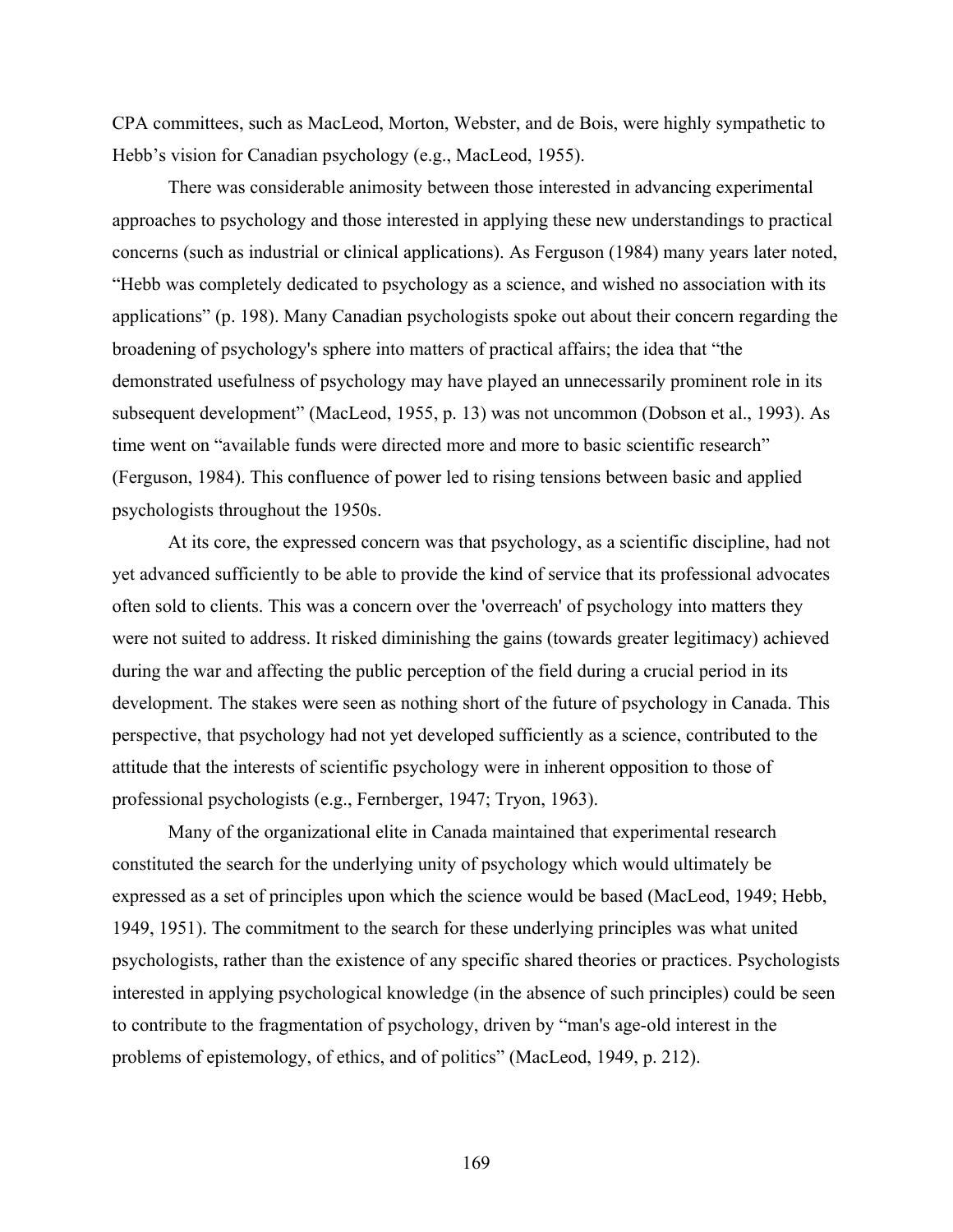With massive postwar changes to university-based behavioral research came a greater sense of obligation towards the public good (as demonstrated by the primacy of government utility). The organizational elite recognized that ongoing public support would rely upon the capacity of psychologists to demonstrate the value of significant public expenditure. The hope among an influential segment of the organizational elite in Canada was that psychology must be guided along a path similar to that of other biological sciences towards greater truth and epistemological unity; it was the responsibility of academics that oversaw the expansion of Canadian psychology to reign in their public promises, learn from their mistakes (i.e., mental hygiene), and strive towards greater scientific authority (Hebb, Sept 23, 1954).

# 5. "More than a single discipline": Tensions between applied and basic psychology

The end of the war brought with it new concerns regarding the future of psychology in Canada. These concerns were centered mainly around tensions that arose between applied and basic psychology. The postwar period of Canadian psychology has been referred to as the "frustrating fifties" (Williams, 1992) and as a "divisive" period (Ferguson, 1984). The call for more applied psychologists after the war, combined with the availability of new sources of federal funding, provided significant incentive for the rapid development of professional psychology in Canada. As Wright notes, "Psychology had been 'sold' and its services were demanded by government, industry, health and education. Society was not prepared to allow psychologists to retreat into the ivory tower … " (Wright, 1974, p. 120). This led to increased uncertainty regarding the orientation of the discipline.

In the United States, the tensions that arose between basic and applied psychologists led to the support and growth of professional psychologists, especially in the realms of clinical psychology (Buchanan, 1997; Conway, 1984). In Canada, concern arose because of the way in which the government had decided to distribute funds (Myers, 1958; Wright, 1969). The nature of this distribution likely had something to do with the way in which the organization of psychology in Canada was dominated by experimental psychologists, such as Hebb, who had sought to prioritize the development of a scientific psychology, and who contributed importantly to the establishment of funding for academic psychology in the first place.

According to Ferguson, prior to the war, "there is no indication of conflict between the scientific and the applied facets of our discipline" (Ferguson, 1984, p. 197). This may have been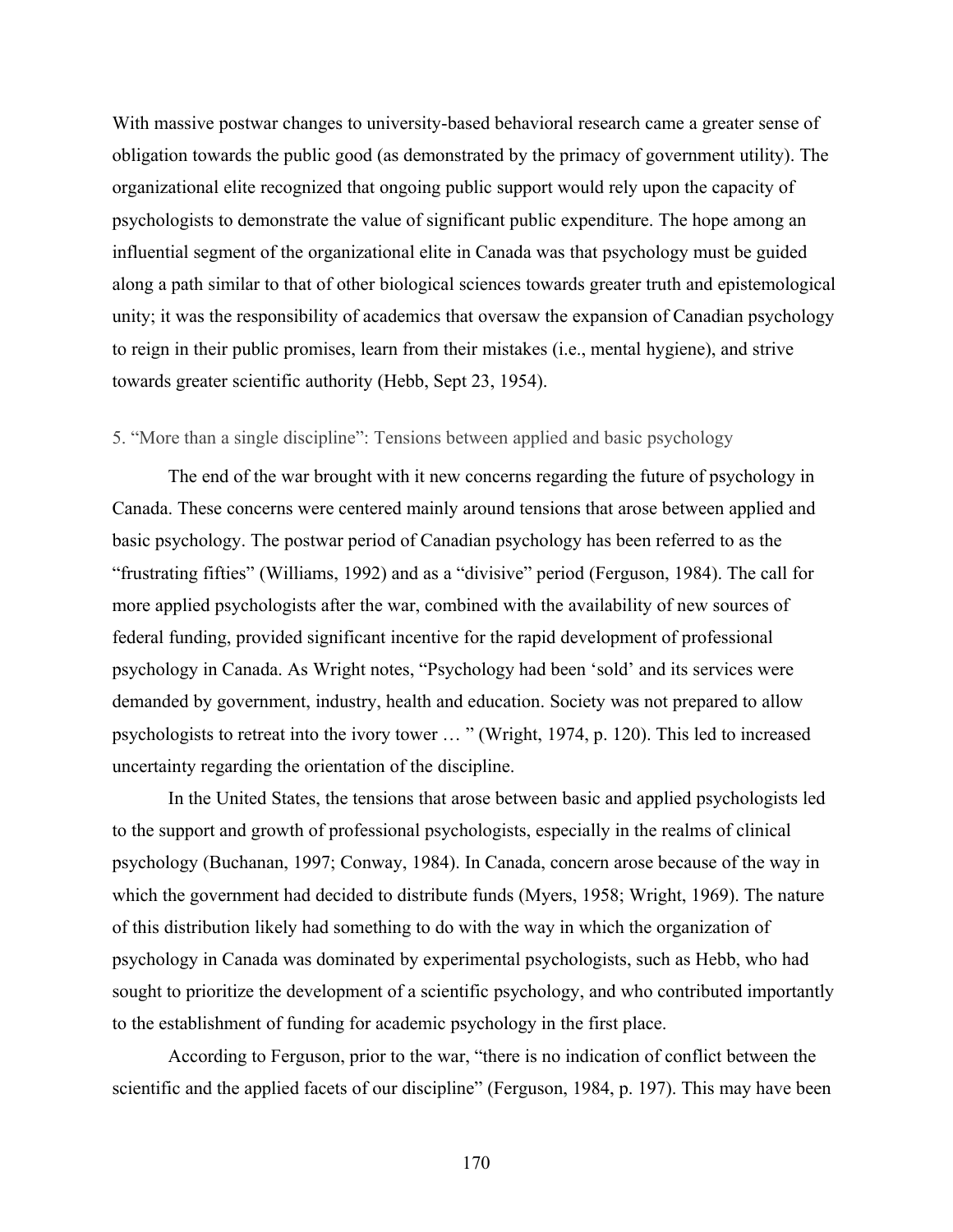because there were too few psychologists for conflict to arise, or that there were simply too few resources over which to compete. After the war, a survey of introductory psychology courses in Canada was conducted (Liddy & Neal, 1947). It is interesting to note that applied topics were among those identified as deserving more attention, while scientific and experimental topics were "frequently mentioned as receiving too much emphasis" in Canadian universities (p. 64). This points to a schism between the organizational elite and the majority of university-affiliated psychologists.

The organizational elite of Canadian postwar psychology, such as MacLeod and Hebb, shared the concern articulated by psychophysicist Samuel Fernberger (1887-1956): "Are we killing the goose that laid the golden eggs?" (Fernberger, 1947). MacLeod mirrored these concerns when he cautioned that it was "easier and more profitable to apply a few apparently established techniques than to continue the quest for further truth" and reminded his readers that the application of psychology to practical affairs must "always be kept secondary" to the experimental ambitions of its practitioners (MacLeod, 1949, p. 212). Ferguson (1984) notes that the relations between applied psychology and scientific psychology at McGill were "divisive" and relations "were not harmonious" (p. 198). Ferguson (1984) explains that, "it was thought by some that their [applied] work might 'contaminate' the research of their more pristine scientific associates [...] Hebb was completely dedicated to psychology as a science, and wished no association with its application" (p. 198). For the most part, the funding that became available from the NRC and DRB during these early years was *not* available to those with interests in clinical and professional psychology. This meant research and training in applied areas was consistently underfunded and available funds were directed towards basic scientific research. The relative growth of applied, compared to basic, research during this period was described as creating disciplinary "bipolarity" (Tryon, 1963).

# 5. a. One department, divided

While Hebb guided the direction of psychology at McGill, this is not to say the department was immune from the same infusion of interest in applied psychology as the rest of psychology in Canada. Hebb expressed reserved appreciation for the applications of psychology for the betterment of society (after all, he was a functionalist with a background in education) and was optimistic about the social changes that would be brought about by psychological expertise (e.g., Hebb, 1953; 1958). In a letter to university official Hebb noted, "Applied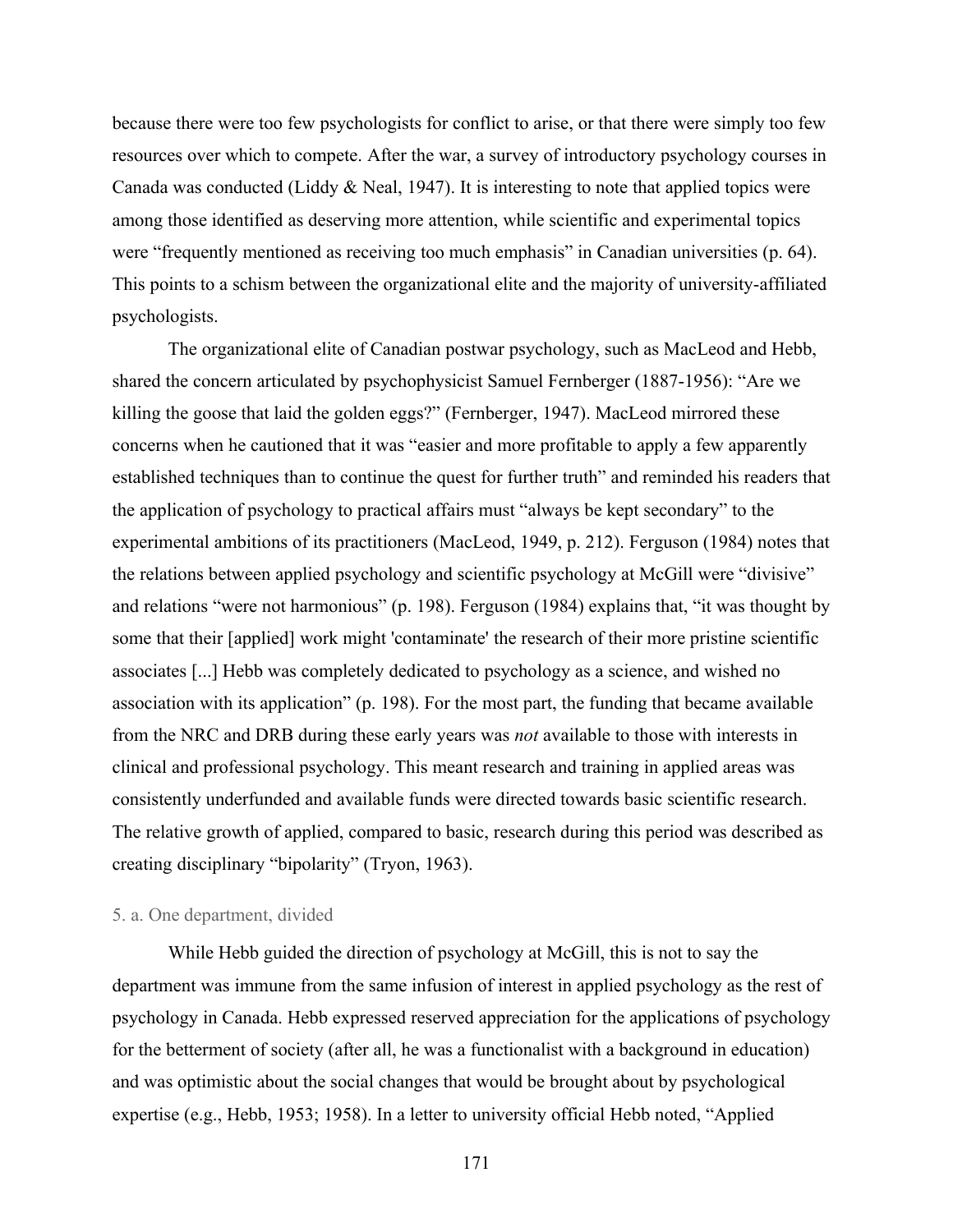psychology in its proper sphere has demonstrable value, in the hands of one who is trained for it and who knows its limitations" (Hebb, 1949, #151649). However, Hebb expressed concern (e.g., Hebb, Feb 23, 1953) about the dangers of overselling the utilitarian potential of applied psychology.

There was a long history of applied work under Tait (see Chapter One) and both Webster and Bois continued the industrial-organizational division after Hebb and Ferguson arrived in 1947. Frances Alexander (n. d.), a clinical psychologist about whom little is known, ran what little existed of the clinical aspects of the department. Throughout the 1950s applied psychology continued to grow in Canada and at McGill. Training was largely at the master's level. During the period 1943-1957, there were 1,047 graduate degrees awarded in Canada, of which 84% were master's degrees (Dorken, Walter & Wake, 1960). Canadian research was generally applied in orientation. Wright (1969) reported that in 1948 about 90% of the 43 master's theses that year in Canada were applied.

In 1948, just before MacLeod departed, he and Webster launched what was originally known as the Staff Developments Institutes (McGill University, 1960; MacLeod, Nov 4, 1947), which comprised a number of smaller 'course delivery units' (such as the Administration and Management Problems Institute and Sales Management Concepts) (McGill University, 1960). Today, these university courses would have been part of a business school; they served a range of Montreal-based companies.

These kinds of institutes were commonly established at universities to provide advanced training for new applications in industry, public administration, and social policy (Heyck, 2015). McGill modeled its institutes on the Purdue Personnel Institute (MacLeod, Nov 4, 1947). For example, in 1957 the Human Engineering Institute was added to the Staff Development Institutes to train professional engineers and designers in recent advances in human factors research. The Staff Developments Institutes became an important part of the department, both as a source of department funding (enrollment in courses and workshops) for applied research and as the face of psychology in the 1950s. The Applied Psychology Centre was established in 1953 and Webster was made its Director, until 1958 when he became the Chairman of the Department following Hebb. By the mid-1960s, however, the CPA's support of industrial psychologists began to wane such that many applied and industrial psychologists moved away from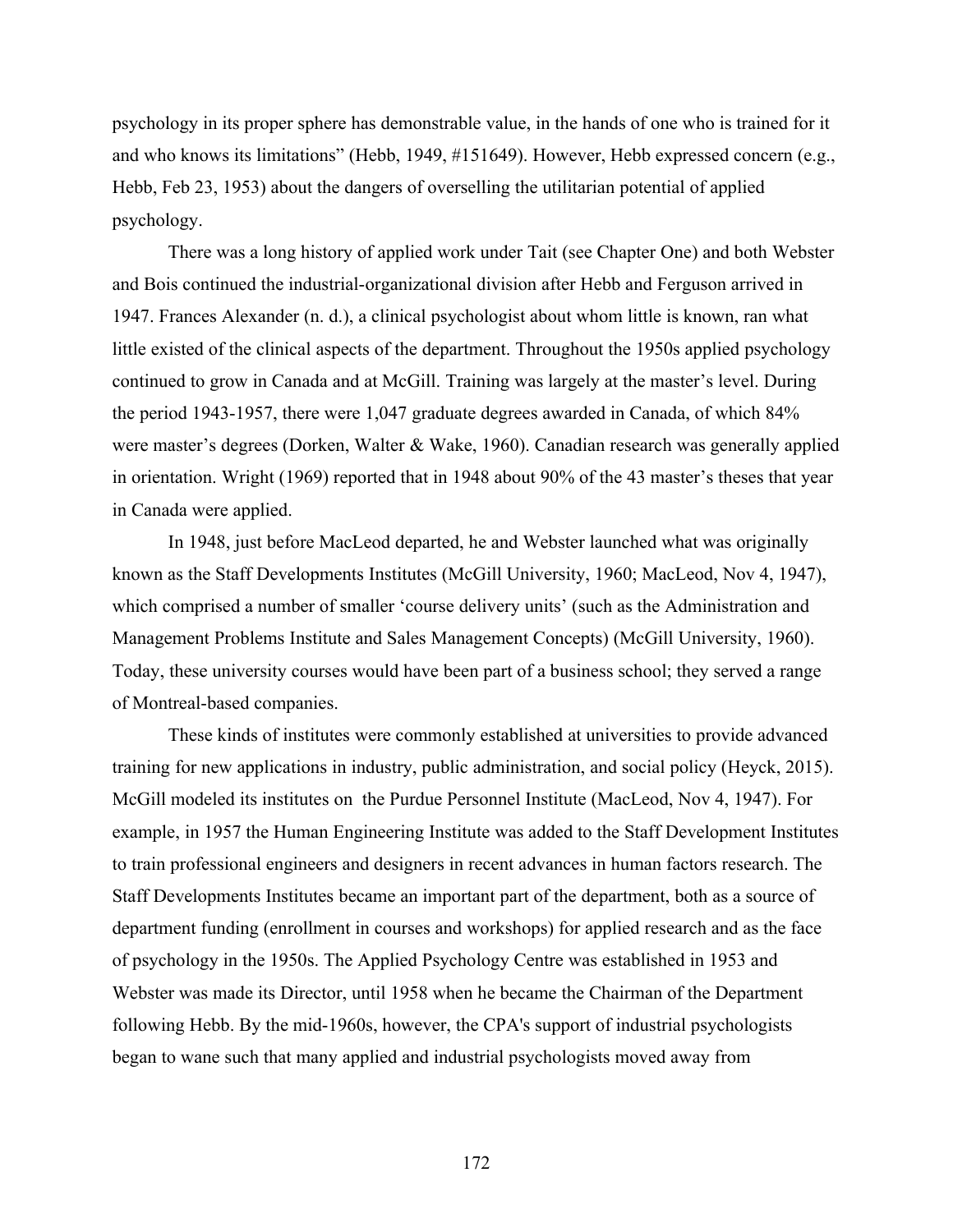psychology departments and were integrated as part of MBA programs at Canadian universities (Dobson et al., 1993).

Hebb's strategy for dealing with applied psychology remained consistent throughout his tenure as chairman: to establish a degree of distance from, and subordination to, more basic forms of academic psychology (such as experimental and laboratory-based psychology). Hebb enacted a strategy of demarcation when, shortly after he had become chairman in 1948, he introduced to the McGill Senate the creation of an entirely new degree to be offered separate from the Ph.D. in Psychology: the Psych. M. and the Psych. D. degrees. The central purpose of these new degrees would be to simultaneously recognize the utility of psychology outside academia while also preserving the purpose of the Ph.D. degree designation as one having been trained to conduct scientific research – a qualification seen as unnecessary for applied or professional psychology in the 1950s. The decision to adopt these degrees likely followed the same recognition of the coming professionalization of psychology that prompted the Boulder model in the U.S. (see Baker & Benjamin, 2000).

Hebb's stance was that graduate training in psychology was to prepare individuals for academic research work. The tendency for his department to emphasize psychological research was based on the understanding of the primacy of experimental activities. For Hebb, experimental research on behavior was inherently physiological (Hebb, 1980) (see Chapter Three). He noted that, "though experimental is not more important than applied psychology or social psychology it does have a different status in training. Psychopathology, or group dynamics, is not basic to experimental psychology; but experimental is basic to clinical or social … " (Hebb, 1958c). His writing suggests a perceived asymmetry in the relationship of applied to basic psychological research and practice. Hebb's activities remained closely tied to scholarly work in psychology and historical evidence for Hebb's support for the kinds of spaces created by corporate or government research (e.g., the Staff Development Institutes) is not easily apparent.

Most accounts agree that the efforts of the CPA to promote the relevance of psychology to all aspects of Canadian life after the war was largely successful (e.g., Gleason, 1999; Wright, 1969). Demand from government and industry was such that universities, in large part, were unable to meet this new demand for applied psychologists (in service to state and industry). Departments were under tremendous pressure to produce trained psychologists able to contribute to the specific concerns of government and industry. One of the pratical concerns held by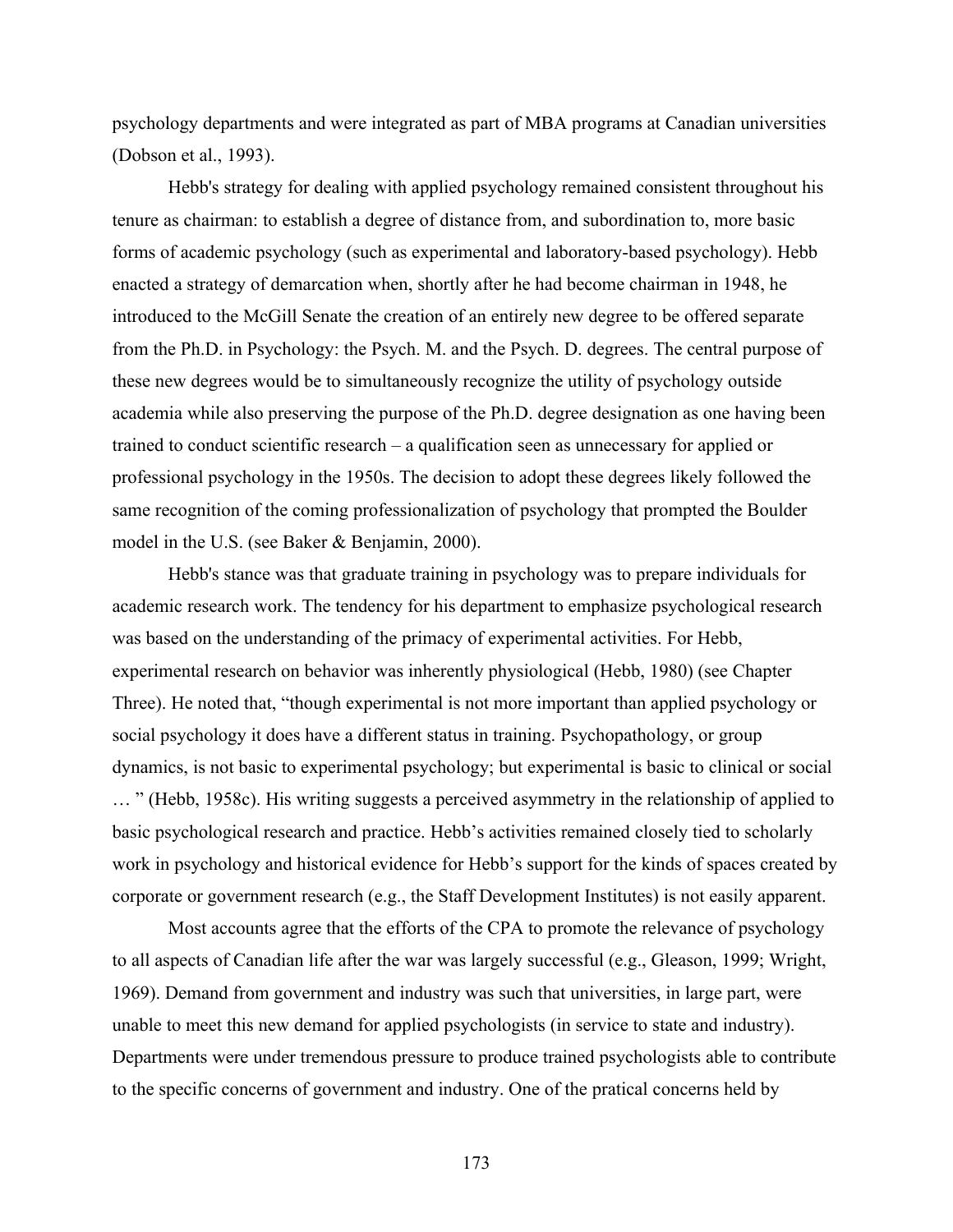experimental psychologists, such as Hebb, was simply that excellent researchers were being lured away from experimental work and towards applied lines of work. The introduction of the 'Psych' degrees in the late 1940s was thus part of a negotiated attempt to address this shortage. Courses for this degree would be taken not only in psychology but also subjects relevant to the selected applied field, such as mental hygiene, educational psychology, student guidance, and industrial applications.

The creation of these degrees was met with criticism and concern (e.g., Hebb, Apr 6, 1949). Hebb defended these degrees in a letter to T. H. Matthews (Registrar) by the request of the Senate (Hebb, Apr 6, 1949). The main objection was that persons with such degrees might turn to the treatment of mental illness ("or to some other form of quackery"). Hebb noted that the dangers of potential "quackery" already existed and that these degrees would do the opposite, it would actually minimize these dangers. MacLeod (1955) later described these psychologists (who would later become clinical psychologists) as "disappointed pre-medics" and "ill-balanced individuals with an interest in the abnormal that approaches the morbid" (p. 46). Psychology was a basic science.

The new degrees might better satisfy this particular demand and Hebb was explicit about the reasoning behind his support for these degrees. He said, "I want to protect the Ph.D., and, by sending the applied psychologist to the class-room, the library, and the work situation, to avoid lowering our sights in our demands on the research man and to get more time to give him individual attention" (Hebb, Apr 6, 1949). Hebb recognized that psychology was in the process of "becoming more than a single discipline" and the new degrees reflected that fact; Hebb wanted to make sure there was adequate space for "the research man" in the unfolding postwar organization of psychology.

## 5. b. Establishing boundaries: the Applied Psychology Centre, 1953-1965

Despite Hebb's arguments in favour of these degrees, he was unable to establish them at McGill. While he had managed to convince the university administration that both degrees were necessary, he was unable to convince most departmental staff at McGill or elsewhere to endorse it (Webster, 1988). The doctoral degree (Psych. D.) was quietly dropped after one year and the Master's degree (Psych. M.) was changed to M.Sc. (Applied). Similarly, the University of Ottawa Psy. D. programme was proposed in 1954 but never received Senate approval (Shevenell, 1984). Thus, the problems associated with applied psychology (as Hebb saw them) continued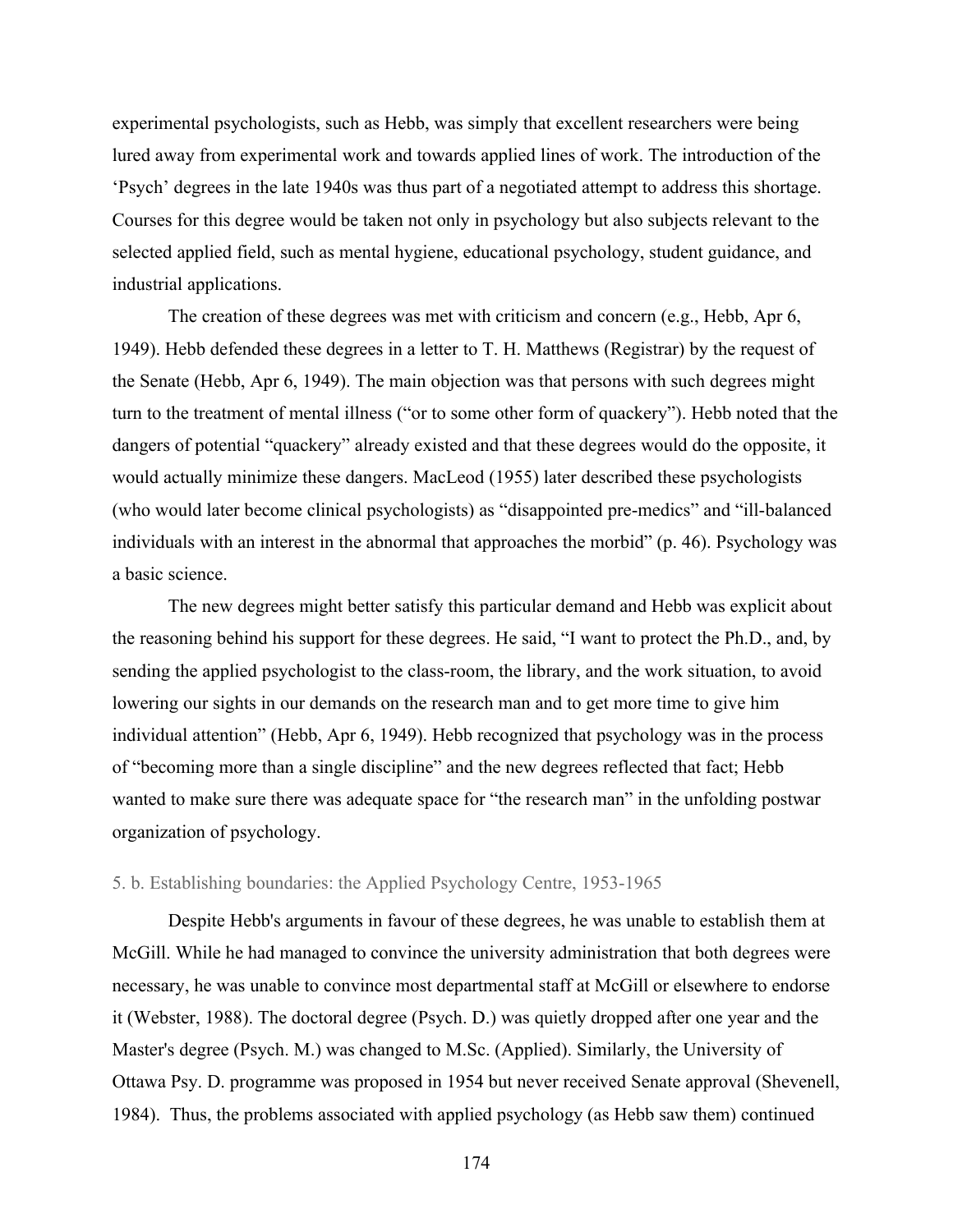throughout the 1950s. More recently, the Psy. D., or Doctor of Psychology, is designated a professional doctoral degree for practice in psychotherapy or psychological testing (Peterson, 1997), different from what Hebb had proposed in the early 1950s.

In 1953, Hebb wrote to Principal James concerning "the whole problem of applied psychology here [at McGill]" (Hebb, Feb 23, 1953). For Hebb the main concern was 1) the relation of academic psychology to the training of applied psychologists, 2) applied psychological research, and 3) the provision of psychological services at the University (Hebb, Feb 23, 1953). Hebb's suggestion was to shore up resources for the applied aspects of psychological practice. The problem, as he described it, was that "our ivory-tower research is too successful, drawing students away from the applied area, including those whose aptitude is not really academic" and goes on to say that he believes this to be one of the reasons that Webster was discussing *resignation* (Fieldhouse, Dec 11, 1952): "he has not been getting enough good men to work with him, whereas four years ago he was" (Hebb, Feb 23, 1953) -- though other factors were likely at play as well, such as the arrival of Hebb and subsequent focus upon laboratory-based research. On the topic of intra-departmental tension, Ferguson later reflected, "I have viewed, at times with astonishment, the rigid antagonism against applied work held by my friends and colleagues of the scientific persuasion" (1984, p. 198). And, to be sure, the professional-scientist schisms of this period -- which were deep and bitter -- were in no way isolated to McGill. Similar rivalries existed, for example, at the University of Toronto during this same period (Myers, 1982).

Shortly after MacLeod departed, and unable to have the Senate adopt his new degrees, Hebb proposed an effective division within the department between his experimental program and Webster's applied program. In 1953 this division was formalized with the creation of a "semi-autonomous administrative unit" under Webster's direction (Ferguson, 1982, p. 63), the Applied Psychology Centre. Hebb's expressed hope for this Centre was that it might bear the same relation of psychology as the School of Commerce to the Department of Economics and Political Science. The function of this centre would be 1) to divide academic functions and in doing so lighten the administrative burden for the chairman (i.e., Hebb), 2) to limit the number of students admitted to graduate work in the academic area of the department (i.e., experimental program), and 3) to offer freedom to provide extension courses and access to what Hebb described as, that "untapped supply of contract research and development work for business and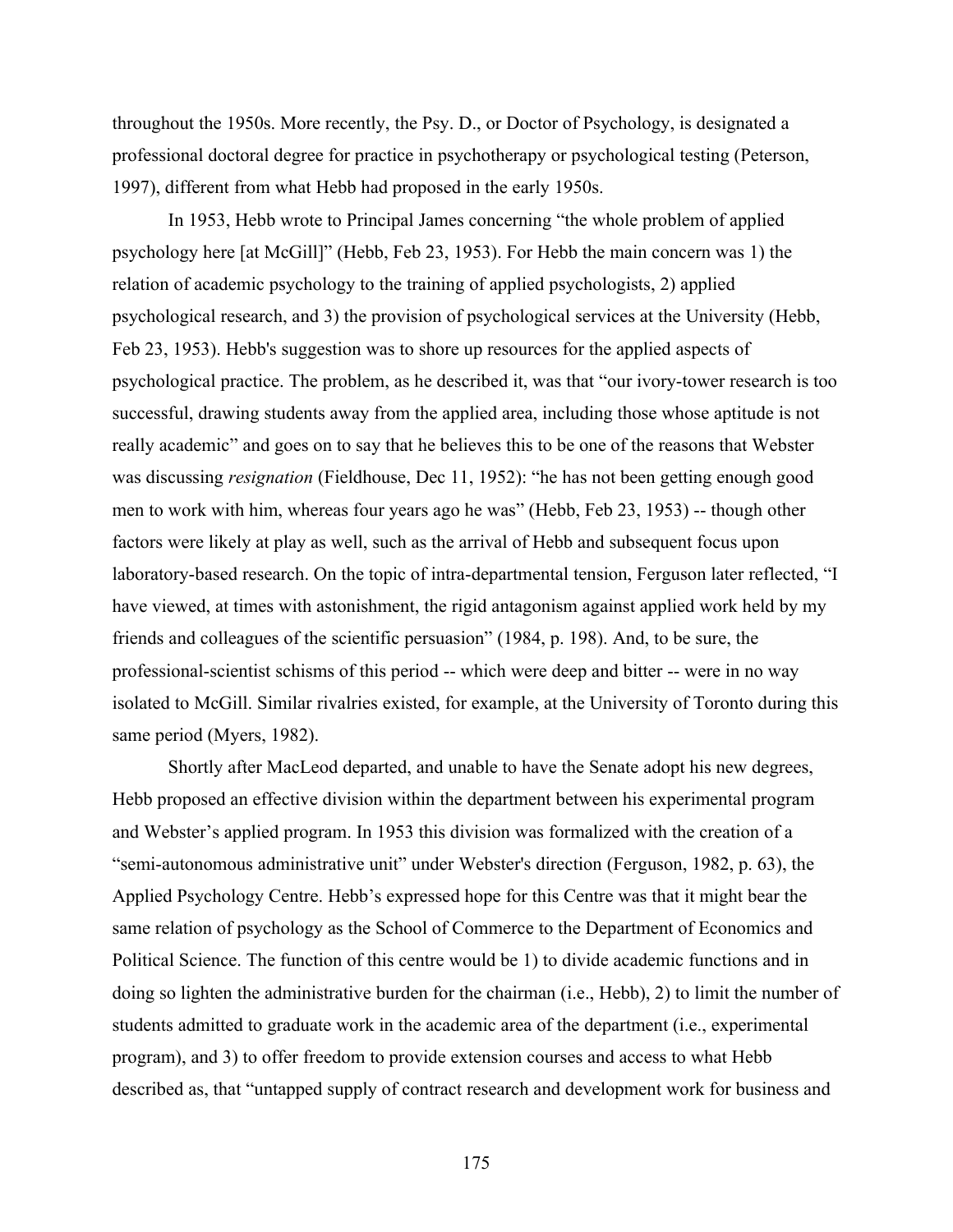the armed services that we have not been able to do anything about" (Hebb, Feb 23, 1953). The Centre's staff included W. N. McBain, E. G. Poser, and part-time lecturers D. Dörken, G. Dufresne and B. Wigdor. It was the principal agency for training and research in clinical, industrial, and counselling psychology at McGill from 1953 to 1965 (Ferguson, 1984). In many ways, Hebb hoped this Centre would compartmentalize and therefore alleviate the tension between the kind of psychology that was in popular demand (applied) and that which he planned to build (scientific). Having relegated much of the practical activities and external demands of the department to the Applied Psychology Centre, Hebb was able to focus, as chairman, on what he saw to be the more important experimental and laboratory activities of the department (see Chapter Five). Historian Otniel Dror describes postwar psychology at McGill as an "emergent, bifurcated, and schizoid field" (2016, p. 231).

## 5. c. Clinical Training at McGill in the 1950s

In addition to helping the government figure out how to fight the next war, psychologists were also involved in rehabilitating casualties from the last one. The high incidence of neuropsychiatric problems among Canadian veterans created a demand for psychological diagnostic and therapeutic services that was filled by newly trained clinical psychologists, primarily in the United States (Pickren, 2007; Capshew, 1999). The education of these new clinical psychologists was largely underwritten in the U.S. by the Veterans Administration and the U. S. Public Health Service. In Canada, the situation was different. Compared to the United States, there was a lack of incentives for the development of professional training programs (Dobson, 1995). According to Webster (1984), while "Ottawa wanted to develop applied psychology, including clinical practitioners [...] It was the academic psychology community that rejected much of the offer" (p. 196).

When Hebb had introduced the new applied psychology degrees in 1949, certain medical members of the university had expressed fears they might lead to "some of the difficulties that had arisen in the United States over professional 'clinical psychologists'" (Matthews, Mar 29, 1949). The difficulties to which they referred were likely related to the role of psychologists in mental treatment, specifically, ownership of psychotherapeutic practice (Buchanan, 2003) and the rise of projective testing (Benjamin, 2005; Buchanan, 1997).

Hebb was familiar with early attempts to apply psychological understanding to problems in education and public health and the detrimental effect psychology as a scientific discipline had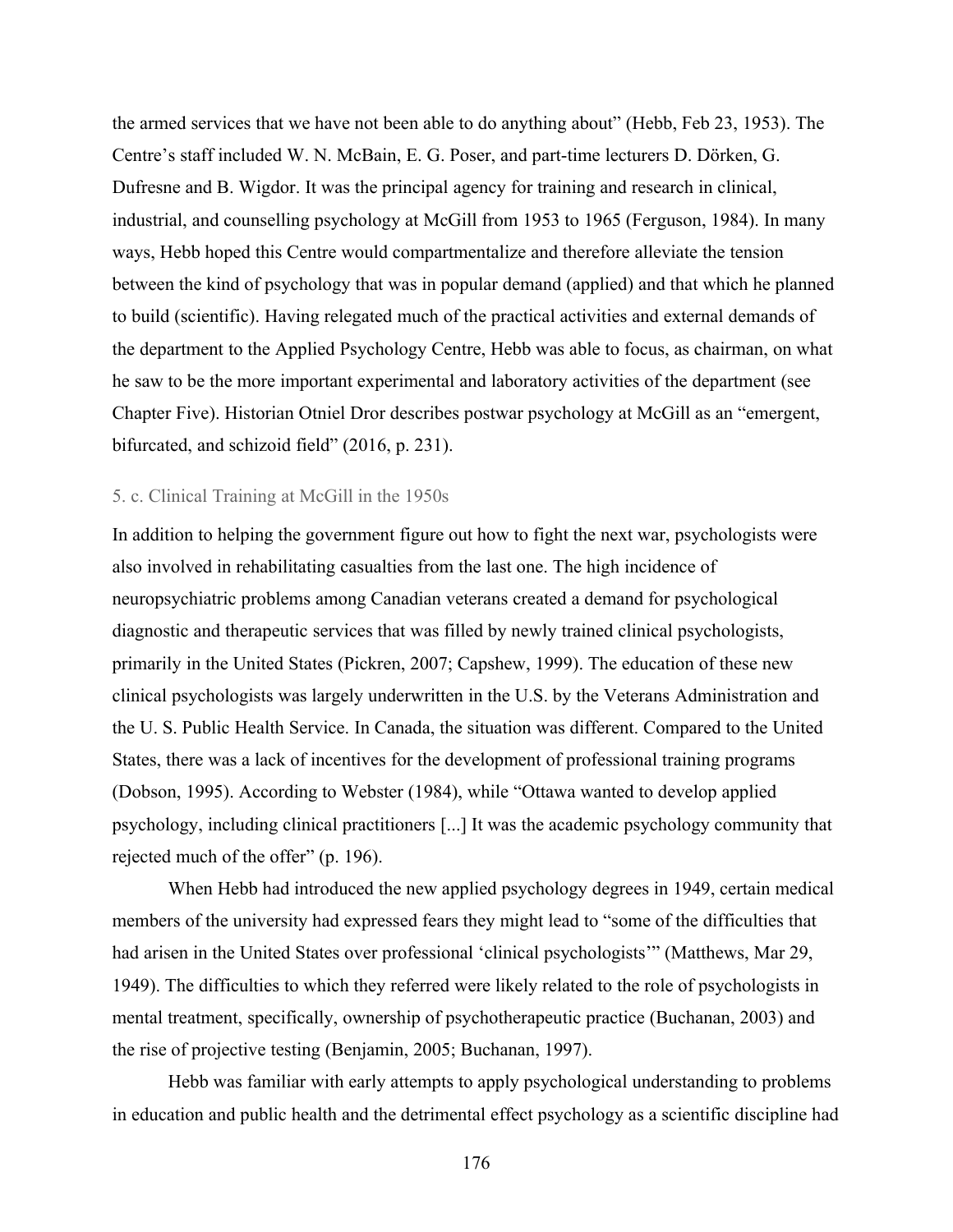endured as a consequence. In the last chapter of *The Organization of Behavior* (1949) he notes the general state of ignorance regarding the etiology of mental illness and the pitfalls of the mental hygiene movement (1949, p. 264). He stated brusquely, "Before one can have applied science, one must have a science to apply" (Hebb, 1958, p. 19). Hebb was cognizant of the fact he was in the process of shaping the discipline of psychology as it would be practiced in Canada; he walked a fine line that courted public interest and investment while upholding a strict adherence to the standards and scientific norms of the biological sciences. Hebb had done much to develop his standing as a 'hard-nosed' scientist and he did not want to jeopardize this reputation by losing control of the experimental focus of academic psychology in his department. Indeed, professional psychology in the United States was in the process of diverging from its academic base (Dobson, 1995) and the Canadian organizational elite looked upon these developments with trepidation.

Postwar psychologists sought to sidestep many of the challenges their American counterparts faced by orienting the discipline firmly towards the natural sciences. Part of this orientation involved narrowing psychology's therapeutic reach. This was done, in part, through the direction of federal spending on applied psychology. Whereas funding for experimental psychology was channelled directly to academic departments of psychology, the funds for applied research were less direct (Wright, 1969).

It was not until 1948 that additional funds from the Department of Health and Welfare were made available (Williams, 1992). These grants contributed, for the first time, to the creation of university positions in areas of clinical psychology in Canada, but were eventually discontinued (Ferguson, 1982). Abraham Luchins (1914-2005), who supervised a number of graduate students at McGill between 1950-1954 (including Norman Endler) were employed under these grants. It is unclear why these programs failed. Ferguson later suggested that it might have been because "the spokesmen for psychology, whoever they were, lacked the political will or power, or both to effectively influence government policy and practice" (Ferguson, 1984, p. 198). This seems to have been the case for the department at McGill: Hebb was "extremely critical" of clinical psychology and opposed its development (Hebb, Apr 6, 1949), despite having financed two academic staff positions with health grants up until the late 1960s (Webster, 1984), and ongoing attempts by Webster within Hebb's department to develop the clinical program as part of the Applied Psychology Centre (Webster, Mar 8, 1956).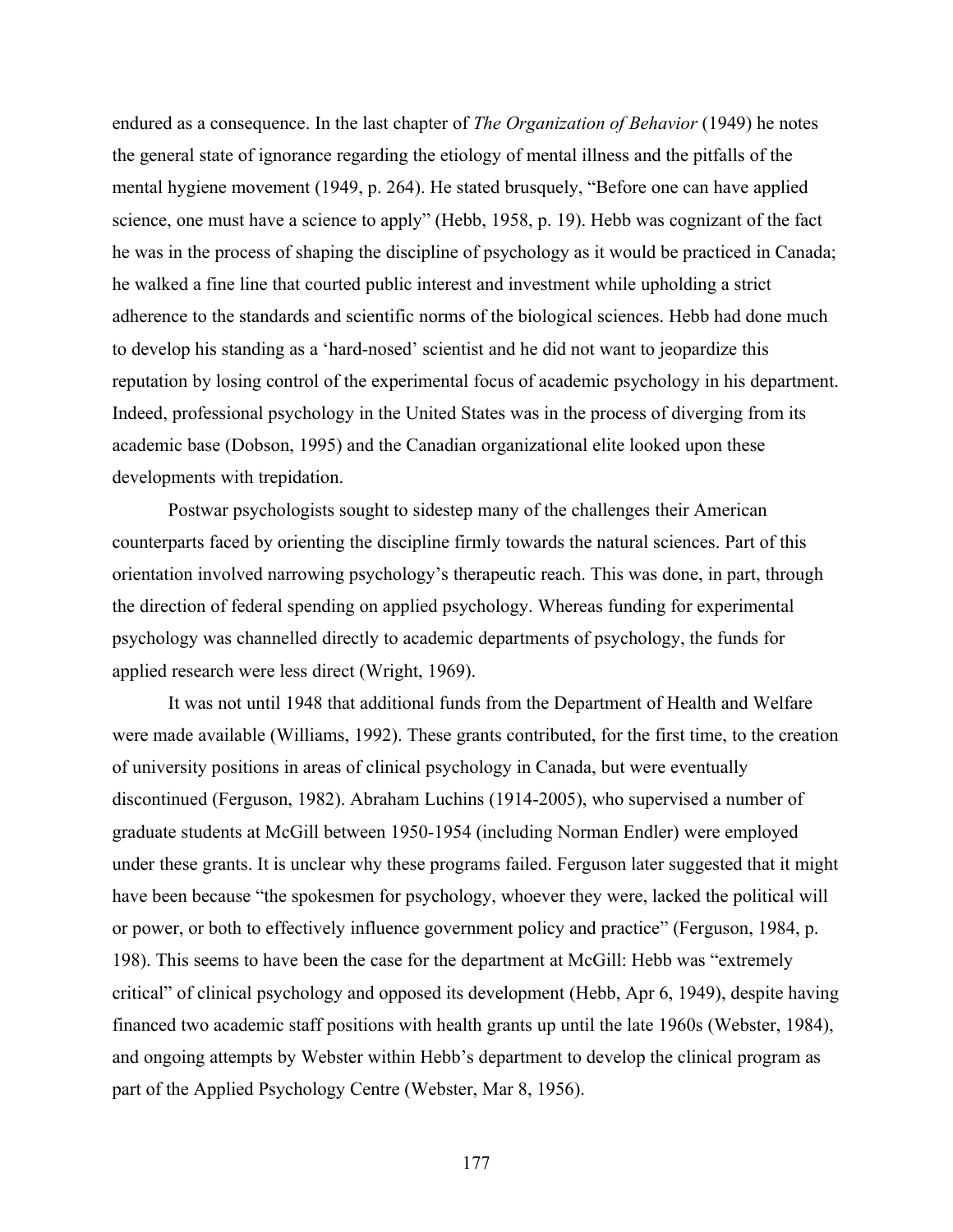The situation at McGill supports Buchanan's (2003) claim that clinical psychologists were "stalemated by a lack of support from their academic colleagues," and were, "unable to convince experimental purists" (p. 228); however, Hebb complicates this picture. Although Hebb opposed the establishment of clinical training, he encouraged his students to work alongside these settings in support of the activities of the Montreal Neurological Institute and Laboratory of Psychological Studies at the Allan Memorial Institute, mirroring his own experiences working alongside physicians in the late 1930s. Perhaps the most notable example is that of Brenda Milner (b. 1918) who was encouraged by Hebb to study the lateralization of temporal lobe function with Penfield at the MNI in the early 1950s (see Chapter Five). The history of psychology at McGill is replete with examples of collaboration between psychologists and neurologists (e.g., Feindel & Leblanc, 2016; Prkachin, 2018). Hebb, like Oliver Zangwill (1913- 1987) in the UK (Collins, 2006), established elite networks of research neurologists (such as Francis McNaughton and Herbert Jasper) and multidisciplinary psychologists (such as Peter Milner, James Olds, and Ronald Melzack). Reflecting on her first encounter with Hebb, Brenda Milner (1998) noted that what made Hebb attractive as a doctoral adviser was not his theories *per se*, but rather that his biological focus that made her own experience in the more biologically-oriented psychology of England relevant and applicable within an environment dominated by behaviorism (North America). Both Zangwell and Hebb shared a vision for the role of psychologists in relation to medicine: not in subordination or in competition with the clinical professions, but rather as behavioral scientists who worked alongside medical practitioners in the service of an experimental biological science of mind.

Historical accounts of this relationship, between psychology and medicine, in the postwar period tend to be marred by conflict and disciplinary boundary-work. The picture suggested by the relationship at McGill is different. While early clinical psychologists struggled for recognition and authority through the legitimation of their expertise (see Buchanan, 2003; Ward, 2002), Hebb offered an alternative. Hebb proposed psychological expertise (and therefore its utility) was in continuity of purpose with the biological sciences. Hebb promoted and contributed to the emergence of a particular expertise and gained access to and helped create networks between the Faculty of Medicine, the MNI, and the Department of Psychology at McGill. He leveraged the access he had through this network for his students, many of whom in turn gained access to neurological patients (clinical case studies) through these connections.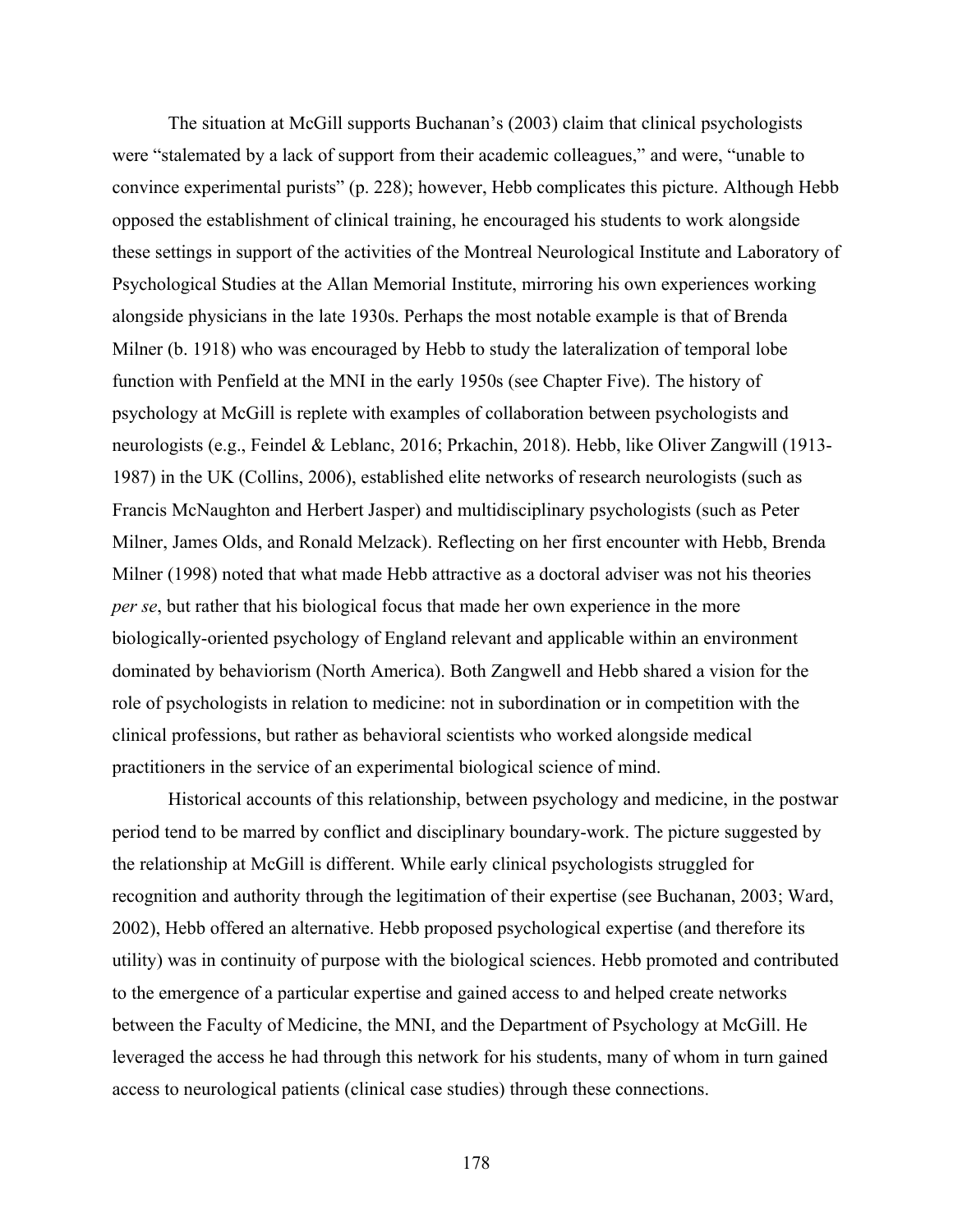Fundamentally, the continuity with biology meant that this approach did not challenge or undermine existing medical establishment as professionalized health in the early nineteenth century had (e.g., mental hygiene, nursing, social work, etc.). Hebb explained how psychologists play an important role in the synthesis across biological disciplines through the dual mirrors of nature (heredity) and nurture (environment) in the organization of behavior (i.e., learning and motivation) (Hebb, 1949; 1953).

In their respective countries, Hebb and Zangwill played crucial roles in the identification and creation of opportunities to test patients with brain damage; both leveraged this expertise to build their careers. Hebb, unlike Zangwill, however, was surreptitious about promoting the relevance of psychological expertise in clinical settings. Instead, he wanted to foster cooperation through shared subject matter (and increasingly shared methods) with neurologists (specifically, those available through partnership with the MNI; Prkachin, 2018).

In Canada, clinical psychology developed differently than it had in the United States. In contrast to the postwar development of clinical training in the US (e.g., Raimy, 1950; Roe, 1959), clinical training did not develop as a strong professional specialization, at least not at the doctoral level; there was little professional status according to the clinicians of this era (Myers, 1958). They were denied status by employers, by those established in other professions, and by their academic colleagues in psychology (Conway, 1984). Their roles in applied settings were restricted, their power was negligible, and their salaries were meagre (Gibson, 1974; Sutherland, 1964; Wright, 1969).

At McGill, while applied psychology continued to expand under Webster and Bois, clinical psychology failed to develop outside the Applied Psychology Centre. When Hebb had originally suggested a graduate degree dedicated to applied psychology, Dean Thomson reminded him that, "Our medical friends naturally take great alarm at any mention of anything called Clinical Psychology [...] They think that clinical psychologists without medical qualifications are very dangerous when they set up in private practice" (Thomson, Mar 21, 1949). Hebb reassured him that, "I have been, and am, extremely critical of clinical psychology" (Hebb, 1949).

Hebb took advantage of a strategic division of labour: while Father Noel Mailloux (who ran a clinic at the University of Montreal) and Robert B. Malmo (who ran a laboratory at the Allan Memorial Institute) waded into the dangerous waters of psychotherapy and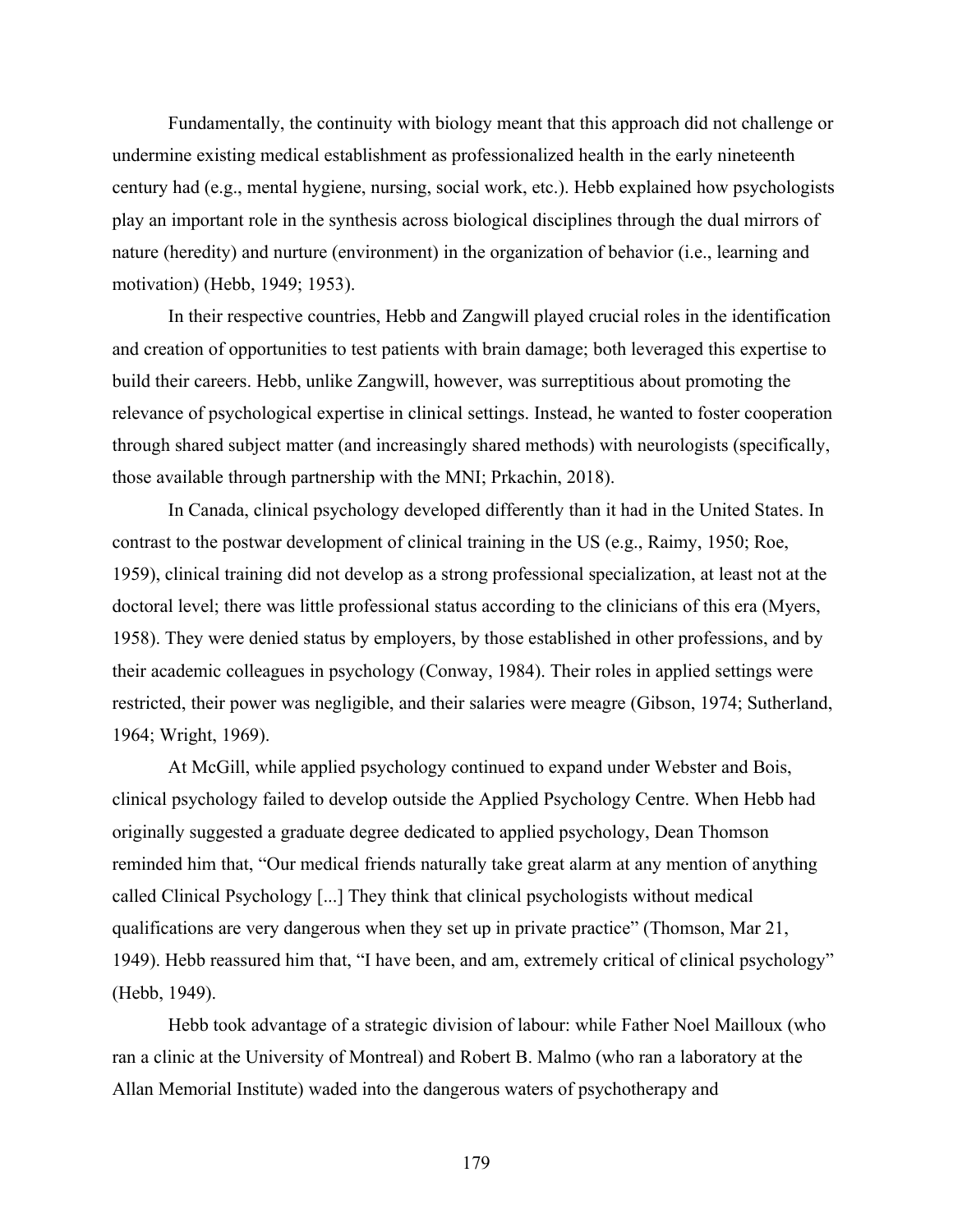psychosomatics, respectively, Hebb focused on expanding the biological scope of psychology in the Department of Psychology: "McGill with its emphasis on biologically oriented research, and the University of Montreal, with its excellent facilities for clinical and developmental studies, have developed their departments in complementary fashion [...] There has been a constant and fruitful interchange between the two" (MacLeod, 1955, p. 50). Indeed, while clinical psychology expanded in the United States, no courses or clinical staff were added to the department at McGill. This was in large part due to Hebb's particular stance on clinical psychology, which reflected a very narrow relationship between psychology and medicine along therapeutic lines: as long as psychologists didn't step on any toes, there could be a role for psychology in medicine. In the clinic, Hebb believed the psychologist had only two possible functions, "1. research [i.e., Malmo's Psychological Laboratory], and 2. assistance to medical staff under medical supervision [i.e., psychological testing at the MNI]" (Hebb, 1949).

While clinical programs were being established all over the United States, in Canada these programs were delayed. Although Hebb would later deny he played a significant role in curtailing the development of clinical psychology at McGill (Hebb, 1984: see response to Conway, 1984), he was clearly uninterested in its development. In a letter defending the utility of the new professional degrees, Hebb explicitly separated these from therapeutic activities. In addition to being "extremely critical of clinical psychology," Hebb notes, "we have steadily refused to offer training in this field" (Hebb, Apr 6, 1949). It was only after Hebb stepped down as chairman in 1958 that the movement towards establishing a clinical program at McGill, through the appointment of Virginia Douglas (1927-2017) who pioneered clinical training at McGill in the scientist-practitioner model she had adopted while at the University of Michigan (Bazar & Giri, 2014). The clinical work initiated by the Applied Psychology Centre therefore continued in the form of a clinical Ph.D. programme designed by the scientist-professional training model following the Couchiching Conference in 1965, the Canadian equivalent of the Boulder conference (see Conway, 2000 for more about the history of CPA certification 1947- 51).

The surge of interest in applied psychology taking place at the time failed to take hold at McGill as it had in the United States. In his later years, Ferguson, who had been hired with Hebb by MacLeod in 1947, attributed this to the fact that psychologists such as MacLeod and Hebb who had spent the war years outside Canada lacked knowledge of the successes of that period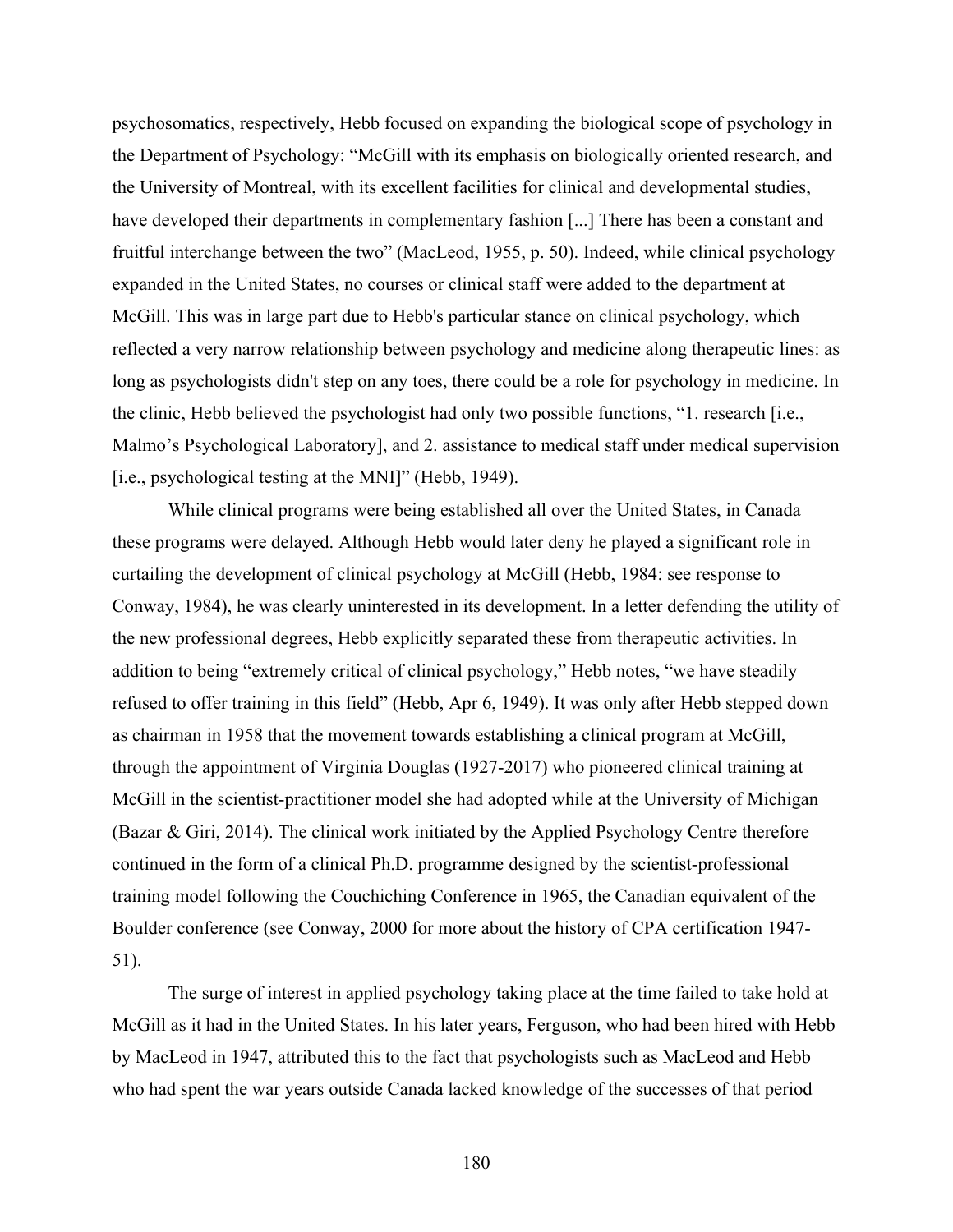and failed to see the broader potential of scientist-professionals (Ferguson, 1984). As a consequence, starting in the late 1940s, and continuing until the mid-1960s, the activities of the McGill psychology department were divided between those of the Applied Psychology Centre, run by Webster, and those of Hebb's experimental research program, which established close ties to Montreal's major English-speaking psychiatric and neurological institutes (see Chapter Five).

#### 6. In Support of a Science of Unsolved Problems: The MacLeod Report

One of the most influential reports to affect the direction of psychology in Canada and at McGill was the publication of the *MacLeod Report on Psychology in Canadian Universities and Colleges* (1955). This report has been used during and since to understand the status of psychology in Canada in the 1950s (e.g., Myers, 1958; Wright, 1969; Belanger, 1992; Conway, 2000). Written explicitly for "everyone engaged in the teaching of psychology in Canada" (Liddy, 1955, p. 145), it was recommended that the report be "read and re-read, digested, and absorbed into the bloodstream of all who call themselves psychologists in Canada" (Ketchum, 1955, p. 99).

Robert B. MacLeod, former McGill graduate and department chairman (see Chapter Two), Head of the Psychology Department at Cornell (Ryan, 1982), and key contributor to disciplinary education in the field (e.g., Buxton et al., 1952; MacLeod, 1964), was jointly commissioned by the Canadian Psychological Association and the Canadian Social Science Research Council (Liddy, 1955) to conduct a survey concerning the state of psychology in Canada. This survey examined the place of psychology in the academic community and in a liberal arts curriculum and evaluated the facilities and programs of training in Canada. The result of this report was twofold: 1) it recommended that applied topics be reduced or removed from the undergraduate curricula, and 2) it explained how the situation of academic psychology in Canada was such that a meeting should be called to formally address its greatest challenges.

In general, it was presented as a cautionary report on the direction psychology was taking and an urging to "restore the position of psychology as a science" (MacLeod, 1955, p. 16). Taken in historical context, this report might be read as both part of an ongoing strategy by a small group of academic psychologists and an explicit move away from professionalization (Conway, 1984). This group of psychologists, which included Ferguson, Morton, Zubek, and Thompson, were each affiliated with the department at McGill and all sought to advance Hebb's "biological kind of psychology" (Hebb, Sept 23, 1954). Members of this group filled the ranks of the CPA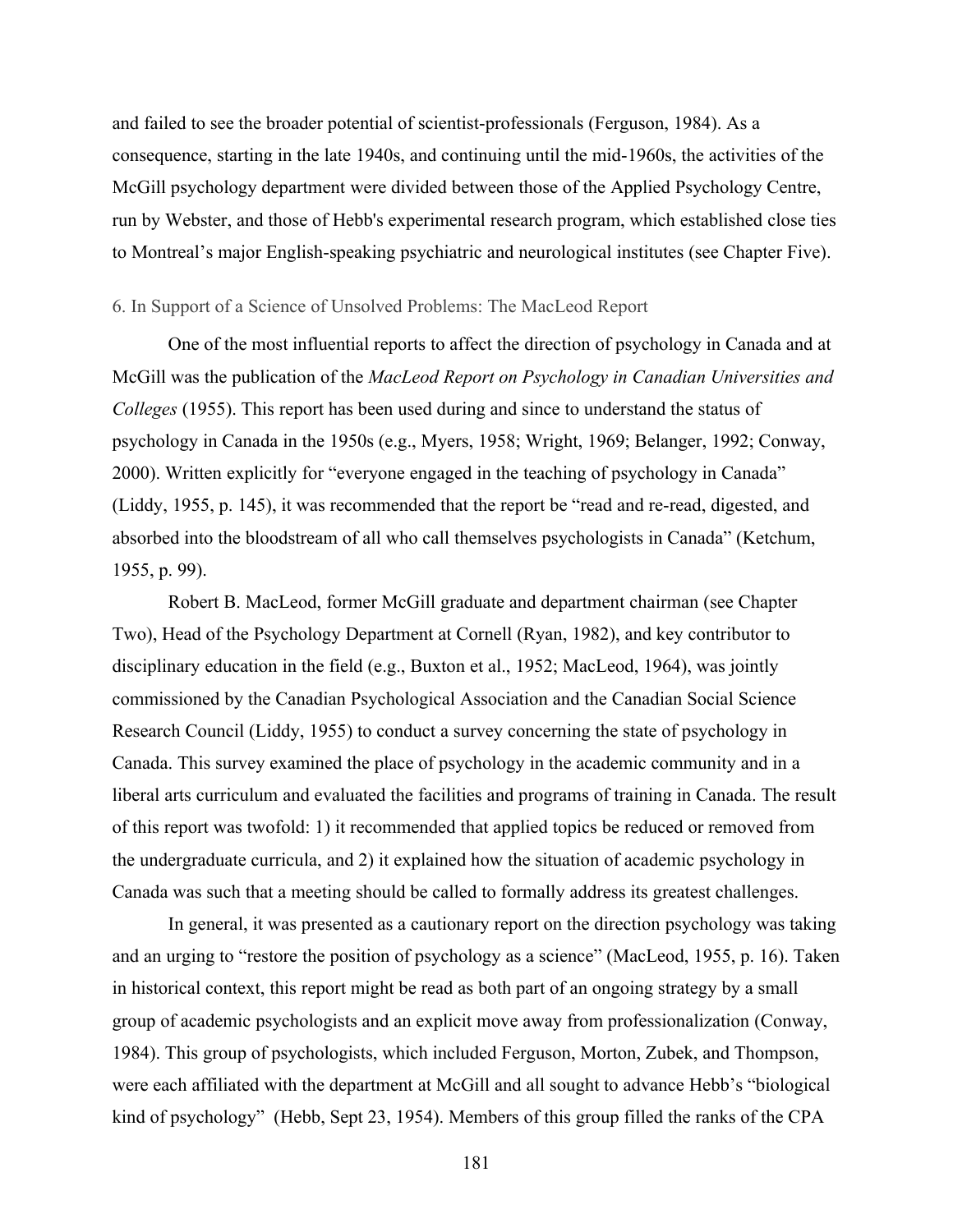in the early years (Conway, 2010), and many, after spending time with Hebb at McGill, went on to shape departments of psychology in other universities. For example, Zubek was appointed Head of psychology at the University of Manitoba in 1953, Thompson returned to Queen's in 1954, and McMurray (who had studied with Malmo at McGill) went on to create "a strong academic, experimental and research-oriented department" at the University of Saskatchewan in 1949 (McMurray, 1982, p. 184).

The rhetoric characteristic of this period (e.g., fear over applied psychology) was also associated with broad concern regarding the relative power of the experimental "core" and its control over the federal structures of patronage that were taking shape (i.e., the ongoing Massey Commission). The threat that was looming was expressed in the report as the danger of "becoming a profession before we had become a science" and of "being unduly influenced by the success of psychologists in applied fields" (MacLeod, 1955, p. 5).

MacLeod explained that among the challenges Canadian psychology faced was the reality that "scientifically trained university men, who had acquired practical experience in the armed services, were now being offered far more lucrative posts in industry and in government than their universities could provide, and the universities found it difficult to lure them back into teaching" (MacLeod, 1955, p. 15). MacLeod stated it plainly: "There were simply not enough psychologists to go around" (p. 15). Canada's organizational elite felt this concern; scarcity of personnel and resources was certainly the situation MacLeod had faced when charged with the rebuilding of the department at McGill (see Chapter Two). The maintenance of balance was important and only about a third of psychologists at the time were affiliated with any university of college (MacLeod, 1955).

The concern that psychologists might lose disciplinary privilege and prestige by becoming overly professionalized was expressed. The rapid creation of new applied positions outside universities, according to MacLeod, threatened to relegate psychologists to members of "the 'technique' fields" (p. 38), as tensions between clinical psychologists and psychiatrists intensified at this time (e.g., Buchanan, 2003): "most 'professional' psychologists in Canada are now rated and paid as technicians" (MacLeod, 1955, emphasis added). MacLeod believed basic research was being threatened by what Liddy (1955) described as an "emphasis on hasty techniques for manipulating our fellow men" (p. 145), noting the rise of popular psychology at this time (e.g., Benjamin, 2012).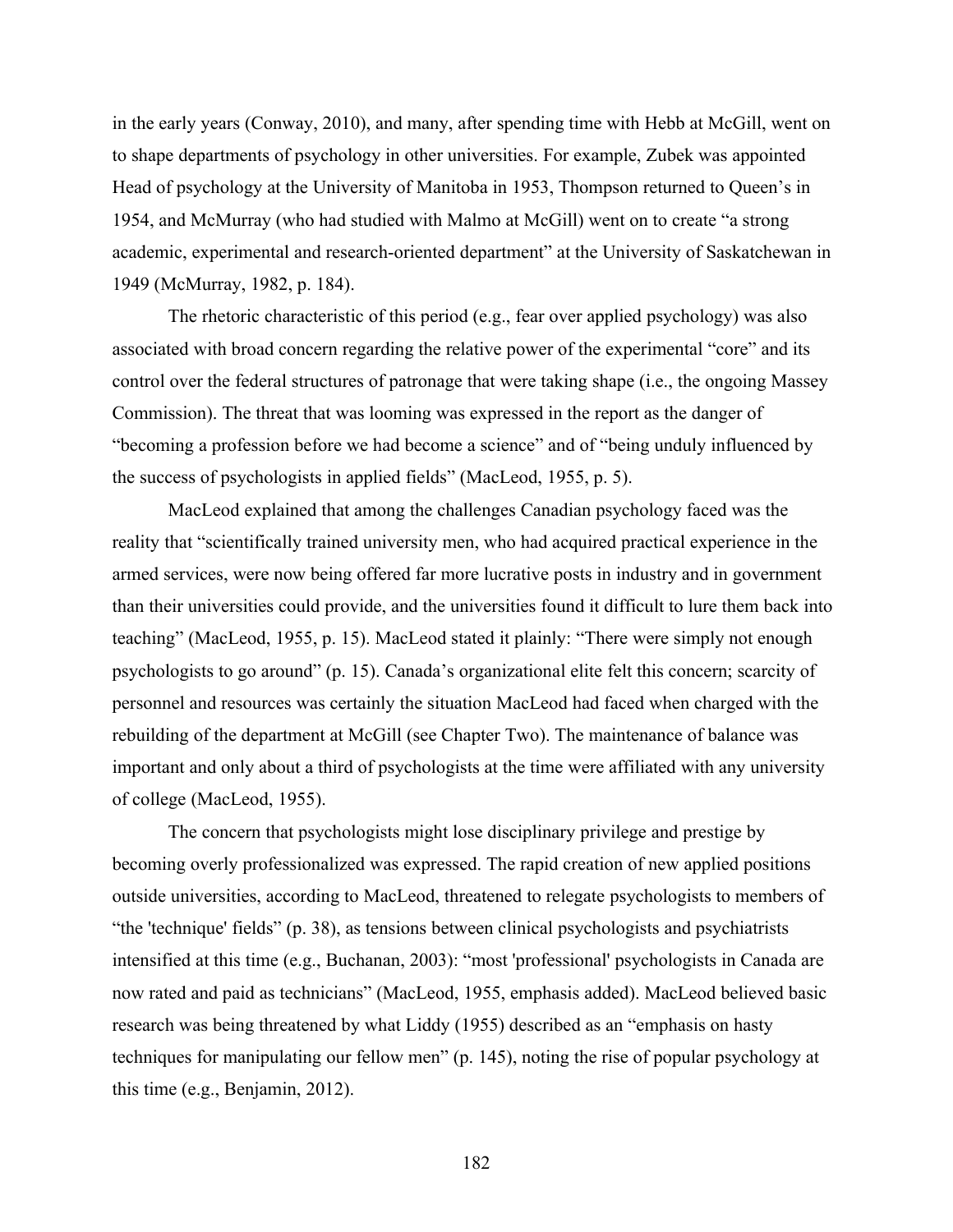Among the primary problems MacLeod identified regarding applied psychology was the perceived difficulty associated with attracting high quality students and instructors. MacLeod expressed concern that applied subject matter decreased the quality of teaching and that students with experimental aptitude would gravitate away from a discipline associated with the "technique" fields (MacLeod, 1955). Furthermore, without scientific prestige, Canada would continue to contribute many more psychologists to the United States than it would receive in return (MacLeod, 1955, p. 42). The threat to Canadian sovereignty was real: "Canadian psychologists are becoming steadily Americanized" (p. 61), a concern to many Canadians at this time (Wright, 1969). Therefore, Myers, along with Hebb and many other leading academic psychologists in the mid-1950s, were convinced the only way to improve the discipline was to attract and retain the very best scientific research faculty possible.

In addition to a general lack of support for the development of applied programs among Canadian academic psychologists, there was the stated belief, held by MacLeod, Hebb and others that the application of psychology was simply premature, popularizing the term "premature professionalism" to capture the state of the discipline (MacLeod, 1955) in relation to developments in the United States and as a scientific field as a whole.

Concern over premature professionalization in Canada had been growing since the end of the war. The "enthusiastic movement" toward the professionalization of psychology in Canada has endangered both "psychology's position as an essential contributor to liberal education," and "the future of psychology as a legitimate profession" (MacLeod, 1955, p. 60). By the late 1950s, it was estimated that the ratio of professionals to scientists was 6 or 7 to 1, that only a quarter of the psychologists in applied settings possessed a doctorate, and that an alarming 21% had no graduate degree at all (Myers, 1958). Certification of Canadian professional psychologists was a subject of much interest and debate in the early 1950s (see for example Conway, 2000, p. 10-17; Bott, 1947; Bois, 1948; Myers, 1958).

This report also opened doors to broader concerns about how psychology as a discipline (academic and profession) was viewed by the Canadian public (Steer  $& Cox, 1957$ ; Gaddes, 1960). MacLeod (1955) had identified at least four ways that psychology was being presented to the public: "In Canadian educational institutions it is not clear whether psychologists are philosophers, natural scientists, social scientists, child specialists, mental testers, diagnosticians, therapists, or efficiency experts, or a strange combination of all of these" (p. 60). MacLeod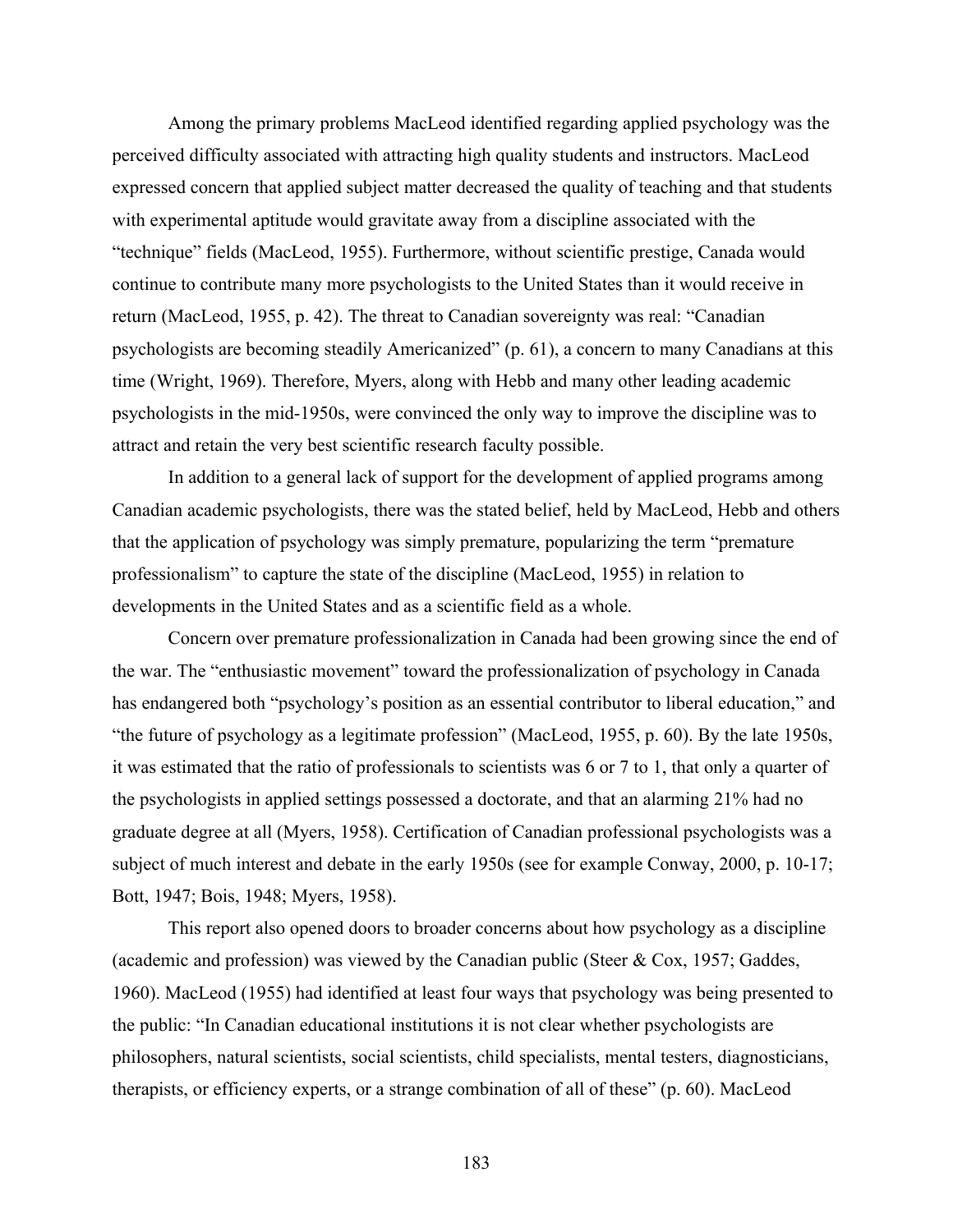noted, "one wonders whether any other discipline is as confused as to the nature of its own subject-matter" (p.38). Recognizing the danger presented by threats to a clear scientific identity, MacLeod described psychology as a "cross-roads discipline" (p.43), an interdisciplinary characterization with which Hebb likely agreed (Hebb, 1949).

MacLeod's recommendations, in addition to the survey he conducted in 1954, was based on conclusions reached by his participation in a small group of American psychologists who had spent a summer together in 1951 at Cornell University to discuss the undergraduate curriculum in psychology (Buxton et al., 1952). MacLeod's report echoed the same sentiment: for the good of the discipline, psychology must align with the practices and identity of the natural sciences: "[Psychologists] have been more fully accepted where the psychological emphasis is on the experimental approach, less where the emphasis has been clinical; [...] the psychologist, even when his problems are not understood, is generally regarded as a respectable citizen, if not as a fully respectable scientist" (p. 39).

In many ways MacLeod was critical of how Canadian psychology developed during this period. He saw the "practical" orientation which had historically characterized departments of psychology as a weakness, and strongly advocated the development of a rigorous basic science in psychology and the strengthening of academic psychology. In his report, MacLeod singled out the department at McGill, by virtue of its standing and degree of government support, as a model site for the amelioration of tensions that had arisen between applied and experimental psychology. In many ways, the McGill department was represented by Canada's academic elite as a *proof-of-concept* department for postwar psychology.

This report came at a crucial period for Canadian psychology. There were many interpretations of what psychology was at this time (e.g., Steer & Cox, 1957) and the report contributed to a particular vision for psychology, one which was supported Hebb's psychology: MacLeod believed that "psychology must be presented as *a science of unsolved problems* that are not merely interesting but urgent" (p. 46, emphasis added).

# 7. Opinicon and the Future of Psychology in Canada

The concluding recommendation of MacLeod's report was for the CPA to seek funds to support a meeting of a small group of leaders in Canadian psychology to discuss the problems he had highlighted (MacLeod, 1955). While this recommendation was echoed by many in the CPA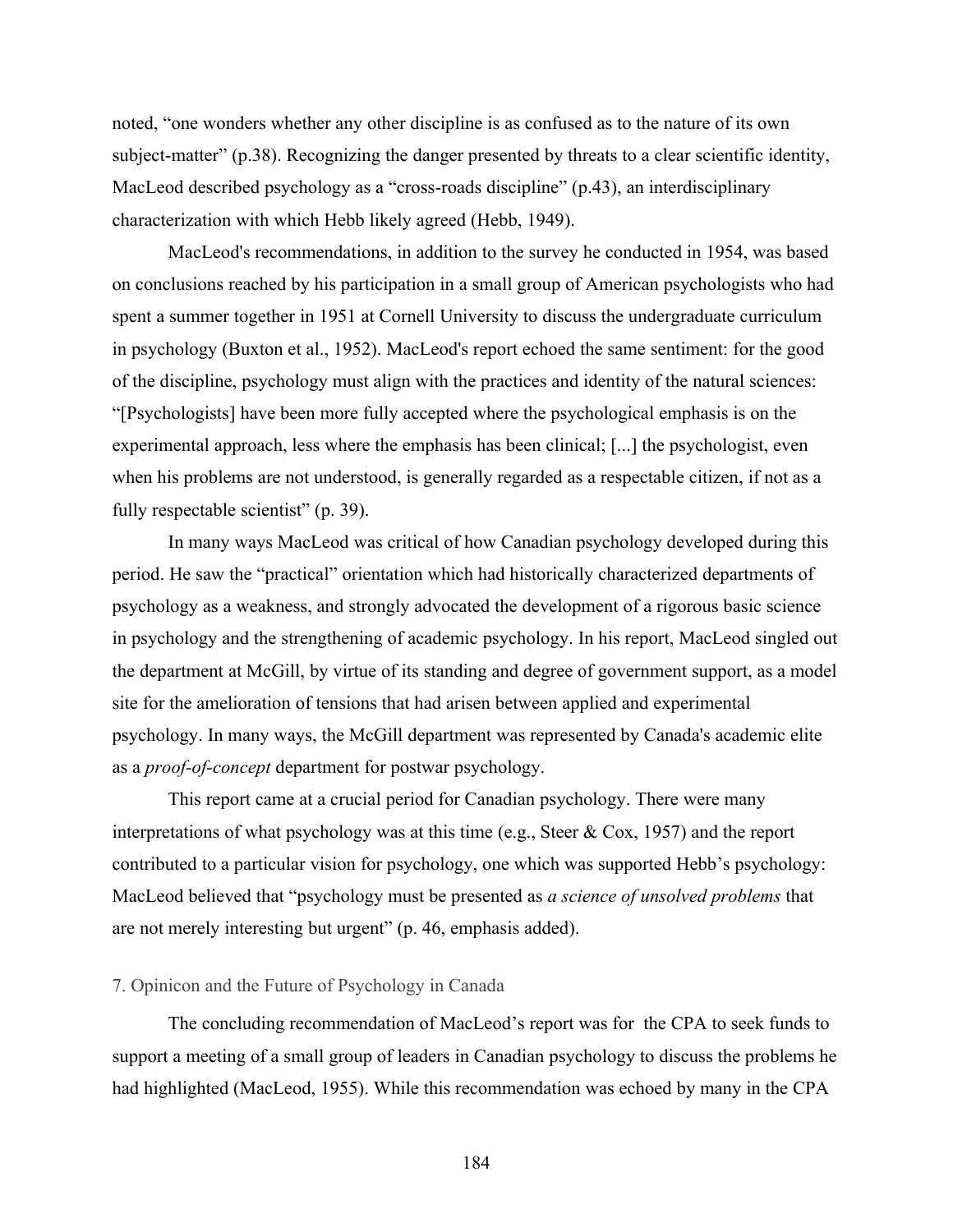(e.g., Liddy, 1955), it was not set into motion until 1958 when a planning committee could be formed and an appropriate time and place could be arranged. Unsurprisingly, the membership of the Steering Committee ended up being "strongly oriented towards academic or strictly laboratory type research" (Bromiley, 1959, p. 105); there was only one member who represented the interests of professional psychologists, and that was Webster from McGill. Hebb was a key organizer of this conference and headed efforts in the CPA to secure funding for its planning and execution after he stepped down as chairman of the department; Webster assumed his position as chairman.

The *Opinicon Conference on the Future of Canadian Psychology* was organized for the summer of 1960 at Chaffrey Locks near Kingston, Ontario. It was jointly funded by the NRC and the Canada Council, the two main federal funding bodies. Applied and professional psychologists involved with the conference hoped tensions characterizing much of the postwar period would be addressed and a specific plan for training programmes similar to the United States would finally be developed (Myers, 1958; Baker & Benjamin, 2000). These psychologists were disappointed.

The funding bodies had apparently imposed conditions on the grants for this conference (which Hebb had secured) and in so doing stipulated that it would be limited to the teaching of psychology as a science and the development of scientific research training (Bernhardt, 1961; Belanger, 1992). The NRC and SSRC were restricted from providing funding for professional training of any kind. Participants of the conference were therefore limited to those "engaged in research training in Canadian universities" (Bromiley, 1959, p. 105). Despite professional credentials and the clarification of the relationship between academic and professional psychology being the original purposes of the conference (Conway, 1984), it was instead focused on strategy related to the promotion and expansion of experimental research in psychological training (Wright, 1984). An "academically peremptory" definition of psychology was promulgated by Opinicon (Mooney, 1961): psychology was defined as primarily a scientific discipline and secondarily a field of professional practice; this was now the official position of the organizational elite in Canada..

The deliberations which took place at Opinicon had a "substantial" (Wright & Myers, 1982, p. 19) impact on the direction taken by psychology departments during the period of rapid expansion that occurred in the 1960s (Wright, 1984). The Opinicon conference served as impetus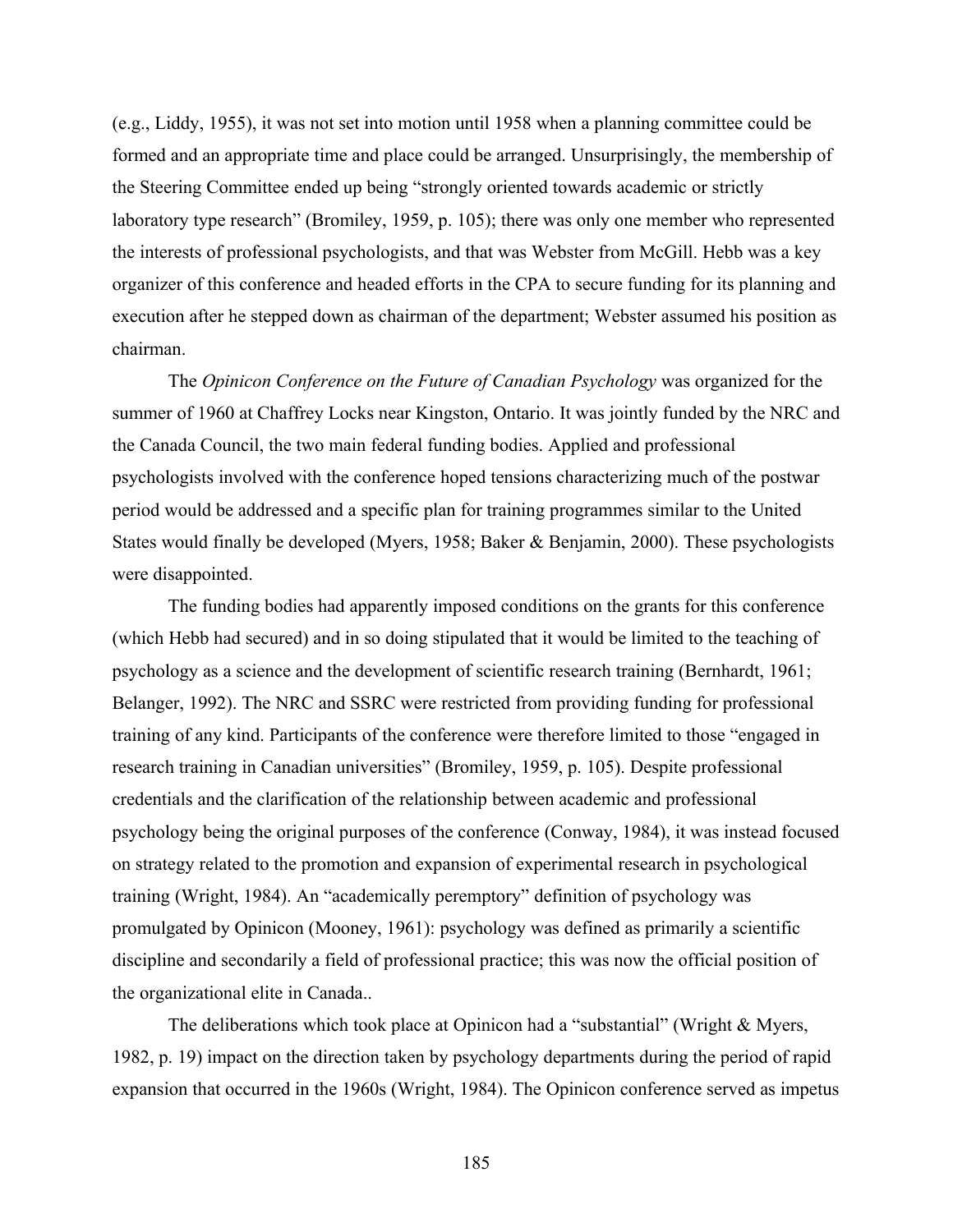for the further development of research and laboratory training (Wright & Myers, 1982). The 1960s became the time when adequate resources for the development of high-quality graduate training programmes in psychology finally became available in Canada, and departments used them to redress their weaknesses. They geared up to be in tune with the times; to create laboratories, acquire technological equipment, and hire top-level researchers. One of the most influential participants at Opinicon was Hebb (Wright & Myers, 1982). And the goal that Hebb had enshrined as core to Canadian psychology was materialized in the aim to create a lively research climate in each university department in Canada. The surge of interest in academic research psychology had the opposite effect on the development of professional training (Conway, 1984). Applied programmes in the 1960s were "eschewed" (Catano, 1984, p. 208), and "often neglected, or their development deferred" (Wright, 1984, p. 194), though not completely abandoned (Gibson, 1965).

The Opinicon Conference was broadly recognized as having been organized for, and dominated by, research academics, as a consequence of the conditions attached to its funding (Bromiley, 1959; Conway, 1984; Wright, 1984). Frustrated that issues related to professional and clinical psychology, such as the training of psychologists for community service, were not addressed, another conference was organized (this time, dominated by applied psychologists). This conference was held at the Geneva Park Convention Centre on Lake Couchiching, north of Toronto. At the Couchiching conference, the Canadian equivalent of the "Boulder Model" (established 1949), which outlined training for clinical psychology (the scientist-practitioner model), was established (Raimy, 1950). Despite vigorous efforts, no grant support for this conference or the publication of its report were forthcoming from either federal or provincial governments, and the cost of both almost bankrupted the CPA (Webster, 1967; Myers, 1982).

Opinicon angered professionals and lingering divisions between academic and professional psychologists persisted into the 1980s (Myers, 1982; Conway, 1984). Reflecting on the period decades later, Hebb argued that academic opposition to applied and clinical psychology "had little effect" (Hebb, 1984, p. 192; response to Conway, 1984). Hebb argued that psychologists at McGill were unjustifiably blamed for stalling the development of clinical psychology in Canada. He justified their refusal to train clinicians "for whom there would be no jobs on graduation" and noted dryly that "we held to the peculiar idea that an applied science must have something to apply" (Hebb, 1984, p. 192). Hebb argues few academics were aligned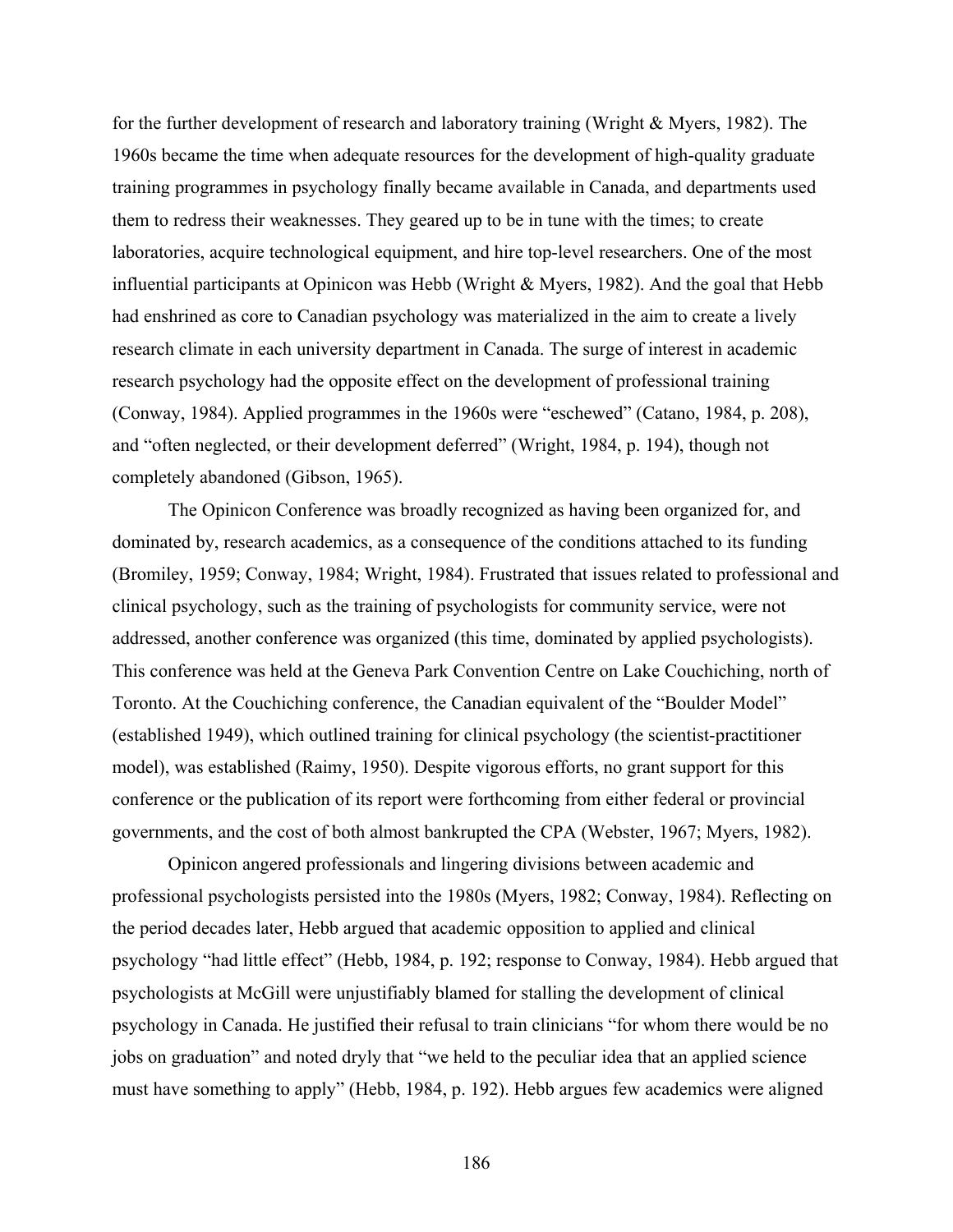with MacLeod's report at the time, though historians disagree (e.g., Wright & Myers, 1982). Hebb claimed that he was not speaking for, or on behalf of, McGill in any way (Hebb, 1984), though historian John Conway disagrees (1984). Hebb resisted characterizations that clear divisions between applied and basic psychologists clearly existed, noting that the projects with which he was involved at the time failed to fit neatly into either category: "I claim to be located as much in the world of reality as in that of theory" (Hebb, 1984, p. 192).

It is likely the MacLeod Report had an impact on the direction of psychology in Canada. For example, a year after this report was published, Bott retired from the University of Toronto and consequently the department took a decidedly "scientific turn" (see Myers, 1982, p. 90). Myers cites the Opinicon Conference to have strengthened his resolve to have the department at the University of Toronto 'go scientific' (Myers, 1982, p. 91). This direction was taken by numerous other Canadian departments of psychology at the time: With the establishment of McMaster's department there was "a deliberate decision taken early in the department's life that we would develop an exclusively experimental department and thus concentrate our resources rather than spread them over a wide range of subject matter" (Newbigging, 1982, p. 135). John Zubek (1925-1974), who was "influenced most by Donald Hebb with whom he worked at McGill [1950-1953]," became Head of psychology at Manitoba (Wright, 1982, p. 174).

It is almost taken for granted that the tensions in the 1950s arose due to the stronger emphasis on experimental psychology within Canadian departments of psychology (Dobson, 1995; Wright & Myers, 1982). However, historians have tended to neglect an investigation of the sources and consequences (both good and bad) of this uniquely Canadian experimental-bias. I think important similarities can be drawn from the efforts of Hebb to separate scientific psychology from professional psychology in the 1950s to the efforts of Tait thirty-years earlier to separate psychology (which was largely functional or applied) from its roots in philosophy (see Chapter One).

The factors that influenced the character or flavour of psychology at McGill in the postwar period were multifaceted. They included institutional limitations (both at the level of universities and government) as well as the particular interests of organizations (e.g., CPA) and individuals (e.g., MacLeod and Hebb). The history of this period cannot be understood solely in terms of the achievements of individuals or a gradual progression of disciplinary cohesion, the history from this period suggests the development of psychology in Canada to have been much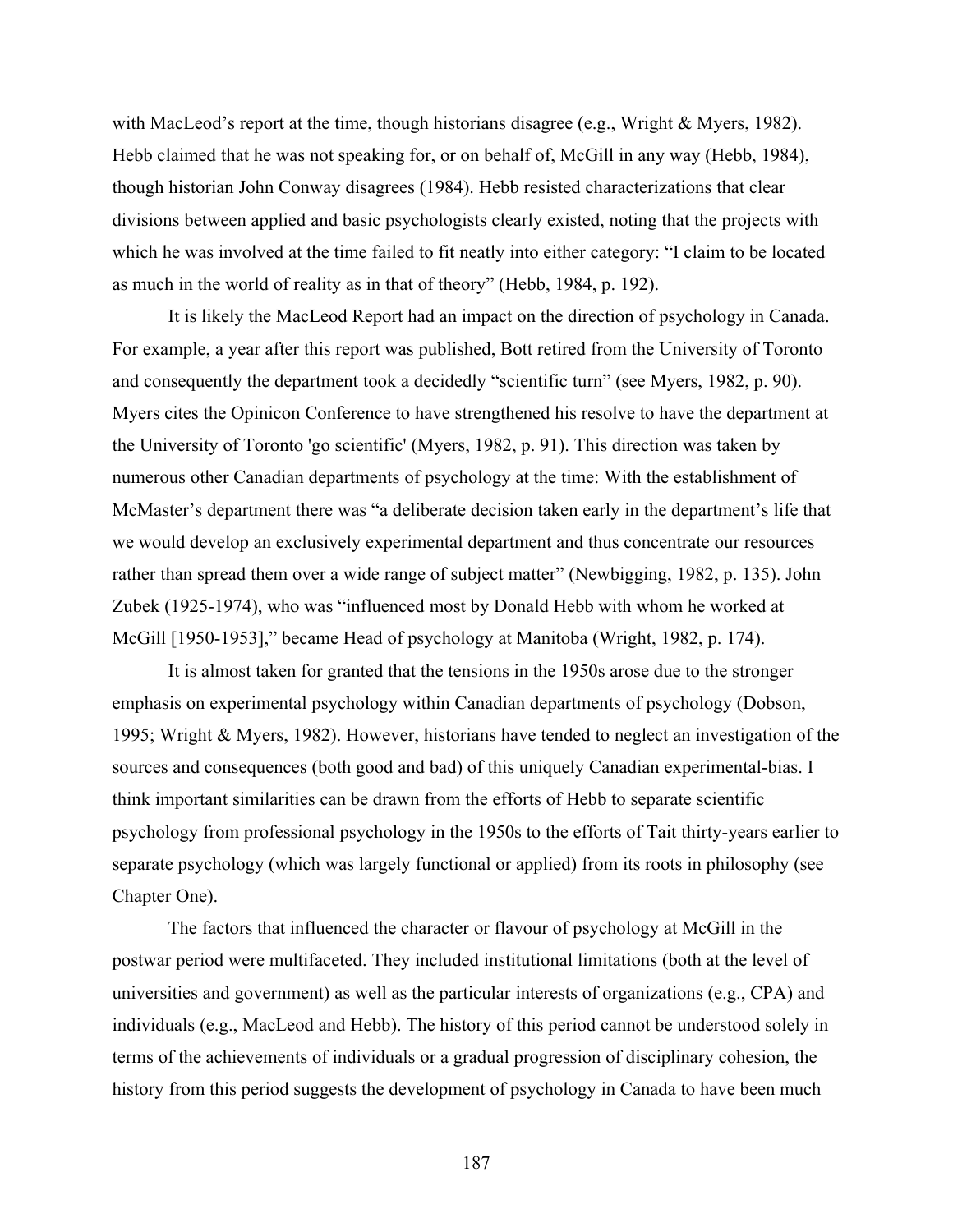more contingent and reliant upon the interests of networks of individuals in response to what they saw as specific challenges to their status and future.

## Chapter Four Conclusions

Canadian psychology in the immediate postwar period was at a critical juncture. In the early postwar years arose early academic and clinical neuropsychology, which came from a set of specific conditions unique to Montreal and McGill at the time. Disciplinary tensions, availability of support, and the broad societal recognition of psychologists in Canadian society created an atmosphere of both enthusiasm and concern; at stake was the organization of future psychology, both academic and professional. Canadian psychologists looked to their neighbors to the south, as they had always, but now expressed caution about uncritically following without adequately taking into account the conditions unique to the Canadian context (e.g., MacLeod, 1948). One of the major issues at stake was how best to balance the demand from outside the discipline (i.e., the need for a practical applied psychology by government and industry), with the recognition inside the discipline of the dangers associated with overextending or overselling its utility (i.e., at the expense of basic research). Canadian psychologists in the 1950s, with limited resources, funding, and staff, struggled over how best to organize itself to develop into a discipline that mirrored the natural sciences; these struggles for identity, in context, help us understand how psychology in Canada and at McGill developed into the kind of psychology it became during the postwar period. It also provides an alternative account of the rise of neuropsychology that more fully takes into account the contributions of psychologists at McGill University.

After World War II, experimental psychologists affiliated with research universities at McGill, Toronto, Dalhousie, Queen's and Western dominated leadership positions in Canadian psychology (i.e., the CPA). These psychologists hoped to maintain the funding and support that they had established during the war. While strategies consisted mainly of selling psychology on its usefulness to government, the "difficulties that had arisen in the United States" (Matthews, Mar 21, 1949) suggested a different path for Canadian psychology was crucial. Hebb, and the department at McGill, were at the vanguard of these developments.

Psychology at McGill occupied a particular interdisciplinary niche at McGill, which expanded to include not only advances in 1940s neurophysiology (see Chapter Three) but also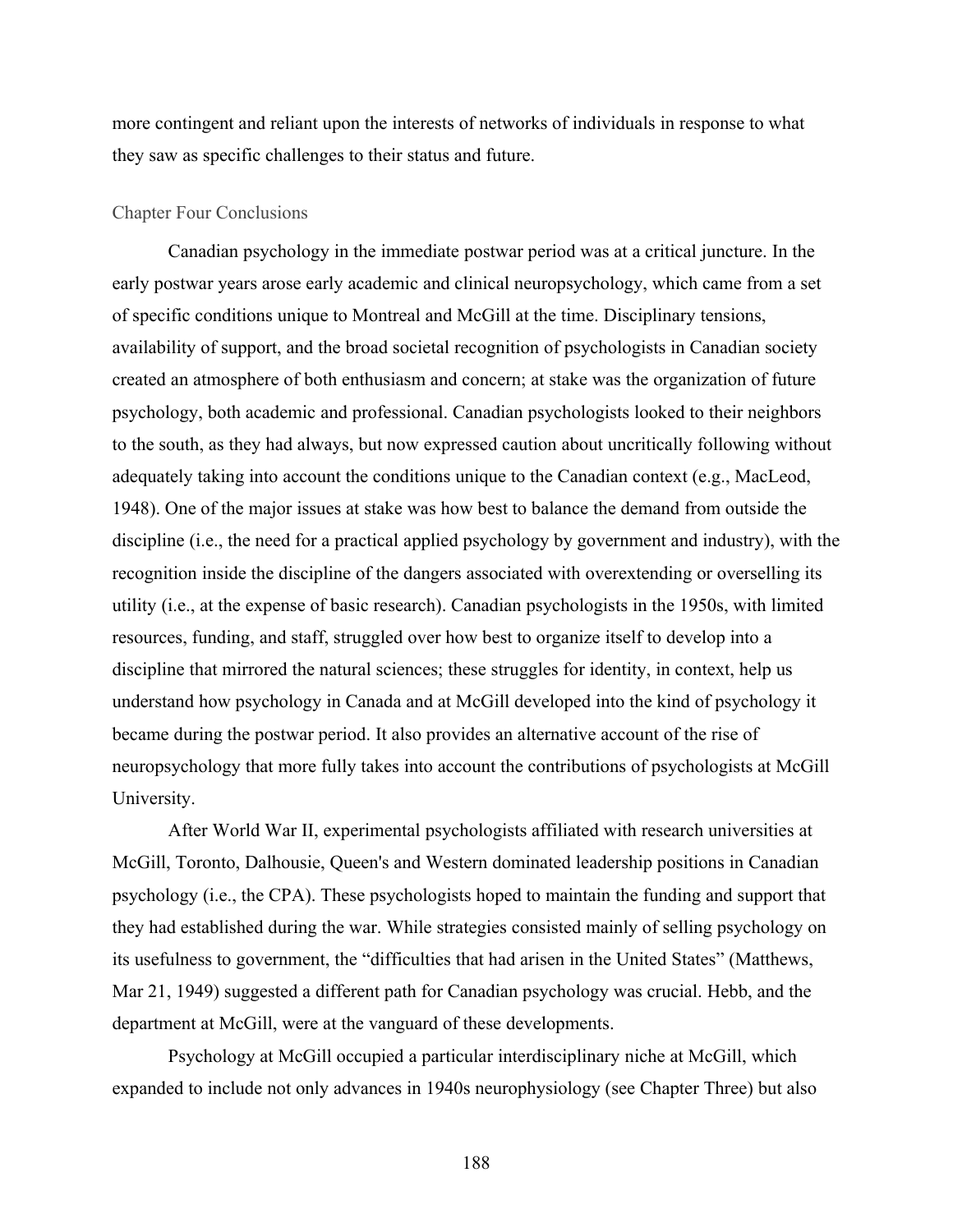research at the forefront of neurology coming from collaboration between members of the department of psychology and the MNI (see Prkachin, 2018). Similar to the "Harvard complex" described by Isaac (2012), these connections intimately shaped the institutional milieu in which McGill psychologists constructed their models of scientific practice. These psychological practices linked more to those of neurology than contemporary behaviorism (i.e., Morawski, 1986) and eschewed therapeutic expertise (e.g., Collins, 2006), placing McGill psychology more closely aligned with the biological sciences.

Canadian psychologists in the 1950s, such as Hebb, felt considerable pressure to compete with applied psychologists in order to define the discipline, both within academia and in society. This pressure contributed to the development of a particularly biological-oriented psychology at McGill, and created a psychological tradition specific to the period. This was possible in no small part to the wartime connections that Hebb and others fostered after the war and contributed to a disproportionate allocation of defense-related spending at universities such as McGill University. After Hebb stepped down, the 1960s came to reject the narrative of meaningful separation between applied and basic psychology, especially in the field of clinical research and practice. Research in the 1950s was characterized by the desire to establish psychology on the firm footing of a biological science, in the 1960s (post-Opinicon) Hebb's vision for psychology as an integrative field (Hebb, 1949) was made to reconcile with the realities of the challenges faced (Hebb, 1960).

After the Couchiching conference the argument about "premature professionalism" was gradually replaced with a different set of concerns. The post-Hebb 1960s saw a flourishing of clinical research and training at McGill. To what degree then should we take serious worries about 'over-selling' psychological expertise to the public? Were they simply worried about losing control of an emerging discipline? Given the integration of experimentally-trained psychologists into academia after World War II, it is not surprising that conflicting interests emerged between them and the new classes of professional psychologists that were being created to address the new realities of a increasingly managed postwar psychological society.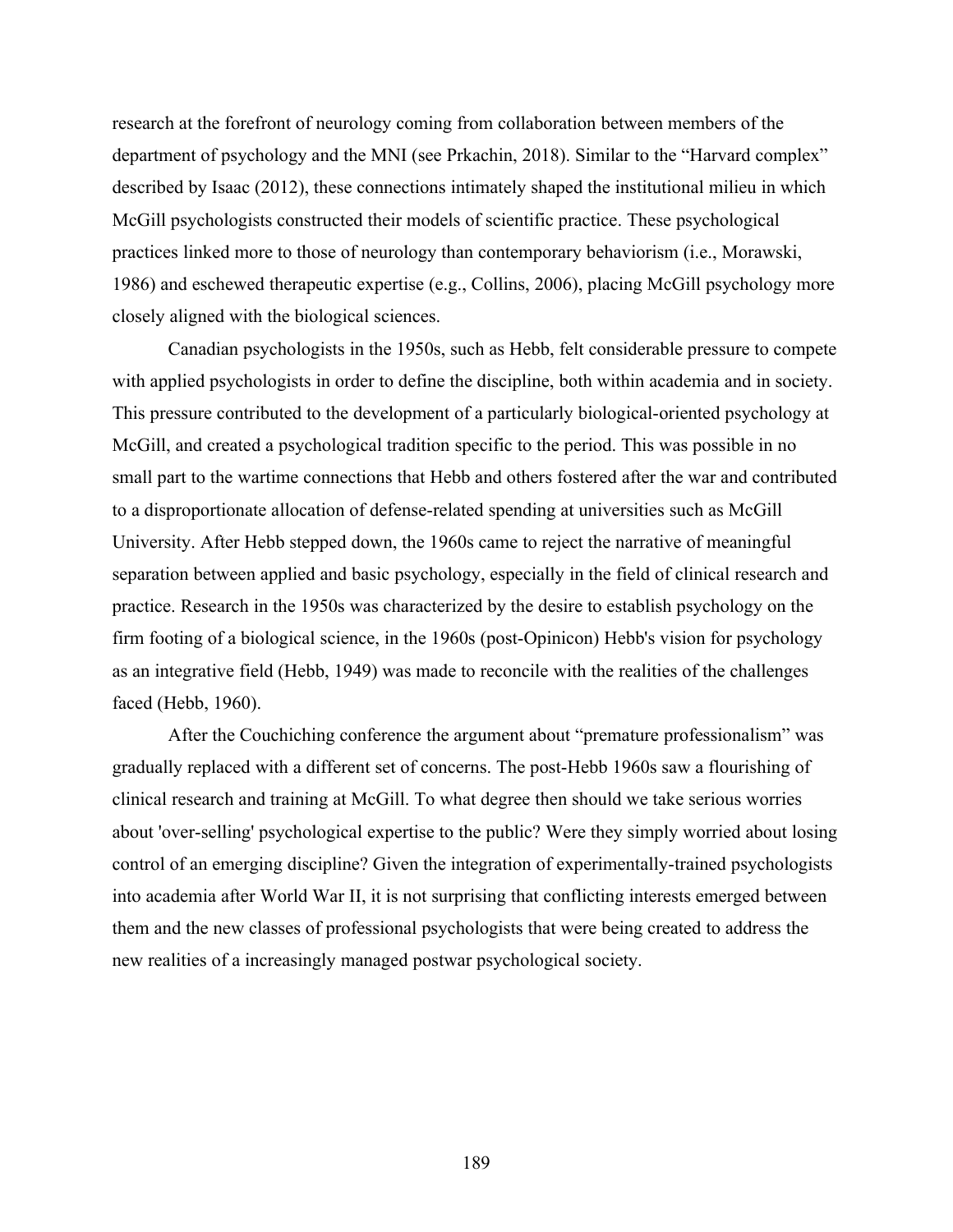## **Chapter Five: Between Brain and Body - The Legacy of Hebbian Neuropsychology**

This chapter explores the unique styles of psychological research that emerged at McGill after World War II under the chairmanship of experimental psychologist Donald O. Hebb (1904- 1985). By unique style of psychology, I refer to something less sweeping than A. C. Crombie's (1994) but aligned closely to Hacking's notion of 'styles of reasoning' (Hacking, 1992): a laboratory style that is mostly public, not entirely impersonal, but restricted in scope, in time and in space. This period, which spanned 1948 to 1958, marked the emergence of a psychology comprised mainly of blending the laboratory style of neurophysiology (in the traditions familiar to the Yerkes Laboratories and the Montreal Neurological Institute; see Chapter Three) with unique Canadian postwar professional and academic concerns (such as the patterns of funding and the promissory nature of biological science; see Chapter Four). It was in the reconstruction of the "frustrating" fifties that Canadian psychology had "come of age" (Wright, 1969; Wright & Myers, 1982). Yet, little historical research has yet few have examined the conditions giving rise to this remarkable period of discovery and innovation in Canadian history. Rather, the shifts and struggles characteristic of psychology at this point in its disciplinary history are incorporated into broader histories of the neurosciences, downplaying continuities with behaviorist thought and obscuring the specific, local conditions that shaped the kind of neuro-psychology that was made possible in Canada and at McGill at this time.

Hebb has been described as having "helped clear the way for the cognitive revolution" and to have "rejuvenated interest in physiological psychology" after World War II (e.g., Klein, 1999, p. 1). Indeed, he did so in a way that reflected a set of historical concerns and priorities that should be closely examined. The research conducted by Hebb, his colleagues, and their students during the 1950s put Canadian psychology on the map (MacLeod, 1955; Brown & Milner, 2003) and contributed importantly to the resurgence of the localizationist paradigm that undergirds much of our modern understanding of the human brain (Prkachin, 2018). While Lashley and the and early psychobiologists displaced the localization theory dominant in the 19th century (e.g., phrenology; Harrington, 1987), Hebb and his colleagues contributed importantly to the revival of localizationist thinking in psychology. Importantly, while this thinking is often tied to the rise of computational reasoning (the systems approach of the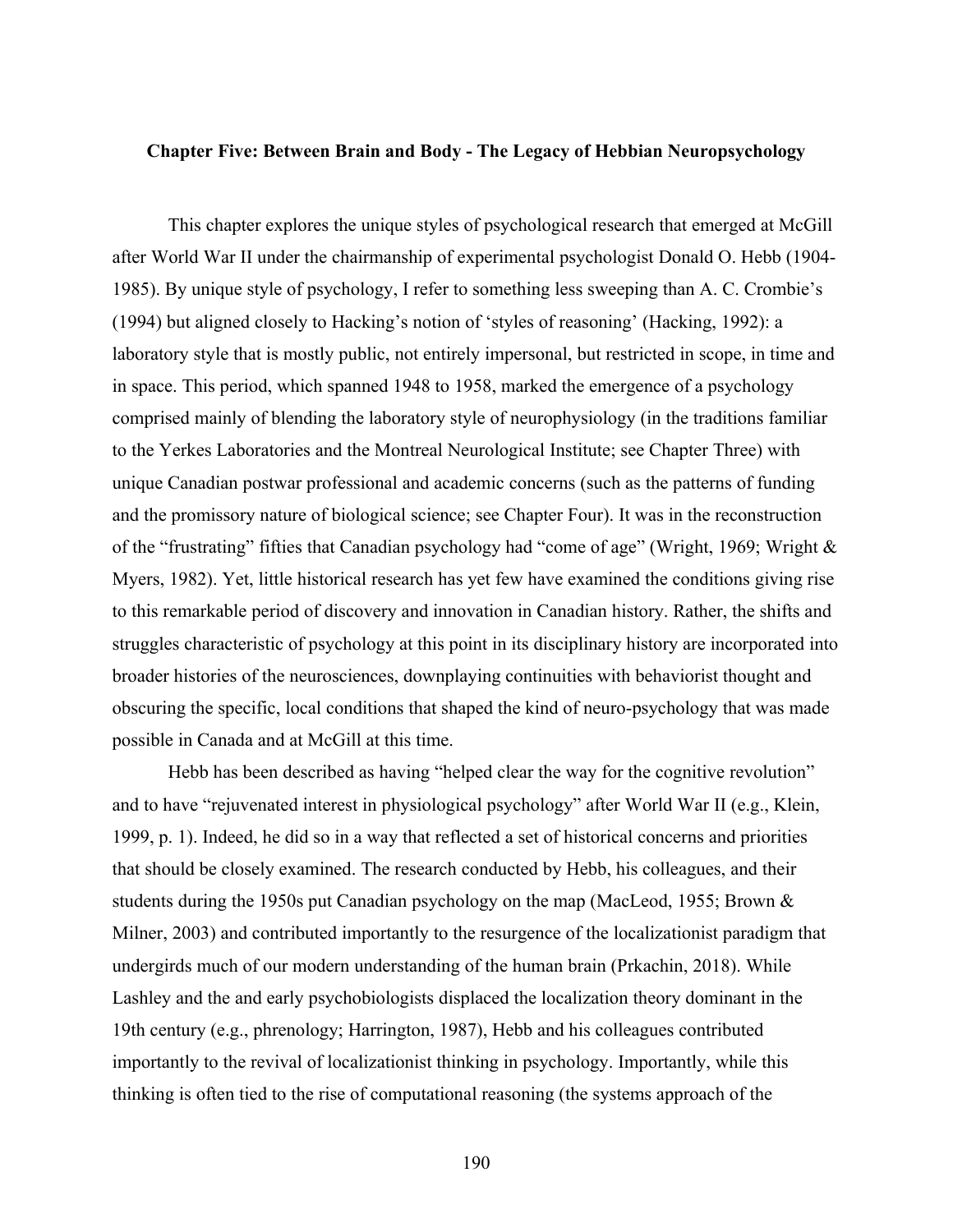cybernetic moment; Kline, 2015; Heyck, 2015) and the cognitive revolution in psychology (Gardner, 1985), Hebb's neuro-psychology is surprisingly "lively" (biological) in its approach to understanding thinking, or cognition (Hebb, 1949). The discoveries highlighted in this chapter (i.e., the psychology of isolation, rewards, and pain) are notably located in the bodies as much as the brains of rats, dogs, and humans; this chapter therefore draws on the history of emotions (Dror, 1999; 2001; Leys, 2010), cerebralization (Vidal, 2009; Vidal & Ortega, 2017) and subjectivity (Rose, 1998; 2003) to make an argument for the particular kind of psychology that emerge at McGill in the 1950s: a neuro-psychology of mind.

Following the momentum established by Wilder Penfield (1891-1976) and the pioneering efforts of the Montreal Neurological Institute (Guenther, 2016; Gavrus, 2011), Montreal and McGill were designated sites of national research priority in neurology and neurosurgery. The MNI and the Department of Psychology were supported by increases in postwar spending by the Canadian government in health sciences and higher education (Frost, 1984). McGill in the 1950s was becoming a hub for innovations in neurology, neurosurgery, psychiatry, and neuropsychology (Prkachin, 2018; Parent, 2017). This was the "golden age" of the MNI (Feindel & Leblanc, 2016). Among neuroscientific medical luminaries active in Montreal in the 1950s were William Cone (1897-1959), Herbert Jasper (1906-1999), David Hubel (1926-2013), and countless others (Preul et al., 1993). Even today, Montreal markets itself as a "city of neuroscience" (Tourisme Montreal, 2017).

The postwar surge of immigration to Montreal was accompanied by considerable investment in health services and medical research. For example, the Montreal General Hospital transformed from a community hospital serving anglophone Montreal to an internationally recognized academic centre during the 1950s and '60s (Hanaway & Burgess, 2016). New professionals such as economists, labour relations specialists, social workers, and psychologists constituted a growing share of Montreal's elite (Linteau, 2013). Academics were quick to leverage this newfound visibility and Montreal enjoyed scientific prestige as the site for international conferences (e.g., the International Symposium for Psychology in 1954), major scientific conferences, and significant infrastructural investments throughout the postwar period (Frost, 1984; Linteau, 2013).

To understand the conditions of Canadian research psychology in the 1950s, it is important to consider broadly the implications of Hebb's ideas on the thinking and work of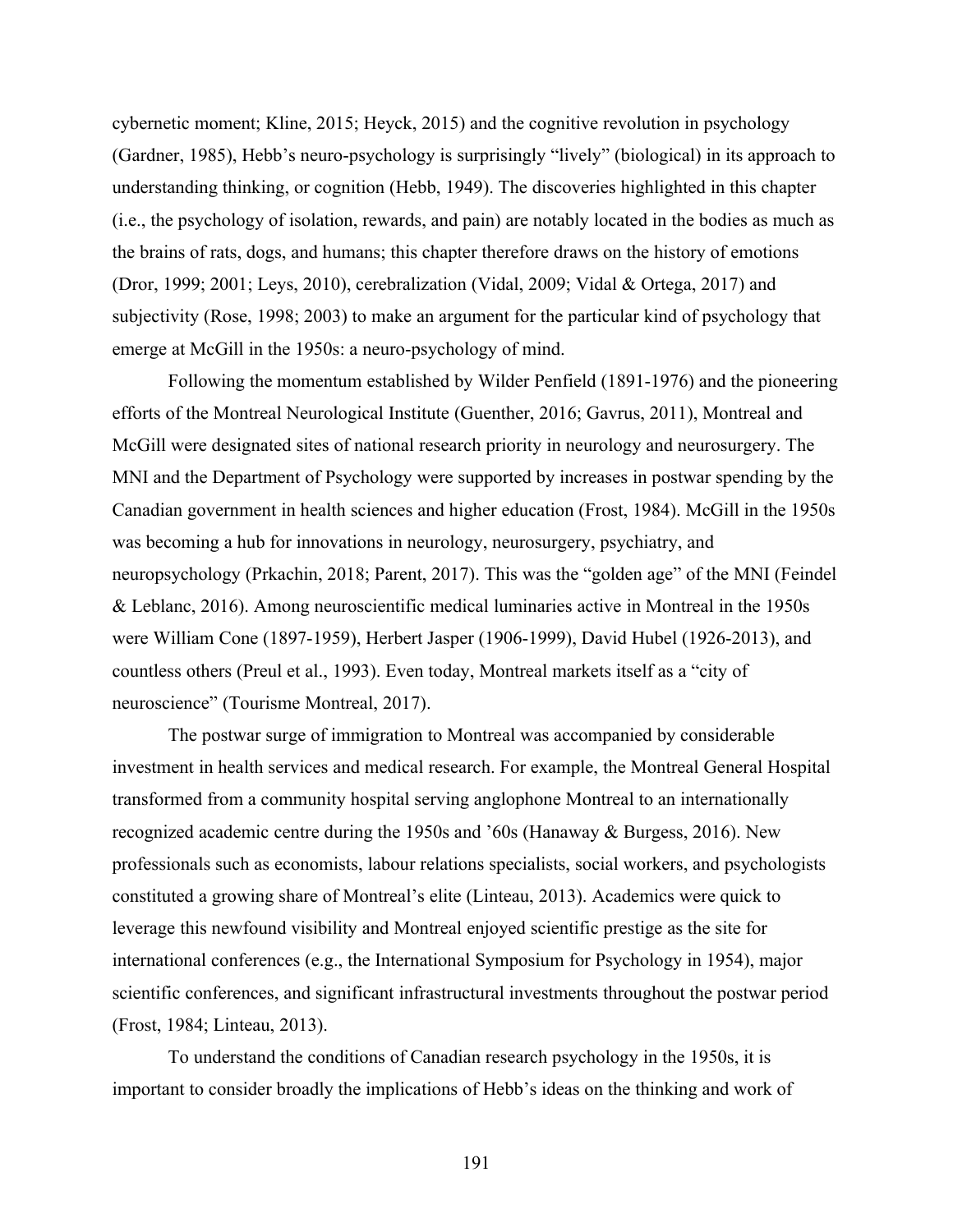fellow psychologists at McGill. The department of psychology received, trained, and inspired numerous student and post-doctoral researchers both in Canada and abroad. The sensory deprivation studies conducted by Woodburn Heron, B. K. Doane and T. H. Scott involved "opening up new ground" while his other graduate students, including Peter Milner, Seth Sharpless, Mortimer Mishkin, were more involved with "cleaning up and systematizing the areas opened up earlier" (Hebb, 1952). Many simultaneous lines of research were being pursued in the department throughout the 1950s. In a report to the CPA in 1955 the department reported no less than fifteen concurrent areas of research activity associated with McGill University (CPA, 1955), significantly more than other Canadian universities at the time. McGill was among the most productive and influential departments of psychology in postwar Canada. In a 1957 survey, McGill contributed more articles by institution than any other. Hebb was (by far) the most referenced psychologist, followed by Americans L. L. Thurstone (a psychometrician) and Kenneth Spence (Hullian behaviorist) (McCormack, 1958). To be sure, McGill was not the only major hub for academic psychology after the war; Toronto and Ottawa each had well-established departments by the early 1950s (Wright & Myers, 1982), though the orientation remained dominated by applied concerns until the 1960s. At McGill, during the same period, the direction of academic psychology took a decidedly different direction.

Compared to the history of psychology in the United States and Europe, comparatively little has been written about the history of psychology in Canada. That which has been written consists primarily of "insider" histories. Administrative and departmental records prior to the 1970s are few and far between. The challenge of piecing together this period is made more challenging by both the scarcity of historical records from this period and the fact Hebb often chose *not* to include his name on projects to which he contributed, as a means to heighten the visibility of his students (Fentress, 1999). Furthermore, the kind of face-to-face influence that comes about through professional interaction (e.g., having a conversation or eating lunch together because the Department of Psychology and the Department of Experimental Medicine at McGill are physically located in the same building) tends to be more difficult to reconstruct through archival traces than collaborations based around written correspondence.

This chapter tells the story of how a handful of postwar psychologists at McGill including Donald O. Hebb, Dalbir Bindra, Peter Milner, Seth Sharpless, and Ronald Melzack, and others—(re-)built their department and in doing so pioneered a different kind of psychology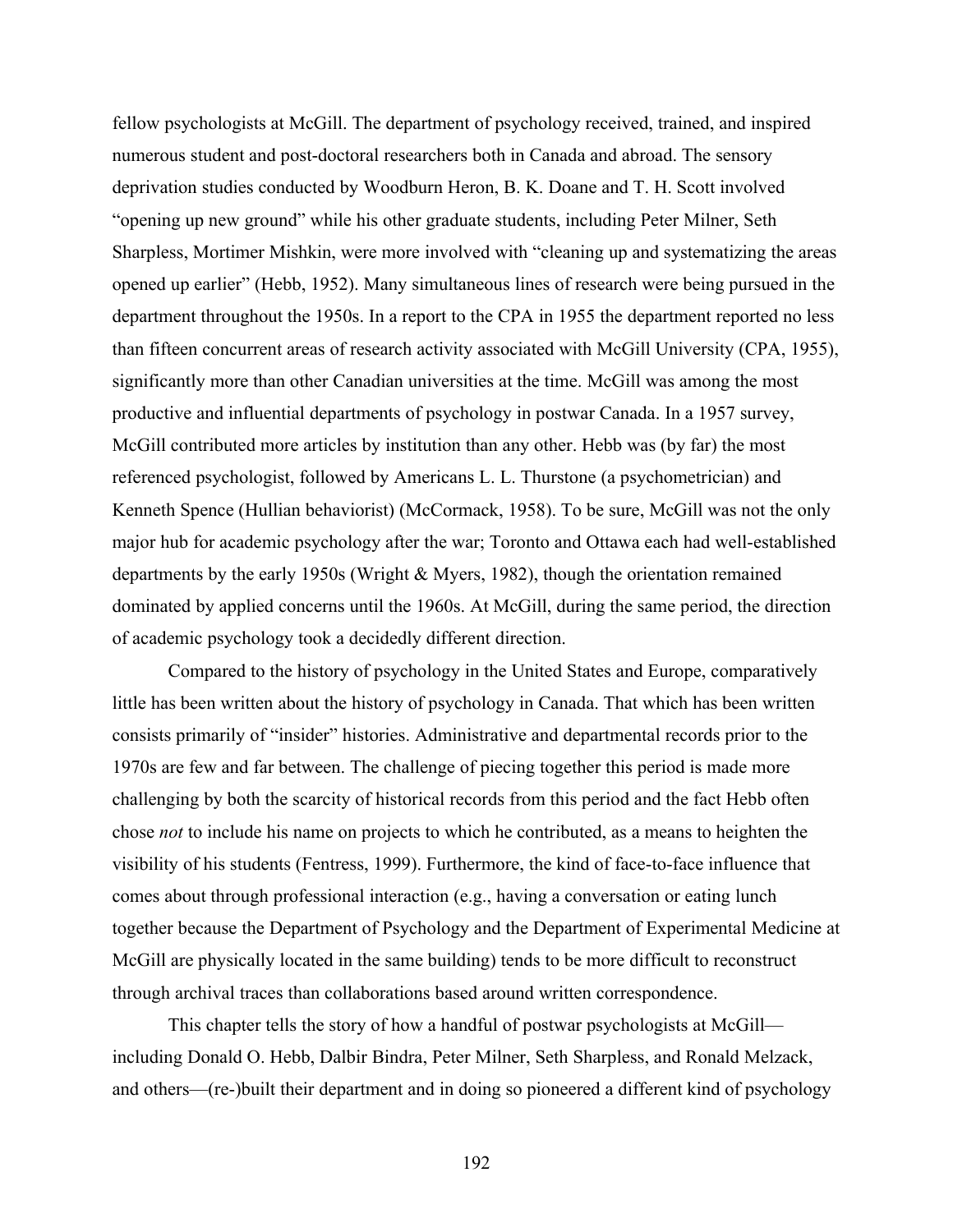in Canada. A series of case studies will illustrate how research and innovation affected, and were affected by, multifaceted concerns and priorities from this period. These cases include experiments into sensory isolation, explorations of reward mechanisms in the brain, and pioneering studies of pain psychology. I will examine some of the scientific and institutional contexts to which psychology at McGill during this period belongs, going beyond a disciplinary account of the achievements of Hebb and his ideas. This examination involves a close consideration of the factors that shaped the conditions of discovery and in doing so hopes to provide a more accurate understanding of the position of Hebb and McGill within the historiography of Canadian psychology.

## 1. Taking Shape: Hebb's Postwar Research Agenda, 1948-1958

Similar to many Canadian departments of psychology after the war, McGill underwent a period of unprecedented growth (Wright & Myers, 1982). When Hebb and Ferguson joined the department in 1947 the only other full-time faculty members had been MacLeod and Kellogg, with Webster and Alexander as part-time staff (Ferguson, 1982). Morton was still serving as part of the Defense Research Board in Ottawa (an important liaison to the department) and Murray de Jersey was on leave (MacLeod, Sept, 1946). Together with MacLeod, Hebb was given a mandate to modernize psychology at McGill, to bring it to the forefront of scientific excellence. The disciplinary changes induced by the war had created an identity crisis in Canadian academic psychology, one that had existed but had been largely dormant until this time (see Chapter Four). Hebb's appointment to McGill and subsequent leadership of its department of psychology symbolized an important commitment from the university and research community to establish Montreal as a hub for experimental and biological psychology in Canada. Hebb's first move, therefore, was to firmly establish the department's position. This involved the establishment of animal laboratories, the call for particular kinds of psychological (and non-psychological) expertise, and the mobilization of scientific research efforts across disciplines.

#### 1. a. New students, new expertise

After Hebb assumed chairmanship of the department in 1948, his first hire was another Harvard-trained comparative psychologist interested in the biological underpinnings of behavior, Dalbir Bindra (1922-1980). In 1948 Bindra completed his Ph.D. at Harvard under the supervision of Joseph C. R. Licklider (1915-1990) on motivation and hoarding behavior of rats.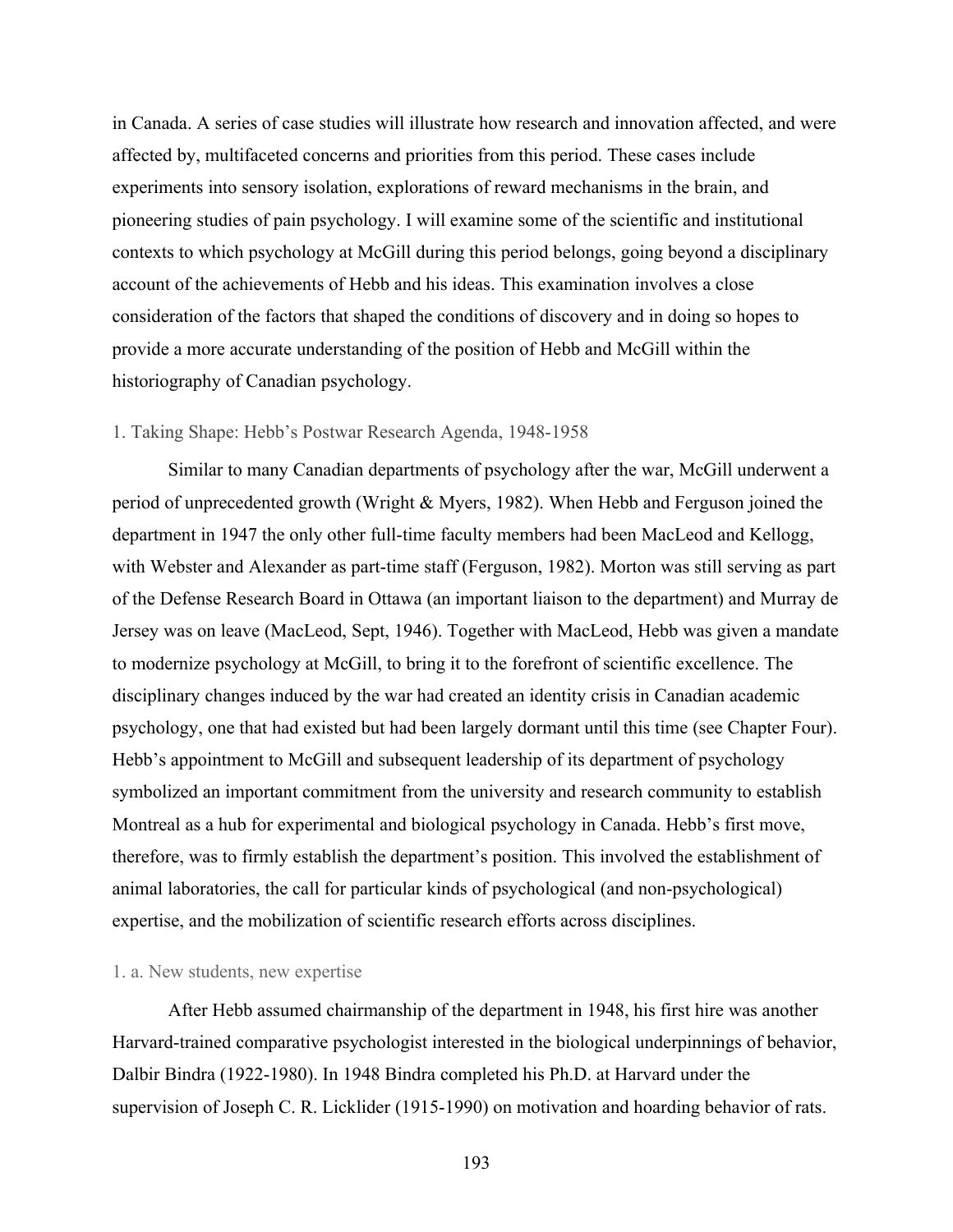Licklider, who would become one of the most important figures in the history of computer science and general computing history (e.g., Licklider, 1960), was at that time a research fellow and lecturer in the Psycho-Acoustic Laboratory at Harvard. Bindra's study of behavior and motivation was deeply influenced by the work of E. G. Boring, Gordon Allport, S. S. Stevens, and others (Hebb & Ferguson, 1981); these Harvard psychologists contributed importantly to the shaping of postwar American psychology (Isaac, 2012) and a psychological form of Bridgman's operationalism (Green, 1992). Bindra, sharing Hebb's wide range of research interests in the neurophysiology of emotion and the neural correlates of intelligence, was among his closest collaborators in the 1950s. Though interestingly they only published once together, on scientific communication (Hebb & Bindra, 1952). Bindra was elected President of the CPA in 1958 (the third from McGill in five years) and Chair of the Associate Committee on Experimental Psychology of the NRC. In 1975, he was appointed Chair of the Psychology Department of McGill. Bindra published *A Theory of Intelligent Behavior* in 1976; this book extended Hebb's concept of the "cell assembly" and proposed an integrative system to explain adaptive behavior.

A number of Canadian psychologists who spent time at McGill in the early 1950s would go on to establish experimental practices elsewhere. John Zubek (1925-1974) and William Thompson (n. d.), two recent graduates, rural Canadians trained in the United States (like Hebb) with hopes to pioneer the new scientific discipline at Canada's major research universities. Zubek was a Czech-Canadian immigrant who completed a Master's degree in social psychology at the University of Toronto and a Ph.D. from Johns Hopkins University in 1950. Zubek spent three years as an assistant professor at McGill (1950-1953). Zubek was enthralled by the sensory deprivation research carried out by Hebb, although he was not directly involved with this work (Raz, 2013). Zubek and Hebb were close, he was among those Hebb depended to run the department during the early years (Hebb, 1980). Zubek accepted a position as Chair of the Psychology Department at the University of Manitoba in 1953. He continued and extended the studies Hebb and his group at McGill were in the process of conducting and maintained liaison between the two (Rosner, 2016). Zubek was "interested primarily in establishing psychology at the University of Manitoba as a distinct academic discipline […] the driving spirit of the department […] John made psychology at Manitoba known internationally" (Wright, 1982, p. 173). He established the Manitoba Sensory Isolation Laboratory and became an international authority on the subject (see Raz, 2013b and Harper & Bross, 1978).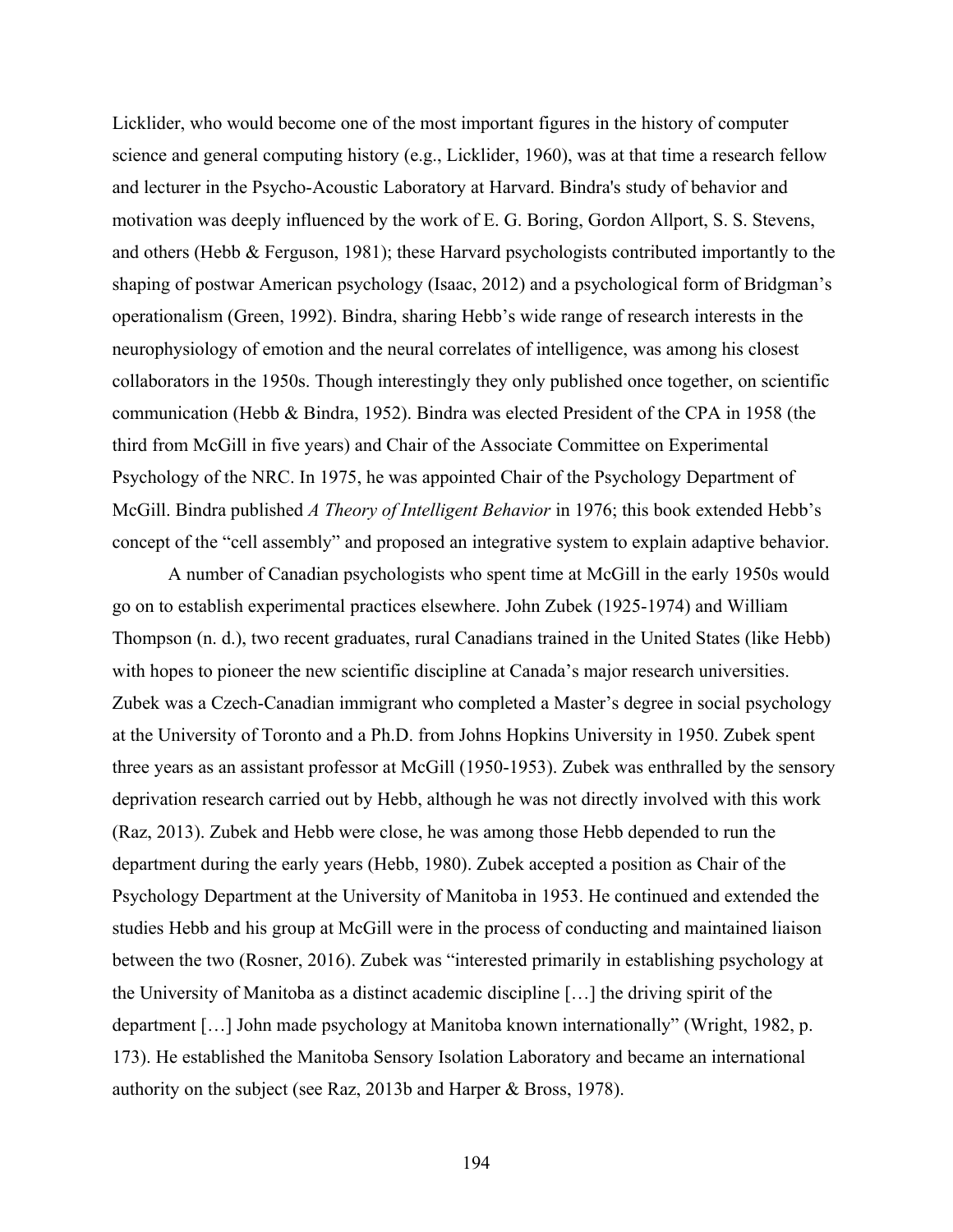William R. Thompson completed a Master's at Queen's University and a Ph.D. from the University of Chicago in 1951. Thompson spent his postgraduate years (1951-1954) working with Hebb in the Department of Psychology at McGill. Thompson was trained as a physiological psychologist in Lashley's long-shadow; his dissertation was titled, "Discrimination behavior of the cat after selective ablation of visual cortical area" and much of his work explored the heritability of intelligence and emotionality in rats and dogs (e.g., Bindra & Thompson, 1953; Thompson & Heron, 1954a; Thompson & Melzack, 1956; Thompson, 1957). Thompson returned to Queen's in 1954 for a couple years before accepting a position at Wesleyan University in Connecticut. In 1966, Thompson again returned to Queen's, this time as Head of the Department of Psychology (Inglis, 1982).

Haldor Enger Rosvold (1916-1997) was hired soon after Hebb's arrival to teach a course on personality and to supplement the supervision of students. Rosvold had just finished his Ph.D. at Stanford, where he had worked with Calvin Stone (Mishkin, 2001), a pioneer of early psychobiology and one of Lashley's early physiological psychology graduates (Rosvold, 1955; Pickren, 2006). Among Rosvold's first students were Sam Rabinovitch and Mortimer Mishkin (Rabinovitch & Rosvold, 1951; Mishkin, 2001). Rabinovitch, trained as a psychologist, was involved in the in the early development of child psychiatry in Canada; through his clinical expertise and work on learning disabilities, he established the Learning Clinic at the Montreal Children's Hospital (MacDermot, 1961; Ferguson, 1982), which has since been re-organized as the Child Development Program. Rosvold supervised Mishkin's Ph.D. research, which was being conducted in partnership with the Yerkes Primate Laboratory and neurosurgeon Karl Pribram (1919-2015), who had been one of Hebb's colleagues at Orange Park with Lashley in the 1930s (M. Mishkin, transcribed interview, 2001, p. 15).

Mishkin went on to conduct groundbreaking studies in the areas of memory and cognition; his work contributed to the discovery of two separate brain processes for encoding memories (Mishkin et al., 1983). He later became the National Institutes of Mental Health's chief scientist and was awarded the National Medal of Science in 2009. Mishkin would later note that, "Hebb was perhaps my most influential mentor ever, not because I had a lot of direct interaction with him, but because I was a student in his lab" (Mishkin, 2001, p. 5). In addition to teaching and supervising at McGill, both Mishkin and Rosvold were early neuro-psychologists and Hebb's allies, instrumental to the establishment of the animal laboratories in Canada and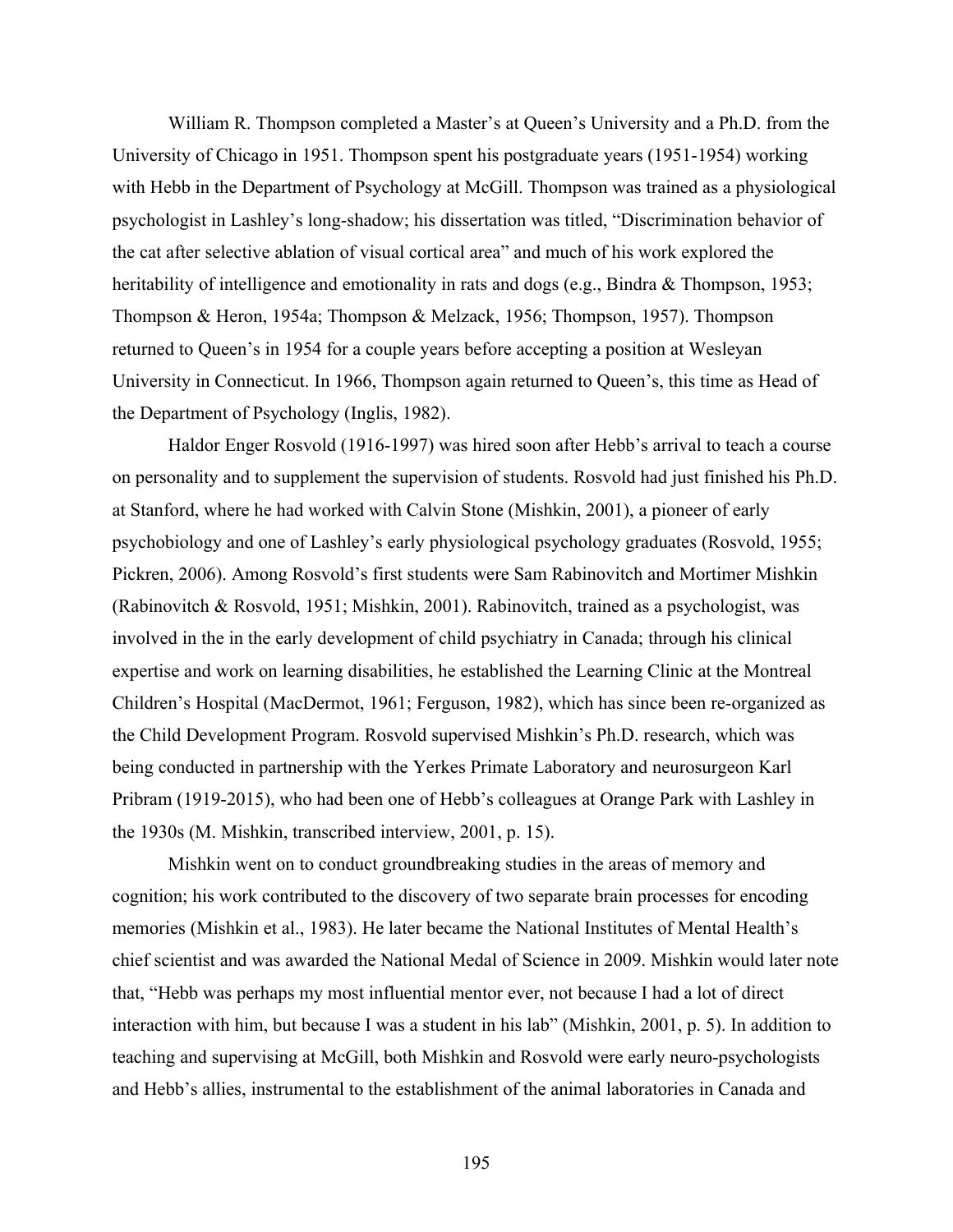abroad. Miskin and Rosvold both departed Montreal only a few years later to work with Carlyle Jacobsen as part of the Lobotomy Project at Yale (M. Miskin, transcribed interview, 2001, p. 9; Morawski, 1986).

Hebb ran the dominant experimental division of the Department of Psychology with the close help of Bindra, Thompson and Zubek (Hebb, 1980). Both Woodburn Heron and Peter Milner were "*de facto* instructors before they graduated" (Hebb, 1980, p. 300). This small group worked tirelessly to create an environment ideal for scientific training; in many ways Hebb aspired to model the pedagogical practices characteristic of the intellectual dynamics he had experienced in the interdisciplinary laboratories of Lashley (Dewsbury, 2002) and Penfield (Prkachin, 2018; Feindel & Leblanc, 2016). Accounts by graduate students from this time frequently reflect on the freedom they were provided to pursue their own interests and to experiment without restriction on subject matter or method (e.g., Mishkin, 2001; Fentress, 1999). Among the first graduate students to be formally supervised by Hebb were Bernard Hymovitch (PhD, 1949), Woodburn Heron (MA, 1949), Thelma Gordon (MA, 1949), and Donald Forgays (PhD, 1950).

The relations Hebb had established with the Montreal Neurological Institute (as well as other hospitals) meant that psychological research had access to clinical and experimental data that, for psychologists, was rarely available. With the range of experience and expertise Hebb had gathered at McGill, new experimental possibilities emerged (Prkachin, 2018). For example, Miskin recounts how, as a researcher in Hebb's department, changes in intelligence after surgery could be explored by comparing the intelligence tests of war veterans who had become schizophrenic and were 'treated with lobotomy' at St. Anne's Hospital. Ties to neighbouring hospitals were supported by the university and the MNI. This facilitated collaboration and access. Mishkin reflected, "This had never been possible before" (M. Mishkin, transcribed interview, 2001, p. 8).

Hebb's department established numerous ties with other McGill-affiliated institutes such as the Allan Memorial Institute and the Mental Hygiene Institute (both a few blocks away from each other). Psychiatrists and clinical psychologists from these institutions regularly supervised graduate students in Hebb's department. From outside the department Robert Malmo and Abraham Luchins supervised the most students. Malmo was a Yale graduate (1940) who had also worked at Yerkes Laboratory in the late 1930s and was appointed Director of the Laboratory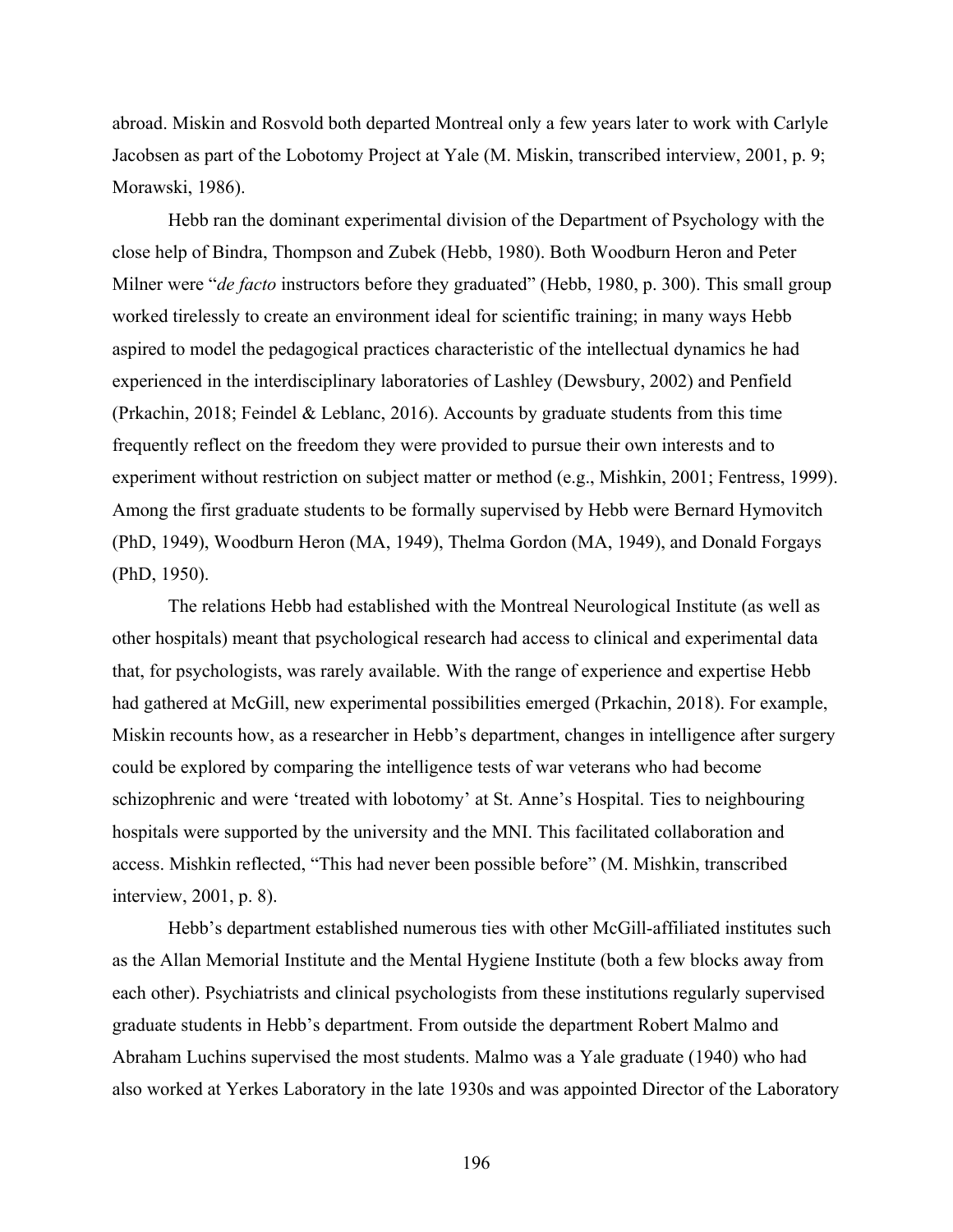of Psychological Studies at the Allan Memorial Institute in 1948. He was known at the time for his electrophysiological research, contributions to experimental psychopathology (Bernhardt, 1958), and advocacy of psychosomatic approaches to medicine (Malmo, 1952). Luchins was a Gestalt psychologist who had been a student and close collaborator of Max Wertheimer's after the latter fled Germany to the United States in the late 1930s. MacLeod, who had studied psychology in the 1920s in Berlin, invited Luchins to serve as Lecturer in the late 1940s (Luchins, 1993). He conducted research on the role of mental set (*Einstellung effect*) and group psychotherapy. While Luchins was not formally appointed to the psychology department, he nevertheless provided an important perspective and later remarked how he was often called upon to 'defend the Gestalt position' in the department (Luchins, 1993).

Key to attracting high quality faculty and students was the opportunity to conduct innovative research. The connections that Hebb fostered with associated departments and institutions provided some opportunities for research but most importantly the department's own laboratories were in desperate need of improvement. The highest among Hebb's priorities was the creation of an experimental animal laboratory.

## 1. b. Establishing the animal laboratory

The psychological laboratory is often central to histories of psychology as a scientific discipline (Caphew, 1992), the importance of the laboratory underscores its capacity to provide insight about the cultures of modern psychology (Danziger, 1990). In Hebb's first year at McGill, he worked closely with MacLeod to establish a modern psychological laboratory, unlike any that had existed in Canada at the time (Wright & Myers, 1982). Hebb oversaw the creation of facilities for experimental animals (rats at first, then later dogs), similar to those he had attempted to establish at Queen's in the late 1930s (Murray, 2012; Inglis, 1982). The acquisition of laboratory animals, paired with the comparative psychological expertise of Hebb and Rosvold (the Yerkes-Lashley connections), kicked off a new era of experimental work at McGill and the MNI (Prkachin. 2018).

Both MacLeod and Hebb were convinced that the basis of academic psychology in so far as it was recognized as a well-established scientific discipline (see Chapter Four). If Canadian psychology was going to break its dependence on American funding and become capable of attracting the highest-calibre students, the department at McGill would need to become worldclass, able to offer excellent opportunities to practice and develop practical research skills. The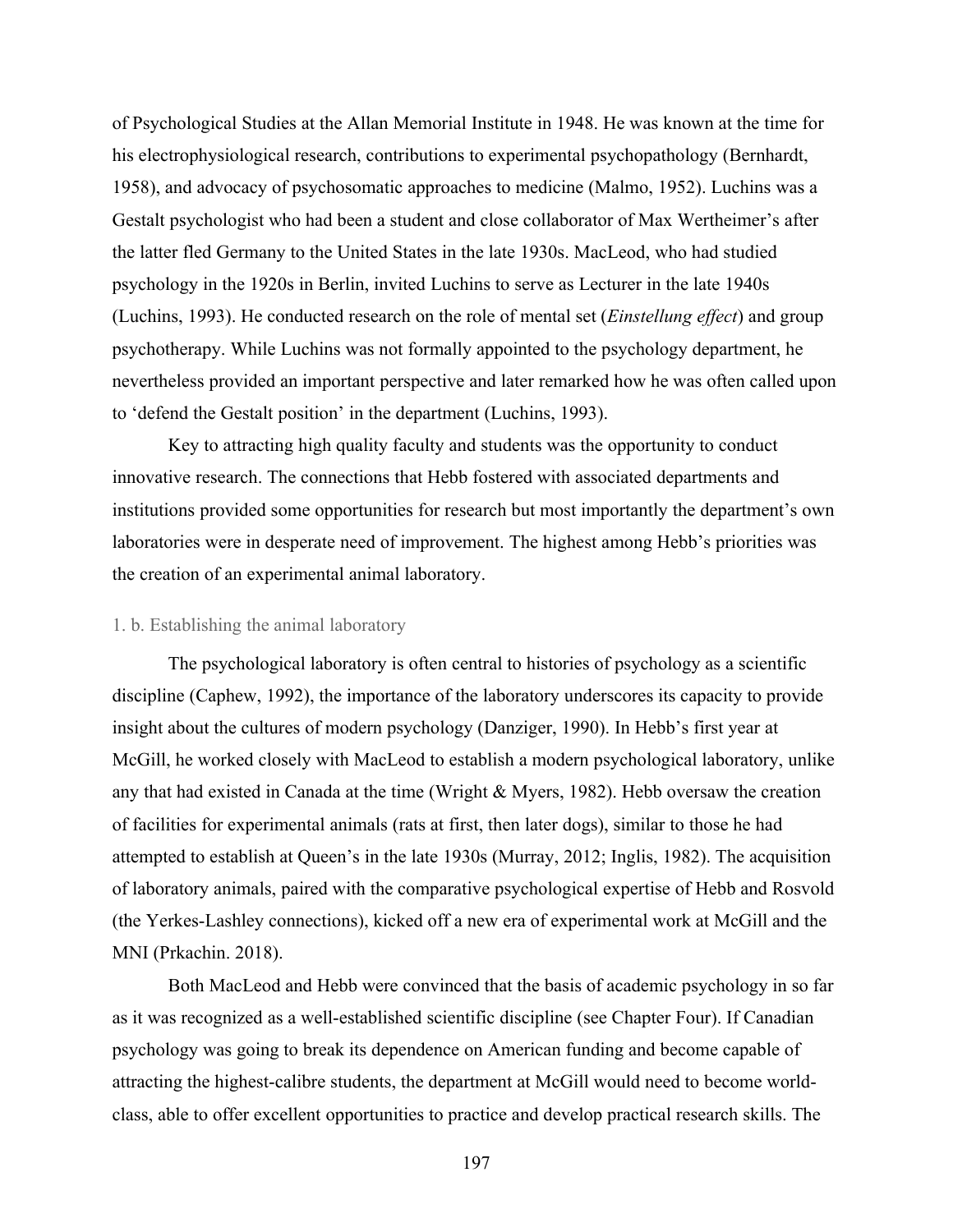attitude embraced by Penfield and the MNI throughout the 1940s supported the work of psychologists in clinical settings (see Chapter Three), though Penfield remained aloof to the world of academic psychology generally (Prkachin, 2018) Both Hebb's connections to the neurological community in Montreal and the development of the animal laboratories created more opportunities for his colleagues and students to conduct research with unique clinical and experimental data. Psychologists at McGill used these new data to conduct experiments in order to, in part, show the value of investment to the Canadian government, bolster the international standing of the university, and to train new graduate students in the principles of the biological psychology Hebb had outlined (1949) and MacLeod advocated (1947a).

The animal laboratories, originally housed in the Donner Building, opened in the fall of 1948 (Ferguson, 1982). Little is known about the specifics of the laboratories during this period outside the descriptions of research provided in graduate theses. Throughout the 1950s parts of the department were housed in about five different locations on or near the McGill campus.

While Ferguson (1982) suggests that distributed nature of the department detracted from a sense of departmental unity, it is possible that this extended base helped foster connections with adjacent departments (weak ties). Little is known about the specifics of the physical department during much of the 1950s. In 1964 all branches of the Department were brought together, and integrated as a unified department in the Stewart Biological Sciences Building.

According to Hebb's publication records and the topics of students he supervised in these first few years, Hebb engaged deliberately in building bridges between psychology and the Faculty of Medicine at McGill -- bridges in need of serious repair -- and refining his theoretical vision for the role of psychology within it. Hebb published position pieces in the *Annual Review of Psychology* (1950), the *Journal of Personality* (1951), and the *British Journal of Animal Behavior* (1953) that emphasized and extended the vision for a biological psychology informed by recent advances in neurophysiology. This biological orientation in McGill psychology was unique in Canada at the time. Early Canadian psychology departments simply did not have the kind of resources, expertise, or university support to properly leverage an experimental laboratory able to conduct the kind of research McGill became famous for during this period.

# 1. c. Lines of (neuro-psychological) attack: building up and building out

Hebb's background and biological approach to psychology led him to conclude that cognitive determinants of behavior such as adult intelligence and emotional responses were the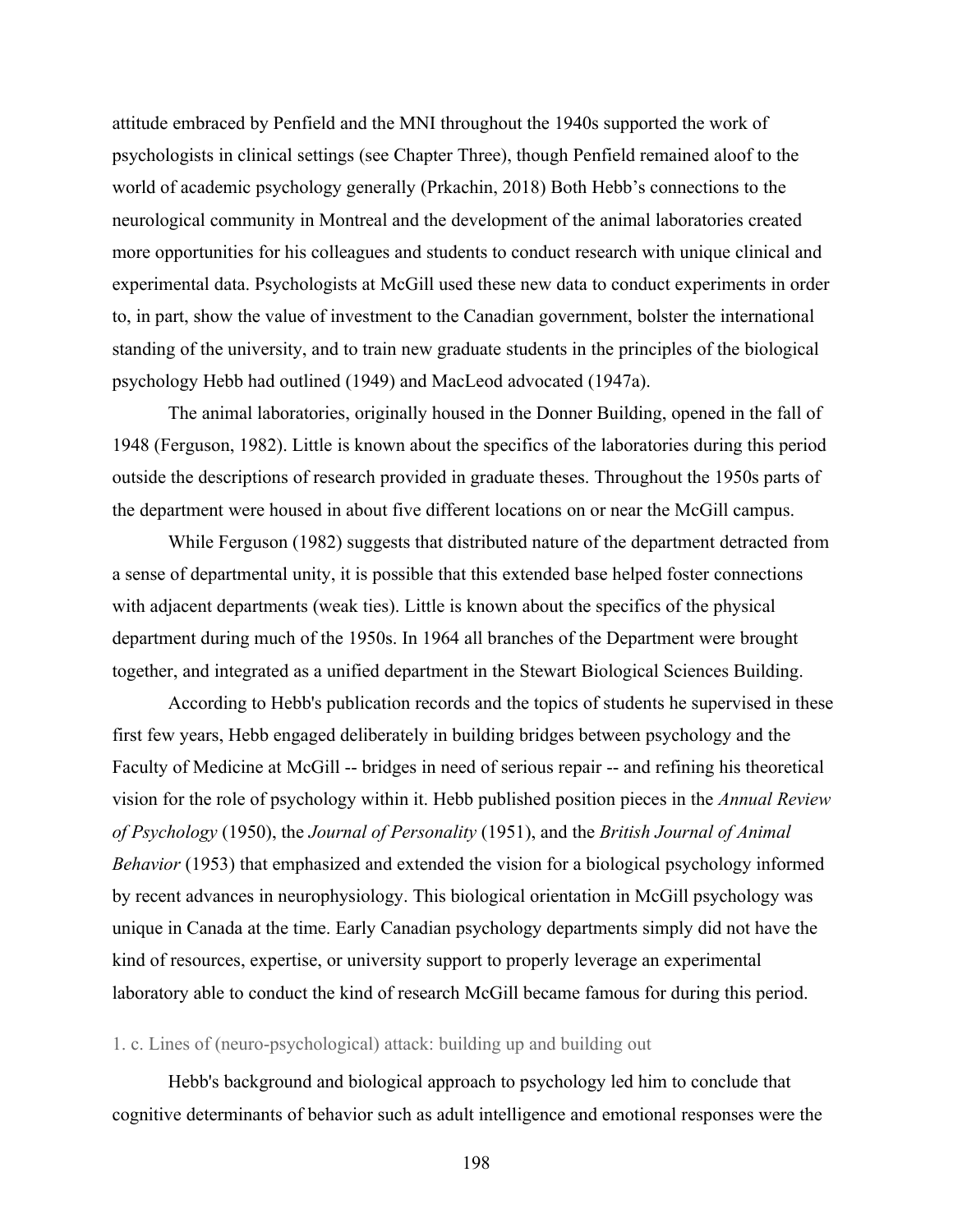function of a complex interplay of both evolutionary heritage and early experiences. Hebb's theory (1949) proposed that thought processes (and therefore the operations of intelligence) consisted of an activity of cell assemblies, and that these assemblies are organized by way of the sensory stimulation from the early experiences of an animal. With the laboratory established, Hebb's department became "devoted to getting evidence that would show that the theoretical approach would pay off in new experimental results" (Hebb, Mar 14, 1951).

Hebb's main research objective in returning to McGill in the late 1940s was to better understand how this interplay contributed to the organization of behavior in animals. Building upon his work on perception and instincts, Hebb's research throughout the 1950s dealt primarily with topics related to motivation and learning. He wanted to figure out how motivation and learning affected the behavior of animals and in turn how early experiences affected the capacities of animals to learn and adapt. The research Hebb and his colleagues conducted at McGill in the 1950s contributed to a fundamental rework of our understanding of the relationship between organisms and their environments, especially the importance of early environments for adult development. Neobehaviorists of the postwar decade turned increasingly to theories of information processing to explain human behavior related to learning, memory, and perception. In doing so they abstracted the cognitive apparatus from its embodied (neuropsychological) experience. Hebb (1949) had demonstrated, through his physiological approach to psychology, that connections between higher-order cognitive functions (such as pleasure, pain, and emotion) could themselves be described in terms of neurophysiological processes without reducing one to the other. This focus made Hebb unique among many of his contemporaries (Gardner, 1985; Baar, 1986). In the early 1960s, Ulric Neisser (1928-2012), the "father of cognitive psychology" (Hyman, 2012; Neisser, 1967), lamented a "misunderstanding of the nature of human thought" in current debates (Neisser, 1963). This, he argued, was reflected by the neglect of a number of uniquely human processes, namely the growth and development of thinking, the intimate association between thoughts and emotions, and the multiplicity of motives that exist simultaneously in any given situation. He claimed that, "the focus of difficulty will no longer be pattern recognition, learning, and memory, but in an area which has no better name than 'motivation'" (Neiser, 1963, p. 195). While behaviorists and early cognitivists had tended to avoid much consideration of higher-order processes, Hebb and his department at McGill sought an explicit integration of human experience through existing neurophysiological theory. It was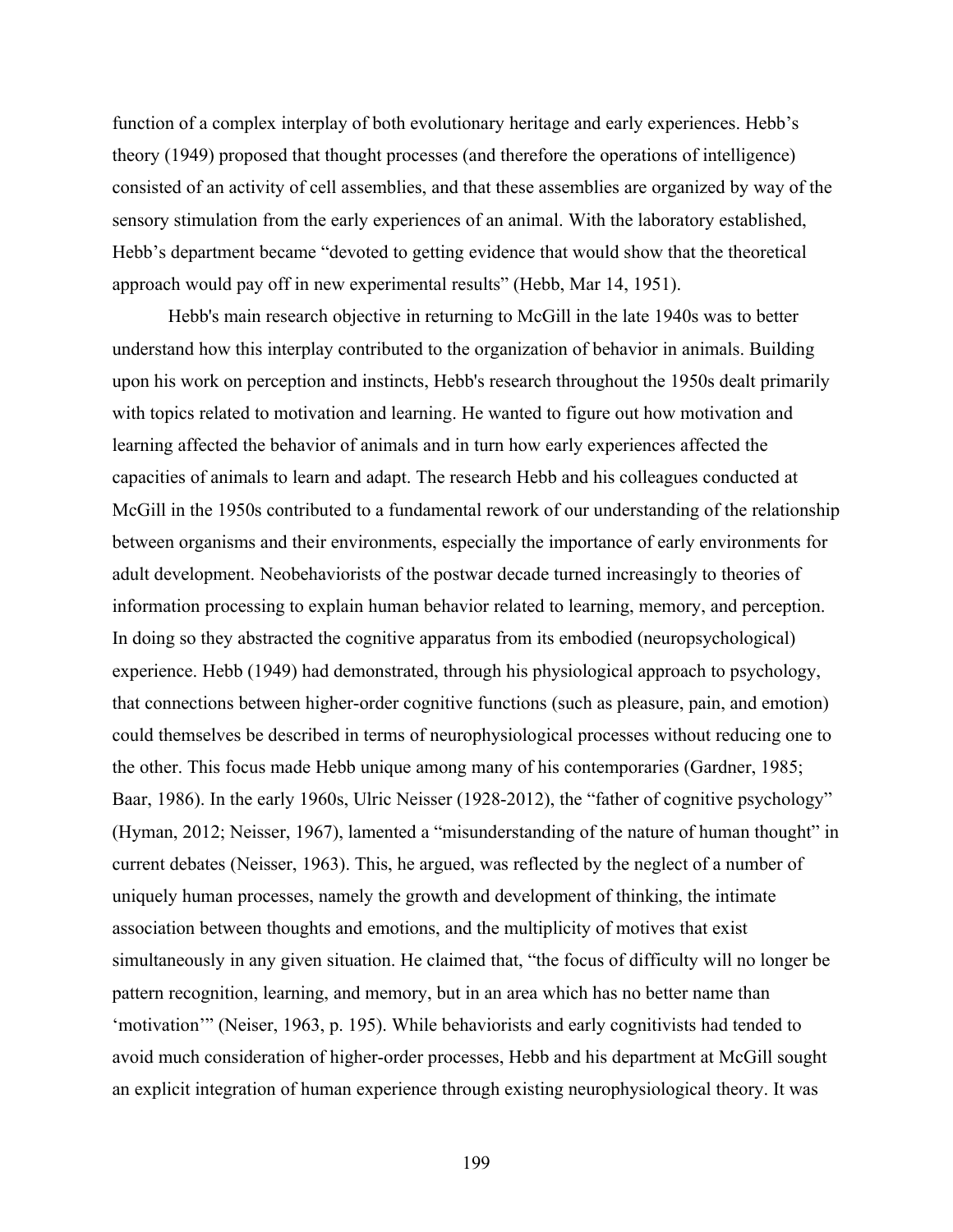an interest in 'motivation' broadly that drove his research agenda throughout the postwar period (e.g., Hebb, 1955). In the remainder of this chapter I will describe how this integrationist perspective contributed to multiple lines of original, groundbreaking research which has shaped psychology at McGill and in Canada ever since.

Hebb's theories, as outlined in the *Organization of Behavior* (1949), led him to believe that intellectual and problem-solving ability (as measured primarily by IQ tests in humans) was much more a product of early experience than had been recognized. Hebb's research agenda throughout the 1950s can be described as an investigation of this basic tenet. Upon arrival at McGill, Hebb established two broad lines of research, "one opening up new ground, the other cleaning up and systematizing the areas opened up earlier" (Hebb, Septt 22, 1952). Hebb's initial research funding came from the Canadian Defense Research Board (DRB), and later the Rockefeller Foundation (Hebb, Septt 22, 1952) and Department of Health and Welfare. Hebb was a member of the DRB's Psychological Research Panel, which was overseen by N. W. Morton (Turner, 2012), a graduate of McGill and member of the department before the war. Compared to the United States, investment by the Canadian military in psychological research was proportionally smaller (Turner, 2012; Capshew, 1999); Hebb capitalized on these sources of research funding.

The research of the department of psychology at McGill during the 1950s can be roughly divided into several phases: the first are the early years (1947-1951) when Hebb was establishing the department, testing some initial theories (with rats), then the early 1950s (1951-1955) when DRB-funded research into deprivation into both man and dogs is developed alongside studies on addiction and motivation (Zubek, Beach, P. Milner) and temporal lobe function (B. Milner), and late 1950s (1956-1958) in which Hebb developed his introductory textbook that integrated much of psychology using the framework provided by his 1949 theory, applying his network theory to heritability, learning and memory, motivation, perception, thought, and development (1958). He later extended his textbook to emotions in their social contexts and individual differences in intelligence, and abnormal psychology.

The "cleaning and systematizing" work, done by Hebb and his students, involved primarily the refinement of animal intelligence testing techniques (e.g., Rabinovitch, 1949, PhD; Heron, 1949, MA) and standardizing emotional behavior among their experimental animals (e.g., for rats, see Thompson, 1953; for dogs, see Mahut, 1955). By the early 1950s, the activities at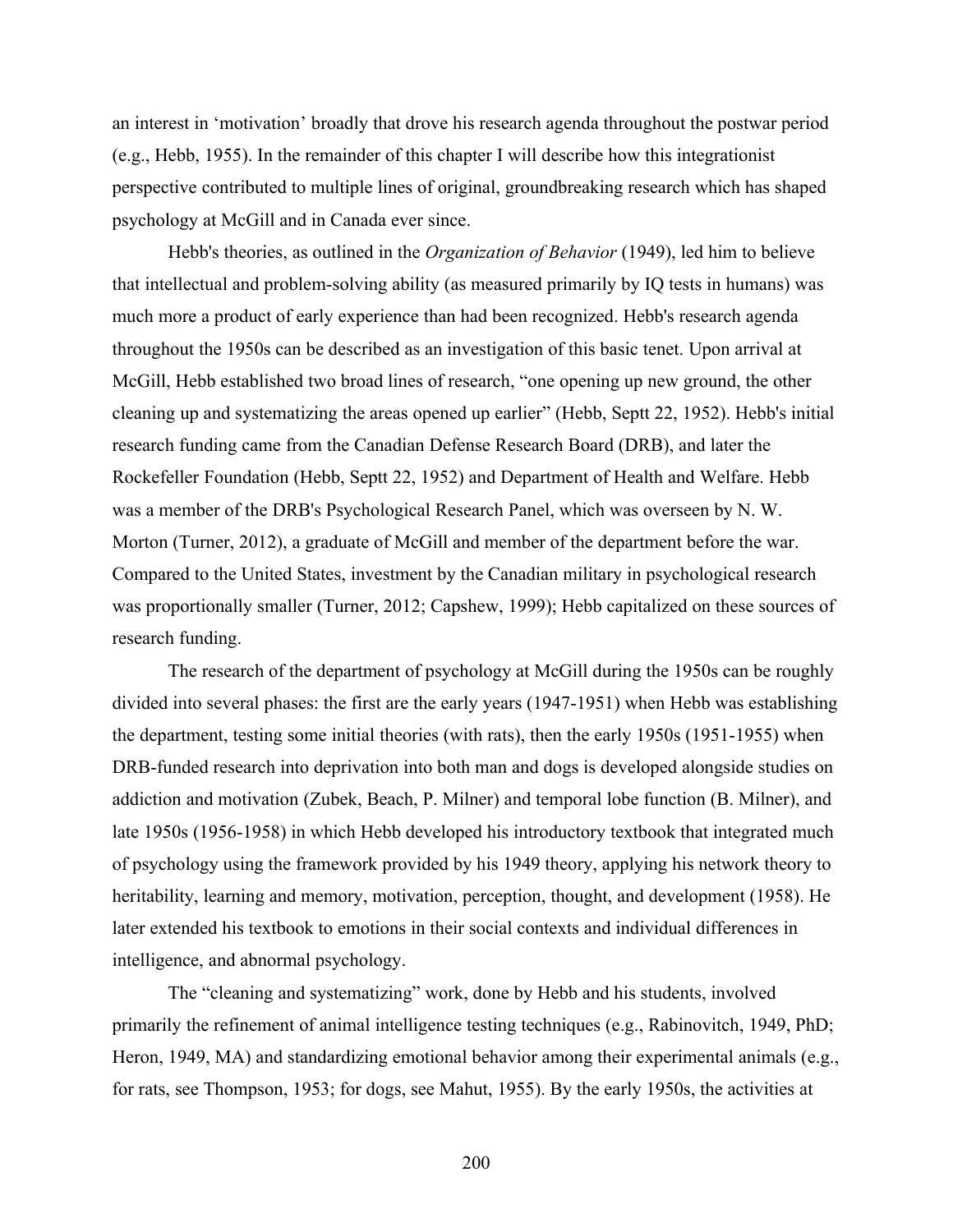McGill covered a wide range of topics and reflected a mature department, "healthy and full of life" (Hebb, Septt 22, 1952), and on the cutting edge of biological and behavioral research (e.g., CPA, 1955). Hebb described it to his funders at the Rockefeller Foundation: "Our research ranges from microelectrode work with single cells, through studies of specific nuclear structures in the brain, to human perception and the thought processes underlying language. […] We are still fundamentally concerned with the nature of human thought and emotion and with the nature of complex learning processes" (Hebb, 1958; #6194-6195). The fundamental concern with the nature of emotion is interesting for this particular period and will be explored more later.

In the early 1950s much of the work focused on an "extensive study of human motivation done under contract with the Defence Research Board" as well as the research Zubek and Beach were conducting on "the mechanism of addiction" (Hebb, Septt 22, 1952). The department tackled a number of interrelated issues and Hebb understood his research program in the early 1950s to have been effective in large part due to a "combined attack at different levels of abstraction" (Hebb, Jan 20, 1958).

Hebb's students explicitly sought to extend his earlier findings (i.e., Hebb, 1947) by using a larger number of experimental animals under more carefully controlled conditions in order to further analyze and investigate the factors underlying the effects observed regarding the relationship of early learning to maturational processes (e.g., Hymovitch, 1949, PhD). A number of Hebb's students, such as Forgays and Lansdell, completed their doctoral research on the effects of brain damage on higher cognitive functions in rats. For example, Ruth Hoyt-Cameron —who was among Hebb's initial students —first examined the effects of electroconvulsive shock in rats (Hoyt & Rosvold, 1951) before completing her Ph.D. on the effects of lobotomy on adult intelligence (Hoyt, 1952).

#### 2. Experiments on Sensory Restriction, 1949-1954

Hebb's research interests, from his time as a McGill graduate to his experiences with Lashley and Penfield, revolved around an investigation of the effect of developmental experience (e.g., through the ablation of specific parts of the brain or through sensory restriction) to later functioning of the adult brain, particularly in relation to factors presumed to have been inherited such as intelligence (e.g., maze solving ability) and instincts (e.g., emotional responses such as fear). Hebb had established himself an expert in the comparative measurement of both human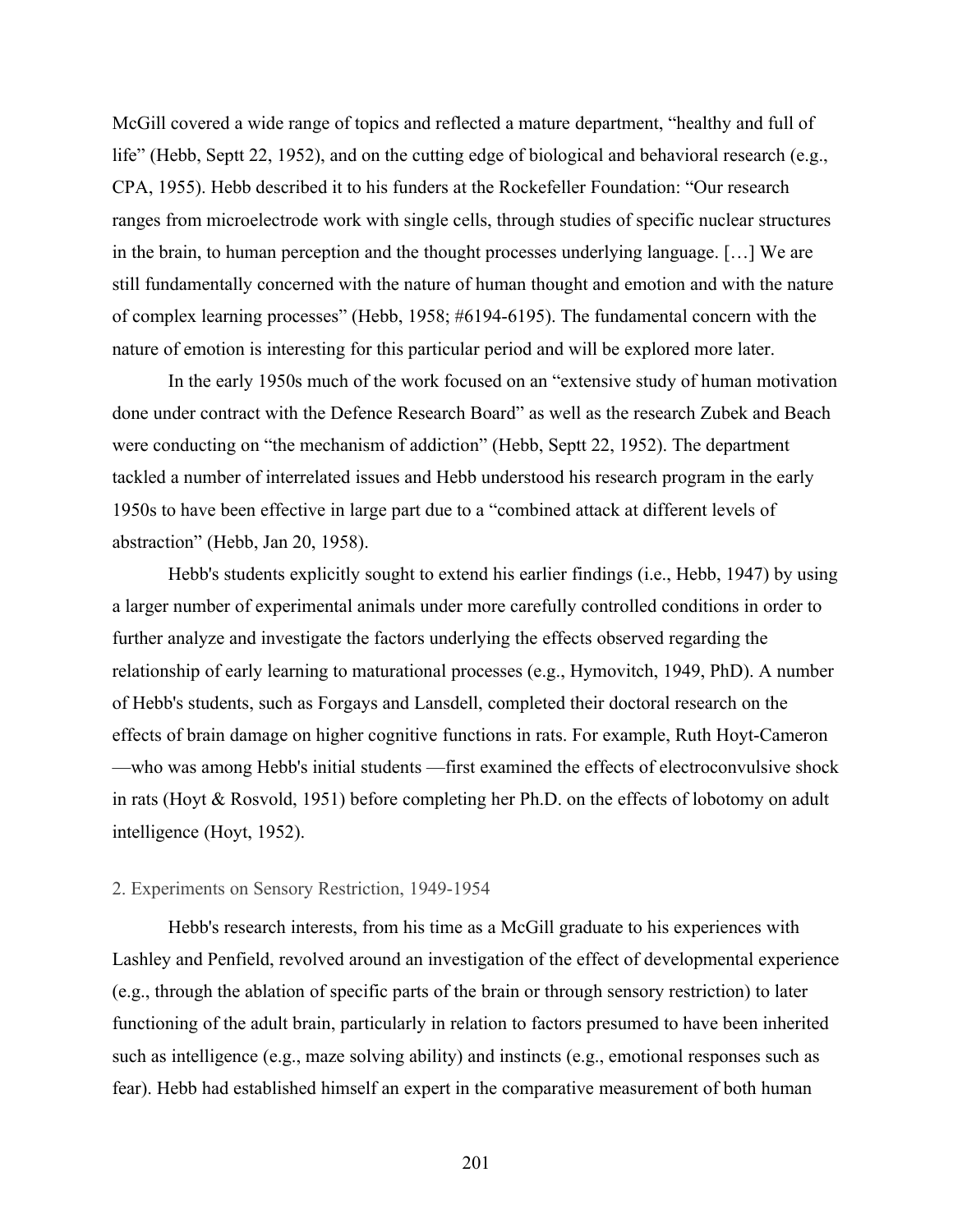and animal intelligence (i.e., cognitive abilities before and after some intervention or procedure). Hebb developed both theoretical approaches in which experimental animals raised in radically different environments could be compared with normal animals and the ways in which the results of these comparisons could be explained using the latest understandings in neurophysiology.

The role of early environment on the later development of cognitive abilities had been the main focus of the mental hygiene movement of the 1920s and 1930s. According to Hebb (1949), their failure was due primarily to a fundamental lack of scientific rigor in understanding the causes of mental disturbance (i.e., premature application of tentative findings). After the war there was renewed interest in the links between environments and mental states, though notably absent the imperative towards community health. This renewed interest was due partly to opportunities for systematic psychological investigation created as a byproduct of processes related to the mobilization for war (e.g., mental testing; Capshew, 1999). Similar to the previous World War, the psychological data generated by the military between 1939-1945 was unprecedented. After the war, the interest in treating its psychological casualties and to leverage the psychological insight that had been derived from these new data drove government and military investment in new scientific (i.e., neurobiological) understandings of the human brain (Capshew, 1999). Hebb was in a position at McGill, having identified the need to address the shortcomings of existing psychological models, to take advantage of this shift in attitudes towards increasingly biological approaches to mind (Pressman, 1998).

Interested in demonstrating the influence of the environment on cognitive ability Hebb recruited the help of his two daughters in rearing rats at their home in Florida in 1947 (Hebb, 1980). These "enriched" rats (i.e., pet rats) were compared on a series of learning tasks to rats that had been raised exclusively in cages. As part of the same study Hebb compared rats blinded at birth with those blinded at maturity. Both the laboratory group and the pets were tested with a rat intelligence test that had been developed with Kenneth Williams at Queen's (Hebb & Williams, 1946) and later revised by Rabinovitch and Rosvold (1952). Later that year, at the meeting of the American Psychological Association at Cornell University, Hebb presented these findings, which he said showed "a lasting effect of infant experience on the problem-solving of the adult rat" (Hebb, 1947). At this same meeting psychologist Austin H. Riesen (1913-1996), with whom Hebb was then working at Yerkes Laboratory, presented findings of chimpanzees that had been raised in darkness. Riesen would later go on to become a leading researcher in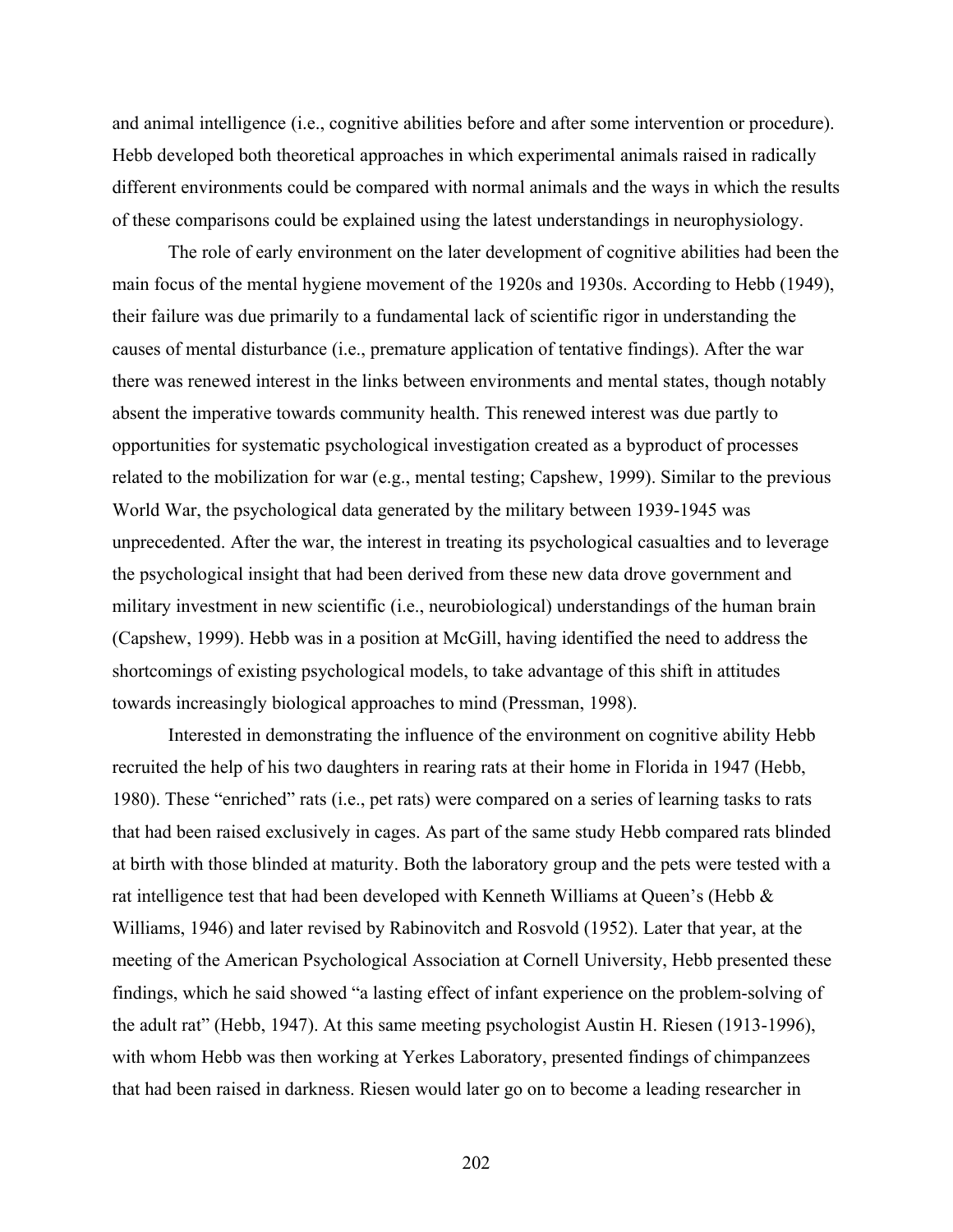deprivation experiments in animals (Rumbaugh, 1998). These experiments, the outcome of a critical period of Hebb's intellectual development during which he was writing the bulk of his famous manuscript (Hebb, 1949), would shape his research agenda for the next decade.

Hebb encouraged one of his first graduate students to pursue more formal investigations and in similar experiments Hymovitch showed that the environmental effect occurs only during the period of growth (i.e., childhood) and that a favourable environment thereafter cannot reverse the damage that has been produced by an unfavourable environment earlier (Hymovitch, 1952). Similar to the results Tolman (1948) had demonstrated with "cognitive maps," Hymovitch had also demonstrated the surprising extent to which visual-perceptual learning was possible with the rat (Hymovitch, 1952; Forgays & Forgays, 1952).

Indeed, there was rising interest within comparative psychology circles (e.g., Karl Lashley's group at Orange Park and Harry Harlow's Primate Laboratory at University of Wisconsin–Madison) that restricted early environments would produce behavior that was difficult to explain with existing behaviorist models. Members of these circles, such as Hebb and Riesen, became fascinated by reports of the strange and awkward experiences of individuals following the removal of congenital cataracts (e.g., von Senden, 1932). These individuals commonly reported great difficulty recognizing and interacting with forms such as circles, squares, and triangles when removal of the cataracts enabled them to see for the first time. These reports motivated Riesen's sensory deprivation experiments in animals (Warren, 1996) and Hebb's theory applied to perception (1949), which relies heavily on Riesen's chimpanzee study (1947) and von Senden's (1932) account of restored vision, despite methodological limitations (Wertheimer, 1951).

Studies in which the early environment was manipulated in a particular way to examine the effects on later cognitive development were not new. But then, why did sensory deprivation studies not emerge prior to World War II? It seems that while Hebb and his colleagues in Lashley's laboratories were interested in various ablative techniques for localizing various brain functions, it was not until the late 1940s that a systematic investigation of the psychological effects of these kinds of experiments were seriously explored. This highlights the novelty and influence of what Hebb was to soon propose, he had established a framework for understanding behavioral changes strictly within the context of biological models that cohered to existing neurobiological understandings. Prior to the publication of *The Organization of Behavior* there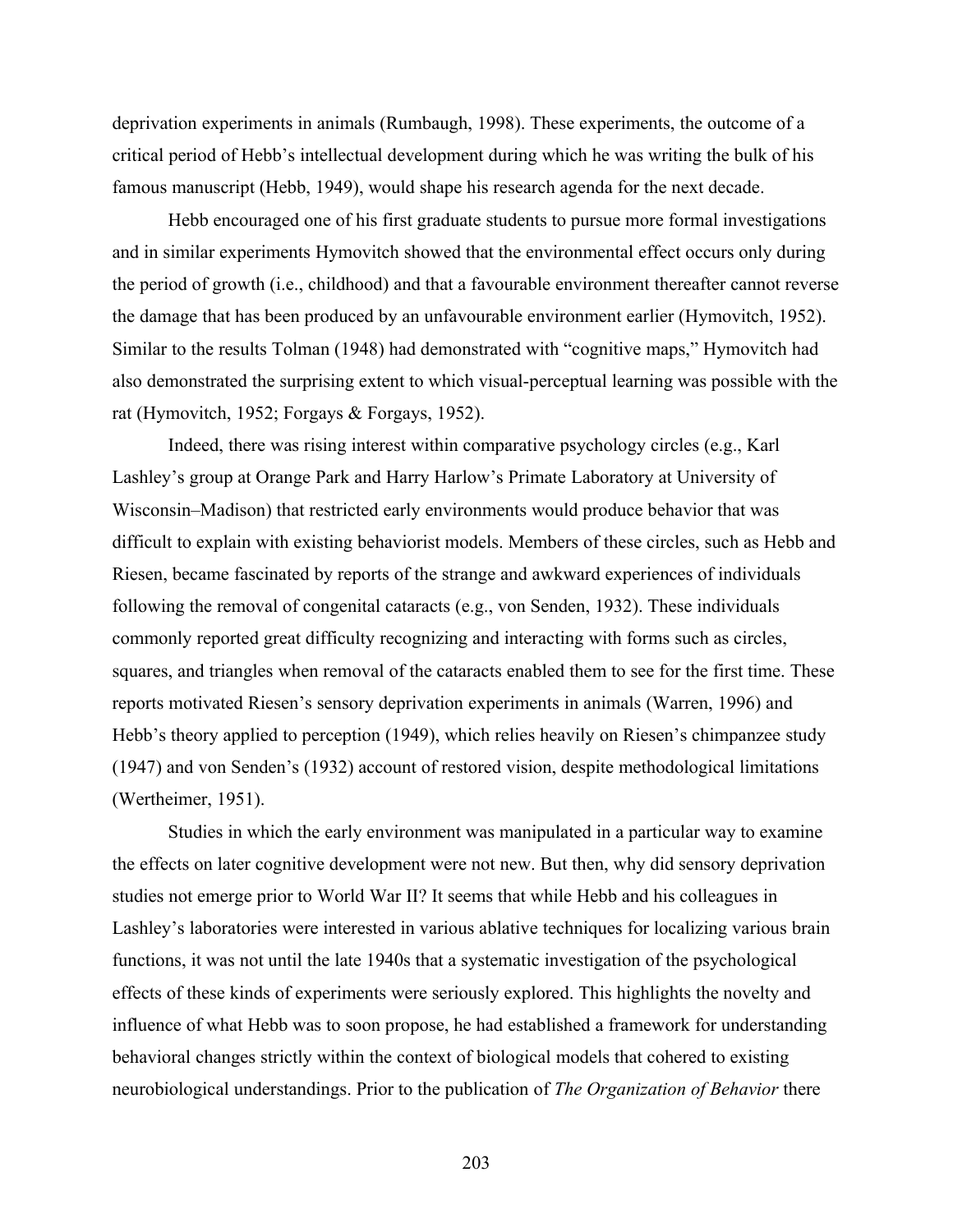was no satisfying or scientifically coherent way (and therefore no reason) to explain the effects in animals and no rationale to study human subjects. That was soon to change.

# 2. a. Contract X-38: Hebb and the Sensory Deprivation Experiments, 1951-1955

Within the context of the Cold War, the study of psychological methods that could be used to modify human behavior resonated both with intelligence officials and the Canadian public. Communist trials, prisoners' false confessions, and the fear of secretly turning citizens against their own country had established concerns regarding "mind control" and the capacity to "brainwash" American soldiers in the late 1940s (see for example, Weiner, 2008; Raz, 2013b; Jacobson & Gonzalez, 2006; Otterman, 2007; Rejali, 2007). Physicians and researchers were called to weigh in on this debate. In June 1951, military representatives from the U. K. and the U. S. met with members of the Defense Research Board (Omond M. Solandt and N. W. Morton) at the Montreal Ritz-Carlton Hotel to discuss the brainwashing techniques of Communists during the Korean War (1950-1953). Closely tied to academia, the DRB regularly funded research programs associated with Canadian universities and relied on the consultancy of university professors (Turner, 2012). Hebb and two Montreal psychiatrists (James Tyhurst and T. E. Dancey from the Allan Memorial Institute) were invited to participate in the meeting (Cooper, 1986).

At this meeting Hebb suggested that they might learn about how captured soldiers came to expound Communist propaganda by studying the effects of perceptual isolation (Hebb, 1961). This proposition was inextricably linked to contemporary debates on the psychological methods of behavioral modification and control (McCoy, 2007; Raz, 2013b). Indeed, Hebb later recalled that the work at McGill itself began "with the problem of brainwashing" and that the "chief impetus [...] was the dismay at the kind of 'confessions' being produced at the Russian Communist trials" (Hebb, 1961, p. 6-7).

In September 1951 Hebb was awarded "contract X-38" by the Defense Research Board to study the effects of restricted environmental experience. The human subject studies were conducted at McGill by Woodburn Heron, W. H. Bexton, T. H. Scott, and Benjamin K. Doane between 1951 and 1955 (Brown, 2007). These studies examined 1) tolerance of subjects for perceptual isolation, 2) willingness to listen to distasteful dull materials, 3) change of attitude, 4) impairment of intellectual function, 5) hallucinations and other effects of sensory deprivation (Cooper, 1986).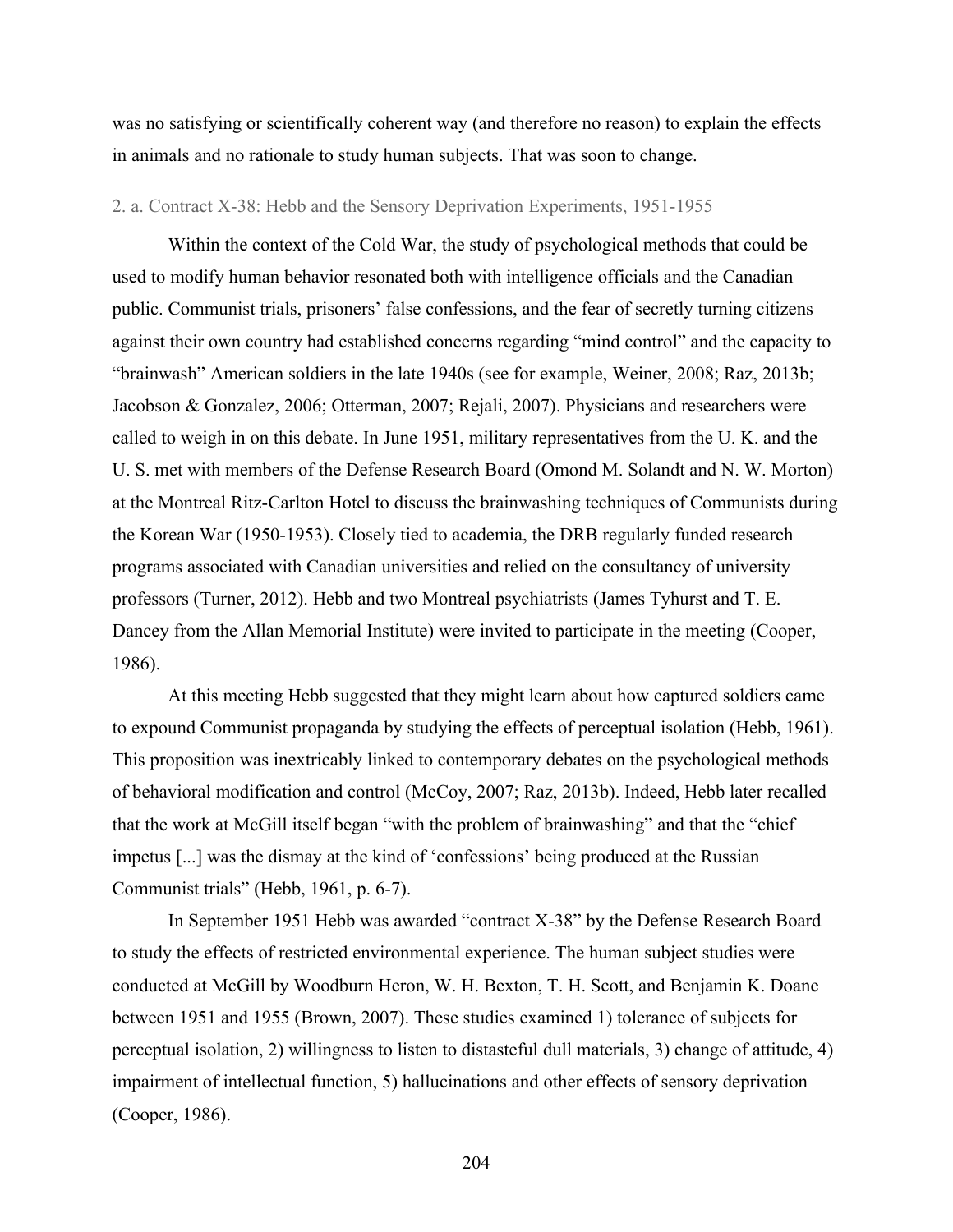Hebb's team offered male graduate students \$20 a day to remain isolated in small chambers with little more than a bed. In addition to goggles completely obscuring their vision, they wore gloves and cardboard tubes over their arms to limit their sense of touch. A U-shaped pillow and the hum of an air conditioner masked outside noises. Subjects wore long cardboard cuffs from the middle of the forearm to beyond the fingers. Thus, they received sensory stimulation, but all of it "unpatterned." Hebb had hoped to observe his subjects for up to six weeks but most elected to discontinue the experiment after a few days, and none more than a week.

The results of these experiments astounded Hebb and his research team. After the first day the subject's ability to solve problems "in his head" became increasingly more difficult. By the second day they found it nearly impossible to organize thoughts, to plan ahead or review mentally, and there were complaints that subjects could no longer daydream. Beginning about the third day there were increasingly complex visual and somasthetic hallucinations, with disturbances in visual perception coming after the experiment had ended.

Subjects suffered from hallucinations, delusions, disorientation, 'out of body' experiences, and demonstrated diminished cognitive abilities. As part of the research protocol, subjects were asked about their attitudes towards controversial topics both before and after periods of extended sensory deprivation. During isolation recordings of contrary arguments were played to subjects (i.e., that scientists who don't believe in ghosts or extrasensory perception are biased). The surprising results of these experiments motivated Hebb to write to his funders exclaiming that, after only a few years since taking over the department, he was confident that "we have reached the point [in 1951] at which we can show that the large expenditure will be justified by results" (Hebb, Mar 14, 1951). Hebb and his colleagues had a theoretical explanation for these unexpected results. At the Canadian DRB symposium in early 1952, Hebb and his team presented preliminary findings that repeat testing had shown sensory deprivation was capable of rendering individuals susceptible to attitude change (Hebb, Heron, & Bexton, 1952). The DRB classified the research as 'SECRET" and denied Hebb's requests to present the results at future psychological meetings (Brown, 2007; McCoy, 2007). Interest in exploring the possibility that attitudes might be changed through a technique that involved sensory deprivation (such as prolonged solitary confinement; see Rassmussen, 1973), as well as the involvement of the defense department in these studies, remained undisclosed to the public throughout the 1950s.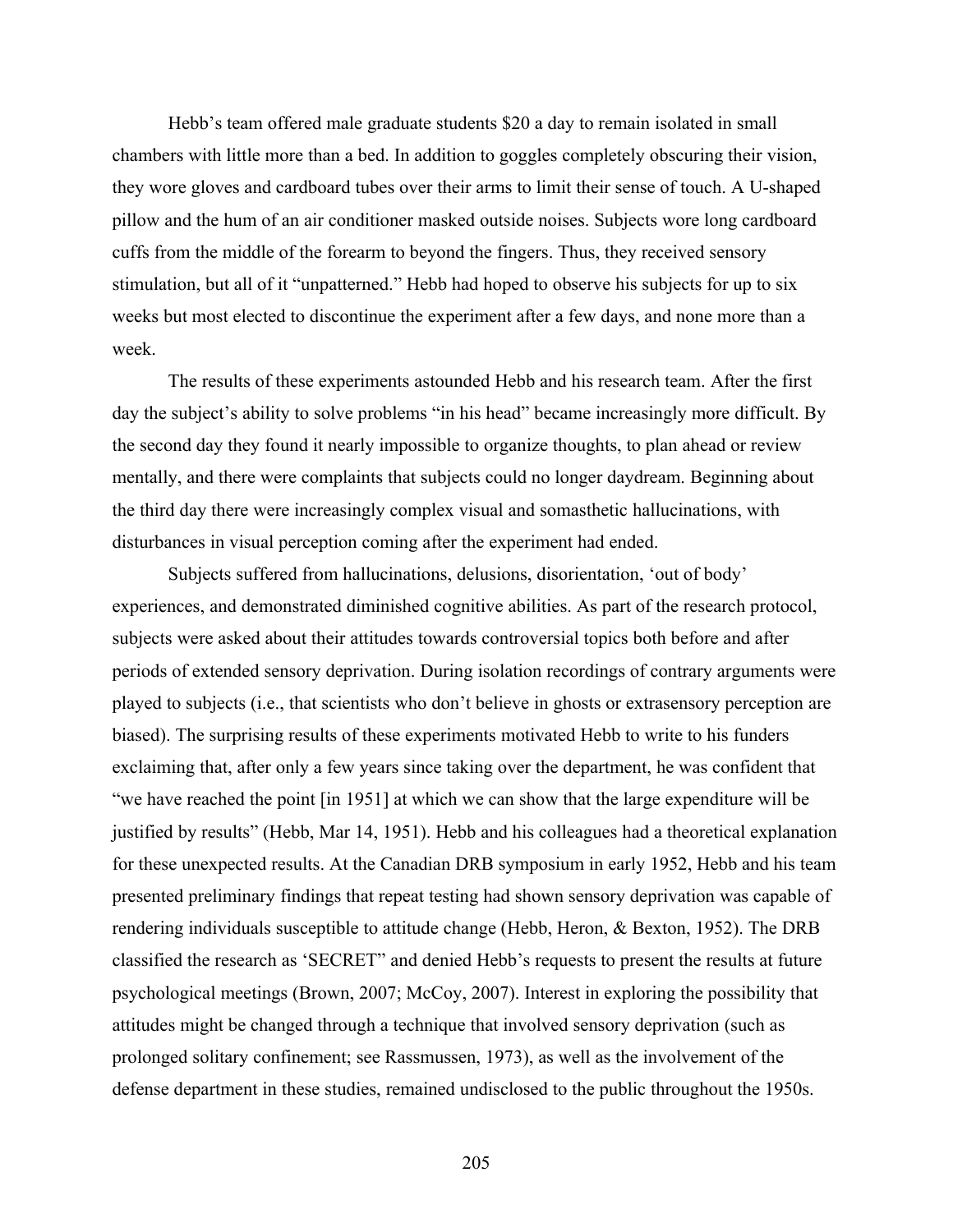The importance of Hebb's research was not lost on his funders. Despite being classified, and unknown to Hebb, the DRB sent copies of his reports to the British and American military and the CIA (Cooper, 1986). D. Ewen Cameron (1901-1967), who was funded by the Society for the Investigation of Human Ecology (a CIA front) from 1952 to 1959, used Hebb's perceptual isolation procedure as part of his "psychic driving" method (Cameron, 1956; Cameron & Malmo, 1958) and his colleague Hassan Azima (1922-1962) used it in "anaclitic therapy" (Raz, 2010), both of whom worked at the Allan Memorial Institute only a few blocks from where the original studies had been conducted. While Cameron and others used Hebb's ideas in his work, Hebb was "contemptuous of Dr. Cameron's work in the field of sensory deprivation (as well as his work in psychic driving)" (Cooper, 1986, p. 37) and Cameron had already isolated the department of psychiatry from neurology and psychology at McGill (Prkachin, 2018).

Hebb recognized that these classified experiments held more significance to psychological research than military concerns provided. Hebb's department was not exclusively funded by the DRB (see Chapter Four). In 1953, Hebb described to his funders (in the vaguest terms) that in the past six months his department had made "two discoveries of some importance" that had put them in the position "to make a permanent change in the direction taken by psychological theory—with any luck, a major change" (Hebb, Feb 23, 1953). The discoveries to which he referred were likely the discovery of the "pleasure centre" in the brain by James Olds and Peter Milner (discussed later) and his own military-funded sensory deprivation studies, both of which had the potential of opening realms of psychological investigation previously unavailable. Hebb argued with the DRB that all of his research should be made public, but they refused this request (Cooper, 1986). Only after much negotiation was Hebb allowed to present his research as it applied to human motivation and boredom (e.g., Heron et al., 1953); he was forbidden to discuss any aspect of his studies on attitude change (McCoy, 2007; Brown, 2007).

Only in 1954, after descriptions of these studies had leaked to the popular press (Scott, 1954) and his funding with the DRB terminated, was Hebb given permission to report his results to the scientific community in any detail. Hebb and his team conducted this research between 1951 and 1955, when Hebb submitted his final report to the DRB (Hebb & Heron, 1955). Hebb's students published four papers on their research (Bexton, et al., 1954; Heron et al., 1956; Scott et al., 1959; and Doane et al., 1959), as well as a *Scientific American* paper (Heron, 1957). The measures of attitude change were excluded from these articles. The 1954 article became the first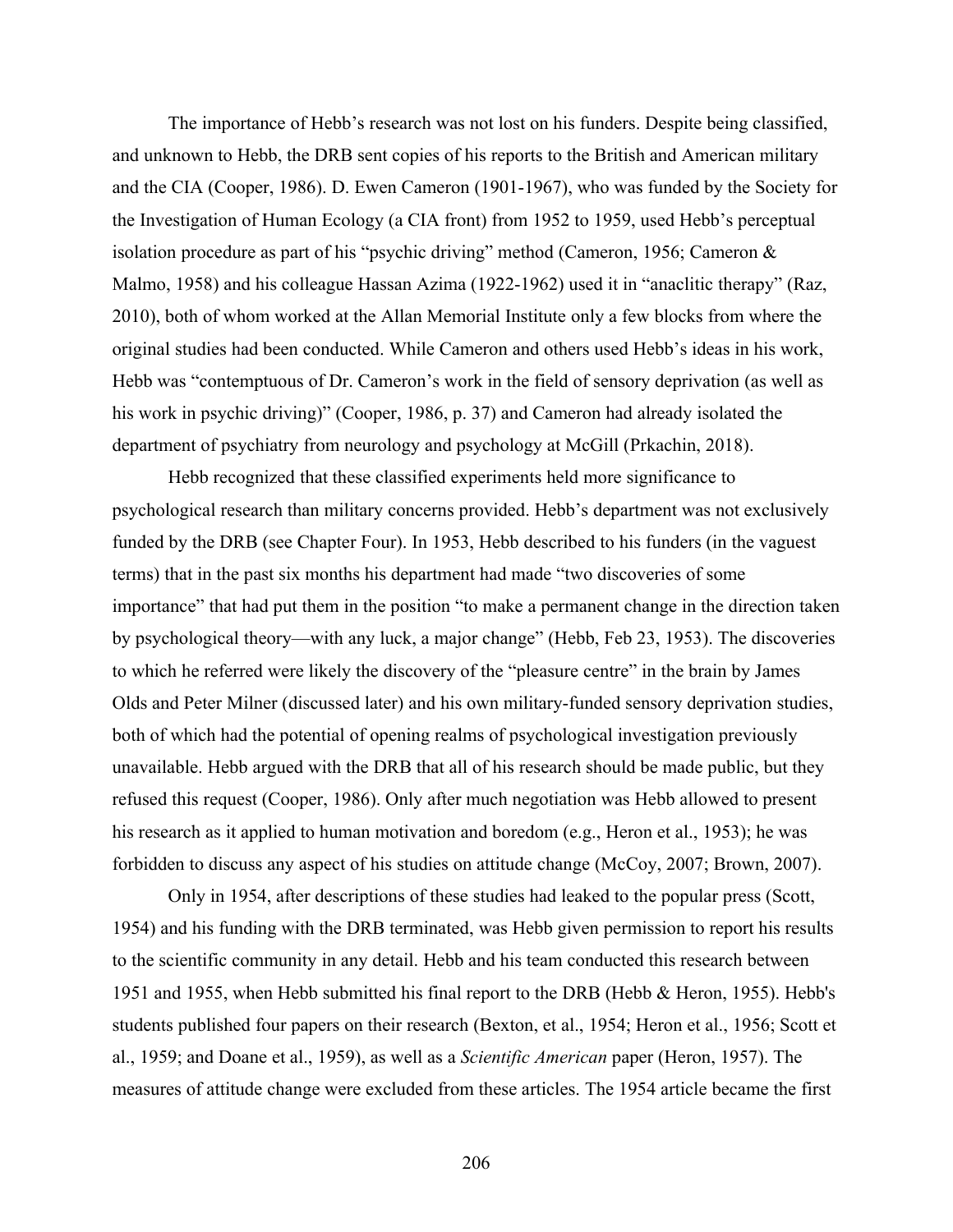of a series of publications in the nascent field of sensory deprivation which developed in laboratories across North America such that within seven years of the initial publication over 230 articles had appeared in leading scientific journals, most of them citing Hebb's work (Raz, 2013). Students and colleagues who had participated in these early studies, such as Maitlin Baldwin and John Zubek, went on to assume leading positions in sensory deprivation research throughout the 1960s and '70s. In 1958, Harvard University held a symposium on sensory deprivation, funded indirectly by the intelligence community (McCoy, 2006).

#### 2. b. Physiological functioning and the 'total action of the nervous system'

Physiological psychologists in the 1940s had understood that sensory input during critical periods of development had an important role for normal cognitive-perceptual development in adulthood. Herbert Jasper (1906-1999), through his pioneering work in electrophysiology at the MNI, had shown that even during unconsciousness the brain is never truly at rest (Jasper, 1937; Jasper, 1941). These insights provoked a number of young psychologists (such as Hebb) to question the dominant understanding of behavior as sense-dominated. The thinking among experimental psychologists was that variables such as sensory input could be manipulated (removed or reduced) from the equation to more directly observe the activities of other components of the system (i.e., "central processing"). These activities or influences would be observed in behavior, the outcome of disruption to normal cognitive abilities. This pathological method was a central tenet of experimental physiology (Bernard, 1865) and espoused by Hebb's more clinically-trained mentors (Weidman, 1999; Gavrus, 2011).

At first glance it may appear Hebb's work with the Canadian military was peripheral to his broader institutional and academic concerns regarding the establishment of a biological psychology at McGill. I argue this was not the case and that by examining the origins of this research we see how sensory restriction represented a specific set of priorities that privileged a particular approach to address enduring scientific concerns regarding intelligence, perception, and motivation. The so-called "New Look" approach to perception and learning, which emphasized an organism's own selectivity and interpretation in response to a given stimulus (pioneered by Leo Postman and Jerome Bruner and influenced by Tolman and Krech; see Nairne & Coverdale, 2017, p. 260-62; Krech, 1949; Luchins, 1951), had shaped Hebb's considerations of the problems of organized cognition (e.g., Hebb, 1958a). Fundamental and specific disruption to normal functions (such as through ablation or restricted environments) helped reveal the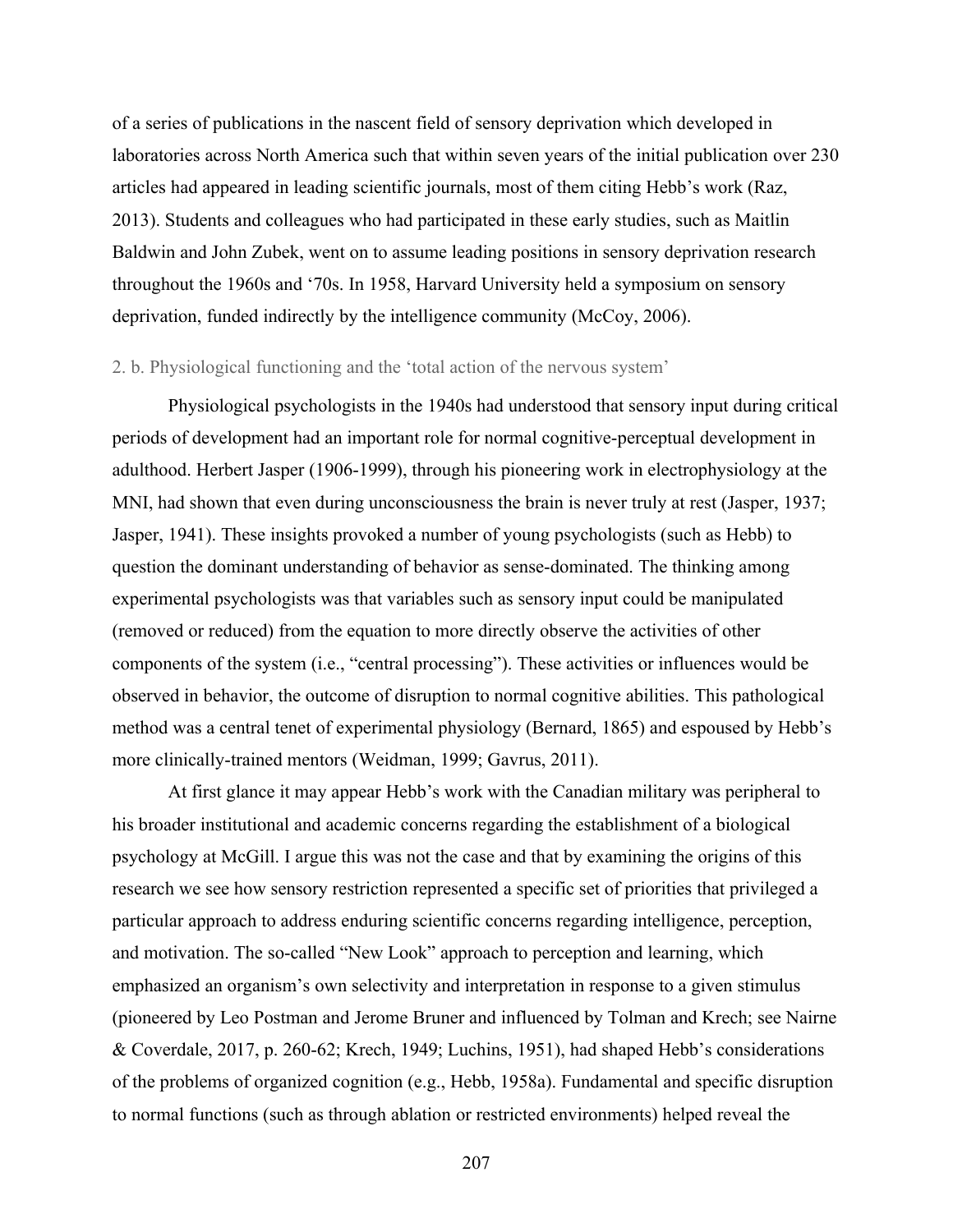significance of top-down influences on perception and critical shortcomings of the behaviorist approach. Hebb's achievement was in bringing together critical insight from the Gestalt and "New Look" approaches to perception and learning (e.g., Krech, 1949; Luchins, 1951) with empirical behavioral methods, infused with the sensibilities of the physiological laboratory, all while paying homage to, and effectively side-stepping 1940s behaviorist dogma.

Hebb and his students wanted to show how the brain was related to, and dependent on, continual external sensory stimulation for its organization and normal functioning. Indeed, Hebb himself described contract X-38 (on 'human motivation') as that "which contributes directly to the theoretical aims of our program [at McGill]" (Hebb, Sept 22, 1952). It was widely believed that "the brain would deteriorate if it didn't have a continuous stream of sensory input" (P. Milner, as cited in Mechanic, 2008). Therefore, if psychologists could observe a disruption to the organization of the mind, they might isolate the "mediational processes" (see Ghassemzadeh et al., 2013) contingent on Hebb's proposed notion of cell assemblies (Hebb, 1949). It was an attempt to account for inexplicable emotional responses upon which theories of physiological disruption were based (Dror, 1999; 2001). Hebb drew upon the work of his colleagues in neurophysiology. For example, in his oft-cited "On the nature of fear" (Hebb, 1946c), Hebb had concluded: "By distinguishing between processes which break down and those which restore physiological organization in the cerebrum, the variability of fear behavior is accounted for [by the disruption of cell assemblies (Hebb, 1949)]" (p. 275). This explanation extended not only to conflict arising between expectancy (including desire) and what one perceives, but also to the absence of accustomed sensory input, which accounted for everything from fear of the dark by children to the depression of loneliness or homesickness in adults (Hebb, 1980).

Since funding for Canadian experimental psychology had emerged from its ties to defense research, Hebb had been primarily focused on demonstrating the value of these expenditures to the military. However, the research activities of his department in these early years was intimately tied to Hebb's broader project of establishing an experimental psychology in Canada (Hebb, 1948a; Hebb, 1951). Most academic psychologists (following neobehaviorists such as Skinner and Hull) had largely abandoned the neurological approach in psychology (see Chapter Three) and had moved towards greater abstraction. In addition to growing concerns regarding academic competition (Riesen, Harlow, and Lashley were among those asking similar questions about early environment on later cognitive capacities), Hebb needed to demonstrate the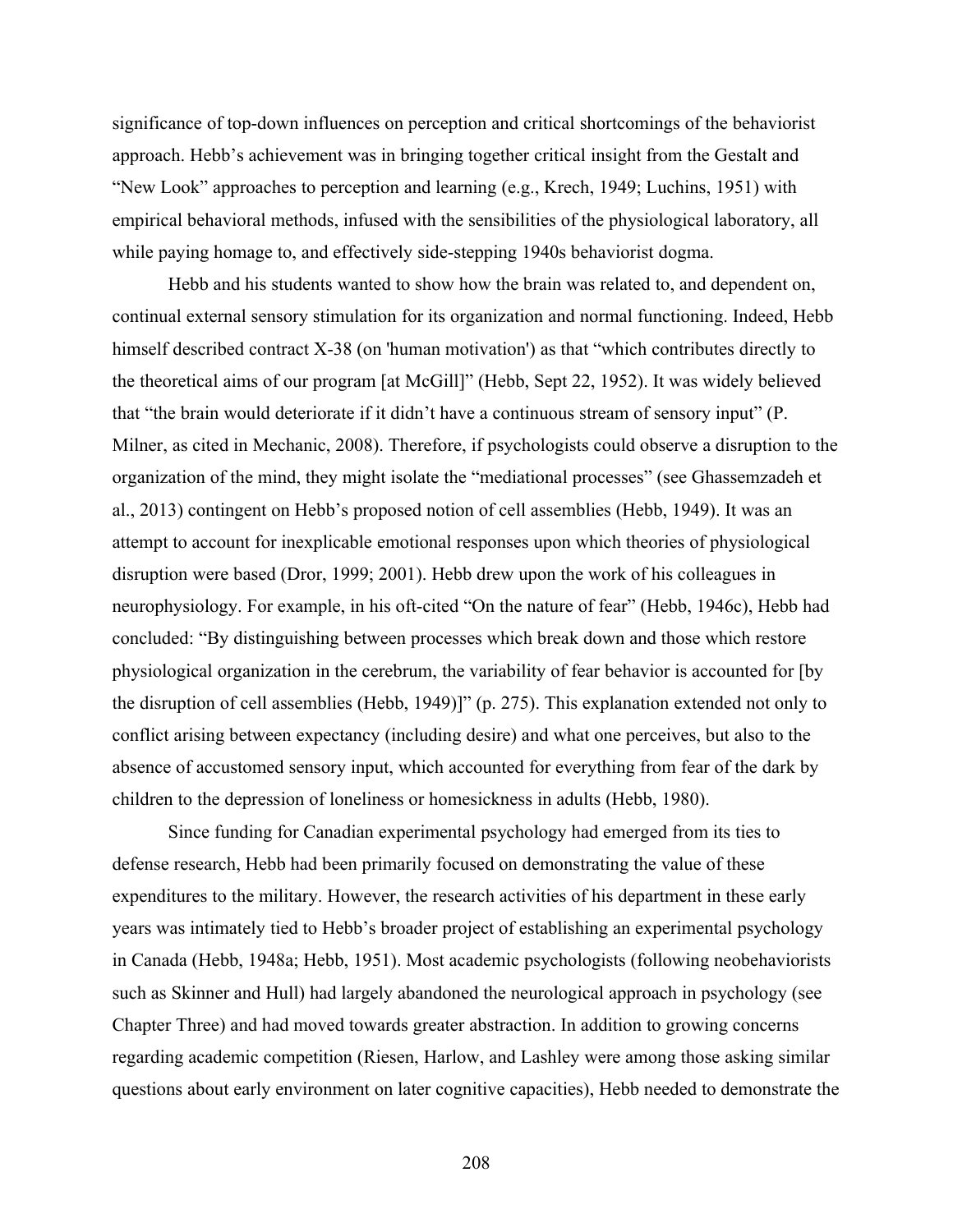neuropsychological approach he had outlined (Hebb, 1949) could provide meaningful insight comparable to that which was taking place at the time (1950s) in clinical neurology and the pharmaceutical sciences.

In addition to the much-needed funding that this research provided to the department, the sensory isolation studies also reinforced newly established relationships between psychology and medicine beyond the university, which Hebb continued to nurture throughout his career. These relationships were particularly important for the opportunities they provided young graduate students in the department. Psychiatrists such as Tyhurst, Dancey, and Malmo conducted research with graduate psychology students through research partnerships with Montreal's veteran hospitals (e.g., Queen Mary and St. Anne's), the Allan Memorial Institute, and the Montreal Neurological Institute, among others (despite ongoing tensions between these institutions; Prkachin, 2018).

In this context, Hebb's choice to pursue studies of healthy adults in restricted environments (urged greatly by military interests) likely presented a means to show the efficacy of his line of research (i.e., the intervening processes at the heart of his critique of S-R psychology). When these studies began to yield unexpected results, the emergence of a new field of study was almost too appealing for psychologists. Hebb believed this research, given its relevance, would soon be declassified (Hebb, Sept 22, 1952). In less than a decade Hebb's experiments on sensory deprivation, originally influenced by Cold War concerns, came to provide insight into a range of phenomena ostensibly associated with "stimulus deprivation" from unexplained medical conditions to the very tenets of Western culture (Solomon et al., 1961). For example, renowned psychoanalyst Karl Menninger (1958) suggested the analytic session itself involved sensory deprivation and as an etiological model to explain why children from low-income homes often struggled in academic settings (Raz, 2013a). In doing so, sensory deprivation gained a privileged role as a cutting edge scientific theory and explanatory model throughout the late 1950s and 1960s (Raz, 2013b). Indeed, by 1969 there were 17 experimental 'centres' in North America dedicated to sensory deprivation research, each employing their own elaborate modifications in design and technique (Williams et al., 2018). While Hebb seems to have initially pursued this line of research in order to provide strong evidence for the important role of central processes in organized behavior, what he ended up doing was supporting a program of research into psychological manipulation and torture (McCoy, 2007).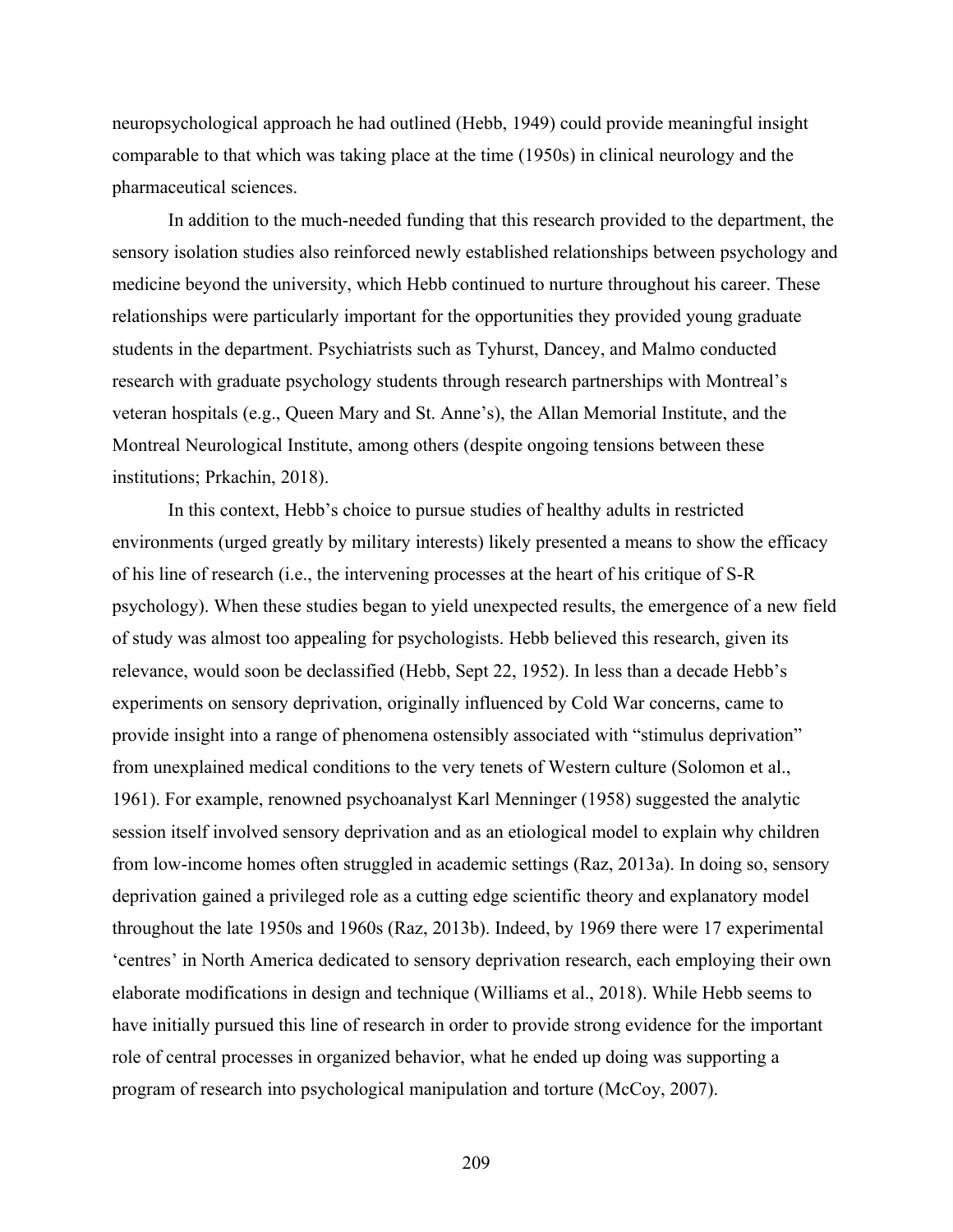With the termination of military funding in 1955 and the public backlash that ensued (Hebb's studies were often associated, incorrectly, with those of Cameron's), he moved on to other work: teaching, supervising, and working on his textbook (1958). The sensory isolation studies represent an important historical case because they demonstrate one of the ways in which Hebb's theory (1949) was initially put to the test in his own department. These experiments had demonstrated to Hebb that his theory (of cell assemblies) was "of the right kind but has far to go" (Hebb, 1980, p. 97). Experiments on restricted environments had dramatically revealed how the mind's embeddedness in its environment went much further than had previously been understood.

While Hebb was unable to report on the results of these studies, he was not prohibited from sharing the insights they provided about the inner workings of the mind. Hebb worked out a notion he referred to as the "conceptual nervous system" in discussion with his students at McGill, especially Dalbir Bindra and Peter Milner (as well as with Leo Postman during his visit to Berkeley in early 1950s) (Hebb, 1955). At the annual meeting of the APA in New York in September 1954 he shared some of the main insights he had derived from these experiments in the context of what they implied about drive and motivation theory. This paper (1955) is cited second only to his first book (1949) (according to Web of Science v.5.32) and represents a synthesis of some of the main research themes of the early 1950s. This article also counterindicates the suggestion that Hebb's applied military-funded research represented the primary activity of the department during this time, as has been suggested (e.g., McCoy, 2007). While the sensory deprivation studies are perhaps the most notorious and memorable from this period, they do not represent the culmination of department research activity; this view neglects broader themes, concerns, and connections among a range of scientific endeavours during this time. My thinking is more aligned with scholars who have incorporated the role of physiological theory in psychological thought (e.g., Bruce, 1996; Weidman, 1994) and who trace Hebb's roots to experimental medicine and American Functionalism. A broader focus on some of the theoretical and disciplinary factors involved suggests deeper themes at work during this important period of Canadian psychological history.

The initial early-environment program (e.g., Hymovitch, 1952; Thompson and Heron, 1954; Melzack and Scott, 1957) was an important part of what shaped postwar psychology in Canada. Important to this program was the role of experience, specifically, the subject's own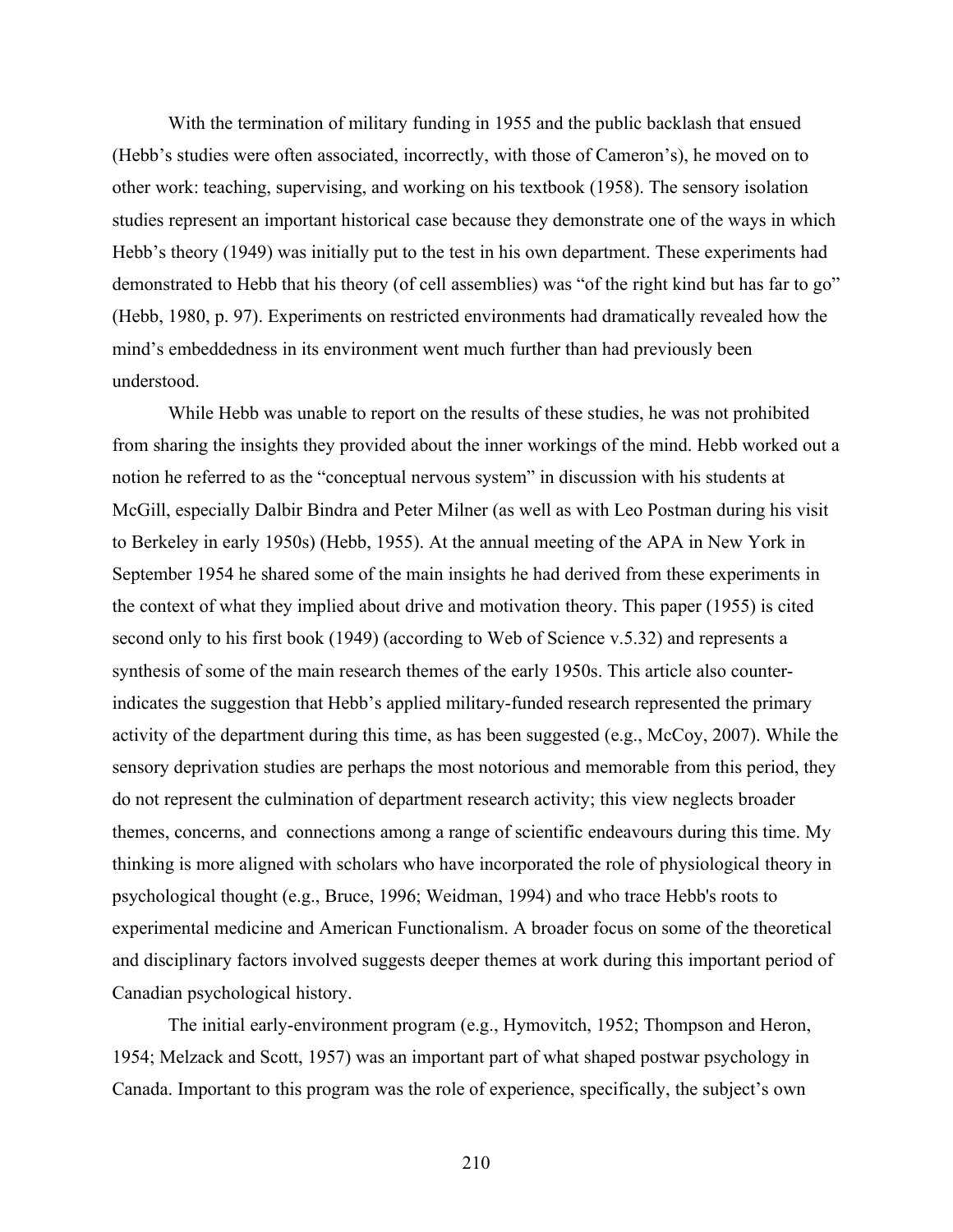understanding of context. In this regard Hebb was influenced by holistic, top-down approaches such as Gestalt and "New Look." Radical isolation, functioning like sensory ablation, was thought to reveal the workings of the mind through its systematic and prolonged disruption of "central processes" (see Chapter Three). The concept of disruption as a means to better understand the underlying structure of a complex system, Hebb borrowed from experimental medicine, among other places (e.g., Bernard, 1895). This laboratory approach to psychology (i.e., physiological psychology), which models itself as an extension of biological science, shaped the research agenda at McGill and its fundamental theory and method contributed to a top-down neurophysiological approach.

# 3. The Discovery of the "Reward Centre" in the Brain, 1953-1954

In the early 1950s Hebb described to his funders at the Rockefeller Foundation two areas positioned to make permanent change in the direction of psychological theory (Hebb, Feb 23, 1953). The first, the discoveries related to sensory restriction, the second, an unusual observation one of his graduate students had made while working together with his postdoctoral student on the neural basis of attention in rats These young researchers were Peter Milner (1919-2018) and James Olds (1922-1976), respectively. What they had observed was what appeared to be a specific part of the brain that, when stimulated properly, would directly affect the behavior of their laboratory rats. This chapter examines how Olds, a Harvard-trained organizational psychologist with no laboratory experience, and Milner, a British electrical engineer, both come to Montreal in the early 1950s to study the brain with Hebb.

Considered among the most important psychologists of the twentieth century, Olds and Milner are recognized today for having discovered and done much of the initial mapping of the "reward" centre in the brain (Thompson, 1999). The concept of motivation was among the core interests to behavioral psychologists throughout the twentieth century (Cofer, 1981): As Milner would later note,"What goes on in the chicken's brain before it crosses the road is a fundamental neuropsychological question" (Milner, 2011, p. 318). The discovery in 1954 that there might exist a specific system in the brain dedicated to the processing of motivational reward was monumental.

Olds and Milner (from Harvard and Cambridge, respectively) had both read and were deeply influenced by the ideas presented in *The Organization of Behavior* (1949); both cite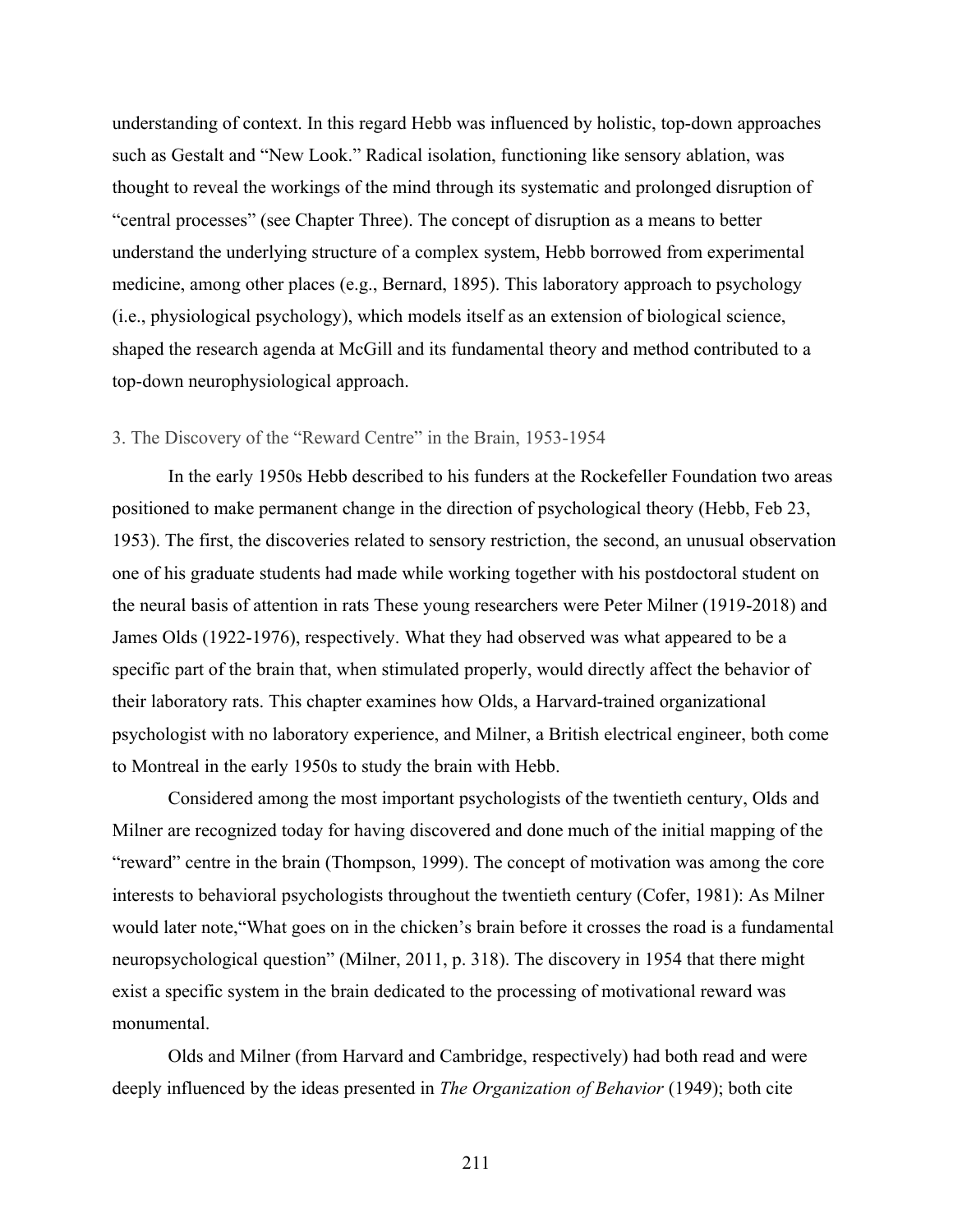Hebb's book as the main reason they decided to continue their studies at McGill (Milner, 2011). To Milner, physiological psychology was a piecemeal attempt to discover the function of the brain by studying the effects of different brain lesions in animals and human patients; but Hebb's approach, which used the properties of neural elements in an attempt to explain function, struck him as fundamentally different (2011, p. 315).

Peter Milner had originally come to Canada from England with his wife, Brenda Milner (née Langford), in 1944 as a physicist at the Chalk River Nuclear Laboratories outside Ottawa. Brenda Milner had completed her undergraduate education in psychology at Newnham College in Cambridge under Oliver Zangwill (1913-1987) and spent much of the war at the Cambridge Psychological Laboratory working on aircrew selection techniques with Frederic Bartlett (1886- 1969). Significantly, it was through Zangwill that she developed interest in organic brain damage (Collins, 2006).

When she came to Montreal with her husband, Brenda Milner decided to pursue an M.A. in experimental psychology at the University of Montreal (McGill's department was "in hibernation"). She was hired to give a series of lectures on Bartlett's theories of memory, which eventually secured her a full-time position. Brenda Milner was invited to attend a series of evening seminars led by Hebb, who was seeking feedback on his manuscript for *The Organization of Behavior.* There were about a dozen students in the evening seminars, including Mortimer Mishkin, Herbert Lansdell, Sam Rabinovitch, and Lila Ghent (Mishkin, 2001). Brenda Milner remembered how "discussion after the seminars often continued late into the night [...] It was an exciting time and hastened my decision to do a Ph.D. at McGill" (Milner, 1998, p. 282).

With the end of the war, Peter Milner's work was less demanding and Brenda shared with him what she was learning in psychology. He became especially interested in speculations about the physical neural circuitry of the human brain (Milner, 2011) and met with Hebb in the spring of 1947 to discuss enrolment into the graduate program. He was required to take a qualifying year; during which he learned from Herbert Lansdell (1922-2000), one of Hebb's graduate students (Mirsky, 2001), how to operate on a rat's brain (Milner, 2011). Brenda completed her M.A. in experimental psychology at the University of Montreal in 1949 and subsequently became a Ph.D. candidate under Hebb at McGill. In 1950, Hebb brokered an opportunity for Brenda to work with Penfield at the MNI; she completed her Ph.D. on lateralization of temporal lobe function in 1952 (for more on Brenda Milner and her career as a pioneer of modern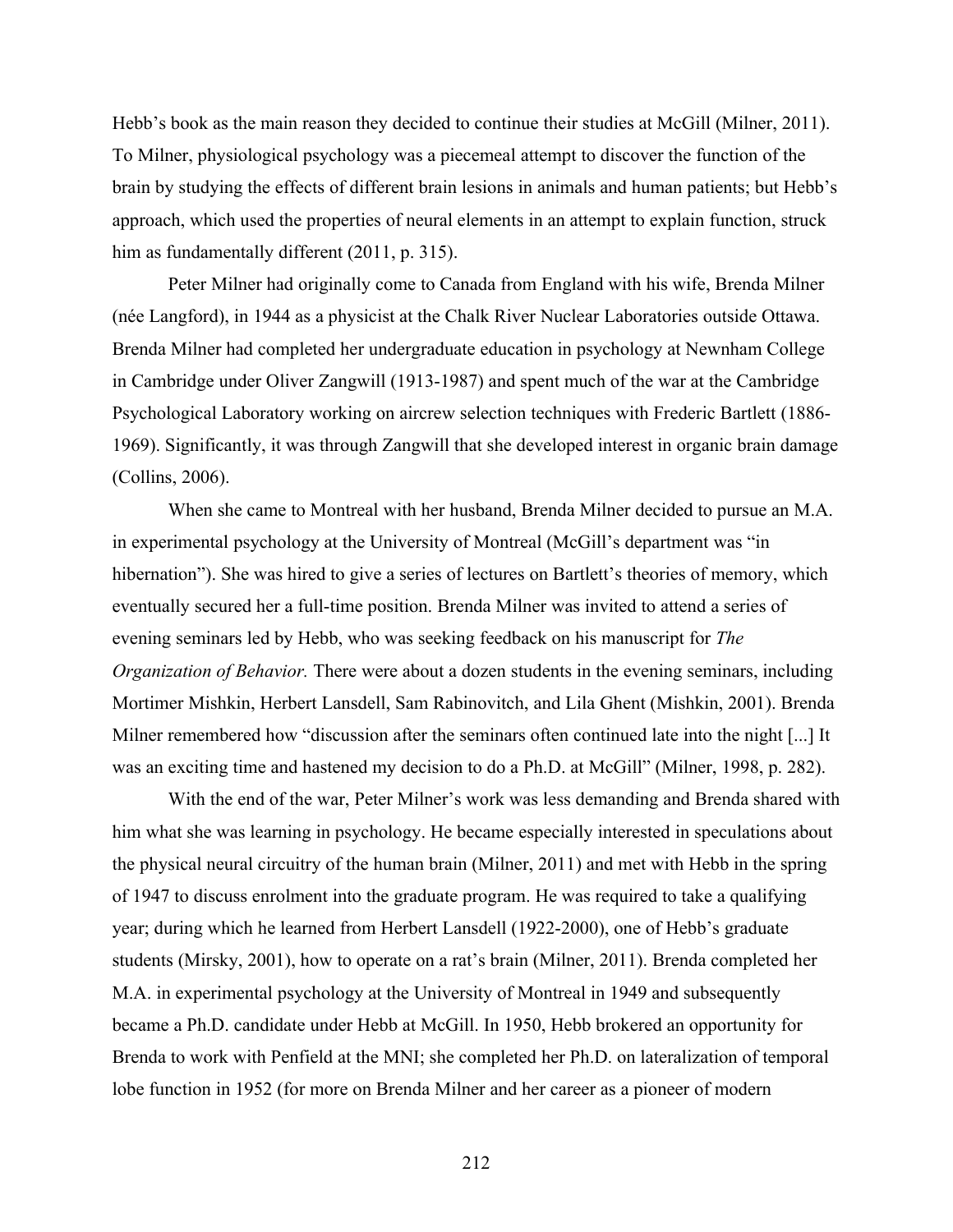neuropsychology, her studies of memory, and the most famous patient in cognitive neuroscience, Henry Molaison, formerly known as patient H. M.; see Corkin, 2013; Squire, 2009; Dittrich, 2017).

Peter Milner also attended Hebb's evening seminars and joined the department in the fall of 1948 as one of Hebb's early graduate students, along with Bernard Hymovitch, Woodburn Heron, Thelma Gordon, and Donald Forgays. Given his interest in neurophysiology, Hebb suggested that Milner begin by establishing ties with the MNI. Milner's background in electrical engineering suggested to Hebb that he follow up on Penfield's work on direct electrical stimulation of the brain. Following up with opportunities for collaboration with the MNI, Hebb had recently decided to include dogs as well as rats in a new set of experiments and facilitated Milner's involvement with neurosurgical teams to learn how to implant cortical electrodes in dogs. This demonstration of the importance of the links between the Department of Psychology at McGill and the MNI, which drew upon the legitimacy of psychologists Hebb and Harrower had established in the late 1930s, put Hebb's students in the same teams, classrooms, and surgical rooms as the fellows of the MNI. Indeed, Hebb "knew many of the staff and sent several of his graduate students to participate in their seminars" (Milner, 2011, p. 310) and encouraged them to "take their courses in neuroanatomy and neurophysiology" (Melzack, 1993, p. 9). Among those who worked closely with graduate students in the Psychology Department were Francis McNaughton (1934-1983) and Herbert Jasper (Milner, 2011; Melzack, 1993).

When Peter Milner was attending lectures from Jasper at the MNI, Jasper had only recently discovered that electrical stimulation in part of the brainstem of anesthetized cats produces cortical activity resembling that of an alert cat. The following year Moruzzi and Magound (1949) had localized this effect to the brainstem reticular system and throughout the late 1940s the relation of this system to sleep, waking, and arousal was a subject of much investigation (e.g., "we heard a great deal about it during the seminars," P. Milner, 2011, p. 310).

In human patients, Penfield was able to affect normal speech processes through electrical stimulation of the cortical speech areas in the brain. With assistance from John Zubek, Milner set out to look for similar stimulation-produced interference (or *disruption*) of learned behavior in dogs. He gave up due to technical difficulties shortly thereafter. Dogs, as it turned out, are less tolerant of being wired-up than rats and the electrodes frequently fell out or got infected (Hebb, Sept 22, 1952). With little time left to complete his Master's degree, Milner explored his options: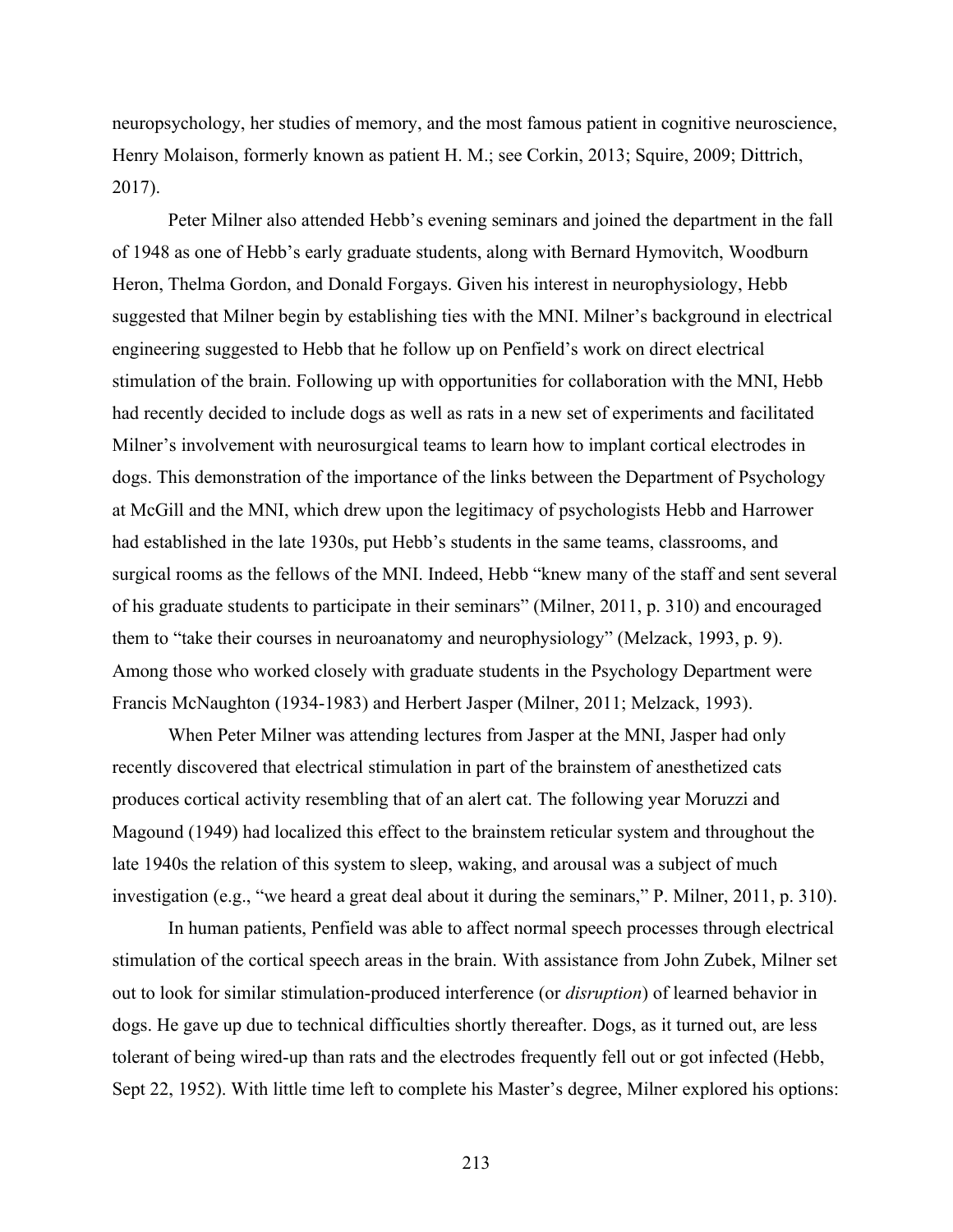he needed an experiment that involved little or no surgery and could be investigated with animals other than dogs (Milner, 2011). This is how Milner came to the problems of motivation in rats.

Milner decided to test the hypothesis, common at the time, that animals must learn what food is good for them. Using rats deprived of potassium, Milner was able to show that it was improbable food preference depended solely on learning and established long-lasting preference for the potassium salt solutions in rats, independent of deprivation (Milner, 1950; Milner, 2011). Intrigued by the implications for motivation and drive (see Marks, 2011) and the recent discovery of the reticular activation system in states of consciousness (Moruzzi & Magoun, 1949), Milner teamed up with Seth Sharpless to explore whether stimulation of the reticular system with implanted electrodes would influence behavior in a maze. They observed in the rat avoidance behavior that mirrored the reaction an unpleasant electrical shock would elicit, but nothing more. Considering it a failure, Milner returned to his dissertation work which he had begun on the role of attention in subjective experience of time, which resonated with the then influential "New Look" approach to perception (Nairne & Coverdale, 2017).

#### 3. a. James Olds and the Mystery of Reward

While working on his dissertation research in the summer of 1953, Milner was introduced to James Olds, one of Hebb's new postdoctoral researchers. Olds had spent his early twenties serving as part of the Persian Gulf Command in Tehran and Cairo during World War II. He decided to attend Harvard to study psychology the same year *The Organization of Behavior* was published and studied under Richard Soloman (1918-1995). Soloman had only recently joined the Faculty at Harvard, having worked on defense control systems for the Office of Scientific Research and Development (LoLordo, 1996) and best known for his later studies on avoidance learning. Olds received his Master's degree in 1951 and his Ph.D. in 1952, both in experimental psychology at Harvard. He remained a year as a lecturer and research associate in the Department of Social Relations where he worked with sociologist Talcott Parsons (1902-1979; Thompson, 1999; see Isaac, 2012).

The attempt to specify the mechanism by which rewards *reward*—by satisfying needs, reducing drives, or reducing the stimuli associated with drives—expanded in scope in the 1950s with the research on curiosity, exploration, and manipulation, much of it conducted by behaviorists who could not, or would not, look inside organisms (Marks, 2011). Olds was deeply interested in questions of motivation and learning. Like Hebb, Olds was convinced fundamental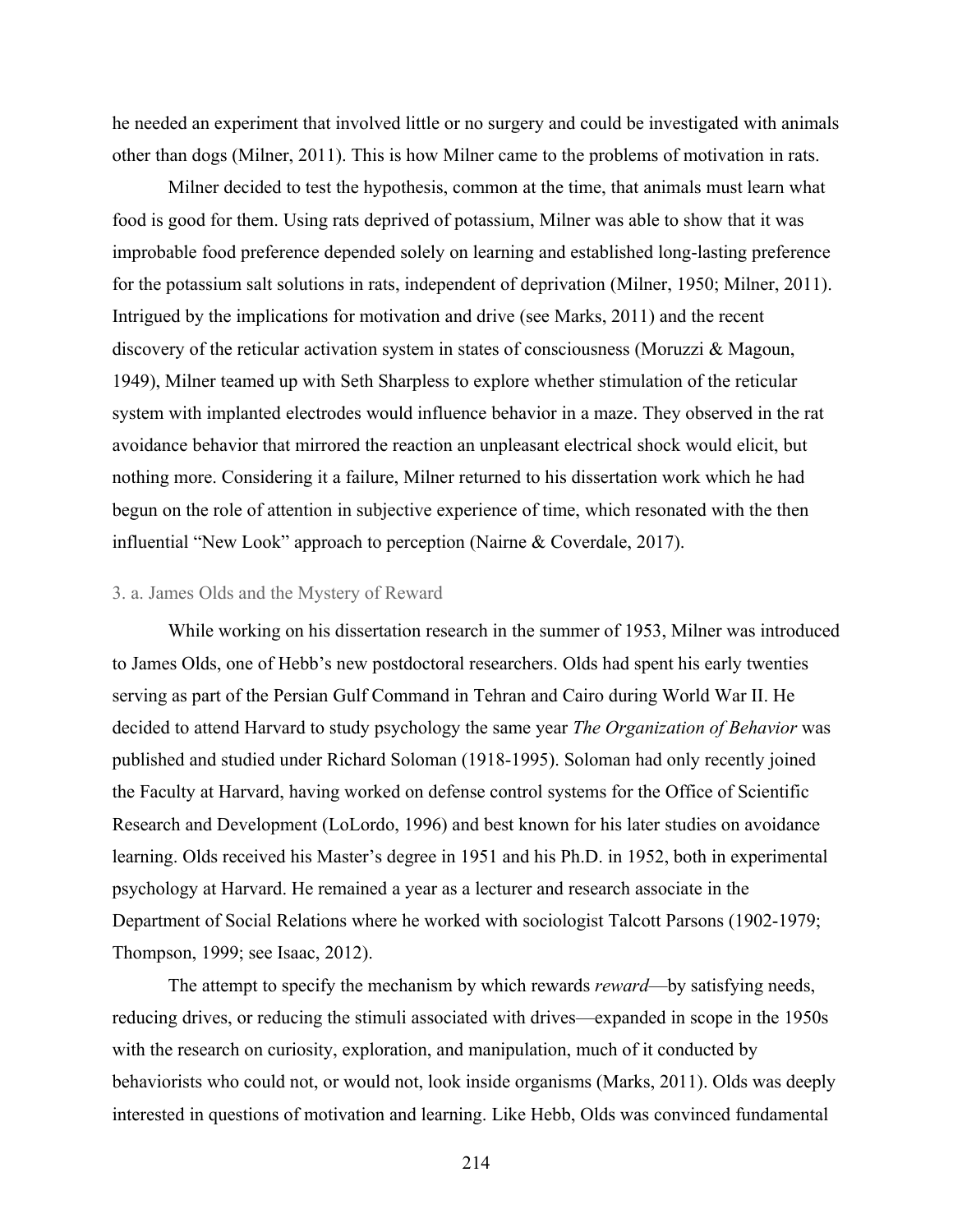psychological theory had to be derived from the physiological functioning of the central nervous system. He applied for and received a U. S. Public Health Service fellowship to do postdoctoral research at McGill with Hebb from 1953-1955.

Shortly after the publication of *The Organization of Behavior* (1949) Olds had taken up Hebb's discussion of the cell assembly to address problems related to latent learning, proposing a "functional anatomy of motives" which he outlined using a neural model of Tolman's learning theory (Olds, 1954). Hebb's book dealt primarily with his theory as it related to perceptual studies, and both Milner and Olds (as well as much of the department) shared a wish to extend and revise Hebb's neuropsychological theory towards a better understanding of motivation and behavior and "break the barrier of levels between psychology and electrical neuro-physiology" (Olds, 1956).

Because Olds had no experience with experimental animals or the brain, Hebb tasked Milner with bringing him up to speed, which included teaching him the electrode procedure Milner had been adapting from Spanish neurophysiologist José Delgado's experiments with monkeys at Yale (Milner, 2011). Milner had taken over instruction in surgical and histological methods by 1953 (Hebb, 1980): "[Peter Milner's] contribution to Jim's [Olds] training was invaluable in terms of showing him the techniques of implantation, stimulation, and recording and, in general, contributing his knowledge of physiological techniques to the training of a postdoc more schooled in the theoretical than the experimental aspects of that field" (Thompson, 1999, p. 250). Delgado had begun to demonstrate that direct stimulation of the brain could produce emotional conditioning and motivate learning of instrumental responses (e.g., Delgado, Roberts, and Miller, 1954) and Olds had begun his studies at McGill hoping to develop this theory with Hebb's help.

Encouraged by Milner and Sharpless in the department, as well as ongoing research using electroencephalography at the MNI, Olds decided to implant the electrode within the area of the reticular activating system. His aim was to produce conditional firing of the arousal system, which Olds and Milner theorized would facilitate learning in a T-maze paradigm (Milner, 1989). After recovery, they tested the rat in the maze and observed how it sniffed around the region where the electrode stimulation had occurred and would return to the location if given the opportunity. Olds claimed the rat was being "rewarded" but Sharpless and Milner responded with skepticism. Only after Olds had demonstrated the reinforcing behavior with a Skinner box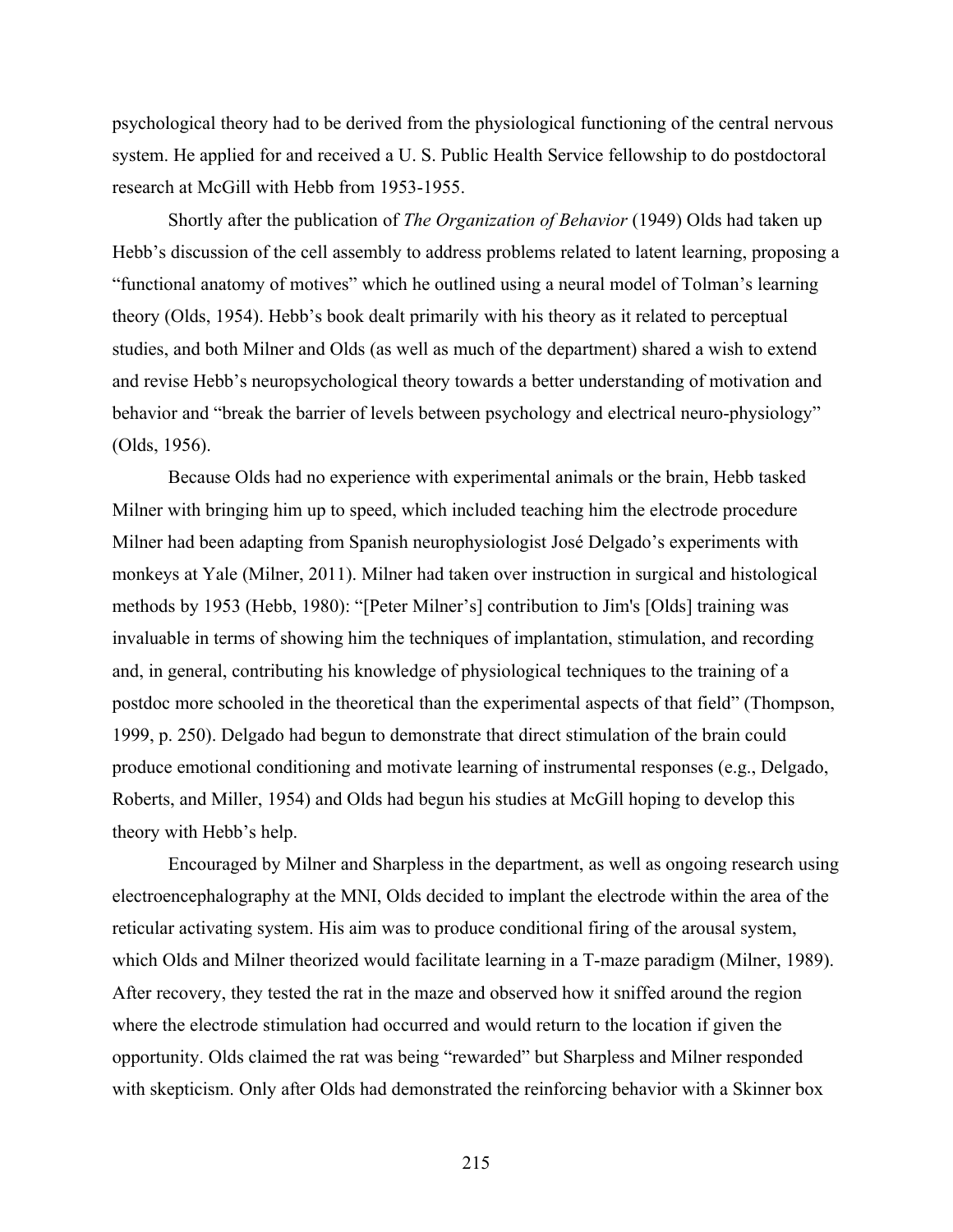(which Milner had to build because their department "may have been the only one in North America at the time that did not possess a Skinner box"), they were finally convinced (Milner, 2011, p. 312). However, complications arose when they were unable to replicate the effect with other rats.

This might have been the end of the story. Luckily, the Donner Building, where the psychology department was located, also housed the Department of Experimental Surgery, which had an X-ray machine. Access to this machine allowed them to examine where the electrode had been placed -- or misplaced, rather, as it was located in the vicinity of the septal area instead (Milner, 1989). Olds and Milner followed up this discovery and designed a set of experiments to explore the possibility that intracranial electrical stimulation would act as a reward mechanism (Olds & Milner, 1954); they went about gathering data that would allow them to identify the area of the brain being stimulated by the electrodes (in or near the nucleus accumbens or the medial forebrain bundle) and to improve upon the design of the electrodes to make them easier to implant using techniques developed by Swiss physiologist Walter Rudolf Hess (e.g., Hess et al., 1953).

Olds and Milner postulated that this stimulation excited a system in the brain, the function of which was to reward behavior. They believed this technique could be used to explore the physiological basis of the reward process itself, directly. Hebb reported this discovery to his funders in 1953: "Olds and Milner have achieved a most dramatic and theoretically significant result in the past three weeks. Somewhere close to the midline, in the dorsal and anterior hypothalamus, stimulation produces what is apparently a strongly pleasant affect. At any rate, the rat will do anything that will get him more of the stimulation, and this seems more effective than food or avoidance of pain as a means of getting the rat to learn something. The whole business is incredible to me, and there may be some joker somewhere, but Olds and Milner have repeated it in four animals and there seems no doubt about it" (Hebb, Dec 16, 1953). Not only will animals work for food when they're hungry or for water when they're thirsty, but, even when sated, rats will work for electrical stimulation of their brains. This discovery directly challenged the dominant "drive-reduction" theory central to understanding motivation at the time (see Marks, 2011).

The discovery of the brain reward system led to an explosion of research in the field and for a period of years it was the most widely studied topic in physiological psychology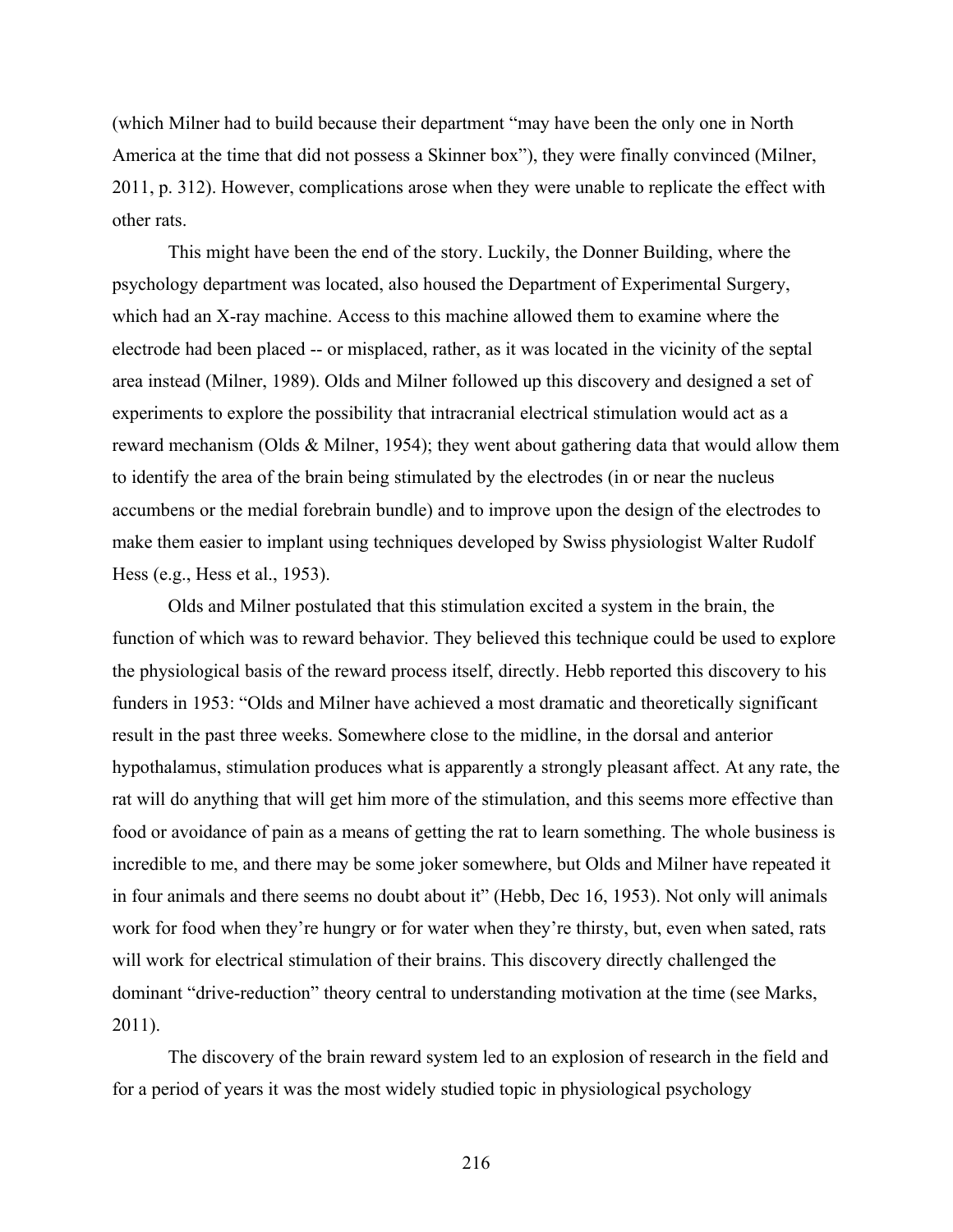(Thompson, 1999). Subsequent papers by Olds and colleagues (e.g., Margules and Olds 1962; Olds 1958a, 1958b), as well as others (e.g., Delgado, Roberts, and Miller 1954; Routtenberg and Lindy 1956), showed the rewarding effects of stimulating a variety of subcortical sites in several species, including humans (for review, see Olds 1969). After confirmation of the reward effect, one of the first questions to be studied was the relation between brain stimulation reward and more conventional rewards, such as food. Olds and Hebb's student Rolphe Morrison (n. d.) investigated the effect of food deprivation on self-stimulation and the effect of self-stimulation on feeling (Morrison, 1955).

Olds (1958b) argued that the findings on brain reward provide *ipso facto* evidence against drive-reduction and drive-stimulus reduction theories. These theories, in the psychophysical tradition of Gustav Fechner (1801-1887) and early Freudian thought, maintain that reward results from a reduction in (unpleasant) internal stimulation. But in the experimental paradigm of Olds and Milner, reward comes from adding stimulation to the brain: it is possible to bypass the hypothesized stage of stimulus reduction and activate reward mechanisms directly. By implication, the reduction in a drive stimulus may be sufficient for reward but is not necessary. Spurred by the findings of Olds and Milner, the locus of research on long-standing topics of reward, reinforcement, utility, and pleasure moved into the brain (though the notion of "pleasure centre" has been complicated; see Wise, 1980). Indeed, Milner (2011) believed his work with Olds was significant, in part, because it "boosted Hebb's efforts to persuade psychologists to take the brain seriously" (p. 314).

Olds was perhaps uniquely situated to conduct these studies because of his interest in psychological theory and motivation; Milner later noted that "it would be difficult to imagine anyone better qualified for tackling the awesome task of thoroughly investigating the phenomenon" (2011, p. 314). Olds and his wife Marianne "Nickie" Olds (who did much of the early work on the anatomy and pharmacology of the reward system) significantly developed these experiments, mapping the brain for reward and punishment (Olds 1956; Olds and Olds 1963). They left McGill in 1955 to continue their investigation of the reward system at the Brain Research Institute of the University of California, Los Angeles. In 1957, Olds was appointed assistant professor at the University of Michigan. Milner finished his dissertation in 1954 and remained at McGill as a postdoctoral researcher until 1956 when he was appointed assistant professor to replace Rosvold took over the teaching of McGill's experimental and physiological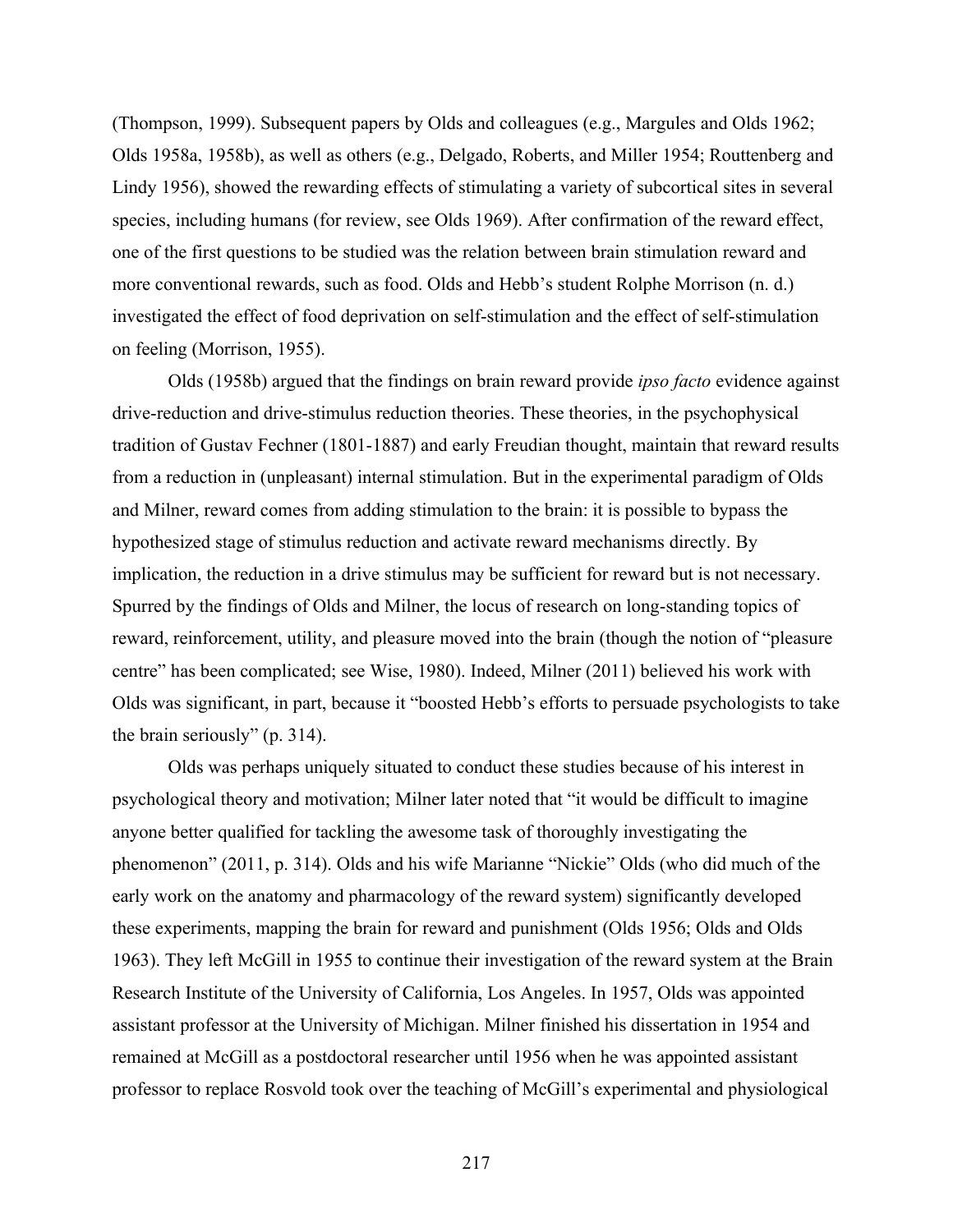psychology courses and consulted for IBM in the 1950s. Attempts to clarify the functioning of the reward and reinforcement systems continued for many years, with more than 75 papers published by Milner's students from McGill or by their students (Milner, 1991).

In 1953, Hebb conveyed his excitement regarding recent research developments in the department to Principal James. He states emphatically that "the psychological research in the Donner Building has at least a possibility of doing a half-Rutherford," and goes on to say that while "'discovery' is not a word that can often be applied to psychological research [...] in the past six months we have made two discoveries of some importance" and that the department is now "in a position to make a permanent change in the direction taken by psychological theory with any luck, a major change" (Hebb, Feb 23, 1953). By "half-Rutherford" Hebb is referring to the early work of physicist Ernest Rutherford (1871-1937) at McGill which earned him the Nobel Prize in 1908 and title of father of nuclear physics. Rutherford's demonstration of radioactive decay and later discovery of subatomic particles rocked the world of physical science. By invoking the Rutherford legacy at McGill, Hebb implied that recent experiments had the potential of opening up entirely new realms of psychological investigation not previously available, analogous to the discovery of the building blocks of physical matter.

While the story of the discovery of the reward centre is often one characterized by serendipity, it is important to examine the conditions that made it possible at McGill. The stimulation of deep structures in the brain reflected a major and significant shift from a previous focus on the neocortex to a new focus on subcortical structures in explaining complex behaviors (Dror, 2016). This trend was observed by Hebb, Rosvold, Milner, and others because of their close proximity to neurosurgeons and neurophysiologists who were working on similar problems in human patients (i.e., Penfield, Jasper, and others).

Hebb's department was among the few that had the capacity to integrate behaviorist methodology with recent developments in neurophysiology. This was the environment that Hebb offered his students. Milner's thesis (1950) is an illustrative example. It involved electrical stimulation of the rat's brain while they performed learning tasks. The surgical techniques used in these kinds of experiments would not have been available had opportunities to learn at a worldclass neurological institution not been possible. The psychology department was housed in the same building as the department of experimental surgery (Milner, 2011). Access to the resources of the department of experimental medicine meant that mistakes could be observed (with X-rays)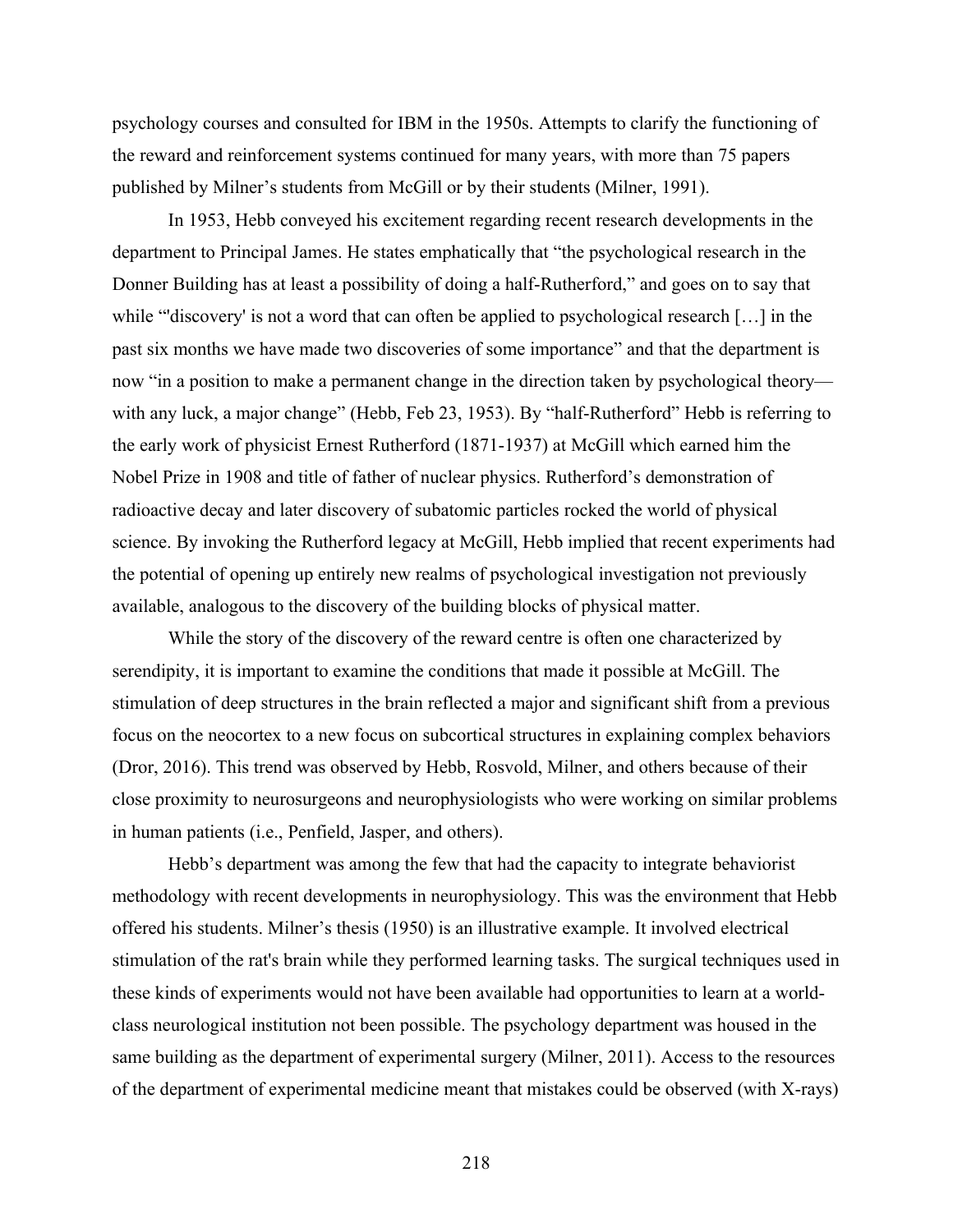and techniques could be refined. The case of the discovery of the reward centre is representative of the kinds of new methods that were already being explored there: the electrical stimulation of deep subcortical regions in the brain, Hebb coupled these techniques with behaviorist methodologies and conditioning experiments more familiar to psychologists at the time (i.e., Hess's technique for probing the brain and Skinner's for measuring motivation).

Olds and Milner's discovery of the reward centre was canonized by Hebb (1958), who used it to promote the neuropsychological theory he had developed (1949). Baumeister (2006) points out how a pleasurable brain stimulation was previously observed in schizophrenia patients by Robert Heath (1915-1999) in the 1940s. His point is that Heath failed to recognize the significance of this observation, whereas Olds and Milner understood how to articulate their discovery within the relevant psychological discourse; Hebb's vision (1949) helped frame and create meaning for the discovery. Baumeister argues that, at least in part, this is because of preconceived notions Heath held about the etiology of schizophrenia. This episode in the history of neuroscience illustrates the importance of sagacity in serendipitous scientific discoveries. It also shows that "mental preparedness" can be either an opportunity or an obstacle to progress (Baumeister, 2006).

In the early 1950s Hebb contributed to the repositioning of the Department of Psychology at McGill by leveraging a network of psychobiologists and neurophysiologists both in North America and Europe. The experimental culture Hebb fostered (likely mirroring those he had experienced as a postdoc in Lashley's laboratories at Harvard and Orange Park), became the site for the emergence of neuropsychology's earliest pioneers. A key component of this positioning was the capacity to engender theoretical coherence. Hebb accomplished this, in part, through continuity with neurophysiology (see Chapter Three) and the clinical laboratory (MNI). Olds and Milner (as well as Seth Sharpless, Mortimer Mishkin, Brenda Milner, and countless others), benefited from an approach towards interdisciplinary experimentation that Hebb cultivated through the implementation of new tools, techniques, resources, and expertise uniquely available to him as he shaped psychology at McGill.

Principal James spoke favourably of the activities in Hebb's department. For example, in a letter to Robert Morison, neurophysiologist and Rockefeller Foundation official, he wrote: "the chief points of interest are the experiments on the isolation of human subjects for prolonged periods, and work on a "pleasure area" in the rat brain. Both projects seem to have a wide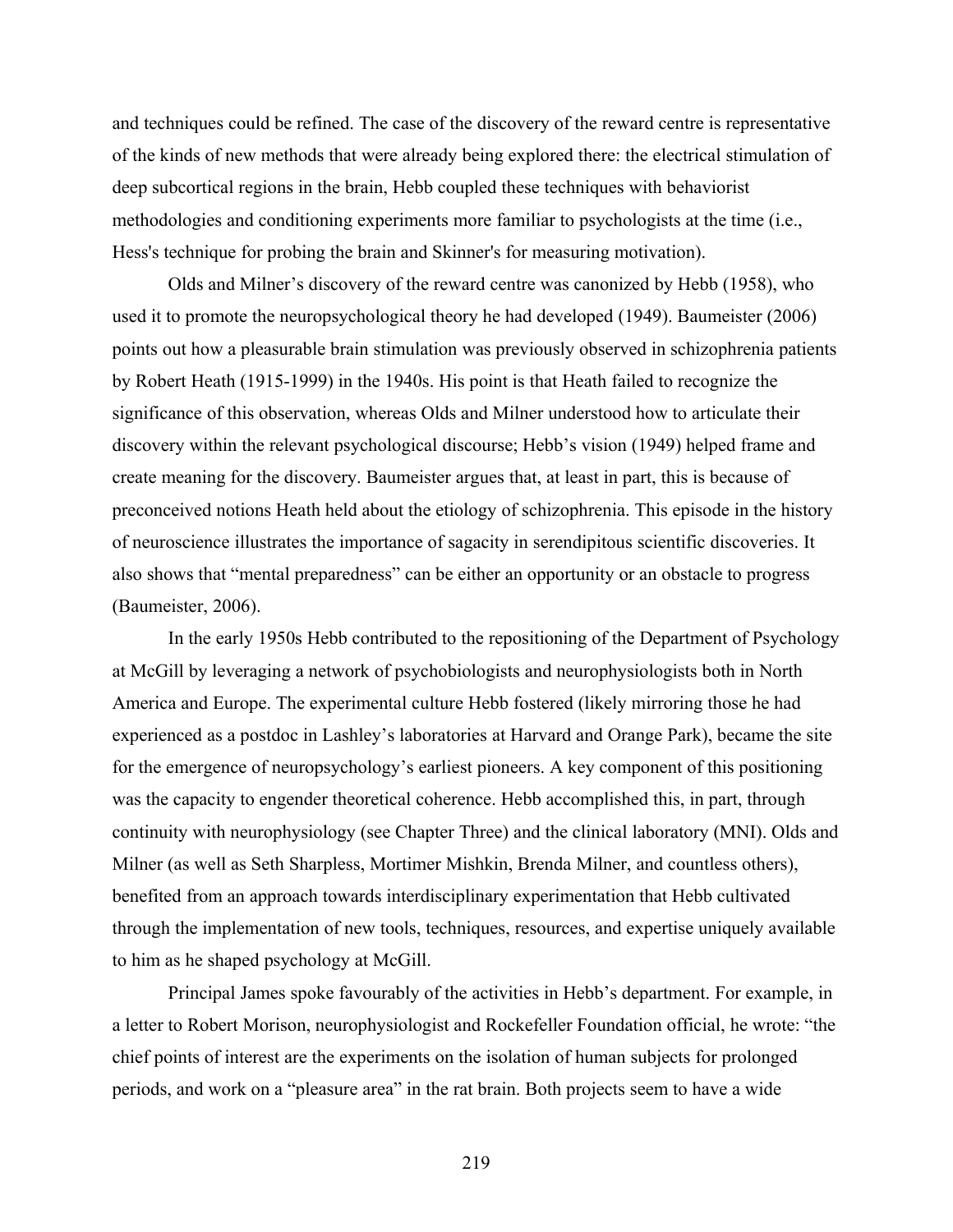general significance [...] In view of the quality of young workers attracted to this research and their capacity for independent thought, it may be expected that the significance of the programme will continue to grow" (James, Mar 19, 1954). Hebb shared this optimism: "Physiological psychology is coming closer and closer to neuro-physiology, so that there is frequently a close collaboration between the two […] there is a real prospect that the work of some of the younger men will make Canada outstanding in this field in the next decade" (Hebb, Dec 16, 1953).

The story of the discovery of the reward centre contributes to a more nuanced understanding of the kind of influence Hebb's ideas in the 1950s were exerting on the field of psychology generally. Hebb promoted the interchange of expertise and training available to him through his close relations to key interlocutors such as Penfield and Malmo, and their colleagues and students (Ewen Cameron, for reasons described by Prkachin, 2018, had alienated himself from much of the medical community by this time). The discovery that was made in the Donner Building at McGill in 1954 has been described as among the most important single discoveries made in the history of the brain sciences (Thompson, 1999) and has contributed immensely to our understanding of the brain mechanisms underlying substance abuse and addiction. The more we know about reward, and about the mental-behavioral processes and neural mechanisms underlying it, the more elaborate and nuanced its definition and meaning (Marks, 2011). More than half a century after Milner and Olds learned from neurosurgeons at the MNI how to implant electrodes into the brains of animals, the original methodology has been refined to produce intracranial self-stimulation, a paradigm that allows researchers to directly investigate the efficacy of rewards.

## 4. Pioneering Studies in the Psychology of Pain at McGill, 1951-1956

Similar to experiments at McGill with restricted environments and direct brain stimulation, the study of pain at McGill had its origins in the investigation of disorganized behavior in laboratory animals using neurophysiological techniques. In addition to discoveries across human and rats, Hebb's department sought answers to questions about early behavior in the emotional responses of dogs (Melzack, 1952; Mahut, 1955). From these early experiments emerged new ways of thinking about the relations between organisms and environments and pioneered studies of the psychological aspects of pain experiences (Thompson & Melzack, 1955;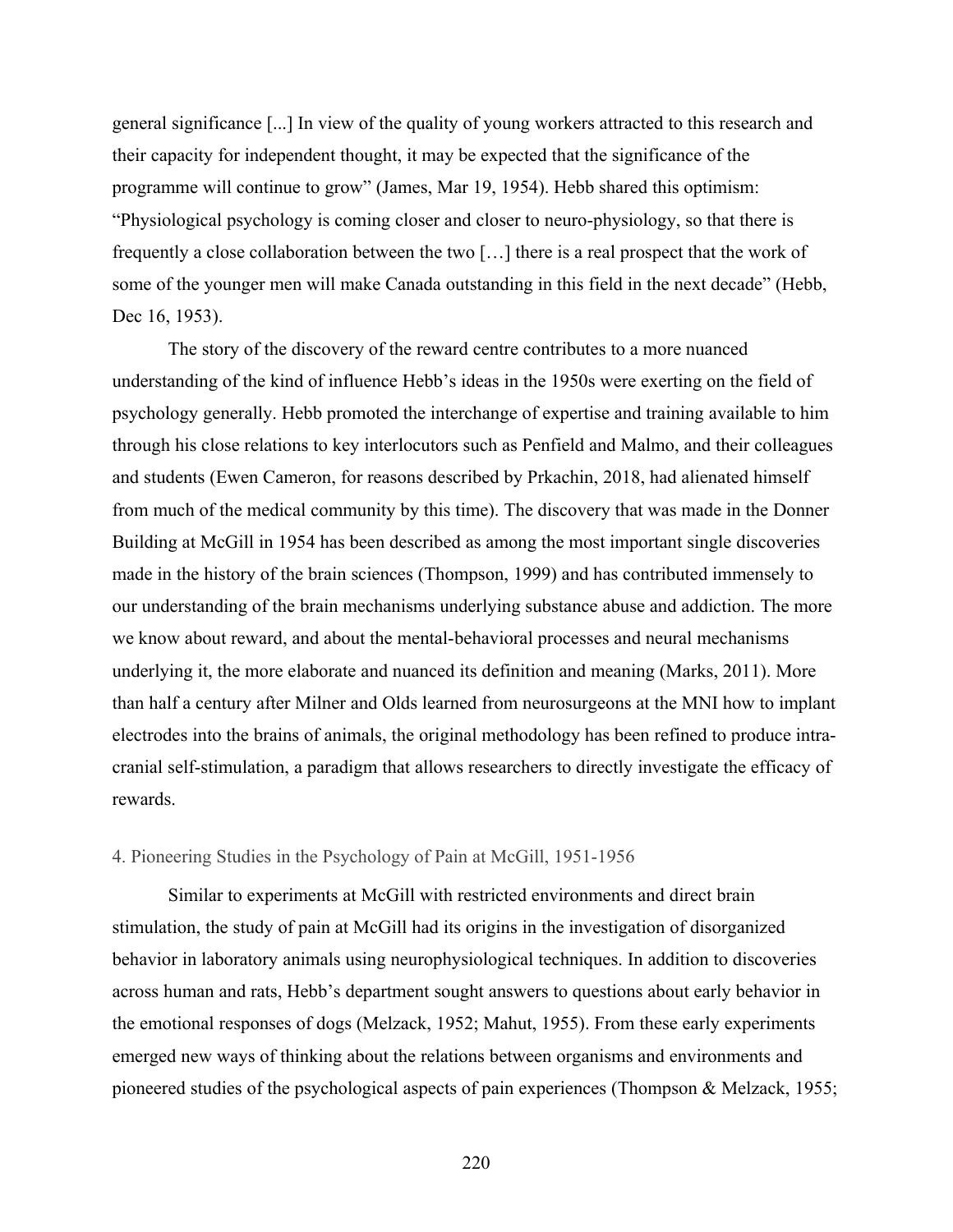Melzack & Wall, 1982). These studies, conducted in the early 1950s, and their connections to Hebb's postwar research agenda, have typically been discussed separate from the context of broader contemporary psychological investigation in Canada. Yet, the psychological study of pain is deeply woven into the fabric of the kind of psychology Hebb privileged, and a history of pain is incomplete with consideration of broader trends developing around the phenomena of pain in mid-twentieth century North America.

Today, pain — whether knife wound or back pain, headache or heartbreak — is recognized as something that does not emerge naturally from physiological processes, but in negotiation with social and cultural worlds (Bending, 2000; Bourke, 2014; Del Vecchio et al., 1992; Morris, 1991; Moscoso, 2012; Scarry, 1985). Pain is both a puzzle (Melzack, 1973) and a challenge (Melzack & Wall, 1983) at 'the interface of biology and culture' (Coakley & Kaufman, 2008). In psychology, pain has been approached in a number of ways: as a symptom to be treated, as a stimulus to be applied, as a means to modify behavior, and as an object to be investigated. Psychological categories and theories used to understand and direct the clinical management of acute and chronic forms of pain are recent innovations; contemporary scientific accounts of pain rest on a theoretical formulation developed in the mid-1960s.

After World War II, pain was understood in much the same way as it had been for centuries: as a specific response to physical injury (the so-called Cartesian "specificity theory"). Psychologists in the late 1940s and 1950s, heavily reliant on behaviorist S-R theory to inform experimental inquiry, considered pain narrowly. Outside the laboratory, clinical pain presented a different set of concerns (e.g., the experiences from psychiatric and medical treatments of veterans; Henry Beecher's observations, 1946). At the time, the most preferred medical explanation held to a Cartesian model of pain as something that traveled via nerve impulses to the brain. Psychosomatic explanations were inadequate. Experts on pain consisted primarily of neurologists and psychiatrists, who relied upon psychodynamic theories to explain intractable and clinically irregular cases of pain (Harrington, 2008; Merskey, 2004). This included differences in subjective suffering from similar injuries; pathological changes aligned with drastic pain symptoms in one person, but not in another person; forms of phantom pain; headaches without somatic symptomatologies; and the ever-lasting issue of how placebos and suggestive therapies led to successful pain relief (Melzack & Wall, 1988).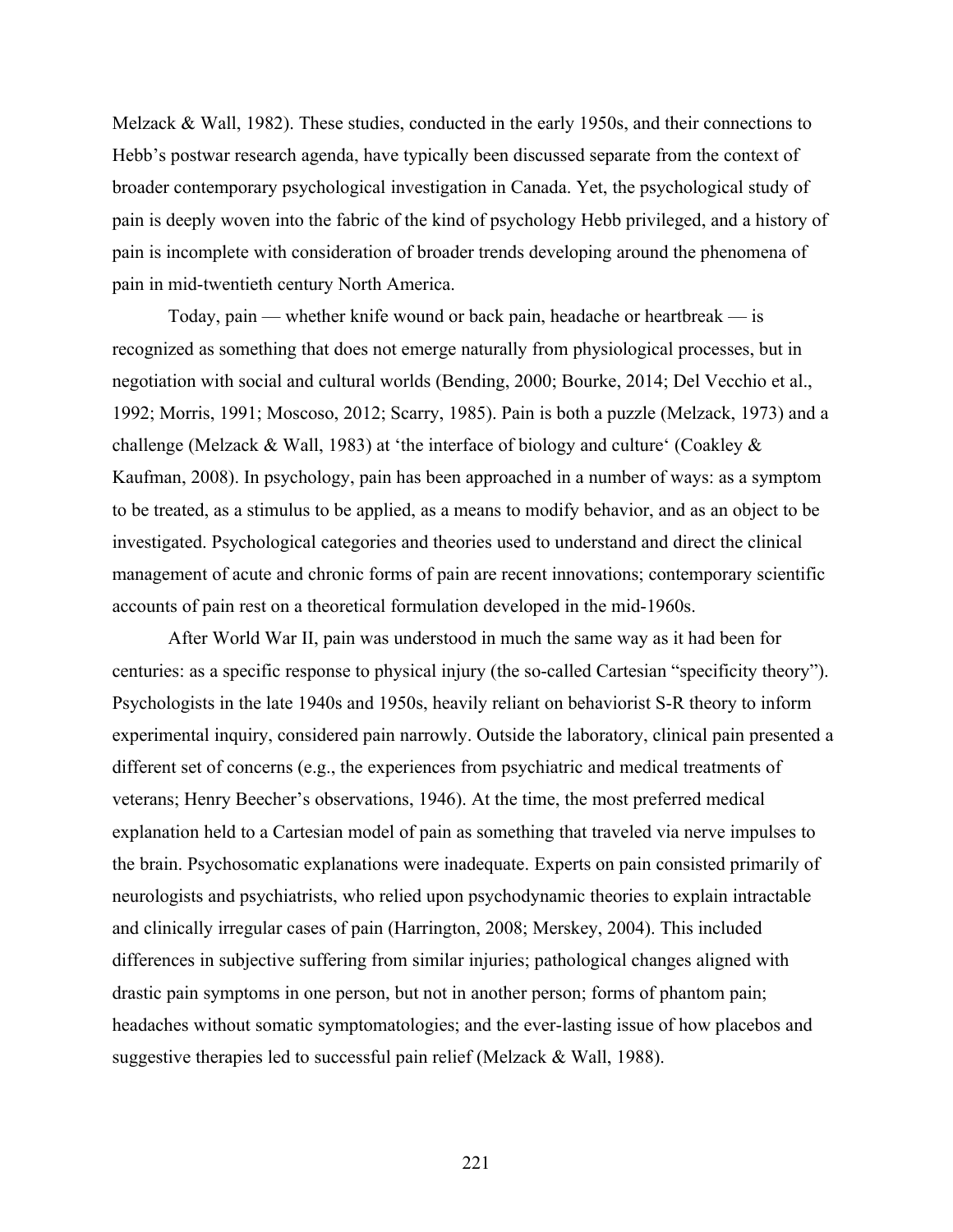Postwar psychological theory could not account for the puzzle of pain experiences. Hebb and others recognized this as a shortcoming of the dominant S-R paradigm (Merskey, 1996). Discussions of pain among neurophysiologists were foregrounded by how best to categorize pain phenomena, framing them as separate objects with neurological underpinnings in the peripheral nervous system. Put differently, it was the question of whether pain was best thought about as a separate sense modality, mediated through nerve structures separate from those which mediate other sensations (Dallenbach, 1939). This position was represented historically by Maximilian von Frey (1897) and opposed by Alfred Goldscheider (1898) who understood pain as a nonspecific sense, which could be mediated through tactile nerves from intensive summation of their excitations. Evidence by the 1940s, especially in experiments with analgesic drugs, suggested pain sensations represented a separate modality (Wolff & Hardy, 1947). However, many questions remained. Specific pain receptors were elusive and the nature of the adequate stimulus for pain puzzled researchers (Melzack & Wall, 1982). This challenge of pain was compounded by the inability of scientists to establish the peripheral pathways and higher centres of pain in the brain. Despite what the underlying theory suggested, surgical section of spinal tracts did not clearly abolish pain permanently, and no specialized cortical areas or pain nuclei had been discovered.

## 4. a. The roots of a psychology of pain at McGill

Hebb was well aware of the shortcomings of 1940s neurophysiology to adequately explain pain (Merskey, 1996). His neuropsychological theory took aim at the process involved in the mediation of pain and attempted to integrate recent neurological data. Several sections of *The Organization of Behavior* (1949) are dedicated to the problem of pain, discussed narrowly. For Hebb, the problem of pain was conceptual and neurological. He emphasized the important role of the smallest type of afferent fibre (i.e., free nerve endings) in the mediation of pain. The impulses of these small fibres are the slowest and weakest of known types, which seemed to oppose the dominant idea that the basis of pain was high intensity peripheral stimulation. Hebb was among those who argued strongly that it need not be either/or, a partial synthesis was possible: "Let us forget peripheral intensity, as the essential determinant of pain, and think instead of a central intensity" (1949, p. 184); he believed pain should be conceived as a central process of a highintensity, wide-spread, disruptive nature. While this way of thinking about pain helped explain some of the phenomena that were then observed (such as avoidance learning and emotional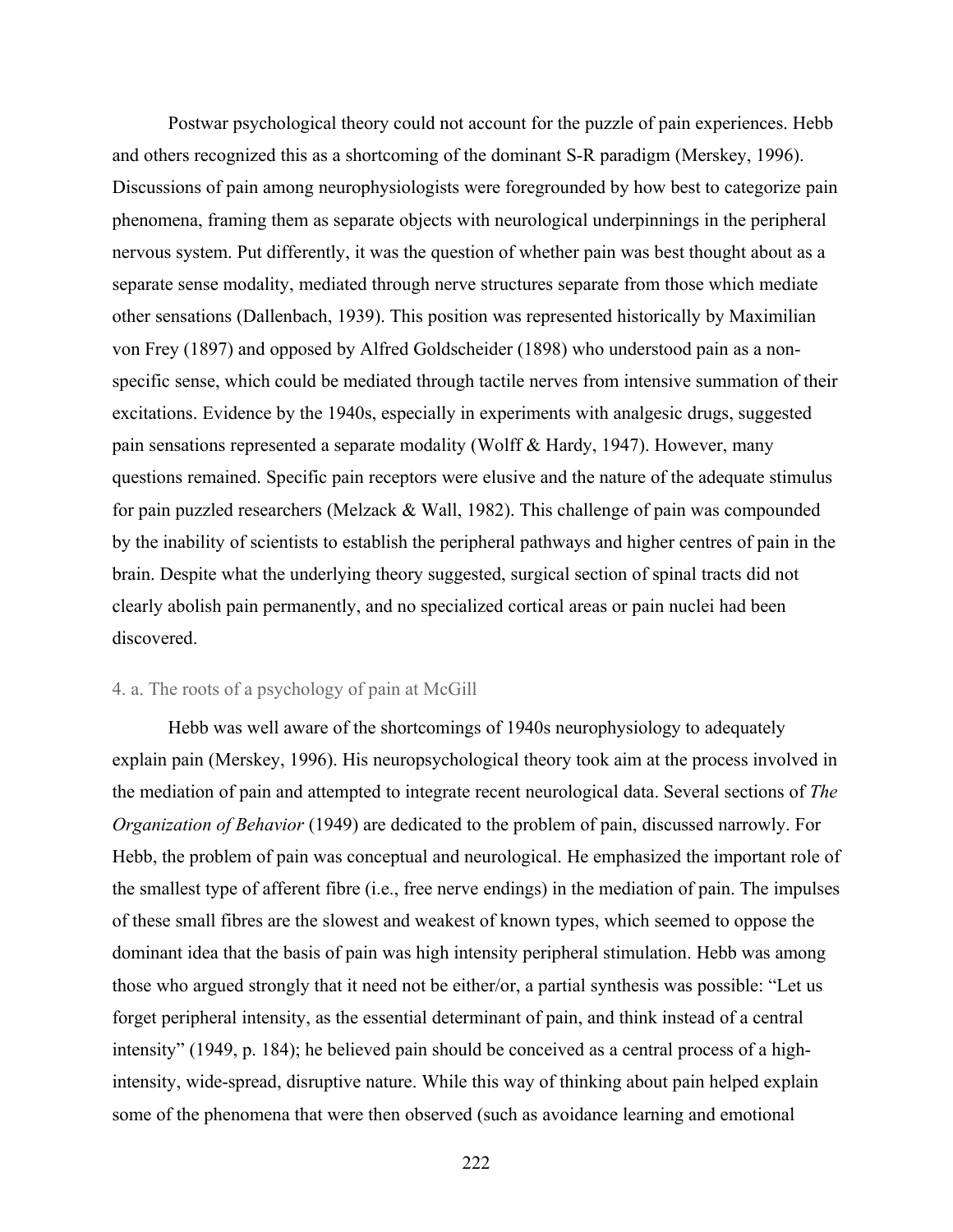response), Hebb was the first to point out that this hypothesis was still far from a complete account (e.g., Hebb's student McMurray, 1949, lists a number of other challenges that existed at the time). This understanding fit the theory (Hebb, 1949) and pointed to the central notion of disruption. Changing thought about the mediation of pain in central processes (higher cognition) was important; it was towards the understanding of these processes that both experiments (e.g., lesion and drug studies) turned to for an explanation of their results.

George H. Bishop (1889-1973), an American physiologist, closely associated with the discovery of the differing action potentials of nerve fibres, engaged in a lengthy correspondence with Hebb in the early 1950s (Merskey, 1996). They struggled with the dilemma of understanding the relationship between physical and emotional factors contributing to experience of pains. While no concrete collaboration or theoretical solution emerged from this correspondence, it likely had a substantial influence on Hebb's thinking about the relevance of this problem to broader issues discussed in his theory (1949).

Hebb's thinking during this period was built upon those of early psychosomatic pioneers such as Harold Wolff (1898-1962) and Henry K. Beecher (1904-1976) who were beginning to distinguish between the "perception of pain" and the "reaction to pain" (e.g., Wolff & Hardy, 1947; Beecher, 1946). These insights emerged, in part, as physicians began operating on the brain of people suffering from intractable pain in the 1940s (for broader consideration, see Stahnisch, 2015; Bourke, 2014). Psychosurgical interventions (i.e., lobotomies) had an unexpected effect: patients would often report that, though they could become aware that they were experiencing something they identified as pain, they were undisturbed by it (Ostenasek, 1948). Both the perception of pain and the person-in-pain's own reaction to pain (which include early experiences and the shaping influence of social worlds) are important to consider. Hebb's neuropsychological theory provided not only the tools to think about mediation processes, it also contained within it the means to address questions about heritability and the role of early experiences in the organization of pain behavior (i.e., reaction to pain) as well as the experience of the sensation of pain (i.e., perception of pain).

Clinical cases were important for experimental psychologists. Hebb's monograph (1949) is replete with clinical as well as experimental data. Clinical evidence was essential to the scientific study of pain (Baszanger, 1998; Rey, 1995). Gordon A. McMurray (n. d.), one of Hebb's early students, working at the Psychological Laboratory at the Allan Memorial Institute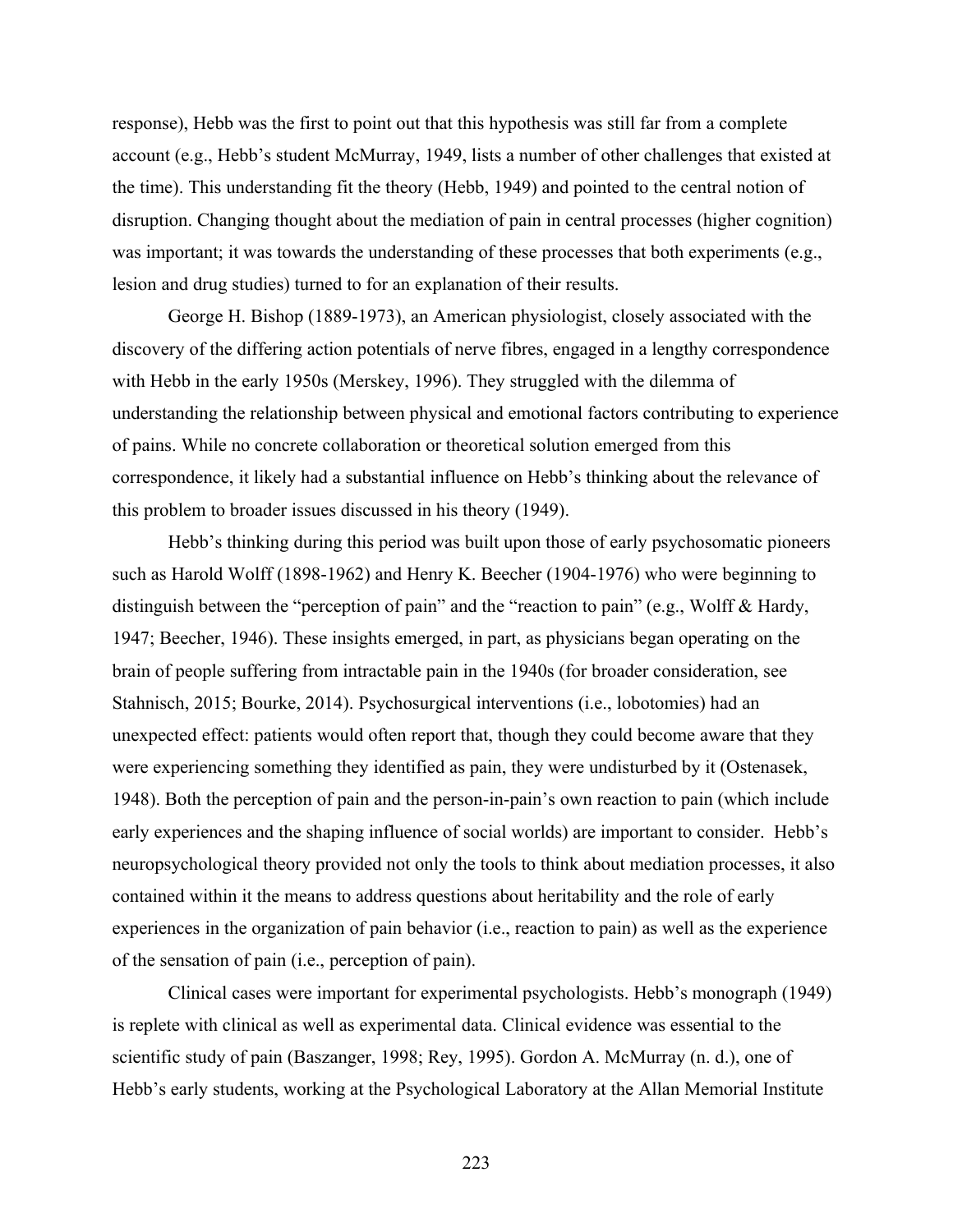with Robert Malmo, completed his Ph.D. on *An experimental study of a case of insensitivity to pain* in 1949. McMurray's study explicitly built on Hebb's recently published theory (Hebb, 1949) and centred around the study of a single individual, in a format modeled on the medical case study (McMurray, 1949). As McMurray described, "At no time has she ever reported any form of ache or pain, such as headache, earache, toothache, stomach ache or menstrual pain. The whole of her ordinary activities of living from birth have repeated, again and again, this same theme of tissue damage which has gone unnoticed or looked upon indifferently [i.e., pain insensitivity]" (McMurray, 1949, p. 9). McMurray used Hebb's theory as means to synthesize and to critique (e.g., p. 10) existing explanations and used Hebb's theory of mediation in central processes to explain the neurophysiological and behavioral data that he gathered. The following year he was appointed head of the department at the University of Saskatchewan (McMurray, 1982). While teaching was the main focus of the department, McMurray introduced research on perceptual studies and pain sensitivity he had begun at McGill (e.g., McMurray, 1955) and established close ties with the Department of Physiology (McMurray, 1982). The small department included William Bexton (n. d.), who had left to pursue graduate studies with Hebb in 1951 and had been involved in his sensory isolation studies (e.g., Bexton, Heron, & Scott, 1954).

With the integration of clinical and laboratory medicine in the early decades of the twentieth century came challenges to long-held understandings of the complexity of pain experiences (Baszanger, 1998; Melzack & Wall, 1983). Neurophysiologists and neurosurgeons alike found theoretical explanations of pain mechanisms (e.g., S-R theories) to be inadequate for making sense of the complexity of experiences associated with pain (e.g., phantom limb pain, intractable pain, insensitivity to pain, etc.). The importance of the subjective (clinical) and behavioral dimensions of pain experiences emerged as an exemplary problem for Hebb's neuropsychological approach (Hebb, 1949). It was becoming more apparent that pain must refer to both a distinctive sensation and a resulting emotional state (which tends to produce strong avoidance behaviors).

Existing neurophysiological explanations could not account for the lived experience of pain or its many perplexing clinical and psychological manifestations, this was becoming increasingly evident after World War II. The idea that being-in-pain involved a myriad of factors that extend beyond the body proper opened the door for new (top-down) ways of thinking about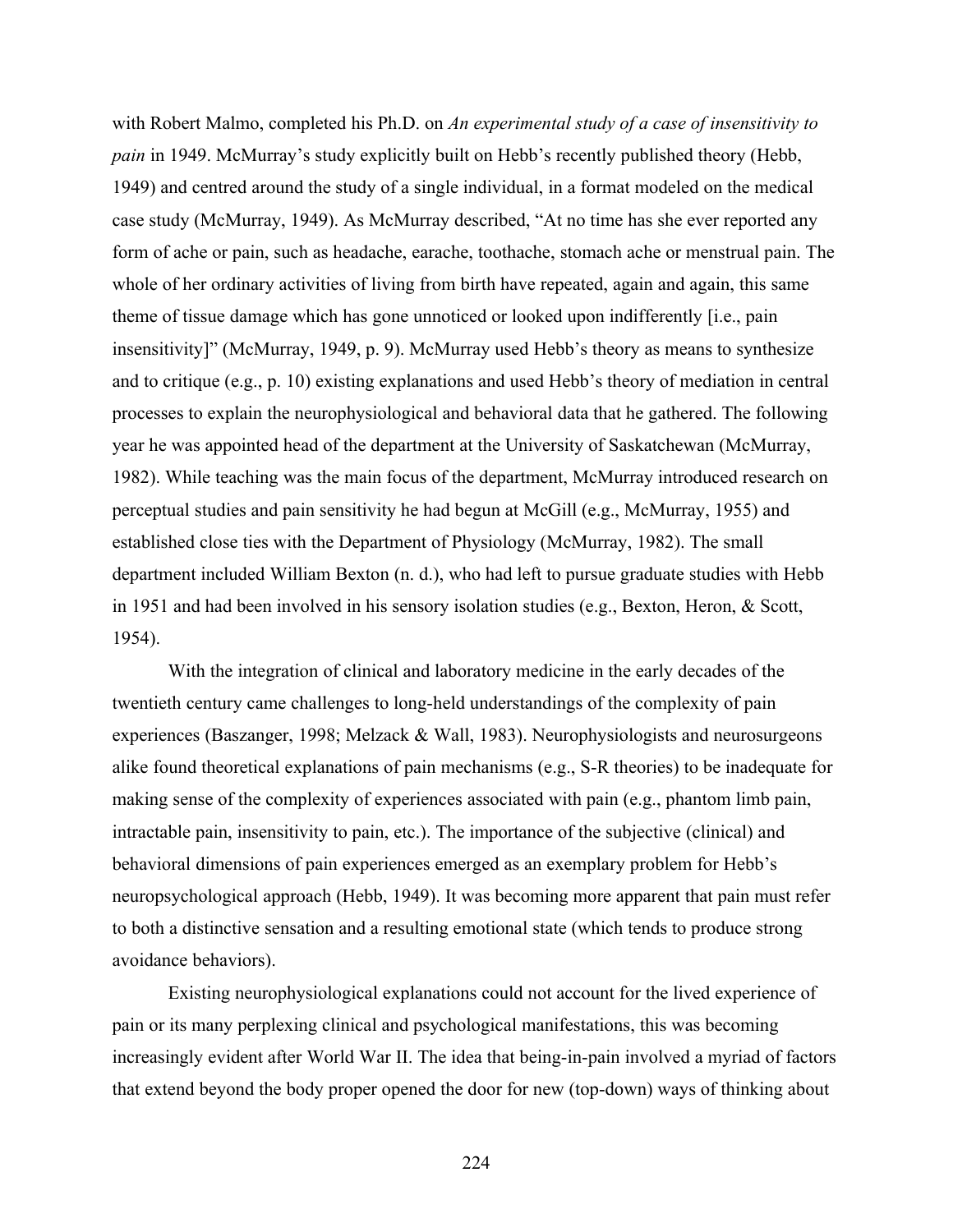pain. It was shortly thereafter that a more holistic scientific investigation of pain, for the first time, became a necessarily interdisciplinary field, gaining traction around the world in the 1940s and early 1950s (see Rey, 1995; Baszanger, 1998).

It was into this field of confusion that Hebb interested a young protégé, Ronald Melzack (1929-2019), in the challenge of pain. Melzack initially met Hebb in the late 1940s following an interesting course in psychology taught by Lansdell. Melzack had the opportunity to pursue an honors thesis (on curiosity in the rat) with "the great Donald Hebb" (Melzack, 1993, p. 5). After Melzack completed his degree Hebb agreed to take him on as his graduate student. It was into this milieu in 1949 that Melzack soon became involved in the restricted dog studies and went on to revolutionize the field of pain psychology. He credited his interest in the study of pain to observations made during Hebb's early sensory deprivation experiments with dogs in the early 1950s (Shainblum, 2009).

Following Hebb's guidance, Melzack completed his MSc on irrational fears ("spontaneous fears of the uncanny") in the dog (1951), which explicitly extended the work Hebb and Riesen (Hebb & Riesen, 1943; Hebb, 1946) had done on chimpanzees while at the Yerkes Laboratories in the mid-1940s. Melzack published this study the following year (Melzack, 1952) and was among the first of Hebb's students to study emotion behavior in dogs, which was further extended by Helen Mahut (1955).

### 4. b. Emotional dogs and brains

When Hebb was awarded funding by the Canadian government to study the effects of restricted environmental experience in humans, he also proposed to study the behavior of dogs reared in restricted environments. Hebb had hoped to extend work done on the neuropsychological basis of motivation, emotion, and learned behaviors. Hebb's experiences with chimpanzees were challenging, he needed an alternative animal program in place relatively soon. Hebb chose purebred dogs. In 1950, with the financial support of the DRB, four Scottish Terriers of an inbred strain were obtained from the Jackson Memorial Laboratories (Clarke, 1951). The aim of the department program was to use the offspring of these purebreds in experiments on restricted environments, similar to those conducted by colleague A. H. Riesen (e.g., 1947).

Between 1951 and 1956 the department's dog studies were conducted by Ronald S. Clarke, William R. Thompson, and recent graduate, a young Ronald Melzack (Brown, 2007).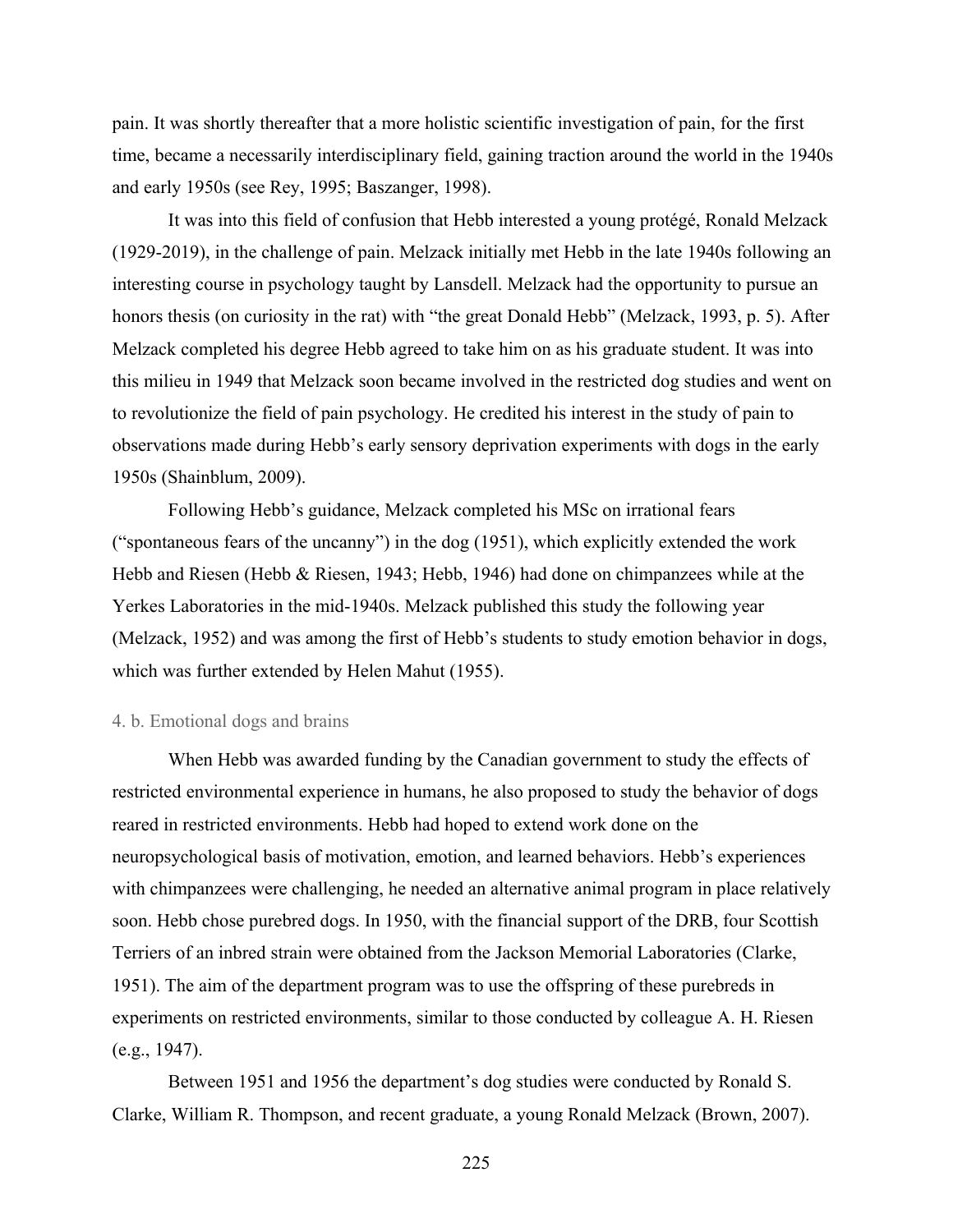While Heron, Bexton, and Doanne were conducting the sensory isolation experiments on humans, Clarke, Thompson, and Melzack conducted a series of related experiments with Scottish Terriers; both extended Hebb's investigation of "central processes" (i.e., top-down influence), and both were intended to shed light on disruption associated with the restriction of sensory experience at various stages of development and to different degrees.

These experiments began, as new research programs often do, with the establishment of baselines. The group started with a systematic assessment of individual behavioral and emotional differences in dogs (Clarke et al., 1951). This line of study was broadly pursued and discussed in the department at this time. One of Hebb's early students, Helen Mahut (n. d.), was a Polish holocaust survivor who had aided the Polish resistance and fled to Canada (Benjamin, 2011). Mahut conducted research under Hebb "to extend the investigation of constitutional factors in emotional behaviour, and to relate these to the factors of experience" (Mahut, 1958). She completed a Ph.D. in 1955 on differences in emotional behaviors in various dog breeds (Mahut, 1955) which laid the experimental foundation for the Scottie group (i.e., Clarke, Thompson, and Melzack). Mahut spent most of her later career at Northeastern University in Boston studying the neuropsychology of perception, memory, and spatial learning in monkeys (Mahut, 1971).

The early restriction experiments in dogs began in 1951. After four weeks, once each litter had been weaned, the Scotties were divided into two groups. One group was adopted by family and friends of the researchers (or simply reared as "free pups'' in the laboratory), while the others served as the experimental subjects, confined to separate cages, closed in with opaque sides. They were reared in complete sensory isolation. A mechanism was developed so, even during feeding and cleaning, the dogs never saw their keepers or each other (Thompson  $\&$ Melzack, 1955). This was referred to as *radical isolation*. After seven to ten months living in this restricted environment they were released and given the same treatment as the control dogs (i.e., those who had been reared/socialized normally). This isolation experiment followed those conducted with rats (e.g., Hebb, 1947) and at the time more recently, with higher-order animals (Warren, 1996); at McGill, they wanted to understand how "marked disturbances of social behaviour and motivation may occur in the restricted animals" (Clarke et al., 1951, p. 156). Cold War concerns regarding "brainwashing" aside, the disruption of organized behavior caused by sensory restriction was unknown.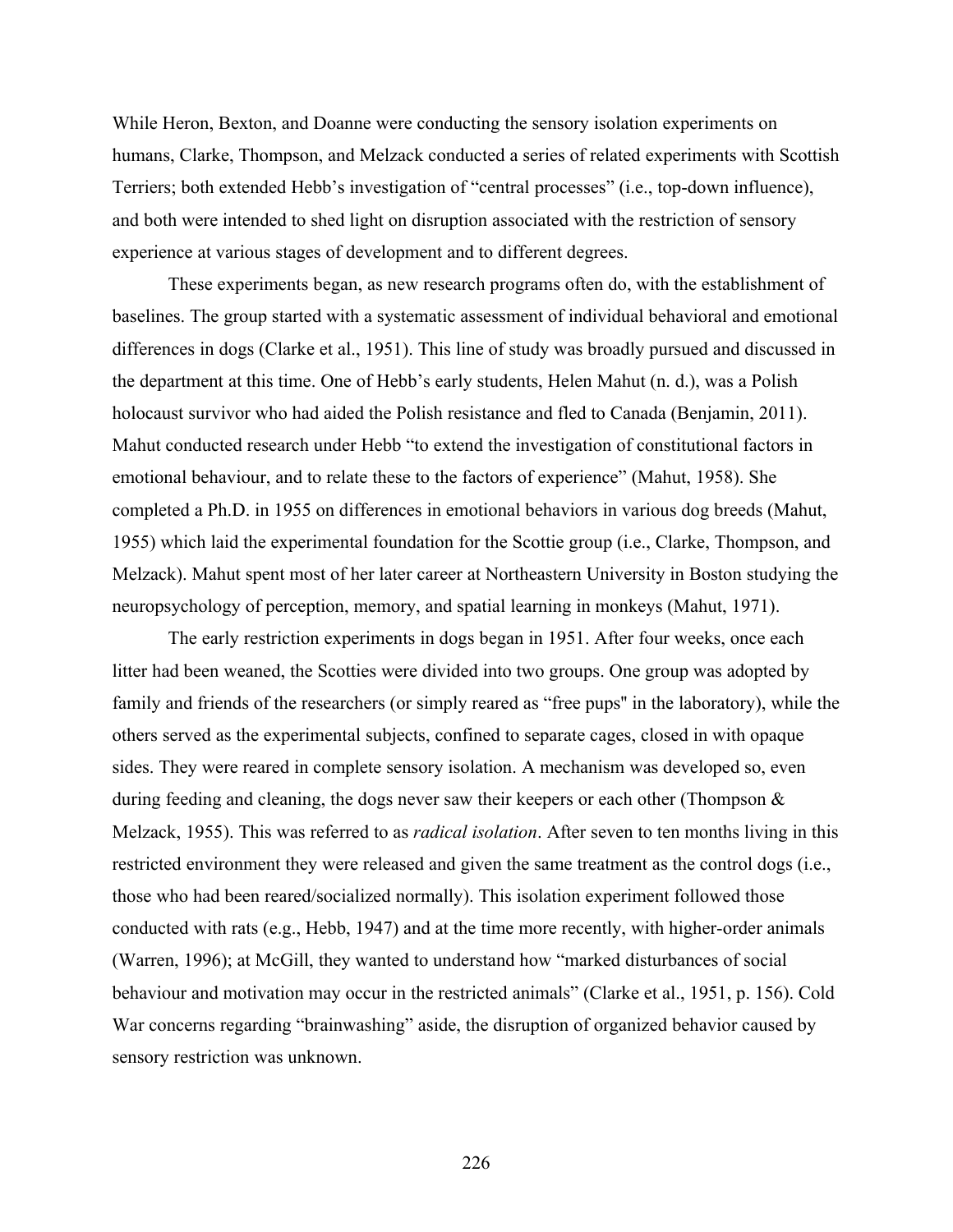The comparison between these two groups of Scotties was remarkable. Melzack and Thompson (1955) report that it was immediately obvious even to a casual observer that restriction had profound and surprising effects. Melzack describes this as "the turning point" in his career:

"when these animals came out of their cages, at first they would freeze, and then they'd become excited and then they became overwhelmingly excited and would run around the room, any room that they were in [...] they would run around our feet and we would try to get out of the way and we'd step on a paw, a tail -- *no evidence of pain*. I used to be a smoker in those days -- I lit up a match, they'd stick their nose in the match ... " (Melzack, 1993, p. 7-8, emphasis added).

Whereas Thompson and Heron focused on specific problem-solving impairment in the restricted dogs (Thompson, Heron, 1954a; Thompson & Heron, 1954b), Melzack instead was interested in the peculiar response these dogs showed towards a pain stimulus (i.e., emotional behavior). Melzack noted that the control dogs raised as household pets exhibited a very different reaction to pain: "Whereas normal dogs usually dashed away from the pain-causing object, the restricted dogs spent considerably more time around it after they had been hurt than before" (Thompson  $\&$ Melzack, 1955, p. 40). They determined that the dogs were not insensitive to pain, they simply reacted to it differently; they had developed a different relationship to the experience. For Thompson and Melzack, this raised important questions about the profound effect of early experience on behavior; which Hebb's psychology could explore with the neurophysiological tools available (and being developed) at McGill. Regarding the Scottie experiments, Hebb indicated the following year that they "given preliminary results that raise a number of new questions *for which methods of study are available*" (Hebb, Sept 22, 1952; emphasis added). Hebb's neuropsychological theory included both conceptual methods as well as empirical methods (such as behavioral measurement and surgical techniques). For Melzack, and gradually the rest of the discipline, "pain then suddenly became an interesting problem" (Melzack, 1993, p. 9).

# 4. c. The emergence of a psychology of pain

The studies of these dogs and subsequent observations became the basis of Melzack's dissertation which he completed under Hebb's supervision in 1954 on "The effects of early experience on the emotional responses to pain" (Melzack, 1954). These experiments led to the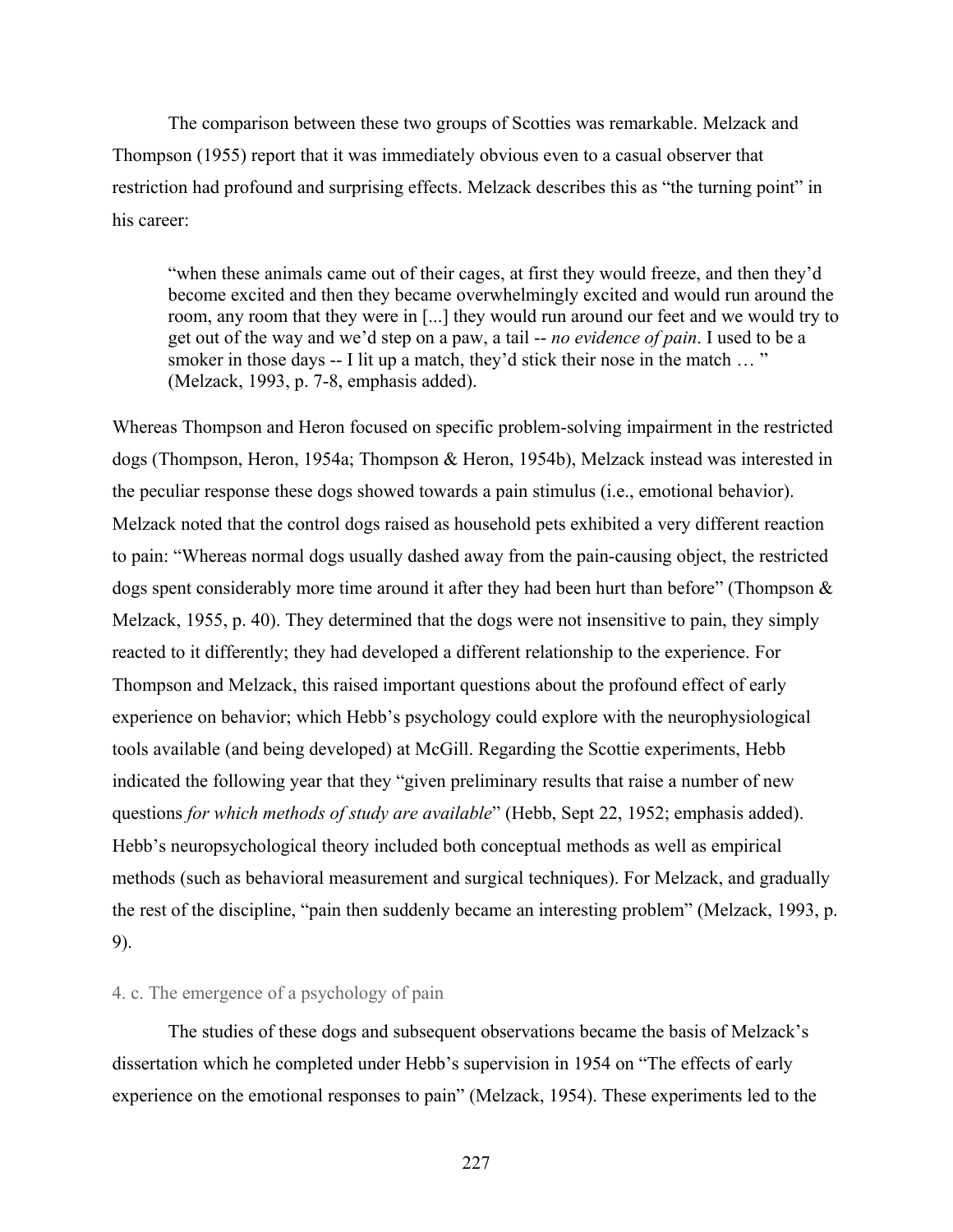conclusion that "early perceptual experience determines, in part at least, (a) the emergence of overt responses such as avoidance of noxious stimulation, and (b) the actual capacity to perceive pain normally" (Melzack & Scott, 1957). Thus, overt responses, or pain behaviors, are learned, as is the perception of pain itself. Hebb's skepticism of S-R theories and the conceptual limitations inherited with these models applied and were easily demonstrated in the assumptions of specific, straight-through pain pathways from skin to a pain center in the brain. Melzack created space for exploring/testing the psychological aspects.

This marks an important development to the scientific study of pain: Psychological expertise became an important and critical aspect of any thoroughgoing theory in the 1950s. This provided an alternative approach to existing psychiatric approaches, and had the benefit of being unaffiliated with Freudian or clinical psychology in the 1950s. Pain became the quintessential neuropsychological subject, stubbornly irreducible and outside of language (Scarry, 1985; Bourke, 2014); both completely physiological and psychological, demonstrably limited and incomplete without the other.

This recognition was gaining traction as Melzack was joining the department in 1950. Pain is discussed in *The Organization of Behavior* (1949) as a "disruptive somesthetic event" in neurological terms in the context of motivation and learning (p. 181-190). Hebb's interest in pain as a neuropsychological problem followed the publication of this book (Merskey, 1998). Melzack hoped to connect these emerging insights to reflect recent developments in neuropsychology (i.e., Hebb, 1949). While studies on pain had been conducted at the MNI (e.g., McNaughton, 1941) and at the Allan Memorial Institute (e.g., McMurray, 1949), Melzack's studies were different. They were able to speak to the organization of the (pain) behavior itself, which was rooted in the dog's early experiences. His breakthrough was in connecting studies of emotional responses in dogs to broader considerations of neuropsychological theories and the role of "central processing" arising from adjacent research (e.g., Bexton et al., 1954).

In 1953, William K. Livingston (1892-1966) visited Jasper at the MNI (Melzack, 2005). Jasper was aware of Melzack's dog studies and interest in pain. Jasper introduced Livingston to Melzack and after his Ph.D. Melzack went to Portland, Oregon to join Livingston's pain laboratory and clinic (among the first of its kind). Livingston was among the earliest critics of the Cartesian specificity pain theory. He wrote *Pain Mechanisms* (1943) which brought to attention the many pain phenomena that defied explanation in terms of existing specificity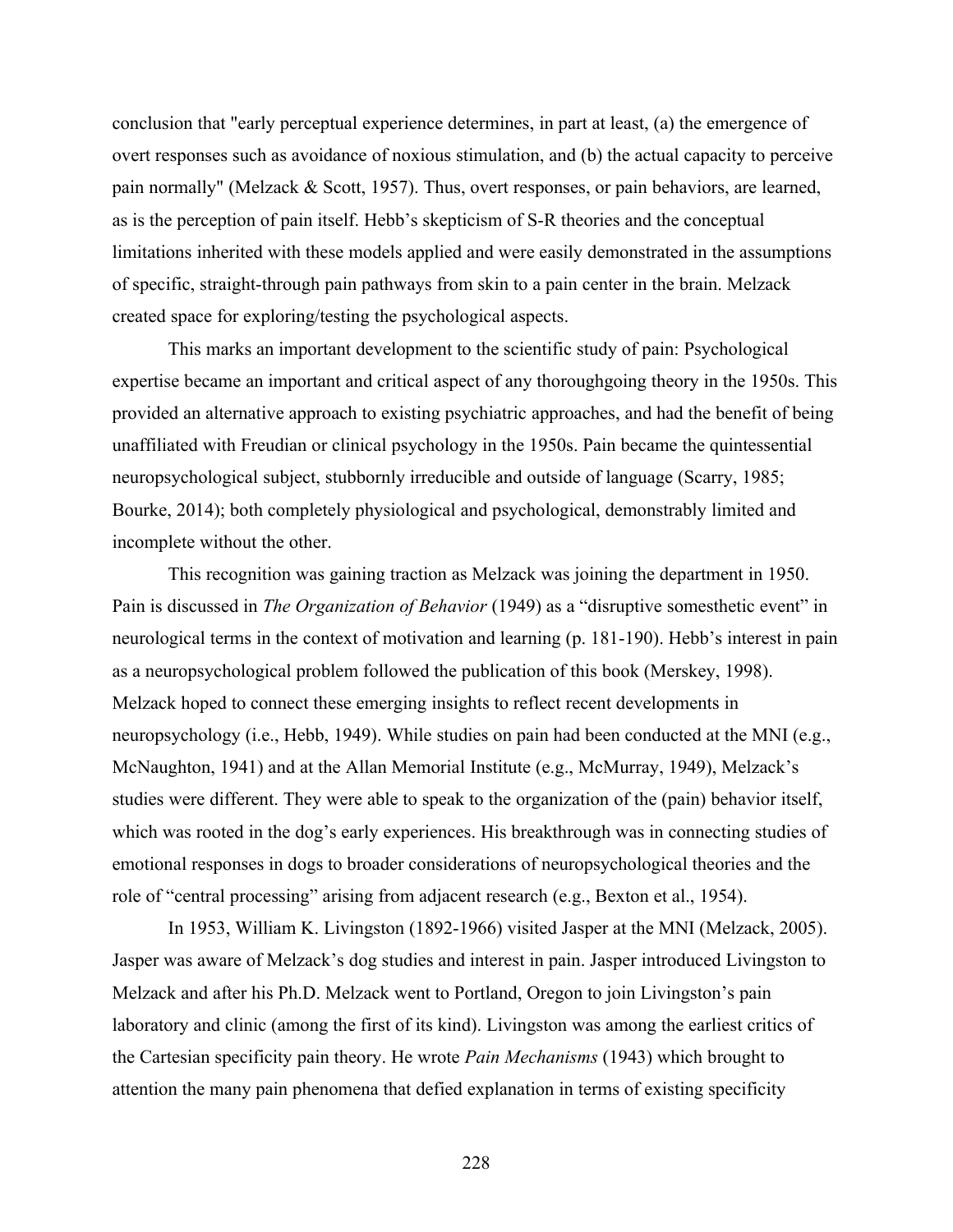theory. Livingston's clinic, which operated out of the University Oregon Medical School, was based on the model established by John J. Bonica in the 1940s (Baszanger, 1998). Melzack studied at this clinic between 1954 and 1957. He traces this period to the emergence of his fascination with the many ways patients described their pain (Melzack, 2005), which became the basis of the McGill Pain Questionnaire (Melzack & Torgerson, 1971).

The McGill Pain Questionnaire (MPQ) was developed in partnership with Warren Torgenson (1924-1999) who Melzack had met at the Massachusetts Institute of Technology in the early 1960s. The MPQ is an important tool in pain medicine. (It is interesting to note how William Tait was chastised in the 1930s for attaching McGill University to his intelligence tests, while Melzack was encouraged to use the name - the value of psychology to the university seems to have changed.) Today, together with the Visual Analogue Scale, the McGill Pain Questionnaire is probably the most frequently used self-rating instruments for the measurement of pain in clinical and research settings (Melzack & Katz, 2001). Melzack returned to McGill in 1963 as Associate Professor and in 1974 helped establish a similar pain clinic at the Montreal General Hospital with Joseph Stratford (1923-2007) and others (Merskey, 1998).

By the 1940s, with greater focus on complex and under-explained pain experiences (e.g., Beecher, 1946; Wolff & Hardy, 1947), Melzack had already entered a highly contested field. Specificity theory was too rigid and simplistic in the minds of psychologists and physicians who borrowed freely from both clinical case study and neurophysiology. The experience of pain is multifaceted; it involves separate, but closely interrelated, emotional, cognitive, physiological, and social dimensions. These aspects of pain, normally experienced together and indistinguishable, became separated in certain clinically-relevant circumstances. The effect of morphine, for example, is mostly to reduce the unpleasantness of a pain rather than making the pain unrecognizable as such. Lobotomy for intractable pain functions similarly; the patient reports that the pain is the same as before -- but it no longer bothers them. This more nuanced consideration led, for the first time, to calls for closer investigation of the mediating influences, or "central control" of pain by the (encultured and embodied) brain. One of the most influential theories of pain to do this was co-developed by Melzack in the mid-1960s.

### 4. d. Gate-controlled Pain

Melzack met British neurophysiologist Patrick D. Wall (1925-2001) while at MIT in the early 1960s. Like Livingston, Wall was interested in the neurological mechanisms that might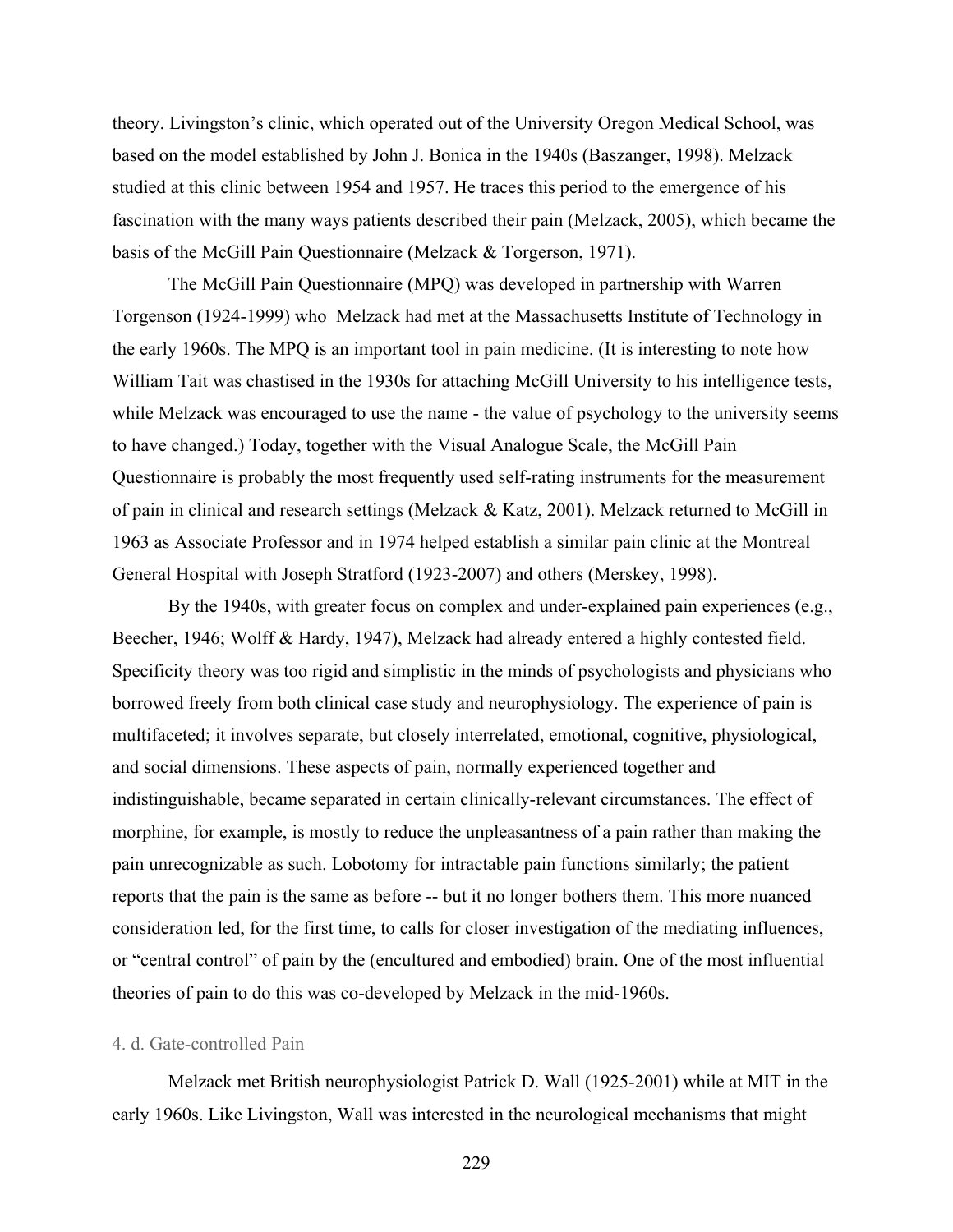explain the bewildering experiences of complex pain sufferers and was particularly influenced by the work of the Dutch physiologist William Noordenbos (e.g., 1959). Both men operated at the periphery of the medical establishment and were ardent critics of pain medicine's dependence on surgery and drugs. Wall and Melzack grew intellectually close during this period at MIT (1960- 1963). Wall was a young left-leaning Oxford graduate (1959) recently appointed professor of physiology (and affiliated with MIT's Research Laboratory of Electronics) and Melzack was jointly appointed to the Departments of Psychology and Biology at the time. As Wall recalls, "At this time, with a completely different background ... there was Ron Melzack ... He had worked with [William K.] Livingston on some sort of classical neurophysiology, so that he knew about physiology. But what he really knew about, which was highly unusual, was *animal behavior*, which was clearly very odd indeed [...] So he and I got talking together" (emphasis added, Wall, 1993, p. 16). Melzack's edge as a psychologist was due in part to the training he had received with experimental animals while at McGill in the early 1950s. These experiences, and their explanations in terms of Hebbian theory, challenged mainstream pain science for the same reasons that neuropsychological theory challenged dominant S-R theory broadly. They failed to adequately address the clinical and psychological experiences of their research subjects (whether Scottish terriers or human patients).

Melzack and Wall shared an abiding skepticism regarding 1950s pain science and what they saw as anatomical bias, which led to an article in *Brain* (1962) on theoretical issues underlying problems of somesthesis. It was scarcely noticed (Melzack, 2005). A few years later, after Melzack had returned to McGill, they tried again, with an almost identical paper in *Science*  (1965). In their article, *Pain mechanisms: a new theory*. they offered the *gate-control theory of pain* which, basically, proposed that a gate-like mechanism exists in the nervous system such that pain signals can be modulated *before* they evoke perception and response. This paper challenged dominant pain theory, carefully discussed both specificity and pattern theories, and argued strongly for the modulation of noxious input within the spinal cord (the gating mechanism). It also took into account the influence of descending pathways ("top down" modulation) and provided the first unitary theory able to reasonably accommodate existing knowledge of the complexity underlying pain experiences.

Today, the gate control theory is considered the most promulgated of pain theories, having led to some of the most fruitful research in the field over the past fifty years (Moayedi &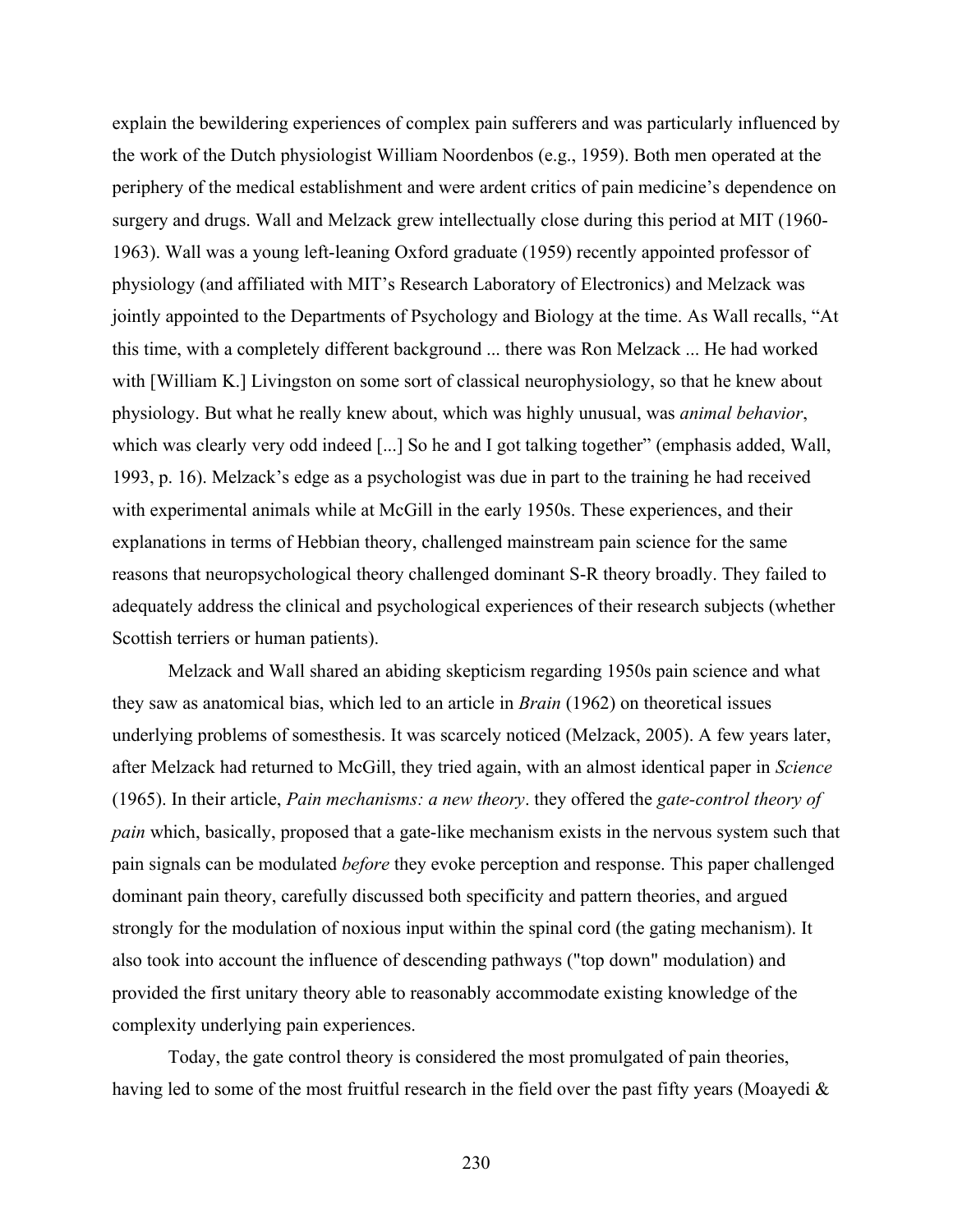Davis, 2013; Katz & Rosenbloom, 2015). Although modified and in part refuted since, the paper gave rise to enormous interest and stimulated much work; the theory remains a unifying concept of the pain studies field (Dickenson, 2002; Mendell, 2013). As of 2020 the gate-theory had received more than 5500 citations (Web of Science v.5.35). Neurobiologist Lorne Mendell noted that "general ideas put forth in the paper [...] have transformed our understanding of pain mechanism" (2014).

Melzack later observed that the theory was "riding in on the Zeitgeist [of the 1960s]" and that both he and Wall were astonished at its wide acceptance. The reasons for its uptake are complicated. Historian Keith Wailoo has suggested its appeal owed less to a "cultural spirit" whisking ideas along and much more to the fact that the theory resonated on multiple levels with the era's legal battles, cultural critiques, pain relief practices, and liberalizing political commitments. While Wailoo suggests it was "scientifically vague yet culturally appealing" (Wailoo, 2014, p. 78), others have noted instead the clarity and the general testability of ideas put forth in the paper (Mendell, 2013) as responsible for the broad scientific and social interest. The gate can be opened or closed by variable amounts and by various psychological processes, it became possible to attempt to close the gate by various means (Baszanger, 1998), leaving the door (or gate) open to a wider array of experts than was previously possible. As Wall himself wrote evaluating the gate control theory: "The least, and perhaps the best, that can be said for the 1965 paper is that it provoked discussion and experiment" (as quoted in Mendell, 2013).

Through realizations that started with the careful observation of the social and emotional behaviors of Scottish terriers, Melzack began to formulate a radical theory. Similar to the position Hebb expressed regarding the complex interplay of hereditary and environmental factors (see, for example, Hebb's two types of intelligence), Melzack held that the phenomenon of 'pain' does not emerge naturally from physiological processes, but in negotiation with early environments and social worlds (Morris, 1991; Bourke, 2014). Melzack explained in 1961 that, "pain is not a fixed response to hurtful stimulus … The amount and quality of pain we feel are also determined by our previous experiences and how well we remember them, by our ability to understand the cause of the pain and to grasp its consequences. Even the significance pain has in the culture in which we have been brought up plays an essential role in how we feel and respond to it" (Melzack, 1961, p. 41).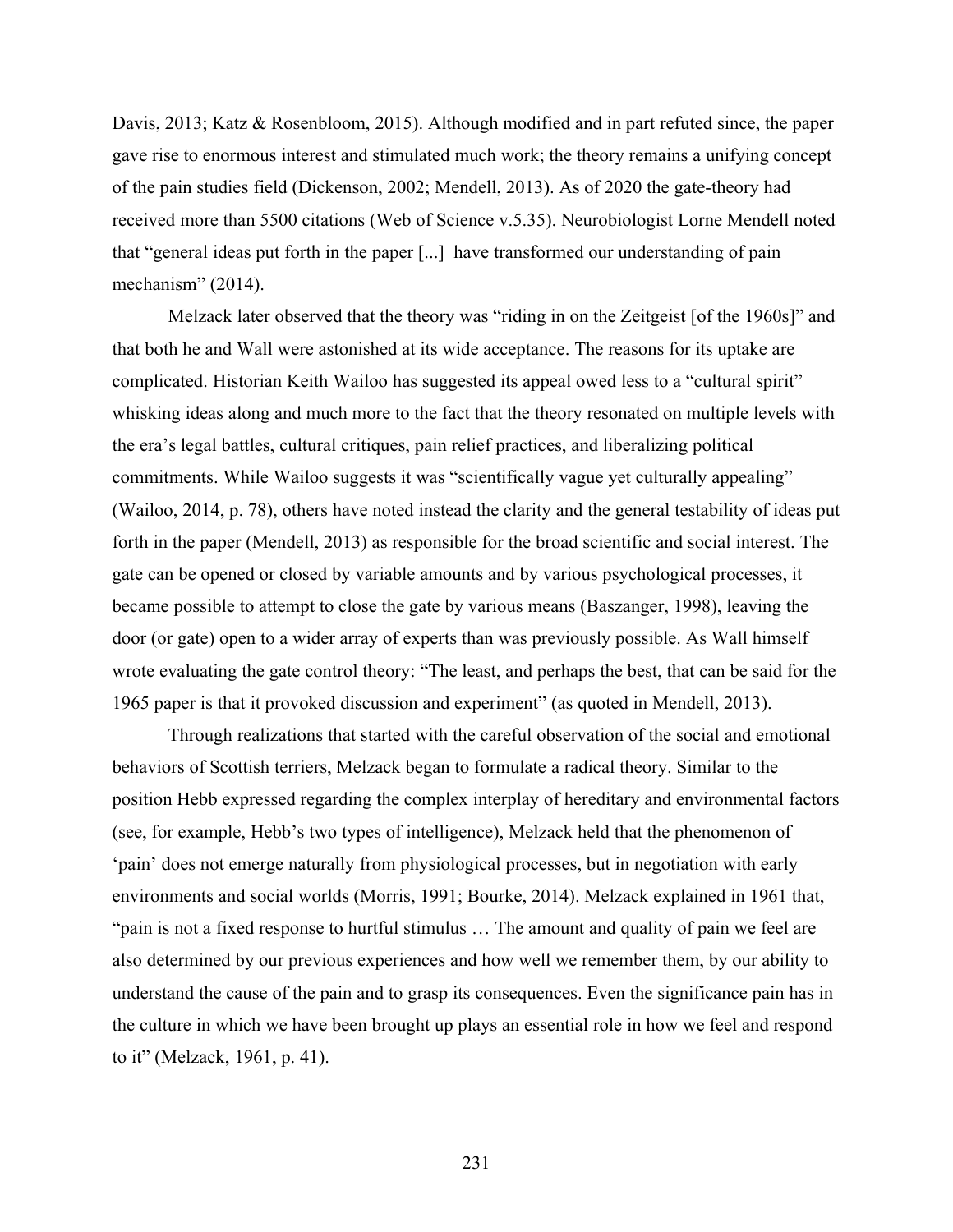In the late 1950s, following Melzack studies, researchers at McGill (critical of traditional measurements of pain sensitivity) wanted to explore the degree to which the subjectivity of pain might be manipulated by the environment by introducing 'an ethnocentric prestige motive' (i.e., inter-group rivalry). In this research, they found that they could change the level at which people tolerated pain by infusing the behavior associated with pain tolerance with socio-cultural meanings (Lambert, Libman, & Poser, 1960). Such studies had an important impact on how pain research was later conducted (Bourke, 2014). Research began into the ways that the acuteness, salience, duration, and affective qualities of pain shifted according to the meanings attached to the noxious stimuli. Pain was more than tissue damage. It was intrinsically affected by interactions with other people and the environment. The scientific psychology of pain that Melzack, Wall, Livingston, and others pioneered provided clinicians and their patients new ways to understand and express their pain. A comprehensive psychology of pain required that attention be paid to ideological frameworks, social relations, and environmental interactions. But this was only possible once the active role of the brain in mediating its experience was clearly recognized (Melzack & Wall, 1965).

In the late 1950s and early 1960s, it is now apparent, the field was in ferment (e.g., Baszanger, 1998; Melzack, 1973). Evidence against specificity theory had accumulated, but no convincing alternative theory was available to take its place (pattern theory remained too vague). The evidence came from three fields: clinical observation (e.g., McMurray, 1955) psychological observations (e.g., Lambert, Libman, & Poser, 1960), and neurophysiological and anatomical studies (e.g., Hebb, 1949). Psychological aspects of pain, constructed as they are in biomedical notions of the body (Kugelmann, 1997; Radley, 2004), allowed for a broader conception of the subjective dimensions of pain than were previously possible. Melzack's work has extended to studies of phantom limb and labor pain, and into the mechanisms of opioid analgesia.

## Conclusions to Chapter Five

Melzack's early experiments as a graduate student with Scottish terriers are important because they demonstrate how Hebb's neurological theory served as a toolkit for making sense of an array of previously unexplainable behaviors. Restricted environments produced a multitude of disorganized behavior and, once the pieces were laid out, Hebb's peers used his theory to put the picture back together again. Borrowing from the Berkeley-based "New Look" school of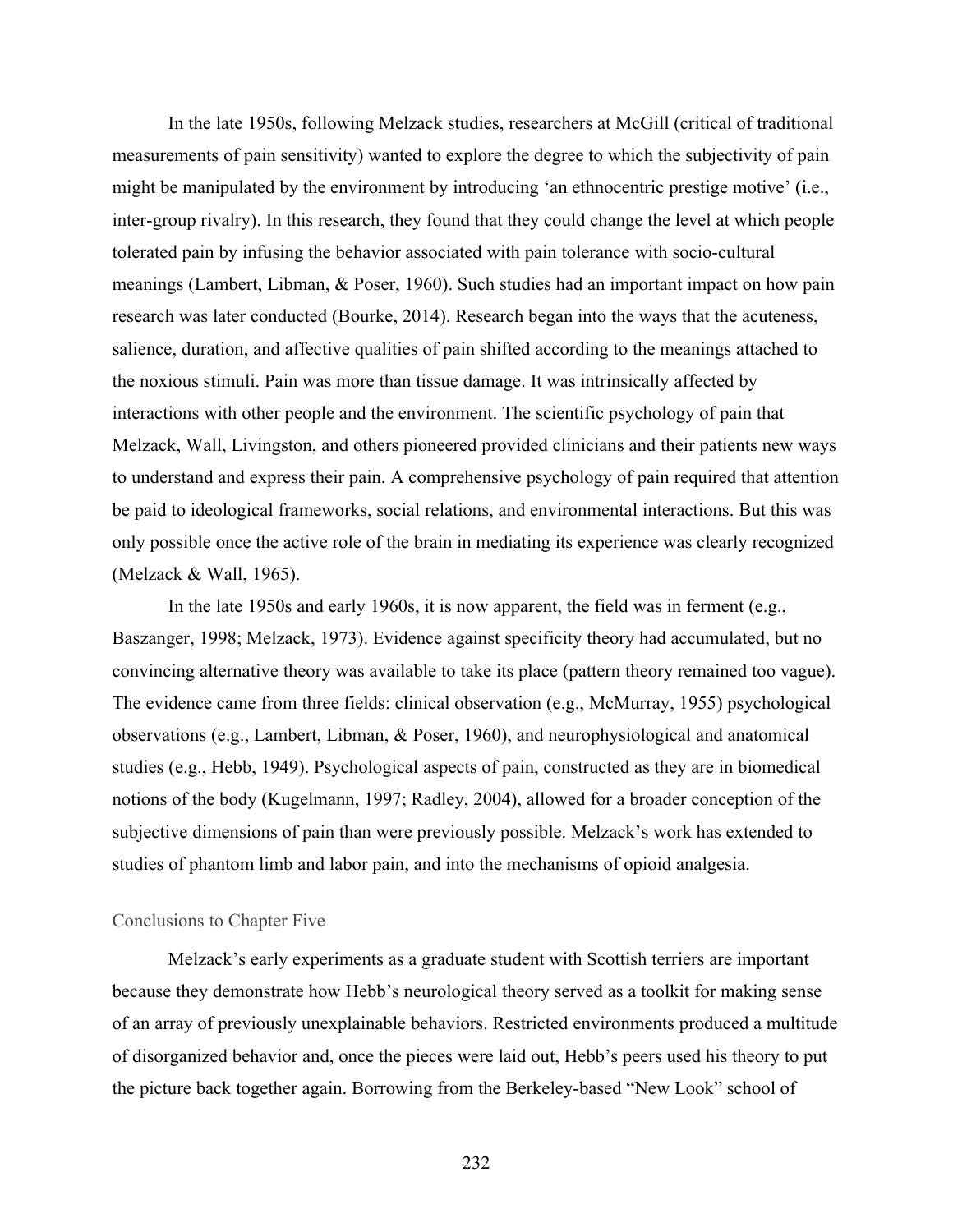perception, the Gestalt tradition, and the neurophysiology community, Hebb emphasized the role of *experience* in determining higher mental activities, and shaping emotional behavior (such as pain and reward). The research Hebb and his department conducted in the 1950s suggested strongly to him that *every* aspect of behavior (associated with both emotion and intelligence) is jointly determined by hereditary and environment (e.g., Hebb, 1953). The examples provided in this chapter each contributed to the broadening of the kinds of (neuro-)expertise considered relevant to unraveling the underlying structures of behavior and cognition, leading to the liberalization of methods (Harrington, 2008; Wailoo, 2014). Melzack was a product of postwar McGill psychology. Like the gate control theory, Hebb's neuropsychological theory endorsed diversity in the form of interdisciplinary collaboration, emphasized the role of top-down processes such as experience and emotions, and expanded the field's consideration of subjective experience (as part of legitimate medical and legal discussions).

Hebb's studies of the rearing of rats in enriched environments in the late 1940s initiated ideas about environmental input at key stages of neural development, leading to the recognition that sensory-neural connections are intimately shaped by experience (e.g., Hebbian learning). The cell assemblies and phase sequences that Hebb proposed offered guidance, but they were never the whole story; they got researchers to the next step. The cases of Olds and Milner's discovery of the reward centre and Melzack's insights about pain are illustrative examples of the direct influence of Hebb's ideas and 1949 monograph. For example, more than thirty years after Hebb attempted to reconcile learning, motivation and drive in the notion of a "conceptual nervous system" (Hebb, 1955), Melzack extended the idea as the basis of his own "neuromatrix theory" (Melzack, 1989), representative of an understanding of the nervous system as fundamentally integrative and intrasubjective.

Comparing the discovery of the reward centre with the pioneering studies of pain by Melzack emphasizes the bidirectionality of the research process Hebb advocated for postwar psychologists. Whereas Olds and Milner's intuition was to apply behavioral techniques to understand physiological changes they had induced in rats, Melzack's insights are derived from applying available physiological evidence about pain to the unexplained behaviors of his Scottish terriers; Olds and Milner took a predominantly bottom-up approach, while Melzack's was able to successful present an approach that was both bottom-up and top-down. By the end of the 1950s, Hebb's department had successfully fostered the means (through both technology and expertise)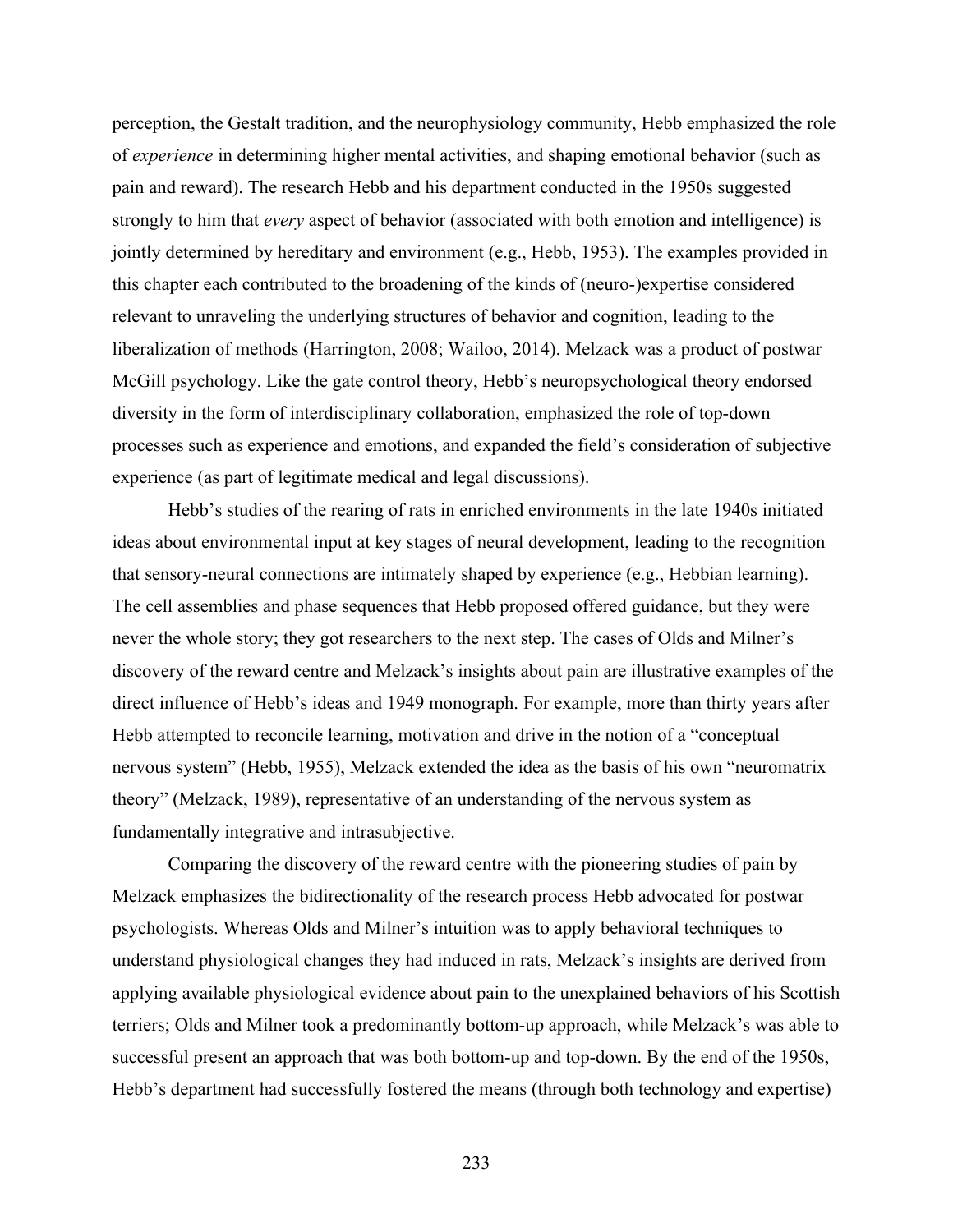to start to address the persistent problems of the dominant S-R psychology he had identified over the first half of his career. As a result, Hebb's place in the history of postwar psychology (not to mention the marginalized role of Canadian psychology in these histories in general) is challenging; he simply does not fit existing narratives.

Most histories that examine the rise of postwar psychology tend to consider psychologists to have belonged to one of two camps: mainstream neobehaviorists (represented by Skinner's brand of radical behaviorism and Hull's hypothetico-deductive model) and the Gestaltists. But between and against these two camps was a neuropsychological style that failed to fit neatly into historical narratives, as either clearly behaviorist or cognitivist. Hebb's problems, in contrast to the major cognitive breakthroughs of the 1950s (see Gardner, 1985; Heyck, 2015), were grounded in the lived experiences and emotional behaviors of animals rather than the information and computational interests of the cognitive psychologists that would follow.

Research on perception and memory, amenable to laboratory investigation, were common topics among 1950s psychologists, as they had been for physiologists (see Dror, 1999) and psychobiologists in the early twentieth century. Early cognitive psychology inherited these problem areas and extended their research into greater abstraction with the emergence of computation, information theory, and cybernetics (see Kline, 2015). Early cognitive psychology inherited these problem areas and extended their research into greater abstraction with the emergence of computers, information theory, and cybernetics (see Kline, 2015). Psychologists such as Herbert Simon (1916-2001) and George Miller (1920-2012) focused on the brain's capacity for informational processing and were drawn to systems science and the organizational revolution (Heyck, 2015). Psychologists had long been searching for their own set of immutable laws similar to those found in adjacent disciplines; Miller was "holding out hope of a marriage between the quantities of data collected by psychologists over the years and the rigorous new approaches of the engineering-oriented scientists" (Gardner, 1985, p. 90). Olds and Milner, in their investigations of reward circuitry in the rat brain, integrated both features of the behaviorist tradition (i.e., the use of Skinner boxes) and the new neurosurgical and engineering techniques (e.g., Delgado's electrode procedure) pioneered in adjacent departments (i.e., the MNI). Hebb's credit was to encourage a research practice that sought out opportunities to combine a top-down approach (i.e., purposive cognitivism) and a bottom-up approach (i.e., S-R connectionist theory).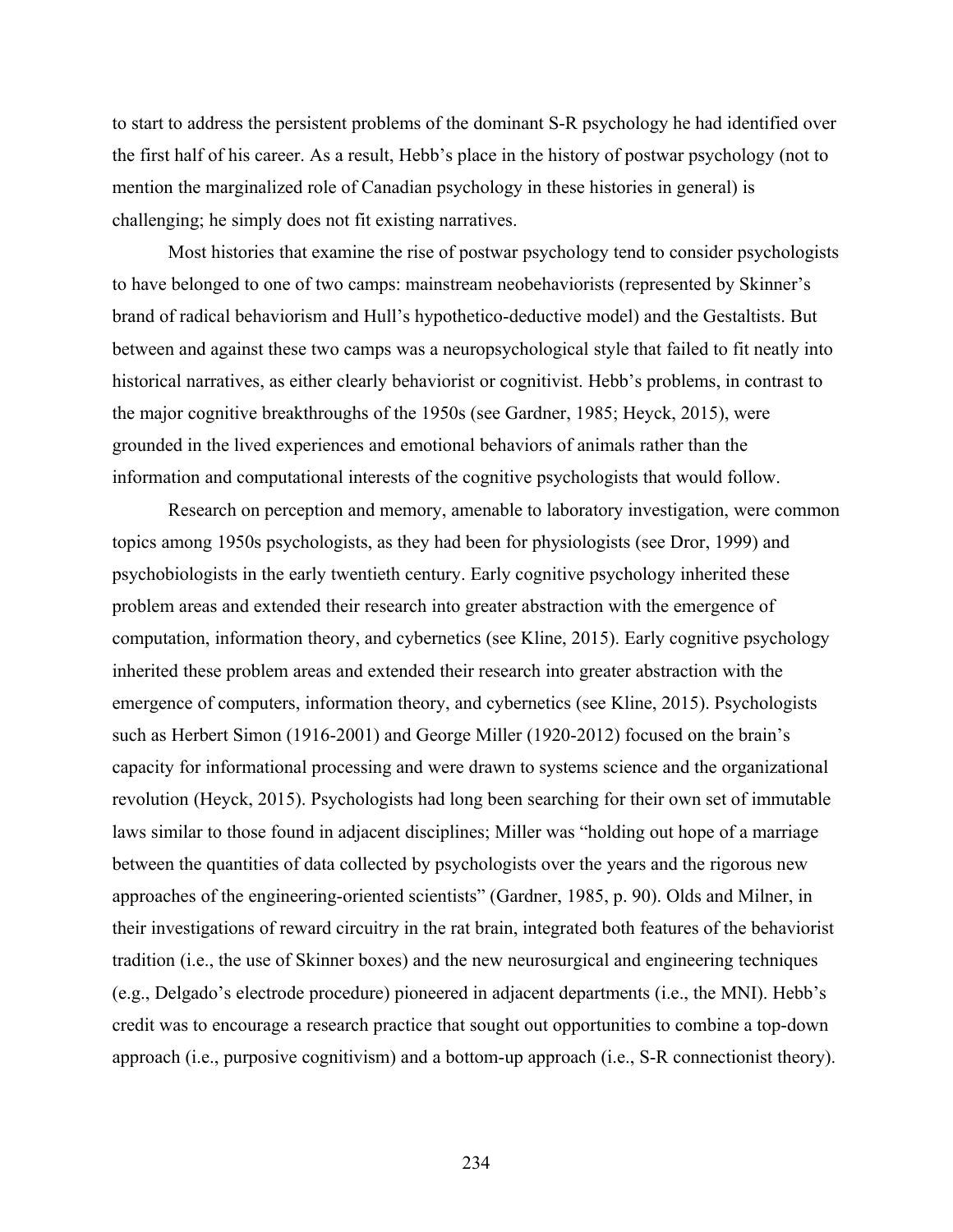*The Organization of Behavior* (1949) drew liberally from examples from perception and memory to make his points about cell assemblies and phase sequences, but the research that he and his colleagues conducted at McGill in the 1950s took the validation of these theories in a different direction than his cognitivist colleagues. Though Hebb was an early pioneer of neural networks, used in later computational models, he seems to have been on the outside of both the cybernetic moment (Kline, 2015) and 'cognitive revolution' (Gardner, 1985). Hebb's theorybuilding and integrationist agenda focused his department's attention on broader experimental concerns. Miller would later describe Hebb as "the last of the big-theory boys" (Miller, as cited in Baars, 1986, p. 220). He was "big-theory" because Hebb explored the experiencing subject (see Dror, 2001) in a way unique at the time, as demonstrated in the research on restricted environments, reward mechanisms in the brain, and the complex psychology of pain, that was pioneered in the 1950s at McGill University.

It is worth highlighting that early cognitive psychologists tended to avoid dealing directly with emotional states, which is in notable contrast to Hebb and his department at McGill. The research with which many psychologists of this era engaged, such as Neisser, Bruner, Miller, and Simon, was decidedly "cold" (areas such as cognitive processing and memory). In the 1950s Freudian thought infused psychological (and popular) thinking about our complex emotional inner lives. The relationship between psychiatry and neurology after war was tenable at best (on these connective and localizing traditions, see Guenther, 2015). The role of the emotions and lived experience was sidelined, with most 'hard-nosed' psychologists (e.g., Hull, Skinner) tended to downplay or avoid serious affective considerations in the development and validation of behaviorist psychological theory; it was too messy.

Hebb drew explicitly from physiological traditions, which has a much longer and more complicated relation to emotion in experiment (see Dror, 2001). During the late nineteenth and early twentieth centuries American physiologists struggled with the reality that the emotional experiences of their laboratory animals influenced their experiments (Dror, 1999). Psychologists, detached from the physiological roots of their discipline, had barely begun to grapple with these implications (few Canadian psychologists were familiar with these debates) and sought instead to ignore or downplay their role in experiments (Morawski, 1988). It was this shortcoming, in part, that Gestalt psychologists and New Look approaches addressed their critiques of contemporary behaviorism (S-R theory). As a physiological psychologist, Hebb was sympathetic to these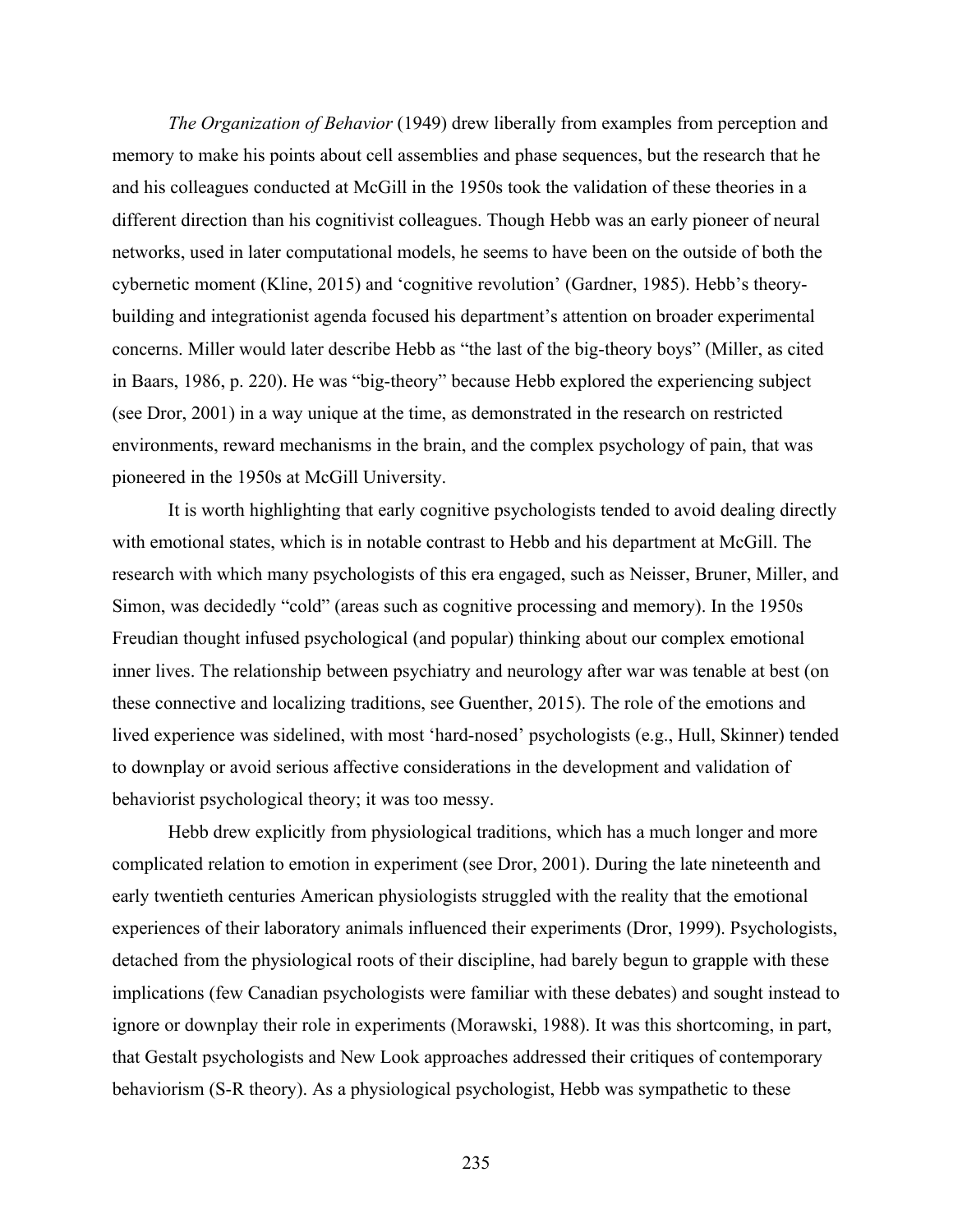arguments (see Chapter Three), and shared with neurosurgeons, physiologists, and holists (such as Kurt Goldstein, Adolf Meyer, and Wilder Penfield) a need to consider the embodied, lived experiences of their subjects (Lawrence & Weisz, 1998). This emphasis on embodied or "hot" cognition (influenced by emotional experiences, such as sensory disruption, pain, and reward) was in contrast to the decidedly more "cold" cognition associated with the processing of information independent of emotional involvement.

The turn to emotions in physiology in the early twentieth century is embodied by the 'discovery' of the fundamental relationship between an organisms' internal and external environment (Dror, 1999; Oosenbrug, 2011). Hebb was starting to establish connections between cognitive and affective systems before the broader turn to affect in psychology in the late 1980s and 1990s (e.g., Ekman, 1993; LeDoux, 1995; Damasio, 1998). Indeed, affective processes cut through each of the cases presented in this chapter. At McGill, emotion was recognized as the outcome of a disturbance in an otherwise orderly system (Heyck, 2015); the discovery of the reward centre depended on seeing the peculiar behavior of rats not as inherently disordered, but as a physiological response to an internal stimulation. The emotional state of the rat, its *feelings*  (cognitive appraisal), were part of the neuropsychological framework that Hebb's department regularly employed. This framework bridged emerging systems thinking with neurophysiological critique, without sacrificing the subject's own lived experiences in the process.

In the case of the spontaneous fear response, Hebb (1946) explained emotions (such as fear and anger) as "the disruption of temporally and spatially organized cerebral activities" giving rise to the behavior that seeks to restore integrated cerebral action (p. 273). Emotions and motivation were theoretically linked (something that "was lacking in psychology at present," Hebb, 1946, p. 275), both grounded in neurophysiology and the "total action of the nervous system" (Hebb, 1949, p. xiv). Indeed, the role of "higher processes" in neurological frameworks figured uniquely in the department's approach, for example, to reward and pain. In an essay Melzack wrote for *Scientific American*, he concluded with the radical proposition that pain was best understood as "a function of the whole individual, his present thoughts and fears as well as his hopes for the future" (Melzack, 1961, p. 49).

The dominant theory of affect at the time, the James-Lange theory, which proposed that physiological changes precede emotions, represented an incomplete picture to Hebb (Hebb, 1949). Considerations of emotion, Hebb argued, have been about as confused as that of any topic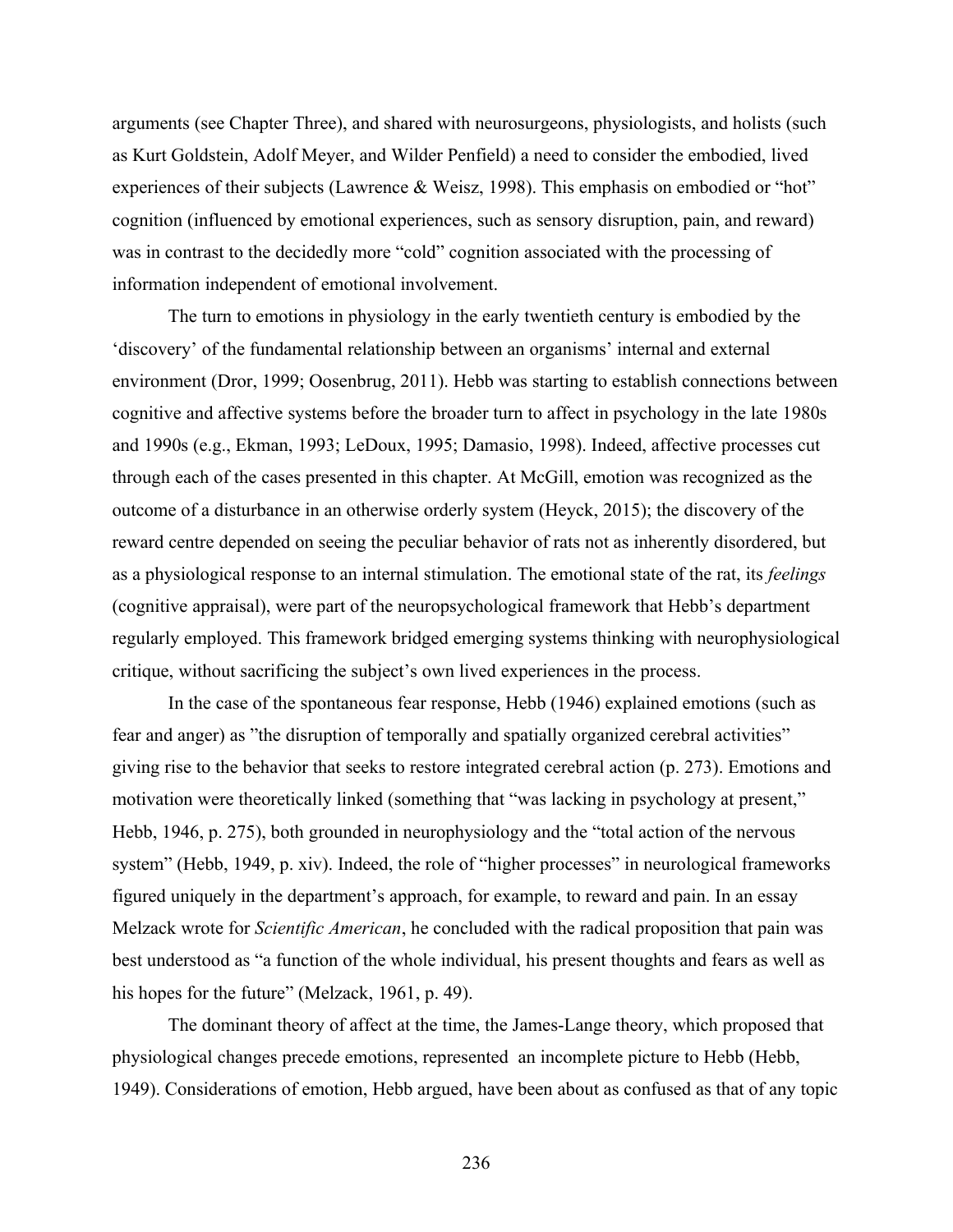in psychology, "partly because the terminology is often equivocal and partly because tradition carries great weight" (p. 236; see Dror, 2014). Hebb argued for an expansion of the Cannon-Bard theory of emotions: "we must go on next to ask how the hypothalamic expression is modified by the presence of a large thalamus and cortex, how learning affects emotional behavior, and the relationship of emotion to perception and thought" (Hebb, 1949, p. 236). Hebb was explicit: emotion to him "refers neither to an immaterial state of consciousness nor to the observable pattern of emotional behavior" (Hebb, 1949, p. 238). Hebb held a dimensional model of emotion (Hebb, 1955; Schlosberg, 1954). Emotion was arousal (either too much or too little) and it has a primarily disorganizing influence on cognitive functions; but, the nature and manifestation of emotional arousal (i.e., the expression of emotions) depended on capacities developed early in life (see Hebb, 1953; Hebb, 1958).

In the early 1960s, two different scientific approaches to the emotions were simultaneously proposed. One approach, associated with a famous (if problematic) experiment by Stanley Schachter and Jerome Singer, published in 1962, claimed to demonstrate that affect and cognition are indissociable. A rival approach, also first published in 1962, was associated with the work of Silvan Tomkins, who argued that the affects and cognition constituted two entirely separate systems and that, accordingly, the emotions should be theorized in antiintentionalist terms (Leys, 2011). Hebb's neuropsychological theory aligned with Schachter-Singer's "cognitive appraisal" model, which would rise in popularity but has since been displaced by the Tomkins-Ekman approach and remains firmly entrenched in contemporary neuroscientific work on the emotions (Leys, 2011).

It is likely Hebb would have endorsed both the shared biological heritage of emotions and the understanding that affective processes might occur somewhat independently of intention or meaning. However, he would likely have disagreed that basic emotions (such as fear and anger) are absent cognitions or beliefs about the objects in our world, as Tomkins-inspired theorists suggest (Leys, 2011). In fact, Hebb's neuropsychology relates meaning closely to the emotions: "The clearest distinction between the different emotions is found in the ideas that go with them, and the actions that these ideas (mediating processes) give rise to" (Hebb, 1958, p. 239). Emotions are inherently embodied, intentional states rather than discrete patterns of physiological arousal; According to Hebb, "[emotion] refers neither to an immaterial state of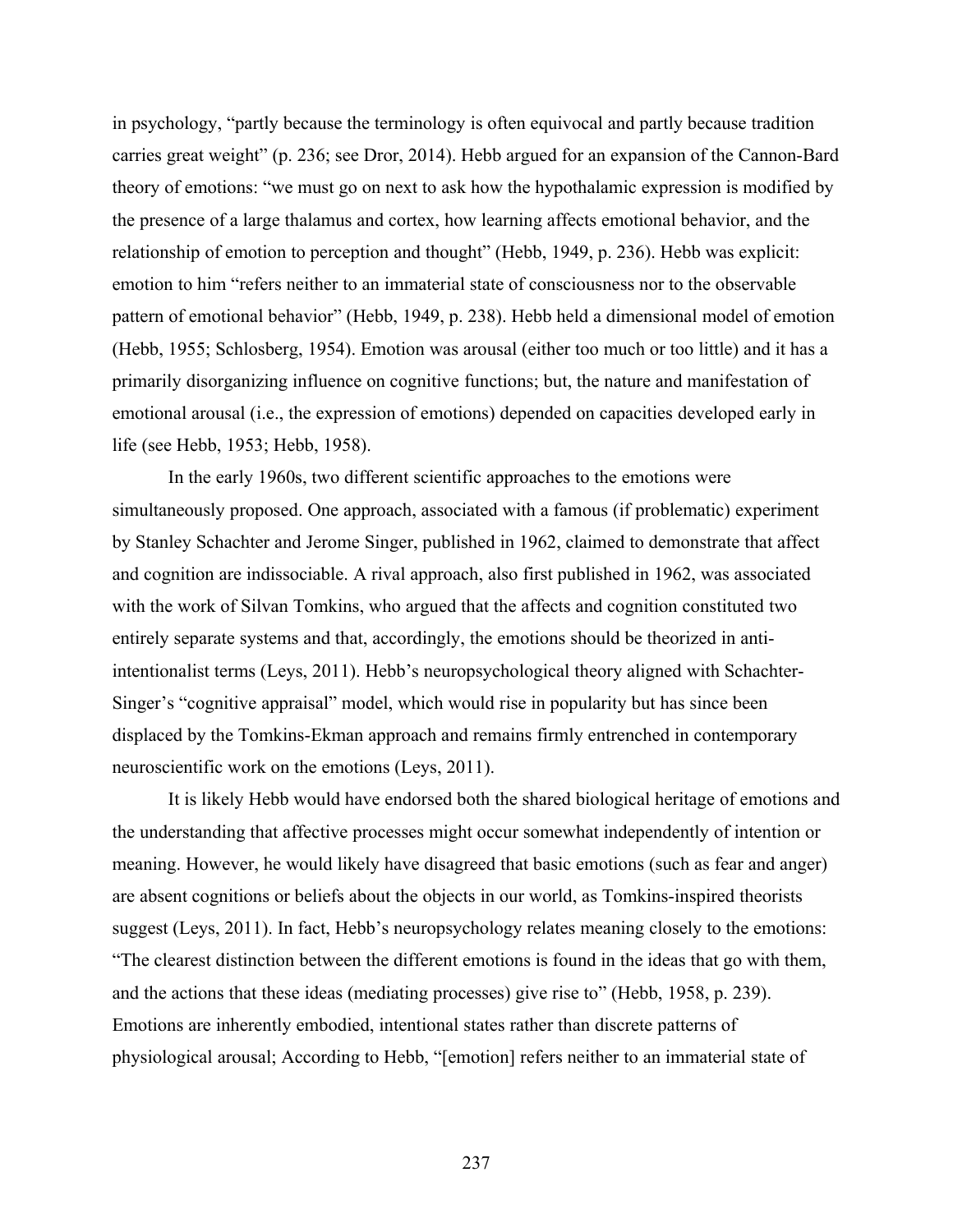consciousness nor to the observable pattern of emotional behavior" but to the *hypothetical neural processes* that produce emotional behavior (Hebb, 1949, p. 238).

It is doubtful Hebb would have distinguished, as affect theorists now do, between affect and emotion. Hebb's 'theory of emotion' in the 1950s, limited as it was by what was known at the time, contained elements of both Schachter and Singer's cognitive labeling theory as well as the Tomkins-Ekman approach. Olds and Milner had demonstrated how reinforcing affect was capable of discharging in a self-rewarding (or self-punishing) manner, but not without regard to the situation that elicited them. Hebb and Melzack were interested in "the affective, 'driving' [motivation] component" of pain perception (Melzack, 1961, p. 48). This approach necessitated a deeper consideration of potential mediators of emotional experiences than was typical of psychological experiments in the 1950s. In Melzack and Wall's gate control theory inputs descending from the brain (such as attention, emotion, and experience) to the gating mechanism (in the spinal cord) are modulated *before* they evoke perception or response. Affect is inseparable from signification and meaning, in the case of being-in-pain, because appraisal (cognition) and intentionality is constitutive of the emotion itself. While this interpretation appears seemingly at odds with the "Basic Emotions" paradigm of Tomkin, Ekman, and others (Leys, 2011), it also suggests that a certain degree of affective processes (and even a kind of intelligence) go on in the body independently of cognition or consciousness (and that the mind operates too late to intervene; Leys, 2011).

Hebb's neuropsychology, if anything, emphasizes the complex interdependence (coconstruction) of affect and cognition. He wrote, "We are accustomed to think of any particular response as either learned or innate, which is apt to be a source of confusion in thinking about such things [...] is the response inherited, or acquired? The answer is, Neither: either Yes or No would be very misleading. The irrational emotional disturbances of man and chimpanzee are fully dependent on learning, but are not learned in the usual sense of the term" (Hebb, 1949, p. 245). To Hebb, it is a form of emotional learning (from undifferentiated emotional disturbance to adaptive emotional behavior) that mainly differentiates the various emotions (Hebb, 1949, p. 250).

Historial Otniel Dror argues that, in introducing the truncated brain as the generator of emotions in the 1930s, physiologists had created a new type of emotion, one that marginalized psychological forms of knowledge about emotion. I believe that Hebb's vision (1949) is a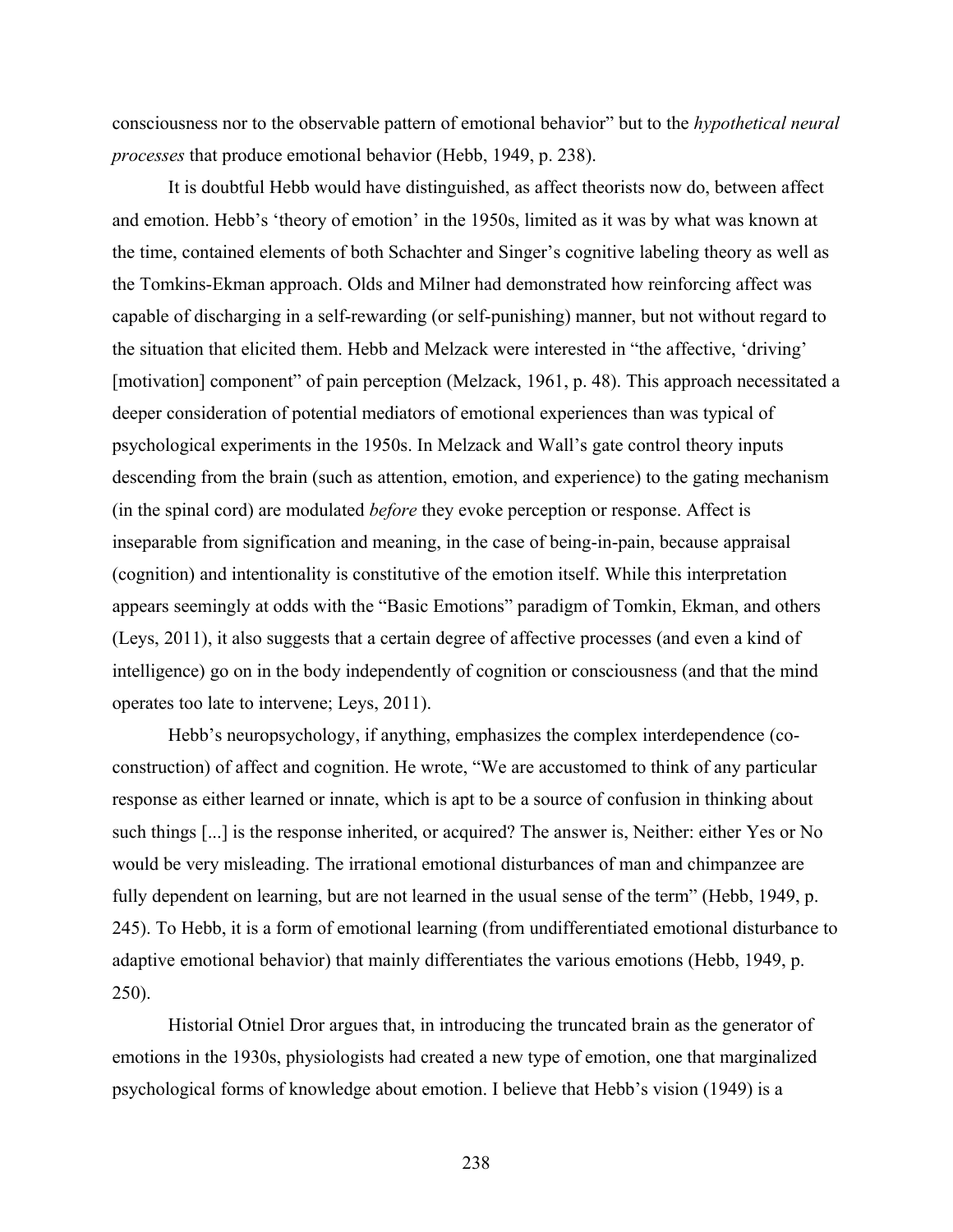response to the historical separation of psychology from physiology that Dror (2001) describes and is grounded in the emerging systems thinking of the postwar period (Heyck, 2015). This chapter described some of the ways that research at McGill grew out of and extended Hebb's early studies of emotion and "central processes" in the 1940s and borrowing from an amalgam of theoretical influences coming from Functionalist thought, Lashley's psychobiology, Tolman's purposive behaviorism, Postman's "New Look," and many others. This chapter described the ways in which historical concerns and opportunities shaped the style of psychology that emerged at McGill in the postwar period, helped clear the way for the cognitive revolution, and rejuvenated interest in a thoroughgoing neurophysiological account of the mind with space for emotion and intentionality. Hebb's alignment of the discipline's interests with those of physiology served to expand the realm of possibility for psychology in the second half of the twentieth century.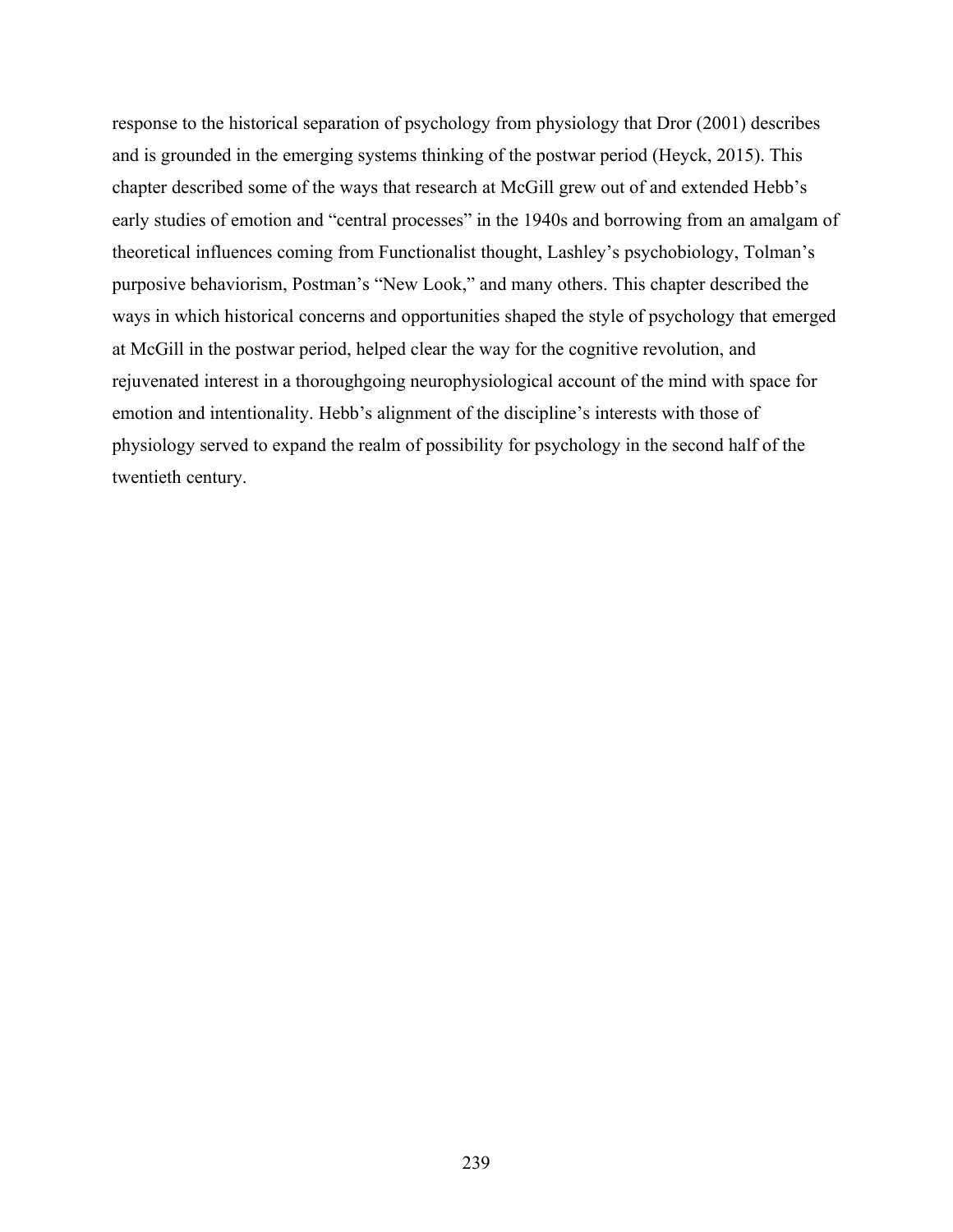### **Conclusion**

In 1960, at the annual meeting of the American Psychological Association in Chicago, Donald Hebb gave the sixty-eighth presidential address. Hebb was the first non-American to be elected President of the American Association. In his address, titled "The American Revolution," he praised the theoretical accomplishments and clarification brought about by American experimental psychologists (such as Thorndike, Watson, Holt, Lashley, Cattell, Terman, and Yerkes) in the early decades of the twentieth century (Hebb, 1960). "Much of the progress that has been made in this century [in experimental psychology]," he explained, "is evident in the codification of ideas and terminology [i.e., a common behavioral language]" (Hebb, 1960, p. 744). This progress, however, came at a cost. Hebb observed that "the establishment of a thoroughgoing behavioristic mode of thinking [was] achieved, too frequently, by excluding the chief problems of human behavior" (p. 736). Disciplinary disunity, Hebb remarked, was due to incompatible approaches: one, the search for *consistent* explanation, characteristic of learning theory (e.g., Hull, Skinner, Spence), and the other, the search for a more *adequate* statement of the problems (i.e., neuropsychological theory). Hebb expressed an ambivalence towards the narrow, but useful, "S-R formula" and goes to great length to affirm his allegiance to the behavioral forefathers. His main argument, however, is that the discipline was entering a new phase. Hebb proclaimed that it was now time for "an equally thoroughgoing behavioristics of the thought process" (p. 736), an integrative approach focused on the role of cognition (as well as emotion and experience; see Chapter Five) on learning, motivation, and the problems of human behavior (Hebb, 1960). Hebb noted that, like the revolution of 1776, the American revolution in psychology was "only a beginning" (Hebb, 1960, p. 736).

The following decades saw an evolving return to attitudes and trends present prior to American behaviorism which had continued to thrive in other parts of Europe and the UK (Mandler, 2002), as well as Canada (e.g., functionalism). The Department of Psychology at McGill, like Canadian psychology in general, was not similarly dominated by behaviorist approaches (Gardner, 1985; Baar, 1986), and instead, due perhaps to Montreal's cosmopolitan connection to Europe and Canada's research structure (see Chapter Four), allowed for a different kind of (neuro-)psychology to emerge. In his 1960 address Hebb expressed the broader sense,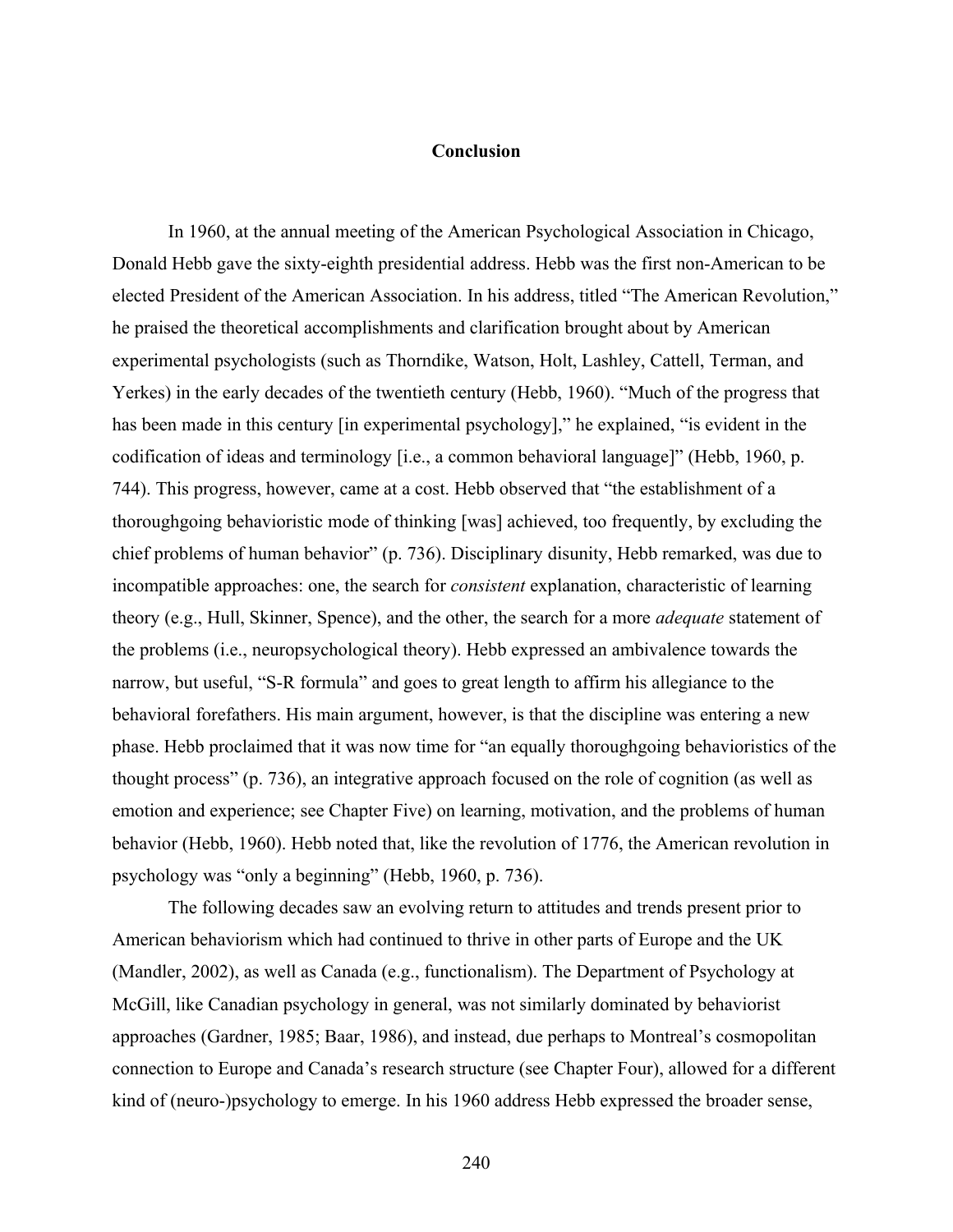coming from a decade of postwar research at McGill, that the S-R theory was unsuited to central issues in human psychology (e.g., pain, reward, and motivation). The neglect of a number of uniquely human processes, namely the growth and development of thinking, and the intimate association between thought and emotions, was recognized by later cognitivists (e.g., Neisser, 1963) as well. And while many would take a "cold" approach, Hebb's neuropsychological theory emphasized ways to think about "hot" cognitions (see Chapter Five).

The "revolution" to which Hebb referred, was in actuality often slow and piecemeal throughout the 1960s, more characterized by the integration of different approaches and concepts (Greenwood, 1999; Mandler, 2002), than by revolutionary change (see Leahey, 1992). Given the influence of Hebb's psychology at McGill in the 1950s, it is doubtful Canadian psychology warranted a similar "cognitive revolution." Mid-twentieth century Canadian psychology was grounded in the experimental approaches Hebb had imported from Lashley's Primate Laboratory and Penfield's clinic, representing a separate, but overlapping, story of the rise of cognitive neuropsychology. This story does not emerge from a traditional behaviorist setting but from a department steeped in the bifurcated history of psychology as academic discipline and as applied profession. The neuropsychological theory that Hebb advanced represents a more embodied and physiologically-based science of behavior than the cognitive psychology that emerged at places like Yale, MIT, and Harvard. Indeed, Hebb and his department's work in the 1950s represent a style of thought and research that allowed for a more richly complex, environmentally responsive, and neurologically-consistent image of the human mind to emerge in the 1960s.

A uniquely Canadian postwar research style was centered at McGill which involved a plethora of students, visiting scholars, and postdoctoral researchers, drawn to Montreal from around the world. Hebb fostered connections to departments across Canada and in doing so helped shape the research agenda of postwar psychology at Queen's (Thompson), Saskatchawan (McMurray), Manitoba (Zubek), and others (Wright & Myers, 1982). In 1982 George Ferguson noted how, "students who have lived a few years of their lives in the McGill milieu, and have absorbed its perspectives, perpetuate the McGill tradition in psychology" (Ferguson, 1982, p. 65). The McGill psychological tradition, though stretching back to among the first university departments of its kind in Canada (for reasons outlined in Chapter One) started with Hebb. Through collaboration and mentorship of countless students (most of which he supervised in the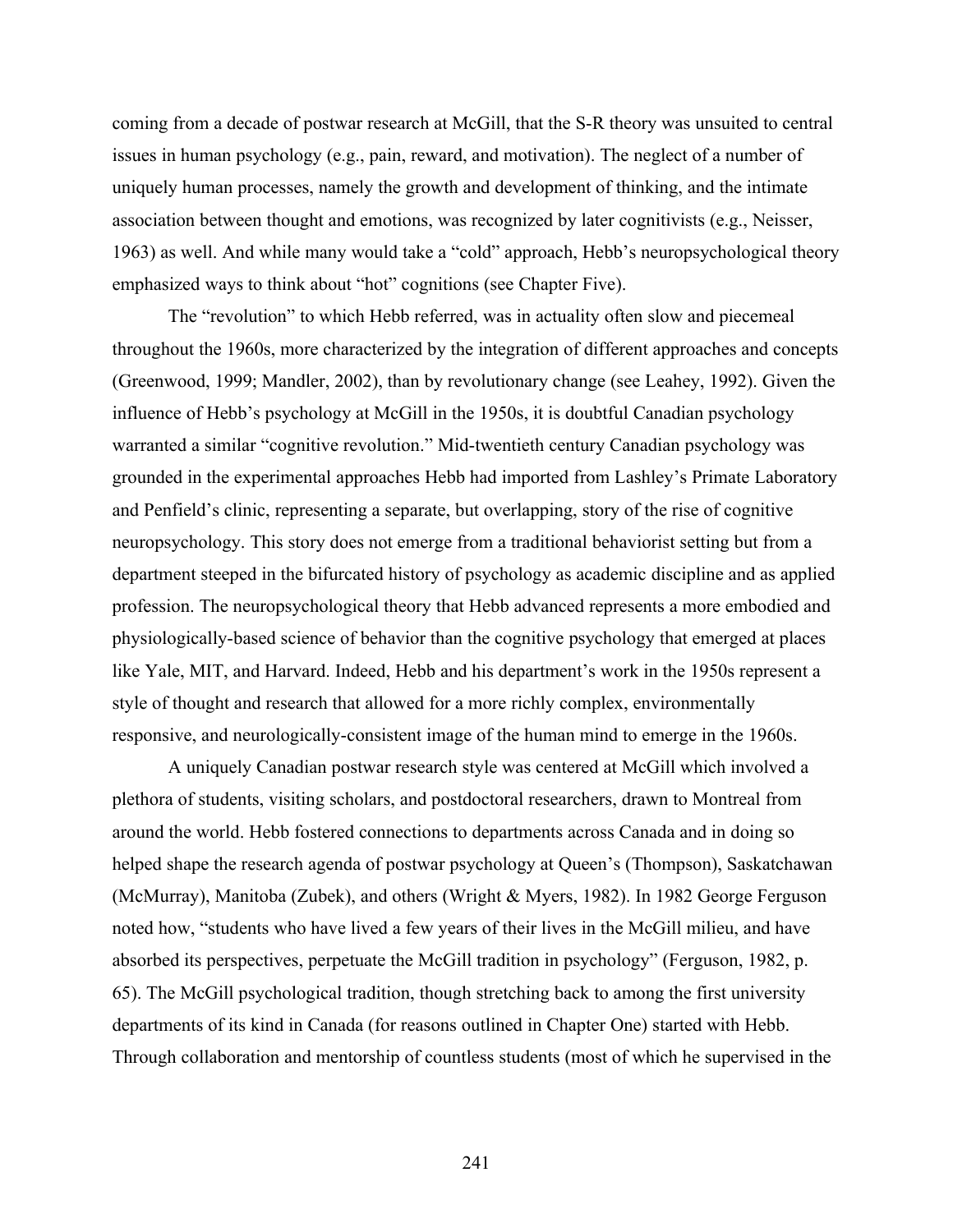1950s), Hebb helped shape what would become the fields of deep-brain stimulation, pain psychology, and clinical neuropsychology during his chairmanship of McGill in the 1950s.

At his core, Hebb was an integrationist, able to see the bigger picture and eschew the siloed divisions that were starting to take hold through structures of funding and institutional organization. Hebb's own experiences, having spent his formative years in the 1930s with Lashley, found him at odds with the psychological mainstream early in his career (a position he likely enjoyed). The suitability of psychologists for interdisciplinary work as equal contributors to the basic sciences was clearly important to Hebb (e.g., Hebb, 1951; Hebb, 1958). For him, interdisciplinarity was baked into the cake of scientific psychology. He shared frequently his dedication to 'building bridges' as the 'crossroads discipline' and his conviction that "it is unlikely that we shall solve the problems of behavior without the aid of the biochemist, the geneticist, the anatomist, and the physiologist" (Hebb, 1958, p. 466). This integrationist approach sought space for psychological knowledge in medicine; it did not challenge medical authority (as had professional psychologists interested in clinical issues), but introduced a commonality of purpose in the search for hidden influences or underlying causes (and psychological effects) of medical conditions (i.e., psychosomatic medicine). Moreover, the integrationist approach in psychology, which adopts the laboratory as setting for the creation of knowledge, shares with physiology the recognition of intellectual value in instances of specific disruption of a system.

Much of the research Hebb conducted in the 1950s was to better understand the outcome of various disturbances in cognition and behavior. The pathological approach common to experimental medicine was adopted by this neuropsychological understanding. The breakdown of (central) processes reveals the underlying mechanisms and structures at work; conceptualizations of differences between normal and the pathological processes become the basis of insight (Canguilhem, 1991). An understanding of the pathological condition demands a rigorous understanding of its normative processes. This created an intellectual arrangement for clinicians and experimental psychologists to create mutually beneficial 'trading zones' (Galison, 1997; Collins, Evans, & Gorman, 2007). Hebb aligned closely with these pursuits. He saw psychology's unique role (as well as his own) as a broker between the social sciences and the basic sciences, but never at home in either.

When it came to the nature of the emotions, Hebb was often vague. They were "certain neurophysiological states" (Hebb, 1946, p. 89), sometimes following a behavioral interpretation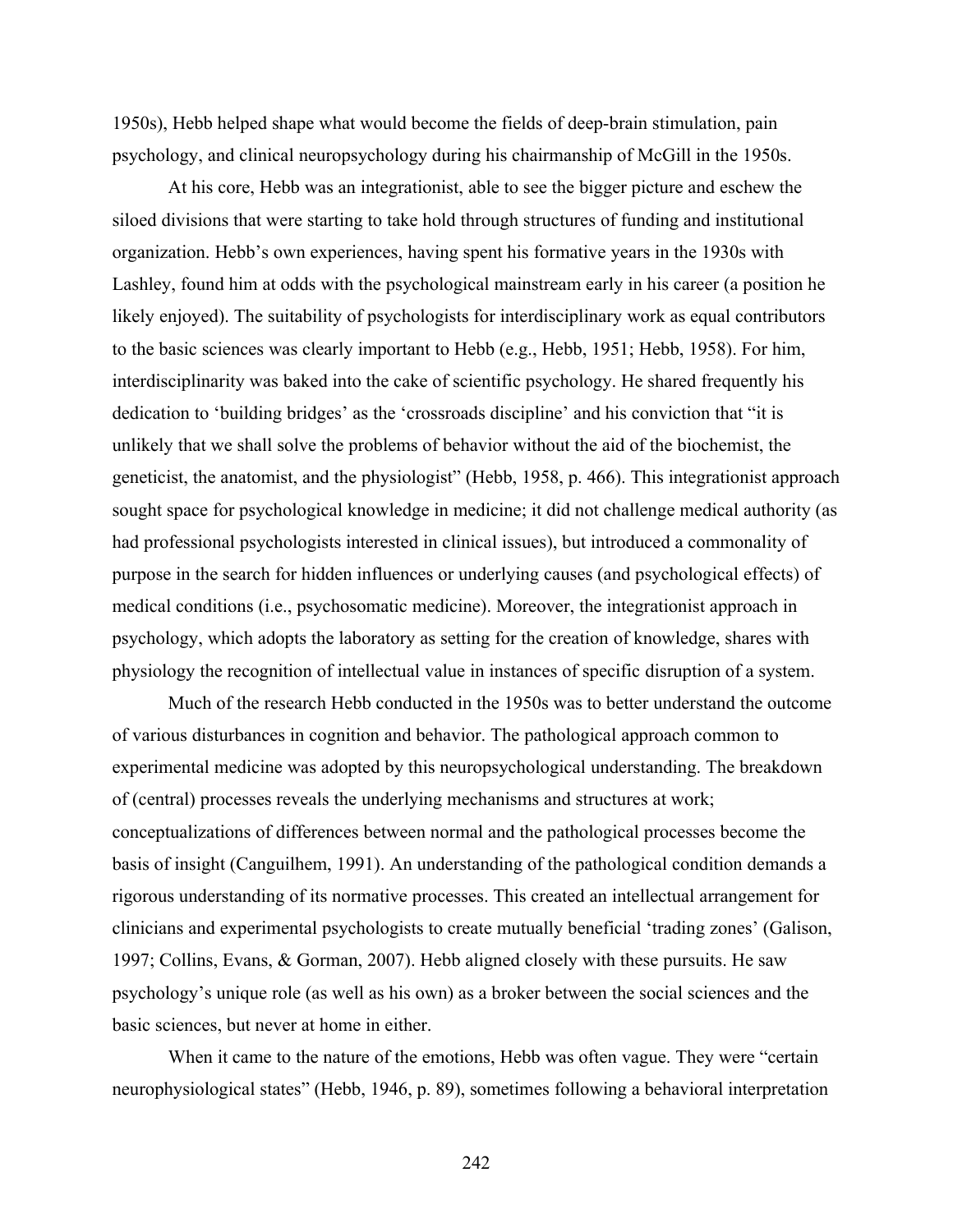as "the neural process that is inferred from and causes emotional behavior" (Hebb, 1949, p. 148), other times following a physiological description, as a "special state of arousal" always accompanied by and inseparable from various "mediating processes" (Hebb, 1958, p. 328). Throughout the 1950s he rarely distinguished between emotion and cognition and instead focused on the role of emotion as *disruption* of a neural system (1949). What can be said is that Hebb considered behavior and cognition, including the emotions, to be fundamentally embodied and rooted in neurophysiological processes tied indelibly to our experiences in the world. Slippery concepts of suffering, desire, and purpose, each specifically and physiologically influenced by "central processes" hinted at the underlying and general structure and organization of cognition and behavior. The isolation experiments Hebb conducted were critical to the development of theories and experiments that followed from them, such as those that would establish pain psychology in the postwar decades. These experiments are too often relegated to fairly isolated discussions of torture (e.g., McCoy, 2007), sensory deprivation (e.g., Raz, 2013b), or wrongly associated with psychiatrist Ewan Cameron's activities at the Allan Memorial during this same period. Given a fuller theoretical and contextual account, connections to the rise of neuropsychological thinking (i.e., somaticization; Trief et al., 1987) and notions of 'brainhood' (Vidal, 2009) provide greater insight into the kind of behavioral science that has become characteristic of our times (e.g., Rose, 1988).

Reflecting broadly on the insights derived from more than a decade of reorganizing psychology at McGill, Hebb concluded his 1960 presidential address by taking account of one of the most subtle but important understandings that a neurophysiological approaches affords: "The self is neither mythical nor mystical, but a complex mental process. It can be manipulated and analyzed by the isolation procedure, and certain clinical phenomena will anatomize it for our inspection. It has a developmental course that is influenced by learning [...] It is not really remote and inaccessible in the laboratory, any more than in the clinic" (Hebb, 1960, p. 743). This statement underscores the shift in discourse that Hebb (and the activities of his department) achieved in the postwar period. While this address may not mark the beginning of a new field or discipline, it certainly represents the ascendancy of a formulation of thought over forty years in the making: the neuropsychological self.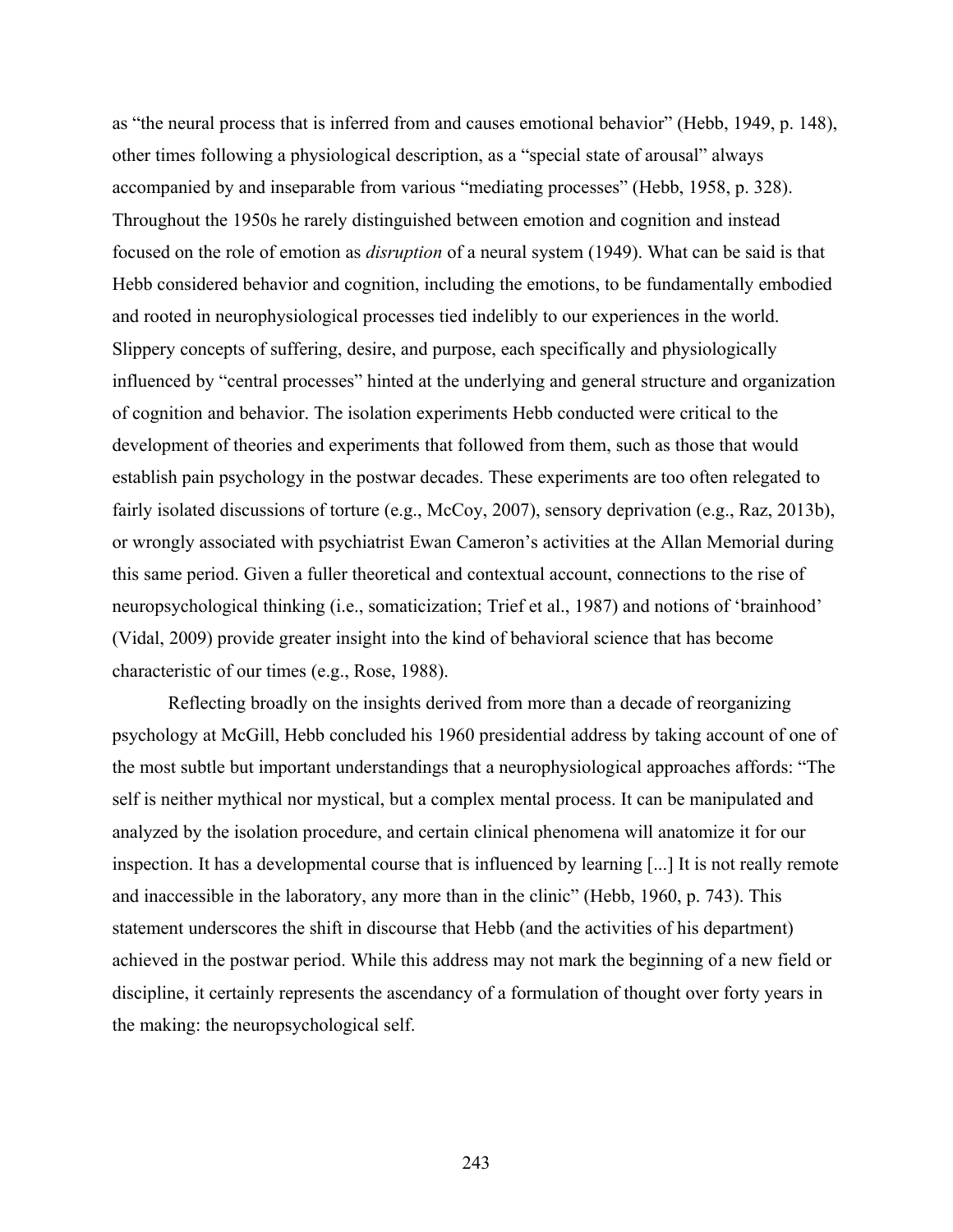### The Neuropsychological Self

Joelle Abi-Rached and Nikolas Rose have argued that the ascendency of the Neuroscience Research Program at MIT in the 1960s marked the "birth of the neuromolecular gaze," an epistemic orientation or 'thought style' that has come to characterize the modern neurosciences more generally. According to Abi-Rached and Rose, "Although the neurosciences were characterized by their founders [Schmitt et al., in this case] as an integrated multilevel approach to the brain and the nervous system, it is the molecular underpinning that prevailed … marking both the success and challenges of these new sciences of the brain" (Abi-Rached  $\&$ Rose, 2010, p. 13). Yet Hebb's approach remained largely aloof from the growing dominance of cognitive psychology developing in the United States around institutions like MIT and Yale. The department of psychology at McGill represents an alternative to the traditional Americancentered narrative of the cognitive revolution and the later emergence of the neurosciences. Hebb's experiments and neuropsychological theories remained a far cry from the computational and cybernetic theories of American researchers such as George Miller and Herbert Simon (Kline, 1999). Yet his integrationist approach was a prerequisite for the cognitive reaction to behaviorism in the 1960s. Hebb splintered notions of intelligence and learned behaviors into their different component parts, the grist for the cognitive scientist's mill. In many ways Hebb's theories (e.g., neural networks) presaged the connectionist movement that emerged decades later (Medler, 1998).

Nikolas Rose (2003) uses the term "somatic individuality" to describe the tendency to define key aspects of one's individuality in bodily terms, to think of oneself as "embodied" and to understand that body in the language of contemporary biomedicine (p. 54). Hebb was a monist to be sure; and his neuropsychology (1949) espoused an early materialist version of somatic individuality (e.g., Hebb, 1951). But he also understood, as a proper comparative psychologist, that higher-order animals, such as humans (but also rats, cats, and dogs) are deeply affective beings shaped by biography and experience. Somaticization to Rose meant that what was once mapped onto a psychological space is now mapped upon the body itself, in the brain. For Hebb, the embrace of neurophysiology did not represent a wholesale turn towards the "neurochemical self," but contained within it an emphasis on the affective, bodily dimensions inherent to cognitive phenomena.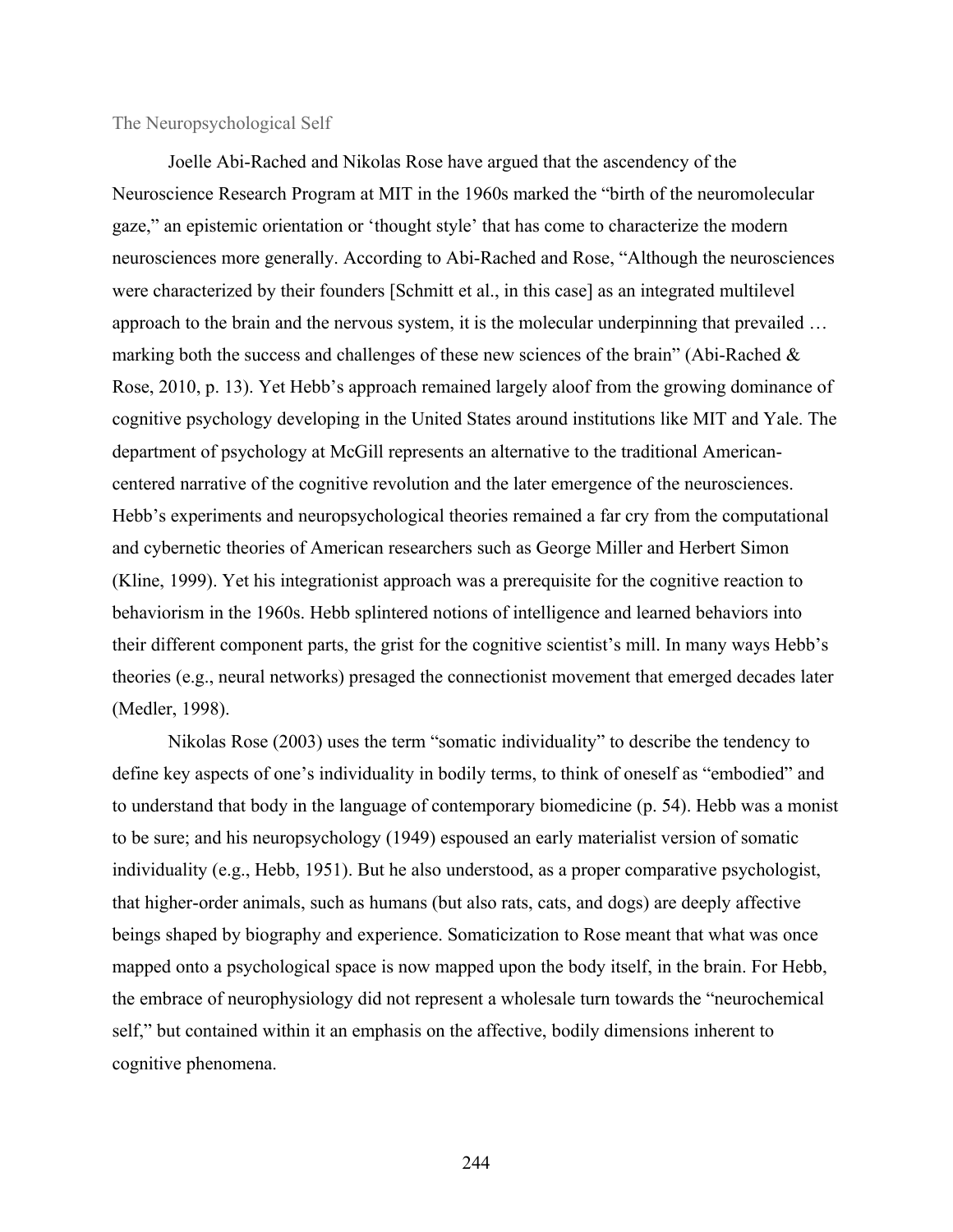This thesis demonstrates how the seed for greater consideration of these aspects had already been sown (to various degrees) in institutions outside those of the dominant narrative (such as McGill). Postwar interest in "central processes" involved in perception and motivation, associated with Gestalt psychologists, "New Look" theorists, and purposive behaviorists, was also characteristic to the style of psychology Hebb embraced at McGill in the 1950s (though formulated in physiological terms). The historical ascendance of Hebb's experimental neuropsychology, the Canadian revolution in experimental psychology, (re-)created (indeed, demanded) space for the role of psychological expertise in understanding the affective dimensions of human and animal cognition (e.g., pain and reward). Hebb's research on restricted environments and emphasis of his department on emotional behavior suggests some reasons why Hebb remained detached from the events and conferences associated with the cognitive revolution and cybernetic movements. Given similar broad concerns (i.e., cognition), however, this thesis serves to shed light on seldom recognized connections between 1950s Canadian psychology and the American cognitive revolution (as well as the role of Canadian psychologists and the Montreal-milieu in the history of North American postwar psychology generally). Much work remains to be done in this area; I hope this project contributes to early efforts to chart these waters.

The twentieth century saw a proliferation of hybrid neuro-disciplines -- neurochemistry, cognitive neuropsychology, electroencephalography, pain medicine, and many others -- and these fields have assumed increasing importance in our technoscientific world. These hybrid disciplines were not inevitable, but rather the historical product of specific assemblies of men and women -- sometimes working together smoothly, sometimes messily, but always under unique historical conditions. The Canadian story of Hebb and McGill is important because it emphasizes the contextual and historical development of these disciplines; the path towards the "cognitive revolution" was never a straight line. Understanding the backgrounds, beliefs, and experiences of the men and women serve as a way of investigating the links between individuals, and how these links combine into historical phenomena that are truly greater than the sum of their parts. If we take seriously, as a generation of science scholarship has argued, that science is a profoundly human activity, then our histories of science must attempt to capture those elements that are quintessentially human, and that are revealed in the intersecting biographies of scientists and their institutions. Tracing these connections is a painstaking process, but I can think of no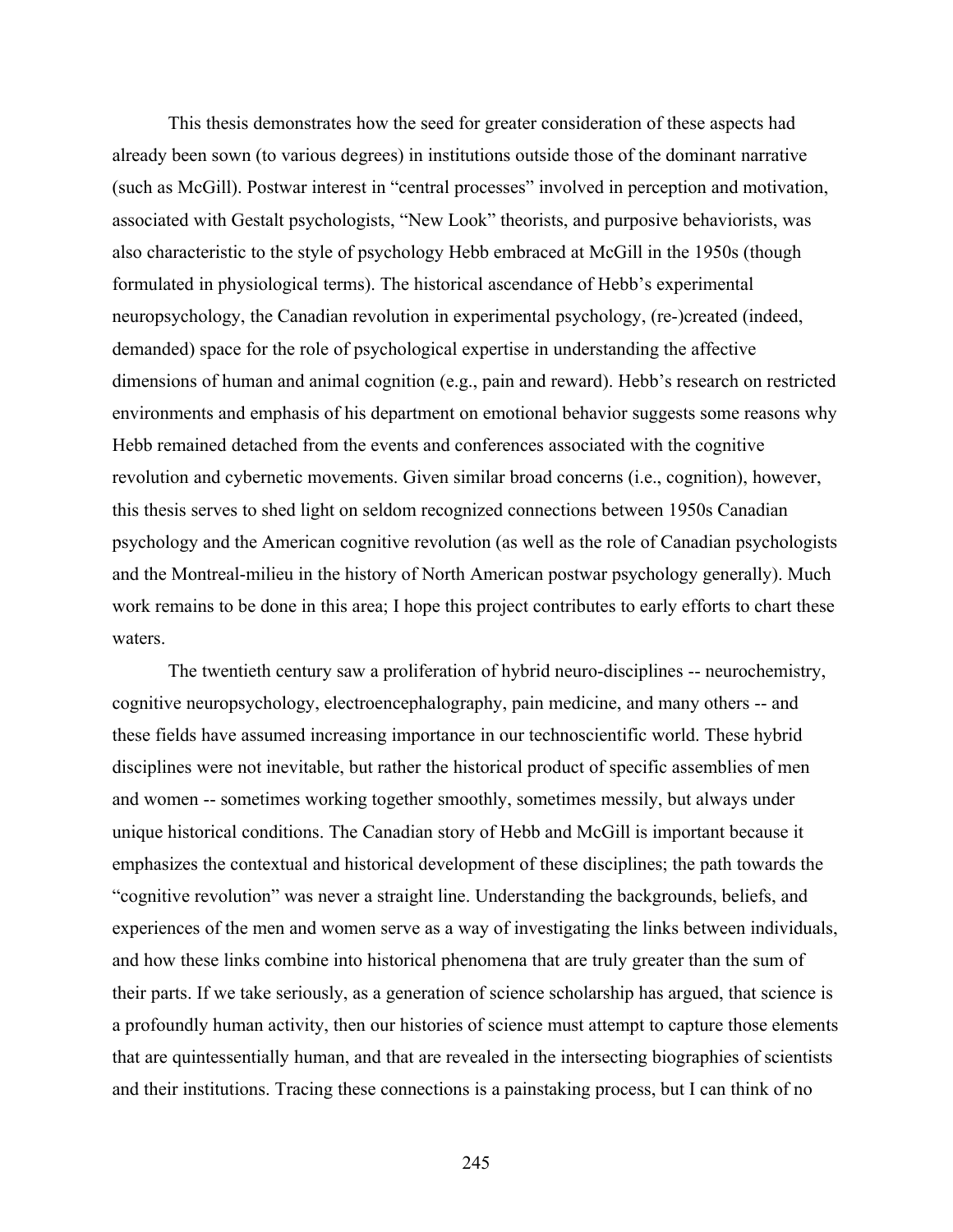more important task for the historian of psychology, and of no subject more worthy of investigation than the sciences that touch so closely on human self-knowledge.

The role of the environment in shaping who we are is often taken for granted. The importance of understanding the historical conditions around the psychological notions that frame these discussions is important for creating new possibilities. Moreover, Hebb's legacy as an innovative Canadian theorist cannot be thoroughly considered without an understanding of the historical conditions of the structures and institutions that made them possible. Hebb's influence on contemporary notions of the neuropsychological self has only begun to be explored. It is my hope that this thesis encourages others to include a broader range of actors and institutions in their histories of postwar behavioral science and to include Canadian styles of psychology in these considerations.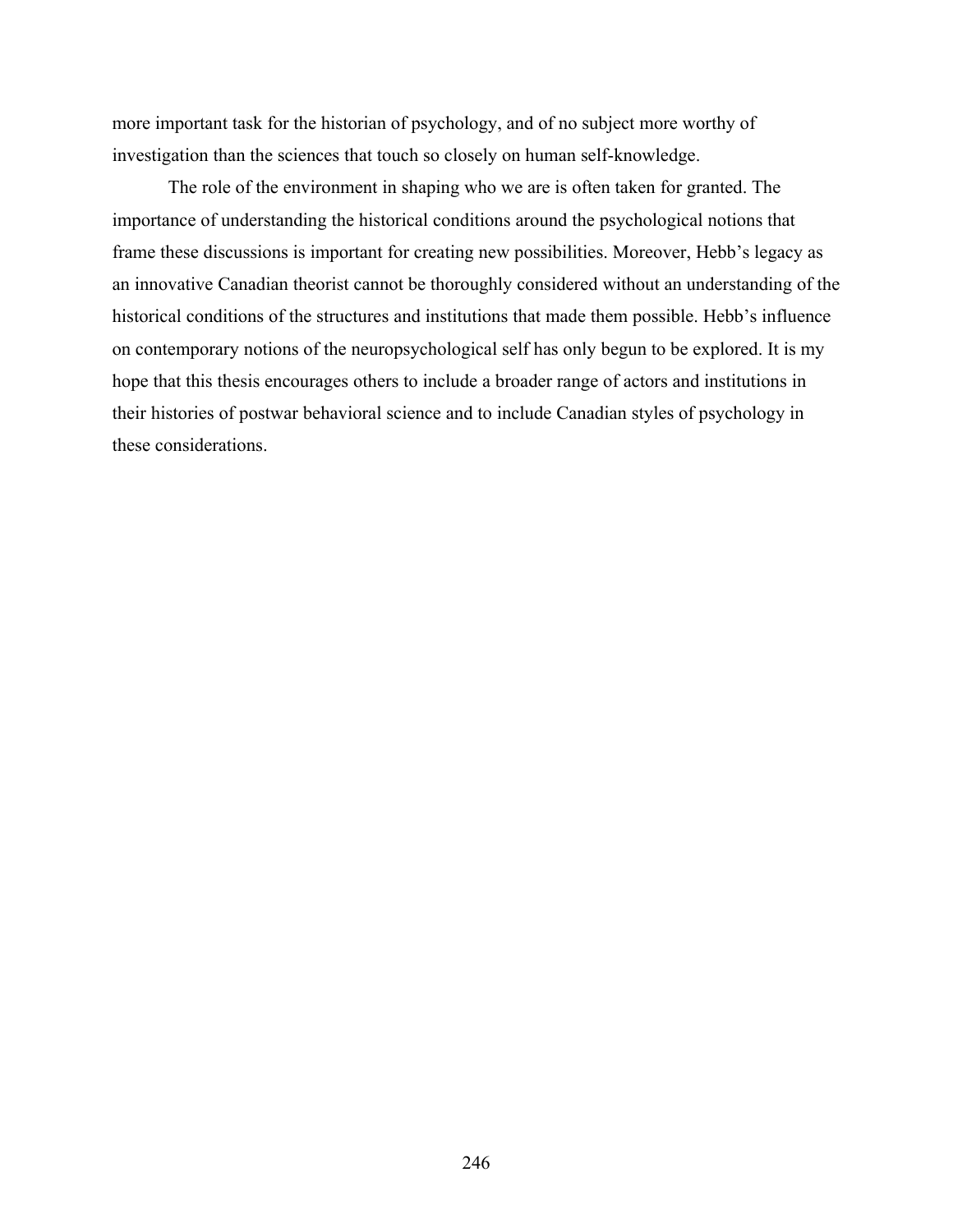# **References**

# Archives and Oral History

Annual Calendar of McGill College and University. (1921). Montreal, QC: McGill University.

Annual Calendar of McGill College and University. (1925). Montreal, QC: McGill University.

Blackburn, J. M. (1954, December 16). [Memorandum from the Canadian Psychological Association Committee on Research Financing to N.R.C. Associate Committee on Applied Psychology]. (RG 27, Box 1341, C0000-2364.01.27, CPA). McGill University Archives, Montreal.

Bridges, J. W. (1937, June 24). [Letter to Acting Principal Brittain] (RG2, Box 69, Folder: Medicine - 1924-1937, Dept of Psychology, Prof J. W. Bridges). McGill University Archives, Montreal, QC.

Brittain, W. H, (1937, August 9). [Letter to J. W. Bridges] (RG2, Box 69, Folder: Medicine - 1924-1937, Dept of Psychology, Prof J. W. Bridges). McGill University Archives, Montreal, QC.

Caldwell, W. (1921, February 2). [Letter to James Harkness]. General Correspondence, 1909- 1924 (RG2, Box 62, Folder: 1037 Psychology: Applications + Organization). McGill University Archives, Montreal, QC.

Caldwell, W. (1921, ca. June). [Letter to A. Currie]. General Correspondence, 1909-1924 (RG2, Box 62, Folder 1037: Psychology: Applications + Organization). McGill University Archives, Montreal OC.

Canadian Psychological Association (CPA) (1954, August 22). [The C.P.A. Committee on Research Financing]. (RG52, Folder 1341C, 0000-2364.01.52, CPA). McGill University Archives, Montreal, QC.

Canadian National Committee for Mental Hygiene (CNCMH) (1924). [Appeal to the Rockefeller Foundation for the Support of Certain Mental Hygiene Activities in Canada]. (RG38, Box 5, Folder 2089B). McGill University Archives, Montreal, QC.

Canadian National Committee for Mental Hygiene (CNCMH) (1926, December 3). [Annual Meeting - Medical Director's Report, Abridged]. (RG38, Box 5, Folder 2089B). McGill University Archives, Montreal, QC.

Clarke, R. S. (1951). *An experimental study of position and object discrimination in the do*g (Doctoral dissertation). Retrieved from eScholarship@McGill Database.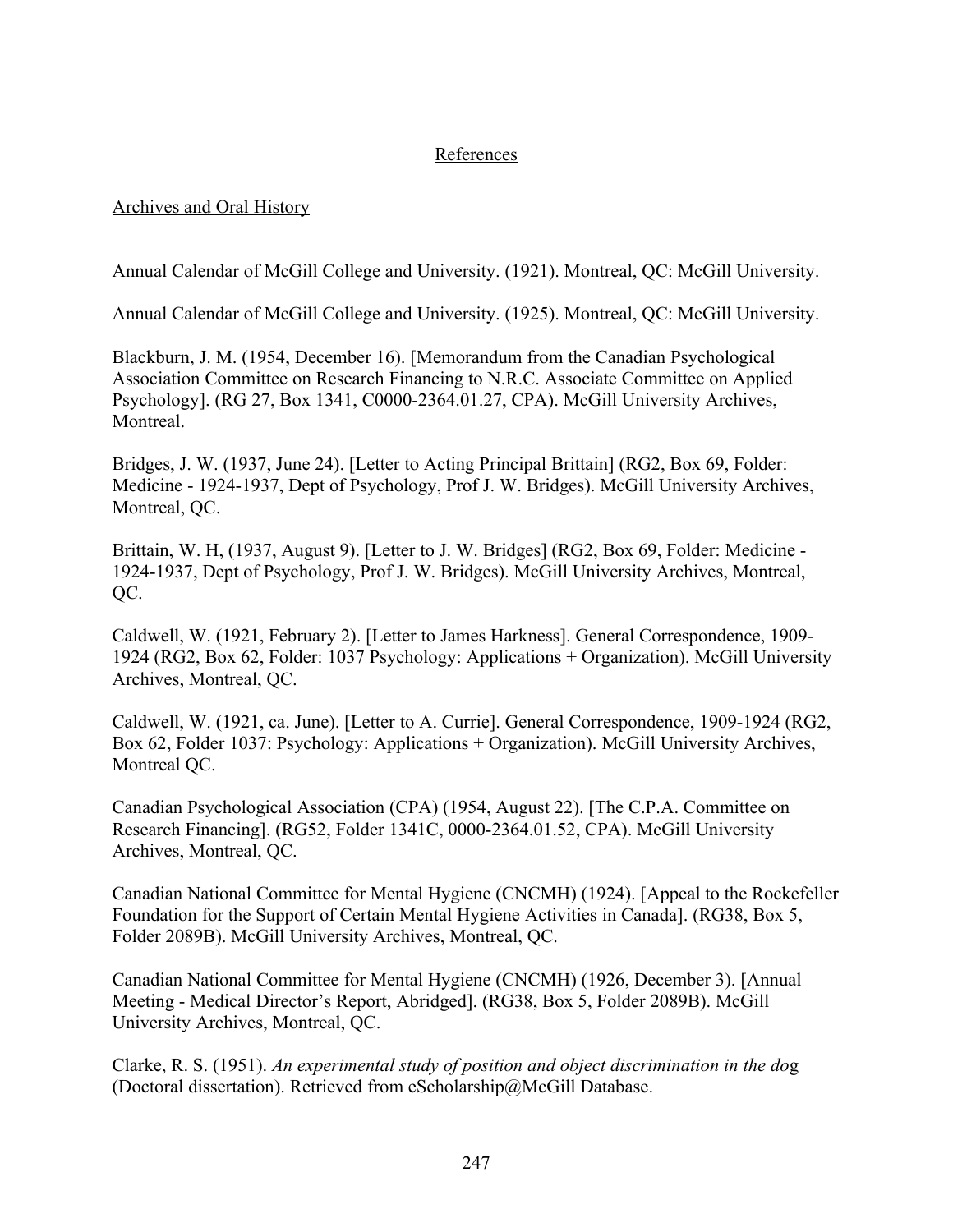Crosbie, C. (1986, March 7). Minister of Justice, House of Commons, Ottawa [RB93, C771, with 53 Appendices]. Dalhousie University Law Library, Halifax, NS.

Cornell University (1972). Faculty Memorial Statement. Retrieved from [https://ecommons.cornell.edu/bitstream/handle/1813/18676/MacLeod\\_Robert\\_Brodie\\_1972.pdf](https://ecommons.cornell.edu/bitstream/handle/1813/18676/MacLeod_Robert_Brodie_1972.pdf)

Currie, A. (1933, July 10). [Letter to W. D. Tait]. The McGill University revised Beta examination. (RG2, Box 62, Folder 1038). McGill University Archives, Montreal, QC.

East, E. M. (1907). *The subconscious.* Unpublished Master's thesis, McGill University, QC.

Fieldhouse, H. N. (1952, December 11). [Letter to D. O. Hebb]. (RG32, Box 28, Folder 2129E, No.1135). McGill University Archives, Montreal, QC.

Gillman, A. M. S. (1948, Apri 7). [Letter to R. Cyril James]. (RG2, Box 131, Folder 2224A). McGill University Archives, Montreal, QC.

Harrower, M. [n. d.]. [Letter to W. G. Penfield]. Penfield Collection. Harrower, Box 198a. Osler Library of the History of Medicine. McGill University, QC.

Hebb, D. O. (1932). Conditioned and unconditioned reflexes and inhibition. (Unpublished Master's Thesis). McGill University Library.

Hebb, D. O. (1947, February 22). [Letter to F. Cyril James]. (RG2, Box 131, Folder 3760). McGill University Archives, Montreal, QC.

Hebb, D. O. (1947, March 31). [Letter to F. Cyril James]. (RG2, Box 131, Folder 3760). McGill University Archives, Montreal, QC.

Hebb, D. O. (1949, April 6). [Letter to T. H. Matthews, Registrar]. (RG 32, Box 28, Folder 2129E, No. 1135 - Psychology). McGill University Archives, Montreal, QC.

Hebb, D. O. (1951, March 14). [Letter to R. Morison]. (RG36, Box 1341C, Rockefeller Foundation). McGill University Archives, Montreal, QC.

Hebb, D. O. (1951b, July 17). [Letter to R. Morison]. (RG36, Box 1341C, Rockefeller Foundation). McGill University Archives, Montreal, QC.

Hebb, D. O. (1952, September 22). [Letter to A. J. Warren, Director of Medicine and Public Health at the Rockefeller Foundation]. (RG36, Box 143, Department of Psychology). McGill University Archives, Montreal, QC.

Hebb, D. O. (1953, February 23). [Letter to F. Cyril James, McGill University Principal]. (RG36, Box 143, Folder 1446A, Department of Psychology). McGill University Archives, Montreal, QC.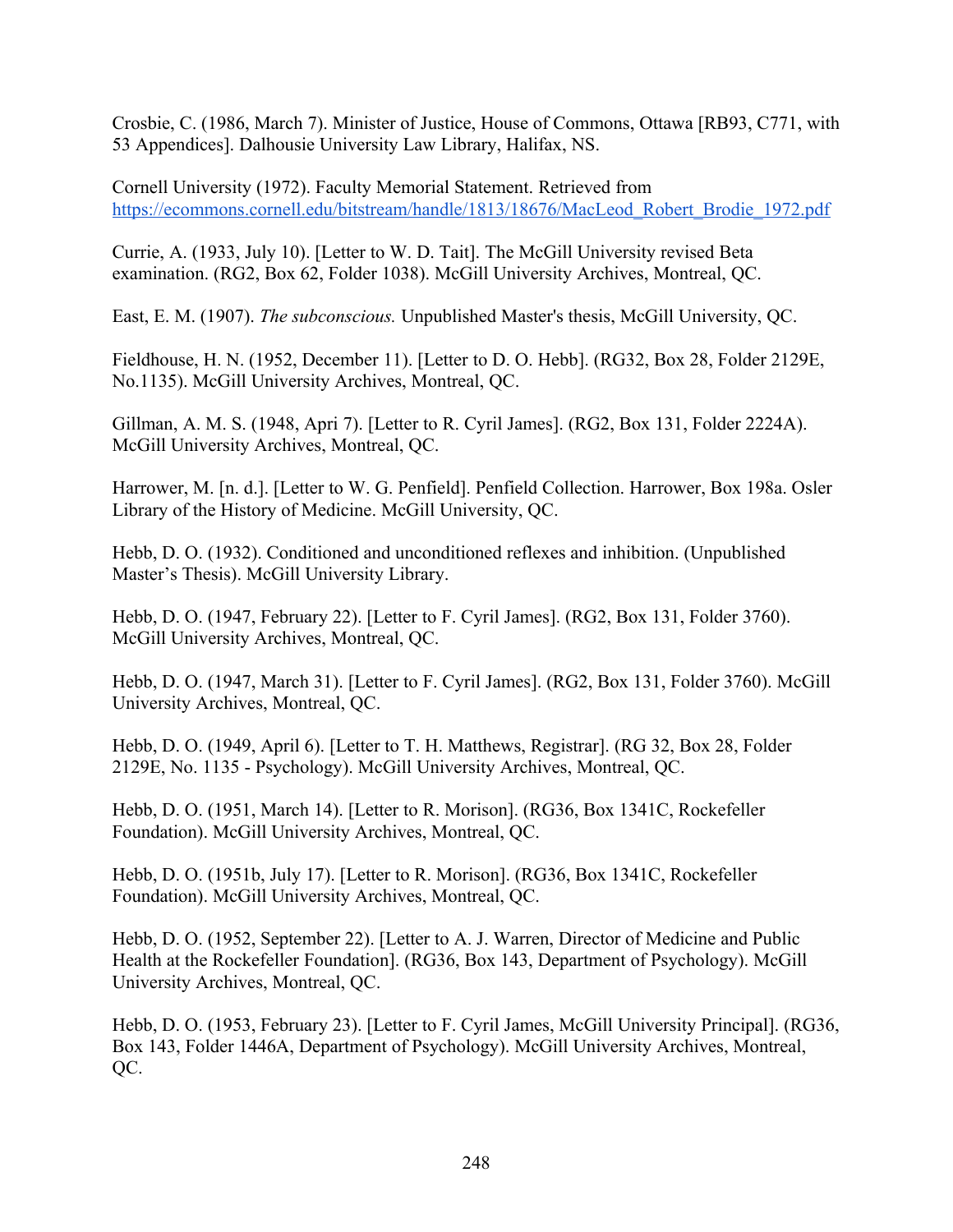Hebb, D. O. (1953, December 16). [Letter to A. J. Warren, Director of Medicine and Public Health at the Rockefeller Foundation]. (RG36, Box 1341C, 0000-2364.01.36, Rockefeller Foundation). McGill University Archives, Montreal, QC.

Hebb, D. O. (1954, September 23). [Letter to D. L. Thomson, Dean of the Faculty of Graduate Studies and Research]. RG36, Box 143, Department of Psychology). McGill University Archives, Montreal, QC.

Hebb, D. O. (1958c, ca. April). [Report of a survey of experimental and physiological psychology at the University of Pennsylvania to Joseph H. Willis and Malcom Preston, Educational Survey of the University of Pennsylvania]. (0000-2039.01.12 – 1341C – Old Acc 2039 4 – Report on Psych Dept. UPenn). McGill University Archives, Montreal, QC.

Hebb, D. O. (1958, January 20). [Annual Report of Research]. (RG2, Box 241, Psychology-Admin.Subject). McGill University Archives, Montreal, QC.

Hebb, D. O. (1976, November 24). [Letter to Hugh Faulkner]. 0000-2364.01.27 – 1341C – CPA (Hebb). McGill University Archives, Montreal, QC.

Hickson (1923, April 19). [Letter to Gordon Laing]. Administrative Records, 1920-1946 (RG32, Box 21, Folder: Dept of Philosophy). McGill University Archives, Montreal, QC.

Hickson (1924, January 31). [Letter to A. Currie]. General Correspondence, 1923-1924 (RG2, Box 62, Folder: 1923-1924 Dept of Philosophy: Prof Hickson 1033). McGill University Archives, Montreal, QC.

Hincks, C. (1918). *Reconstruction and the Canadian National Committee for Mental Hygiene*. Retrieved from http://eco.canadiana.ca/view/oocihm.76705/1?r=0&s=1

Hincks, C. (1928, February 1). [Letter to I. MacKay]. Canadian National Committee for Mental Hygiene (1922-1928). (RG38, Box 5, Folder 2089B). McGill University Archives, Montreal, QC.

Hincks, C. (1928, August 21). [Letter to C. F. Martin]. Canadian National Committee for Mental Hygiene (1922-1928). (RG38, Box 5, Folder 2089B). McGill University Archives, Montreal, QC.

Hincks, C. M. (1930, February 17). [Letter to A. Currie]. (RG2, Box 69, Folder: Medicine - 1924-1937 Dept of Psychology, Prof. J. W. Bridges). McGill University Archives, Montreal, QC.

Hincks, C. M. (1930, March 4). [Letter to A. Currie], (RG2, Box 62, Folder 1049). McGill University Archives, Montreal, QC.

Hoyt, R. (1952). *Intelligence in Schizophrenic Patients with Lobotomy* (Doctoral dissertation). Retrieved from eScholarship@McGill Database.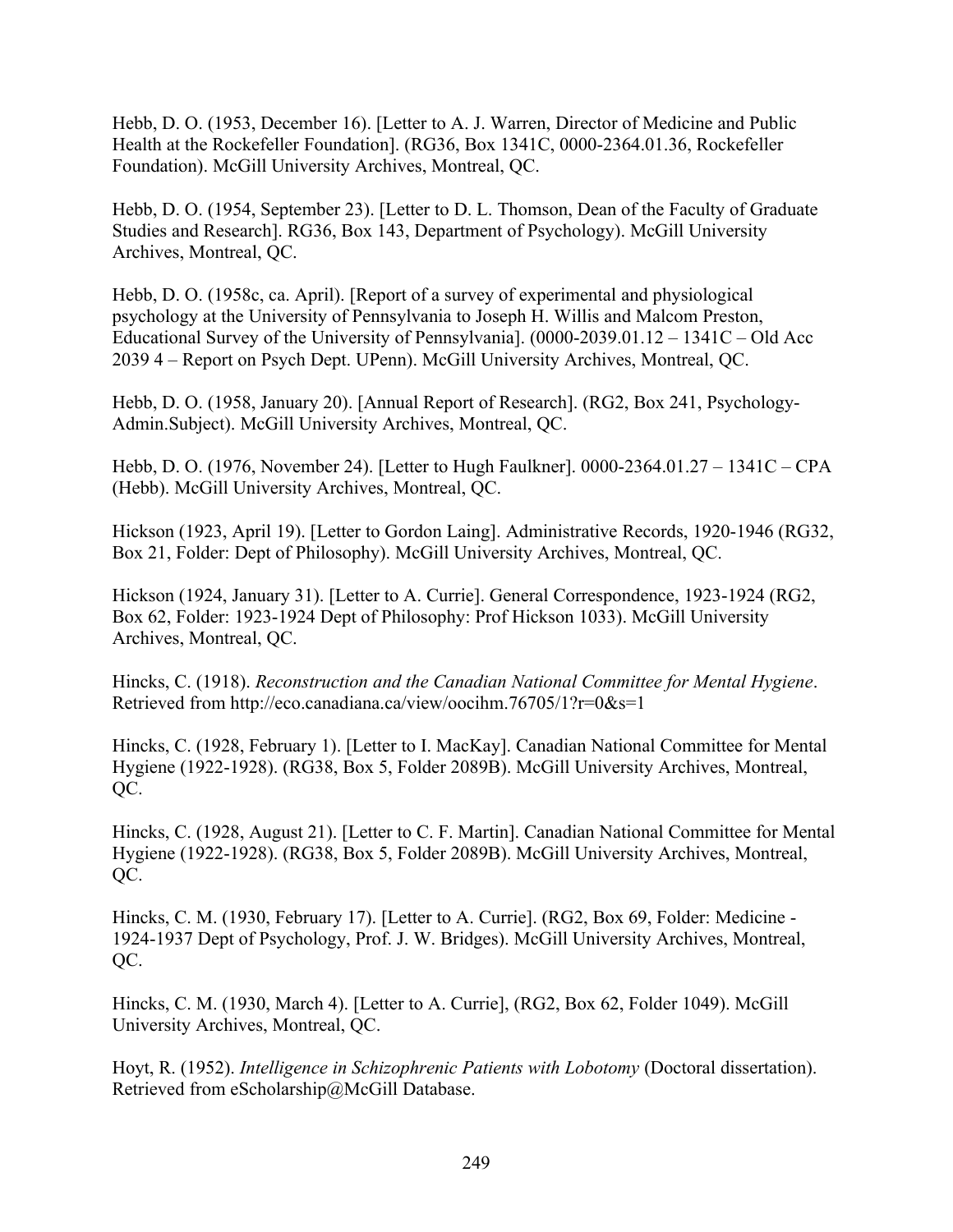Hutchison, P. P. (1973). *The Mental Hygiene Institute: Its development and work, 1919-1968*. McGill University Archives, Montreal, QC.

James, C. F. (1954, March 19). [Letter to R. Morison]. (RG36, Box 1341C, 0000-2364.01.36, Rockefeller Foundation). McGill University Archives, Montreal, QC.

Kellogg, C. E. (1924, May 1). [Letter to I. MacKay]. (RG2, Box 62, Folder 1037, Psychology: Applications + Organization). McGill University Archives, Montreal, QC.

MacDermot, A. (1961). Sweet and sour. *MacLean's Magazine*. Retrieved from: <https://archive.macleans.ca/article/1961/3/25/sweet-and-sour>

MacKay, I. (1924, April 2). [Letter to A. Currie]. General Correspondence, 1920-1933 (RG2, Box 62, 2207D, Folder: Psychology Dr Tait 1028). McGill University Archives, Montreal, QC.

MacKay, I. (1927, March 5). [Letter to A. Currie]. General Correspondence, 1920-1933 (RG2, Box 62, Folder 1039). McGill University Archives, Montreal, QC.

MacKay, I. (1928, March 5). [Letter to A. Currie]. General Correspondence, 1920-1933 (RG2, Box 62, 2207D, Folder: Psychology Dr Tait 1028). McGill University Archives, Montreal, QC.

MacKay, I. (1930, March 6). [Letter to A. Currie]. (RG2, Box 69, Folder: Medicine - 1924-1937 Dept of Psychology, Prof. J. W. Bridges). McGill University Archive, Montreal, QC.

MacKinnon, H. (2016, February 16). The History of Eugenics in Québec and at McGill. The McGill Tribune. Retrieved from [http://www.mcgilltribune.com/history-of-eugenics-mcgill](http://www.mcgilltribune.com/history-of-eugenics-mcgill-quebec/)[quebec/](http://www.mcgilltribune.com/history-of-eugenics-mcgill-quebec/)

MacLeod, R. B. (1929, March 6). [Letter to I. MacKay] Extract from letter of R. B. MacLeod. (RG2, Box 62, Folder 1039, Psychology: General). McGill University Archives, Montreal, QC.

MacLeod, R. B. (1931, January 27). [Letter to A. Currie]. (RG2, Box 62, Folder 1039, Psychology: General). McGill University Archives, Montreal, QC.

MacLeod, R. B. (1933, April 17). [Letter to A. Currie]. (RG2, Box 62, Folder 1039, Psychology: General). McGill University Archives, Montreal, QC.

MacLeod, R. B. (1946, October 5). [Letter to C. Macmillan, Dean of the Faculty of Arts and Science]. (RG32, Box 28, Folder 2129E No. 1135). McGill University Archives, Montreal, QC.

MacLeod, R. B. (1946, ca. September). [Letter to F. Cyril James]. (RG36, Box 143, Department of Psychology 1945-1951). McGill University Archives, Montreal, QC.

MacLeod, R. B. (1947, November 4). [Letter to A. H. S. Gillson, Dean of the Faculty of Arts and Science]. (RG32, Box 28, Folder 2129E, No.1135). Psychology. McGill University Archives, Montreal, QC.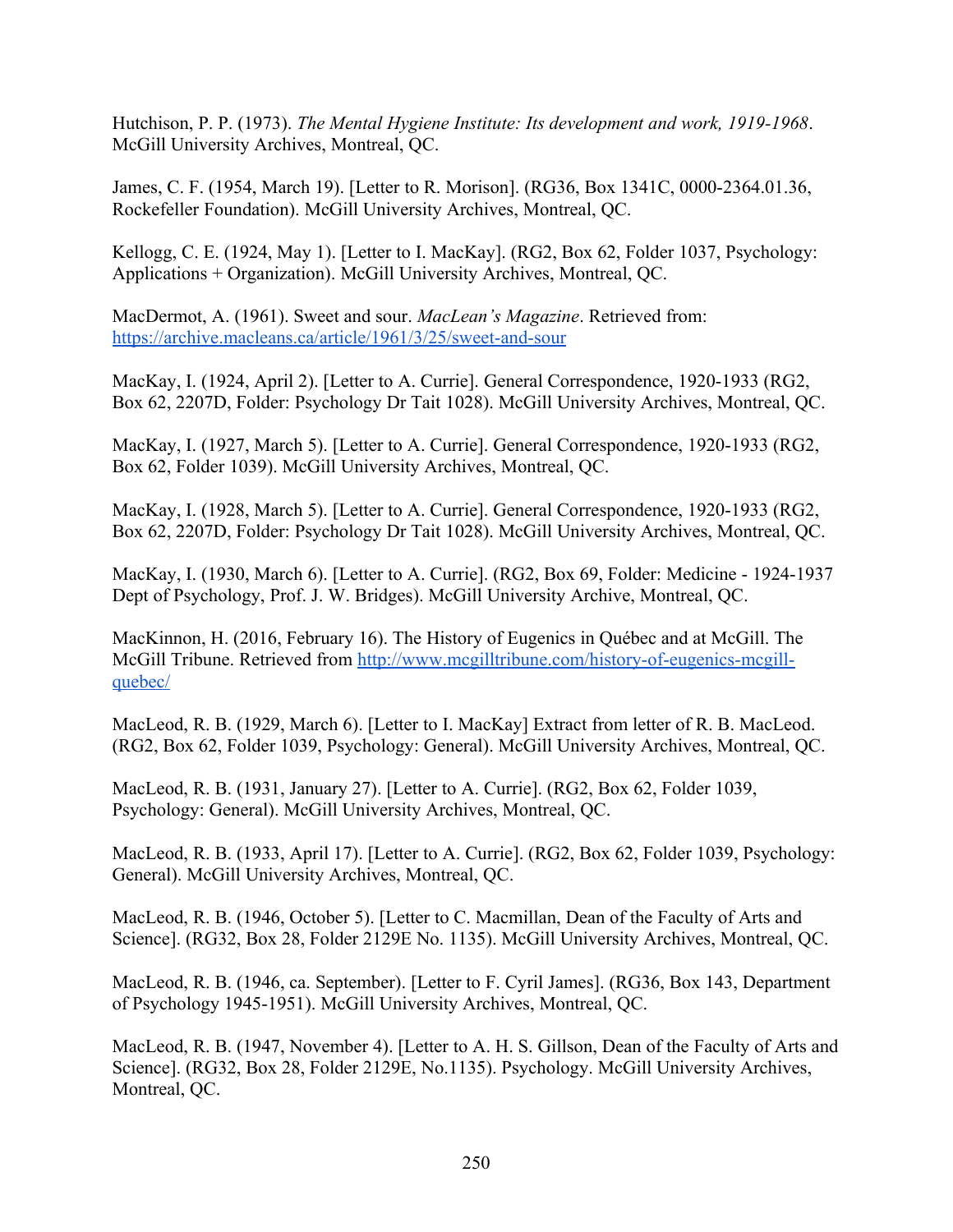Macmillan, C. (1945, September 19). [Letter to Colonel Morgan, Psychology Division, Department of National Defence]. (RG32, Box 28, Folder 2129E, No.1135). McGill University Archives, Montreal, QC.

Macmillan, C. (1946, October 11). [Letter to R. B. MacLeod]. (RG32, Box 28, Folder 2129E, No. 1135). McGill University Archives, Montreal, QC.

Mahut, H. (1955). Breed differences in the dog's emotional behavior (Doctoral dissertation). Retrieved from eScholarship@McGill Database.

Martin, C. F. (1920, February 10). [Letter to A. Currie]. (RG2, Box 69, Folder: Medicine - 1924- 1937, Dept of Psychology, Prof J. W. Bridges). McGill University Archives, Montreal, QC.

Matthews, T. H. (1931, December 11). [Letter to A. Currie]. The McGill University revised Beta examination. (RG2, Box 62, Folder 1038). McGill University Archives, Montreal, QC.

Matthews, T. H. (1949, March 21). [Letter to D. L. Thomson]. Department of Psychology (RG36, Box 143). McGill University Archives, Montreal, QC.

McGill College. (1871). Annual calendar of McGill College and University Montreal. Session 1871-1872. Montreal, QC: J. C. Becket.

McGill Selection Committee (1946, February 7). [Minutes of a meeting of the Selection Committee for Professor of Psychology held in the Arts Council Room on Thursday, February 7th, 1946 at 12 noon)]. Selection Committee - Psychology (RG4, Box 30). McGill University Archives, Montreal, QC.

McGill Selection Committee (1946, June 18). [Minutes of a meeting of the Selection Committee for Professor of Psychology held in the Arts Council Room on Monday, June 18th, at 3 p.m.] Psychology: Administration (RG4, Box 30). McGill University Archives, Montreal, QC.

McGill University (1960). [McGill Staff Development Institutes, 1948-1959]. (RG2, Box 253, Psychology-Admin.Subject). McGill University Archives, Montreal, QC. McGill University (2018) eScholarship@McGill. Retrieved from [http://digitool.library.mcgill.ca/](http://digitool.library.mcgill.ca/R/)  $R/$ 

McMurray, G. A. (1949). *An experimental study of a case of insensitivity to pain* (Doctoral dissertation). McGill University. Retrieved from <https://escholarship.mcgill.ca/concern/theses/dr26z0985>

Melzack, R. (1993, October 16). Oral History Interview with Ronald Melzack. Interview by J. C. Liebeskind. History & Special Collections Division, Louise M. Darling Biomedical Library, UCLA. Los Angeles, California.

Mishkin, M. (2001). *An oral history with Dr. Mortimer Mishkin/ Interviewer: Ingrid Farreras*. NIH History Office, Bethesda, Maryland. Retrieved from https://history.nih.gov/archives/downloads/mortimermiskin1.pdf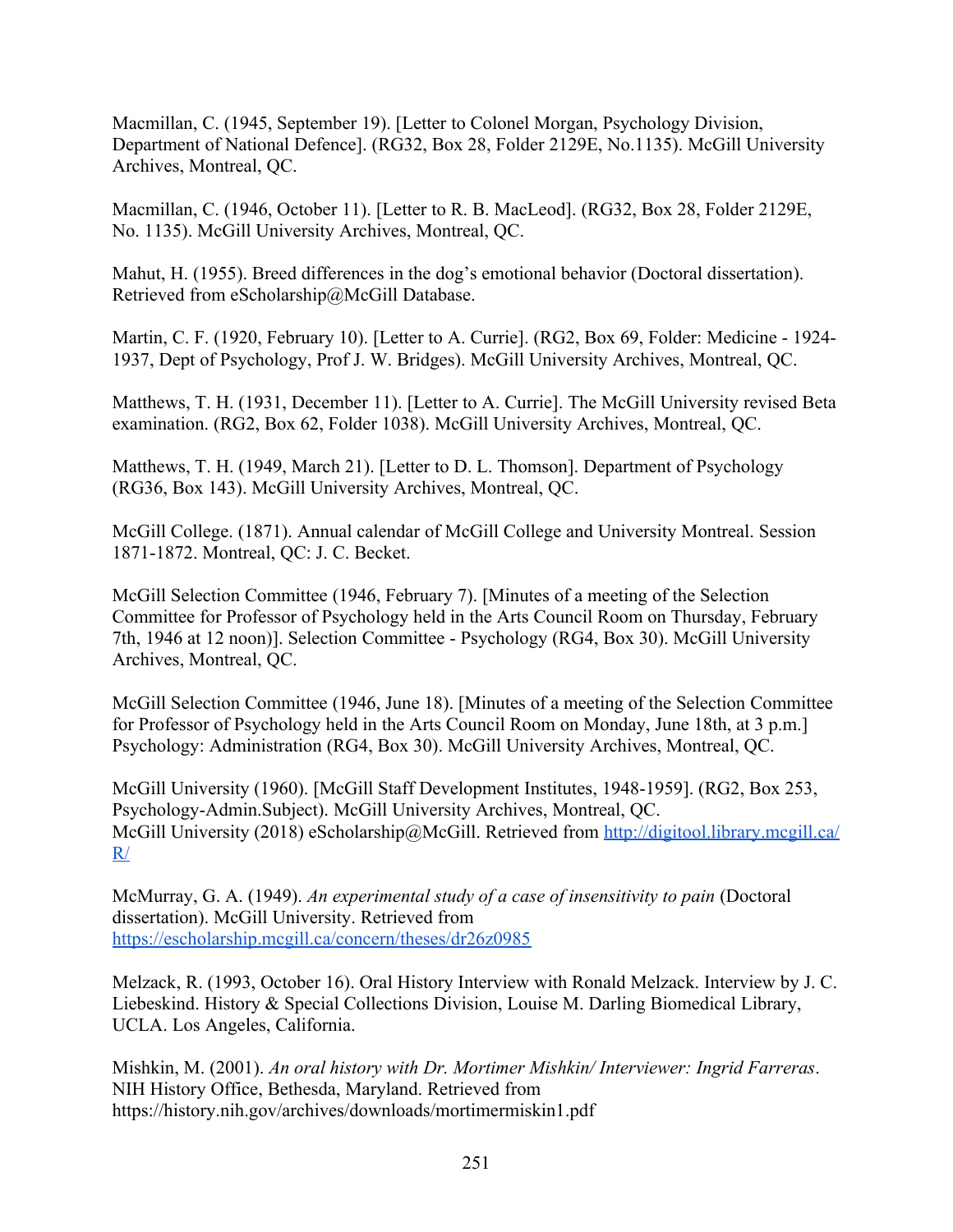Morgan, A. E. (1935, November 7). [Principal's Memorandum of Interview with Professor W. D. Tait today]. (RG2, Box 62, Folder 1041). McGill University Archives, Montreal, QC.

Morgan, A. E. (1935, December 7). [Letter to C. F. Martin]. Medicine: Psychology (RG2, Box 69). McGill University Archives, Montreal, QC.

Morrison G. R. (1955). The relation of rewarding intracranial stimulation to biological drives. (Unpublished Master's Thesis). McGill University Library.

Morton, N. W. (1954, August 30). [Letter to J. M. Blackburn]. Defense Research Board (RG36, Box 143, Department of Psychology). McGill University Archives, Montreal, QC.

Morton, N. W. (1970). Oral History Interview with N. W. Morton. Interview by C. R. Myers. Archives of the Canadian Psychological Association.

National Archives (1938, October). [Organization of a Canadian Psychological Association]. Canadian Psychological Association Fonds (MG28 I 161, Vol. 17, File 17-9). National Archives of Canada, Ottawa, ON.

Nason, J. W. (1946, May 16). [Letter to F. Cyril James]. (RG2, Box 93, Folder 2639). McGill University Archives, Montreal, QC.

Ross, A. (1945, June 14). [Letter to F. Cyril James from Deputy Minister] Re: Captain (Acting Lt.-Colonel) N. W. Morton. (RG32, Box 28, Folder 2129E, No.1135). McGill University Archives, Montreal, QC.

Royal Commission on National Development in the Arts, Letters, and Sciences (1951). *National Library of Canada, Ottawa*: King's Printer, 1951. Retrieved from [http://www.collectionscanada.gc.ca/eppp-archive/100/200/301/nlc-bnc/](http://www.collectionscanada.gc.ca/eppp-archive/100/200/301/nlc-bnc/royal_commission_nat_devel-e/rpt/ech12.htm) [royal\\_commission\\_nat\\_devel-e/rpt/ech12.htm](http://www.collectionscanada.gc.ca/eppp-archive/100/200/301/nlc-bnc/royal_commission_nat_devel-e/rpt/ech12.htm)

Scott, J. (1954, January 14). See, hear, feel nothing research shows bored brain acts queerly. *The Gazette*, Montreal, 14.

Tait, W. D. (1920, December 14). [Letter to A. P. S. Glassco] (RG2, Box 62, 2207D, Folder: Psychology Dr Tait 1038). McGill University Archives, Montreal, QC.

Tait, W. D. (1921, May 30). [Letter to A. Currie]. General Correspondence, 1909-1924 (RG2, Box 62, Folder 1037: Psychology: Applications + Organization). McGill University Archives, Montreal, QC.

Tait, W. D. (1921, February 3). [Letter to W. Caldwell]. General Correspondence, 1909-1924 (RG2, Box 62, Folder 1037: Psychology: Applications + Organization). McGill University Archives, Montreal, QC.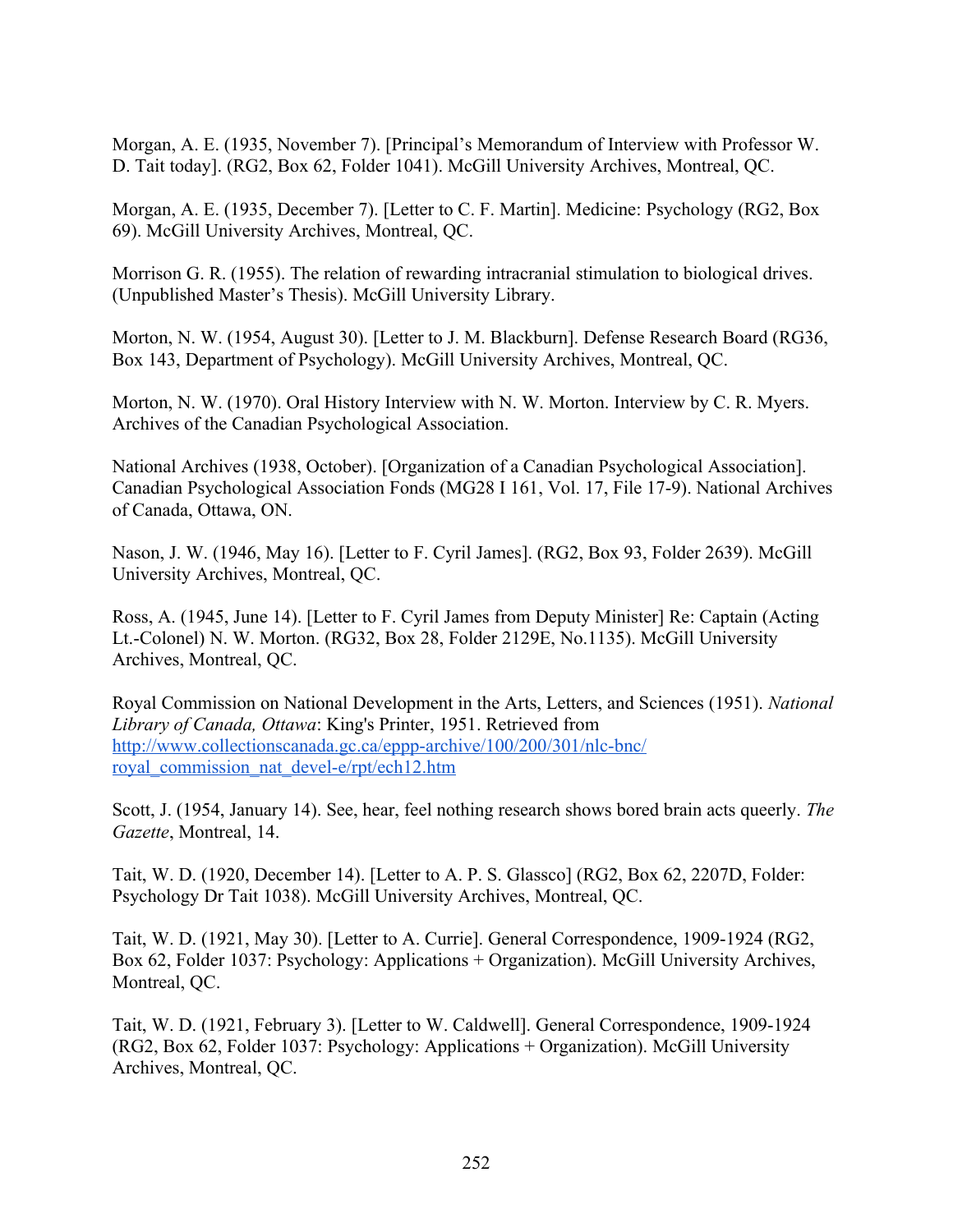Tait, W. D. (1922, January 3). [Letter to A. P. S. Glassco]. General Correspondence, 1920-1933 (RG2, Box 62, 2207D, Folder: Psychology Dr Tait 1038). McGill University Archives, Montreal, QC.

Tait, W. D. (1927, October 10). [Letter to J. W. Bridges]. General Correspondence, 1920-1933 (RG2, Box 62, 2207D, Folder: Psychology Dr Tait 1038). McGill University Archives, Montreal OC.

Tait, W. D. (1928, March 2). [Letter to A. Currie]. General Correspondence, 1920-1933 (RG2, C62, Folder: Psychology Dr Tait 1028). McGill University Archives, Montreal, QC.

Tait, W. D. (1930, April 22). [Letter to I. MacKay]. General Correspondence, 1920-1933 (RG2, C62, Folder: Psychology Dr Tait 1028). McGill University Archives, Montreal, QC.

Tait, W. D. (1932, September 28). [Letter to A. Currie]. General Correspondence, 1920-1933 (RG2, Box 62, 2207D, Folder: Psychology Dr Tait 1038). McGill University Archives, Montreal QC.

Tait, W. D. (1942, August 17). [Letter to F. Cyril James]. (RG2, Box 93, Folder 2639). McGill University Archives, Montreal QC.

Terpstra, C. N. (1983). *A Victorian frame of mind: The thought of John Clark Murray.*  [Unpublished Master's thesis]. Hamilton, ON: McMaster University.

Thomson, D. L. (1945, December 11). [Letter to F. Cyril James]. (RG36, Box 143, Department of Psychology). McGill University Archives, Montreal, QC.

Thomson, D. L. (1946, September 13). [Letter to R. B. MacLeod]. (RG36, Box 143, Department of Psychology). McGill University Archives, Montreal, QC.

Thomson, D. L. (1946, February 20). [Letter to F. Cyril James]. (RG36, Box 143, Department of Psychology). McGill University Archives, Montreal, QC.

Thomson, D. L. (1949, March 21). [Letter to D. O. Hebb]. (RG36, Box 143, Department of Psychology). McGill University Archives, Montreal, QC.

Turner, J. (2012). *The Defense Research Board of Canada, 1947 to 1977.* (PhD dissertation). Institute for the History and Philosophy of Science and Technology, University of Toronto, Toronto, Canada.

Wall, P. (1993, August). Oral History Interview with Patrick Wall. Interview by J. C. Liebeskind. History & Special Collections Division, Louise M. Darling Biomedical Library, UCLA. Los Angeles, California, 90095-1798.

Webster, E. C. (1956, March 8). [Letter to David L. Thomson, Dean of Graduate Studies and Research]. (RG36, Box 143 - Department of Psychology). McGill University Archives, Montreal, QC.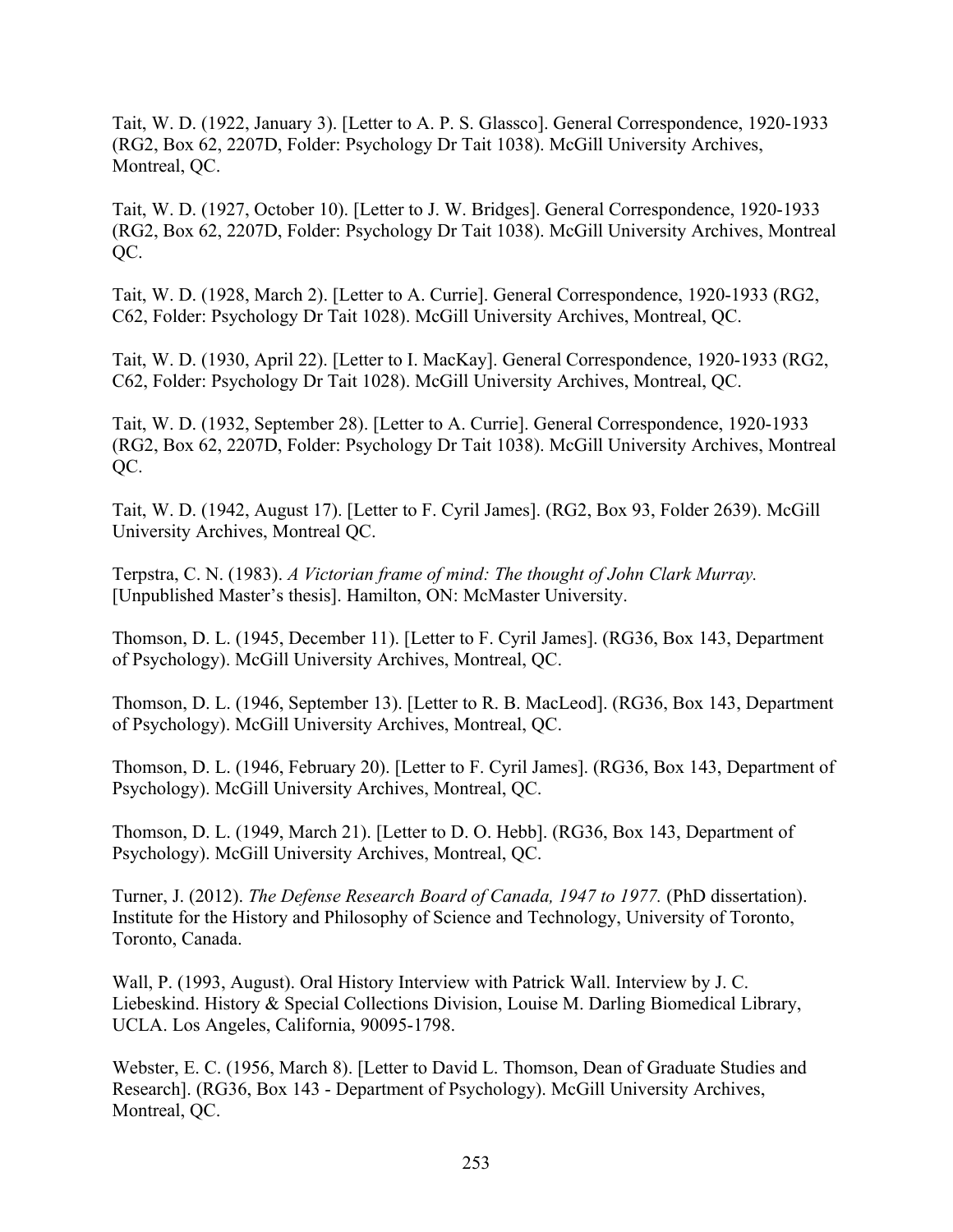## Primary Sources

Ault, O. E. (1948). National Research Council Associate Committee on Applied Psychology. Canadian Psychologist, 2, 187-190.

Banham-Bridges, K. M. (1932). Emotional development in early infancy. *Child Development, 3*, 324-341.

Banham, K. M. (1983). Autobiography. In N. O'Donnell & N. F. Russon (Eds.), *Models of achievement: Reflections of eminent women in psychology (pp. 27-38). New York: Columbia* University Press.

Beecher, H. K. (1946). Pain in men wounded in battle. *Annals of surgery, 123*(1), 96.

Beecher, H. K. (1956). Relationship of significance of wound to pain experienced. *Journal of the American Medical Association, 161*(17), 1609-1613.

Beecher, H. K. (1957). The measurement of pain: prototype for the quantitative study of subjective responses. *Pharmacological reviews, 9*(1), 59-209.

Beers, C. W. (1908). *A mind that found itself: an autobiography.* New York: Longmans, Green, and Company.

Bernard, Claude (1865). *Introduction à l'étude de la médecine expérimentale.* Paris.

Bevan, W. (1958). Perception: Evolution of a concept. *Psychological review, 65*(1), 34.

Bexton, W. H., Heron, W., & Scott, T. H. (1954). Effects of decreased variation in the sensory environment. *Canadian Journal of Psychology, 8*, 70-76.

Bindra, D., & Thompson, W. R. (1953). An evaluation of defecation and urination as measures of fearfulness. *Journal of Comparative and Physiological Psychology, 46*(1), 43–45.

Bindra, D. (1976). *A theory of intelligent behavior.* Wiley-Interscience.

Bode, B. H. (1922). What is psychology?. *Psychological Review, 29*(4), 250.

Bois, J. S. A. (1948). The certification of psychologists in Canada. *Canadian Journal of Psychology/Revue canadienne de psychologie,* 2(1), 1-10.

Bott, E. A. (1947). Problems in the certification of psychologists. *Canadian Journal of Psychology/Revue canadienne de psychologie, 1*(1), 3-13.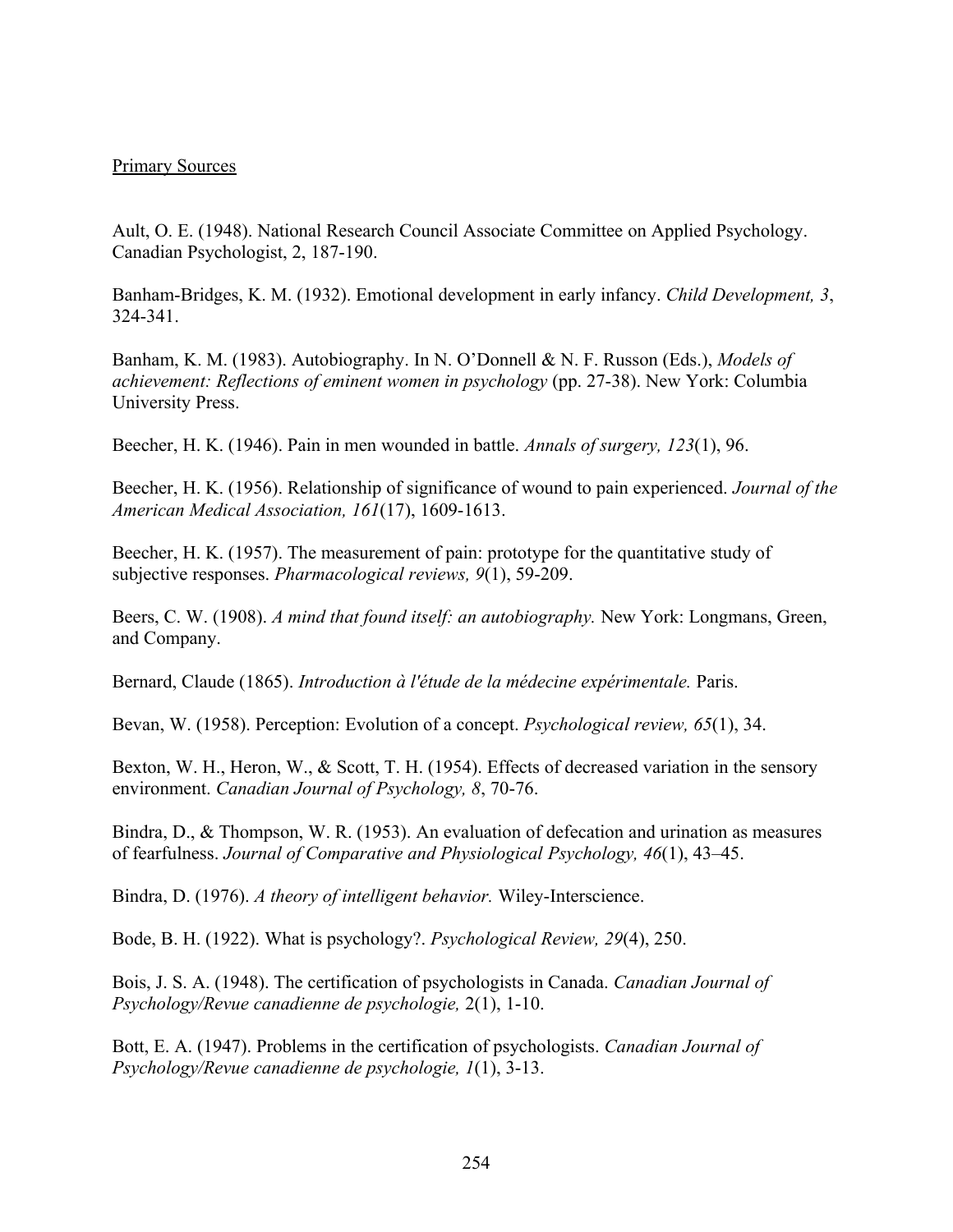Bott, E. A. (1948). Research planning in the Canadian Psychological Association. *Canadian Journal of Psychology, 2,* 11-13.

Bridges, J. W. (1919). *An outline of abnormal psychology*. Columbus, OH: R. G. Adams.

Bridges, J. W. (1966). Professional autobiography with comments on teachers and associates. *The Canadian Psychologist, 7a*, 399-406.

Bridges, J. W., & Banham-Bridges, K. M. (1926). A psychological study of juvenile delinquency by group methods. *Genetic Psychology Monographs, 1*, 411–506. Bromiley, R. B. (1959). The Opinicon Conference. *The Canadian Psychologist, 8*(4), 105-107.

Buxton, C. E., Cofer, C. N., Gustad, J. W., MacLeod, R. B., McKeachie, W. J., & Wolfle, D. (1952). *Improving undergraduate instruction in psychology: Report of a study group supported by the Carnegie Corporation of New York and the Grant Foundation which met at Cornell University, June 27 to August 16, 1951*. New York, NY, US: MacMillan Co.

Cameron, D. E. (1956). Psychic driving. *American Journal of Psychiatry, 112*, 502-509.

Cameron, D. E., & Malmo, R. B. (1958). Effect of repeated verbal stimulation upon flexorextensor relationship. *Canadian Psychiatric Association Journal, 3*, 81-86.

Canadian Psychological Association (CPA) (1955). Psychological Research Across Canada. *Canadian Psychologist, 4*(2), 26-47.

Clarke, C. K. (1918). The work of the psychiatric clinic of the Toronto General Hospital. *Canadian Public Health Journal, 9*, 3.

Clarke, C. K. & Hincks, C. M. (1919). Survey of Guelph Public Schools. *Canadian Journal of Mental Hygiene, 1*(4), 342-46.

Clarke, R. S., Heron, W., Fetherstonhaugh, M. L., Forgays, D. G., & Hebb, D. O. (1951). Individual differences in dogs: preliminary report on the effects of early experience. *Canadian Journal of Psychology/Revue canadienne de psychologie, 5*(4), 150.

Conboy, F. J. (1916). Care of the feebleminded. *Canadian Public Health Journal, 7*(12), 506.

Darley, J. G., Hoppock, R., Burtt, H. E., Rundquist, E. A., Shartle, C. L., & Symonds, P. M. (1939). *The fields of applied psychology: A survey report to the committee on professional employment. American Association for Applied Psychology, November*. APA K5, AAAP C-3, Professional employment, 1937-1944. Library of Congress, Washington, D.C.

Delgado, J. M., Roberts, W. W., & Miller, N. E. (1954). Learning motivated by electrical stimulation of the brain. *American Journal of Physiology-Legacy Content, 179*(3), 587-593.

Dewey, J. (1886). *Psychology.* New York, NY: Harper and Brothers.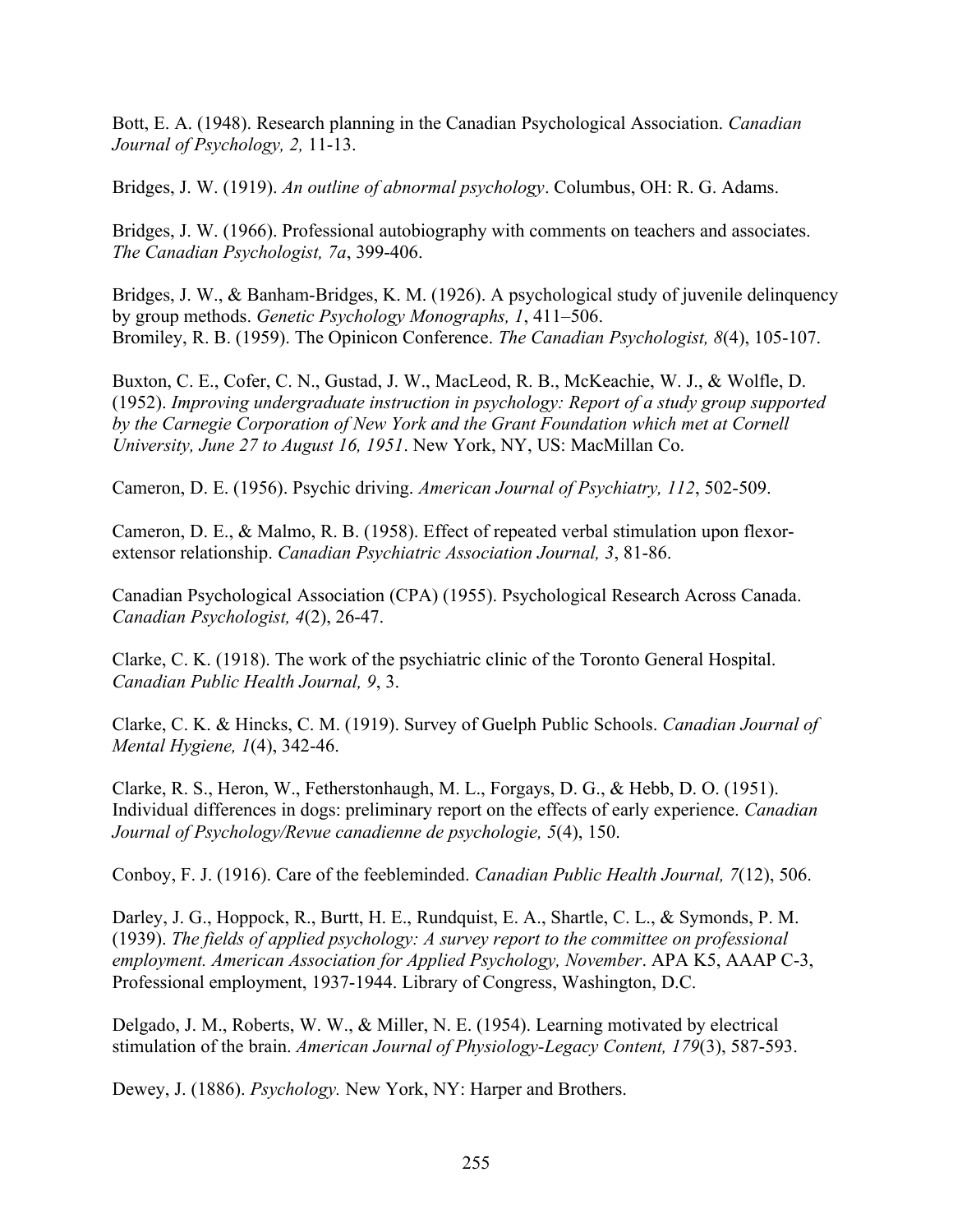Doane, B. K., Mahatoo, W., Heron, W., & Scott, T. H. (1959). Changes in perceptual function after isolation. *Canadian Journal of Psychology, 13*, 210-219.

Fernberger, S. W. (1947). The future of psychology, or the goose that laid the golden eggs. *American Psychologist, 2*(6), 209-210.

Flexner, A. (1910). Medical education in the United States and Canada: a report to the Carnegie Foundation for the Advancement of Teaching. *Carnegie Foundation for the Advancement of Teaching*. Bulletin No. 4. New York: Carnegie Foundation.

Forgays, D. G., & Forgays, J. W. (1952). The nature of the effect of free-environmental experience in the rat. *Journal of Comparative and Physiological Psychology, 45*(4), 322-328.

Gaddes, W. H. (1960). Are public relations necessary? *The Canadian Psychologist, 1a*(4), 118- 122.

Garvey, C. R. (1929). List of American psychology laboratories. *Psychological Bulletin, 26*(11), 652-660.

Guthrie, E. R. (1935). *The psychology of learning.* New York: Harper & Row.

Harrower, M. R. (1948). The evolution of a clinical psychologist. *Canadian Journal of Psychology/Revue canadienne de psychologie*, 2(1), 23.

Hebb, D. O. (1945). Man's frontal lobes: A critical review. *Archives of Neurology & Psychiatry, 54*(1), 10-24.

Hebb, D. O. (1946). On the nature of fear. *Psychological Review, 53*, 259-276.

Hebb, D. O. (1947). The effects of early experience on problem solving at maturity. *American Psychologist, 2*, 306-307.

Hebb, D. O. (1948a). Research planning in the Canadian Psychological Association. I. Report on experimental, physiological, and comparative psychology. *Canadian Journal of Psychology, 2*(1), 13-14.

Hebb, D. O. (1951). The role of neurological ideas in psychology. *Journal of Personality, 20*, 39- 55.

Hebb, D. O. (1953). Heredity and environment in mammalian behaviour. *British Journal of Animal Behaviour, Vol. 1*: 43-47.

Hebb, D. O. (1955). Drives and the C. N. S. (conceptual nervous system). *Psychological Review, 62*(4), 243–254.

Hebb, D. O. (1958a). A Textbook of Psychology. Philadelphia: Saunders.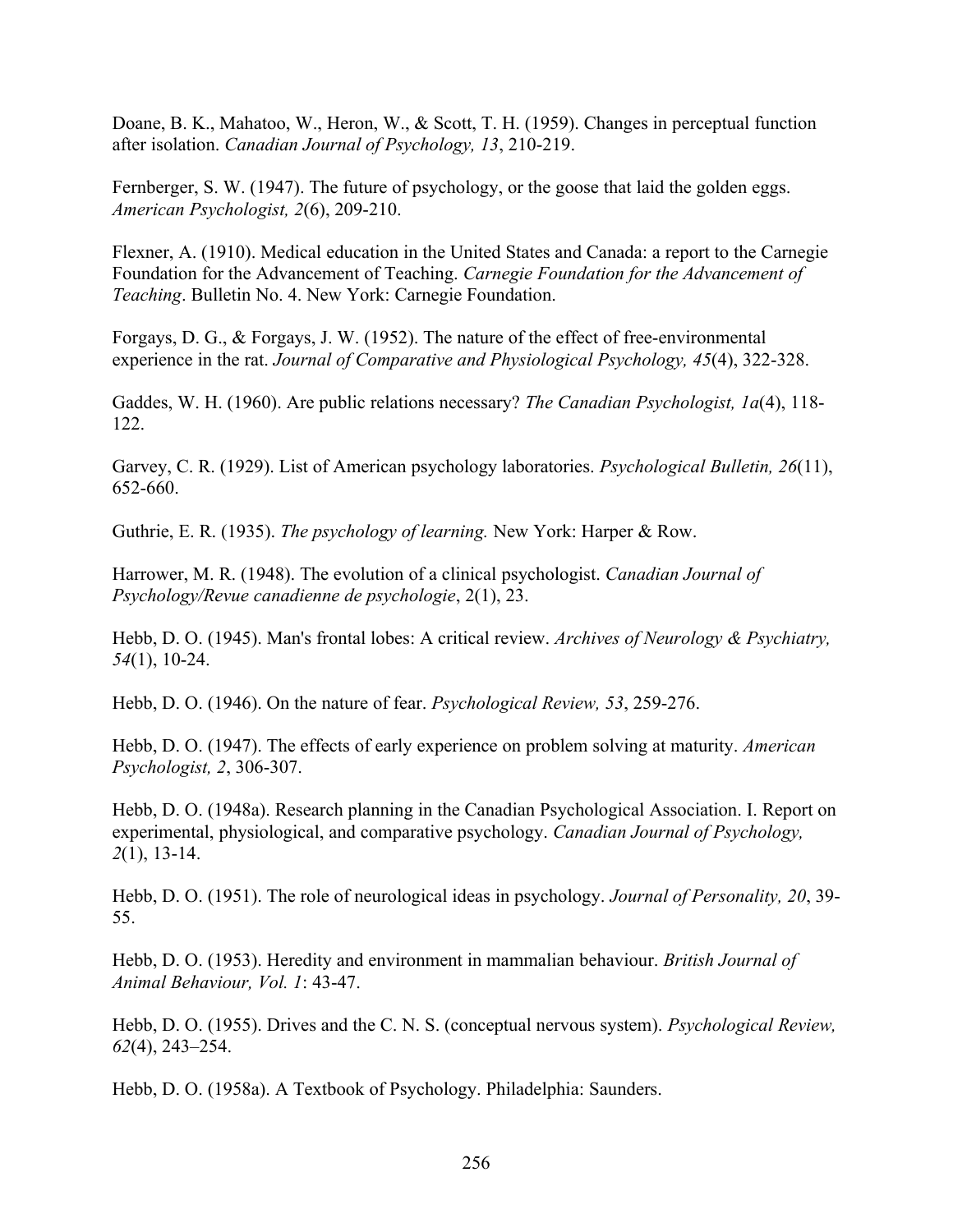Hebb, D. O. (1958b). Alice in Wonderland, or psychology among the biological sciences. In Harlow, Harry F., & Woolsey, Clinton N. (Eds.). *Biological and biochemical bases of behavior.*  Madison, Wis.: Univ. of Wisconsin Press, 1958. Pp. 451-467

Hebb, D. O. (1966). Education for research. *Canadian Federation News 8*, 53-57

Hebb, D. O. (1974). What psychology is about. *American Psychologist, 29* (2), 71.

Hebb, D. O. (1959). Intelligence, brain function and the theory of mind. *Brain, 82*(2), 260-275.

Hebb, D. O. (1961). Introduction. In P. Solomon, J. Mendelson, P. Kubzansky, R. Trumbull, P. H. Leiderman, & D. Wexler (Eds.), *Sensory Deprivation: A Symposium Held at Harvard Medical School* (pp. 6-7). Cambridge: Harvard University Press.

Hebb, D. O. (1980). *Essay on mind*. Hillsdale, NJ: Lawrence Erlbaum.

Hebb, D. O. (1984). A response to Clinical psychology training in Canada by Conway (1984). Canadian Psychology/Psychologie canadienne, 25(3), 192.

Hebb, D. O., & Bindra, D. (1952). Scientific writing and the general problem of communication. *American Psychologist, 7*(10), 569.

Hebb, D. O., Heron, W., & Bexton, W. H. (1952). The effect of isolation upon attitude, motivation, and thought. In *Fourth Symposium, Military Medicine I, in cooperation with McGill University*, Ottawa: Defense Research Board.

Hebb, D. O., & Heron, W. (1955). Effects of radical isolation upon intellectual function and the manipulation of attitudes. In *Terminal report on conditions of attitude change in individuals*. Ottawa: Defense Research Board.

Hebb, D. O., & Riesen, A. H. (1943). The genesis of irrational fears. *Bulletin of the Canadian Psychological Association, 3*, 49-50.

Hebb, D. O., & Williams, K. (1946). A method of rating animal intelligence. *The Journal of general psychology, 34*(1), 59-65.

Heidbreder, E. (1933). *Seven psychologies*. London, England: Century.

Heron, W. (1957, January 5). The pathology of boredom. *Scientific American,* 52-56.

Heron, W., Bexton, W. H., & Hebb, D. O. (1953). Cognitive effects of a decreased variation in the sensory environment. *American Psychologist, 8*, 366.

Heron, W., Doane, B. K., & Scott, T. H. (1956). Visual disturbances after prolonged perceptual isolation. *Canadian Journal of Psychology, 10*, 13-18.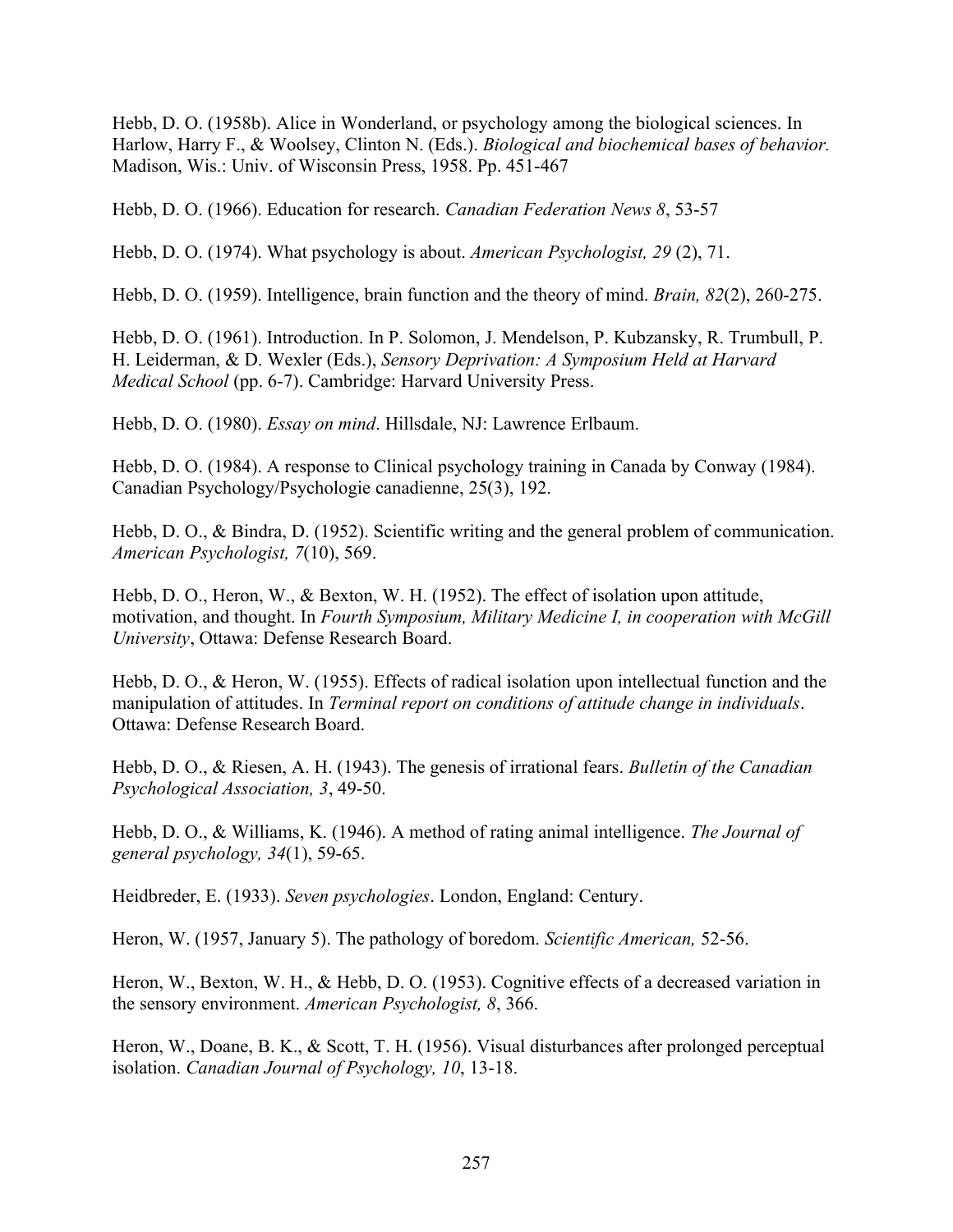Hess, R. Jr., Koella, W. P., & Akert, K. (1953). Cortical and subcortical recordings in natural and artificially induced sleep in cats. *EEG and Clinical Neurophysiology, 5*: 75–90.

Hilgard, E. R., & Marquis, D. G. (1940). *Conditioning and Learning.* New York, NY: D. Appleton-Century Co.

Hoyt, R., Elliot, H., & Hebb, D. O. (1951). The intelligence of schizophrenic patients following lobotomy. *Treatment Services Bulletin, 6*(11), 553-557.

Hoyt, R. & Rosvold, H. E. (1951). Effect of electroconvulsive shock on body temperature of the rat. *Journal of Experimental Biology and Medicine, 78*(2), 582-583.

Hull, C. L. (1943). *Principles of behavior.* New York: Appleton- Century-Crofts.

Humphrey, G. (1940). The problem of the direction of thought. British *Journal of Psychology. General Section, 30*(3), 183-196.

Humphrey, G. (1942). Test Research Committee. *Bulletin of the Canadian Psychological Association, 2*, 17-19.

Humphrey, G. (1944). Report of the Test Research Committee. *Bulletin of the Canadian Psychological Association, 4*, 34-37.

Hymovitch, B. (1952). The effects of experimental variations on problem solving in the rat. *Journal of Comparative and Physiological Psychology, 45*(4), 313.

James, W. (1890). *Principles of Psychology.* American Science Series - Advanced Course, Vol. 1. New York: Henry Holt and Co.

Jasper, H. H. (1937). Electrical signs of cortical activity. *Psychological Bulletin, 34*, 411-481.

Jasper H. H. (1941). Electroencephalography. In Penfield, W., and Erickson, T. C., *Epilepsy and cerebral localization.* Springfield: Thomas, pp. 380-454.

Kellogg, C. E. (1923). Mental Tests and Their Uses. *The Dalhousie Review, 2*(4), 490-500.

Ketchum, J. D. (1947). Psychology and the Canadian Social Science Research Council. *Canadian Journal of Psychology/Revue canadienne de psychologie, 1*(1), 14.

Koffka, K. (1935). *The principles of Gestalt psychology.* New York: Harcourt, Brace.

Kohler, W. (1940). *Dynamics in psychology.* New York: Liveright.

Krech, D. (1949). Notes towards a psychological theory. *Journal of Personality, 18*(1), 66-87.

Krech, D. (Ed.). (1973). *The MacLeod Symposium, June 2-3, 1972.* Department of Psychology, Cornell University.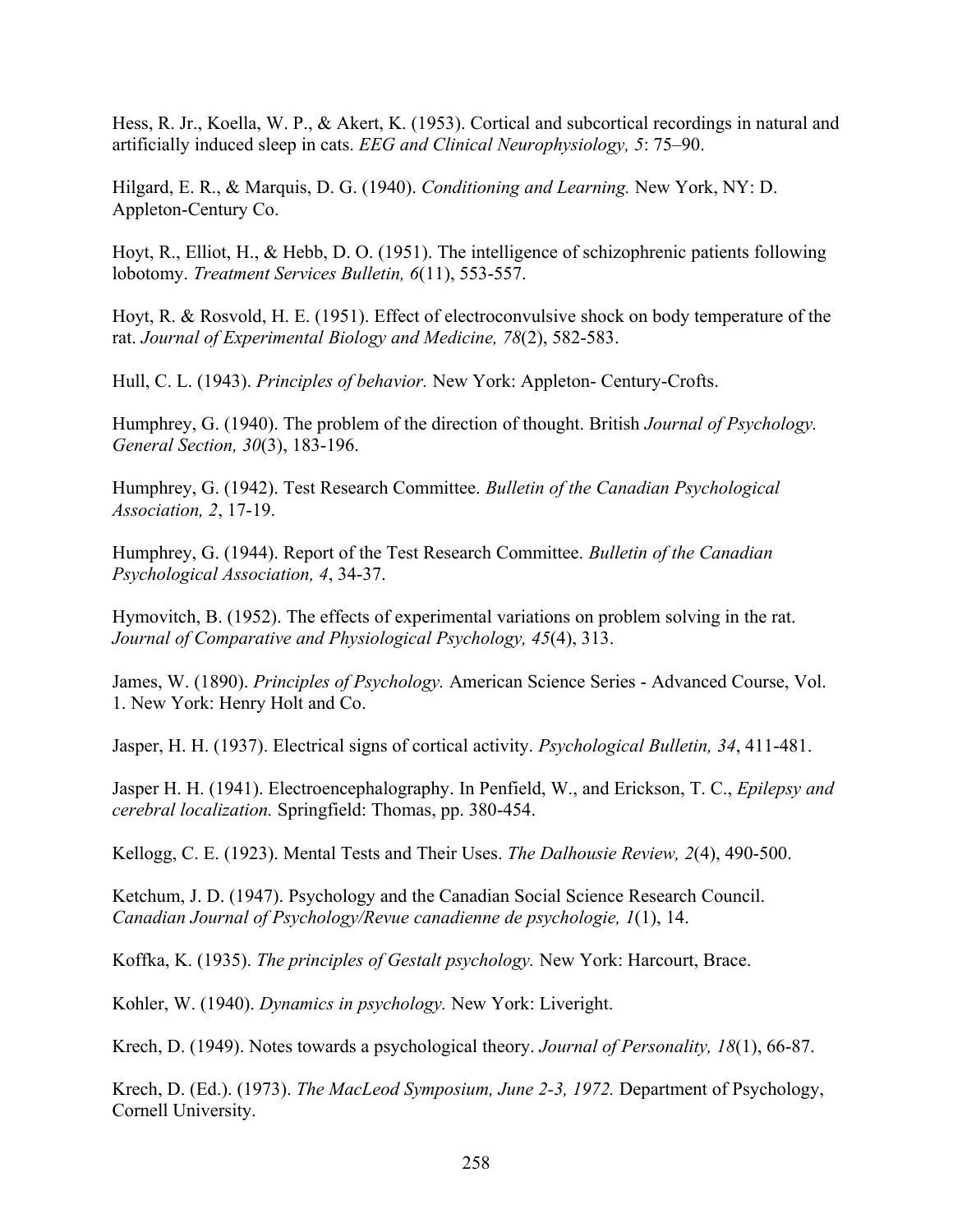Ladd, G. T. (1887). *Elements of physiological psychology. A treatise of the activities and nature of the mind from the physical and experimental point of view.* New York: Charles Scribner's Sons.

Lambert, W. E., Libman, E., & Poser, E. G. (1960). The Effect of Increased Salience of a Membership Group on Pain Tolerance. *Journal of Personality, 28*, 350-7.

Lashley, K. S. (1929). *Brain mechanisms and intelligence.* Chicago: University of Chicago Press.

Lashley K. S. (1930). Basic neural mechanisms in behavior. *Psychological Review, 37*,1-24.

Lashley, K. S. (1933). Integrative functions of the cerebral cortex. *Physiological Reviews, 13*(1), 1-42

Lashley, K. S. (1938). Factors limiting recovery after central nervous lesions. *Journal of Nervous and Mental Disease, 88*, 733-755.

Lewin, K. (1936). *Principles of topological psychology.* New York: McGraw-Hill.

Leacock, S. (1924, March). A manual for the new mentality. *Harper's, 47*, 480.

Lorente de No, R. (1939) Transmission of impulses through cranial motor nuclei. *Journal of Neurophysiology, 2*, 402-464.

Luchins, A. S. (1951). An evaluation of some current criticisms of Gestalt psychological work on perception. *Psychological Review, 58*(2), 69.

MacLeod, R. B. (1947a). Can psychological research be planned on a national scale? *Canadian Journal of Psychology/Revue canadienne de psychologie, 1*(4), 177.

MacLeod, R. B. (1947b). The phenomenological approach to social psychology. *Psychological Review, 54*(4), 193.

MacLeod, R. B. (1949). New psychologies of yesterday and today. *Canadian Journal of Psychology/Revue canadienne de psychologie, 3*(4), 199.

MacLeod, R. B. (1955). *Psychology in Canadian universities and colleges; a report to the Canadian Social Science Research Council.* Ottawa: CSSRC.

Macleod, R. B. (1965). The teaching of psychology and the psychology we teach. *American Psychologist, 20*(5), 344-352.

Mahut, H. (1958). Breed differences in the dog's emotional behaviour. *Canadian Journal of Psychology/Revue canadienne de psychologie, 12*(1), 35.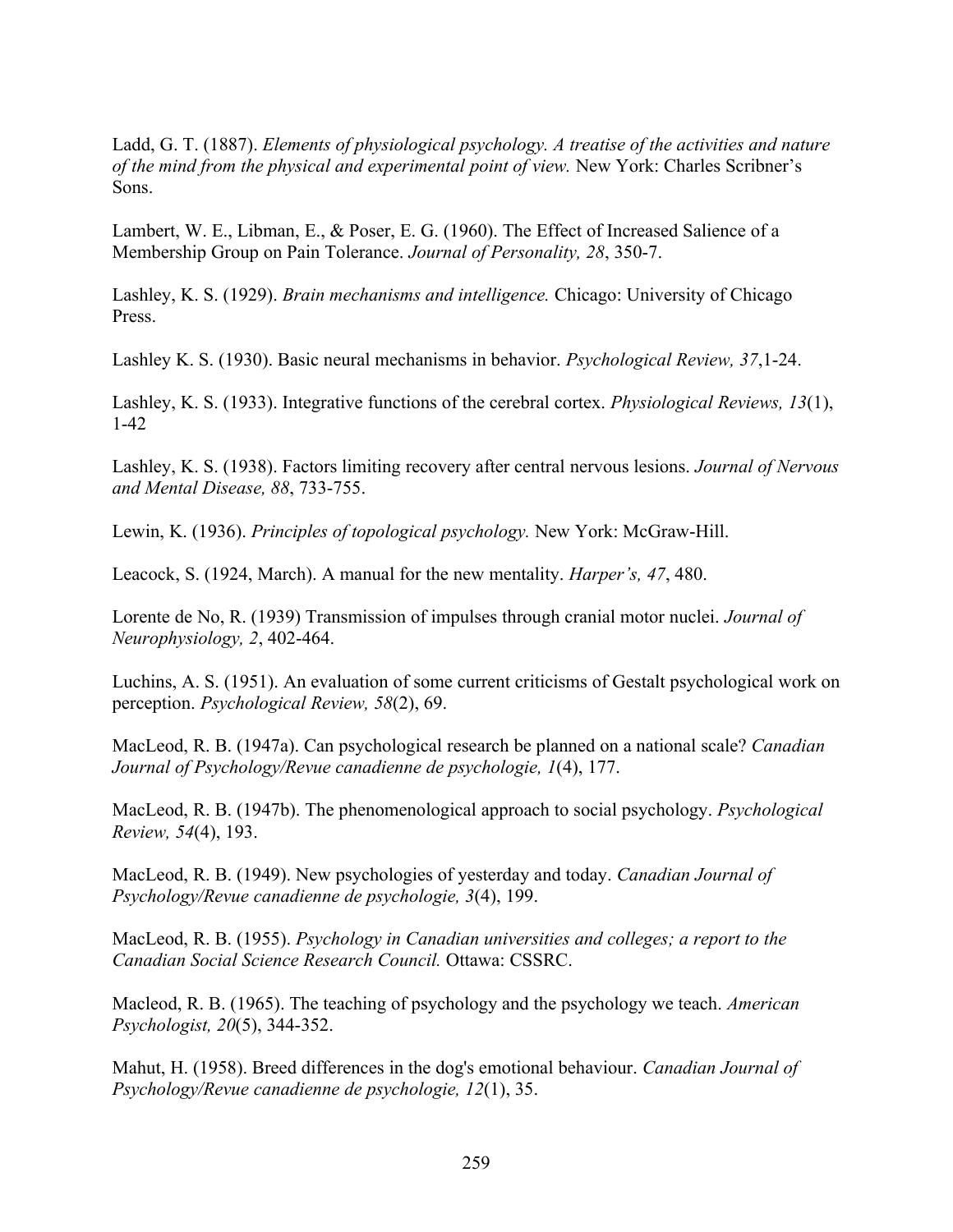Mahut, H. (1971). Spatial and object reversal learning in monkeys with partial temporal lobe ablations. *Neuropsychologia, 9*(4), 409-424.

Margules, D. L., & Olds, J. (1962). Identical" feeding" and" rewarding" systems in the lateral hypothalamus of rats. *Science, 135* (3501), 374-375.

Malmo, R. B. (1952). The psychologist as a researcher. *The Canadian Psychologist, 2*(2), 19-21.

McMurray, G. A. (1955). Congenital insensitivity to pain and its implications for motivational theory. *Canadian Journal of Psychology/Revue canadienne de psychologie, 9*(2), 121–131.

Melzack, R. (1952). Irrational fears in the dog. *Canadian Journal of Psychology/Revue canadienne de psychologie, 6*(3), 141.

Melzack, R. (1961). The perception of pain. *Scientific American, 204*(2), 41–49.

Melzack, R. (1973). *The puzzle of pain.* New York, NY: Basic Books.

Melzack, R. (1975). The McGill Pain Questionnaire: Major properties and scoring methods. *Pain, 1*(3), 277-299.

Melzack, R., & Wall, P. (1962). On the nature of cutaneous sensory mechanisms. *Brain, 85*, 331- 56.

Melzack, R. & Wall, P. (1965). *Pain mechanisms: a new theory. Science, 150* (3699), 971-9.

Melzack, R., & Katz, J. (2001). The McGill Pain Questionnaire: Appraisal and current status. In D. C. Turk & R. Melzack (Eds.), *Handbook of pain assessment* (p. 35–52). The Guilford Press.

Melzack, R., & Scott, T. H. (1957). The effects of early experience on the response to pain. *Journal of Comparative and Physiological Psychology, 50*(2), 155-161.

Melzack, R. & Torgerson, W.S. (1971) On the language of pain. *Anesthesiology, 34*(1), 50-59.

Melzack, R. & Wall, P. (1983). The challenge of pain. New York, NY: Basic Books.

Menninger, K. (1958). *Theory of psychoanalytic technique* (pp. 52–53). New York: Basic Books.

Milner, P. M. (1950). *A study of the mode of development of food preferences in rats.* Master of Science Thesis, McGill University, Department of Psychology.

Milner, P. M. (1999). *The Autonomous Brain*. Mahwah, NJ: Erlbaum.

Mishkin, M., Ungerleider, L. G., & Macko, K. A. (1983). Object vision and spatial vision: two cortical pathways. *Trends in neurosciences, 6*, 414-417.

Morgan, C. T. (1943). *Physiological psychology.* New York, NY, US: McGraw-Hill.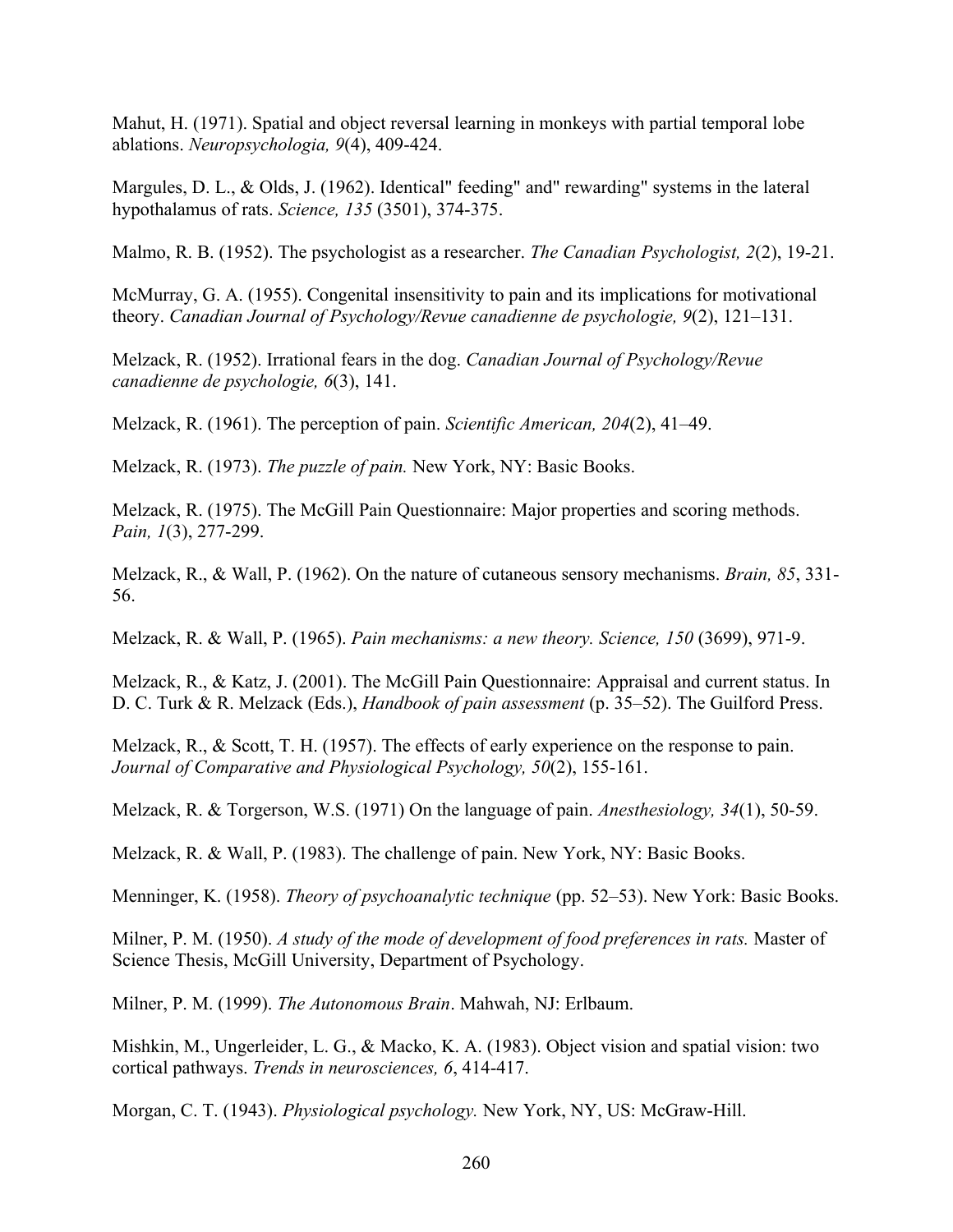Morgan, C. D. & Murray, H. A. (1935). A method for investigating fantasies: The Thematic Apperception Test. *Archives of Neurology & Psychiatry, 34*(2), 289-306.

Morphy, A. G. & Tait, W. D. (1921). Mental hygiene survey of Montreal Protestant schools. *Canadian Journal of Mental Hygiene, 3*(1), 49-94.

Morton, N. W. (1956). A brief history of the development of Canadian military operational research. *Operations Research, 4*(2), 187-192.

Moruzzi, G., & Magoun, H. W. (1949). Brain stem reticular formation and activation of the EEG. *Electroencephalography and clinical neurophysiology, 1*(1-4), 455-473.

Mundie, G. S. (1920). The Problem of the Mentally Defective In the Province of Québec. *Canadian Medical Association Journal, 10*(1), 63.

Murray, J. C. (1872). *The Relations of Physiology to Psychology.* Montreal: McGill University.

Murray, J. C. (1885). *Handbook of psychology.* London: Gardner.

Murray, J. C. (1892). Psychology in Medicine. *Montreal Medical Journal, 20*, 881-895.

Neisser, U. (1963). The imitation of man by machine. *Science, 139*(3551), 193-197.

Neisser, U. (1967). *Cognitive psychology*. Englewood Cliffs. NJ, Prentice Hall.

Noordenbos, W. (1959). *Pain: Problems pertaining to the transmission of nerve impulses which give rise to pain. Preliminary statement.* Elsevier Publishing Co.

Olds, J. (1954). A neural model for sign-Gestalt theory. *Psychological Review, 61*(1), 59-72.

Olds, J., & Milner, P. (1954). Positive reinforcement produced by electrical stimulation of septal area and other regions of rat brain. *Journal of Comparative and Physiological Psychology, 47*: 419–427.

Olds, J. (1956). A preliminary mapping of electrical reinforcing effects in the rat brain. *Journal of Comparative and Physiological Psychology, 49*: 281–285.

Olds, J. (1956). *The growth and structure of motives: psychological studies in the theory of action.* Free Press, Glencoe, Ill .

Olds, J. (1958a). Effects of hunger and male sex hormone on self-stimulation of the brain. *Journal of comparative and physiological psychology, 51*(3), 320.

Olds, J. (1958). Self-stimulation of the brain: Its use to study local effects of hunger, sex, and drugs. *Science, 127* (3294), 315-324.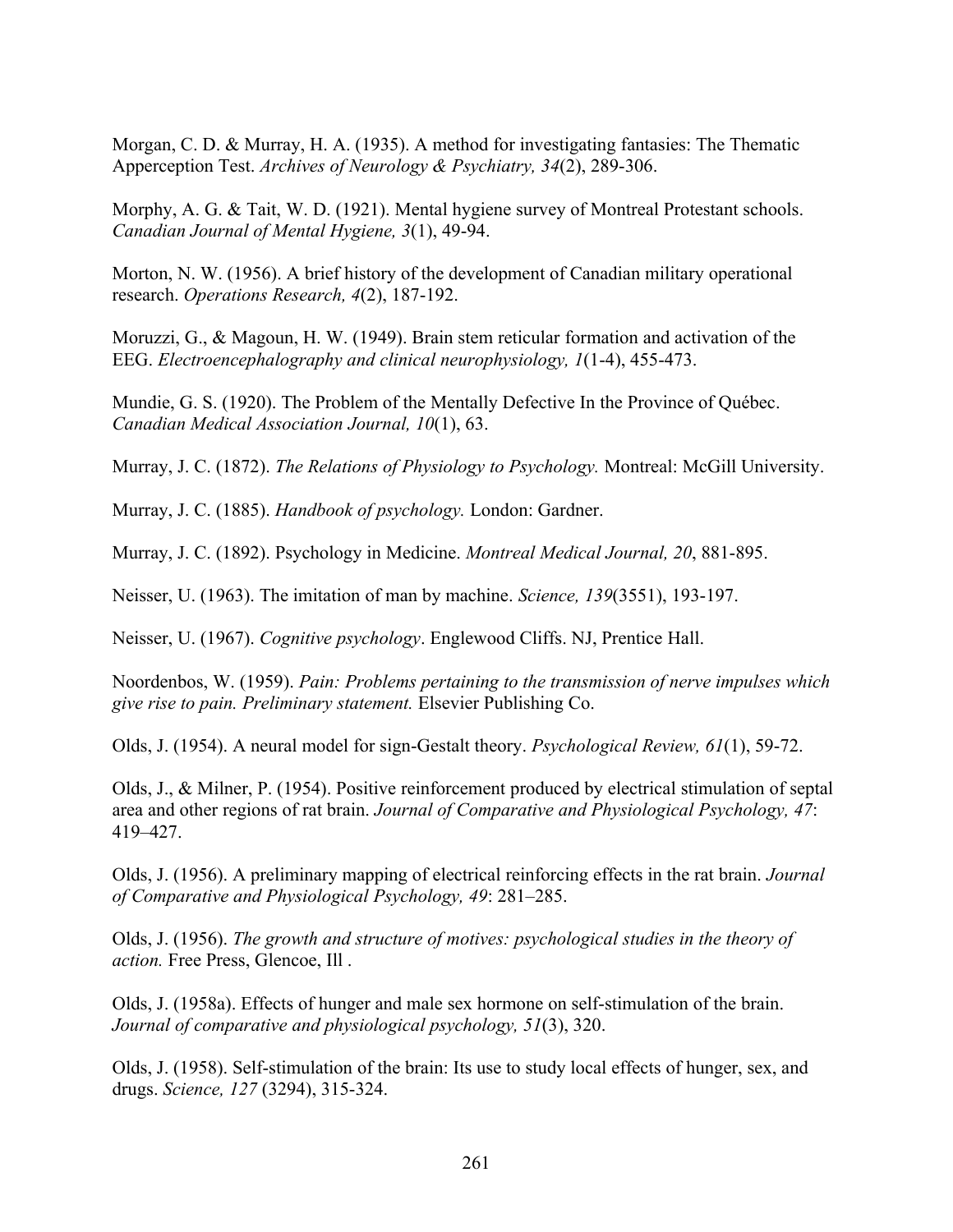Olds, J. (1969). The central nervous system and the reinforcement of behavior. *American Psychologist, 24*(2), 114.

Olds, M. E, & Olds, J. (1963). Approach-avoidance analysis of rat diencephalon. *Journal of Comparative Neurology, 120*: 259–295.

Ostenasek, F. J. (1948). Prefrontal Lobotomy for the Relief of Intractable Pain. *Johns Hopkins Hospital Bulletin, 83*, 229.

Pavlov, I. P. (1928). *Conditioned Reflexes.* (G. V. Anrep, Trans.). London: Oxford University Press. (Original work published 1926)

Penfield, W. & Erickson, T. C. (1941). *Epilepsy and Cortical Localization*. Baltimore: Charles C. Thomas.

Pratt, E. J. (1921a). The application of the Binet-Simon Test: Stanford revision to a Toronto public school. *Canadian Journal of Mental Hygiene, 3*(1), 95-119.

Pratt, E. J. (1921b). Mental measurement as applied to a Toronto school. *Canadian Public Health Journal, 12*(4), 148-155.

Rabinovitch, M. S., & Rosvold, H. E. (1951). A closed-field intelligence test for rats. *Canadian Journal of Psychology/Revue canadienne de psychologie,* 5(3), 122-128.

Raimy, V. C. (Ed.) (1950). *Training in clinical psychology.* New York: Prentice-Hall. (The Boulder Conference Report).

Riesen, A. H. (1947). The development of visual perception in man and chimpanzee. *Science, 106*, 107–108.

Roe, A. (Ed.) (1959). *Graduate education in psychology.* Washington: American Psychological Association. (The Miami Beach Conference Report).

Routtenberg, A., & Lindy, J. (1965). Effects of the availability of rewarding septal and hypothalamic stimulation on bar pressing for food under conditions of deprivation. *Journal of Comparative and Physiological Psychology, 60*(2), 158.

Schlosberg, H. (1954). Three dimensions of emotion. *Psychological Review, 61*(2), 81.

Scott, T. H., Bexton, W. H., Heron, W., & Doane, B. K. (1959). Cognitive effects of perceptual isolation. *Canadian Journal of Psychology, 13*, 200-209.

Shalman, D. C. (1961). The diagnostic use of the McGill Picture Anomaly Test in temporal lobe epilepsy. *Journal of neurology, neurosurgery, and psychiatry, 24*(3), 220.

Sherrington, C. S. (1906). *Yale University Mrs. Hepsa Ely Silliman memorial lectures. The integrative action of the nervous system.* New Haven, CT: Yale University Press.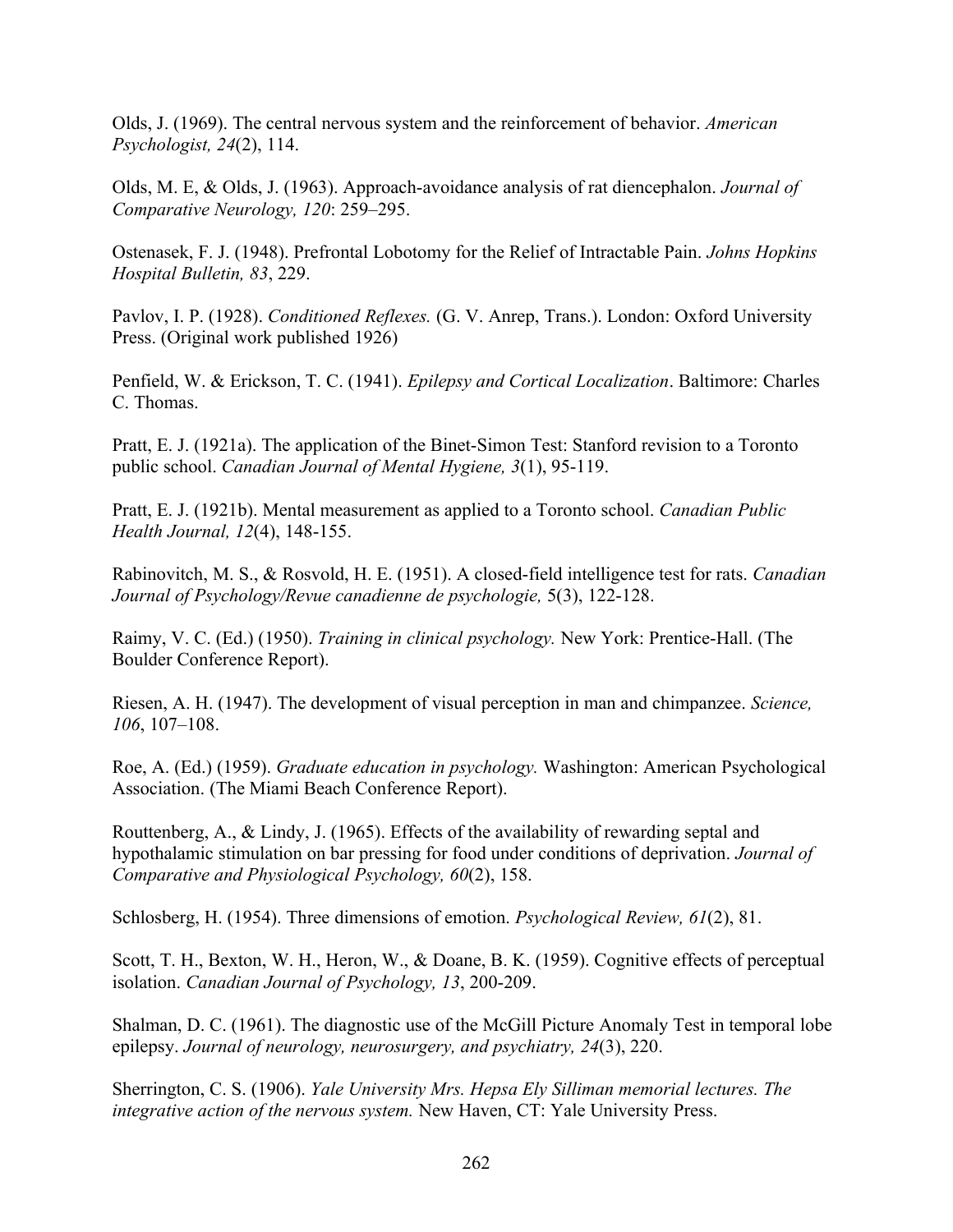Solomon, P., Mendelson, J., Kubzansky, P., Trumbull, R., Leiderman, P. H., & Wexler, D. (eds) (1961). *Sensory Deprivation: A Symposium Held at Harvard Medical School*. Cambridge: Harvard University Press.

Spence, K. W. (1930). An experimental study of the maze with special reference to its reliability. (Unpublished Master's Thesis). McGill University Library.

Spence, K. W. (1936). The nature of discrimination learning in animals. *Psychological Review, 43*, 427-449.

Spence, K. W. (1948, September). Cognitive versus S–R theories of learning. Address to the Division of Theoretical–Experimental Psychology at the 56th Annual Meeting of the American Psychological Association, Boston.

Spence, K. W. (1950). Cognitive versus stimulus-response theories of learning. *Psychological Review, 57*(3), 159.

Tait, W. D. (1912). A short study in dislike. *The Journal of Abnormal Psychology, 7*(1), 1.

Tait, W. D. (1913). The effect of psycho-physical attitudes on memory. *The Journal of Abnormal Psychology,* 8(1), 10.

Tait, W. D. (1914). The exceptional child. *The Public Health Journal, 5*(9), 563-573.

Tait, W. D. (1920). Psychology and Medicine. *Canadian Journal of Mental Hygiene, 2*(1), 87- 90.

Tait, W. D. (1921). Democracy and Mental Hygiene. *Canadian Journal of Mental Hygiene, 3*(2), 31-36.

Tait, W. D. (1925). Psychology, education and sociology. *School & Society, 21*, 33-37.

Tait, W. D. (1926). Crime and its causes. *The Journal of Abnormal and Social Psychology, 22*(1), 26-32.

Thompson, W. R. (1953). The inheritance of behavior: behavioural differences in fifteen mouse strains. *Canadian Journal of Psychology/Revue canadienne de psychologie, 7*(4), 145–155.

Thompson, W. R., & Heron, W. (1954a). Exploratory behavior in normal and restricted dogs. *Journal of Comparative and Physiological Psychology, 47*, 77-82.

Thompson, W. R., & Heron, W. (1954b). The effects of restricting early experience on the problem-solving capacity of dogs. *Canadian Journal of Psychology/Revue canadienne de psychologie, 8*(1), 17.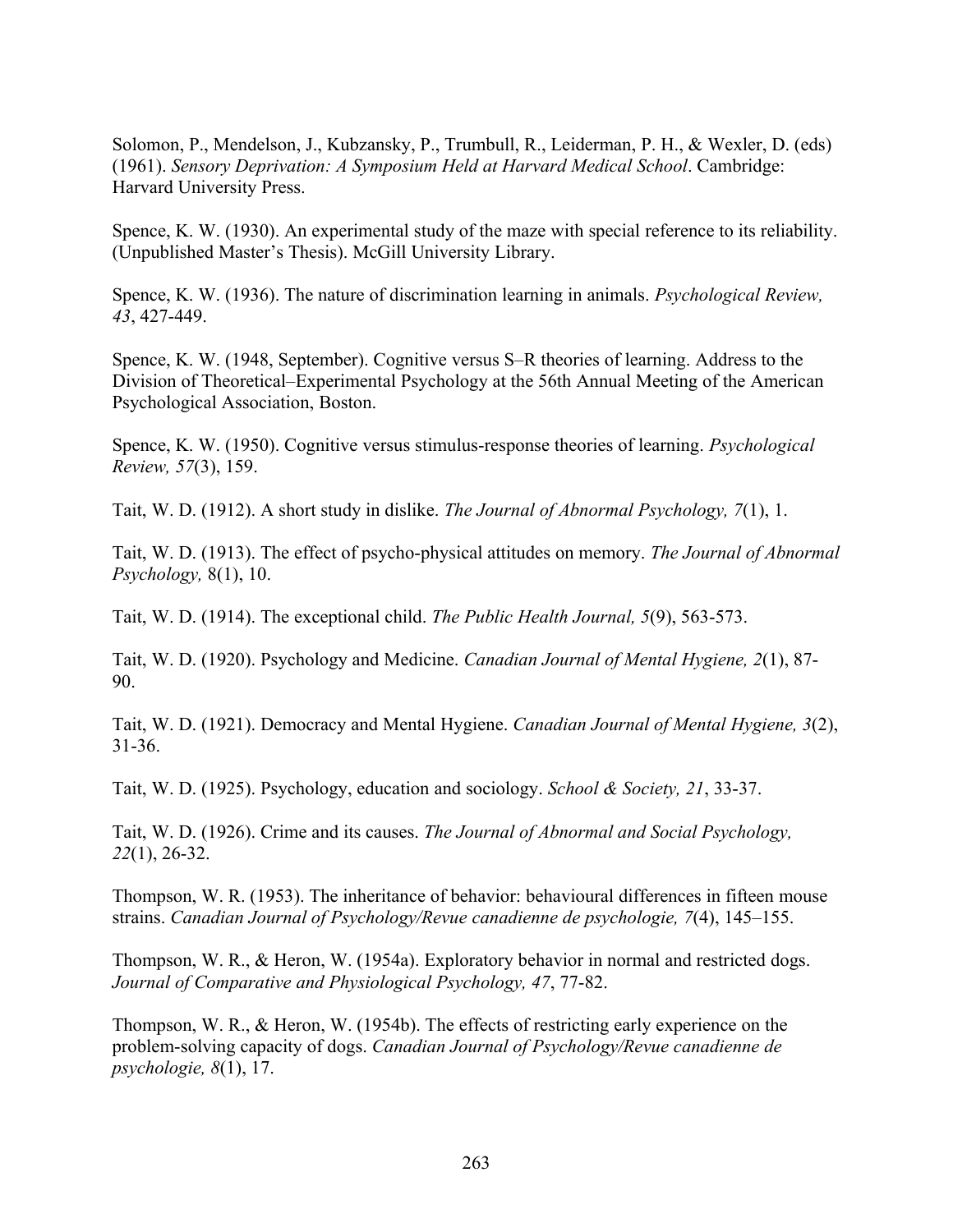Thompson, W. R., Melzack, R., & Scott, T. H. (1956). "Whirling behavior" in dogs as related to early experience. *Science, 12*3, 939.

Thompson, W. R., & Melzack, R. (1956). Early environment. *Scientific American, 194*(1), 38- 43.

Thompson, W. R. (1957). Influence of prenatal maternal anxiety on emotionality in young rats. *Science, 125*, 698–699.

Thorndike, E. L. (1898). Animal intelligence: An experimental study of the associative processes in animals. *Psychological Review Monograph Supplements, 2*(4, No. 8).

Tolman, E. C. (1932). *Purposive behavior in animals and men.* New York: Appleton Century.

Tolman, E. C. (1948). Cognitive maps in rats and men. *Psychological review, 55*(4), 189.

Tolman, E. C., & Krechevsky, I. (1933). Means-ends-readiness and hypothesis: A contribution to comparative psychology. *Psychological Review, 40*, 60-70.

von Senden, M. (1932) Raum- und Gestaltauffassung bei Operierten Blindgebornen von und nach der Operation. JA Barth, Liepzig

Watson, J. B. (1913). Psychology as the behaviorist views it. *Psychological review, 20*(2), 158.

Watson, R. I. (1953). A brief history of clinical psychology. *Psychological Bulletin, 50*, 321-46.

Wolff, H. G., & Hardy, J. D. (1947). On the nature of pain. *Physiological reviews, 27*(2), 167- 199.

## Secondary Sources

Abi-Rached, J. M., & Rose, N. (2010). The birth of the neuromolecular gaze. *History of the human sciences, 23*(1), 11-36.

Abraham, T. H. (2012). Transcending disciplines: Scientific styles in studies of the brain in midtwentieth century America. *Studies in History and Philosophy of Science Part C: Studies in History and Philosophy of Biological and Biomedical Sciences, 43*(2), 552-568.

Adair, J. G., Paivio, A., & Ritchie, P. (1996). Psychology in Canada. *Annual Review of Psychology, 47*(1), 341-370.

Baars, B. J. (1986). *The cognitive revolution in psychology.* Guilford Press.

Baker, D. B., & Benjamin Jr, L. T. (2000). The affirmation of the scientist-practitioner: A look back at Boulder. *American Psychologist, 55*(2), 241.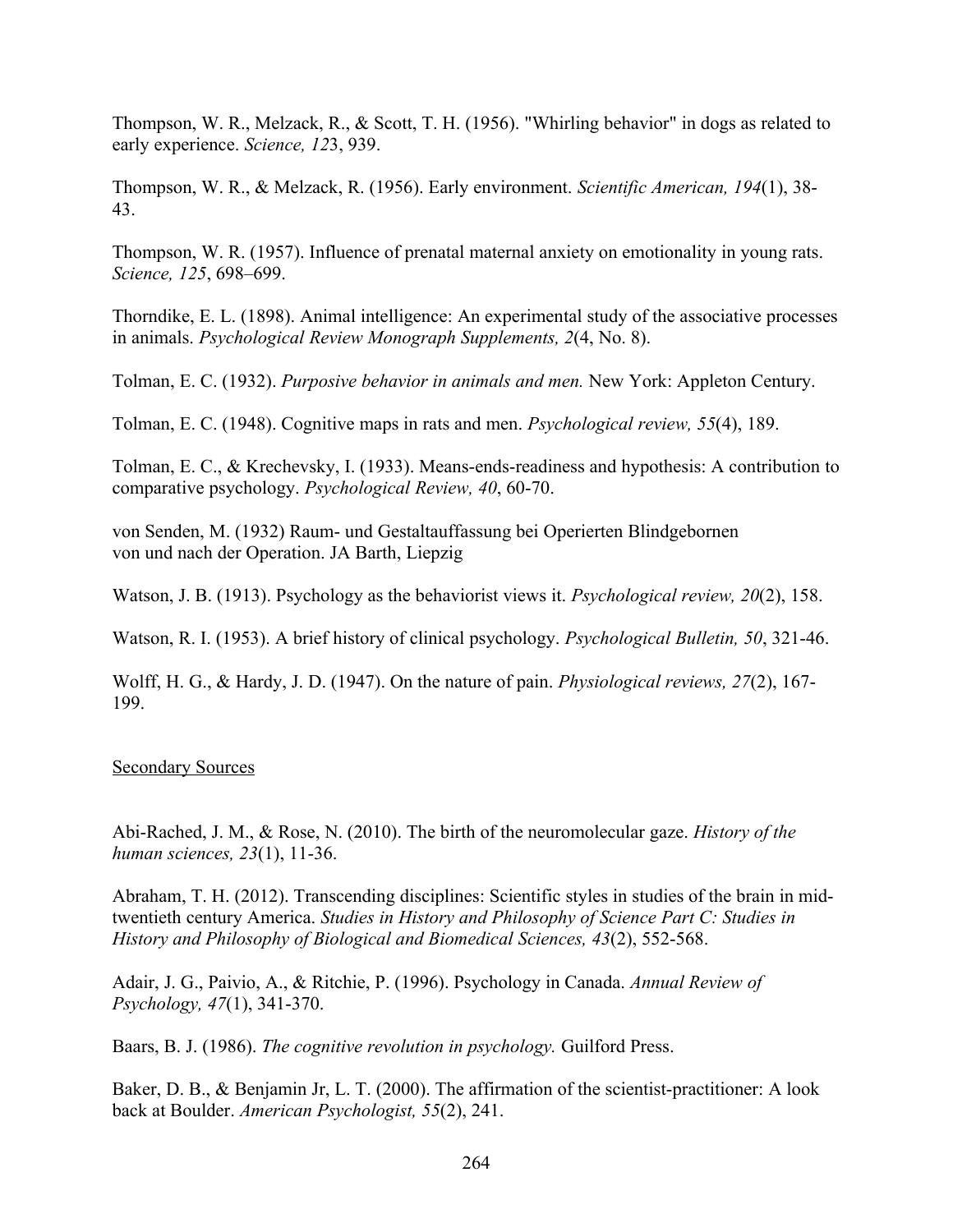Baszanger, I. (1998). *Inventing Pain Medicine: From the Laboratory to the Clinic*. New Brunswick, NJ: Rutgers University Press.

Baumeister, A. A. (2006). Serendipity and the cerebral localization of pleasure. *Journal of the History of the Neurosciences, 15*(2), 92-98.

Bazar, J. L. & Green, C. D. (forthcoming). *McGilligan's Island: How Psychology Got its Own Department at Canada's Most Prestigious University* (March 2017).

Bazar, J. L. & Giri, P. (2014). Profile of Virginia Douglas. In A. Rutherford (Ed.), *Psychology's Feminist Voices Multimedia Internet Archive*. Retrieved from http://www.feministvoices.com/virginia-douglas/

Beck, S. J. (1930). Personality diagnosis by means of the Rorschach test. *American Journal of Orthopsychiatry, 1(*1), 81-88.

Bending, L. (2000). *The Representation of Bodily Pain in Late Nineteenth-Century English Culture*. Oxford Clarendon Press.

Benjamin, J. (2011). Jewish Women's Archive. "Helen Mahut, 1920 - 2010." Retrieved from https://jwa.org/weremember/mahut-helen

Benjamin Jr, L. T. (2000). The psychology laboratory at the turn of the 20th century. *American Psychologist, 55*(3), 318.

Benjamin Jr, L. T. (2012). History of Popular Psychology in America. In R. W. Rieber (Ed.), *Encyclopedia of the history of psychological theories* (pp. 22-47). New York, NY: Springer-Science.

Benjamin, L. T. (1986). Why don't they understand us? A history of psychology's public image. *American Psychologist, 41*(9), 941–946.

Bernhardt, K. S. (1947). Canadian psychology—past, present and future. *Canadian Journal of Psychology/Revue canadienne de psychologie, 1*(2), 49-60.

Bernhardt, K. S. (1958). Five new fellows of the CPA. *The Canadian Psychologist, 7*(4), 96.

Bernhardt, K. S. (Ed.). (1961). *Training for research in psychology*. Toronto: University of Toronto Press.

Berry, J. W. (1974). Canadian psychology: Some social and applied emphases. *Canadian Psychologist/Psychologie canadienne, 15*(2), 132.

Borck, C. (2008). Recording the brain at work: The visible, the readable, and the invisible in electroencephalography. *Journal of the History of the Neurosciences, 17*(3), 367-379.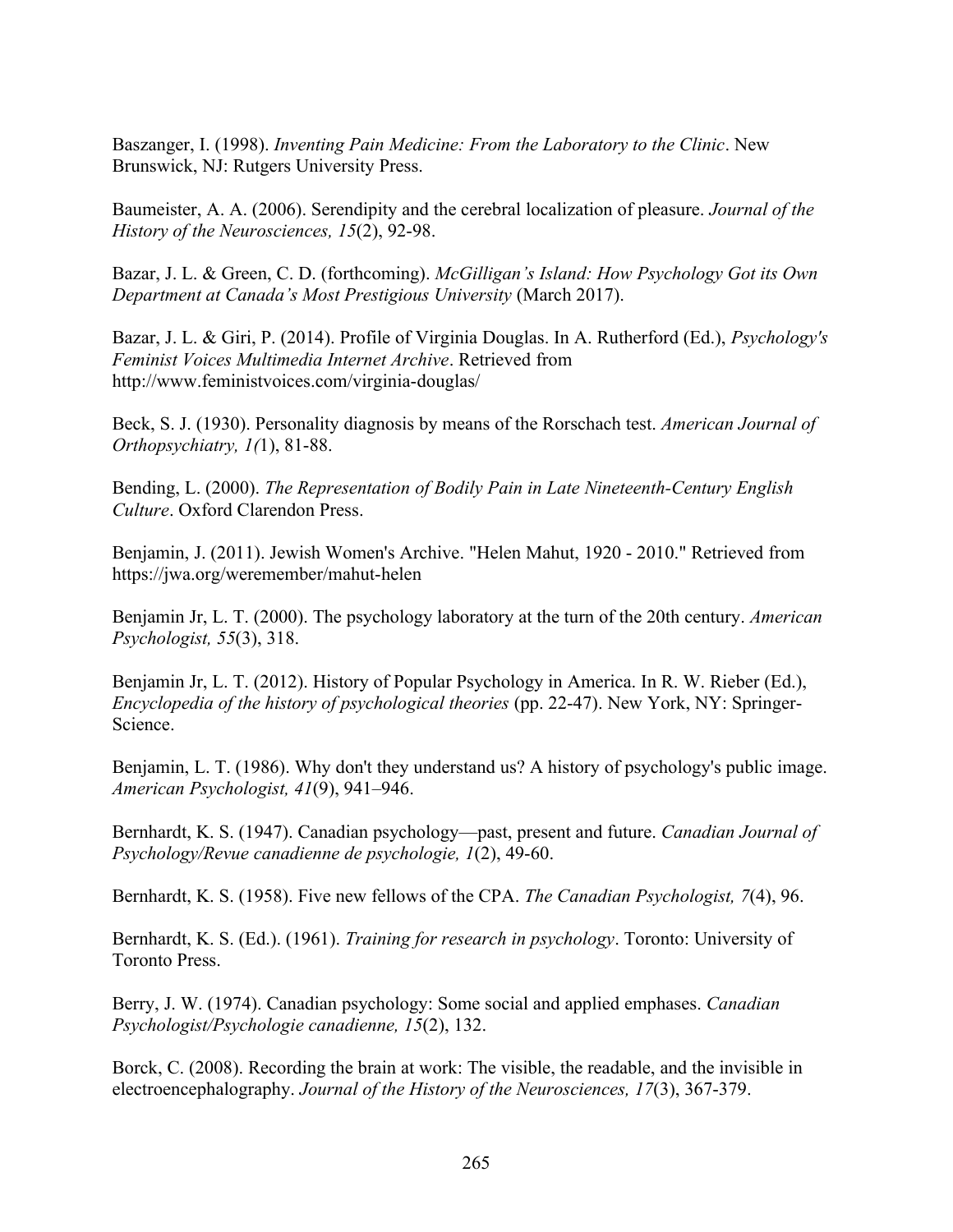Bourke, J. (2014). *The Story of Pain: From Prayer to Painkillers.* Oxford University Press.

Brison, J. (2005). *Rockefeller, Carnegie, and Canada: American philanthropy and the arts and letters in Canada.* McGill-Queen's Press-MQUP.

Brock, A. C. (2013). Introduction to the special issue on the history of psychology in Canada. *Canadian Psychology/Psychologie canadienne, 54*(2), 87-93. Brown, R. E. & Milner, P. M. (2002). Preface to *The Organization of Behavior.* F1-F21. New York: Wiley.

Brown, R. E., & Milner, P. M. (2003). The legacy of Donald O. Hebb: more than the Hebb synapse. *Nature Reviews Neuroscience, 4*(12), 1013.

Brown, R. E. (2007). Alfred McCoy, Hebb, the CIA and torture. *Journal of the History of the Behavioral Sciences, 43*(2), 205-213.

Brown, R. E. (2007). The life and work of Donald Olding Hebb: Canada's greatest psychologist. *The Proceedings of the Nova Scotian Institute of Science, 44*, 1-25.

Brown, R. E. (2016). Hebb and Cattell: The Genesis of the Theory of Fluid and Crystallized Intelligence. *Frontiers in human neuroscience, 10*, 606.

Bruce, D. (1985). On the origin of the term "neuropsychology." *Neuropsychologia, 23*(6), 813- 814.

Bruce, D. (1986). Lashley's shift from bacteriology to neuropsychology, 1910-1917, and the influence of Jennings, Watson, and Franz. *Journal of the History of the Behavioral Sciences, 22*(1), 27-44.

Bruce, D. (1996). Lashley, Hebb, connections, and criticisms. *Canadian Psychology/Psychologie canadienne, 37*(3), 129.

Buchanan, R. D. (1997). Ink blots or profile plots: The Rorschach versus the MMPI as the right tool for a science-based profession. *Science, technology, & human values, 22*(2), 168-206.

Buchanan, R. D. (2003). Legislative warriors: American psychiatrists, psychologists, and competing claims over psychotherapy in the 1950s. *Journal of the History of the Behavioral Sciences, 39*(3), 225-249.

Bulmer, M., & Bulmer, J. (1981). Philanthropy and social science in the 1920s: Beardsley Ruml and the Laura Spelman Rockefeller Memorial, 1922–29. *Minerva, 19*(3), 347-407.

Burnham, J. C. (1988). *Paths into American culture: Psychology, medicine, and morals*. Temple University Press.

Cameron, D. E. & Silverman, B. (1965). Tale of Two Institutes. *American Journal of Psychiatry, 122*(2), 189-194.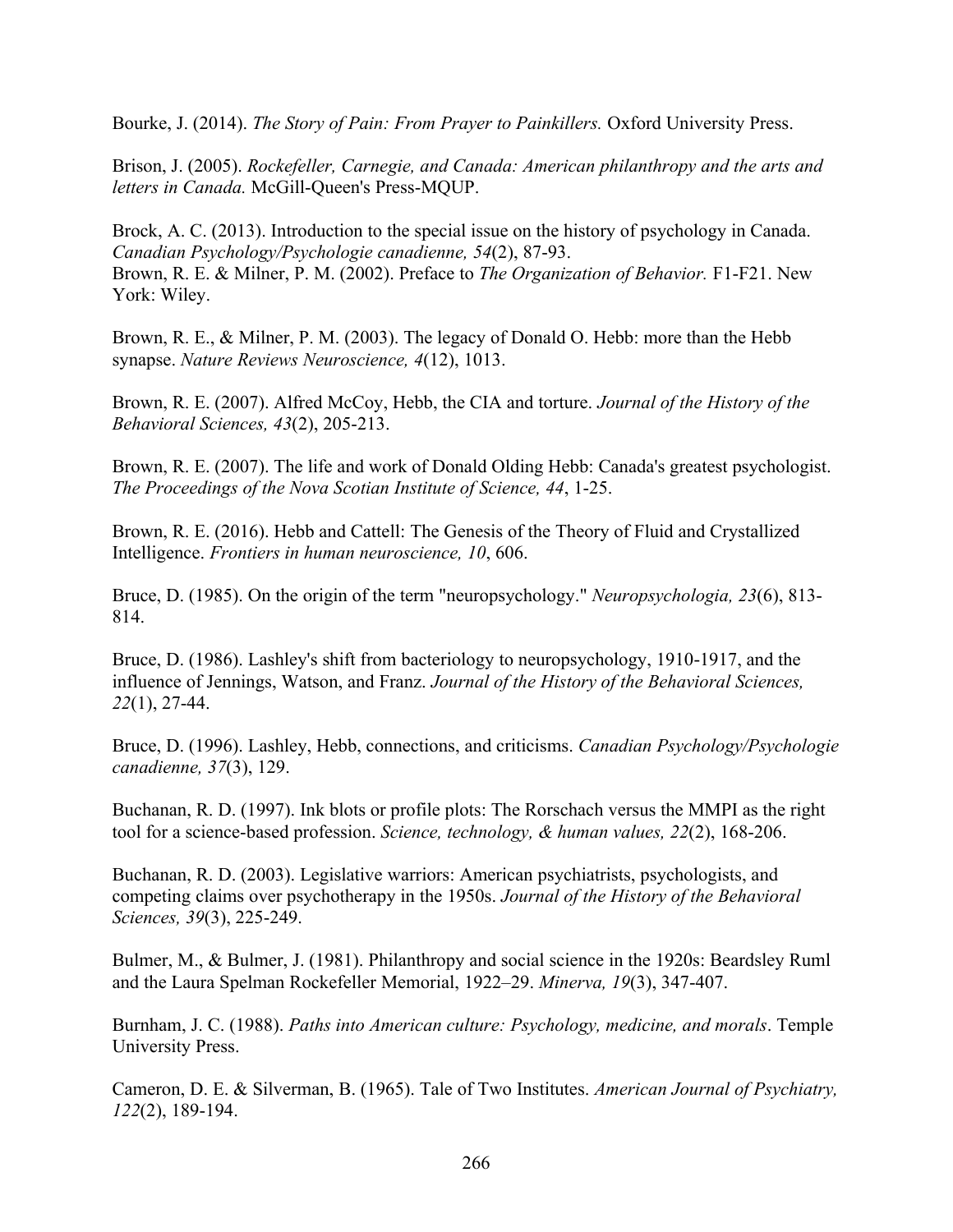Canguilhem, G. (1991). *The Normal and the Pathological*, trans. Carolyn R. Fawcett & Robert S. Cohen: New York, Zone Books.

Capshew, J. H. (1999a). *Psychologists on the march: Science, practice, and professional identity in America, 1929-1969*. Cambridge University Press.

Capshew, J. H. (1999b). The Yale connection in American psychology: Philanthropy, war, and the emergence of an academic elite. *The development of the social sciences in the United States and Canada: the role of philanthropy* (pp. 143-154). Ablex Publishing. Stamford, Connecticut.

Carpintero, H. (1996). *Historia de las ideas psicológicas*. Madrid: Pirámide.

Carroll, D. W. (2017). *Purpose and cognition: Edward Tolman and the transformation of American psychology.* Cambridge University Press.

Carson, J. (1993). Army alpha, army brass, and the search for army intelligence. *Isis, 84*(2), 278- 309.

Coakley, C. & Kaufman, K. (2008). *Pain and its transformations: The interface of biology and culture.* Cambridge, MA: Harvard University Press.

Cofer, C. N. (1981). The history of the concept of motivation. *Journal of the History of the Behavioral Sciences, 17*(1), 48-53.

Collins, A. F. (2006a). The embodiment of reconciliation: Order and change in the work of Frederic Bartlett. *History of psychology, 9*(4), 290.

Collins, A. F. (2006b). An intimate connection: Oliver Zangwill and the emergence of neuropsychology in Britain. *History of psychology, 9*(2), 89.

Collins, H., Evans, R., & Gorman, M. (2007). Trading zones and interactional expertise. *Studies in History and Philosophy of Science Part A, 38*(4), 657-666.

Conway, J. B. (1984). Clinical psychology training in Canada: Its development, current status, and the prospects for accreditation. *Canadian Psychology/Psychologie canadienne, 25*(3), 177.

Conway, J. B. (2000). A Chronicle of the Activities of the CPA. Canadian Psychological Association. Retrieved from https://cpa.ca/docs/File/A\_Chronicle\_of\_the\_Activities\_of\_CPA\_1938\_2000\_Sept\_13\_10.pdf

Cooper, G. C. (1986). Opinion of George C. Cooper, Q. C., Regarding Canadian government funding of the Allan Memorial Institute in the 1950's and 1960's. Report to the Honourable John

Cooper, S. J. (2005). Donald O. Hebb's synapse and learning rule: A history and commentary. *Neuroscience and Biobehavioral Reviews, 28*(8), 851–874.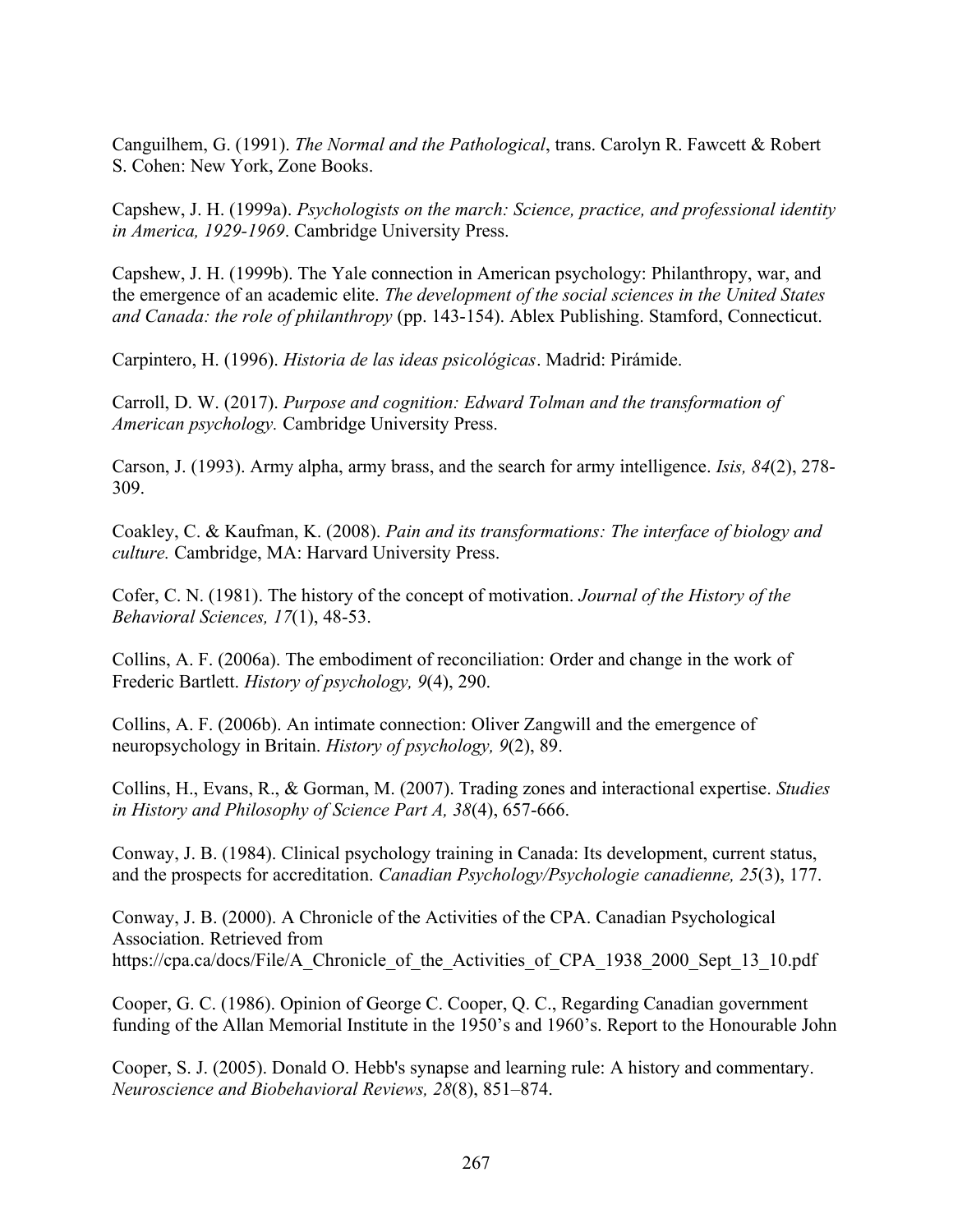Corkin, S. (2013). *Permanent Present Tense: The Unforgettable Life of the Amnesic Patient H. M*. New York: Basic Books.

Crombie, A. C. (1994). *Styles of scientific thinking in the European tradition: The history of argument and explanation especially in the mathematical and biomedical sciences and arts*  (Vol.1-3). London: Duckworth.

Crowther-Heyck, H. (1999). George A. Miller, language, and the computer metaphor and mind. *History of Psychology, 2*(1), 37.

Crowther-Heyck, H. (2006). Patrons of the revolution: Ideals and institutions in postwar behavioral science. *Isis, 97*(3), 420-446.

Cruess, Richard L. (n.d.). *Brief history of Medicine at McGill.*  https://www.mcgill.ca/medicine/about/glance/history

Dallenbach, K. M. (1939). Pain: history and present status. *The American Journal of Psychology, 52*(3), 331-347.

Dain, N. (1980). *Clifford W. Beers: Advocate for the insane.* Pittsburgh, PA: Pittsburgh University Press.

Damasio, A. R. (1998). Emotion in the perspective of an integrated nervous system. *Brain research reviews, 26*(2-3), 83-86.

Danziger, K. (1990). *Constructing the subject: Historical origins of psychological research.*  Cambridge University Press.

Daston, L. (Ed.). (2000). *Biographies of scientific objects*. University of Chicago Press.

Del Vecchio et al. (1992). *Pain as human experience: an anthropological perspective.* Berkeley: University of California Press.

Devonis, D. C. (2012). Boring, E. G. In R. W. Rieber (Ed.), *Encyclopedia of the history of psychological theories* (pp. 127-128). New York, NY: Springer-Science. Dewsbury, D. A. (1996). A History of Division 6. *Unification Through Division: Histories of the Divisions of the American Psychological Association, 1*, 41-66.

Dewsbury, D. A. (2002). The Chicago Five: A family group of integrative psychobiologists. *History of psychology, 5*(1), 16.

Dewsbury, D. A. (2006). *Monkey Farm: A History of the Yerkes Laboratories of Primate Biology, Orange Park, Florida, 1930-1965*. Bucknell University Press.

Dickenson, A. H. (2002). Gate control theory of pain stands the test of time. *British Journal of Anaesthesiology, 88*, 755-7.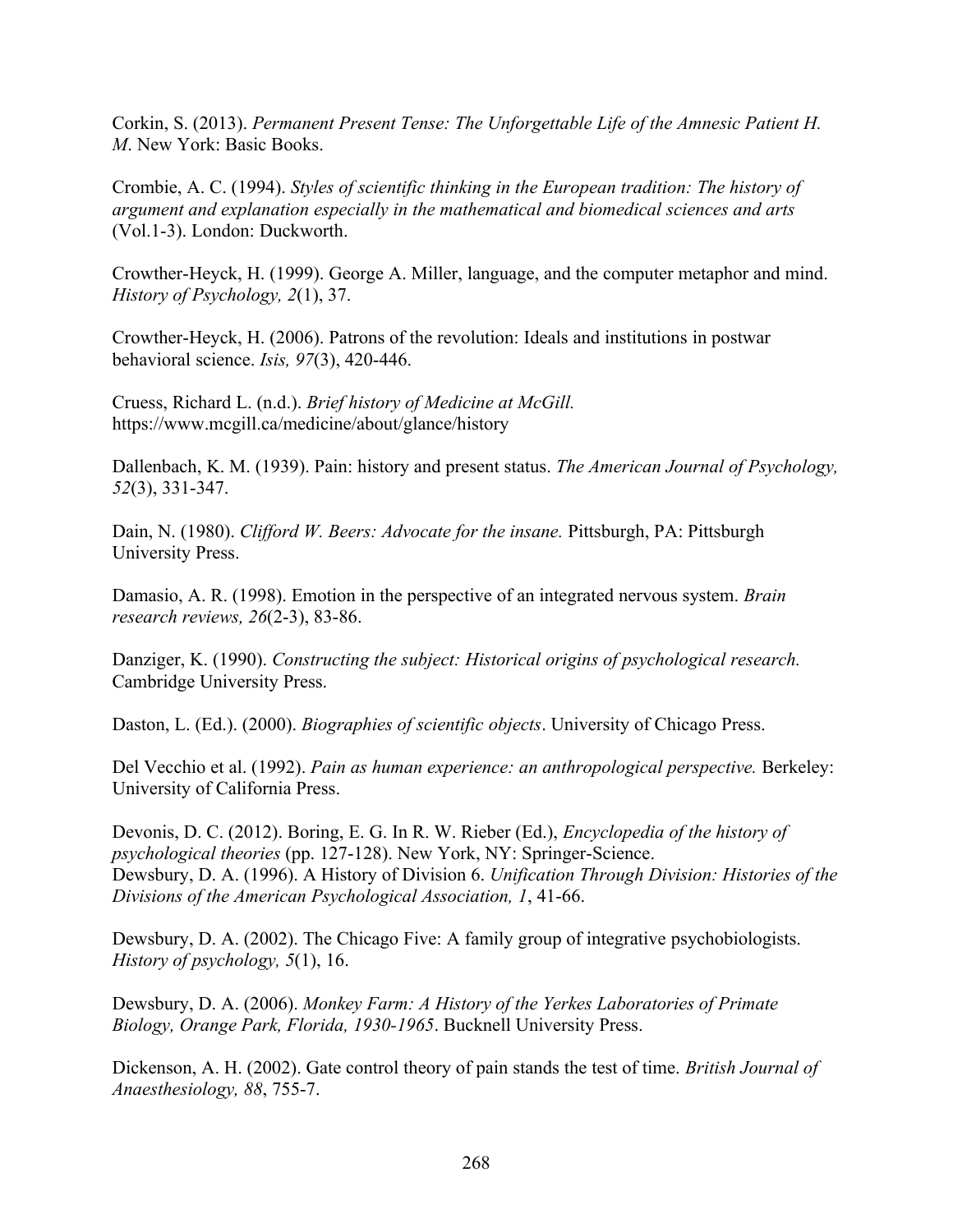Dittrich, L. (2017). Patient H.M.: A Story of Memory, Madness, and Family Secrets. New York: Random House.

Dobson, K. S., Dobson, D. J. G., & Ritchie, P. L. J. (1993). *Professional psychology in Canada: Present status and future promises.* Hogrefe & Huber Publishers.

Dorken, H., walker, C. B., & Wake, F. R. (1960). A 15-year review of Canadian trained psychologists. *Canadian Psychologist, 1a*, 123-130.

Dowbiggin, I. (1995). 'Keeping This Young Country Sane': CK Clarke, Immigration Restriction, and Canadian Psychiatry, 1890–1925. *Canadian Historical Review, 76*(4), 598-627.

Dror, O. E. (1999). The affect of experiment: The turn to emotions in Anglo-American physiology, 1900-1940. *Isis, 90*(2), 205-237.

Dror, O. E. (2001). Techniques of the brain and the paradox of emotions, 1880–1930. *Science in Context, 14*(4), 643-660.

Dror, O. E. (2014). The Cannon–Bard thalamic theory of emotions: A brief genealogy and reappraisal. *Emotion Review, 6*(1), 13-20.

Dror, O. E. (2016). Cold War "super-pleasure": Insatiability, self-stimulation, and the postwar brain. *Osiris, 31*(1), 227-249.

Dwyer, E. (2012). Neurological Patients as Experimental Subjects. In L. S. Jacyna & Stephen T. Casper (Eds.), *The neurological patient in history* (pp. 44-62). University Rochester Press.

East, E. M. (1907). *The subconscious.* Unpublished Master's thesis, McGill University, QC.

Ekman, P. (1993). Facial expression and emotion. *American psychologist, 48*(4), 384.

Eggleston, W. (1978). *National research in Canada: the NRC, 1916-1966.* Clarke, Irwin.

English, A. (1992). Canadian psychologists and the aerodrome of democracy. *Canadian Psychology/Psychologie canadienne, 33*(4), 663–674.

Exner, J. E. (1969). *The Rorschach systems.* New York: Grune & Stratton.

Feindel, W., & Leblanc, R. (2016). *The Wounded Brain Healed: The Golden Age of the Montreal Neurological Institute, 1934-1984*. McGill-Queen's Press-MQUP.

Fentress, J. C. (1999). The organization of behaviour revisited. *Canadian Journal of Experimental Psychology/Revue canadienne de psychologie expérimentale, 53*(1), 8.

Ferguson, G. A. (1982). Psychology at McGill. In M. J. Wright & C. R. Myers (Eds.), History of Academic Psychology in Canada (pp. 33-67). Toronto: C. J. Hogrefe, Inc.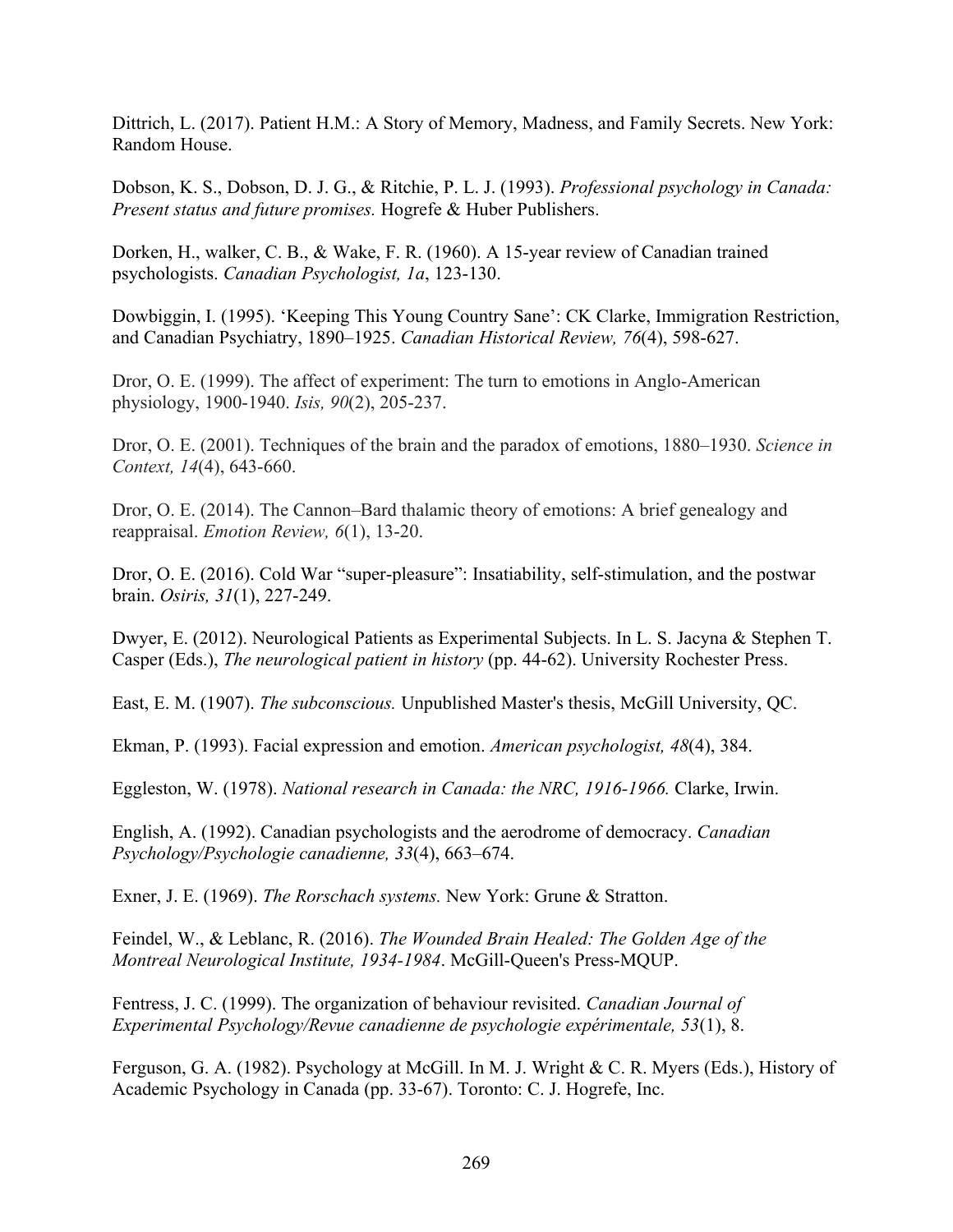Ferguson, G. A. (1992). Psychology in Canada: 1939-1945. Canadian Psychology/psychologie canadienne, 33(4), 697.

Finison, L. J. (1976). Unemployment, politics, and the history of organized psychology. *American Psychologist, 31*(11), 747-755.

Finison, L. J. (1986). The psychological insurgency: 1936–1945. *Journal of Social Issues, 42*(1), 21-33.

Fisher, D. (1993). *Fundamental development of the social sciences: Rockefeller philanthropy and the United States Social Science Research Council*. Ann Arbor, MI, US: The University of Michigan Press.

Fleck, L. (1979). *Genesis and Development of a Scientific Fact*. Eds. Thaddeus Trenn and Robert Merton. (Trans. Fred Bradley and Thaddeus J. Trenn). Chicago: University of Chicago Press.

Fuchs, A. H. (2000). Contributions of American mental philosophers to psychology in the United States. *History of Psychology, 3*(1), 3.

Frost, S. B. (1984). *McGill University: For the advancement of learning, Volume II, 1895-1971.* Montreal, QC and Kingston, ON: McGill-Queen's University Press.

Galison, P. (1997). *Image & logic: A material culture of microphysics.* Chicago: The University of Chicago Press.

Galison, P. (1998). The Americanization of unity. *Daedalus, 127*(1), 45-71.

Gardner, H. (1987). *The mind's new science: A history of the cognitive revolution.* Basic books.

Gavrus, D. (2011). Men of dreams and men of action: neurologists, neurosurgeons, and the performance of professional identity, 1920–1950. *Bulletin of the History of Medicine,* 57-92.

Geiger, R. L. (1993). *Research and relevant knowledge: American research universities since World War II.* Routledge.

Ghassemzadeh, H., Posner, M. I., & Rothbart, M. K. (2013). Contributions of Hebb and Vygotsky to an integrated science of mind. *Journal of the History of the Neurosciences, 22*(3), 292-306.

Gibson, D. (1965). Applied psychology training in Canada. *Canadian Psychologist, 6*, 43—60.

Gleason, M. L. (1996). Normalizing the Ideal: Psychology, the School, and the Family in Post-World War II. Unpublished doctoral dissertation. University of Waterloo, ON. Retrieved from https://uwspace.uwaterloo.ca/handle/10012/754

Gleason, M. L. (1999). *Normalizing the ideal: Psychology, schooling, and the family in postwar Canada (Vol. 10)*. University of Toronto Press.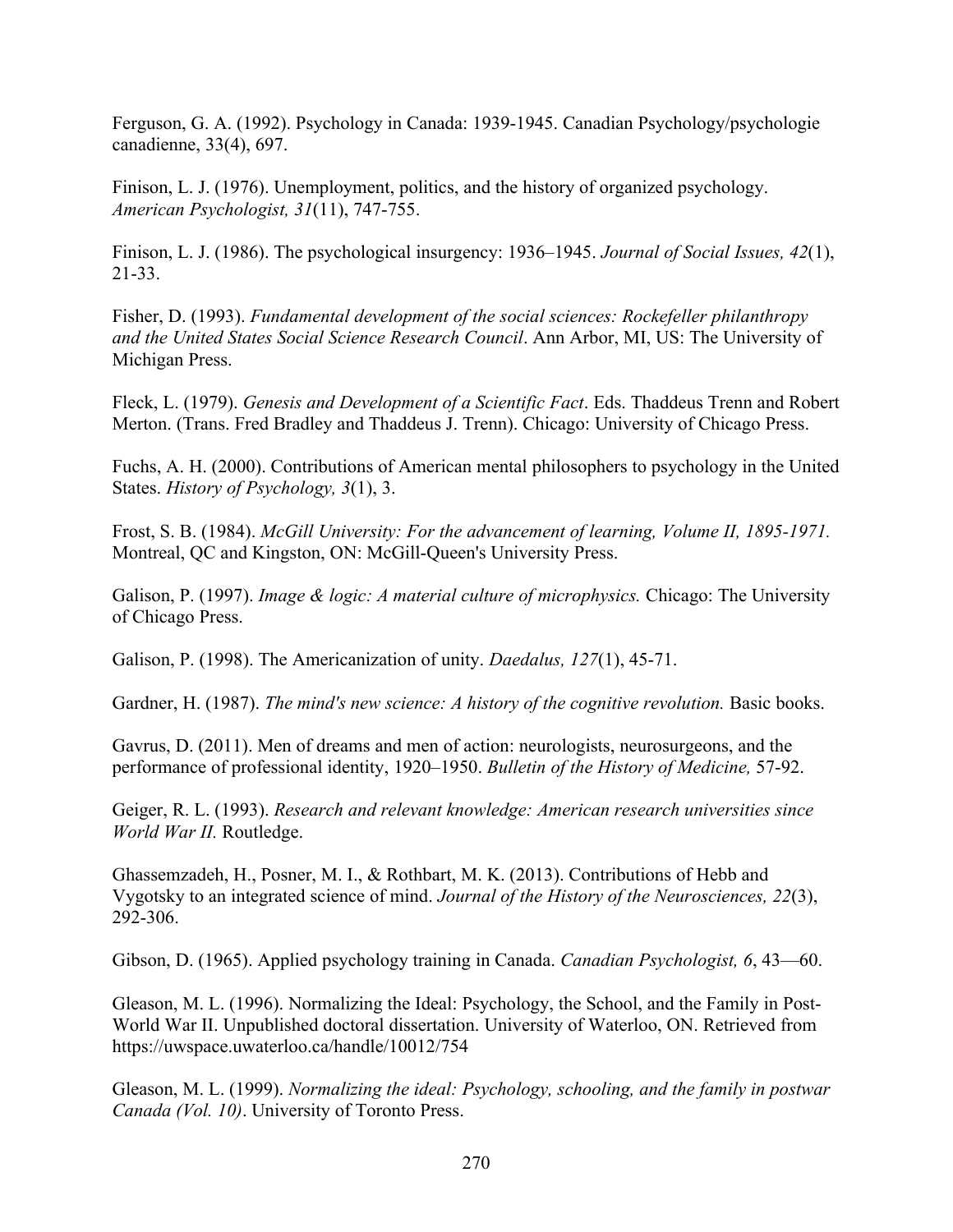Glickman, S. (1996). Donald Olding Hebb: Returning the nervous system to psychology. In *Portraits of pioneers in psychology Vol. 2.* G. Kimble, C. Boneau & M. Wertheimer, eds.

Granatstein, J. L. (1984). Culture and scholarship: The first ten years of the Canada Council. *Canadian Historical Review, 65*(4), 441-474.

Granovetter, M. (1973). The strength of weak ties. *The American Journal of Sociology, 78*(6), 1360–1380.

Green, C. D. (2000). Dispelling the "mystery" of computational cognitive science. *History of Psychology, 3*(1), 62-66.

Green, C. D. (2004). The Hiring of James Mark Baldwin and James Gibson Hume at the University of Toronto in 1889. *History of Psychology, 7*(2), 130–153.

Green, C. D. (2009). Darwinian theory, functionalism, and the first American psychological revolution. *American Psychologist, 64*(2), 75.

Green, C. D. (2015). Why psychology isn't unified, and probably never will be. *Review of General Psychology, 19*(3), 207-214.

Greenblatt, S. H. (2003). Harvey Cushing's paradigmatic contribution to neurosurgery and the evolution of his thoughts about specialization. *Bulletin of the History of Medicine, 77*(4), 789- 822.

Greenland, C. (1967). Three pioneers of Canadian psychiatry. *JAMA, 200*(10), 833-842.

Greenwood, J. D. (1999). Understanding the "cognitive revolution" in psychology. *Journal of the History of the Behavioral Sciences, 35*(1), 1-22.

Griffin, J. D. (1989). *In search of sanity: A chronicle of the Canadian Mental Health Association, 1918-1988*. Third Eye Publications.

Grob, G. N. (1983). *Mental illness and American society, 1875-1940*. Princeton, NJ: Princeton University Press.

Guenther, K. (2015). *Localization and its discontents: A genealogy of psychoanalysis and the neuro disciplines.* University of Chicago Press.

Guenther, K. (2016). Between Clinic and Experiment: Wilder Penfield's Stimulation Reports and the Search for Mind, 1929–55. *Canadian Bulletin of Medical History, 33*(2), 281-320.

Gul, P., Korosteliov, A., Caplan, L., Ball, L. C., Bazar, J. L., Rodkey, E. N., ... & Rutherford, A. (2013). Reconstructing the experiences of first generation women in Canadian psychology. *Canadian Psychology/psychologie canadienne, 54*(2), 94.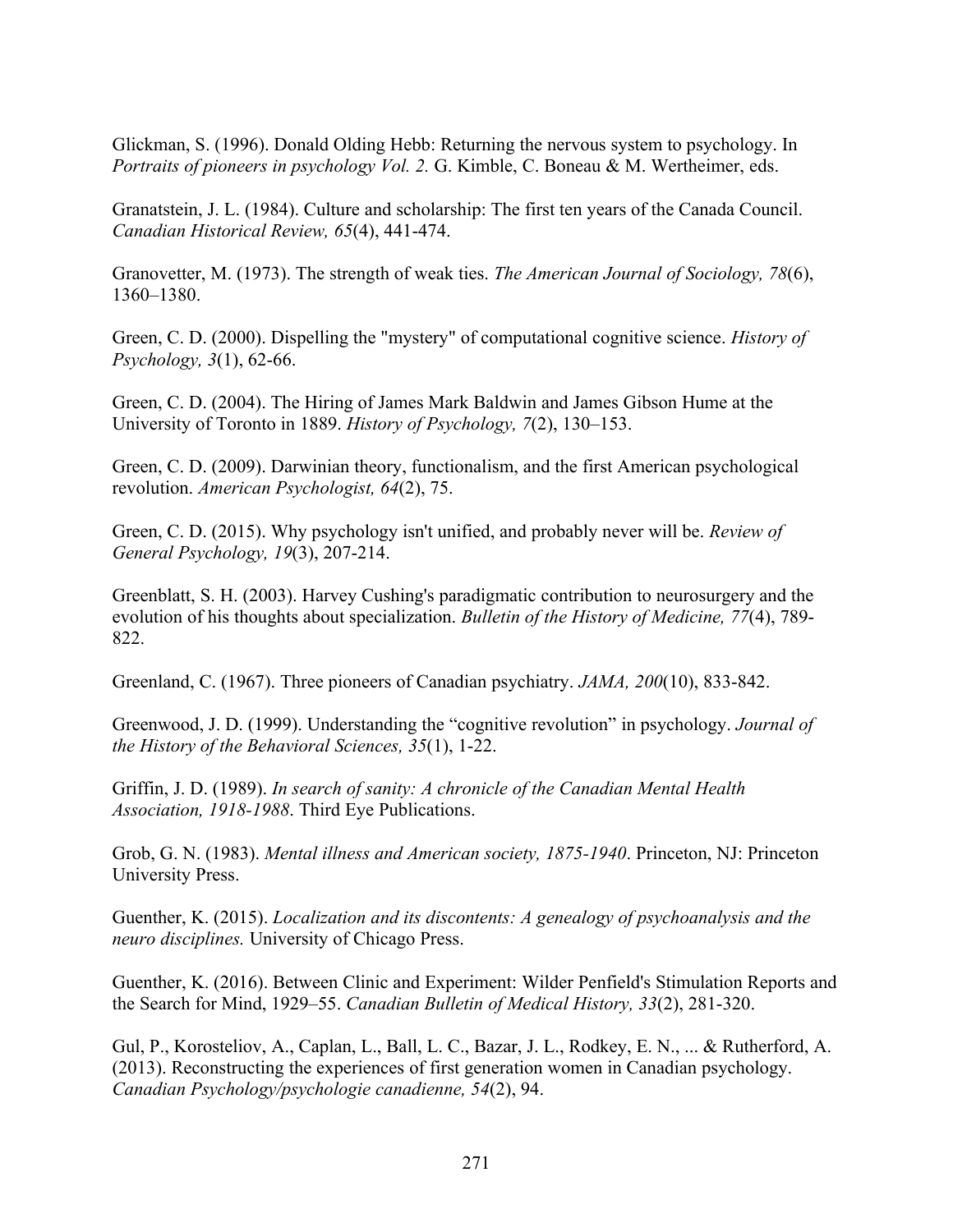Hacking, I. (1992). 'Style' for historians and philosophers. *Studies in History and Philosophy of Science Part A, 23*(1), 1-20.

Hanaway, J., & Burgess, J. H. (Eds.). (2016). *The General: A History of the Montreal General Hospital.* McGill-Queen's Press-MQUP.

Hannaway, C. (2008). *Biomedicine in the Twentieth Century: Practices, Policies, and Politics.* Biomedical and Health Research. Amsterdam: IOS Press.

Haraway, D. J. (1989). *Primate visions: Gender, race, and nature in the world of modern science*. Routledge.

Harper, D. W., & Bross, M. (1978). The effect of unimodal sensory deprivation on sensory processes: A decade of research from the University of Manitoba. *Canadian Psychological Review/Psychologie canadienne, 19*(2), 128.

Harrington, A. (1987). *Medicine, mind, and the double brain: A study in nineteenth-century thought.* Princeton University Press.

Harrington, A. (1996). *Reenchanted science: Holism in German culture from Wilhelm II to Hitler.* Princeton University Press.

Harrington, A. (1998). Kurt Goldstein's Neurology of Healing and Wholeness: A Weimar Story. In Christopher Lawrence and George Weisz' (Eds.) *Greater than the parts: Holism in biomedicine, 1920-1950*. pp. 25-45.

Harrington, A. (2008). *The cure within: A history of mind-body medicine.* New York: W. W. Norton & Company.

Hebb, D. O. (1980). D. O. Hebb. In G. Lindzey (Ed.), *A History of Psychology in Autobiography. Volume VII*. San Francisco: W. H. Freeman and Company.

Hebb, D. O., & Ferguson, G. A. (1981). Dalbir Bindra (1922–1980). *Behavioral and Brain Sciences, 4*(2), 315-316.

Herman, E. (1995). *The romance of American psychology: Political culture in the age of experts.* University of California Press.

Heyck, H. (2015). *Age of system: Understanding the development of modern social science.* Johns Hopkins University Press.

Hoff, T. L. (1992). Psychology in Canada one hundred years ago: James Mark Baldwin at the University of Toronto. *Canadian Psychology/Psychologie canadienne, 33*(4), 683–694.

Hogan, T. P., & Hogan, T. V. (1987). Psychology in Canada. In A. R. Gilgin & C. K. Gilgin (Eds.), *International Handbook of psychology*. Westport: Greenwood Press.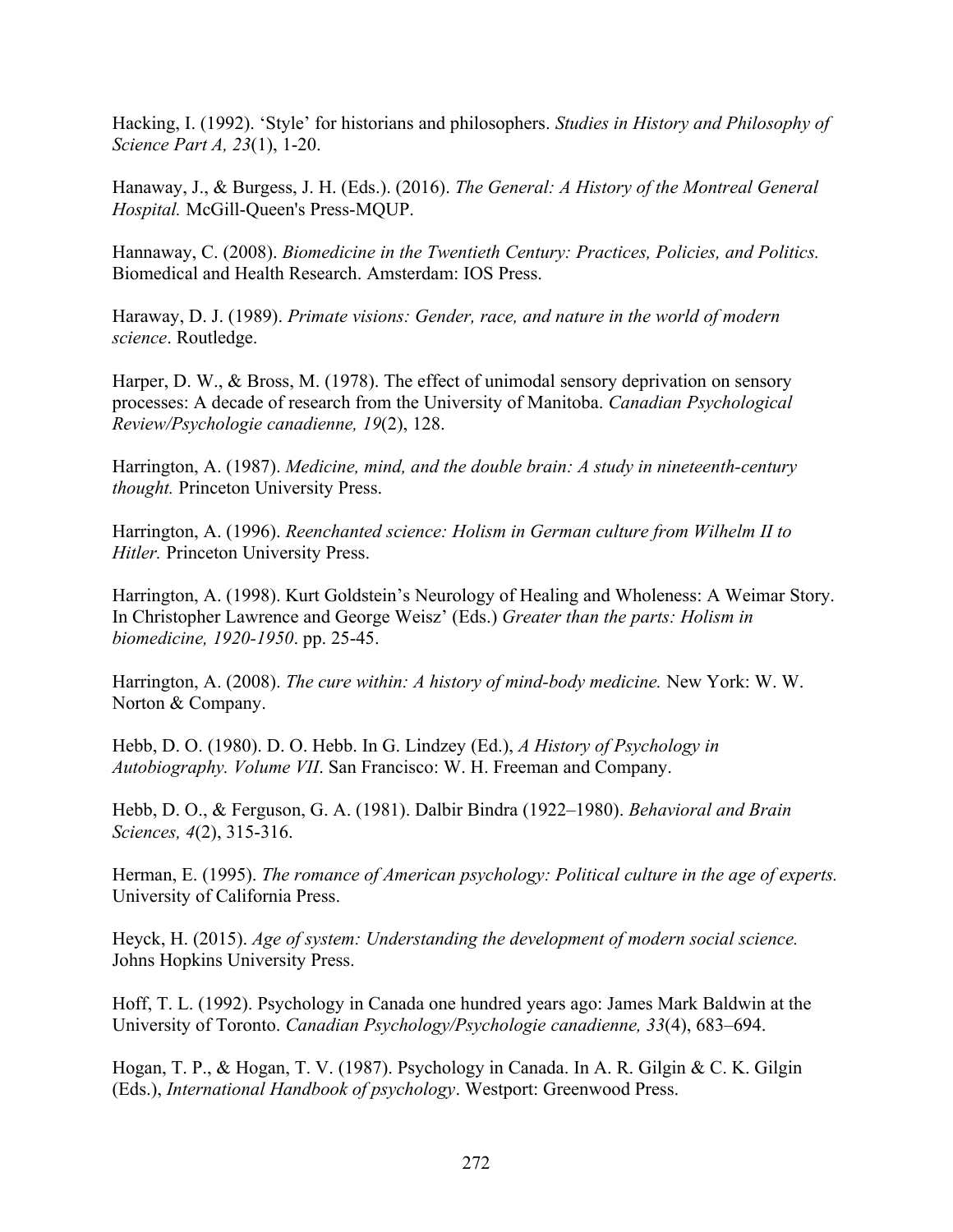Holland, P. C. (2008). Cognitive versus stimulus-response theories of learning. *Learning & behavior, 36*(3), 227-241.

Horn, M. (1989). *Before it's too late: The child guidance movement in the United States, 1922- 1945.* Temple University Press.

Hyland, M. (1981). *Introduction to theoretical psychology.* Macmillan International Higher Education.

Hyman, I. (2012, April 27). *Remembering the Father of Cognitive Psychology.* Association for Psychological Science [blog post]. Retrived from https://www.psychologicalscience.org/observer/remembering-the-father-of-cognitive-psychology

Inglis, J. (1982). Psychology at Queen's. *History of academic psychology in Canada*, 100-115.

Isaac, J. (2007). The human sciences in cold war America. *The Historical Journal, 50*(3), 725- 746.

Isaac, J. (2009). Tangled loops: Theory, history, and the human sciences in modern America. *Modern Intellectual History, 6*(2), 397-424.

Isaac, J. (2012). *Working knowledge: Making the human sciences from Parsons to Kuhn*. Harvard University Press.

Jackson, M. (2013). *The age of stress: science and the search for stability*. Oxford University Press.

Jacobson, M. F., & Gonzalez, G. (2006). *What have they built you to do? The Manchurian candidate and Cold War America*. Minneapolis, MN: University of Minnesota Press. John, E. R. (1972). Switchboard versus statistical theories of learning and memory. *Science, 177*(4052), 850-864.

Katz, J., & Rosenbloom, B. N. (2015). The golden anniversary of Melzack and Wall's gate control theory of pain: Celebrating 50 years of pain research and management. *Pain Research and Management, 20*(6), 285-286.

Kendler, H. (1967). "Kenneth W. Spence (1907-1967): Obituary". *Psychological Review. 74* (5): 335–341.

Kevles, D. J. (1968). Testing the Army's intelligence: Psychologists and the military in World War I. *Journal of American History, 55*(3), 565-581.

Kimura, D. (1983). Introduction. *Canadian Journal of Psychology, 37*(1),1-3.

Klein, R. M. (1999). The Hebb legacy. *Canadian Journal of Experimental Psychology/Revue canadienne de psychologie expérimentale, 53*(1), 1.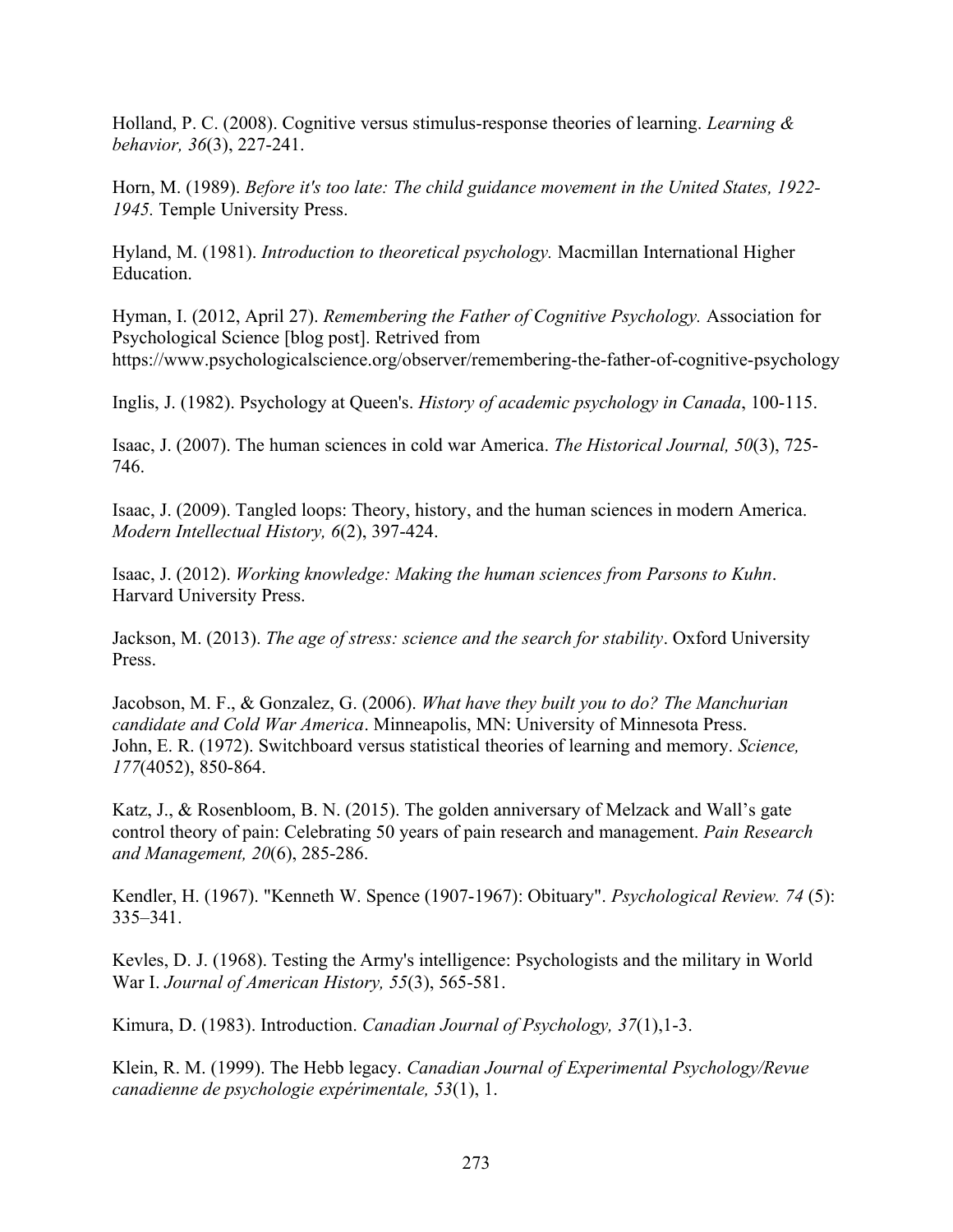Kline, R. R. (2015). *The cybernetics moment: Or why we call our age the information age.* JHU Press.

Klopfer, W. G. (1973). The short history of projective techniques. *Journal of the History of the Behavioral Sciences, 9*(1), 60-65.

Kohler, R. E. (1991). *Partners in science: Foundations and natural scientists, 1900-1945.* University of Chicago Press.

Kugelmann, R. (1997). The Psychology and Management of Pain - Gate Control as Theory and Symbol. *Theory & Psychology, 7*(1), 43–65.

Ladino, L. D., Rizvi, S., & Téllez-Zenteno, J. F. (2018). The Montreal procedure: The legacy of the great Wilder Penfield. *Epilepsy & Behavior, 83*, 151-161.

Lawrence, C., & Weisz, G. (1998). *Greater than the parts: holism in biomedicine, 1920–1950.*  Oxford: Oxford University Press,

Leahey, T. H. (1992). The mythical revolutions of American psychology. *American Psychologist, 47*(2), 308–318.

Leary, D. E. (1987). Telling likely stories: The rhetoric of the New Psychology, 1880-1920. *Journal of the History of the Behavioral Sciences, 23*(4), 315-331.

LeDoux, J. E. (1995). Emotion: Clues from the brain. *Annual review of psychology, 46*(1), 209- 235.

Lemov, R. (2011). Brainwashing's avatar: The curious career of Dr. Ewen Cameron. Grey Room, 61-87.

Licklider, J. C. (1960). Man-Computer Symbiosis. *IRE Transactions on Human Factors in Electronics, 1*, 4-11.

Linteau, P. (2013). *The history of Montreal: The story of a great North American city*. (P. McCambridge, Trans.). Montreal, QC: Baraka Books. (Original work published 2007).

LoLordo, V. M. (1996). Experimental Psychologist Richard L. Solomon (1918-1995). *APS Observer, 9(2).* Retrieved from https://www.psychologicalscience.org/observer/experimentalpsychologist-richard-l-solomon-1918-1995

Luchins, A. S. (1993). On being Wertheimer's student. *Gestalt Theory, 15*(3/4).

MacDougall, H. A. (1990). *Activists and advocates: Toronto's Health Department, 1883-1983.*  Toronto, ON: Dundurn Press.

MacLennan, D. (1987). Beyond the Asylum: Professionalization and the mental hygiene movement in Canada, 1914–1928. *Canadian Bulletin of Medical History, 4*(1), 7-23.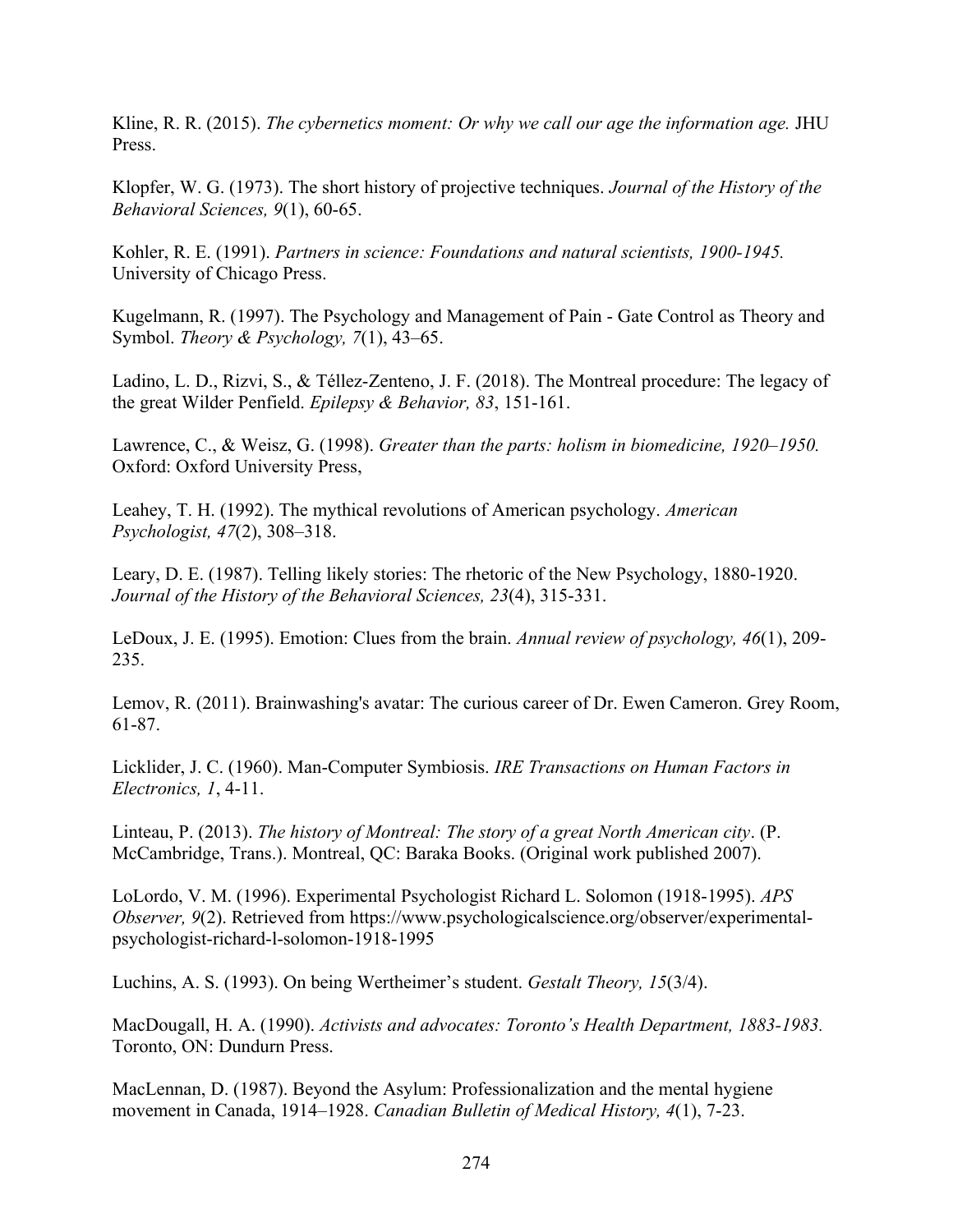Macmillan, C. (1921). *McGill and its story.* Toronto, ON: Oxford University Press.

Mandler, G. (2002). Origins of the cognitive (r) evolution. *Journal of the History of the Behavioral Sciences, 38*(4), 339-353.

Marks, L. E. (2011). A brief history of sensation and reward. In J. A. Gottfried (Ed.) Neurobiology of sensation and reward. Boca Raton, FL: CRC Press/Taylor & Francis. Retrieved from https://www.ncbi.nlm.nih.gov/books/NBK92791/

Martínez, L. M., & Gil, F. T. (2003). Contributions to the history of psychology: CXIX. The Spanish neurohistological school's legacy: Cajal and Lorente de No. *Psychological reports, 93*(3), 675-681.

Marks, L. E. (2011). A Brief History of Sensation and Reward. In J. A. Gottfied (ed.) Neurobiology of Sensation and Reward. Boca Raton, FL. Retrieved from <http://www.ncbi.nlm.nih.gov/books/NBK92791/>

McAvoy, Jean (2014). Psy disciplines. In Thomas Teo (Ed.) *Encyclopedia of Critical Psychology*. New York: Springer, pp. 1527–1529.

McConnachie, K. J. A. (1987). *Science and ideology: The mental hygiene and eugenics movements in the inter-war years, 1919-1939.* Unpublished doctoral dissertation, University of Toronto, ON.

McCormack, P. D. (1958). The Canadian Journal of Psychology: The First Eleven Years. *The Canadian Psychologist, 7*(2), 37.

McCoy, A. (2006). A question of torture: CIA interrogation, from the Cold War to the War on Terror. New York: Metropolitan Books.

McCoy, A. (2007). Science in Dachau's shadow: Hebb, Beecher and the development of CIA psychological torture and modern medical ethics. *Journal of the History of the Behavioral Sciences, 43*, 401-417.

McLaren, A. (1990). *Our own master race: Eugenics in Canada, 1885-1945.* Toronto, ON: McClelland & Stewart.

McMurray, G. A. (1982). Psychology at Saskatchewan. In M. J. Wright & C. R. Myers (Eds.), History of Academic Psychology in Canada (pp. 178-191). Toronto: C. J. Hogrefe, Inc.

McNally, P. F. (2007). *McGill Milestones, 1744 - 2007.* Montreal, McGill University.

Mechanic, M. (2008, March 14). The Fascination With Isolation. [Blog post] Mother Jones. Retrieved from https://www.motherjones.com/politics/2008/03/fascination-isolation/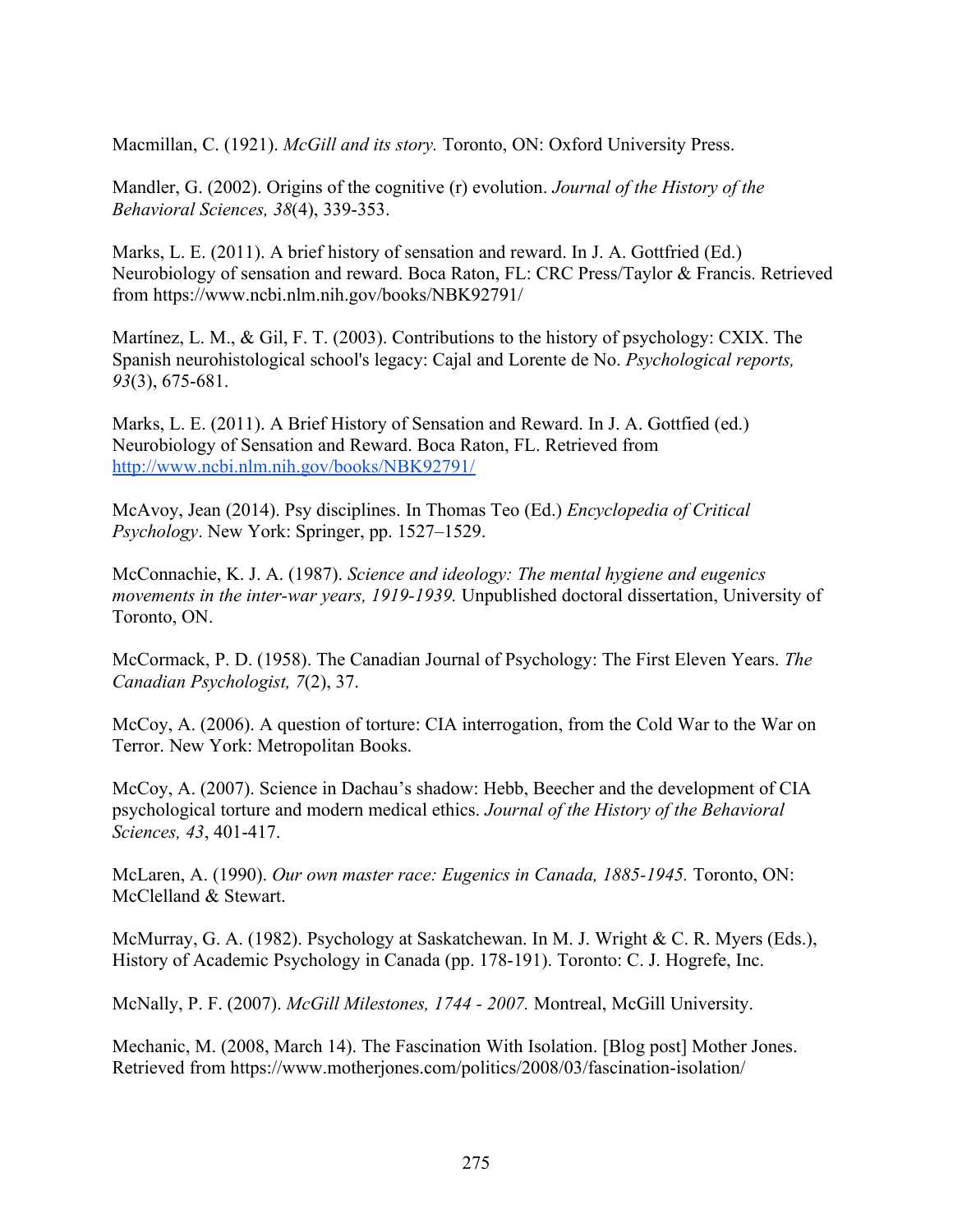Melzack, R. (2005). The McGill pain questionnaire: from description to measurement. *Anesthesiology, 103(*1), 199-202.

Mendell, L. M. (2014). Constructing and deconstructing the gate theory of pain. *Pain, 155*(2), 210-216.

Merskey, H. (Ed.). (1996). *Thoughts and Findings on Pain: The Hebb-Bishop correspondence and a selection of papers.* Canadian and American Pain Societies.

Merskey, H. (2004). Pain disorder, hysteria or somatization? *Pain Research and Management, 9*(2), 67-71.

Miller, G. A. (2003). The cognitive revolution: a historical perspective. *Trends in cognitive sciences, 7*(3), 141-144.

Milner, B. (1998). "Brenda Milner" in *The History of Neuroscience in Autobiography*, ed. Larry R. Squire and Society for Neuroscience, Vol. 2, pp. 276-305. Washington, DC: Society for Neuroscience.

Milner, P. M. (1989). The discovery of self-stimulation and other stories. *Neuroscience and biobehavioral reviews, 13*(2-3): 61-67.

Milner, P. M. (1993). The Mind and Donald O. Hebb. *Scientific American, 268*(1), 124-129.

Milner, P. M. (2011). "Peter M. Milner [Autobiography]." In L. R. Squire (Ed.). *The history of neuroscience in autobiography* (Vol. 7). Oxford University Press. Retrieved from https://www.sfn.org/About/History-of-Neuroscience/Autobiographical-Chapters

Mirsky, A. F. (2001). Obituary: Herbert Charles Lansdell (1922–2000). *American Psychologist, 56*(6-7), 518.

Moayedi, M., & Davis, K. D. (2012). Theories of pain: from specificity to gate control. *Journal of neurophysiology, 109*(1), 5-12.

Moran, J. E. (2000). *Committed to the state asylum: Insanity and society in nineteenth-century Quebec and Ontario.* McGill-Queen's Press-MQUP.

Morawski, J. G. (1986). Organizing knowledge and behavior at Yale's Institute of Human Relations. *Isis, 77*(2), 219-242.

Morawski, J. G. (1988). Introduction. In J. G. Morawski (Ed.), *The rise of experimentation in American psychology* (pp. vii-xvii). New Haven, CT: Yale University Press.

Morris, D. B. (1991). *The culture of pain.* Berkeley and Los Angeles: University of California Press.

Moscoso, J. (2012). *Pain: A Cultural History* (Sarah Thomas and Paul House, Trans.). Basingstoke: Palgrave Macmillan.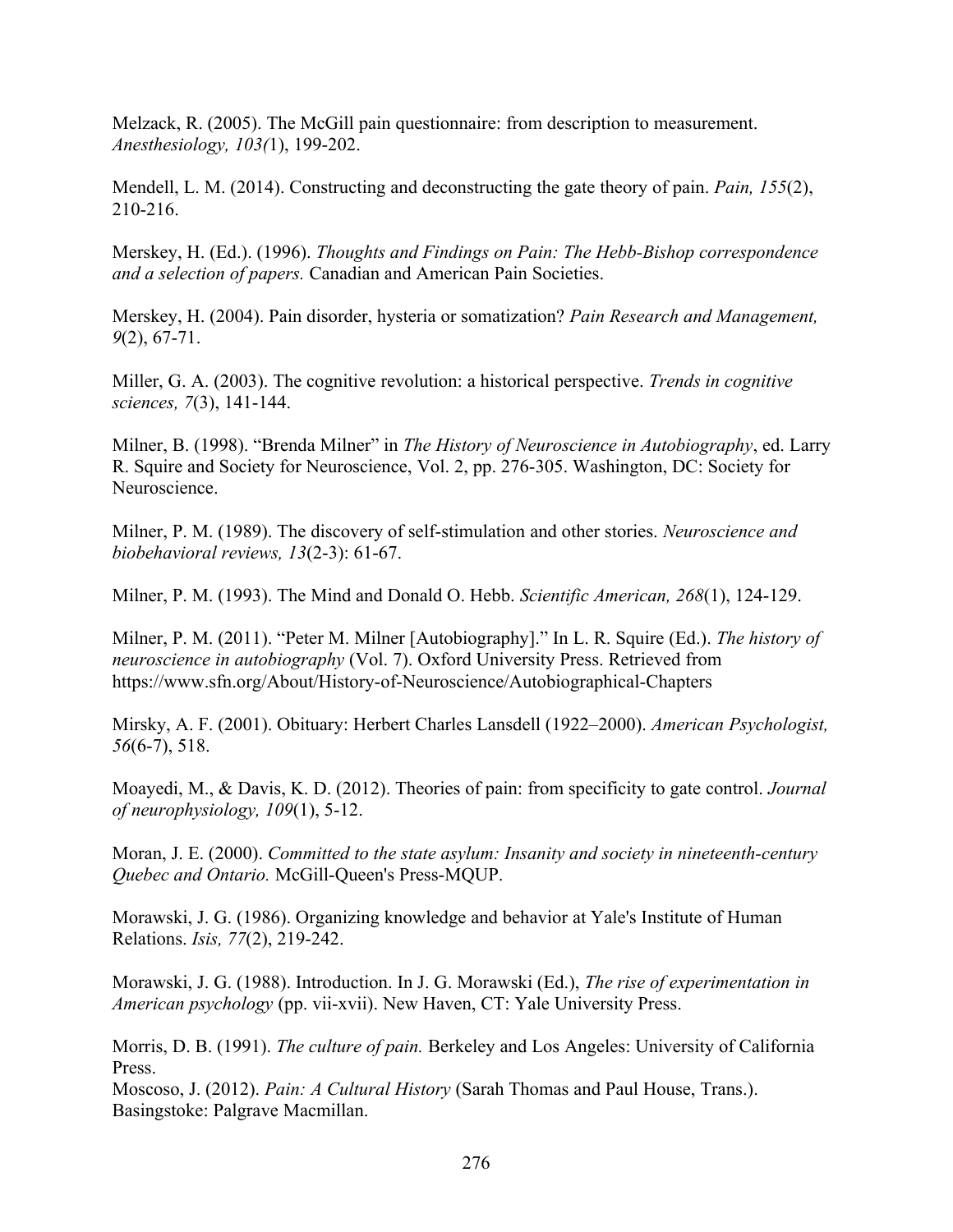Murray, D. J. (2012). Humphrey, George. In R. W. Rieber (Ed.), *Encyclopedia of the history of psychological theories* (pp. 542-545). New York, NY: Springer-Science.

Murray, T. J., Bray, G., Freedman, M., & Stoessl, A. J. (2013). Neurology in Canada: History of the Canadian Neurological Society. *Neurology, 80*(4), 406-408.

Moskowitz, M. J. (1977). Hugo Münsterberg: A study in the history of applied psychology. *American Psychologist, 32*(10), 824–842.

Myers, R. (1958). Professional Psychology in Canada. *The Canadian Psychologist, 7*(2), 27.

Myers, C. R. (1965). Notes on the history of psychology in Canada. *Canadian Psychologist, 6*, 4- 19.

Myers, C. R. (1968). Departments of Psychology in Canada—1967. *Canadian Psychologist/Psychologie canadienne, 9*(1), 42.

Myers, C. R. (1974). RB MacLeod (1907-1972) Talks About Psychology. *Canadian Psychologist/Psychologie canadienne, 15*(2), 105.

Nairne, J. S., & Coverdale, M. E. (2017). Leo J. Postman: Master experimentalist. *American Journal of Psychology, 130*(3), 259-268.

Napoli, D. S. (1981). *Architects of adjustment: The history of the psychological profession in the United States.* Port Washington, NY: Kennikat Press.

Neal, L. E., & Wright, M. J. (1982). Psychology at Western. In M. J. Wright & C. R. Myers (Eds.), History of Academic Psychology in Canada (pp. 116-133). Toronto: C. J. Hogrefe, Inc.

Newbigging, P. L. (1982). Psychology at McMaster. In M. J. Wright & C. R. Myers (Eds.), History of Academic Psychology in Canada (pp. 134-141). Toronto: C. J. Hogrefe, Inc.

Northway, M. L. (1973). Child Study in Canada: A Casual History. In Lois M. Brockman, John H. Whiteley, and John R. Zubek (Eds.), *Child Development: Selected Readings* (pp. 22-23). Toronto, ON.

O'Donnell, J. M. (1985). *The origins of behaviorism: American psychology, 1870-1920*. New York: New York University Press.

Oosenbrug, E. (2011). *Hans Selye: Salesman of Stress*. Unpublished Master's Thesis, York University, ON.

Orbach, J. (1998). *The neuropsychological theories of Lashley and Hebb: Contemporary perspectives fifty years after Hebb's The Organization of Behavior*: Vanuxem Lectures and selected theoretical papers of Lashley. University Press of America.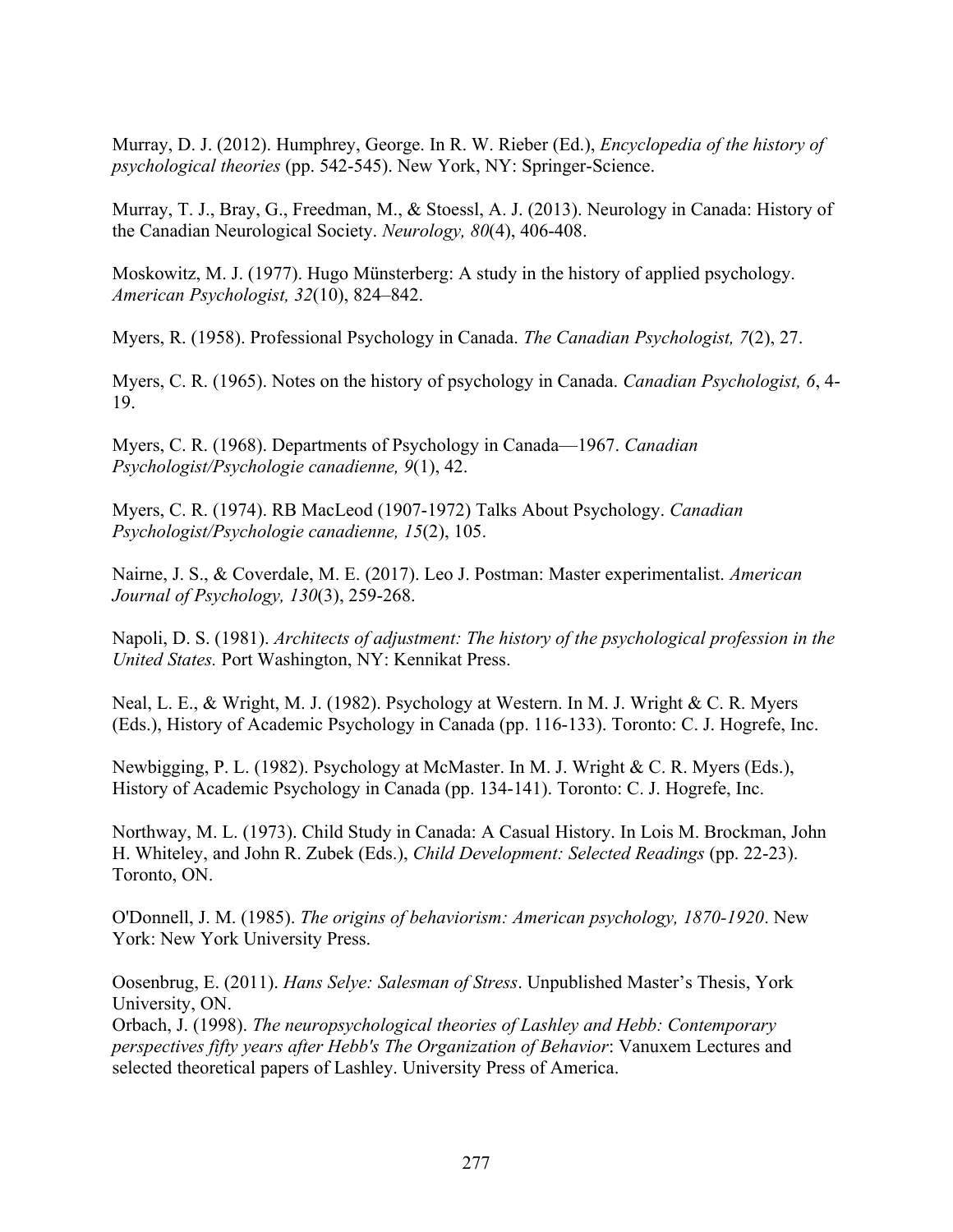Oreopoulos, P. (2005). Canadian Compulsory School Laws and their Impact on Educational. Analytical Studies Branch Research Paper Series, Statistics Canada (11F0019MIE).

Otterman, M. (2007). American torture: From the Cold WAr to Abu Ghraib and beyond. Carlton: Melbourne University Publishing.

Parent, André (2017). *The history of neuroscience in Quebec.* Cervo Brain Research Centre. https://cervo.ulaval.ca/en/historique

Peterson, D. R. (1997). *Educating professional psychologists: History and guiding conception.*  American Psychological Association.

Pickren, W. E. (1995). *Psychologists and physicians in the borderlands of science, 1900-1942*  (Doctoral dissertation). University of Florida.

Pickren, W. E. (2003). Kurt Goldstein: Clinician and philosopher of human nature. In *Portraits of pioneers in psychology* (pp. 142-155). Psychology Press.

Pickren, W. E. (2006). Calvin Perry Stone: Solid Citizen and Scientist. In *Portraits of Pioneers in Psychology* (pp. 119-133). Psychology Press.

Pickren, W. (2007). Tension and opportunity in post-World War II American psychology. *History of Psychology, 10*(3), 279.

Phillipson, D. (1991). The National Research Council of Canada: Its historiography, its chronology, its bibliography. *Scientia Canadensis: Canadian Journal of the History of Science, Technology and Medicine/Scientia Canadensis: Revue canadienne d'histoire des sciences, des techniques et de la médecine, 15*(2), 177-193.

Pols, H. (1999). The world as laboratory: Strategies of field research developed by mental hygiene psychologists in Toronto, 1920-1950. In *The development of the social sciences in the United States and Canada: the role of philanthropy* (pp. 115-141). Ablex Publishing. Stamford, Connecticut.

Pols, H. (2002). Between the laboratory and life: Child development research in Toronto, 1919- 1956. *History of Psychology, 5*(2), 135.

Pols, H. (2009). Between the laboratory, the school, and the community: The psychology of human development, Toronto, 1916-1956. *Canadian Journal of Community Mental Health, 19*(2), 13-30.

Posner, M. I., & Rothbart, M. K. (2004). Hebb's Neural Networks Support the Integration of Psychological Science. *Canadian Psychology/Psychologie canadienne, 45*(4), 265.

Pressman, J. D. (1998). Human understanding: Psychosomatic medicine and the mission of the Rockefeller Foundation. In Christoper Lawrence and George Weisz (Eds.), *Greater Than the Parts: Holism in Biomedicine, 1920-1950* (pp. 189-208). Oxford University Press.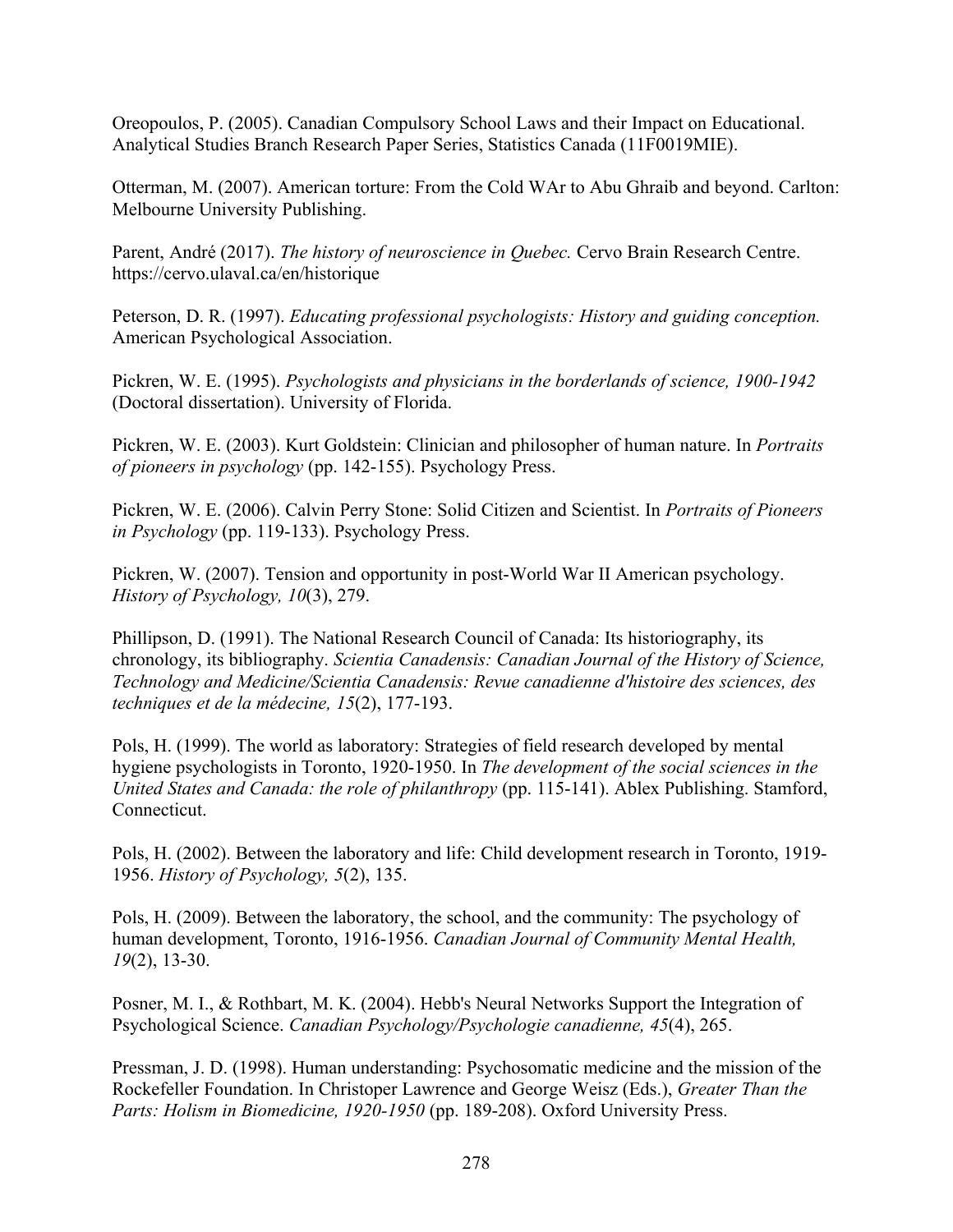Preul, M. C., Stratford, J., Bertrand, G., & Feindel, W. (1993). Neurosurgeon as innovator: William V. Cone (1897–1959). *Journal of neurosurgery, 79*(4), 619-631.

Prkachin, Y. 2018. *Wired Together: The Montreal Neurological Institute and the Origins of Modern Neuroscience, 1928-1965*. Doctoral dissertation, Harvard University, Graduate School of Arts & Sciences.

Radley, A. (2004). Suffering. In Murray, M. (Ed.) *Critical Health Psychology*, p.31-43. New York: Palgrave Macmillian.

Raz, M. (2010). Anaclitic Therapy in North American Psychoanalytic and Psychiatric Practice in the 1950S–1960s. *Psychoanalysis and history, 12*(1), 55-68.

Raz, M. (2013a). *What's wrong with the poor? Race, psychiatry and the war on poverty.* Chapel

Hill, NC: University of North Carolina Press.

Raz, M. (2013b). *Alone again: John Zubek and the troubled history of sensory deprivation research. Journal of the History of the Behavioral Sciences, 49*(4), 379-395.

Reisman, J. M. (1991). *A history of clinical psychology*. New York: Hemisphere.

Rejali, D. (2007). *Torture and demoncracy.* Princeton, NJ: Princeton University Press.

Rey, R. (1995). *The History of Pain.* Cambridge, MA: Harvard University Press.

Richardson, T. R. (1989). *The century of the child: The mental hygiene movement and social policy in the United States and Canada.* Albany, NY: State University of New York Press.

Rodkey, E. N. (2011). Last of the Mohicans? James McCosh and psychology "old" and "new". *History of psychology, 14*(4), 335.

Rodkey, E. N., & Riddell, R. P. (2013). The infancy of infant pain research: the experimental origins of infant pain denial. *The Journal of Pain, 14*(4), 338-350.

Roland, C. G. (1990). *Clarence Hincks: Mental health crusader.* Toronto, ON: Hannah Institute & Bundurn Press.

Rose, N. (1988). Calculable minds and manageable individuals. *History of the human sciences, 1*(2), 179-200.

Rose, N. (1998). *Inventing our selves: Psychology, power, and personhood.* Cambridge University Press.

Rose, N. (2003). Neurochemical selves. *Society, 41*(1), 46-59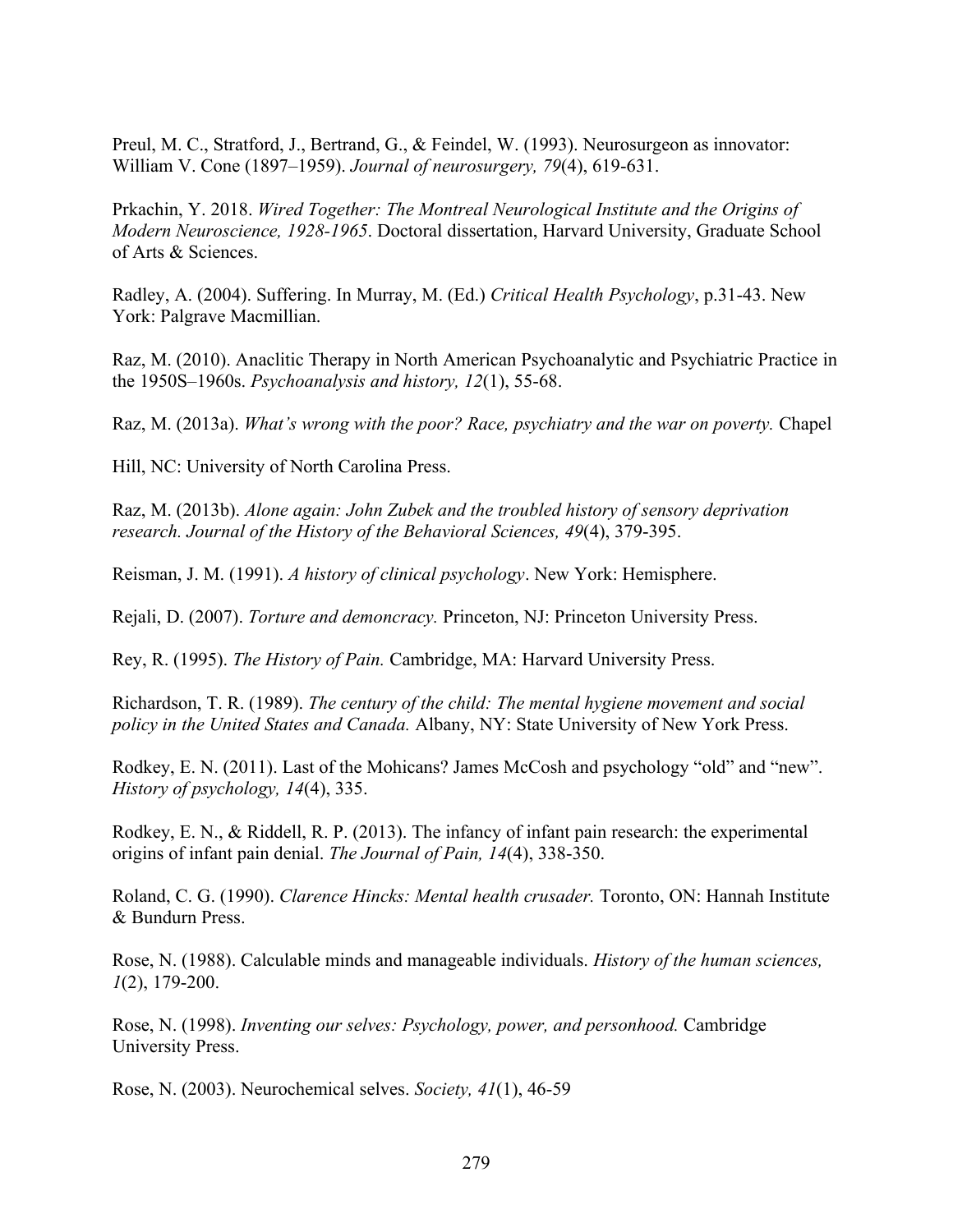Rosner, C. (2016). *Isolation.* Canada's History Magazine (published by Canada's History Society). Retrieved from<https://www.canadashistory.ca/explore/science-technology/isolation>

Rosvold, H. E. (1955). Calvin Perry Stone: 1892-1954. *American Journal of Psychology, 68*(2), 326–329.

Rowe, P. M. (1990). Edward C. Webster (1909-1989). *Canadian Psychology/Psychologie canadienne, 31*(2), 180–181.

Rumbaugh, D. M. (1998). Austin H. Riesen (1913-1996): Obituary. *American Psychologist, 53,* 60-61.

Ryan, T. A. (1982). Psychology at Cornell after Titchener: Madison Bentley to Robert MacLeod, 1928–1948. *Journal of the History of the Behavioral Sciences, 18*(4), 347-369.

Samelson, F. (1977). World War I intelligence testing and the development of psychology. *Journal of the History of the Behavioral Sciences, 13*(3), 274-282.

Samelson, F. (1979). Putting psychology on the map: Ideology and intelligence testing. *Psychology in social context*, 103-168.

Samelson, F. (1981). Struggle for scientific authority: The reception of Watson's behaviorism, 1913–1920. *Journal of the History of the Behavioral Sciences, 17*(3), 399-425.

Samelson, F. (1985). Organizing for the kingdom of behavior: Academic battles and organizational policies in the twenties. *Journal of the History of the Behavioral Sciences, 21*(1), 33-47.

Scarry, E. (1985). *The body in pain: the making and unmaking of the world*. New York: Oxford University Press.

Shainblum, M. (2009). The king of (understanding) pain: Q&A with Ronald Melzack. *McGill University Headway, 4*, 23-25.

Shea, C. M. (1980). *The ideology of mental health and the emergence of the therapeutic liberal state: The American mental hygiene movement, 1900-1930*. Unpublished doctoral dissertation, University of Illinois at Urbana-Champaign.

Shevenell, R. H. (1948). The teaching of psychology in Roman Catholic Institutions in Canada. *Canadian Journal of Psychology/Revue canadienne de psychologie, 2*(3), 112-113.

Shore, M. (1987). *The science of social redemption: McGill, the Chicago school and the origins of social research in Canada.* Toronto, ON: University of Toronto Press.

Simmons, H. G. (1982). *From asylum to welfare.* Toronto, Ontario, Canada: National Institute for Mental Retardation.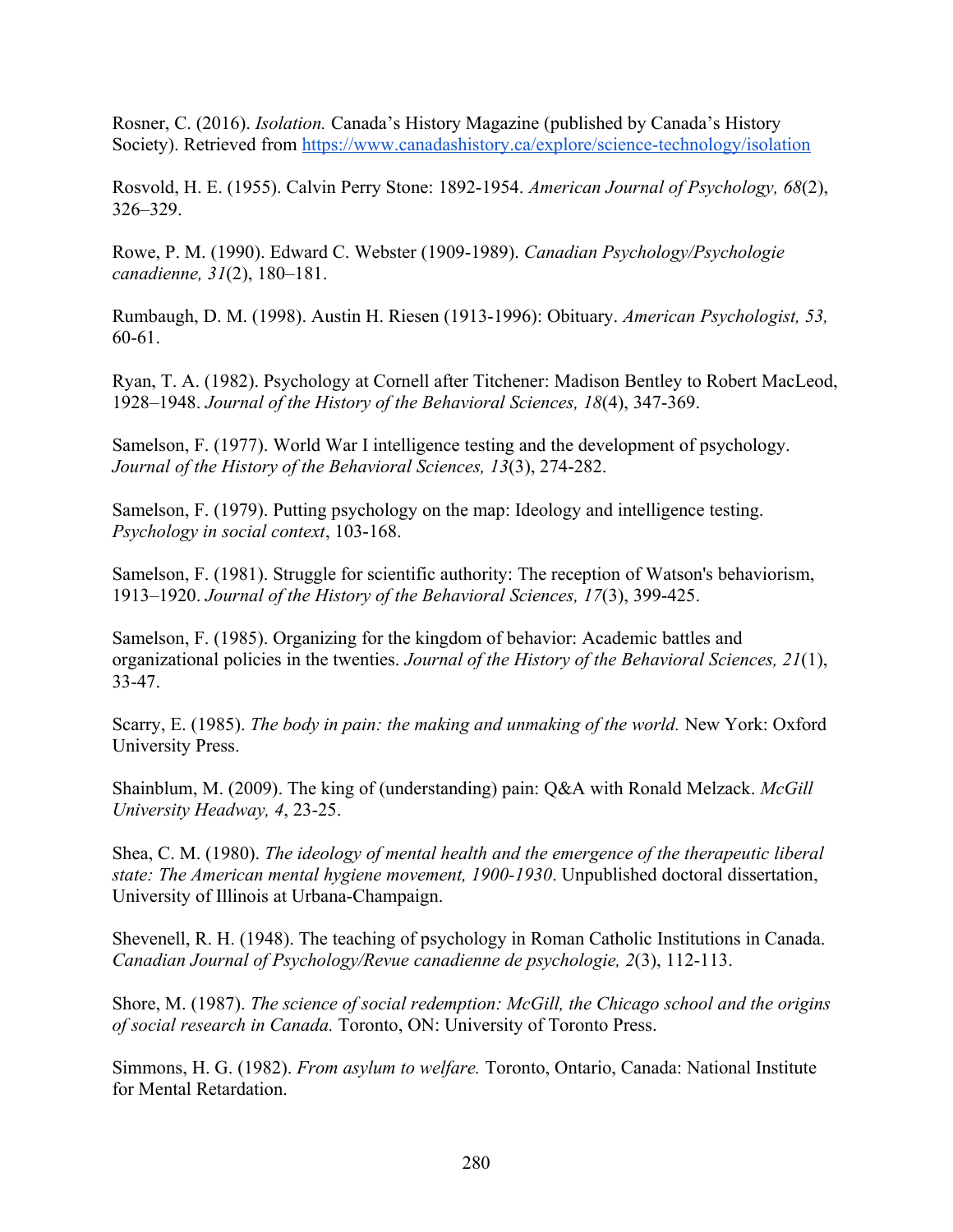Smith, R. (2001). Representations of mind: C. S. Sherrington and scientific opinion, c. 1930– 1950. *Science in context, 14*(4), 511-539.

Smith, R. (2001). Physiology and psychology, or brain and mind, in the age of C. S. Sherrington. In G. C. Bunn, A. D. Lovie, & G. D. Richards (Eds.), *Psychology in Britain: Historical essays and personal reflections* (pp. 223-242). Leicester, England: The British Psychological Society.

Smol, R. (2017, May 26). The Majillses Go To War: McGill University's 7th Siege Battery at Vimy. Esprit de Corps, Canadian Military Magazine. Retrieved from http://espritdecorps.ca/history-feature/?offset=1497471360364

Sokal, M. M. (Ed.). (1987). *Psychological testing and American society 1890-1930*. Piscataway, NJ: Rutgers University Press.

Solovey, M. (2004). Riding natural scientists' coattails onto the endless frontier: The SSRC and the quest for scientific legitimacy. *Journal of the History of the Behavioral Sciences, 40*(4), 393- 422.

Solovey, M. (2013). *Shaky foundations: The politics-patronage-social science nexus in Cold War America*. Rutgers University Press.

Squire, L. R. (2009). The Legacy of Patient H.M. for Neuroscience. *Neuron, 61*(1), 6-9.

Stahnisch, F. W. (2015). Objectifying "Pain" in the Modern Neurosciences: A Historical Account of the Visualization Technologies Used in the Development of an "Algesiogenic Pathology", 1850 to 2000. *Brain sciences, 5*(4), 521-545.

Stam, H. J. (2004). Unifying psychology: Epistemological act or disciplinary maneuver?. *Journal of Clinical Psychology, 60*(12), 1259-1262.

Steer, H. O., & Cox, A. E. (1957). Public definition of psychology. *The Canadian Psychologist, 6*(2), 22-24.

Stellar, E. (1992). Physiological Psychology: A Crossroad in Neurobiology. In *The Neurosciences: Paths of Discovery, I* (pp. 363-372). Birkhäuser Boston.

Stewart, J., & Kallmann, H. (2016). The Massey Commission. In *The Canadian Encyclopedia.*  Retrieved from https://www.thecanadianencyclopedia.ca/en/article/massey-commission-emc

Sutherland, N. (1976). *Children in English-Canadian Society: Framing the twentieth-century consensus.* Toronto, ON: University of Toronto Press.

Teo, T. (2010). Ontology and scientific explanation: Pluralism as an a priori condition of psychology. *New Ideas in Psychology, 28*(2), 235-243.

The Douglas Mental Health University Institute (2014, November 27). About Us: History. Retrieved from http://www.douglas.qc.ca/page/history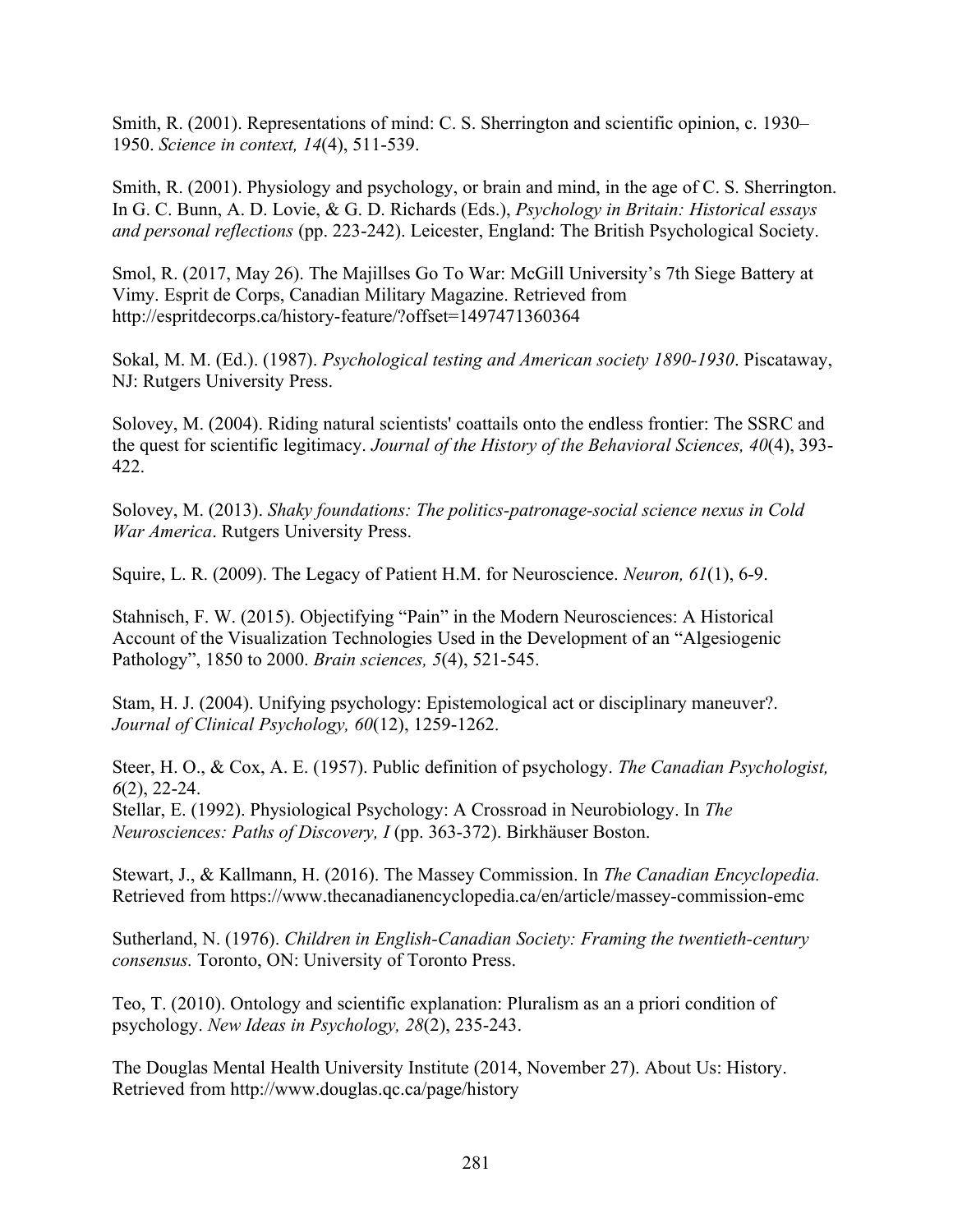Thompson, R. F. (1999). James Olds. Biographical Memoirs: V.77. Washington, DC: The National Academies Press. Retrieved from https://www.nap.edu/read/9681/chapter/16

Tourisme Montreal, 2017: Retrieved from https://blog.mtl.org/en/montreal-city-neuroscience

Tryon, R. C. (1963). Psychology in flux: The academic-professional bipolarity. *American Psychologist, 18*(3), 134.

Turner, J. (2012). Politics and defence research in the Cold War. *Scientia Canadensis, Canadian Journal of the History of Science, Technology, and Medicine, 35*, 39-63.

Valenstein, E. S. (2007). *The war of the soups and the sparks: The discovery of neurotransmitters and the dispute over how nerves communicate*. Columbia University Press.

Vidal, F. (2009). Brainhood, anthropological figure of modernity. *History of the human sciences, 22*(1), 5-36.

Vidal, F., & Ortega, F. (2017). *Being brains: making the cerebral subject*. Fordham University Press.

Wailoo, K. (2014). *Pain: a political history.* Baltimore, MD: Johns Hopkins University Press.

Walsh-Bowers, R. (2010). Some social-historical issues underlying psychology's fragmentation. *New Ideas in Psychology, 28*(2), 244-252.

Warren, D. H. (1996). Austin H. Riesen (1913-1996) Sensory Deprivation Pioneer. *APS Observer, 9*(6). Retrieved from https://www.psychologicalscience.org/observer/austin-h-riesen-1913-1996-sensory-deprivation-pioneer

Webster, E. C. (1984). A response to Clinical psychology training in Canada by Conway (1984). *Canadian Psychology/Psychologie canadienne, 25*(3), 195.

Webster, E. C. (1988). I/O psychology in Canada: From birth to Couchiching. *Canadian Psychology/Psychologie canadienne, 29*(1), 4.

Weidman, N. (1994). Mental testing and machine intelligence: The Lashley-Hull debate. *Journal of the History of the Behavioral Sciences, 30*(2), 162-180.

Weidman, N. M. (1999). *Constructing scientific psychology: Karl Lashley's mind-brain debates.*  Cambridge University Press.

Weiner, T. (2008, July 6). Remembering Brainwashing. *The New York Times*. Retrieved from https://www.nytimes.com/2008/07/06/weekinreview/06weiner.html

Wertheimer, M. (1973). Robert Brodie MacLeod (1907–1972). *Journal of the History of the Behavioral Sciences, 9*(4), 287-299.